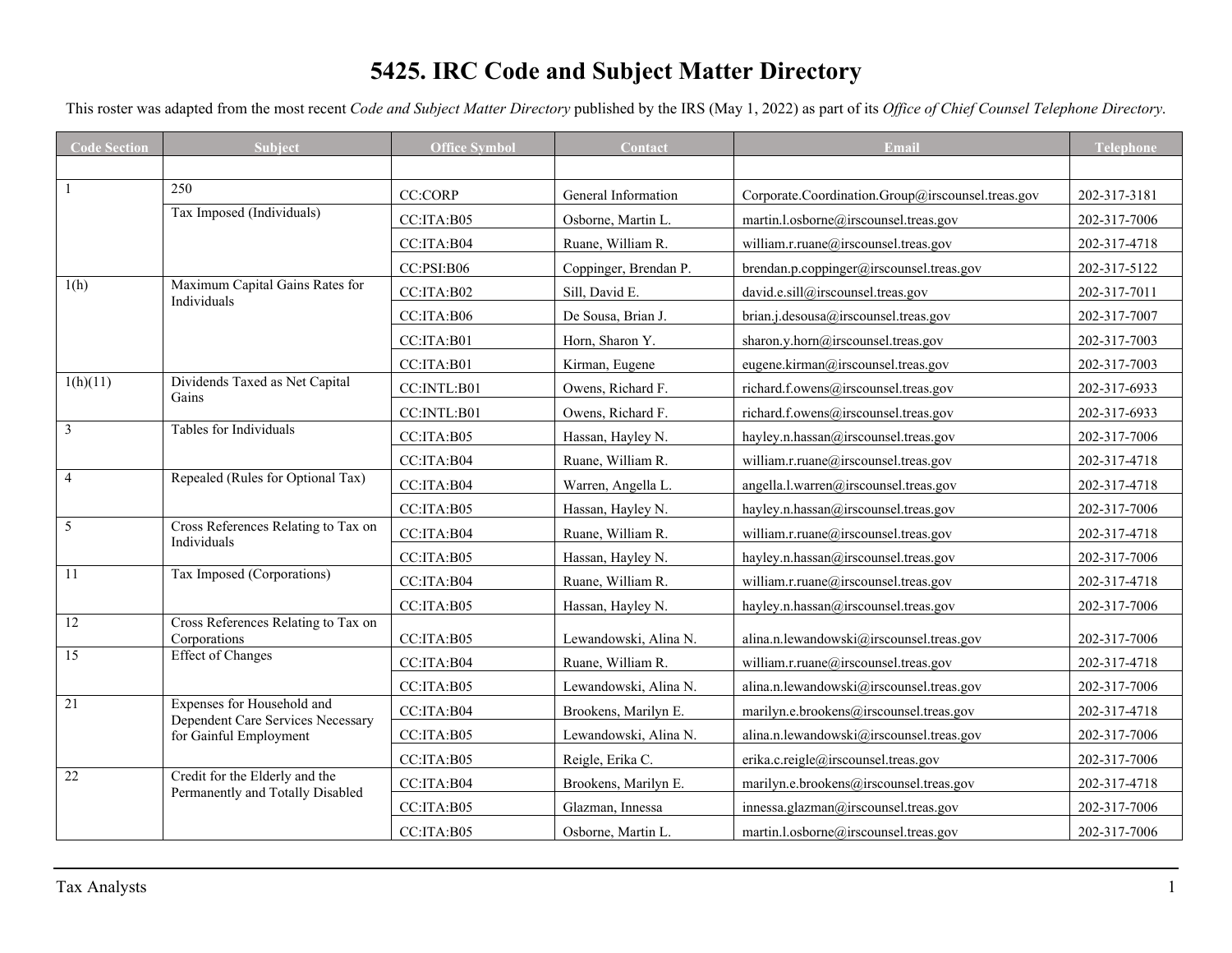| <b>Code Section</b> | Subject                                                                                               | <b>Office Symbol</b> | Contact                 | Email                                      | <b>Telephone</b> |
|---------------------|-------------------------------------------------------------------------------------------------------|----------------------|-------------------------|--------------------------------------------|------------------|
| 23                  | Adoption Expense Tax Credit                                                                           | CC:ITA:B04           | Brookens, Marilyn E.    | marilyn.e.brookens@irscounsel.treas.gov    | 202-317-4718     |
|                     |                                                                                                       | CC:ITA:B05           | Glazman, Innessa        | innessa.glazman@irscounsel.treas.gov       | 202-317-7006     |
|                     |                                                                                                       | CC:ITA:B05           | Osborne, Martin L.      | martin.l.osborne@irscounsel.treas.gov      | 202-317-7006     |
|                     |                                                                                                       | CC:ITA:B04           | Warren, Angella L.      | angella.l.warren@irscounsel.treas.gov      | 202-317-4718     |
| 24                  | Child Tax Credit                                                                                      | CC:ITA:B04           | Brookens, Marilyn E.    | marilyn.e.brookens@irscounsel.treas.gov    | 202-317-4718     |
|                     |                                                                                                       | CC:ITA:B05           | Glazman, Innessa        | innessa.glazman@irscounsel.treas.gov       | 202-317-7006     |
|                     |                                                                                                       | CC:ITA:B05           | Semasek, Gerald         | gerald.semasek@irscounsel.treas.gov        | 202-317-7006     |
|                     |                                                                                                       | CC:ITA:B04           | Warren, Angella L.      | angella.l.warren@irscounsel.treas.gov      | 202-317-4718     |
| $\overline{25}$     | Interest on Certain Home Mortgages                                                                    | CC:FIP:B05           | Bell, Lewis E.          | lewis.bell@irscounsel.treas.gov            | 202-317-4565     |
| 25A                 | Hope and Lifetime Learning Credits                                                                    | CC:ITA:B04           | Brookens, Marilyn E.    | marilyn.e.brookens@irscounsel.treas.gov    | 202-317-4718     |
|                     |                                                                                                       | CC:ITA:B05           | Semasek, Gerald         | gerald.semasek@irscounsel.treas.gov        | 202-317-7006     |
|                     |                                                                                                       | CC:ITA:B05           | Glazman, Innessa        | innessa.glazman@irscounsel.treas.gov       | 202-317-7006     |
|                     |                                                                                                       | CC:ITA:B04           | Mojiri-Azad, Lisa       | lisa.mojiri-azad@irscounsel.treas.gov      | 202-317-4718     |
| $25B$               | <b>Elective Deferrals and IRA</b><br>contributions by certain<br>individuals/Retirement Savers Credit | CC:EEE:EB:QP2        | <b>Branch Contact</b>   |                                            | 202-317-6790     |
| 25C                 | Nonbusiness Energy Property                                                                           | CC:PSI:B06           | Garcia, Martha M.       | martha.s.mcree@irscounsel.treas.gov        | 202-317-5123     |
| 25D                 | <b>Residential Energy Efficient Property</b>                                                          | CC:PSI:B06           | Garcia, Martha M.       | martha.s.mcree@irscounsel.treas.gov        | 202-317-5123     |
| 26                  | Limitation Based on Tax Liability                                                                     | CC:ITA:B04           | Toomey, Stephen J.      | stephen.j.toomey@irscounsel.treas.gov      | 202-317-4718     |
|                     |                                                                                                       | CC:ITA:B05           | Pfalzgraf, Amy J.       | amy.j.pfalzgraf@irscounsel.treas.gov       | 202-317-7002     |
| $27\,$              | Taxes of Foreign Countries and<br>Possessions                                                         | CC:INTL:B03          | Shi, Tianlin Laura      | tianlin.shi@irscounsel.treas.gov           | 202-317-6936     |
|                     |                                                                                                       | CC:INTL:B03          | Gilman, Michael I.      | michael.i.gilman@irscounsel.treas.gov      | 202-317-6936     |
| 29                  | Credit for Producing Fuel From a<br>Nonconventional Source From Other<br>than Natural Resources       | CC:PSI:B06           | Bernardini, Jennifer C. | jennifer.c.bernardini@irscounsel.treas.gov | 202-317-5118     |
| 30B                 | Alternative Motor Vehicle Credit                                                                      | CC:PSI:B06           | Garcia, Martha M.       | martha.s.mcree@irscounsel.treas.gov        | 202-317-5123     |
| 30<                 | Clean-fuel Vehicle Refueling<br>Property Credit                                                       | CC:PSI:B06           | Garcia, Martha M.       | martha.s.mcree@irscounsel.treas.gov        | 202-317-5123     |
| 30D                 | Qualified Plug-In Electric Vehicle<br>Credit                                                          | CC:PSI:B06           | Stehn, Maggie M.        | maggie.m.stehn@irscounsel.treas.gov        | 202-317-4547     |
| 31                  | Tax Withheld on Wages                                                                                 | CC:EEE:EOET:ET1      | <b>Branch Contact</b>   |                                            | 202-317-6798     |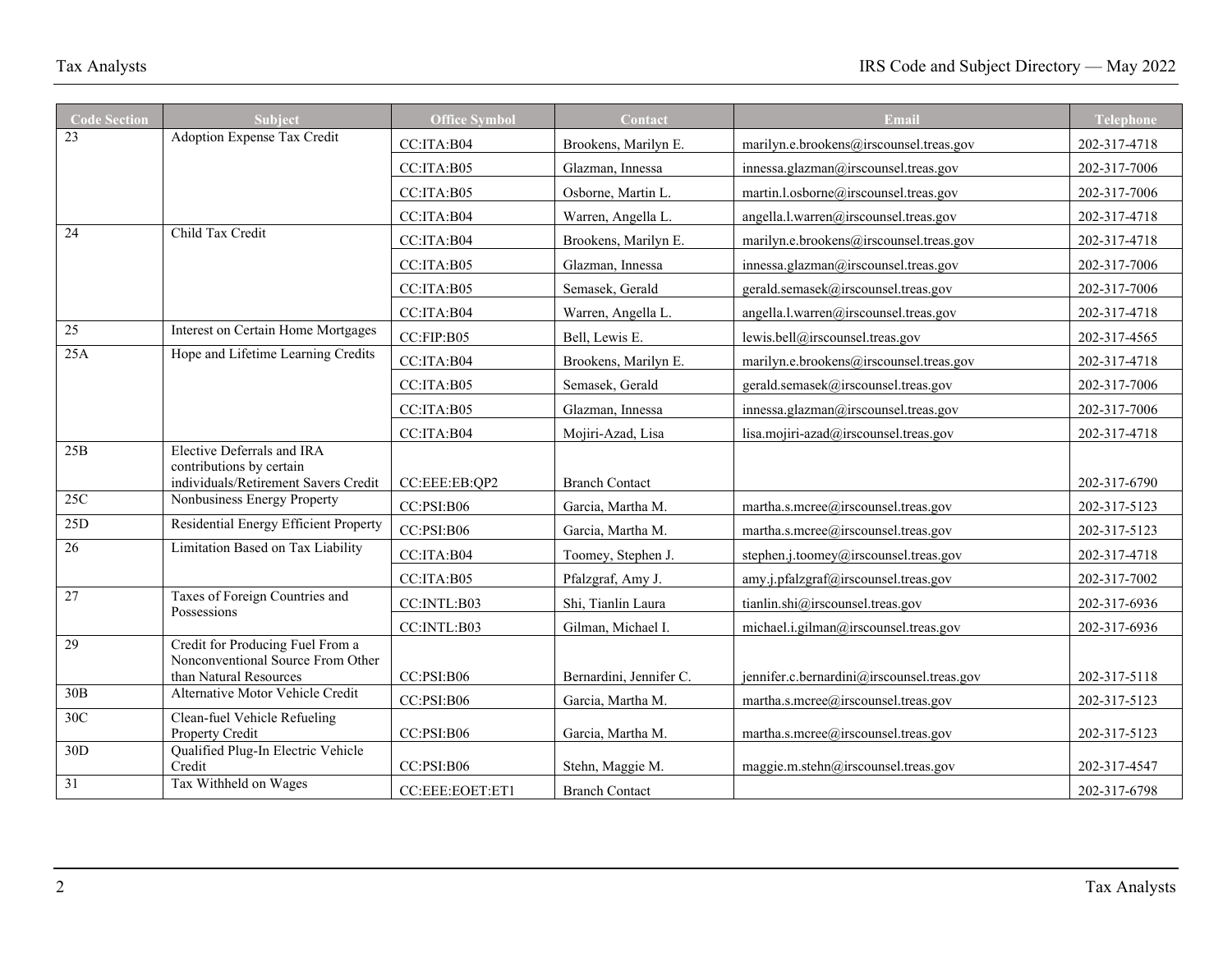| <b>Code Section</b> | <b>Subject</b>                                                  | <b>Office Symbol</b> | <b>Contact</b>           | Email                                       | <b>Telephone</b> |
|---------------------|-----------------------------------------------------------------|----------------------|--------------------------|---------------------------------------------|------------------|
| $\overline{32}$     | Earned Income Tax Credit                                        | CC:ITA:B05           | Lewandowski, Alina N.    | alina.n.lewandowski@irscounsel.treas.gov    | 202-317-7006     |
|                     |                                                                 | CC:ITA:B05           | Osborne, Martin L.       | martin.l.osborne@irscounsel.treas.gov       | 202-317-7006     |
|                     |                                                                 | CC:ITA:B04           | Mojiri-Azad, Lisa        | lisa.mojiri-azad@irscounsel.treas.gov       | 202-317-4718     |
|                     |                                                                 | CC:ITA:B04           | DiMattia, Dominic D.     | dominic.d.dimattia@irscounsel.treas.gov     | 202-317-4718     |
| 34                  | Certain Uses of Gasoline and Special<br>Fuels                   | CC:PSI:B07           | Dunlap, Amanda F.        | amanda.f.dunlap@irscounsel.treas.gov        | 202-317-5261     |
|                     |                                                                 | CC:CORP:B02          | Du Mouchel, Justin R.    | justin.dumouchel@irscounsel.treas.gov       | 202-317-6975     |
|                     |                                                                 | CC:PSI:B07           | Bland, Stephanie N.      | stephanie.n.bland@irscounsel.treas.gov      | 202-317-5263     |
|                     |                                                                 | CC:PSI:B07           | Langley, Charles J.      | charles.j.langley@irscounsel.treas.gov      | 202-317-5274     |
| $\overline{35}$     | (New) Health Insurance Costs of<br>Eligible Individuals         | CC:ITA:B04           | Mojiri-Azad, Lisa        | lisa.mojiri-azad@irscounsel.treas.gov       | 202-317-4718     |
|                     | Health Insurance Costs of Eligible<br>Individuals               | CC:ITA:B05           | Semasek, Gerald          | gerald.semasek@irscounsel.treas.gov         | 202-317-7006     |
|                     |                                                                 | CC:ITA:B05           | Razaa, Harith J.         | harith.j.razaa@irscounsel.treas.gov         | 202-317-7006     |
| 36                  | First-time Homebuyer Credit                                     | CC:ITA:B04           | Ruane, William R.        | william.r.ruane@irscounsel.treas.gov        | 202-317-4718     |
|                     |                                                                 | CC:ITA:B05           | Osborne, Martin L.       | martin.l.osborne@irscounsel.treas.gov       | 202-317-7006     |
|                     |                                                                 | CC:ITA:B05           | Semasek, Gerald          | gerald.semasek@irscounsel.treas.gov         | 202-317-7006     |
|                     |                                                                 | CC:ITA:B05           | Glendening, Christina M. | christina.m.glendening@irscounsel.treas.gov | 202-317-7006     |
| 36A                 | Making Work Pay Credit                                          | CC:ITA:B05           | Glazman, Innessa         | innessa.glazman@irscounsel.treas.gov        | 202-317-7006     |
| 36B                 | Refundable Credit for Coverage<br>Under a Qualified Health Plan | CC:ITA:B05           | Pfalzgraf, Amy J.        | amy.j.pfalzgraf@irscounsel.treas.gov        | 202-317-7002     |
|                     |                                                                 | CC:ITA:B04           | Toomey, Stephen J.       | stephen.j.toomey@irscounsel.treas.gov       | 202-317-4718     |
|                     |                                                                 | CC:ITA:B04           | Mojiri-Azad, Lisa        | lisa.mojiri-azad@irscounsel.treas.gov       | 202-317-4718     |
| 36C                 | Adoption Expense Tax Credit                                     | CC:ITA:B04           | Brookens, Marilyn E.     | marilyn.e.brookens@irscounsel.treas.gov     | 202-317-4718     |
|                     |                                                                 | CC:ITA:B05           | Osborne, Martin L.       | martin.l.osborne@irscounsel.treas.gov       | 202-317-7006     |
| $\overline{38}$     | <b>General Business Credit</b>                                  | CC:PSI:B05           | McDonnell, David H.      | david.h.mcdonnell@irscounsel.treas.gov      | 202-317-5106     |
| $\overline{39}$     | Carryback and Carryforward of<br><b>Unused Credits</b>          | CC:PSI:B05           | McDonnell, David H.      | david.h.mcdonnell@irscounsel.treas.gov      | 202-317-5106     |
| 40                  | Alcohol Used as a Fuel                                          | CC:PSI:B07           | Dunlap, Amanda F.        | amanda.f.dunlap@irscounsel.treas.gov        | 202-317-5261     |
|                     |                                                                 | CC:PSI:B07           | Bland, Stephanie N.      | stephanie.n.bland@irscounsel.treas.gov      | 202-317-5263     |
|                     |                                                                 | CC:PSI:B07           | Langley, Charles J.      | charles.j.langley@irscounsel.treas.gov      | 202-317-5274     |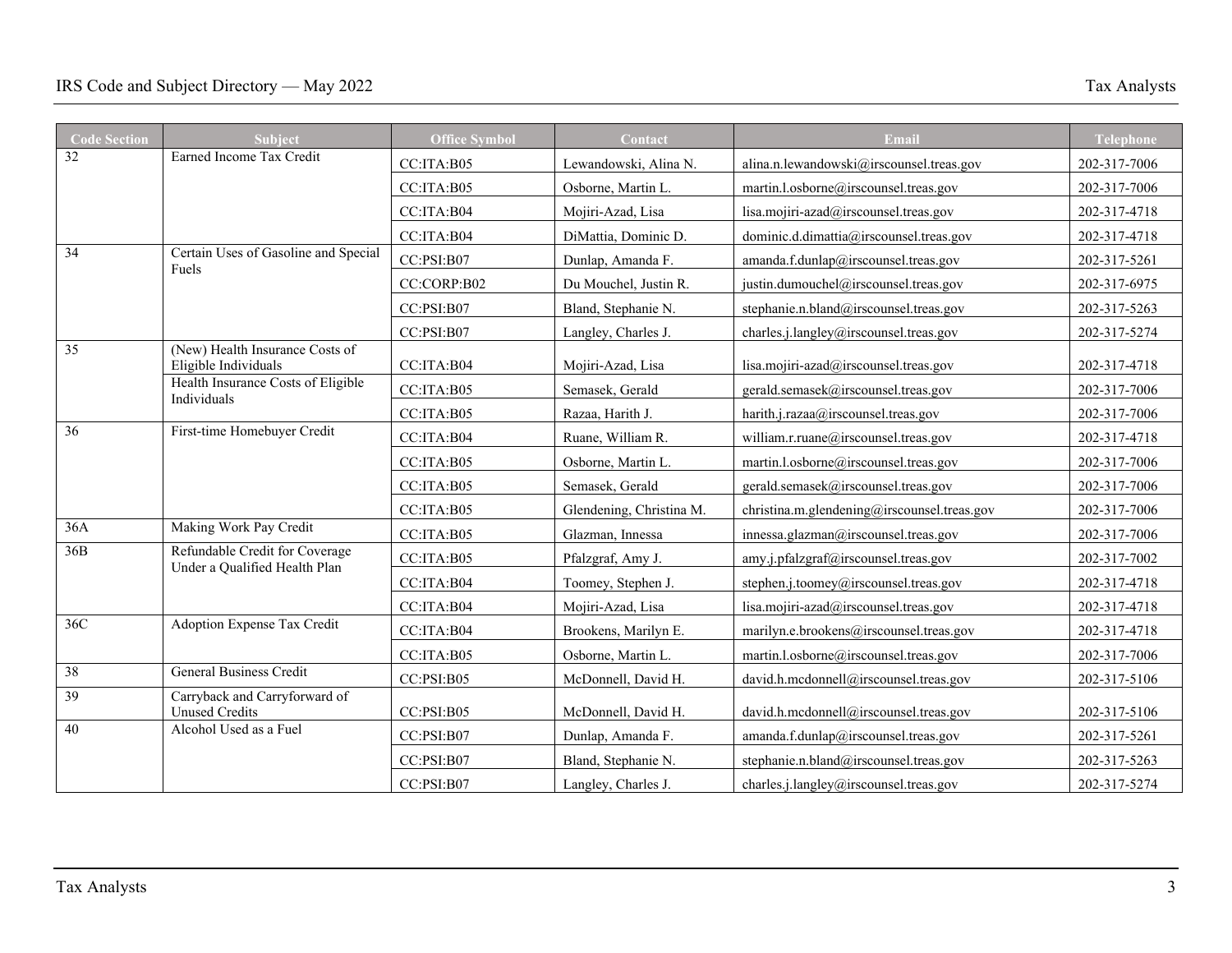| <b>Code Section</b> | <b>Subject</b>                                                                    | <b>Office Symbol</b> | Contact                     | Email                                         | <b>Telephone</b> |
|---------------------|-----------------------------------------------------------------------------------|----------------------|-----------------------------|-----------------------------------------------|------------------|
| 40A                 | Biodiesel Used As A Fuel                                                          | CC:PSI:B07           | Dunlap, Amanda F.           | amanda.f.dunlap@irscounsel.treas.gov          | 202-317-5261     |
|                     |                                                                                   | CC:PSI:B07           | Bland, Stephanie N.         | stephanie.n.bland@irscounsel.treas.gov        | 202-317-5263     |
|                     |                                                                                   | CC:PSI:B07           | Langley, Charles J.         | charles.j.langley@irscounsel.treas.gov        | 202-317-5274     |
| 41                  | Credit for Increasing Research<br>Activities                                      | CC:PSI:B06           | Garcia, Martha M.           | martha.s.mcree@irscounsel.treas.gov           | 202-317-5123     |
|                     |                                                                                   | CC:PSI:B06           | Records, Jennifer A.        | jennifer.a.records@irscounsel.treas.gov       | 202-317-5413     |
|                     |                                                                                   | CC:PSI:B06           | Selig, David A.             | david.a.selig@irscounsel.treas.gov            | 202-317-5105     |
| 42                  | Low Income Housing Credit                                                         | CC:PSI:B05           | Taylor, Dillon J.           | dillon.j.taylor@irscounsel.treas.gov          | 202-317-3734     |
|                     |                                                                                   | CC:PSI:B05           | Torruella Costa, Michael J. | michael.j.torruellacosta@irscounsel.treas.gov | 202-317-3010     |
| 44                  | <b>Expenditures to Provide Access to</b><br>Disabled Individuals                  | CC:PSI:B05           | McDonnell, David H.         | david.h.mcdonnell@irscounsel.treas.gov        | 202-317-5106     |
| $\overline{45}$     | <b>Electricity Produced from Certain</b><br>Renewable Resources                   | CC:PSI:B06           | Bernardini, Jennifer C.     | jennifer.c.bernardini@irscounsel.treas.gov    | 202-317-5118     |
| 45A                 | Indian Employment Credit                                                          | CC:EEE:EB:HW         | <b>Branch Contact</b>       |                                               | 202-317-5500     |
| 45B                 | Credit for Employer Social Security<br>Taxes Paid With Respect to                 | CC:EEE:EOET:ET2      | <b>Branch Contact</b>       |                                               | 202-317-4774     |
|                     | Employee Cash                                                                     | CC:EEE:EOET:ET1      | Park, Nalee                 | nalee.park@irscounsel.treas.gov               | 202-317-4774     |
| 45C                 | Clinical Testing Expenses for Certain<br>Drugs for Rare Diseases or<br>Conditions | CC:PSI:B06           | Records, Jennifer A.        | jennifer.a.records@irscounsel.treas.gov       | 202-317-5413     |
| 45D                 | New Markets Tax Credit                                                            | CC:PSI:B05           | Holmes, James A.            | james.a.holmes@irscounsel.treas.gov           | 202-317-5114     |
|                     |                                                                                   | CC:PSI:B05           | Taylor, Dillon J.           | dillon.j.taylor@irscounsel.treas.gov          | 202-317-3734     |
|                     |                                                                                   | CC:PSI:B05           | Torruella Costa, Michael J. | michael.j.torruellacosta@irscounsel.treas.gov | 202-317-3010     |
| 45F                 | Employer-Provided Child Care<br>Credit                                            | CC:PSI:B05           | Lee, YoungNa                | youngna.lee@irscounsel.treas.gov              | 202-317-3467     |
| 45G                 | Railroad Track Maintenance Credit                                                 | CC:PSI:B05           | Campbell, Barbara J.        | barbara.j.campbell@irscounsel.treas.gov       | 202-317-5121     |
| 45H                 | Credit for Production of Low Sulfur<br>Diesel Fuel                                | CC:PSI:B06           | Coppinger, Brendan P.       | brendan.p.coppinger@irscounsel.treas.gov      | 202-317-5122     |
| 45J                 | Credit for Production from Advanced<br>Nuclear Power Facilities                   | CC:PSI:B06           | Coppinger, Brendan P.       | brendan.p.coppinger@irscounsel.treas.gov      | 202-317-5122     |
| 45K                 | Credit for Producing Fuel from a<br>Nonconventional Source                        | CC:PSI:B06           | Bernardini, Jennifer C.     | jennifer.c.bernardini@irscounsel.treas.gov    | 202-317-5118     |
| 45L                 | New Energy Efficient Home Credit                                                  | CC:PSI:B06           | Bernardini, Jennifer C.     | jennifer.c.bernardini@irscounsel.treas.gov    | 202-317-5118     |
| 45M                 | <b>Energy Efficient Appliance Credit</b>                                          | CC:PSI:B06           | Bernardini, Jennifer C.     | jennifer.c.bernardini@irscounsel.treas.gov    | 202-317-5118     |
| 45N                 | Mine Rescue Team Training Credit                                                  | CC:PSI:B06           | Garcia, Martha M.           | martha.s.mcree@irscounsel.treas.gov           | 202-317-5123     |
| 450                 | Agricultural Chemical Security<br>Credit                                          | CC:PSI:B05           | Campbell, Barbara J.        | barbara.j.campbell@irscounsel.treas.gov       | 202-317-5121     |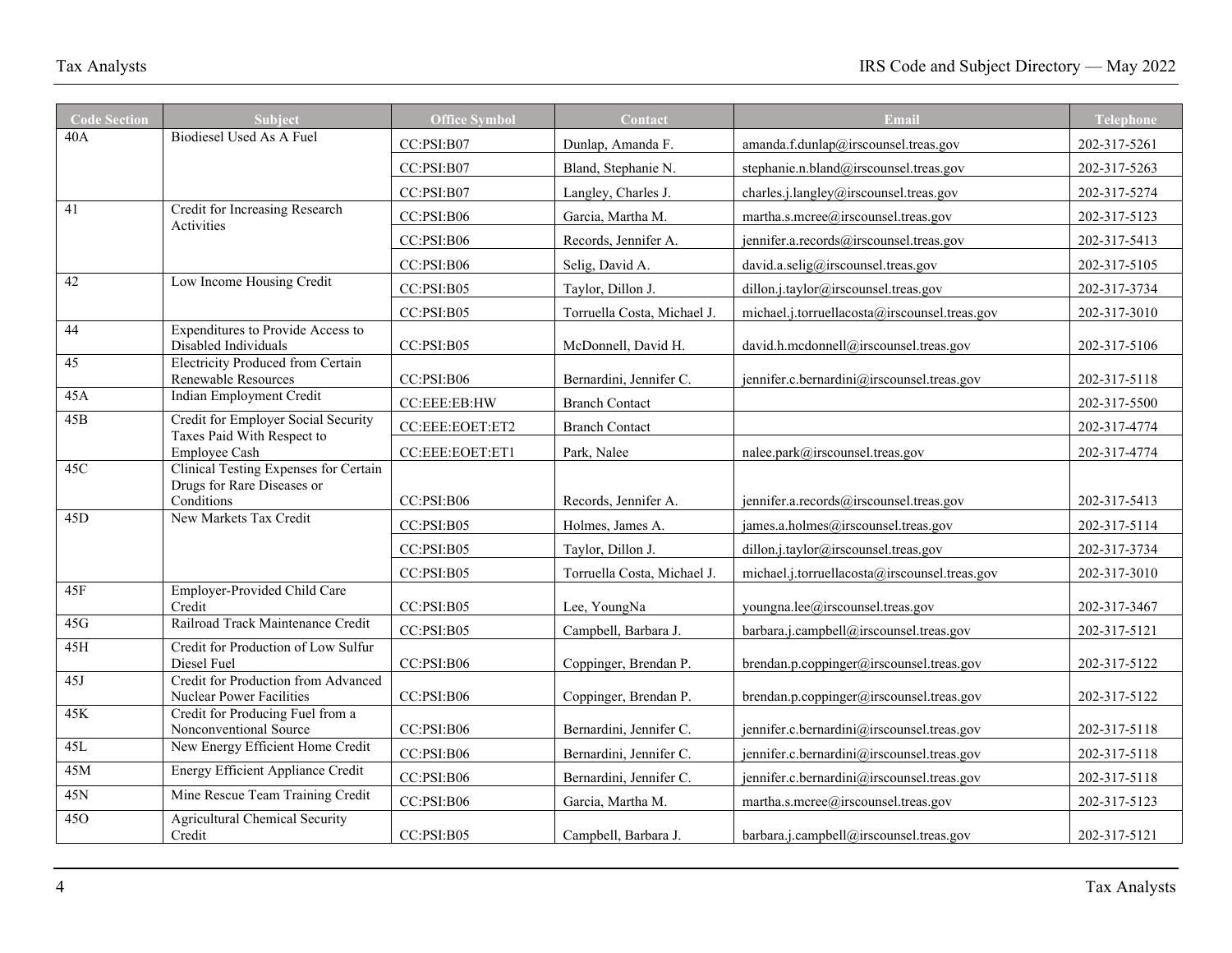| <b>Code Section</b>                | Subject                                                           | <b>Office Symbol</b> | Contact                 | Email                                      | <b>Telephone</b> |
|------------------------------------|-------------------------------------------------------------------|----------------------|-------------------------|--------------------------------------------|------------------|
| 45Q                                | Credit for Carbon Dioxide<br>Sequestration                        | CC:PSI:B06           | Selig, David A.         | david.a.selig@irscounsel.treas.gov         | 202-317-5105     |
|                                    |                                                                   | CC:PSI:B06           | Stehn, Maggie M.        | maggie.m.stehn@irscounsel.treas.gov        | 202-317-4547     |
| 45R                                | <b>Small Business Tax Credit</b>                                  | CC:EEE:EB:HW         | <b>Branch Contact</b>   |                                            | 202-317-5500     |
| 45S                                | Employer credit for paid family and<br>medical leave              | CC:EEE:EB:HW         | <b>Branch Contact</b>   |                                            | 202-317-5500     |
| 46 (Repealed)                      | Amount of Credit for Public Utility                               | CC:PSI:B06           | Stehn, Maggie M.        | maggie.m.stehn@irscounsel.treas.gov        | 202-317-4547     |
|                                    | Property; Normalization                                           | CC:PSI: B06          | Kirwan, Patrick         | patrick.kirwan@irscounsel.treas.gov        | 202-317-5275     |
|                                    |                                                                   | CC:PSI:B06           | Garcia, Martha M.       | martha.s.mcree@irscounsel.treas.gov        | 202-317-5123     |
| 46(b)(2)<br>(Repealed)             | <b>Energy Percentage</b>                                          | CC:PSI: B06          | Stehn, Maggie M.        | maggie.m.stehn@irscounsel.treas.gov        | 202-317-4547     |
|                                    |                                                                   | CC:PSI:B06           | Garcia, Martha M.       | martha.s.mcree@irscounsel.treas.gov        | 202-317-5123     |
| 46(b)(3)<br>(Repealed)             | Special Rule for Certain Energy<br>Property                       | CC:PSI:B06           | Stehn, Maggie M.        | maggie.m.stehn@irscounsel.treas.gov        | 202-317-4547     |
|                                    |                                                                   | CC:PSI:B06           | Garcia, Martha M.       | martha.s.mcree@irscounsel.treas.gov        | 202-317-5123     |
| 46(c)(2)<br>(Repealed)             | Applicable Percentage in Certain<br>Cases                         | CC:PSI: B06          | Stehn, Maggie M.        | maggie.m.stehn@irscounsel.treas.gov        | 202-317-4547     |
|                                    |                                                                   | CC:PSI: B06          | Garcia, Martha M.       | martha.s.mcree@irscounsel.treas.gov        | 202-317-5123     |
| 46(c)(4)<br>(Repealed)             | Progress Expenditures                                             | CC:PSI:B06           | Stehn, Maggie M.        | maggie.m.stehn@irscounsel.treas.gov        | 202-317-4547     |
|                                    |                                                                   | CC:PSI: B06          | Garcia, Martha M.       | martha.s.mcree@irscounsel.treas.gov        | 202-317-5123     |
| 46(f)<br>(Repealed)                | Limitations in Case of Certain<br><b>Regulated Companies</b>      | CC:PSI:B06           | Kirwan, Patrick         | patrick.kirwan@irscounsel.treas.gov        | 202-317-5275     |
|                                    |                                                                   | CC:PSI: B06          | Garcia, Martha M.       | martha.s.mcree@irscounsel.treas.gov        | 202-317-5123     |
| 47                                 | Rehabilitation Credit                                             | CC:PSI:B05           | Campbell, Barbara J.    | barbara.j.campbell@irscounsel.treas.gov    | 202-317-5121     |
| 48                                 | <b>Energy Credit</b>                                              | CC:PSI:B06           | Bernardini, Jennifer C. | jennifer.c.bernardini@irscounsel.treas.gov | 202-317-5118     |
| 48(a)(1)<br>(Repealed)             | Section 38 Property                                               | CC:ITA:B07           | Magee, Charles J.       | charles.j.magee@irscounsel.treas.gov       | 202-317-7005     |
| 48(a)(2)<br>(Repealed)             | Property Used Outside of the U.S.                                 | CC:ITA:B07           | Magee, Charles J.       | charles.j.magee@irscounsel.treas.gov       | 202-317-7005     |
| $\frac{1}{48(a)(3)}$<br>(Repealed) | Property Used for Lodging                                         | CC:ITA:B07           | Harvey, Bernard P.      | bernard.p.harvey@irscounsel.treas.gov      | 202-317-7005     |
| 48(b)                              | <b>Reforestation Credit</b>                                       | CC:PSI:B06           | Bernardini, Jennifer C. | jennifer.c.bernardini@irscounsel.treas.gov | 202-317-5118     |
| 48(d)<br>(Repealed)                | Certain Leased Property                                           | CC:PSI: B06          | Records, Jennifer A.    | jennifer.a.records@irscounsel.treas.gov    | 202-317-5413     |
| 48(p)<br>(Repealed)                | Single Purpose Agricultural or<br>Horticultural Structure Defined | CC:ITA:B07           | Binder, Elizabeth R.    | elizabeth.r.binder@irscounsel.treas.gov    | 202-317-7005     |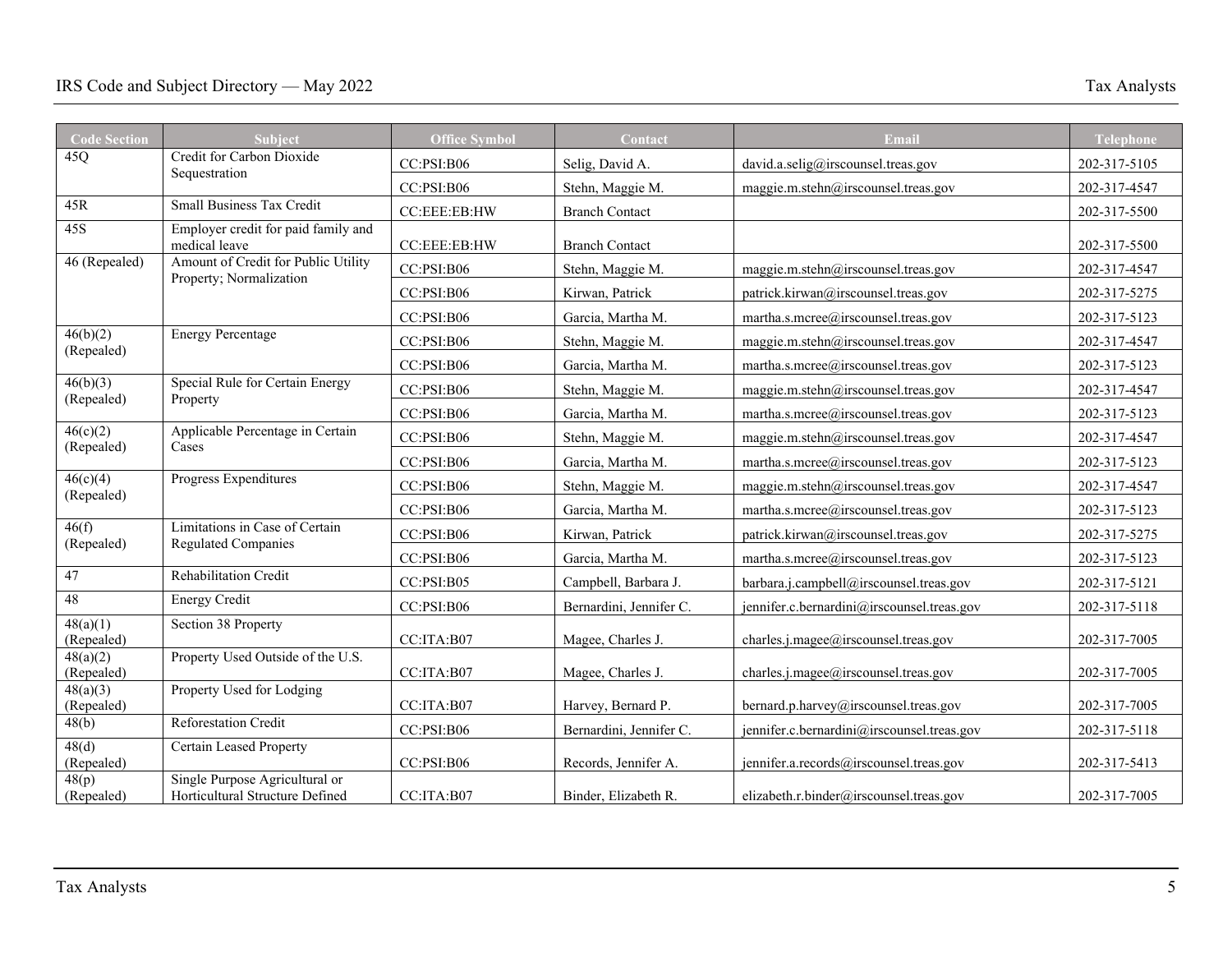| <b>Code Section</b> | Subject                                                                | <b>Office Symbol</b> | Contact                  | Email                                      | Telephone    |
|---------------------|------------------------------------------------------------------------|----------------------|--------------------------|--------------------------------------------|--------------|
| 48A                 | Qualifying Advanced Coal Project<br>Credit                             | CC:PSI:B06           | Bernardini, Jennifer C.  | jennifer.c.bernardini@irscounsel.treas.gov | 202-317-5118 |
|                     |                                                                        | CC:PSI:B06           | Coppinger, Brendan P.    | brendan.p.coppinger@irscounsel.treas.gov   | 202-317-5122 |
| 48B                 | <b>Qualifying Gasification Project</b><br>Credit                       | CC:SB:7:SF:3         | Skeen, Michael A.        | michael.a.skeen@irscounsel.treas.gov       | 415-547-3785 |
|                     |                                                                        | CC:PSI:B06           | Bernardini, Jennifer C.  | jennifer.c.bernardini@irscounsel.treas.gov | 202-317-5118 |
| 48D                 | Qualifying Therapeutic Discovery<br>Project Credit                     | CC:PSI: B05          | Rider II. James W.       | james.w.rider@irscounsel.treas.gov         | 202-317-3771 |
| 49                  | <b>At-Risk Rules</b>                                                   | CC:PSI:B05           | McDonnell, David H.      | david.h.mcdonnell@irscounsel.treas.gov     | 202-317-5106 |
| $\overline{50}$     | Other Special Rules                                                    | CC:PSI:B05           | Campbell, Barbara J.     | barbara.j.campbell@irscounsel.treas.gov    | 202-317-5121 |
| 51                  | Amount of Credit Work Opportunity<br>Tax Credit (WOTC) (formerly TJTC) | CC:EEE:EB:HW         | <b>Branch Contact</b>    |                                            | 202-317-5500 |
| 51A                 |                                                                        | CC:EEE:EB:HW         | <b>Branch Contact</b>    |                                            | 202-317-5500 |
| $\overline{52}$     | Special Rules - WOTC (formerly<br>TJTC)                                | CC:EEE:EB:HW         | <b>Branch Contact</b>    |                                            | 202-317-5500 |
| $\overline{53}$     | Credit for Prior Year Minimum Tax<br>Liability                         | CC:ITA:B04           | Toomey, Stephen J.       | stephen.j.toomey@irscounsel.treas.gov      | 202-317-4718 |
|                     |                                                                        | CC:ITA:B05           | Aramburu, John M.        | john.m.aramburu@irscounsel.treas.gov       | 202-317-7006 |
| 54                  | Clean Renewable Energy Bonds                                           | CC:FIP:B05           | Stojanovic, Zoran        | zoran.stojanovic@irscounsel.treas.gov      | 202-317-4564 |
| 54A                 | Qualified Tax Credit Bonds                                             | CC:FIP:B05           | Stojanovic, Zoran        | zoran.stojanovic@irscounsel.treas.gov      | 202-317-4564 |
| 54AA                | <b>Build America Bonds</b>                                             | CC:FIP:B05           | Grant, Jian H.           | jian.h.grant@irscounsel.treas.gov          | 202-317-5112 |
| 54B                 | Qualified Forestry Conservation<br><b>Bonds</b>                        | CC:FIP:B05           | Stojanovic, Zoran        | zoran.stojanovic@irscounsel.treas.gov      | 202-317-4564 |
| $\overline{54C}$    | New Clean Renewable Energy Bonds                                       | CC:FIP:B05           | Stojanovic, Zoran        | zoran.stojanovic@irscounsel.treas.gov      | 202-317-4564 |
| 54D                 | Qualified Energy Conservation<br><b>Bonds</b>                          | CC:FIP:B05           | White, David E.          | david.white@irscounsel.treas.gov           | 202-317-4562 |
| 54E                 | Qualified Zone Academy Bonds                                           | CC:FIP:B05           | Stojanovic, Zoran        | zoran.stojanovic@irscounsel.treas.gov      | 202-317-4564 |
| 54F                 | Qualified School Construction Bonds                                    | CC:FIP:B05           | Som de Cerff, Johanna L. | johanna.l.somdecerff@irscounsel.treas.gov  | 202-317-4567 |
| 55                  | Alternative Minimum Tax Maximum<br>Capital Gains Rates for Individuals | CC:ITA:B05           | Pfalzgraf, Amy J.        | amy.j.pfalzgraf@irscounsel.treas.gov       | 202-317-7002 |
|                     |                                                                        | CC:ITA:B04           | Toomey, Stephen J.       | stephen.j.toomey@irscounsel.treas.gov      | 202-317-4718 |
|                     |                                                                        | CC:ITA:B05           | Aramburu, John M.        | john.m.aramburu@irscounsel.treas.gov       | 202-317-7006 |
|                     |                                                                        | CC:ITA:B04           | Yu, James                | james.yu@irscounsel.treas.gov              | 202-317-4718 |
| 56                  | Adjustments in Computing AMT<br>Income                                 | CC:ITA:B04           | Toomey, Stephen J.       | stephen.j.toomey@irscounsel.treas.gov      | 202-317-4718 |
|                     |                                                                        | CC:ITA:B05           | Aramburu, John M.        | john.m.aramburu@irscounsel.treas.gov       | 202-317-7006 |
|                     |                                                                        | CC:ITA:B04           | Yu, James                | james.yu@irscounsel.treas.gov              | 202-317-4718 |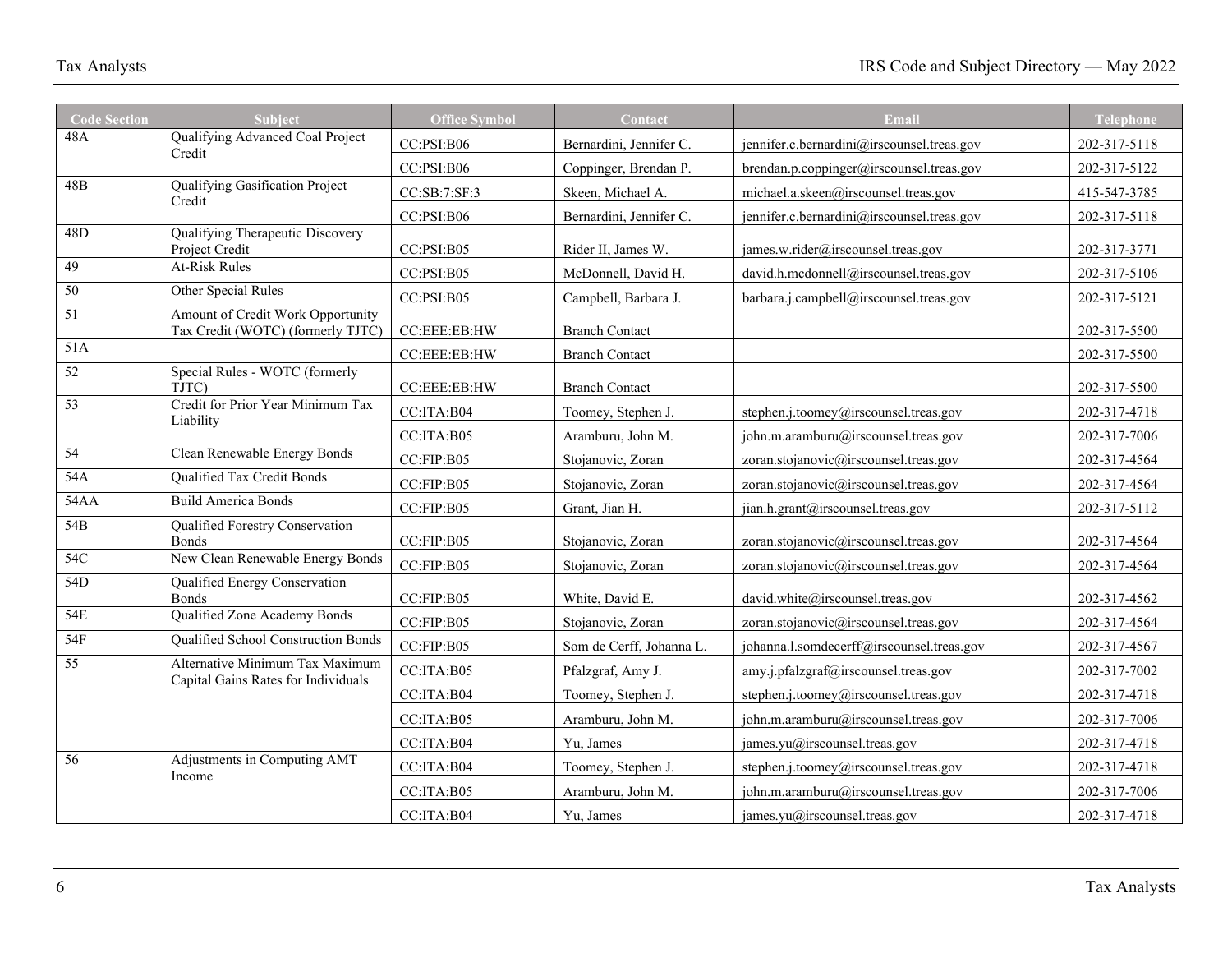| <b>Code Section</b> | Subject                                                                                        | <b>Office Symbol</b> | Contact                | Email                                             | <b>Telephone</b> |
|---------------------|------------------------------------------------------------------------------------------------|----------------------|------------------------|---------------------------------------------------|------------------|
| 56(a)(1)            | Depreciation                                                                                   | CC:ITA:B04           | Toomey, Stephen J.     | stephen.j.toomey@irscounsel.treas.gov             | 202-317-4718     |
|                     |                                                                                                | CC:ITA:B04           | Yu, James              | james.yu@irscounsel.treas.gov                     | 202-317-4718     |
| 56(a)(2)            | Mining Exploration and<br>Development Costs                                                    | CC:PSI: B06          |                        |                                                   |                  |
| 56(a)(5)            | <b>Pollution Control Facilities</b>                                                            |                      | Stehn, Maggie M.       | maggie.m.stehn@irscounsel.treas.gov               | 202-317-4547     |
| 56(a)(6)            | <b>Adjusted Basis</b>                                                                          | CC:PSI:B06           | Stehn, Maggie M.       | maggie.m.stehn@irscounsel.treas.gov               | 202-317-4547     |
|                     |                                                                                                | CC:ITA:B04           | Toomey, Stephen J.     | stephen.j.toomey@irscounsel.treas.gov             | 202-317-4718     |
|                     |                                                                                                | CC:ITA:B04           | Yu, James              | james.yu@irscounsel.treas.gov                     | 202-317-4718     |
| $\overline{57}$     | Items of Tax Preference                                                                        | CC:ITA:B04           | Toomey, Stephen J.     | stephen.j.toomey@irscounsel.treas.gov             | 202-317-4718     |
| $57(a)(1)$ &(2)     | Depletion and Intangible Drilling<br>Costs Determination of Fair Market<br>Value Stock Options | CC:PSI: B06          | Garcia, Martha M.      | martha.s.mcree@irscounsel.treas.gov               | 202-317-5123     |
| $\overline{58}$     | Denial of Certain Losses                                                                       | CC:ITA:B04           | Toomey, Stephen J.     | stephen.j.toomey@irscounsel.treas.gov             | 202-317-4718     |
| 59                  | Alternative Minimum Tax-Other                                                                  | CC:ITA:B04           | Toomey, Stephen J.     | stephen.j.toomey@irscounsel.treas.gov             | 202-317-4718     |
|                     | Definitions and Special Rules                                                                  | CC:ITA:B05           | Aramburu, John M.      | john.m.aramburu@irscounsel.treas.gov              | 202-317-7006     |
|                     |                                                                                                | CC:ITA:B04           | Yu, James              | james.yu@irscounsel.treas.gov                     | 202-317-4718     |
| 59(a)               | Alternative Minimum Tax Foreign<br>Tax Credit                                                  | CC:INTL:B03          | Gilman, Michael I.     | michael.i.gilman@irscounsel.treas.gov             | 202-317-6936     |
| 59A                 | Base Erosion and Anti-Abuse Tax                                                                | CC:INTL:B05          | Walny, Karen T.        | karen.walny@irscounsel.treas.gov                  | 202-317-6938     |
|                     |                                                                                                | CC:INTL:B05          | Ramaswamy, Sheila N.   | sheila.n.ramaswamy@irscounsel.treas.gov           | 202-317-6938     |
|                     | <b>Environmental Tax</b>                                                                       | CC:ITA:B04           | Toomey, Stephen J.     | stephen.j.toomey@irscounsel.treas.gov             | 202-317-4718     |
| 61                  | Advance Rentals Method Changes<br>Income From Discharge of                                     | CC:ITA:B05           | Schwartz, Edward C.    | edward.c.schwartz@irscounsel.treas.gov            | 202-317-7006     |
|                     | Indebtedness                                                                                   | <b>CC:CORP</b>       | Office Contact         | Corporate.Coordination.Group@irscounsel.treas.gov | 202-317-3181     |
|                     |                                                                                                | <b>CC:CORP</b>       | General Information    | Corporate.Coordination.Group@irscounsel.treas.gov | 202-317-3181     |
|                     |                                                                                                | <b>CC:CORP</b>       | <b>Field Personnel</b> | Corporate.Coordination.Group@irscounsel.treas.gov | 202-317-3045     |
|                     | Community Income                                                                               | CC:ITA:B05           | Schwartz, Edward C.    | edward.c.schwartz@irscounsel.treas.gov            | 202-317-7006     |
|                     |                                                                                                | CC:ITA:B04           | Toomey, Stephen J.     | stephen.j.toomey@irscounsel.treas.gov             | 202-317-4718     |
|                     | <b>Equipment Leasing</b>                                                                       | CC:ITA:B05           | Schwartz, Edward C.    | edward.c.schwartz@irscounsel.treas.gov            | 202-317-7006     |
|                     |                                                                                                | CC:ITA:B05           | Aramburu, John M.      | john.m.aramburu@irscounsel.treas.gov              | 202-317-7006     |
|                     |                                                                                                | CC:ITA:B04           | O'Hara, Brendan P.     | brendan.p.o'hara@irscounsel.treas.gov             | 202-317-4718     |
|                     | Fringe Benefits                                                                                | CC:EEE:EOET:ET2      | <b>Branch Contact</b>  |                                                   | 202-317-4774     |
|                     | Gross Income Defined (In General)                                                              | CC:ITA:B05           | Aramburu, John M.      | john.m.aramburu@irscounsel.treas.gov              | 202-317-7006     |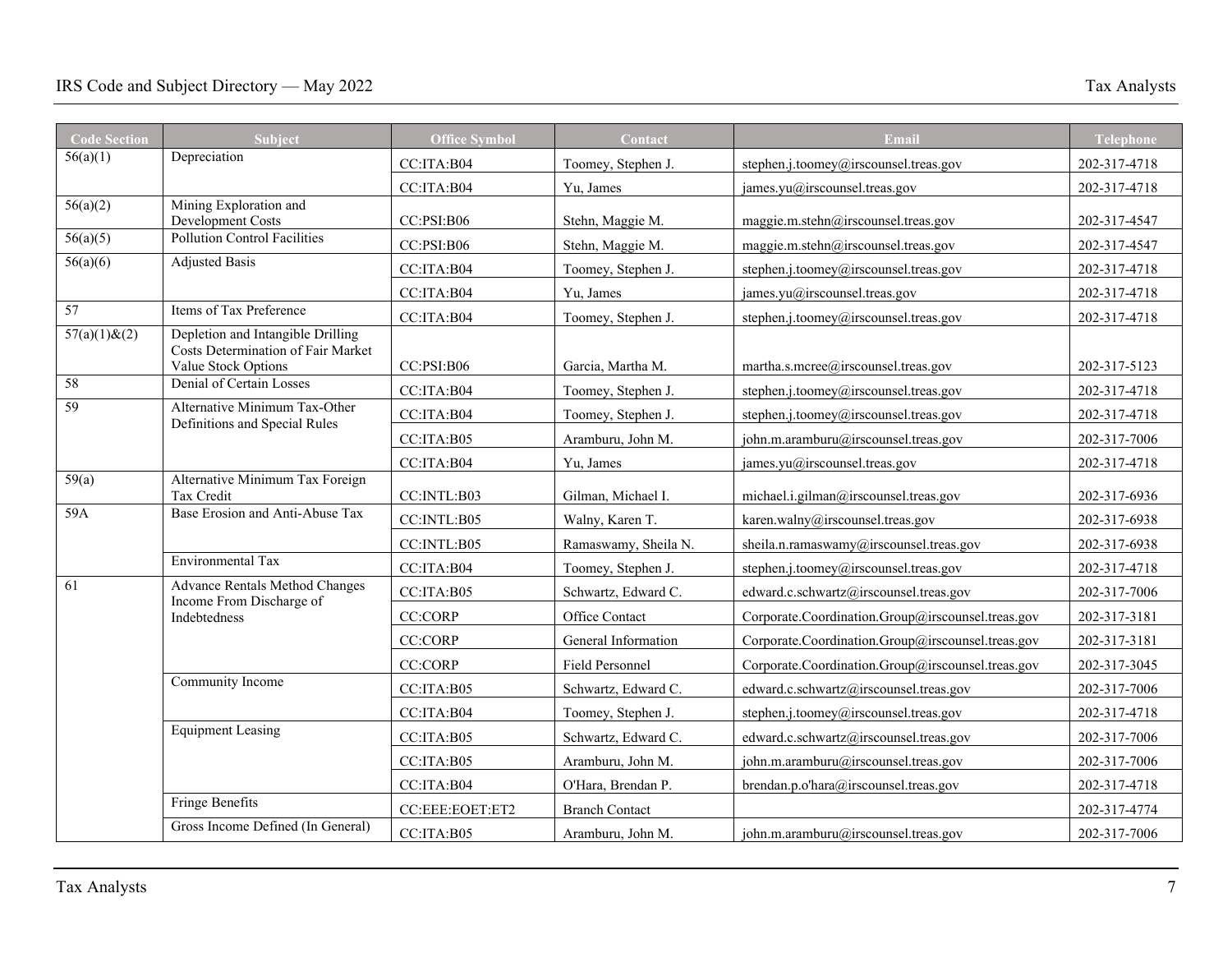| <b>Code Section</b> | <b>Subject</b>                                                      | <b>Office Symbol</b> | Contact                  | Email                                       | <b>Telephone</b> |
|---------------------|---------------------------------------------------------------------|----------------------|--------------------------|---------------------------------------------|------------------|
|                     |                                                                     | CC:ITA:B05           | Schwartz, Edward C.      | edward.c.schwartz@irscounsel.treas.gov      | 202-317-7006     |
|                     |                                                                     | CC:ITA:B05           | Pfalzgraf, Amy J.        | amy.j.pfalzgraf@irscounsel.treas.gov        | 202-317-7002     |
|                     | Indians                                                             | CC:ITA:B05           | Aramburu, John M.        | john.m.aramburu@irscounsel.treas.gov        | 202-317-7006     |
|                     |                                                                     | CC:ITA:B05           | Schwartz, Edward C.      | edward.c.schwartz@irscounsel.treas.gov      | 202-317-7006     |
|                     |                                                                     | CC:ITA:B04           | DiMattia, Dominic D.     | dominic.d.dimattia@irscounsel.treas.gov     | 202-317-4718     |
|                     |                                                                     | CC:ITA:B04           | Mojiri-Azad, Lisa        | lisa.mojiri-azad@irscounsel.treas.gov       | 202-317-4718     |
|                     | Split Dollar Life Insurance                                         | CC:ITA:B04           | O'Hara, Brendan P.       | brendan.p.o'hara@irscounsel.treas.gov       | 202-317-4718     |
|                     |                                                                     | CC:ITA:B05           | Glendening, Christina M. | christina.m.glendening@irscounsel.treas.gov | 202-317-7006     |
|                     | <b>Student Loan Cancellations</b>                                   | CC:ITA:B05           | Aramburu, John M.        | john.m.aramburu@irscounsel.treas.gov        | 202-317-7006     |
|                     |                                                                     | CC:ITA:B05           | Schwartz, Edward C.      | edward.c.schwartz@irscounsel.treas.gov      | 202-317-7006     |
|                     | Vow of Poverty-Income Tax                                           | CC:ITA:B05           | Schwartz, Edward C.      | edward.c.schwartz@irscounsel.treas.gov      | 202-317-7006     |
|                     |                                                                     | CC:ITA:B04           | O'Hara, Brendan P.       | brendan.p.o'hara@irscounsel.treas.gov       | 202-317-4718     |
|                     |                                                                     | CC:ITA:B05           | Aramburu, John M.        | john.m.aramburu@irscounsel.treas.gov        | 202-317-7006     |
|                     |                                                                     | CC:EEE:EOET:ET2      | <b>Branch Contact</b>    |                                             | 202-317-4774     |
|                     |                                                                     | CC:ITA:B04           | Mojiri-Azad, Lisa        | lisa.mojiri-azad@irscounsel.treas.gov       | 202-317-4718     |
|                     | Vow of Poverty-Withholding Tax                                      | CC:EEE:EOET:ET2      | <b>Branch Contact</b>    |                                             | 202-317-4774     |
| 62                  | Adjusted Gross Income Defined                                       | CC:ITA:B05           | Pfalzgraf, Amy J.        | amy.j.pfalzgraf@irscounsel.treas.gov        | 202-317-7002     |
|                     |                                                                     | CC:ITA:B05           | Osborne, Martin L.       | martin.l.osborne@irscounsel.treas.gov       | 202-317-7006     |
|                     |                                                                     | CC:ITA:B05           | Semasek, Gerald          | gerald.semasek@irscounsel.treas.gov         | 202-317-7006     |
| 62(c)               | Accountable Plans                                                   | <b>CC:EEE</b>        | Duce, Melissa L.         | melissa.l.duce@irscounsel.treas.gov         | 202-317-4774     |
|                     |                                                                     | CC:EEE:EOET:ET2      | Shepherd, Neil D.        | neil.d.shepherd@irscounsel.treas.gov        | 202-317-4774     |
| 63                  | Overall Limitation on Itemized<br>Deductions Taxable Income Defined | CC:ITA:B05           | Semasek, Gerald          | gerald.semasek@irscounsel.treas.gov         | 202-317-7006     |
|                     |                                                                     | CC:ITA:B05           | Osborne, Martin L.       | martin.l.osborne@irscounsel.treas.gov       | 202-317-7006     |
| 64                  | Ordinary Income Defined                                             | CC:ITA:B05           | Glazman, Innessa         | innessa.glazman@irscounsel.treas.gov        | 202-317-7006     |
| 65                  | Ordinary Loss Defined                                               | CC:ITA:B05           | Glazman, Innessa         | innessa.glazman@irscounsel.treas.gov        | 202-317-7006     |
| 66                  | Treatment of Community Income                                       | CC:PA:01             | Lee, Carolyn             | carolyn.m.lee@irscounsel.treas.gov          | 202-317-6845     |
|                     |                                                                     | CC:PA:01             | Shurtliff, Mark A.       | mark.a.shurtliff@irscounsel.treas.gov       | 202-317-6845     |
| 67                  | 2-Percent Floor on Miscellaneous<br><b>Itemized Deductions</b>      | CC:ITA:B05           | Glazman, Innessa         | innessa.glazman@irscounsel.treas.gov        | 202-317-7006     |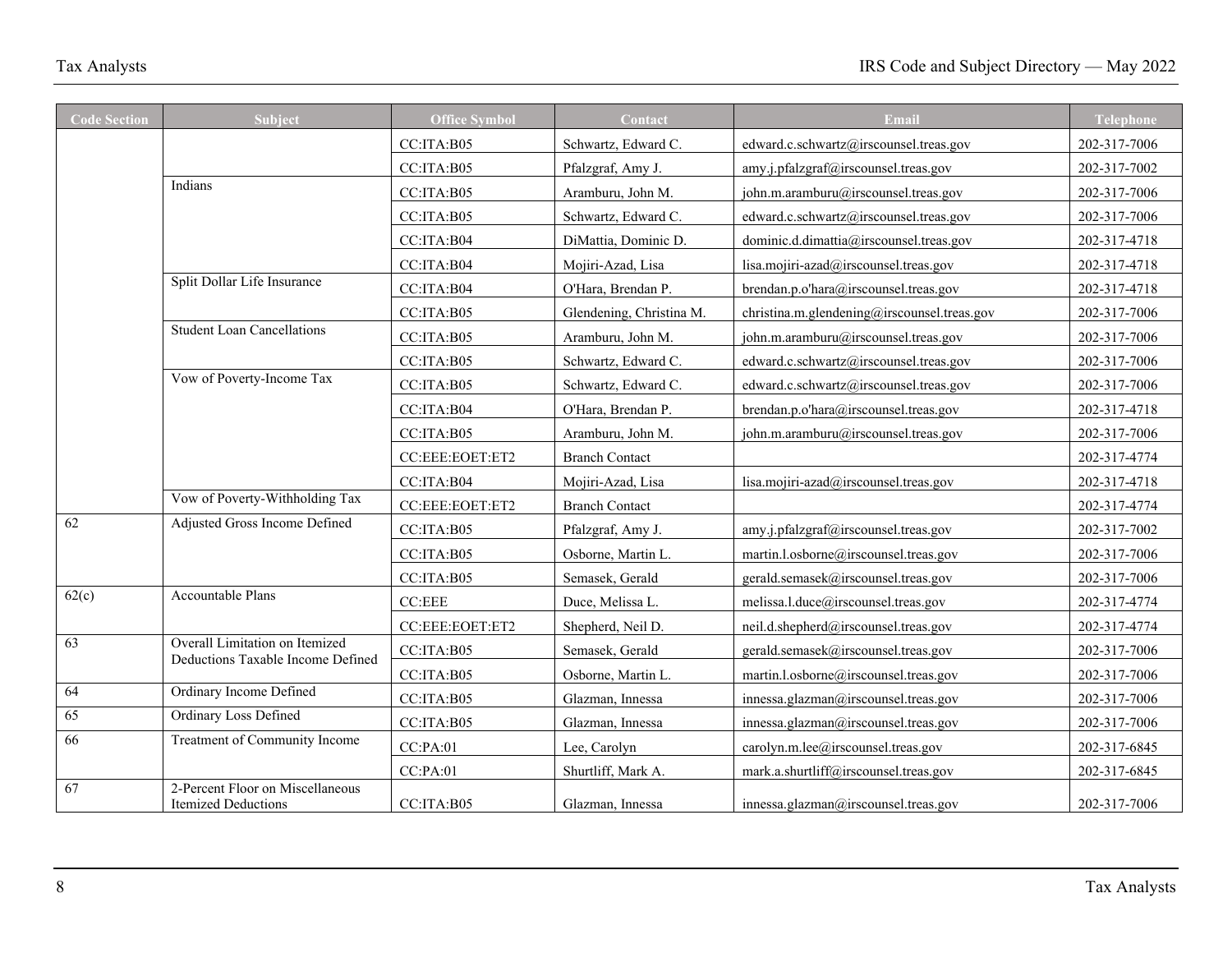| <b>Code Section</b> | <b>Subject</b>                                                                                                     | <b>Office Symbol</b> | Contact               | Email                                 | <b>Telephone</b> |
|---------------------|--------------------------------------------------------------------------------------------------------------------|----------------------|-----------------------|---------------------------------------|------------------|
| 68                  | Overall Limitation on Itemized<br>Deductions                                                                       | CC:ITA:B04           | Toomey, Stephen J.    | stephen.j.toomey@irscounsel.treas.gov | 202-317-4718     |
|                     |                                                                                                                    | CC:ITA:B05           | Glazman, Innessa      | innessa.glazman@irscounsel.treas.gov  | 202-317-7006     |
| $\overline{71}$     | Alimony and Separate Maintenance                                                                                   | CC:ITA:B03           | Wang, Sophia L.       | sophia.l.wang@irscounsel.treas.gov    | 202-317-5100     |
|                     | Payments                                                                                                           | CC:ITA:B01           | France, Renay C.      | renay.c.france@irscounsel.treas.gov   | 202-317-7003     |
|                     |                                                                                                                    | CC:ITA:B03           | Husain, Daniyal S.    | daniyal.s.husain@irscounsel.treas.gov | 202-317-5100     |
| $\overline{72}$     | Annuities; Certain Proceeds of<br>Endowment and Life Insurance                                                     | CC:FIP:B04           | Baxter, Rebecca L.    | rebecca.l.baxter@irscounsel.treas.gov | 202-317-4435     |
|                     | Contracts Civil Service or Qualified                                                                               | CC:EEE:EB:QP2        | Carter, Vernon S.     | vernon.s.carter@irscounsel.treas.gov  | 202-317-6700     |
|                     | Plans                                                                                                              | CC:EEE:EB:QP4        | <b>Branch Contact</b> |                                       | 202-317-4148     |
|                     |                                                                                                                    | CC:EEE:EB:QP3        | <b>Branch Contact</b> |                                       | 202-317-4102     |
|                     |                                                                                                                    | CC:EEE:EB:QP1        | <b>Branch Contact</b> |                                       | 202-317-6700     |
| 72(p)               | Loans Treated as Distributions                                                                                     | CC:EEE               | Kinard, Pamela R.     | pamela.r.kinard@irscounsel.treas.gov  | 202-317-6000     |
|                     |                                                                                                                    | CC:EEE:EB:OP3        | <b>Branch Contact</b> |                                       | 202-317-4102     |
| 72(t)               | Ten Percent additional tax on Early                                                                                | CC:EEE               | Kinard, Pamela R.     | pamela.r.kinard@irscounsel.treas.gov  | 202-317-6000     |
|                     | Distributions from Qualified<br><b>Retirement Plans</b>                                                            | CC:EEE:EB:QP3        | <b>Branch Contact</b> |                                       | 202-317-4102     |
| $\overline{73}$     | Services of Child                                                                                                  | CC:ITA:B05           | Saideman, Lewis       | lewis.saideman@irscounsel.treas.gov   | 202-317-7006     |
| 74                  | Prizes and Awards                                                                                                  | CC:ITA: B05          | Saideman, Lewis       | lewis.saideman@irscounsel.treas.gov   | 202-317-7006     |
|                     |                                                                                                                    | CC:SB:3:FTL          | Griffin, Kyle C.      | kyle.c.griffin@irscounsel.treas.gov   | 202-317-4718     |
| 74(c)               | <b>Exceptions for Certain Employee</b><br>Achievement Awards                                                       | CC:EEE:EOET:ET2      | <b>Branch Contact</b> |                                       | 202-317-4774     |
| $\overline{75}$     | Dealers in Tax-Exempt Securities                                                                                   | CC:FIP:B02           | Rogers, John W.       | john.w.rogers@irscounsel.treas.gov    | 202-317-4425     |
| 77                  | <b>Commodity Credit Loans</b>                                                                                      | CC:ITA:B04           | Raphael, Robert M.    | robert.m.raphael@irscounsel.treas.gov | 202-317-4718     |
|                     |                                                                                                                    | CC:ITA:B04           | Ruane, William R.     | william.r.ruane@irscounsel.treas.gov  | 202-317-4718     |
| 78                  | Dividends Received from Certain<br>Foreign Corporations by Domestic<br>Corporations Choosing Foreign Tax<br>Credit | CC:INTL:B03          | Braun, Corina         | corina.braun@irscounsel.treas.gov     | 202-317-6936     |
| 79                  | Group-Term Life Insurance<br>Purchased for Employees (Except<br>79(d) and (e) which are handled by<br>T:EP         | CC:EEE:EB:HW         | <b>Branch Contact</b> |                                       | 202-317-5500     |
| 80                  | Restoration of Value of Certain<br>Securities                                                                      | CC:FIP:B02           | Howard, Matthew P.    | matthew.p.howard@irscounsel.treas.gov | 202-317-4448     |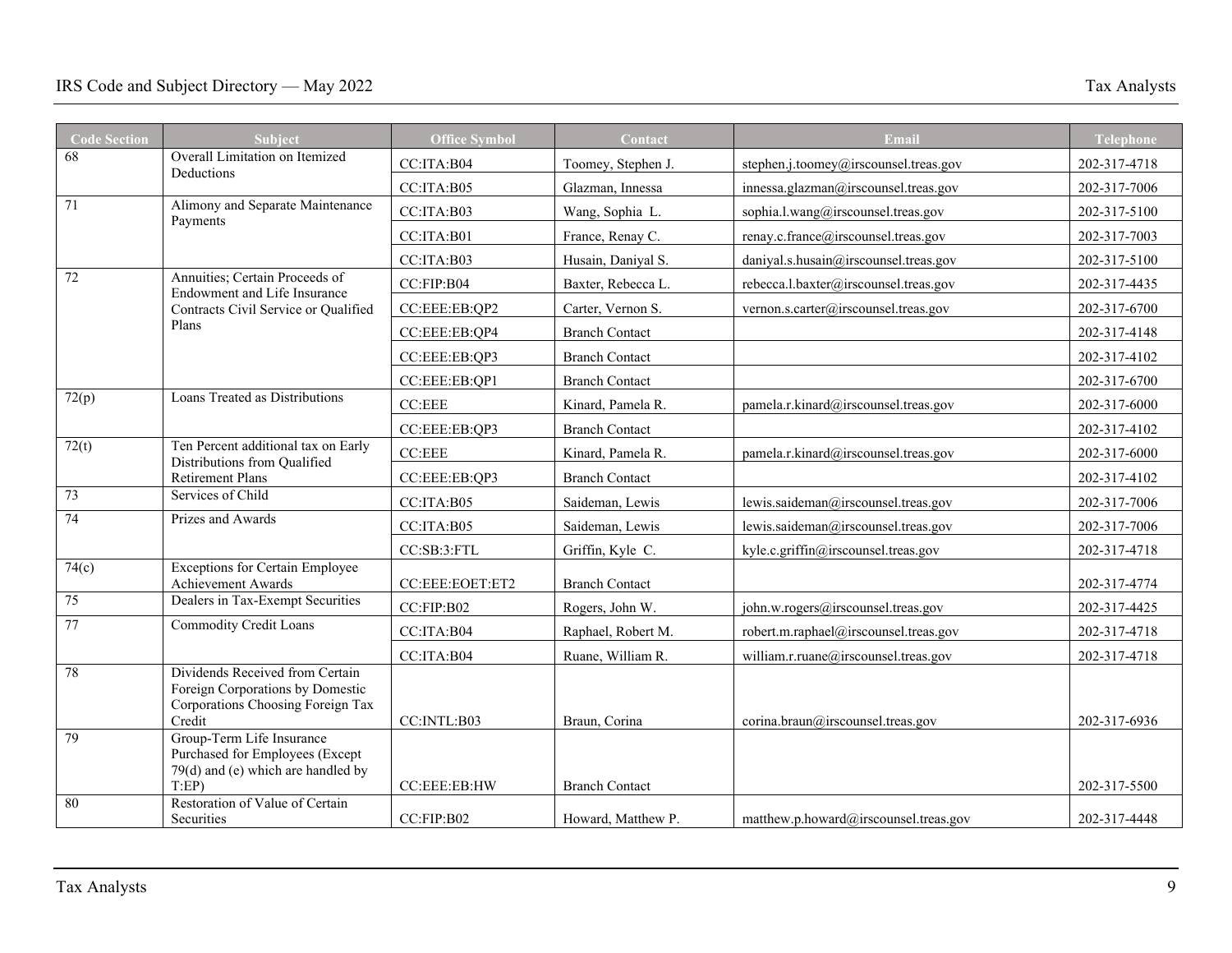| <b>Code Section</b> | <b>Subject</b>                                                                                                                  | <b>Office Symbol</b> | Contact                  | Email                                      | <b>Telephone</b> |
|---------------------|---------------------------------------------------------------------------------------------------------------------------------|----------------------|--------------------------|--------------------------------------------|------------------|
| 82                  | Reimbursement for Expenses of<br>Moving                                                                                         | CC:ITA:B04           | Brookens, Marilyn E.     | marilyn.e.brookens@irscounsel.treas.gov    | 202-317-4718     |
|                     |                                                                                                                                 | CC:ITA:B05           | Glazman, Innessa         | innessa.glazman@irscounsel.treas.gov       | 202-317-7006     |
| 83                  | Property Transferred in Connection<br>with Performance of Service,<br>including non-qualified deferred<br>compensation plans    | CC:EEE:EB:EC         | <b>Branch Contact</b>    |                                            | 202-317-5600     |
| 84                  | Transfer of Appreciated Property to                                                                                             | CC:ITA:B05           | Schwartz, Edward C.      | edward.c.schwartz@irscounsel.treas.gov     | 202-317-7006     |
|                     | Political Organizations                                                                                                         | CC:ITA:B04           | Mojiri-Azad, Lisa        | lisa.mojiri-azad@irscounsel.treas.gov      | 202-317-4718     |
| 85                  | <b>Unemployment Compensation</b>                                                                                                | CC:EEE:EOET:ET2      | <b>Branch Contact</b>    |                                            | 202-317-4774     |
| 87                  | Alcohol and Biodiesel Fuel Credits                                                                                              | CC:PSI:B07           | Dunlap, Amanda F.        | amanda.f.dunlap@irscounsel.treas.gov       | 202-317-5261     |
|                     |                                                                                                                                 | CC:PSI:B07           | Bland, Stephanie N.      | stephanie.n.bland@irscounsel.treas.gov     | 202-317-5263     |
|                     |                                                                                                                                 | CC:PSI:B07           | Langley, Charles J.      | charles.j.langley@irscounsel.treas.gov     | 202-317-5274     |
| 88                  | Certain Amounts with Respect to<br>Nuclear Decommissioning Costs                                                                | CC:PSI:B06           | Bernardini, Jennifer C.  | jennifer.c.bernardini@irscounsel.treas.gov | 202-317-5118     |
| 90                  | <b>Illegal Federal Irrigation Subsidies</b>                                                                                     | CC:ITA:B02           | Cassano, Daniel A.       | daniel.a.cassano@irscounsel.treas.gov      | 202-317-7011     |
|                     |                                                                                                                                 | CC:ITA:B02           | Basso, Robert J.         | robert.j.basso@irscounsel.treas.gov        | 202-317-7011     |
|                     |                                                                                                                                 | CC:ITA:B01           | Kim, Douglas H.          | douglas.h.kim@irscounsel.treas.gov         | 202-317-7003     |
| 91                  | Certain foreign branch losses<br>transferred to specified 10-percent                                                            | CC:INTL:B04          | Chatman, Lindbergh U.    | lindbergh.u.chatman@irscounsel.treas.gov   | 202-317-6937     |
|                     | owned foreign corporations.                                                                                                     | CC:INTL:B04          | Williams, Jr., Robert    | robert.williamsjr@irscounsel.treas.gov     | 202-317-6937     |
| 101                 | Certain Death Benefits (Except for<br>any death benefits received under a<br>"qualified" plan, which is handled by<br>TEGE:EP). | CC:FIP:B04           | Sneade, Kathryn J.M.     | kathrynjo.m.sneade@irscounsel.treas.gov    | 202-317-4441     |
| 101(h)              | Survivor Benefits for Public Safety<br>Officers                                                                                 | CC:EEE:EB:HW         | <b>Branch Contact</b>    |                                            | 202-317-5500     |
| 102                 | Gifts and Inheritances                                                                                                          | CC:ITA:B05           | Osborne, Martin L.       | martin.l.osborne@irscounsel.treas.gov      | 202-317-7006     |
|                     |                                                                                                                                 | CC:ITA:B04           | Brookens, Marilyn E.     | marilyn.e.brookens@irscounsel.treas.gov    | 202-317-4718     |
| 102(c)              | <b>Employee Gifts</b>                                                                                                           | CC:EEE:EOET:ET2      | <b>Branch Contact</b>    |                                            | 202-317-4774     |
| 103                 | Interest on State and Local Bonds                                                                                               | CC:FIP:B05           | Som de Cerff, Johanna L. | johanna.l.somdecerff@irscounsel.treas.gov  | 202-317-4567     |
| 104(a)(1)           | Compensation for Injuries or<br>Sickness: Workers' Compensation                                                                 | CC:EEE:EB:HW         | <b>Branch Contact</b>    |                                            | 202-317-5500     |
| 104(a)(2)           | Damages Received for Personal<br>Injury                                                                                         | CC:ITA:B05           | Schwartz, Edward C.      | edward.c.schwartz@irscounsel.treas.gov     | 202-317-7006     |
|                     |                                                                                                                                 | CC:ITA:B05           | Pfalzgraf, Amy J.        | amy.j.pfalzgraf@irscounsel.treas.gov       | 202-317-7002     |
|                     |                                                                                                                                 | CC:ITA:B04           | Warren, Angella L.       | angella.l.warren@irscounsel.treas.gov      | 202-317-4718     |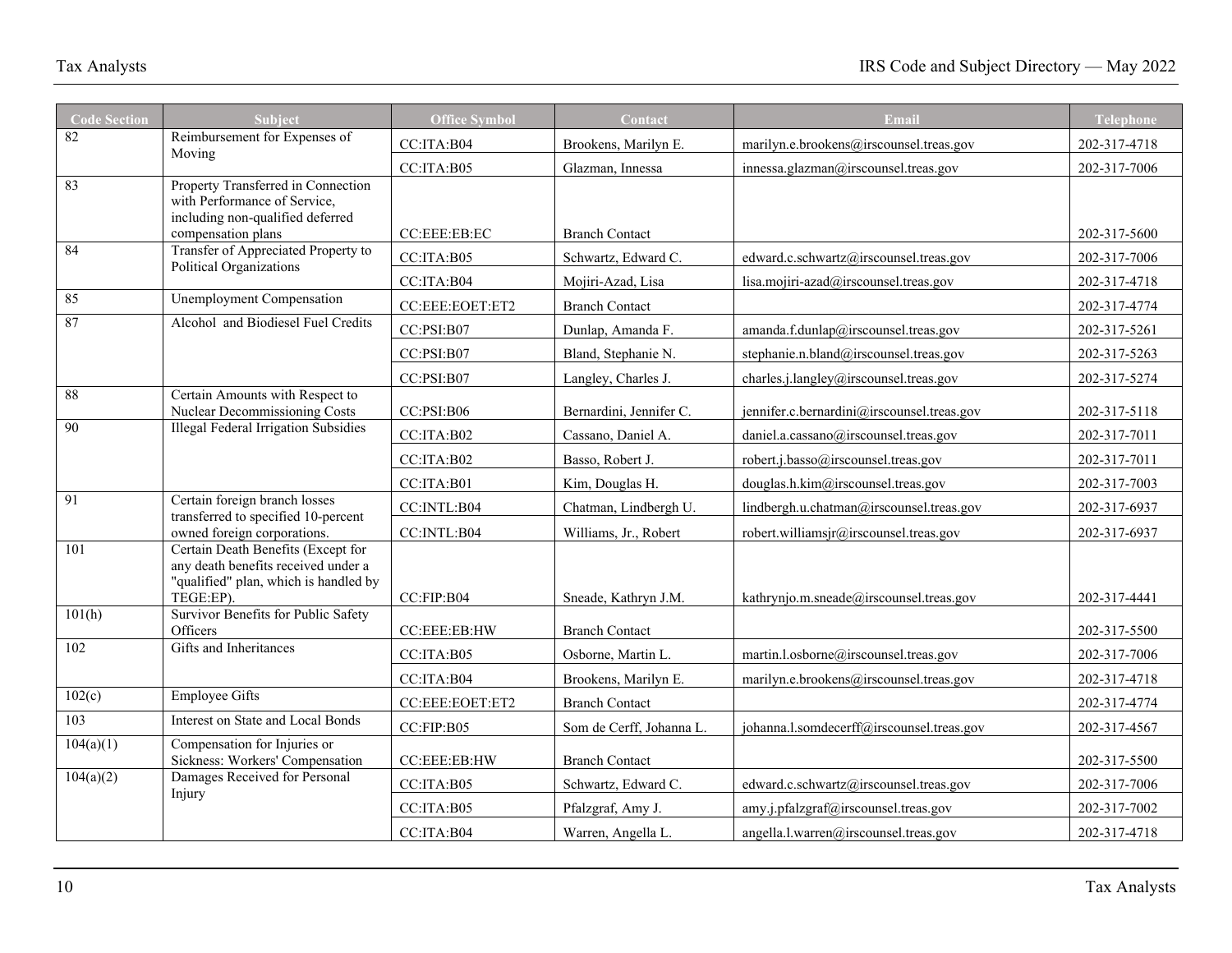| <b>Code Section</b> | Subject                                                           | <b>Office Symbol</b> | Contact               | Email                                             | <b>Telephone</b> |
|---------------------|-------------------------------------------------------------------|----------------------|-----------------------|---------------------------------------------------|------------------|
| 104(a)(3)           | (New) Accident and Health                                         |                      |                       |                                                   |                  |
|                     | Insurance<br>(New) Military Disability Pensions                   | CC:EEE:EB:HW         | <b>Branch Contact</b> |                                                   | 202-317-5500     |
| 104(a)(4)           | Amounts Received Under Accident                                   |                      |                       |                                                   |                  |
|                     | and Health Plans                                                  | CC:EEE:EB:HW         | <b>Branch Contact</b> |                                                   | 202-317-5500     |
| 105                 | Amounts Received Under Accident                                   |                      |                       |                                                   |                  |
| 105(a)(5)           | and Health Plans<br>(New) Disability Income From                  | CC:EEE:EB:HW         | <b>Branch Contact</b> |                                                   | 202-317-5500     |
|                     | Terroristic Action and Facilities                                 | CC:EEE:EB:HW         | <b>Branch Contact</b> |                                                   | 202-317-5500     |
| 105(h)              | Self-Insured Medical Expense                                      |                      |                       |                                                   |                  |
|                     | Reimbursement Plans                                               | CC:EEE:EB:HW         | <b>Branch Contact</b> |                                                   | 202-317-5500     |
| 106                 | Contributions by Employer to<br>Accident and Health Plans         | CC:EEE:EB:HW         | <b>Branch Contact</b> |                                                   | 202-317-5500     |
| 108                 | Income from Discharge of                                          | <b>CC:CORP</b>       | Field Personnel       | Corporate.Coordination.Group@irscounsel.treas.gov | 202-317-3045     |
|                     | Indebtedness                                                      | <b>CC:CORP</b>       | General Information   | Corporate.Coordination.Group@irscounsel.treas.gov | 202-317-3181     |
|                     |                                                                   | <b>CC:CORP</b>       | Office Contact        | Corporate.Coordination.Group@irscounsel.treas.gov | 202-317-3181     |
|                     |                                                                   | CC:ITA:B05           | Saideman, Lewis       | lewis.saideman@irscounsel.treas.gov               | 202-317-7006     |
|                     |                                                                   | CC:ITA:B05           | Osborne, Martin L.    | martin.l.osborne@irscounsel.treas.gov             | 202-317-7006     |
| 109                 | Improvements by Lessee on Lessor's                                | CC:ITA:B07           | Magee, Charles J.     | charles.j.magee@irscounsel.treas.gov              | 202-317-7005     |
|                     | Property                                                          | CC:ITA:B07           | Binder, Elizabeth R.  | elizabeth.r.binder@irscounsel.treas.gov           | 202-317-7005     |
| 110                 | Qualified Lessee Construction<br>Allowances for Short-Term Leases | CC:ITA:B07           | Magee, Charles J.     | charles.j.magee@irscounsel.treas.gov              | 202-317-7005     |
|                     |                                                                   | CC:ITA:B07           | Binder, Elizabeth R.  | elizabeth.r.binder@irscounsel.treas.gov           | 202-317-7005     |
| $\overline{111}$    | Recovery of Tax Benefit Items                                     | CC:ITA:B01           | Horn, Sharon Y.       | sharon.y.horn@irscounsel.treas.gov                | 202-317-7003     |
|                     |                                                                   | CC:ITA:B01           | Lee-Won, Alicia S.    | alicia.s.lee-won@irscounsel.treas.gov             | 202-317-7003     |
|                     |                                                                   | CC:ITA:B02           | Lawrence, Morgan E.   | morgan.e.lawrence@irscounsel.treas.gov            | 202-317-7011     |
|                     |                                                                   | CC:ITA:B01           | Kirman, Eugene        | eugene.kirman@irscounsel.treas.gov                | 202-317-7003     |
| 115                 | Income of States, Municipalities, etc.                            | CC:EEE:EOET:EO1      | <b>Branch Contact</b> |                                                   | 202-317-5800     |
|                     |                                                                   | CC:EEE:EOET:EO3      | <b>Branch Contact</b> |                                                   | 202-317-4086     |
|                     |                                                                   | CC:EEE:EOET:EO2      | <b>Branch Contact</b> |                                                   | 202-317-4541     |
| 117                 | Qualified Scholarships                                            | CC:ITA:B04           | Brookens, Marilyn E.  | marilyn.e.brookens@irscounsel.treas.gov           | 202-317-4718     |
|                     |                                                                   | CC:ITA:B05           | Glazman, Innessa      | innessa.glazman@irscounsel.treas.gov              | 202-317-7006     |
|                     |                                                                   | CC:ITA:B05           | Osborne, Martin L.    | martin.l.osborne@irscounsel.treas.gov             | 202-317-7006     |
|                     |                                                                   | CC:SB:3:FTL          | Griffin, Kyle C.      | $kyle.c.griffin@irscounsel.$ treas.gov            | 202-317-4718     |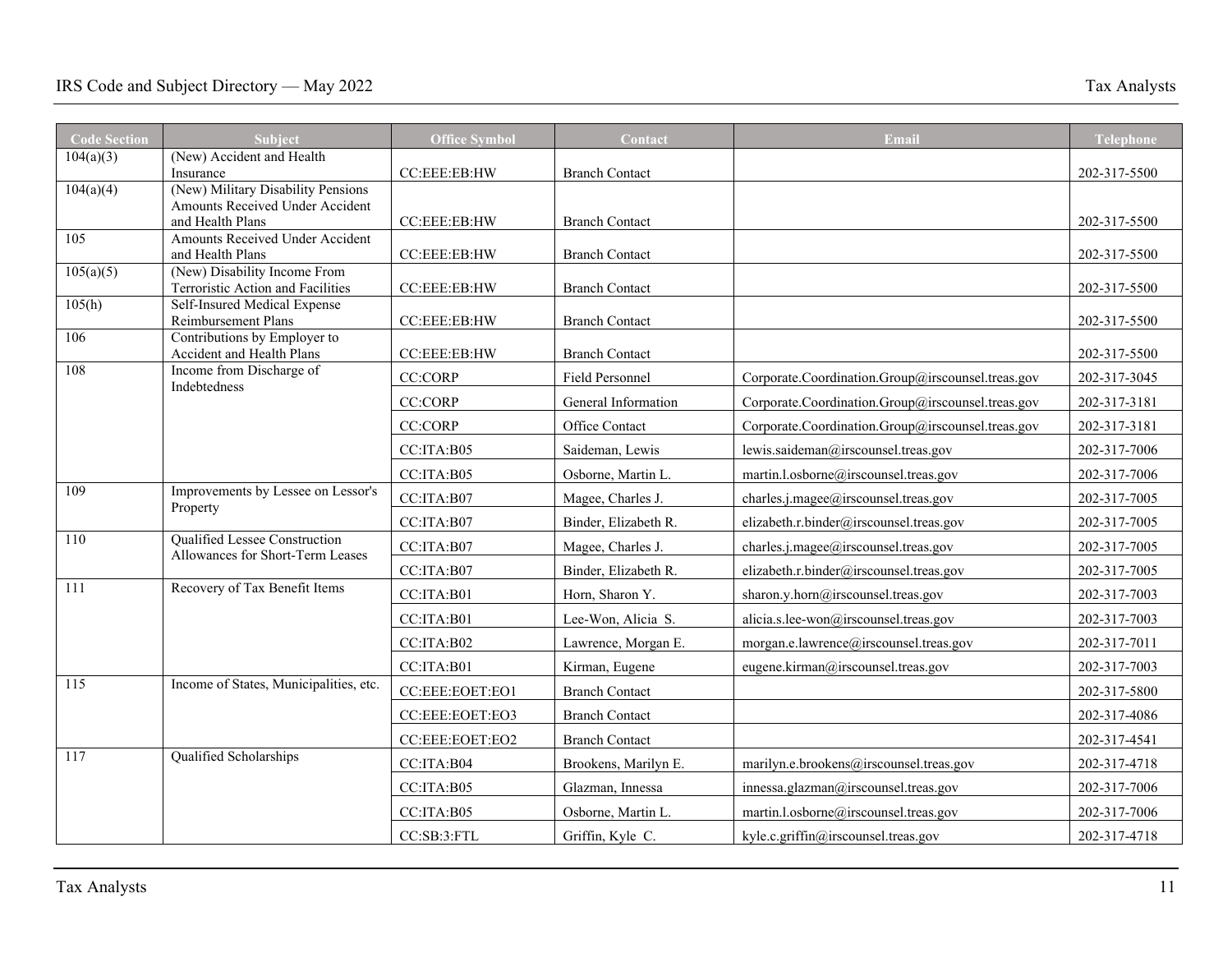| <b>Code Section</b> | Subject                                                                 | <b>Office Symbol</b> | Contact                  | Email                                             | <b>Telephone</b> |
|---------------------|-------------------------------------------------------------------------|----------------------|--------------------------|---------------------------------------------------|------------------|
| 117(c)              | Scholarships                                                            | CC:EEE:EOET:ET2      | Shepherd, Neil D.        | neil.d.shepherd@irscounsel.treas.gov              | 202-317-4774     |
| 118                 | Contributions to the Capital of a<br>Corporation (Non-Shareholder)      | CC:PSI:B05           | McDonnell, David H.      | david.h.mcdonnell@irscounsel.treas.gov            | 202-317-5106     |
| 118(a)              | Contributions to the Capital of a<br>Corporation (Shareholder)          | <b>CC:CORP</b>       | Field Personnel          | Corporate.Coordination.Group@irscounsel.treas.gov | 202-317-3045     |
|                     |                                                                         | <b>CC:CORP</b>       | General Information      | Corporate.Coordination.Group@irscounsel.treas.gov | 202-317-3181     |
|                     |                                                                         | <b>CC:CORP</b>       | Office Contact           | Corporate.Coordination.Group@irscounsel.treas.gov | 202-317-3181     |
| 119                 | Meals or Lodging Furnished for the<br>Convenience of the Employer       | CC:EEE:EOET:ET2      | Shepherd, Neil D.        | neil.d.shepherd@irscounsel.treas.gov              | 202-317-4774     |
| 120 (Repealed)      | Amounts Received Under Qualified<br>Group Legal Services Plans          | CC:EEE:EB:HW         | <b>Branch Contact</b>    |                                                   | 202-317-5500     |
| $\overline{121}$    | Exclusion of Gain from Sale or<br>Exchange of Residence of Individual   | CC:ITA:B04           | Ruane, William R.        | william.r.ruane@irscounsel.treas.gov              | 202-317-4718     |
|                     |                                                                         | CC:ITA:B04           | Brookens, Marilyn E.     | marilyn.e.brookens@irscounsel.treas.gov           | 202-317-4718     |
|                     |                                                                         | CC:ITA:B05           | Osborne, Martin L.       | martin.l.osborne@irscounsel.treas.gov             | 202-317-7006     |
| 122                 | <b>Certain Reduced Uniformed Services</b><br>Retirement Pay             | CC:EEE:EOET:ET2      | <b>Branch Contact</b>    |                                                   | 202-317-4774     |
| 123                 | <b>Amounts Received Under Insurance</b><br>Contracts for Certain Living | CC:ITA:B05           | Glazman, Innessa         | innessa.glazman@irscounsel.treas.gov              | 202-317-7006     |
|                     | Expenses                                                                | CC:ITA:B04           | Brookens, Marilyn E.     | marilyn.e.brookens@irscounsel.treas.gov           | 202-317-4718     |
| $\overline{125}$    | Cafeteria Plans                                                         | CC:EEE:EB:HW         | <b>Branch Contact</b>    |                                                   | 202-317-5500     |
| 126                 | Certain Cost-Sharing Payments                                           | CC:PSI:B06           | Bernardini, Jennifer C.  | jennifer.c.bernardini@irscounsel.treas.gov        | 202-317-5118     |
| 126(a)(8)           | Forestry Cost-Sharing Payments                                          | CC:PSI:B06           | Bernardini, Jennifer C.  | jennifer.c.bernardini@irscounsel.treas.gov        | 202-317-5118     |
| 127                 | Educational Assistance Programs/<br>Dependent Care Assistance Programs  | CC:EEE:EB:HW         | <b>Branch Contact</b>    |                                                   | 202-317-5500     |
| 129                 | Dependent Care Assistance Programs                                      | CC:EEE:EB:HW         | <b>Branch Contact</b>    |                                                   | 202-317-5500     |
| 130                 | Certain Personal Injury Liability                                       | CC:ITA:B05           | Pfalzgraf, Amy J.        | amy.j.pfalzgraf@irscounsel.treas.gov              | 202-317-7002     |
|                     | Assignments                                                             | CC:ITA:B04           | Warren, Angella L.       | angella.l.warren@irscounsel.treas.gov             | 202-317-4718     |
| 131                 | Certain Foster Care Payments                                            | CC:ITA:B05           | Glazman, Innessa         | innessa.glazman@irscounsel.treas.gov              | 202-317-7006     |
|                     |                                                                         | CC:ITA:B05           | Glendening, Christina M. | christina.m.glendening@irscounsel.treas.gov       | 202-317-7006     |
| 132                 | Certain Fringe Benefits                                                 | CC:EEE:EOET:ET2      | Holubeck, Andrew K.      | andrew.k.holubeck@irscounsel.treas.gov            | 202-317-4774     |
| 133 (Repealed)      | Interest on Certain Loans Used to<br><b>Acquire Employer Securities</b> | CC:EEE:EB:QP3        | Ricotta, John T.         | john.t.ricotta@irscounsel.treas.gov               | 202-317-4102     |
| 135                 | Income From U.S. Savings Bonds                                          | CC:ITA:B04           | Brookens, Marilyn E.     | marilyn.e.brookens@irscounsel.treas.gov           | 202-317-4718     |
|                     | Used To Pay Higher Education<br>Tuition and Fees                        | CC:ITA:B05           | Glazman, Innessa         | innessa.glazman@irscounsel.treas.gov              | 202-317-7006     |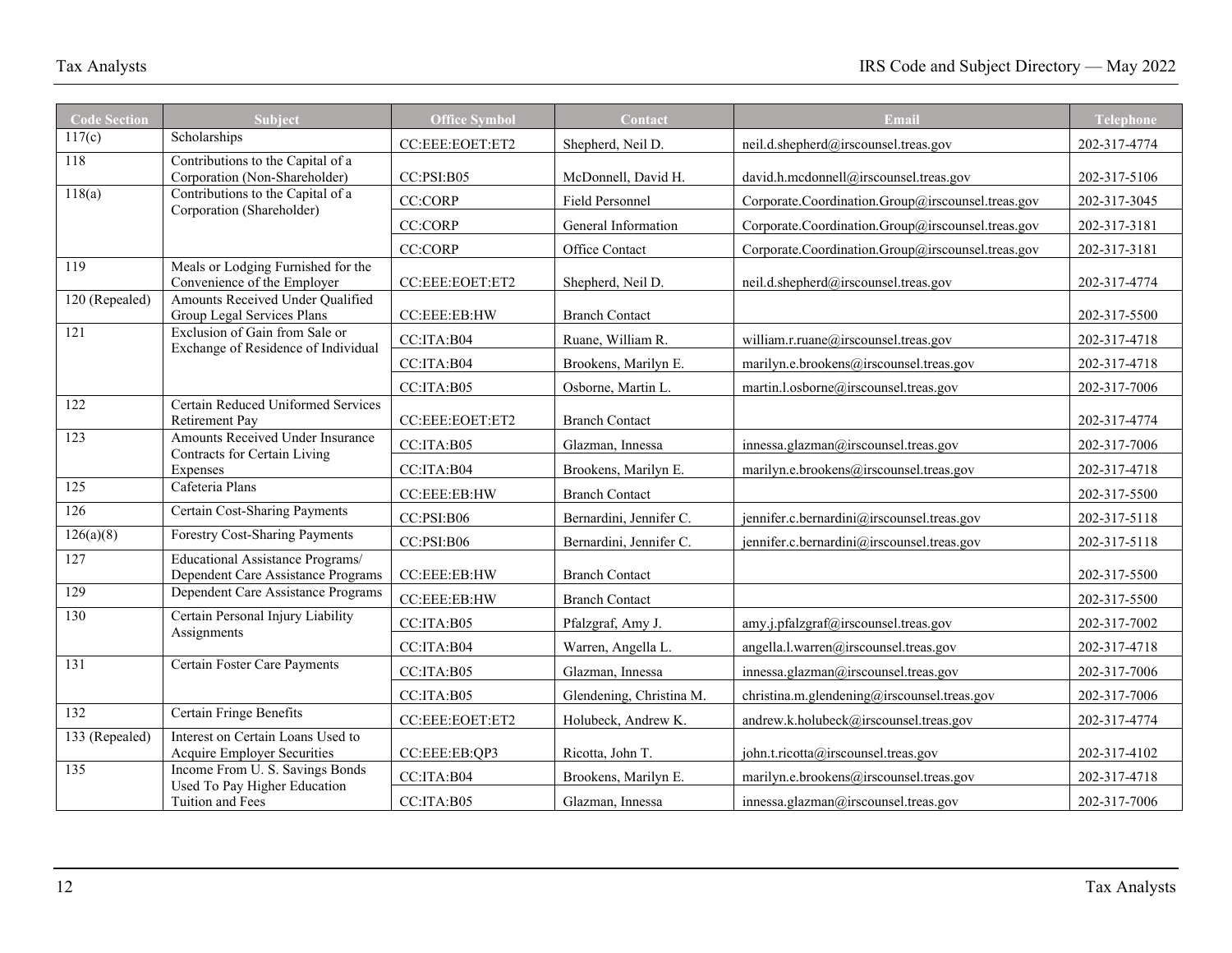| <b>Code Section</b> | Subject                                                                     | <b>Office Symbol</b> | Contact                  | Email                                     | <b>Telephone</b> |
|---------------------|-----------------------------------------------------------------------------|----------------------|--------------------------|-------------------------------------------|------------------|
| 136                 | <b>Energy Conservation Subsidiaries</b><br>Provided by Public Utilities     | CC:ITA:B05           | Osborne, Martin L.       | martin.l.osborne@irscounsel.treas.gov     | 202-317-7006     |
|                     |                                                                             | CC:ITA:B05           | Lewandowski, Alina N.    | alina.n.lewandowski@irscounsel.treas.gov  | 202-317-7006     |
| 137                 | <b>Adoption Assistance Program</b>                                          | CC:EEE:EB:HW         | <b>Branch Contact</b>    |                                           | 202-317-5500     |
| 138                 | Medicare + Choice MSA                                                       | CC:EEE:EB:HW         | <b>Branch Contact</b>    |                                           | 202-317-5500     |
| 139                 | Disaster Relief Payments                                                    | CC:ITA:B05           | Reigle, Erika C.         | erika.c.reigle@irscounsel.treas.gov       | 202-317-7006     |
|                     |                                                                             | CC:ITA:B05           | Pfalzgraf, Amy J.        | amy.j.pfalzgraf@irscounsel.treas.gov      | 202-317-7002     |
|                     |                                                                             | CC:ITA:B04           | Mojiri-Azad, Lisa        | lisa.mojiri-azad@irscounsel.treas.gov     | 202-317-4718     |
|                     |                                                                             | CC:ITA:B04           | Warren, Angella L.       | angella.l.warren@irscounsel.treas.gov     | 202-317-4718     |
| 139A                | Federal Subsidies for Prescription                                          |                      |                          |                                           |                  |
|                     | Drug Plans<br>Federal Subsidies for Prescription                            | CC:ITA:B04           | Mojiri-Azad, Lisa        | lisa.mojiri-azad@irscounsel.treas.gov     | 202-317-4718     |
|                     | Drug Plans                                                                  | CC:ITA:B05           | Reigle, Erika C.         | erika.c.reigle@irscounsel.treas.gov       | 202-317-7006     |
| 139B                | <b>Benefits Provided to Volunteer</b><br>Firefighters and Emergency Medical | CC:ITA:B05           | Osborne, Martin L.       | martin.l.osborne@irscounsel.treas.gov     | 202-317-7006     |
|                     | Responders                                                                  | CC:ITA:B04           | Brookens, Marilyn E.     | marilyn.e.brookens@irscounsel.treas.gov   | 202-317-4718     |
| 139D                | Indian Health Care Benefits                                                 | CC:ITA:B05           | Reigle, Erika C.         | erika.c.reigle@irscounsel.treas.gov       | 202-317-7006     |
|                     |                                                                             | CC:ITA:B04           | Mojiri-Azad, Lisa        | lisa.mojiri-azad@irscounsel.treas.gov     | 202-317-4718     |
|                     |                                                                             | CC:ITA:B04           | DiMattia, Dominic D.     | dominic.d.dimattia@irscounsel.treas.gov   | 202-317-4718     |
| 139E                | Indian General Welfare Benefits                                             | CC:ITA:B04           | Mojiri-Azad, Lisa        | lisa.mojiri-azad@irscounsel.treas.gov     | 202-317-4718     |
|                     |                                                                             | CC:ITA:B04           | DiMattia, Dominic D.     | dominic.d.dimattia@irscounsel.treas.gov   | 202-317-4718     |
| 139F                | Certain Amounts Received by<br>Wrongfully Incarcerated Individuals          | CC:ITA:B04           | Yu, James                | james.yu@irscounsel.treas.gov             | 202-317-4718     |
| 141                 | Private Activity Bonds                                                      | CC:FIP:B05           | Som de Cerff, Johanna L. | johanna.l.somdecerff@irscounsel.treas.gov | 202-317-4567     |
|                     |                                                                             | CC:FIP:B05           | White, David E.          | david.white@irscounsel.treas.gov          | 202-317-4562     |
| 142                 | <b>Exempt Facility Bond</b>                                                 | CC:FIP:B05           | Som de Cerff, Johanna L. | johanna.l.somdecerff@irscounsel.treas.gov | 202-317-4567     |
| 143                 | Mortgage Revenue Bonds                                                      | CC:FIP:B05           | Stojanovic, Zoran        | zoran.stojanovic@irscounsel.treas.gov     | 202-317-4564     |
| 144                 | Qualified Small Issue Bonds, Student                                        | CC:FIP:B05           | White, David E.          | david.white@irscounsel.treas.gov          | 202-317-4562     |
|                     | Loan Bonds, Redevelopment Bonds                                             | CC:FIP:B05           | Som de Cerff, Johanna L. | johanna.l.somdecerff@irscounsel.treas.gov | 202-317-4567     |
| 145                 | Qualified 501(c)(3) Bonds                                                   | CC:FIP:B05           | Som de Cerff, Johanna L. | johanna.l.somdecerff@irscounsel.treas.gov | 202-317-4567     |
| 146                 | Volume Cap - Private Activity Bonds                                         | CC:FIP:B05           | Som de Cerff, Johanna L. | johanna.l.somdecerff@irscounsel.treas.gov | 202-317-4567     |
|                     |                                                                             | CC:FIP:B05           | White, David E.          | david.white@irscounsel.treas.gov          | 202-317-4562     |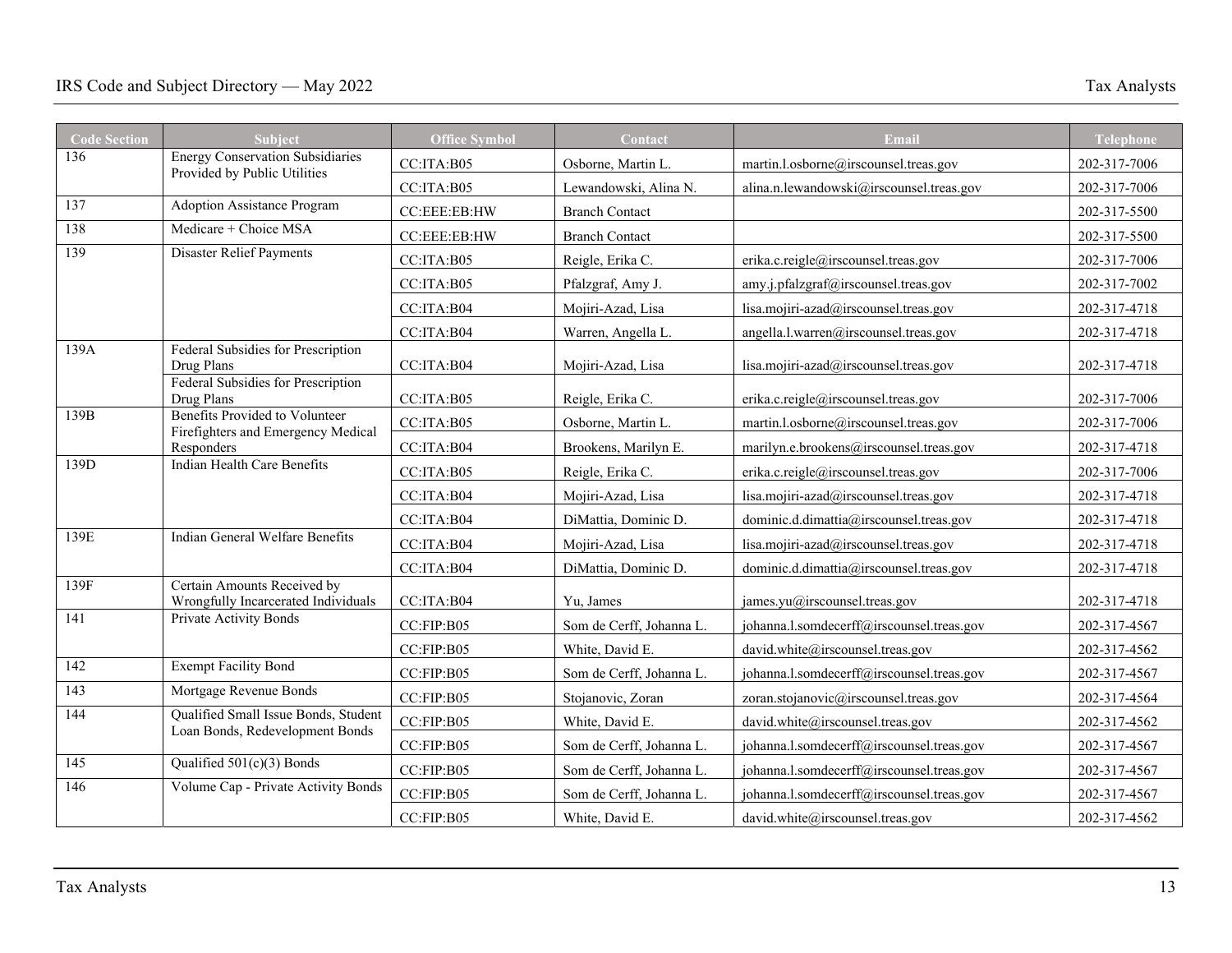| <b>Code Section</b> | <b>Subject</b>                                                                             | <b>Office Symbol</b>   | Contact                  | Email                                             | <b>Telephone</b> |
|---------------------|--------------------------------------------------------------------------------------------|------------------------|--------------------------|---------------------------------------------------|------------------|
| 147                 | Other Requirements - Private<br><b>Activity Bonds</b>                                      | CC:FIP:B <sub>05</sub> | Som de Cerff, Johanna L. | johanna.l.somdecerff@irscounsel.treas.gov         | 202-317-4567     |
|                     |                                                                                            | CC:FIP:B05             | White, David E.          | david.white@irscounsel.treas.gov                  | 202-317-4562     |
| 148                 | Arbitrage                                                                                  | CC:FIP:B05             | Som de Cerff, Johanna L. | johanna.l.somdecerff@irscounsel.treas.gov         | 202-317-4567     |
| 149                 | Bonds Must Be Registered To Be<br>Tax Exempt; Other Requirements                           | CC:FIP:B05             | Som de Cerff, Johanna L. | johanna.l.somdecerff@irscounsel.treas.gov         | 202-317-4567     |
| 150                 | Definitions and Special Rules                                                              | CC:FIP:B05             | Som de Cerff, Johanna L. | johanna.l.somdecerff@irscounsel.treas.gov         | 202-317-4567     |
| 151                 | Allowance of Deductions for<br>Personal Exemptions                                         | CC:ITA:B05             | Schwartz, Edward C.      | edward.c.schwartz@irscounsel.treas.gov            | 202-317-7006     |
|                     |                                                                                            | CC:ITA:B04             | Brookens, Marilyn E.     | marilyn.e.brookens@irscounsel.treas.gov           | 202-317-4718     |
|                     |                                                                                            | CC:ITA:B05             | Glazman, Innessa         | innessa.glazman@irscounsel.treas.gov              | 202-317-7006     |
| 152                 | Dependent Defined                                                                          | CC:ITA:B05             | Lewandowski, Alina N.    | alina.n.lewandowski@irscounsel.treas.gov          | 202-317-7006     |
|                     |                                                                                            | CC:ITA:B04             | Toomey, Stephen J.       | stephen.j.toomey@irscounsel.treas.gov             | 202-317-4718     |
|                     |                                                                                            | CC:ITA:B05             | Glazman, Innessa         | innessa.glazman@irscounsel.treas.gov              | 202-317-7006     |
| 161                 | Allowance of Deductions                                                                    | CC:ITA:B01             | Lee-Won, Alicia S.       | alicia.s.lee-won@irscounsel.treas.gov             | 202-317-7003     |
|                     |                                                                                            | CC:ITA:B03             | Heminsley, Ian D.        | ian.d.heminsley@irscounsel.treas.gov              | 202-317-5100     |
|                     |                                                                                            | CC:ITA:B03             | Lee, Hyowon              | hyowon.lee@irscounsel.treas.gov                   | 202-317-5100     |
|                     |                                                                                            | CC:ITA:B03             | Husain, Daniyal S.       | daniyal.s.husain@irscounsel.treas.gov             | 202-317-5100     |
| 162                 | Trade or Business Expenses                                                                 | CC:ITA:B01             | Lee-Won, Alicia S.       | alicia.s.lee-won@irscounsel.treas.gov             | 202-317-7003     |
|                     |                                                                                            | CC:ITA:B03             | Wang, Sophia L.          | sophia.l.wang@irscounsel.treas.gov                | 202-317-5100     |
|                     |                                                                                            | CC:ITA:B01             | Grill, Justin R.         | justin.r.grill@irscounsel.treas.gov               | 202-317-7003     |
|                     |                                                                                            | CC:ITA:B03             | Heminsley, Ian D.        | ian.d.heminsley@irscounsel.treas.gov              | 202-317-5100     |
|                     |                                                                                            | CC:ITA:B01             | Kirman, Eugene           | eugene.kirman@irscounsel.treas.gov                | 202-317-7003     |
| 162(k)              | <b>Stock Redemption Expenses</b>                                                           | <b>CC:CORP</b>         | Field Personnel          | Corporate.Coordination.Group@irscounsel.treas.gov | 202-317-3045     |
|                     |                                                                                            | <b>CC:CORP</b>         | General Information      | Corporate.Coordination.Group@irscounsel.treas.gov | 202-317-3181     |
|                     |                                                                                            | <b>CC:CORP</b>         | Office Contact           | Corporate.Coordination.Group@irscounsel.treas.gov | 202-317-3181     |
| 162(1)              | Health Insurance Costs of Self-<br><b>Employed Individuals</b>                             | CC:EEE:EB:HW           | <b>Branch Contact</b>    |                                                   | 202-317-5500     |
| 162(m)              | Disallowance of deduction for<br>Certain Employee Remuneration in<br>Excess of \$1,000,000 | CC:EEE:EB:EC           | <b>Branch Contact</b>    |                                                   | 202-317-5600     |
| 162(r)              | Disallowance of FDIC Premiums<br>Paid by Certain Large Financial                           | CC:FIP:B02             | Howard, Matthew P.       | matthew.p.howard@irscounsel.treas.gov             | 202-317-4448     |
|                     | Institutions                                                                               | CC:FIP:B03             | Brown, K. Scott          | k.scott.brown@irscounsel.treas.gov                | 202-317-4423     |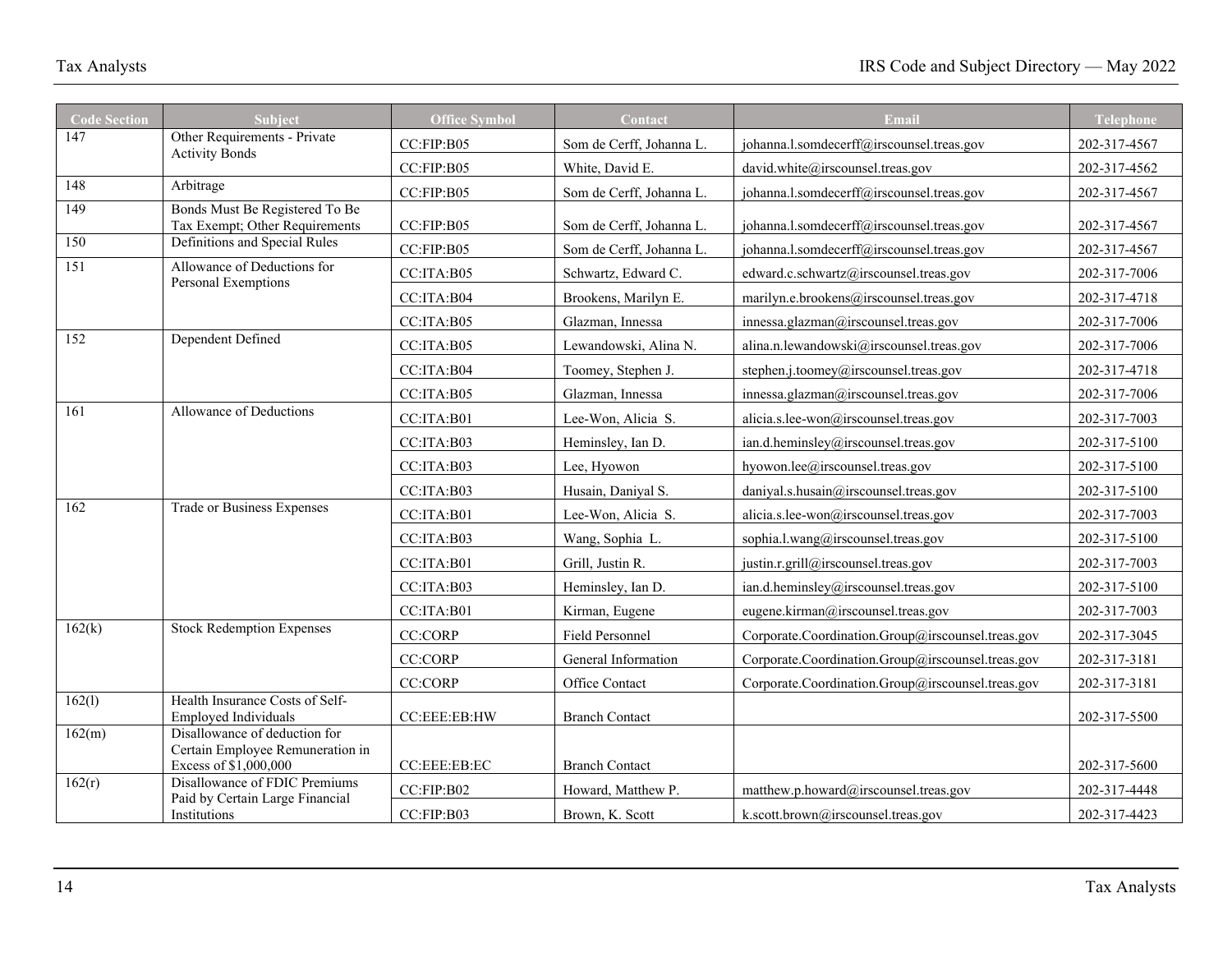| <b>Code Section</b> | <b>Subject</b>                                                            | <b>Office Symbol</b> | Contact                  | Email                                      | Telephone    |
|---------------------|---------------------------------------------------------------------------|----------------------|--------------------------|--------------------------------------------|--------------|
| 163                 | Allocation of Interest                                                    | CC:ITA:B02           | Cassano, Daniel A.       | daniel.a.cassano@irscounsel.treas.gov      | 202-317-7011 |
|                     |                                                                           | CC:ITA:B03           | Boone, Elizabeth A.      | elizabeth.a.boone@irscounsel.treas.gov     | 202-317-5100 |
|                     |                                                                           | CC:ITA:B01           | Rothandler, Stephen M.   | stephen.m.rothandler@irscounsel.treas.gov  | 202-317-7003 |
|                     |                                                                           | CC:ITA:B01           | Kirman, Eugene           | eugene.kirman@irscounsel.treas.gov         | 202-317-7003 |
| 163(e)              | Original Issue Discount                                                   | CC:FIP               | Blanchard, William E.    | william.e.blanchard@irscounsel.treas.gov   | 202-317-4434 |
|                     |                                                                           | CC:FIP:B03           | Culmer, Charles W.       | charles.w.culmer@irscounsel.treas.gov      | 202-317-4528 |
|                     |                                                                           | CC:FIP:B01           | Harrison, Steven M.      | steven.harrison@irscounsel.treas.gov       | 202-317-4412 |
|                     |                                                                           | CC:FIP:B01           | Chin, Michael Y.         | michael.y.chin@irscounsel.treas.gov        | 202-317-5846 |
| 163(f)              | Denial of Deduction for Interest on<br>Certain Obligations Not in         |                      |                          |                                            |              |
|                     | Registered Form -Not Included                                             | CC:FIP               | Imholtz, Diana A.        | diana.imholtz@irscounsel.treas.gov         | 202-317-4410 |
| 163(j)              | Earnings Stripping Application to<br><b>Branches</b>                      | CC:INTL:B05          | Cohen, Raphael J.        | raphael.j.cohen@irscounsel.treas.gov       | 202-317-6938 |
| 163(1)              | Disallowance of Deduction of                                              |                      |                          |                                            |              |
|                     | Certain Debt Instruments of<br>Corporations                               | CC:FIP:B03           | Culmer, Charles W.       | charles.w.culmer@irscounsel.treas.gov      | 202-317-4528 |
| 164                 | Taxes                                                                     | CC:ITA:B03           | Kupferman, Nathaniel A.  | nathaniel.a.kupferman@irscounsel.treas.gov | 202-317-5100 |
|                     |                                                                           | CC:ITA:B02           | Fisher, Kari L.          | kari.l.fisher@irscounsel.treas.gov         | 202-317-7011 |
|                     |                                                                           | CC:ITA:B01           | Kim, Douglas H.          | douglas.h.kim@irscounsel.treas.gov         | 202-317-7003 |
|                     |                                                                           | CC:ITA:B01           | Rothandler, Stephen M.   | stephen.m.rothandler@irscounsel.treas.gov  | 202-317-7003 |
| 165                 | Losses                                                                    | CC:ITA:B02           | Wei, Amy S.              | amy.s.wei@irscounsel.treas.gov             | 202-317-7011 |
|                     |                                                                           | CC:ITA:B01           | Grill, Justin R.         | justin.r.grill@irscounsel.treas.gov        | 202-317-7003 |
|                     |                                                                           | CC:ITA:B01           | Castillo-Valle, Maria T. | maria.castillo-valle@irscounsel.treas.gov  | 202-317-7003 |
|                     |                                                                           | CC:ITA:B01           | Kirman, Eugene           | eugene.kirman@irscounsel.treas.gov         | 202-317-7003 |
|                     | Timber, Trees, or Mineral Property<br>Abandonment                         | CC:PSI:B06           | Bernardini, Jennifer C.  | jennifer.c.bernardini@irscounsel.treas.gov | 202-317-5118 |
| 165(1)              | Treatment of Certain Losses in<br><b>Insolvent Financial Institutions</b> | CC:FIP:B03           | Brown, K. Scott          | k.scott.brown@irscounsel.treas.gov         | 202-317-4423 |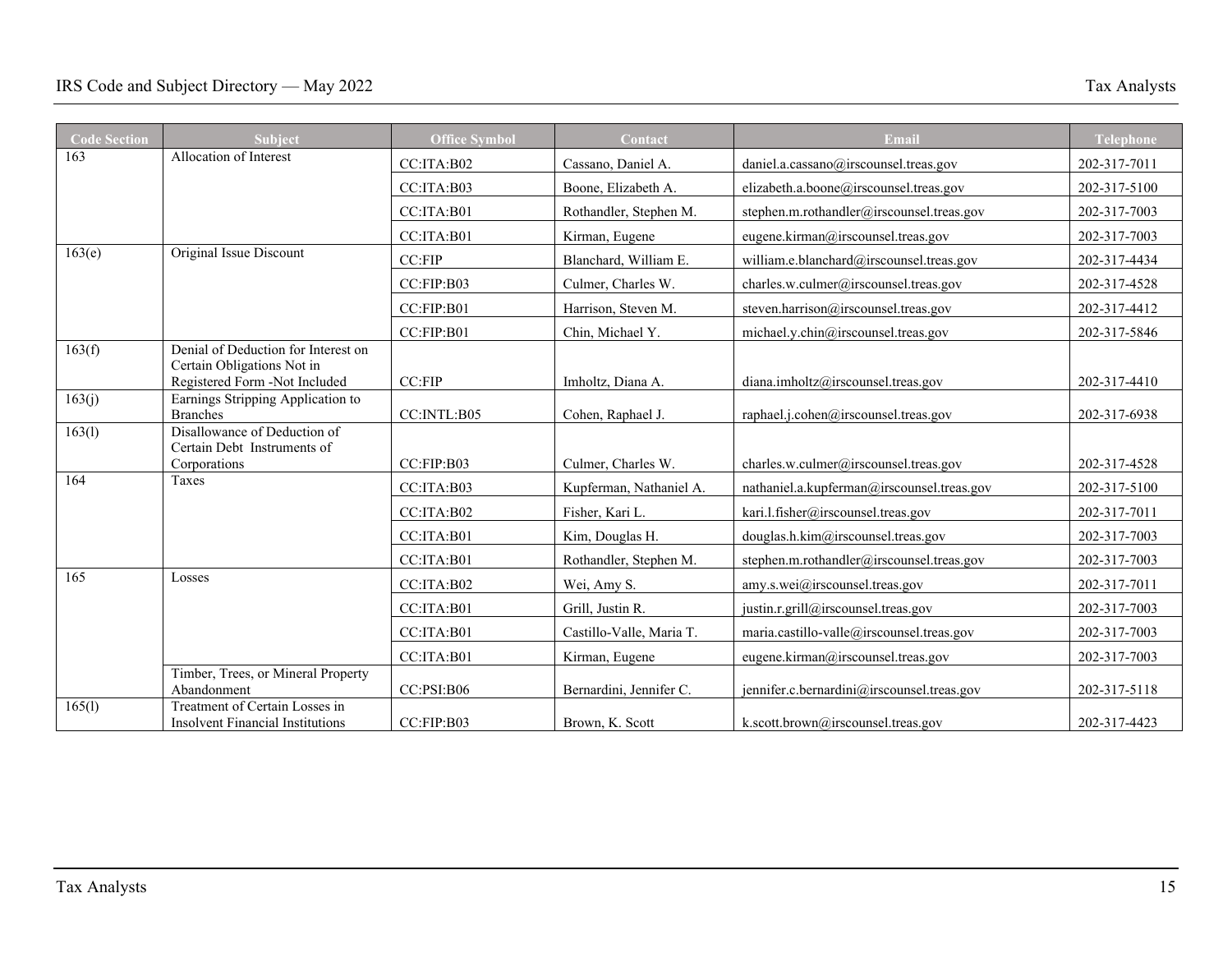| <b>Code Section</b> | Subject                                                    | <b>Office Symbol</b> | Contact                  | Email                                      | <b>Telephone</b> |
|---------------------|------------------------------------------------------------|----------------------|--------------------------|--------------------------------------------|------------------|
| 166                 | <b>Bad Debts</b>                                           | CC:ITA:B02           | Wei, Amy S.              | amy.s.wei@irscounsel.treas.gov             | 202-317-7011     |
|                     |                                                            | CC:ITA:B01           | Castillo-Valle, Maria T. | maria.castillo-valle@irscounsel.treas.gov  | 202-317-7003     |
|                     |                                                            | CC:ITA:B01           | Schechet, Aliza N.       | aliza.schechet@irscounsel.treas.gov        | 202-317-7003     |
|                     | <b>Bad Debts - Financial Institutions</b>                  | CC:FIP:B03           | Culmer, Charles W.       | charles.w.culmer@irscounsel.treas.gov      | 202-317-4528     |
|                     |                                                            | CC:FIP:B02           | Rogers, John W.          | john.w.rogers@irscounsel.treas.gov         | 202-317-4425     |
| 167                 | Depreciation                                               | CC:ITA:B07           | Magee, Charles J.        | charles.j.magee@irscounsel.treas.gov       | 202-317-7005     |
|                     |                                                            | CC:ITA:B07           | Liechty, James F.        | james.f.liechty@irscounsel.treas.gov       | 202-317-7005     |
|                     |                                                            | CC:ITA:B07           | Woo-Garcia, Maxine M.    | maxine.m.woo-garcia@irscounsel.treas.gov   | 202-317-7005     |
|                     | Intangibles                                                | CC:ITA:B07           | Clinton, Patrick M.      | patrick.m.clinton@irscounsel.treas.gov     | 202-317-7005     |
|                     |                                                            | CC:ITA:B07           | Magee, Charles J.        | charles.j.magee@irscounsel.treas.gov       | 202-317-7005     |
|                     | Placed in Service [includes section<br>$1.46 - 3(d)$ ]     | CC:ITA:B07           | Clinton, Patrick M.      | patrick.m.clinton@irscounsel.treas.gov     | 202-317-7005     |
| 167(e)              | Certain Term Interests Not<br>Depreciable                  | CC:FIP:B03           | Kristall, Jason D.       | jason.d.kristall@irscounsel.treas.gov      | 202-317-4874     |
| 167(f)              | Computer Software                                          | CC:ITA:B07           | Magee, Charles J.        | charles.j.magee@irscounsel.treas.gov       | 202-317-7005     |
|                     |                                                            | CC:ITA:B07           | Chang, Bruce             | bruce.chang@irscounsel.treas.gov           | 202-317-7005     |
| 167(g)              | Income Forecast Method                                     | CC:ITA:B07           | Clinton, Patrick M.      | patrick.m.clinton@irscounsel.treas.gov     | 202-317-7005     |
|                     |                                                            | CC:ITA:B07           | Harvey, Bernard P.       | bernard.p.harvey@irscounsel.treas.gov      | 202-317-7005     |
| 167(h)              | Amortization of Geological and<br>Geophysical Expenditures | CC:PSI:B06           | Bernardini, Jennifer C.  | jennifer.c.bernardini@irscounsel.treas.gov | 202-317-5118     |
| 167(m)              | <b>Class Lives</b>                                         | CC:ITA:B07           | Magee, Charles J.        | charles.j.magee@irscounsel.treas.gov       | 202-317-7005     |
|                     |                                                            | CC:ITA:B07           | Binder, Elizabeth R.     | elizabeth.r.binder@irscounsel.treas.gov    | 202-317-7005     |
| 168                 | <b>Accelerated Cost Recovery System</b>                    | CC:ITA:B07           | Magee, Charles J.        | charles.j.magee@irscounsel.treas.gov       | 202-317-7005     |
|                     |                                                            | CC:ITA:B07           | Smith, Knolan D.         | knolan.d.smith@irscounsel.treas.gov        | 202-317-7005     |
|                     |                                                            | CC:ITA:B07           | Lagorio, Christian J.    | christian.j.lagorio@irscounsel.treas.gov   | 202-317-7005     |
|                     | Dispositions                                               | CC:ITA:B07           | Magee, Charles J.        | charles.j.magee@irscounsel.treas.gov       | 202-317-7005     |
|                     |                                                            | CC:ITA:B07           | Clinton, Patrick M.      | patrick.m.clinton@irscounsel.treas.gov     | 202-317-7005     |
| 168(d)              | Conventions                                                | CC:ITA:B07           | Binder, Elizabeth R.     | elizabeth.r.binder@irscounsel.treas.gov    | 202-317-7005     |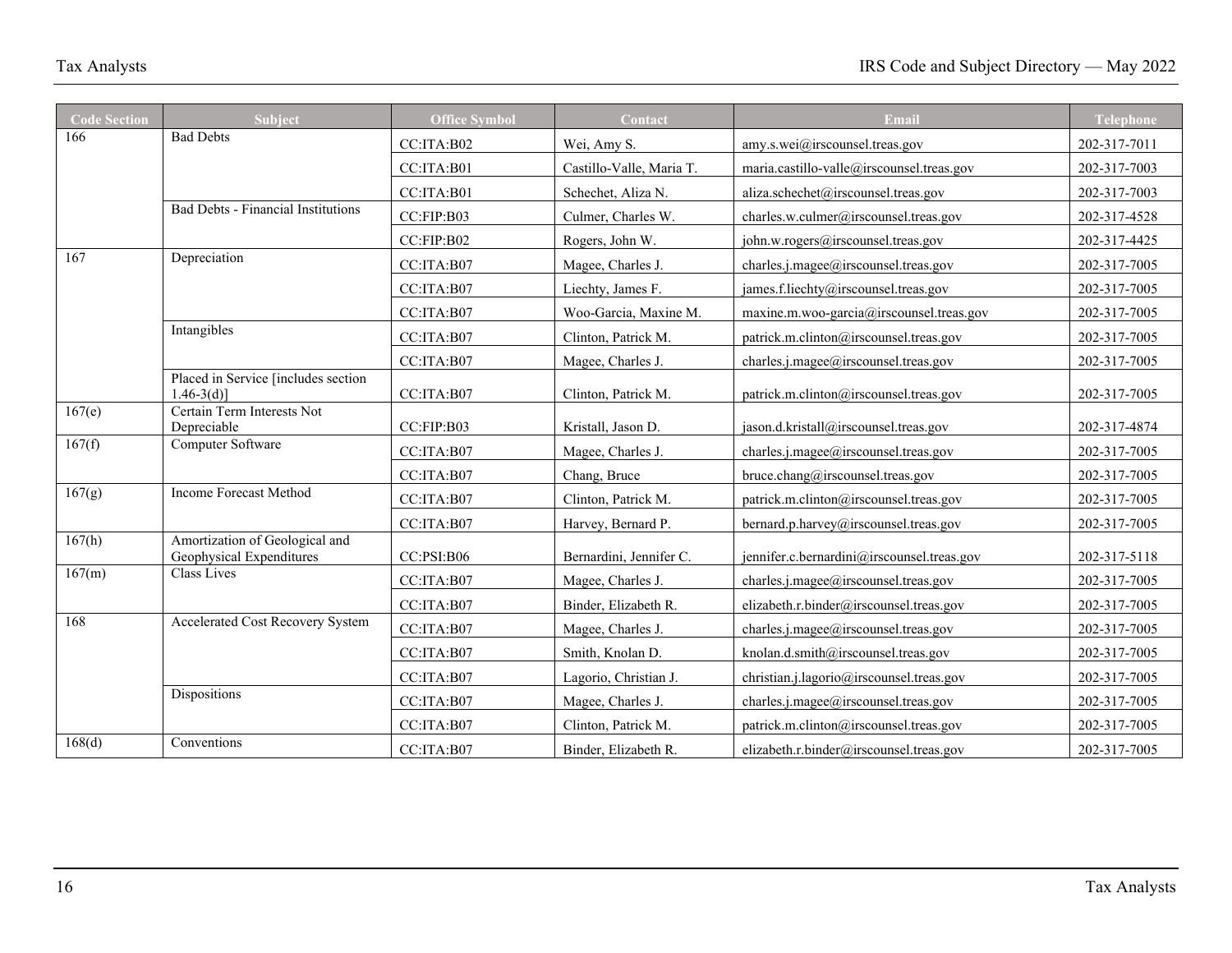| <b>Code Section</b> | <b>Subject</b>                  | <b>Office Symbol</b> | Contact                 | Email                                      | <b>Telephone</b> |
|---------------------|---------------------------------|----------------------|-------------------------|--------------------------------------------|------------------|
| 168(h)              | Tax Exempt Use Property         | CC:ITA:B05           | Schwartz, Edward C.     | edward.c.schwartz@irscounsel.treas.gov     | 202-317-7006     |
|                     |                                 | CC:ITA:B04           | Toomey, Stephen J.      | stephen.j.toomey@irscounsel.treas.gov      | 202-317-4718     |
|                     |                                 | CC:ITA:B04           | O'Hara, Brendan P.      | brendan.p.o'hara@irscounsel.treas.gov      | 202-317-4718     |
|                     |                                 | CC:ITA:B05           | Reigle, Erika C.        | erika.c.reigle@irscounsel.treas.gov        | 202-317-7006     |
|                     |                                 | CC:ITA:B05           | Aramburu, John M.       | john.m.aramburu@irscounsel.treas.gov       | 202-317-7006     |
| 168(i)(3)           | Lease Terms                     | CC:ITA:B05           | Schwartz, Edward C.     | edward.c.schwartz@irscounsel.treas.gov     | 202-317-7006     |
|                     |                                 | CC:ITA:B04           | Toomey, Stephen J.      | stephen.j.toomey@irscounsel.treas.gov      | 202-317-4718     |
|                     |                                 | CC:ITA:B05           | Aramburu, John M.       | john.m.aramburu@irscounsel.treas.gov       | 202-317-7006     |
|                     |                                 | CC:ITA:B05           | Reigle, Erika C.        | erika.c.reigle@irscounsel.treas.gov        | 202-317-7006     |
| 168(i)(4)           | <b>General Asset Accounts</b>   | CC:ITA:B07           | Magee, Charles J.       | charles.j.magee@irscounsel.treas.gov       | 202-317-7005     |
|                     |                                 | CC:ITA:B07           | Clinton, Patrick M.     | patrick.m.clinton@irscounsel.treas.gov     | 202-317-7005     |
| 168(i)(5)           | Change in Use                   | CC:ITA:B07           | Clinton, Patrick M.     | patrick.m.clinton@irscounsel.treas.gov     | 202-317-7005     |
|                     |                                 | CC:ITA:B07           | Binder, Elizabeth R.    | elizabeth.r.binder@irscounsel.treas.gov    | 202-317-7005     |
| 168(i)(9)           | Normalization                   | CC:PSI:B06           | Bernardini, Jennifer C. | jennifer.c.bernardini@irscounsel.treas.gov | 202-317-5118     |
|                     |                                 | CC:PSI:B06           | Selig, David A.         | david.a.selig@irscounsel.treas.gov         | 202-317-5105     |
|                     |                                 | CC:PSI:B06           | Garcia, Martha M.       | martha.s.mcree@irscounsel.treas.gov        | 202-317-5123     |
| 168(j)              | Property on Indian Reservations | CC:ITA:B07           | Magee, Charles J.       | charles.j.magee@irscounsel.treas.gov       | 202-317-7005     |
| 168(k)              | <b>Bonus Depreciation</b>       | CC:ITA:B07           | Binder, Elizabeth R.    | elizabeth.r.binder@irscounsel.treas.gov    | 202-317-7005     |
| 170                 | <b>Charitable Contributions</b> | CC:ITA:B06           | Kobler, Adam E.         | adam.e.kobler@irscounsel.treas.gov         | 202-317-7011     |
|                     |                                 | CC:ITA:B03           | Lee, Hyowon             | hyowon.lee@irscounsel.treas.gov            | 202-317-5100     |
|                     |                                 | CC:ITA:B01           | Horn, Sharon Y.         | sharon.y.horn@irscounsel.treas.gov         | 202-317-7003     |
|                     |                                 | CC:ITA:B01           | Rothandler, Stephen M.  | stephen.m.rothandler@irscounsel.treas.gov  | 202-317-7003     |
|                     |                                 | CC:ITA:B02           | Klaber, Joshua S.       | joshua.s.klaber@irscounsel.treas.gov       | 202-317-7011     |
|                     |                                 | CC:ITA:B03           | Williford, James S.     | james.s.willifordiii@irscounsel.treas.gov  | 202-317-5100     |
|                     |                                 | CC:ITA:B01           | Place, Kasey A.         | kasey.a.place@irscounsel.treas.gov         | 202-317-7003     |
|                     |                                 | CC:ITA:B03           | Husain, Daniyal S.      | daniyal.s.husain@irscounsel.treas.gov      | 202-317-5100     |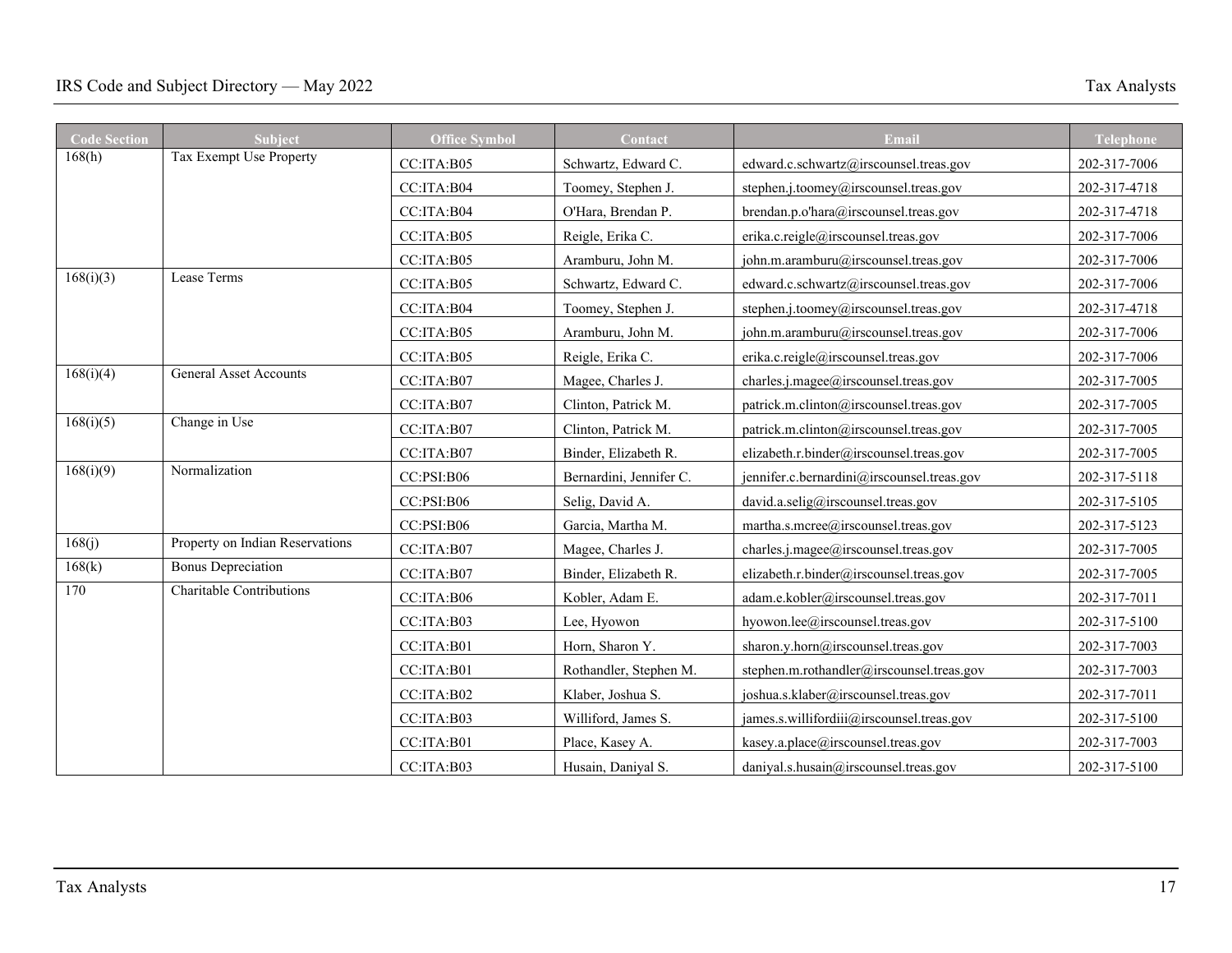| <b>Code Section</b> | <b>Subject</b>                                                   | <b>Office Symbol</b> | Contact                            | Email                                             | <b>Telephone</b> |
|---------------------|------------------------------------------------------------------|----------------------|------------------------------------|---------------------------------------------------|------------------|
| 170(b)(1)(A)        | Organizations Excepted from Private<br>Foundation Classification | CC:ITA:B03           | Lee. Hvowon                        | hyowon.lee@irscounsel.treas.gov                   | 202-317-5100     |
|                     | CC:ITA:B06                                                       | Kobler, Adam E.      | adam.e.kobler@irscounsel.treas.gov | 202-317-7011                                      |                  |
|                     |                                                                  | CC:ITA:B01           | Castillo-Valle, Maria T.           | maria.castillo-valle@irscounsel.treas.gov         | 202-317-7003     |
|                     |                                                                  | CC:ITA:B01           | Rothandler, Stephen M.             | stephen.m.rothandler@irscounsel.treas.gov         | 202-317-7003     |
|                     |                                                                  | CC:ITA:B02           | Fisher, Kari L.                    | kari.l.fisher@irscounsel.treas.gov                | 202-317-7011     |
|                     |                                                                  | CC:ITA:B03           | Heminsley, Ian D.                  | ian.d.heminsley@irscounsel.treas.gov              | 202-317-5100     |
| 170(f)(10)          | Split dollar life insurance, annuity                             | CC:ITA:B01           | Castillo-Valle, Maria T.           | maria.castillo-valle@irscounsel.treas.gov         | 202-317-7003     |
|                     | and endowment contracts                                          | CC:ITA:B03           | Brodbeck, Vincent I.               | vincent.i.brodbeck@irscounsel.treas.gov           | 202-317-5100     |
|                     |                                                                  | CC:ITA:B06           | Kobler, Adam E.                    | adam.e.kobler@irscounsel.treas.gov                | 202-317-7011     |
|                     |                                                                  | CC:ITA:B01           | Rothandler, Stephen M.             | stephen.m.rothandler@irscounsel.treas.gov         | 202-317-7003     |
|                     |                                                                  | CC:ITA:B02           | Lawrence, Morgan E.                | morgan.e.lawrence@irscounsel.treas.gov            | 202-317-7011     |
|                     |                                                                  | CC:ITA:B03           | Boone, Elizabeth A.                | elizabeth.a.boone@irscounsel.treas.gov            | 202-317-5100     |
| 171                 | Amortizable Bond Premium                                         | CC:FIP:B02           | Lew, Pamela                        | pamela.lew@irscounsel.treas.gov                   | 202-317-4520     |
|                     |                                                                  | CC:FIP               | Blanchard, William E.              | william.e.blanchard@irscounsel.treas.gov          | 202-317-4434     |
|                     |                                                                  | CC:FIP:B01           | Chin, Michael Y.                   | michael.y.chin@irscounsel.treas.gov               | 202-317-5846     |
| 172                 | Net Operating Loss Deduction in<br>General                       | CC:ITA:B04           | Toomey, Stephen J.                 | stephen.j.toomey@irscounsel.treas.gov             | 202-317-4718     |
|                     |                                                                  | CC:ITA:B05           | Saideman, Lewis                    | lewis.saideman@irscounsel.treas.gov               | 202-317-7006     |
|                     |                                                                  | CC:ITA:B04           | Yu, James                          | james.yu@irscounsel.treas.gov                     | 202-317-4718     |
| 172(b)(1)(E)        | <b>Excess Interest Loss</b>                                      | <b>CC:CORP</b>       | Field Personnel                    | Corporate.Coordination.Group@irscounsel.treas.gov | 202-317-3045     |
|                     |                                                                  | <b>CC:CORP</b>       | Office Contact                     | Corporate.Coordination.Group@irscounsel.treas.gov | 202-317-3181     |
|                     |                                                                  | <b>CC:CORP</b>       | General Information                | Corporate.Coordination.Group@irscounsel.treas.gov | 202-317-3181     |
| 172(h)              | Corporate Equity Reduction Interest<br>Losses                    | <b>CC:CORP</b>       | General Information                | Corporate.Coordination.Group@irscounsel.treas.gov | 202-317-3181     |
|                     |                                                                  | <b>CC:CORP</b>       | Field Personnel                    | Corporate.Coordination.Group@irscounsel.treas.gov | 202-317-3045     |
|                     |                                                                  | <b>CC:CORP</b>       | Office Contact                     | Corporate.Coordination.Group@irscounsel.treas.gov | 202-317-3181     |
| 173                 | <b>Circulation Expenditures</b>                                  | CC:ITA:B07           | Harvey, Bernard P.                 | bernard.p.harvey@irscounsel.treas.gov             | 202-317-7005     |
| 174                 | <b>Accounting Method Changes</b>                                 | CC:PSI:B06           | Garcia, Martha M.                  | martha.s.mcree@irscounsel.treas.gov               | 202-317-5123     |
|                     |                                                                  | CC:PSI:B06           | Deininger, John M.                 | john.m.deininger@irscounsel.treas.gov             | 202-317-3686     |
|                     | Research and Experimental<br>Expenditures                        | CC:PSI:B06           | Records, Jennifer A.               | jennifer.a.records@irscounsel.treas.gov           | 202-317-5413     |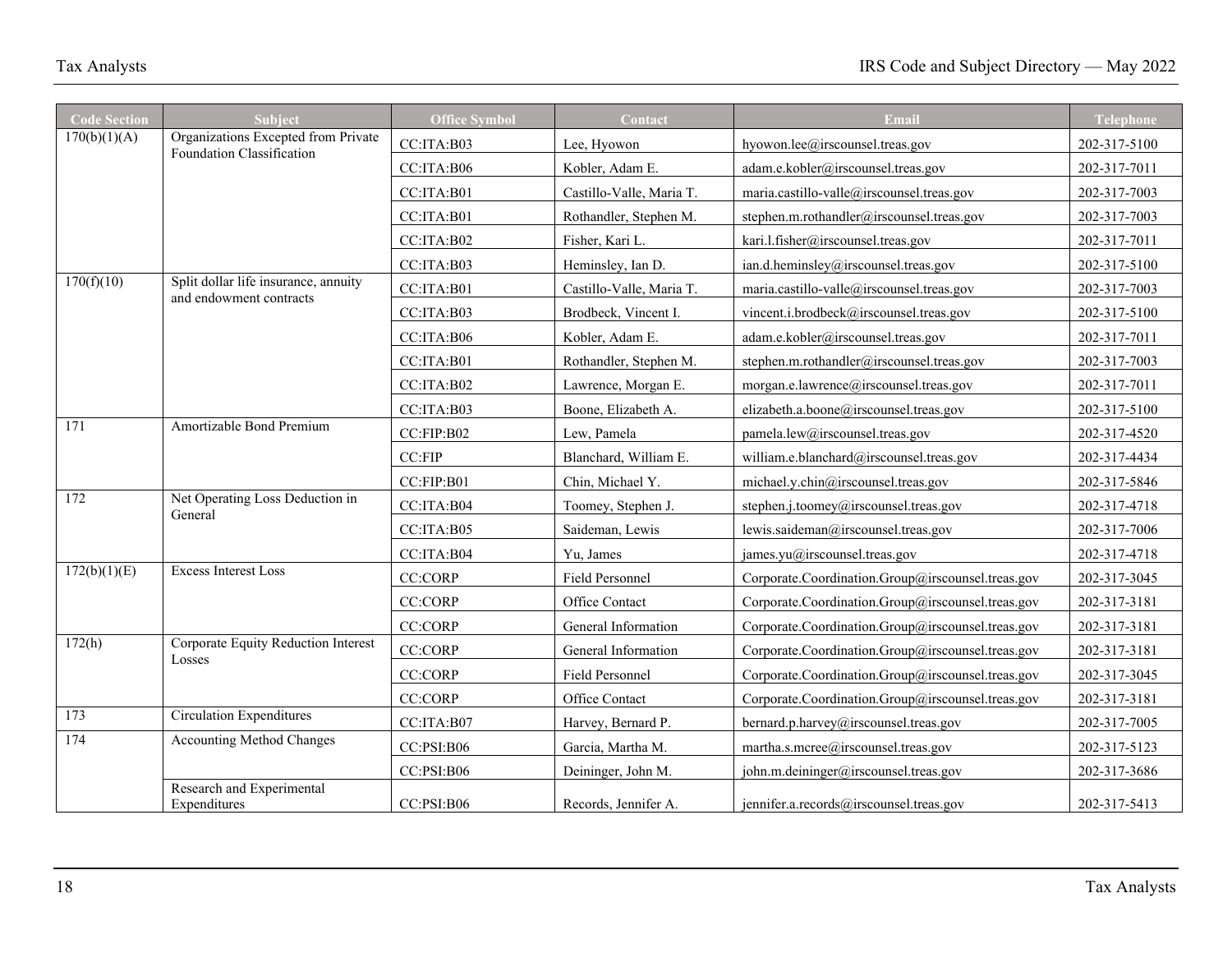| <b>Code Section</b> | <b>Subject</b>                                                                                                  | <b>Office Symbol</b> | <b>Contact</b>              | Email                                         | Telephone    |
|---------------------|-----------------------------------------------------------------------------------------------------------------|----------------------|-----------------------------|-----------------------------------------------|--------------|
| $\overline{175}$    | Soil and Water Conservation                                                                                     | CC:ITA:B02           | Basso, Robert J.            | robert.j.basso@irscounsel.treas.gov           | 202-317-7011 |
|                     |                                                                                                                 | CC:ITA:B02           | Cassano, Daniel A.          | daniel.a.cassano@irscounsel.treas.gov         | 202-317-7011 |
|                     |                                                                                                                 | CC:ITA:B01           | Rothandler, Stephen M.      | stephen.m.rothandler@irscounsel.treas.gov     | 202-317-7003 |
|                     |                                                                                                                 | CC:ITA:B01           | Place, Kasey A.             | kasey.a.place@irscounsel.treas.gov            | 202-317-7003 |
|                     | Soil and Water Conservation<br>Expenditures                                                                     | CC:PSI:B06           | Coppinger, Brendan P.       | brendan.p.coppinger@irscounsel.treas.gov      | 202-317-5122 |
| 176                 | Payments with Respect to Employees<br>of Certain Foreign Corporations                                           | CC:ITA:B03           | Kupferman, Nathaniel A.     | nathaniel.a.kupferman@irscounsel.treas.gov    | 202-317-5100 |
|                     |                                                                                                                 | CC:ITA:B03           | Wang, Sophia L.             | sophia.l.wang@irscounsel.treas.gov            | 202-317-5100 |
| 178                 | Amortization of Cost of Acquiring a<br>Lease                                                                    | CC:ITA:B07           | Magee, Charles J.           | charles.j.magee@irscounsel.treas.gov          | 202-317-7005 |
| 179                 | Election to Expense Certain<br>Depreciable Business Assets                                                      | CC:ITA:B07           | Binder, Elizabeth R.        | elizabeth.r.binder@irscounsel.treas.gov       | 202-317-7005 |
| 179(b)(6)           | Expansion of Limitation on<br>Depreciation of Certain Passenger<br>Automobiles                                  | CC:ITA:B07           | Harvey, Bernard P.          | bernard.p.harvey@irscounsel.treas.gov         | 202-317-7005 |
| 179A                | Deductions for Clean-Fuel Vehicles<br>and Certain Refueling Property                                            | CC:PSI:B06           | Garcia, Martha M.           | martha.s.mcree@irscounsel.treas.gov           | 202-317-5123 |
| 179D                | <b>Energy Efficient Commercial</b><br>Buildings, Deduction                                                      | CC:PSI:B06           | Bernardini, Jennifer C.     | jennifer.c.bernardini@irscounsel.treas.gov    | 202-317-5118 |
| 180                 | Expenditures by Farmers for<br>Fertilizer                                                                       | CC:ITA:B07           | Magee, Charles J.           | charles.j.magee@irscounsel.treas.gov          | 202-317-7005 |
|                     |                                                                                                                 | CC:ITA:B07           | Binder, Elizabeth R.        | elizabeth.r.binder@irscounsel.treas.gov       | 202-317-7005 |
| 181                 | Treatment of Certain Qualified Film<br>& Television Production                                                  | CC:ITA:B07           | Harvey, Bernard P.          | bernard.p.harvey@irscounsel.treas.gov         | 202-317-7005 |
|                     |                                                                                                                 | CC:ITA:B07           | Clinton, Patrick M.         | patrick.m.clinton@irscounsel.treas.gov        | 202-317-7005 |
| 183                 | Activities not Engaged in for Profit                                                                            | CC:ITA:B02           | Cassano, Daniel A.          | daniel.a.cassano@irscounsel.treas.gov         | 202-317-7011 |
|                     |                                                                                                                 | CC:ITA:B01           | Horn, Sharon Y.             | sharon.y.horn@irscounsel.treas.gov            | 202-317-7003 |
|                     |                                                                                                                 | CC:ITA:B01           | Kirman, Eugene              | eugene.kirman@irscounsel.treas.gov            | 202-317-7003 |
| 186                 | Recoveries of Damages for Antitrust<br>Violations                                                               | CC:ITA:B07           | Clinton, Patrick M.         | patrick.m.clinton@irscounsel.treas.gov        | 202-317-7005 |
| 190                 | <b>Expenditures to Remove</b><br>Architectural and Transportation<br>Barriers to the Handicapped and<br>Elderly | CC:PSI:B05           | Torruella Costa, Michael J. | michael.j.torruellacosta@irscounsel.treas.gov | 202-317-3010 |
| 192                 | Contributions to Black Lung<br>Disability                                                                       | CC:EEE:EB:HW         | <b>Branch Contact</b>       |                                               | 202-317-5500 |
| 193                 | <b>Tertiary Injectants</b>                                                                                      | CC:PSI: B06          | Garcia, Martha M.           | martha.s.mcree@irscounsel.treas.gov           | 202-317-5123 |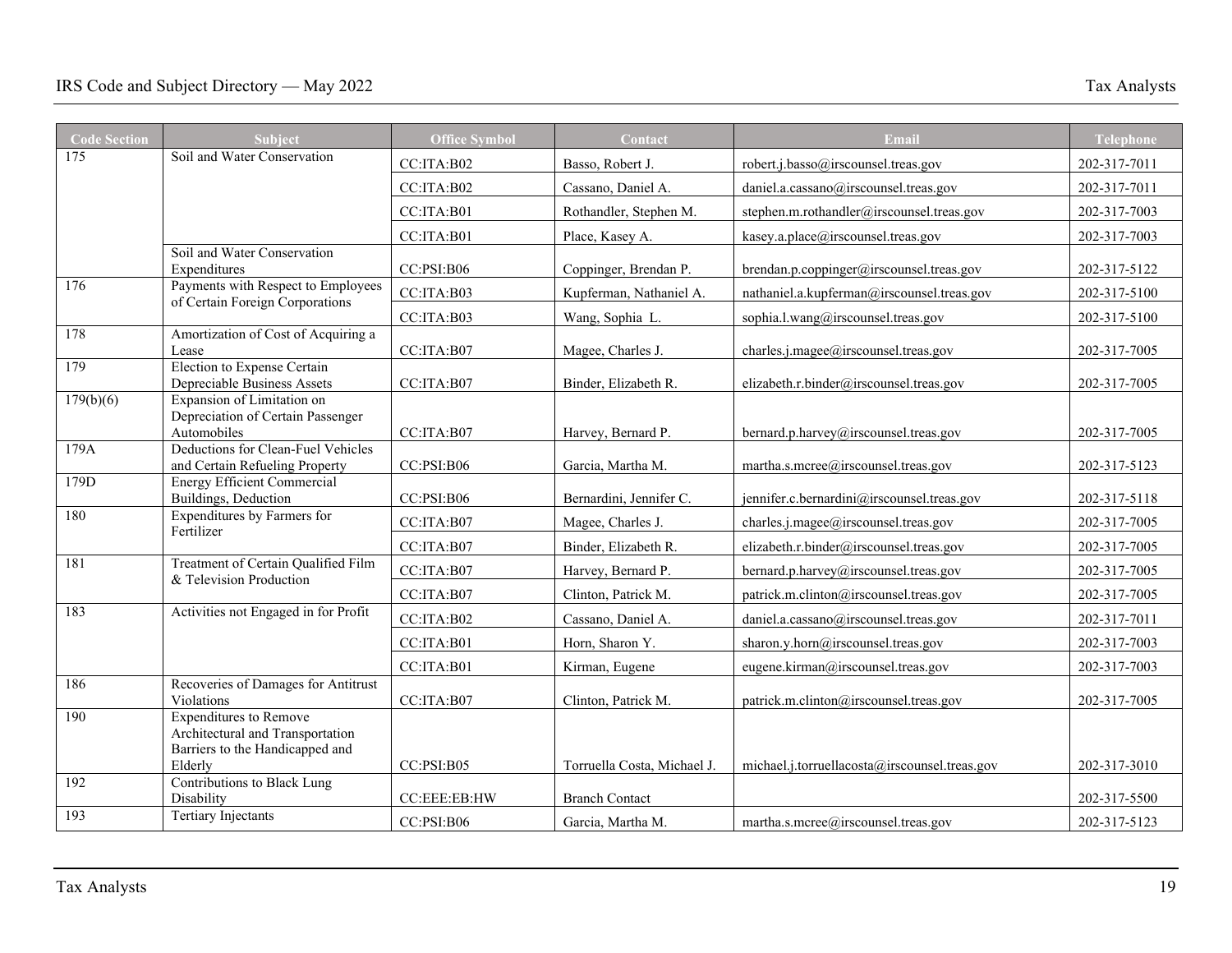| <b>Code Section</b> | Subject                                                          | <b>Office Symbol</b> | Contact                  | Email                                      | <b>Telephone</b> |
|---------------------|------------------------------------------------------------------|----------------------|--------------------------|--------------------------------------------|------------------|
| 194                 | Treatment of Reforestation<br>Expenditures                       | CC:PSI:B06           | Bernardini, Jennifer C.  | jennifer.c.bernardini@irscounsel.treas.gov | 202-317-5118     |
| 195                 | Start-Up Expenditures                                            | CC:ITA:B07           | Magee, Charles J.        | charles.j.magee@irscounsel.treas.gov       | 202-317-7005     |
|                     |                                                                  | CC:ITA:B07           | Binder, Elizabeth R.     | elizabeth.r.binder@irscounsel.treas.gov    | 202-317-7005     |
| 196                 | Deduction for Certain Unused<br><b>Business Credits</b>          | CC:PSI:B05           | McDonnell, David H.      | david.h.mcdonnell@irscounsel.treas.gov     | 202-317-5106     |
| 197                 | Amortization of Goodwill and                                     | CC:ITA:B07           | Magee, Charles J.        | charles.j.magee@irscounsel.treas.gov       | 202-317-7005     |
|                     | Certain Other Intangibles                                        | CC:ITA:B07           | Clinton, Patrick M.      | patrick.m.clinton@irscounsel.treas.gov     | 202-317-7005     |
| 198                 | <b>Expensing of Environmental</b>                                | CC:ITA:B03           | Wang, Sophia L.          | sophia.l.wang@irscounsel.treas.gov         | 202-317-5100     |
|                     | Remediation 'Costs for Certain<br>Otherwise Capital Expenditures | CC:ITA:B03           | Brodbeck, Vincent I.     | vincent.i.brodbeck@irscounsel.treas.gov    | 202-317-5100     |
|                     |                                                                  | CC:ITA:B02           | Melchiorre, Theresa M.   | theresa.m.melchiorre@irscounsel.treas.gov  | 202-317-7011     |
|                     |                                                                  | CC:ITA:B01           | Kim, Douglas H.          | douglas.h.kim@irscounsel.treas.gov         | 202-317-7003     |
|                     |                                                                  | CC:ITA:B03           | Williford, James S.      | james.s.willifordiii@irscounsel.treas.gov  | 202-317-5100     |
|                     |                                                                  | CC:ITA:B01           | Place, Kasey A.          | kasey.a.place@irscounsel.treas.gov         | 202-317-7003     |
| 199                 | Income Attributable to Domestic<br>Production Activities         | CC:PSI:B05           | Holmes, James A.         | james.a.holmes@irscounsel.treas.gov        | 202-317-5114     |
| 199A                | Qualified Business Income 199A                                   | CC:PSI               | Mikolashek, Adrienne M.  | adrienne.m.mikolashek@irscounsel.treas.gov | 202-317-5050     |
| $\overline{211}$    | Allowance of Deductions                                          | CC:ITA:B02           | Stenchever, Nicole J.    | nicole.j.stenchever@irscounsel.treas.gov   | 202-317-7011     |
|                     |                                                                  | CC:ITA:B01           | France, Renay C.         | renay.c.france@irscounsel.treas.gov        | 202-317-7003     |
|                     |                                                                  | CC:ITA:B01           | Kirman, Eugene           | eugene.kirman@irscounsel.treas.gov         | 202-317-7003     |
| 212                 | Expenses for Production of Income                                | CC:ITA:B03           | Heminsley, Ian D.        | ian.d.heminsley@irscounsel.treas.gov       | 202-317-5100     |
|                     |                                                                  | CC:ITA:B02           | Klaber, Joshua S.        | joshua.s.klaber@irscounsel.treas.gov       | 202-317-7011     |
|                     |                                                                  | CC:ITA:B03           | Boone, Elizabeth A.      | elizabeth.a.boone@irscounsel.treas.gov     | 202-317-5100     |
|                     |                                                                  | CC:ITA:B01           | Castillo-Valle, Maria T. | maria.castillo-valle@irscounsel.treas.gov  | 202-317-7003     |
|                     |                                                                  | CC:ITA:B03           | Williford, James S.      | james.s.willifordiii@irscounsel.treas.gov  | 202-317-5100     |
|                     |                                                                  | CC:ITA:B01           | Kirman, Eugene           | eugene.kirman@irscounsel.treas.gov         | 202-317-7003     |
| 213                 | Medical, Dental, etc., Expenses                                  | CC:ITA:B01           | France, Renay C.         | renay.c.france@irscounsel.treas.gov        | 202-317-7003     |
|                     |                                                                  | CC:ITA:B02           | Wei, Amy S.              | amy.s.wei@irscounsel.treas.gov             | 202-317-7011     |
|                     |                                                                  | CC:ITA:B01           | Lee-Won, Alicia S.       | alicia.s.lee-won@irscounsel.treas.gov      | 202-317-7003     |
|                     |                                                                  | CC:ITA:B01           | Rothandler, Stephen M.   | stephen.m.rothandler@irscounsel.treas.gov  | 202-317-7003     |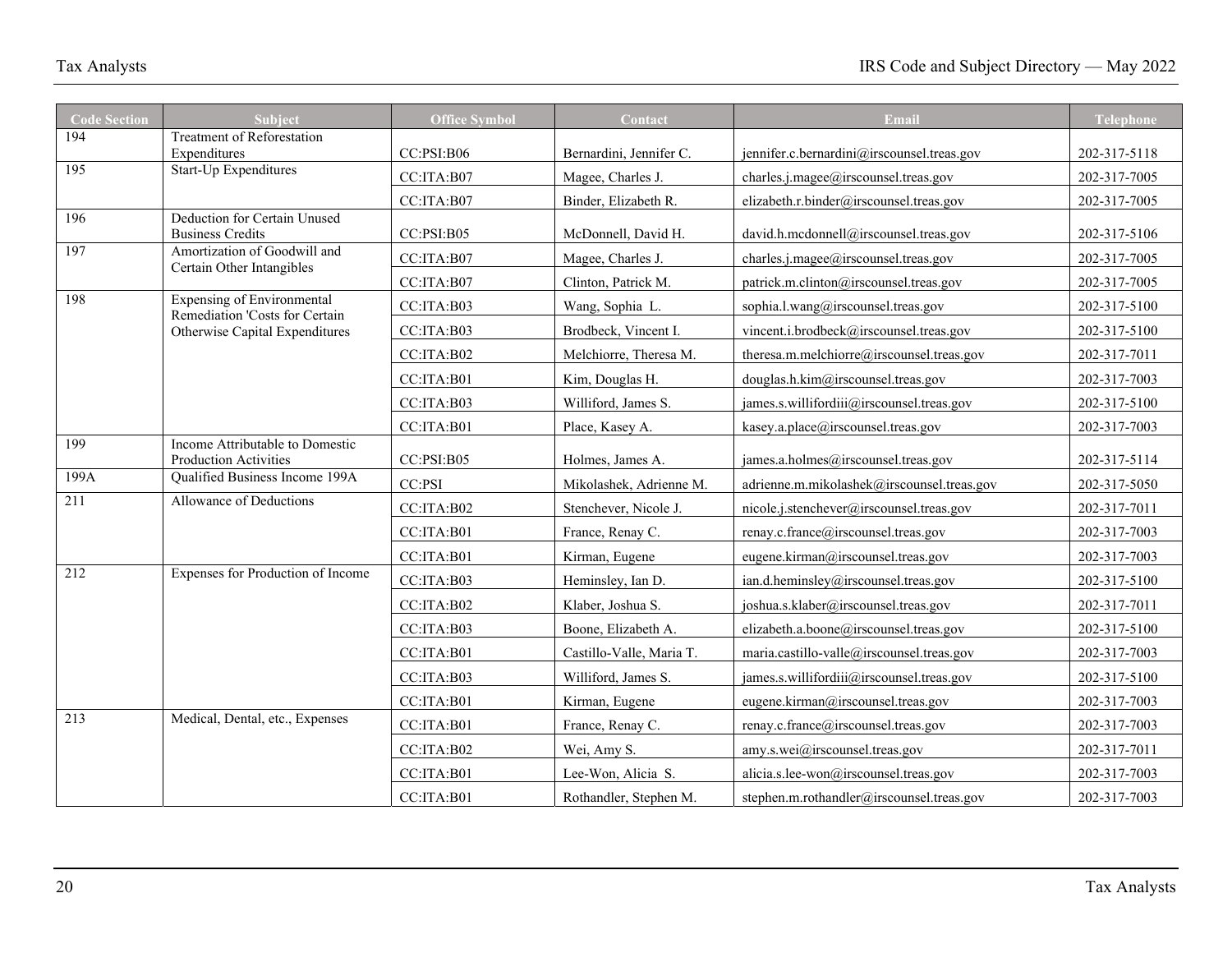| <b>Code Section</b> | <b>Subject</b>                                                                                                                | <b>Office Symbol</b> | Contact                | <b>Email</b>                              | <b>Telephone</b> |
|---------------------|-------------------------------------------------------------------------------------------------------------------------------|----------------------|------------------------|-------------------------------------------|------------------|
| 215                 | Alimony, etc., Payments                                                                                                       | CC:ITA:B03           | Wang, Sophia L.        | sophia.l.wang@irscounsel.treas.gov        | 202-317-5100     |
|                     |                                                                                                                               | CC:ITA:B01           | France, Renay C.       | renay.c.france@irscounsel.treas.gov       | 202-317-7003     |
| 216                 | Deduction of Taxes, Interest, and<br><b>Business Depreciation by</b><br>Cooperative Housing Corporation<br>Tenant Stockholder | CC:PSI: B05          | McDonnell, David H.    | david.h.mcdonnell@irscounsel.treas.gov    | 202-317-5106     |
| 217                 | Moving Expenses                                                                                                               | CC:ITA:B02           | Fisher, Kari L.        | kari.l.fisher@irscounsel.treas.gov        | 202-317-7011     |
|                     |                                                                                                                               | CC:ITA:B01           | France, Renay C.       | renay.c.france@irscounsel.treas.gov       | 202-317-7003     |
| 219                 | Retirement Savings (Individual                                                                                                | CC:EEE:EB:QP4        | Gutierrez, Patrick     | patrick.gutierrez@irscounsel.treas.gov    | 202-317-4148     |
|                     | Retirement Accounts)                                                                                                          | CC: EEE: EB          | Warshawsky, Laura B.   | laura.b.warshawsky@irscounsel.treas.gov   | 202-317-6000     |
| 220                 | <b>Medical Savings Accounts</b>                                                                                               | CC:EEE:EB:HW         | Knopf, Kevin           | kevin.knopf@irscounsel.treas.gov          | 202-317-5500     |
| 220(a)              | Jury Duty Pay Remitted to an                                                                                                  | CC:ITA:B02           | Cohn, Peter A.         | peter.a.cohn@irscounsel.treas.gov         | 202-317-7011     |
|                     | Individual's Employer                                                                                                         | CC:ITA:B01           | France, Renay C.       | renay.c.france@irscounsel.treas.gov       | 202-317-7003     |
| 221                 | Deduction for Interest on Education                                                                                           | CC:ITA:B03           | Husain, Daniyal S.     | daniyal.s.husain@irscounsel.treas.gov     | 202-317-5100     |
|                     | Loans                                                                                                                         | CC:ITA:B02           | Sill, David E.         | david.e.sill@irscounsel.treas.gov         | 202-317-7011     |
|                     |                                                                                                                               | CC:ITA:B01           | France, Renay C.       | renay.c.france@irscounsel.treas.gov       | 202-317-7003     |
|                     |                                                                                                                               | CC:ITA:B01           | Kim, Douglas H.        | douglas.h.kim@irscounsel.treas.gov        | 202-317-7003     |
|                     |                                                                                                                               | CC:ITA:B03           | Boone, Elizabeth A.    | elizabeth.a.boone@irscounsel.treas.gov    | 202-317-5100     |
| 222                 | Qualified tuition and Related                                                                                                 | CC:ITA:B02           | Melchiorre, Theresa M. | theresa.m.melchiorre@irscounsel.treas.gov | 202-317-7011     |
|                     | Expenses                                                                                                                      | CC:ITA:B01           | Kim, Douglas H.        | douglas.h.kim@irscounsel.treas.gov        | 202-317-7003     |
|                     |                                                                                                                               | CC:ITA:B01           | Place, Kasey A.        | kasey.a.place@irscounsel.treas.gov        | 202-317-7003     |
| 223                 | <b>Health Savings Accounts</b>                                                                                                | CC:EEE:EB:HW         | <b>Branch Contact</b>  |                                           | 202-317-5500     |
| $\overline{241}$    | Allowance of Special Deductions                                                                                               | CC:ITA:B02           | Stenchever, Nicole J.  | nicole.j.stenchever@irscounsel.treas.gov  | 202-317-7011     |
|                     |                                                                                                                               | CC:ITA:B01           | France, Renay C.       | renay.c.france@irscounsel.treas.gov       | 202-317-7003     |
|                     |                                                                                                                               | CC:ITA:B01           | Kim, Douglas H.        | douglas.h.kim@irscounsel.treas.gov        | 202-317-7003     |
| 243                 | Dividends Received by Corporations                                                                                            | CC:FIP:B03           | Brown, K. Scott        | k.scott.brown@irscounsel.treas.gov        | 202-317-4423     |
| 243(c)              | Special Rules for Certain<br>Distributions (Banks)                                                                            | CC:FIP:B03           | Brown, K. Scott        | k.scott.brown@irscounsel.treas.gov        | 202-317-4423     |
| 243(d)              | Dividends Received by Corporations<br>- Banks, RIC's & REIT's                                                                 | CC:FIP:B03           | Brown, K. Scott        | k.scott.brown@irscounsel.treas.gov        | 202-317-4423     |
| 244                 | Dividends Received on Certain<br>Preferred Stock                                                                              | CC:FIP:B03           | Brown, K. Scott        | k.scott.brown@irscounsel.treas.gov        | 202-317-4423     |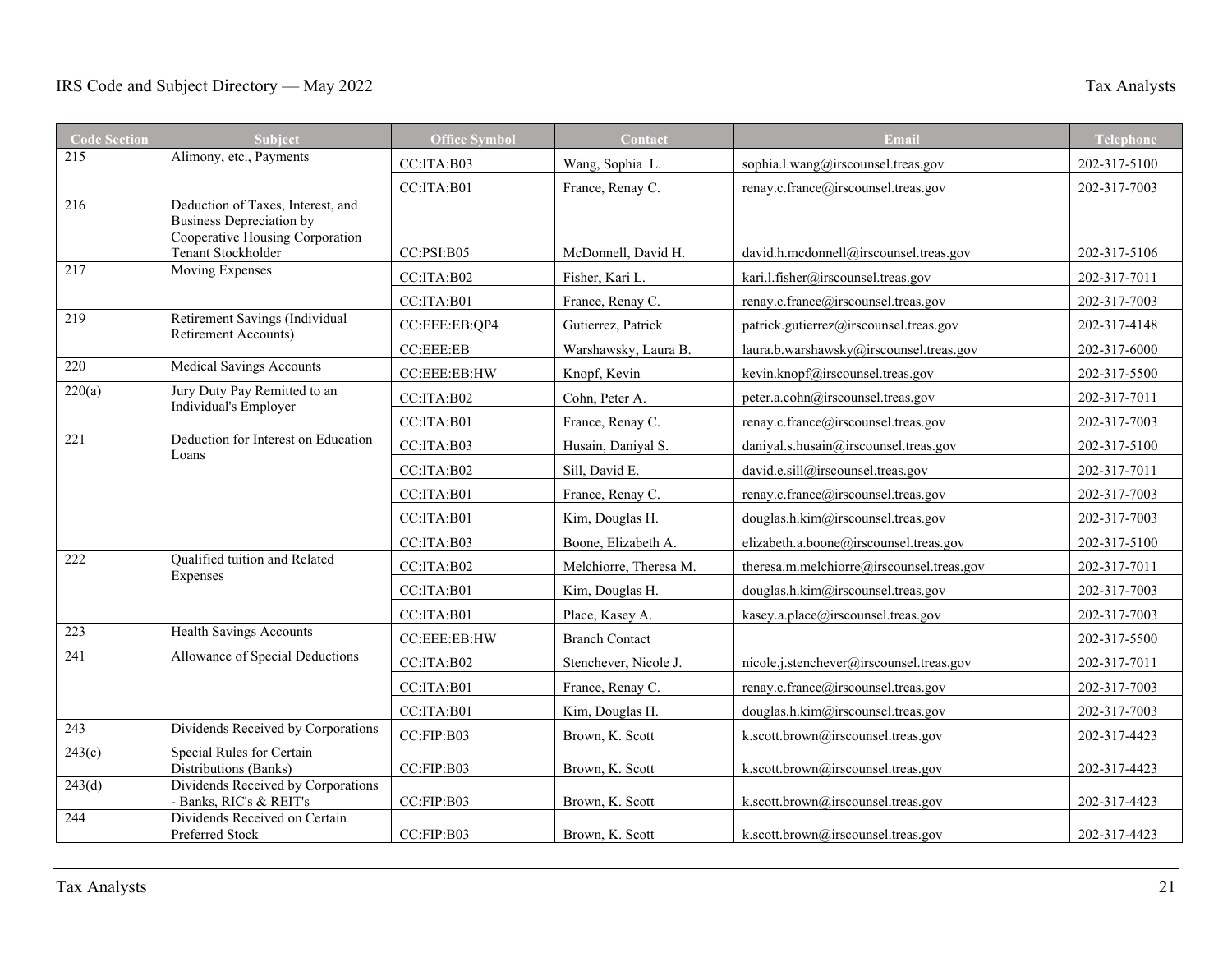| <b>Code Section</b> | <b>Subject</b>                                                            | <b>Office Symbol</b> | Contact                  | Email                                      | Telephone    |
|---------------------|---------------------------------------------------------------------------|----------------------|--------------------------|--------------------------------------------|--------------|
| $\overline{245}$    | Dividends Received from Certain<br>Foreign Corporations                   | CC:INTL:B03          | Parry, Jeffrey L.        | jeffrey.l.parry@irscounsel.treas.gov       | 202-317-6936 |
|                     |                                                                           | CC:INTL:B04          | Cahn, Milton M.          | milton.m.cahn@irscounsel.treas.gov         | 202-317-6937 |
| 245A                | Deduction for foreign source-portion<br>of dividends received by domestic | CC:INTL:B04          | Wigmore, Andrew L.       | andrew.l.wigmore@irscounsel.treas.gov      | 202-317-6937 |
|                     | corporations from 10-percent owned                                        |                      |                          |                                            |              |
|                     | foreign corporations                                                      | CC:INTL:B04          | Williams, Laura E.       | laura.williams@irscounsel.treas.gov        | 202-317-6937 |
| 245A(e)             | Special rules for hybrid dividends                                        | CC:INTL:B04          | Wigmore, Andrew L.       | andrew.l.wigmore@irscounsel.treas.gov      | 202-317-6937 |
| 246                 | Rules Applying to Deductions for<br>Dividends Received                    | CC:FIP:B03           | Brown, K. Scott          | k.scott.brown@irscounsel.treas.gov         | 202-317-4423 |
| 246A                | Dividends Received Deduction                                              |                      |                          |                                            |              |
|                     | Reduced Where Portfolio Stock is<br>Debt Financed                         | CC:FIP:B03           | Brown, K. Scott          | k.scott.brown@irscounsel.treas.gov         | 202-317-4423 |
| 248                 | Organizational Expenditures                                               | CC:ITA:B03           | Williford, James S.      | james.s.willifordiii@irscounsel.treas.gov  | 202-317-5100 |
|                     |                                                                           | CC:ITA:B01           | France, Renay C.         | renay.c.france@irscounsel.treas.gov        | 202-317-7003 |
|                     |                                                                           | CC:ITA:B03           | Lee, Hyowon              | hyowon.lee@irscounsel.treas.gov            | 202-317-5100 |
|                     |                                                                           | CC:ITA:B02           | Sill, David E.           | david.e.sill@irscounsel.treas.gov          | 202-317-7011 |
|                     |                                                                           | CC:ITA:B03           | Boone, Elizabeth A.      | elizabeth.a.boone@irscounsel.treas.gov     | 202-317-5100 |
|                     |                                                                           | CC:ITA:B01           | Place, Kasey A.          | kasey.a.place@irscounsel.treas.gov         | 202-317-7003 |
| 249                 | Limitation on Deduction of Bond<br>Premium on Repurchase                  | CC:FIP:B03           | Culmer, Charles W.       | charles.w.culmer@irscounsel.treas.gov      | 202-317-4528 |
| 250                 | Foreign Derived Intangible Income                                         | CC:INTL:B06          | Rodriguez, Lorraine S.   | lorraine.s.rodriguez@irscounsel.treas.gov  | 202-317-6939 |
|                     | and Global Intangible Low-Taxed<br>Income                                 | CC:INTL:B06          | McCormack, Brad          | brad.mccormack@irscounsel.treas.gov        | 202-317-6939 |
| $\overline{261}$    | General Rule for Disallowance of                                          |                      |                          |                                            |              |
| $\overline{262}$    | Deductions<br>Personal, Living, and Family                                | CC:ITA:B07           | Clinton, Patrick M.      | patrick.m.clinton@irscounsel.treas.gov     | 202-317-7005 |
|                     | Expense                                                                   | CC:ITA:B07           | Clinton, Patrick M.      | patrick.m.clinton@irscounsel.treas.gov     | 202-317-7005 |
| 263                 | Capital Expenditures                                                      | CC:ITA:B02           | Cohn, Peter A.           | peter.a.cohn@irscounsel.treas.gov          | 202-317-7011 |
|                     |                                                                           | CC:ITA:B03           | Wang, Sophia L.          | sophia.l.wang@irscounsel.treas.gov         | 202-317-5100 |
|                     |                                                                           | CC:ITA:B01           | Kim, Douglas H.          | douglas.h.kim@irscounsel.treas.gov         | 202-317-7003 |
|                     |                                                                           | CC:ITA:B03           | Heminsley, Ian D.        | ian.d.heminsley@irscounsel.treas.gov       | 202-317-5100 |
|                     |                                                                           | CC:ITA:B01           | Lee-Won, Alicia S.       | alicia.s.lee-won@irscounsel.treas.gov      | 202-317-7003 |
|                     |                                                                           | CC:ITA:B01           | Castillo-Valle, Maria T. | maria.castillo-valle@irscounsel.treas.gov  | 202-317-7003 |
| 263(c)              | Intangible Drilling & Development<br>Costs (Oil & Gas Wells and           | CC:PSI:B06           | Bernardini, Jennifer C.  | jennifer.c.bernardini@irscounsel.treas.gov | 202-317-5118 |
|                     | Geothermal Wells)                                                         | CC:PSI:B06           | Garcia, Martha M.        | martha.s.mcree@irscounsel.treas.gov        | 202-317-5123 |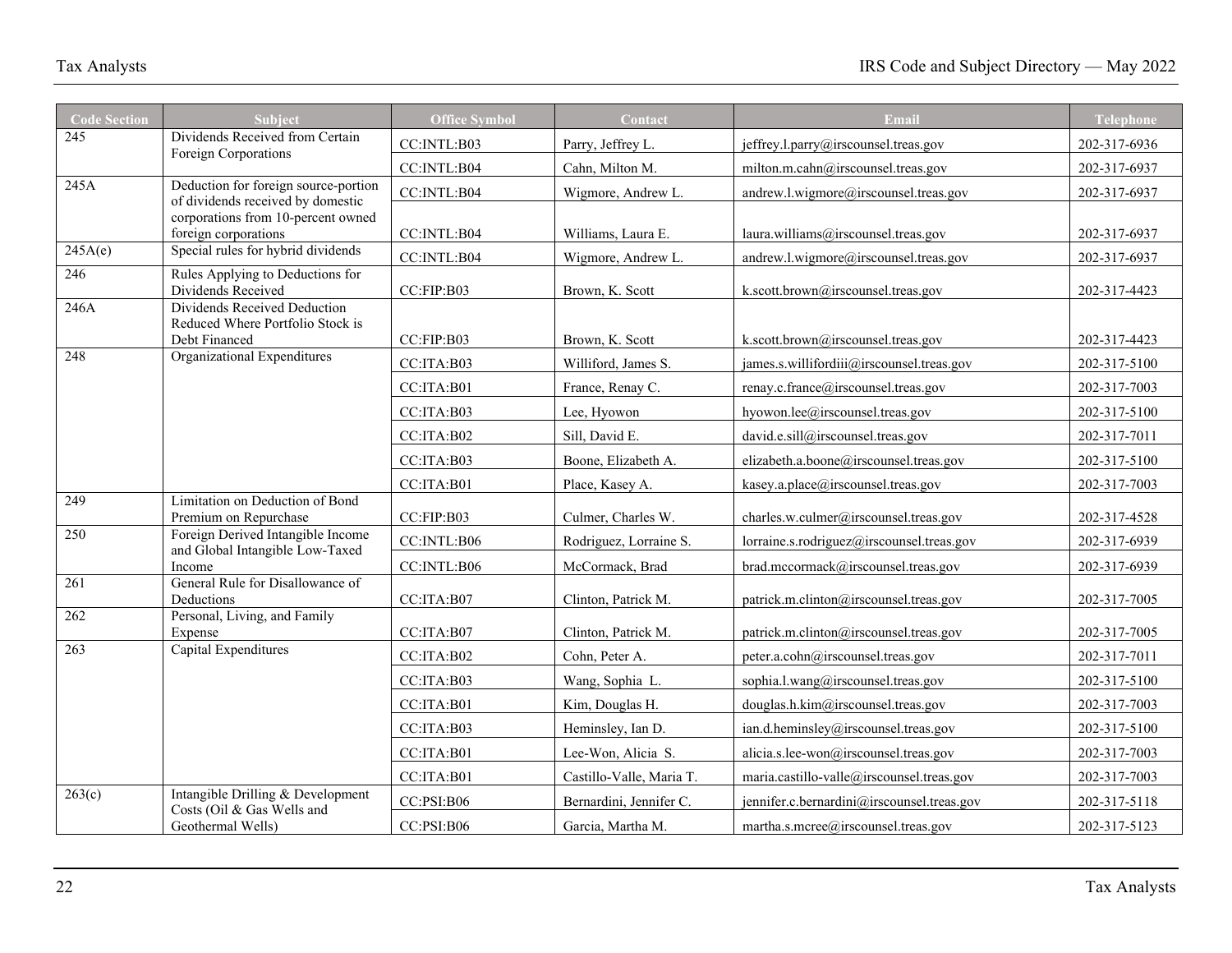| <b>Code Section</b> | <b>Subject</b>                                                         | <b>Office Symbol</b> | Contact              | Email                                             | Telephone    |
|---------------------|------------------------------------------------------------------------|----------------------|----------------------|---------------------------------------------------|--------------|
| $\overline{263(g)}$ | Interest & Carrying Cost in the Case                                   |                      |                      |                                                   |              |
|                     | of Straddles                                                           | CC:FIP:B03           | Brown, K. Scott      | k.scott.brown@irscounsel.treas.gov                | 202-317-4423 |
| 263(h)              | Payments in Lieu of Dividends in<br><b>Connection With Short Sales</b> | CC:FIP:B03           | Culmer, Charles W.   | charles.w.culmer@irscounsel.treas.gov             | 202-317-4528 |
| 263A                | Capitalization and Inclusion in                                        |                      |                      |                                                   |              |
|                     | Inventory Costs of Certain Expenses                                    |                      |                      |                                                   |              |
|                     | - Method Changes                                                       | CC:ITA:B06           | Gleysteen, Anna W.   | anna.w.gleysteen@irscounsel.treas.gov             | 202-317-7007 |
| 263A(f)             | <b>Interest Capitalization Rules</b>                                   | CC:ITA:B06           | McLaughlin, Megan M. | megan.m.mclaughlin@irscounsel.treas.gov           | 202-317-7007 |
| 264                 | Certain Amounts Paid in Connection                                     |                      |                      |                                                   |              |
|                     | with Insurance Contracts                                               | CC:FIP:B04           | Baxter, Rebecca L.   | rebecca.l.baxter@irscounsel.treas.gov             | 202-317-4435 |
| 265(a)(1)           | Expenses and Interest Relating to<br>Tax-Exempt Income                 | CC:ITA:B07           | Clinton, Patrick M.  |                                                   |              |
| 265(a)(2)           | <b>Interest Relating to Tax-Exempt</b>                                 |                      |                      | patrick.m.clinton@irscounsel.treas.gov            | 202-317-7005 |
|                     | Income                                                                 | CC:ITA:B07           | Clinton, Patrick M.  | patrick.m.clinton@irscounsel.treas.gov            | 202-317-7005 |
| 265(a)(6)           | Parsonage and Military Housing                                         |                      |                      |                                                   |              |
|                     | Allowances                                                             | CC:ITA:B07           | Clinton, Patrick M.  | patrick.m.clinton@irscounsel.treas.gov            | 202-317-7005 |
| 265(b)              | Pro Rata allocation of interest                                        |                      |                      |                                                   |              |
|                     | expense of financial institutions to<br>tax exempt interest            | CC:FIP:B03           | Brown, K. Scott      | k.scott.brown@irscounsel.treas.gov                | 202-317-4423 |
| 265(b)(3)           | Exemption for Certain Tax Exempt                                       |                      |                      |                                                   |              |
|                     | Obligations                                                            | CC:FIP:B05           | White, David E.      | david.white@irscounsel.treas.gov                  | 202-317-4562 |
| 266                 | Carrying Charges                                                       | CC:ITA:B06           | Braden, Andrew S.    | andrew.s.braden@irscounsel.treas.gov              | 202-317-7007 |
|                     |                                                                        | CC:ITA:B06           | McLaughlin, Megan M. | megan.m.mclaughlin@irscounsel.treas.gov           | 202-317-7007 |
|                     |                                                                        | CC:ITA:B07           | Devereux, Deena M.   | deena.m.devereux@irscounsel.treas.gov             | 202-317-7005 |
| 267                 | Losses, Expenses, and Interest with                                    | CC:ITA:B06           | Piccolo, Livia M.    | livia.m.piccolo@irscounsel.treas.gov              | 202-317-7007 |
|                     | Respect to Transactions Between<br><b>Related Taxpayers</b>            | CC:ITA:B07           | Hewitt, Evan K.      | evan.k.hewitt@irscounsel.treas.gov                | 202-317-7007 |
| 267A                | Certain related party amounts paid or                                  |                      |                      |                                                   |              |
|                     | accrued in hybrid transactions or                                      |                      |                      |                                                   |              |
|                     | with hybrid entities                                                   | CC:INTL:B04          | Wigmore, Andrew L.   | andrew.l.wigmore@irscounsel.treas.gov             | 202-317-6937 |
| 267(f)              | Special Rules Applicable to<br>Controlled Groups                       | <b>CC:CORP</b>       | General Information  | Corporate.Coordination.Group@irscounsel.treas.gov | 202-317-3181 |
|                     |                                                                        | <b>CC:CORP</b>       | Field Personnel      | Corporate.Coordination.Group@irscounsel.treas.gov | 202-317-3045 |
|                     |                                                                        | <b>CC:CORP</b>       | Office Contact       | Corporate.Coordination.Group@irscounsel.treas.gov | 202-317-3181 |
| 268                 | Sale of Land with Unharvested Crop                                     | CC:ITA:B02           | Cassano, Daniel A.   | daniel.a.cassano@irscounsel.treas.gov             | 202-317-7011 |
|                     |                                                                        | CC:ITA:B03           | Boone, Elizabeth A.  | elizabeth.a.boone@irscounsel.treas.gov            | 202-317-5100 |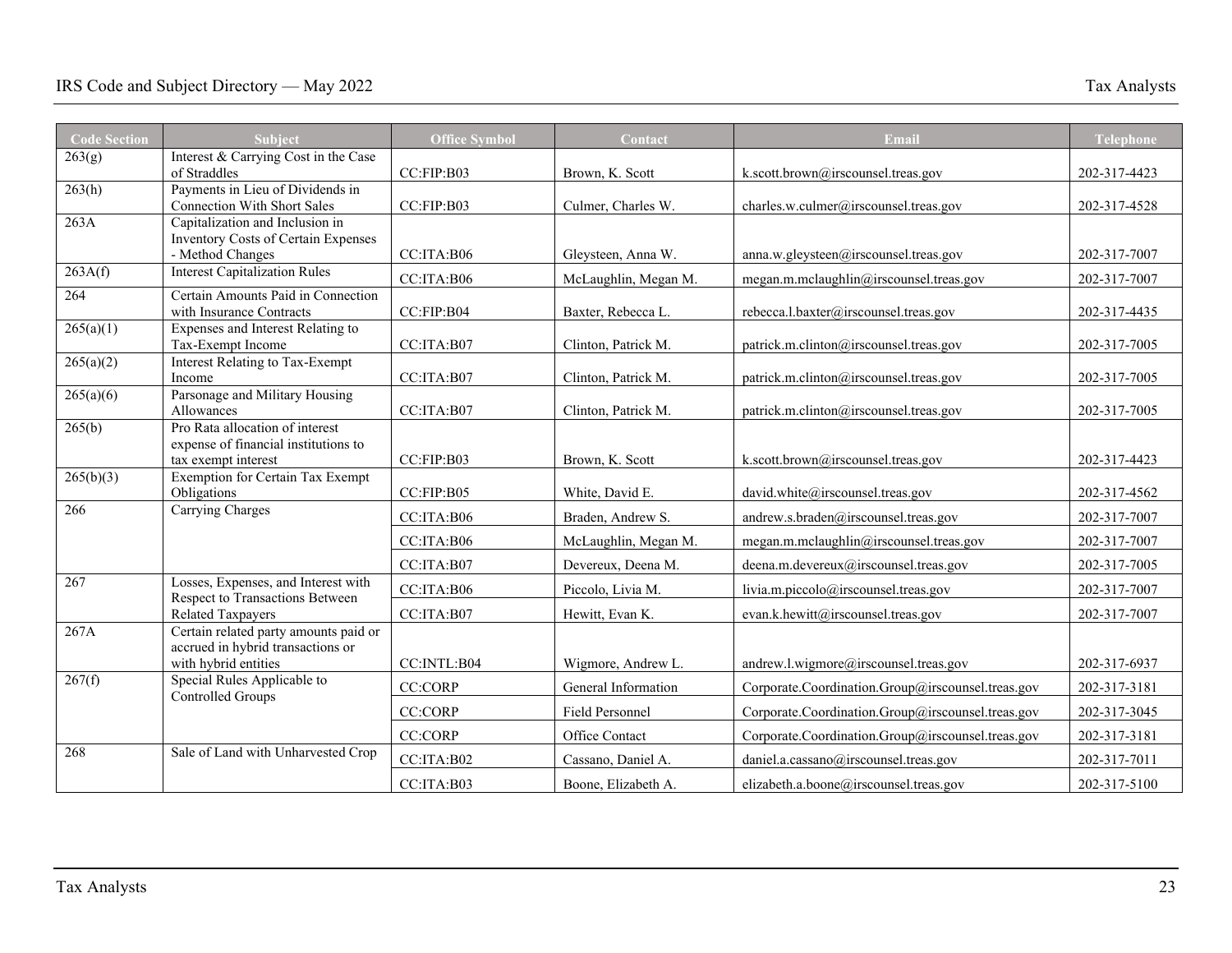| <b>Code Section</b> | <b>Subject</b>                                                                                                    | <b>Office Symbol</b> | Contact                 | Email                                             | <b>Telephone</b> |
|---------------------|-------------------------------------------------------------------------------------------------------------------|----------------------|-------------------------|---------------------------------------------------|------------------|
| 269                 | Acquisition Made to Evade or Avoid<br>'Income Tax                                                                 | <b>CC:CORP</b>       | Field Personnel         | Corporate.Coordination.Group@irscounsel.treas.gov | 202-317-3045     |
|                     |                                                                                                                   | <b>CC:CORP</b>       | General Information     | Corporate.Coordination.Group@irscounsel.treas.gov | 202-317-3181     |
|                     |                                                                                                                   | <b>CC:CORP</b>       | Office Contact          | Corporate.Coordination.Group@irscounsel.treas.gov | 202-317-3181     |
| 269A                | Personal Service Corporations<br>Formed or Availed of to Avoid or                                                 | <b>CC:CORP</b>       | Field Personnel         | Corporate.Coordination.Group@irscounsel.treas.gov | 202-317-3045     |
|                     | Evade Income Tax                                                                                                  | CC:CORP              | Office Contact          | Corporate.Coordination.Group@irscounsel.treas.gov | 202-317-3181     |
|                     |                                                                                                                   | <b>CC:CORP</b>       | General Information     | Corporate.Coordination.Group@irscounsel.treas.gov | 202-317-3181     |
| 269B                | <b>Stapled Entities</b>                                                                                           | CC:FIP:B03           | Brown, K. Scott         | k.scott.brown@irscounsel.treas.gov                | 202-317-4423     |
|                     |                                                                                                                   | <b>CC:INTL</b>       | McCarrick, Shane M.     | shane.m.mccarrick@irscounsel.treas.gov            | 202-317-3800     |
| 271                 | Debts Owed by Political Parties, Etc.                                                                             | CC:ITA:B07           | Devereux, Deena M.      | deena.m.devereux@irscounsel.treas.gov             | 202-317-7005     |
| $\overline{272}$    | Disposal of Coal or Domestic Iron<br>Ore                                                                          | CC:PSI:B06           | Bernardini, Jennifer C. | jennifer.c.bernardini@irscounsel.treas.gov        | 202-317-5118     |
| $\overline{273}$    | Holders of Life or Terminable<br>Interest                                                                         | CC:FIP               | Imholtz, Diana A.       | diana.imholtz@irscounsel.treas.gov                | 202-317-4410     |
| 274                 | Disallowance of Certain                                                                                           |                      |                         |                                                   |                  |
| 274(h)(6)           | Entertainment, Etc., Expenses<br>Caribbean Basin Initiative                                                       | CC:ITA:B07           | Harvey, Bernard P.      | bernard.p.harvey@irscounsel.treas.gov             | 202-317-7005     |
|                     |                                                                                                                   | CC:INTL:B07          | Giblen, Douglas L.      | douglas.giblen@irscounsel.treas.gov               | 202-317-6941     |
|                     | <b>Employee Achievement Awards</b>                                                                                | CC:INTL:B07          | Parker, Nathaniel B.    | nathaniel.b.parker@irscounsel.treas.gov           | 202-317-6941     |
| 274(j)              |                                                                                                                   | CC:EEE:EOET:ET2      | <b>Branch Contact</b>   |                                                   | 202-317-4774     |
| 275                 | Certain Taxes                                                                                                     | CC:ITA:B06           | De Sousa, Brian J.      | brian.j.desousa@irscounsel.treas.gov              | 202-317-7007     |
|                     |                                                                                                                   | CC:ITA:B06           | Weshnak, Beverly E.     | beverly.e.weshnak@irscounsel.treas.gov            | 202-317-7007     |
| 276                 | Certain Indirect Contributions to<br>Political Parties (Deductions)                                               | CC:ITA:B07           | Devereux, Deena M.      | deena.m.devereux@irscounsel.treas.gov             | 202-317-7005     |
| 277                 | Taxable Membership Organizations                                                                                  | CC:EEE:EOET:EO2      | <b>Branch Contact</b>   |                                                   | 202-317-4541     |
|                     |                                                                                                                   | CC:EEE:EOET:EO3      | <b>Branch Contact</b>   |                                                   | 202-317-4086     |
|                     |                                                                                                                   | CC:EEE:EOET:EO1      | <b>Branch Contact</b>   |                                                   | 202-317-5800     |
| 279                 | Interest on Indebtedness Incurred by                                                                              | <b>CC:CORP</b>       | Office Contact          | Corporate.Coordination.Group@irscounsel.treas.gov | 202-317-3181     |
|                     | Corporation to Acquire Stock or<br>Assets of Another Corporation                                                  | <b>CC:CORP</b>       | Field Personnel         | Corporate.Coordination.Group@irscounsel.treas.gov | 202-317-3045     |
|                     |                                                                                                                   | <b>CC:CORP</b>       | General Information     | Corporate.Coordination.Group@irscounsel.treas.gov | 202-317-3181     |
| 280A                | Disallowance of Certain Expenses in<br>Connection with Business Use of<br>Home, Rental of Vacation Homes,<br>Etc. | CC:ITA:B06           | McLaughlin, Megan M.    | megan.m.mclaughlin@irscounsel.treas.gov           | 202-317-7007     |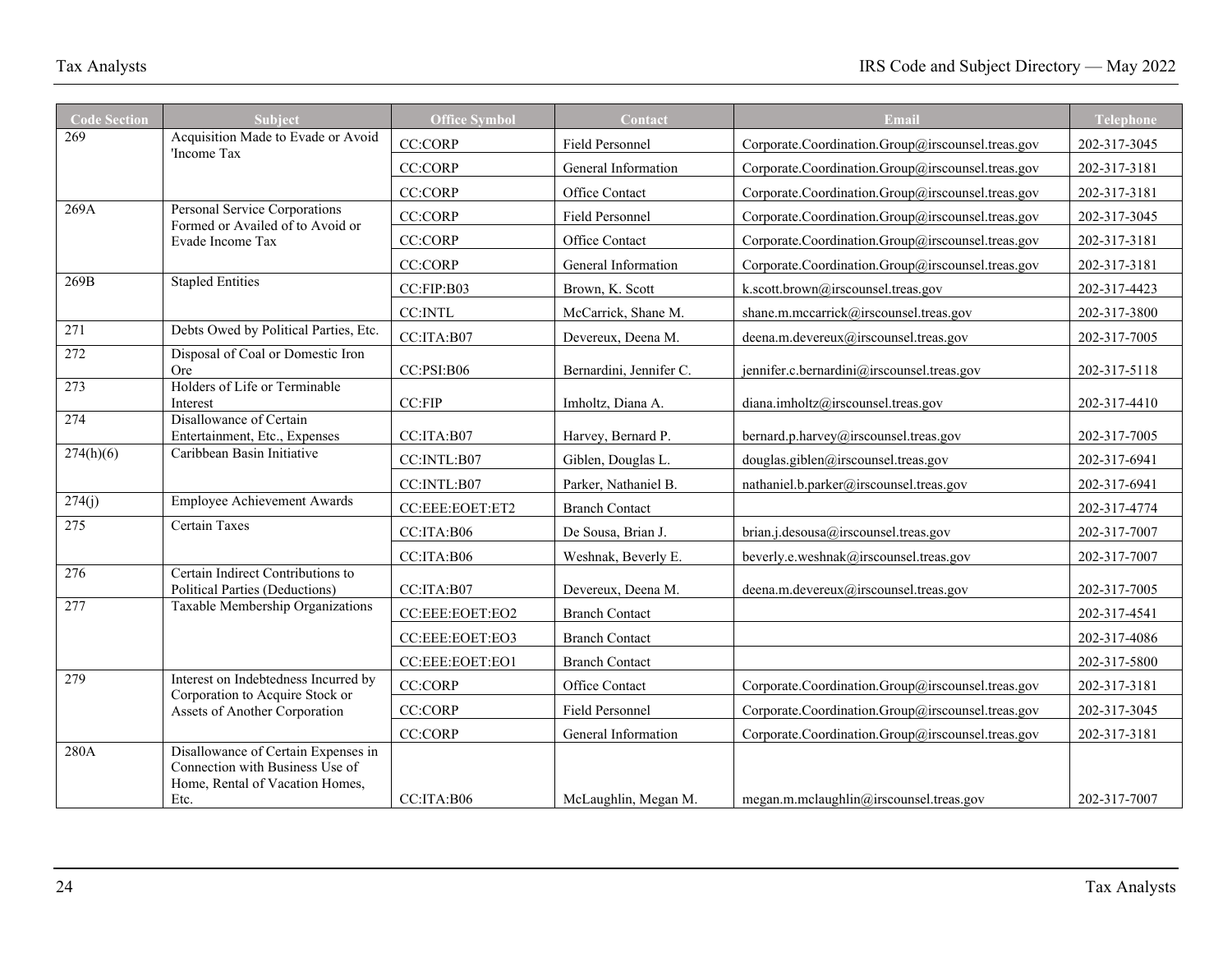| <b>Code Section</b> | <b>Subject</b>                                                                    | <b>Office Symbol</b> | Contact                 | Email                                             | Telephone    |
|---------------------|-----------------------------------------------------------------------------------|----------------------|-------------------------|---------------------------------------------------|--------------|
| 280 <sub>B</sub>    | Demolition of Structures                                                          | CC:ITA:B07           | Magee, Charles J.       | charles.j.magee@irscounsel.treas.gov              | 202-317-7005 |
|                     |                                                                                   | CC:ITA:B07           | Harvey, Bernard P.      | bernard.p.harvey@irscounsel.treas.gov             | 202-317-7005 |
| 280C                | Certain Expenses for which Credits<br>are Allowable                               | CC:PSI:B06           | Records, Jennifer A.    | jennifer.a.records@irscounsel.treas.gov           | 202-317-5413 |
|                     |                                                                                   | CC:PSI:B06           | Selig, David A.         | david.a.selig@irscounsel.treas.gov                | 202-317-5105 |
| 280E                | Expenditures in Connection With the<br>Illegal Sale of Drugs                      | CC:ITA:B06           | McElroy, Jr., W. Thomas | w.t.mcelroyjr@irscounsel.treas.gov                | 202-317-7007 |
|                     |                                                                                   | CC:ITA:B07           | Hewitt, Evan K.         | evan.k.hewitt@irscounsel.treas.gov                | 202-317-7007 |
|                     |                                                                                   | CC:ITA:B06           | Weshnak, Beverly E.     | beverly.e.weshnak@irscounsel.treas.gov            | 202-317-7007 |
| 280F                | Limitations of Investment Tax Credit<br>& Depreciation of Luxury                  | CC:ITA:B07           | Harvey, Bernard P.      | bernard.p.harvey@irscounsel.treas.gov             | 202-317-7005 |
|                     | Automobiles: Limitation Where                                                     |                      |                         |                                                   |              |
|                     | Certain Property Used for Personal<br>Purposes                                    | CC:ITA:B07           | Clinton, Patrick M.     | patrick.m.clinton@irscounsel.treas.gov            | 202-317-7005 |
| 280G                | Golden Parachute Payments                                                         | CC:EEE:EB:EC         | <b>Branch Contact</b>   |                                                   | 202-317-5600 |
| 280G(d)(5)          | <b>Treatment of Affiliated Groups</b>                                             | <b>CC:CORP</b>       | General Information     | Corporate.Coordination.Group@irscounsel.treas.gov | 202-317-3181 |
|                     |                                                                                   | <b>CC:CORP</b>       | Field Personnel         | Corporate.Coordination.Group@irscounsel.treas.gov | 202-317-3045 |
|                     |                                                                                   | <b>CC:CORP</b>       | Office Contact          | Corporate.Coordination.Group@irscounsel.treas.gov | 202-317-3181 |
| 280H                | Limitation on Certain Amounts Paid                                                | CC:ITA:B04           | Ruane, William R.       | william.r.ruane@irscounsel.treas.gov              | 202-317-4718 |
|                     | to Employee-Owners by Personal<br>Service Corporations                            | CC:ITA:B05           | Saideman, Lewis         | lewis.saideman@irscounsel.treas.gov               | 202-317-7006 |
| 291                 | Special Rules Relating to Corporate                                               |                      |                         |                                                   |              |
| 291(a)(2)           | Preference Items<br>Reduction in Percentage Depletion                             | CC:ITA:B04           | Toomey, Stephen J.      | stephen.j.toomey@irscounsel.treas.gov             | 202-317-4718 |
|                     | Certain Financial Institution                                                     | CC:PSI:B06           | Bernardini, Jennifer C. | jennifer.c.bernardini@irscounsel.treas.gov        | 202-317-5118 |
| 291(a)(3)           | Preference Items                                                                  | CC:FIP:B03           | Brown, K. Scott         | k.scott.brown@irscounsel.treas.gov                | 202-317-4423 |
| 291(a)(4)           | Amortization of Pollution Control                                                 |                      |                         |                                                   |              |
|                     | Facilities                                                                        | CC:PSI:B06           | Bernardini, Jennifer C. | jennifer.c.bernardini@irscounsel.treas.gov        | 202-317-5118 |
| 291(b)              | Exploration, Development, and<br>Intangible Drilling Costs                        | CC:PSI:B06           | Bernardini, Jennifer C. | jennifer.c.bernardini@irscounsel.treas.gov        | 202-317-5118 |
|                     | Special Rules for Treatment of                                                    |                      |                         |                                                   |              |
|                     | Intangible Drilling Costs and Mineral<br><b>Exploration and Development Costs</b> | CC:PSI:B06           | Garcia, Martha M.       | martha.s.mcree@irscounsel.treas.gov               | 202-317-5123 |
| 291(c)              | Special Rules Relating to Pollution<br><b>Control Facilities</b>                  | CC:PSI:B06           | Bernardini, Jennifer C. | jennifer.c.bernardini@irscounsel.treas.gov        | 202-317-5118 |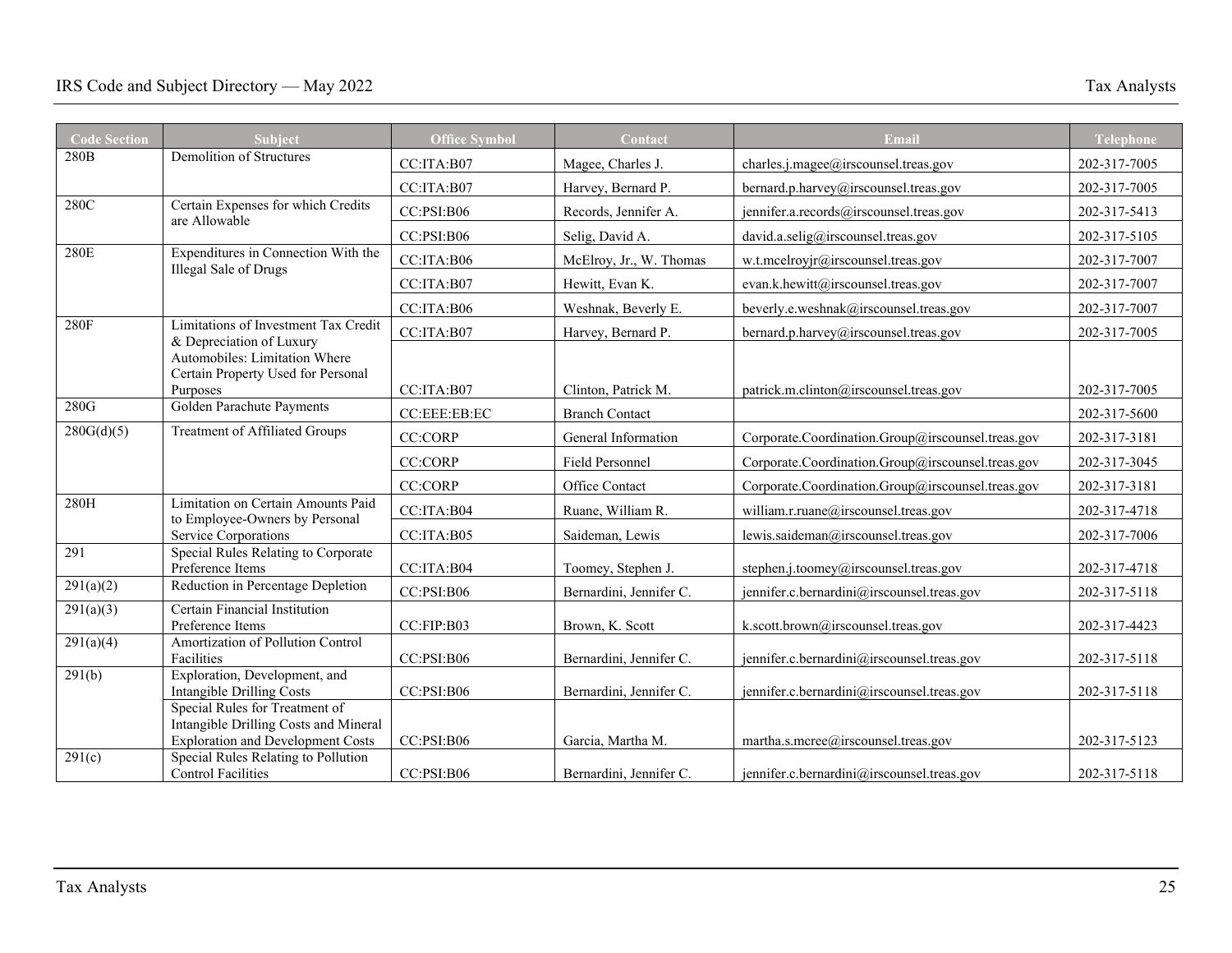| <b>Code Section</b> | <b>Subject</b>                                                     | <b>Office Symbol</b> | Contact                | Email                                             | <b>Telephone</b> |
|---------------------|--------------------------------------------------------------------|----------------------|------------------------|---------------------------------------------------|------------------|
| 301                 | Distributions of Property                                          | <b>CC:CORP</b>       | Field Personnel        | Corporate.Coordination.Group@irscounsel.treas.gov | 202-317-3045     |
|                     |                                                                    | <b>CC:CORP</b>       | General Information    | Corporate.Coordination.Group@irscounsel.treas.gov | 202-317-3181     |
|                     |                                                                    | <b>CC:CORP</b>       | Office Contact         | Corporate.Coordination.Group@irscounsel.treas.gov | 202-317-3181     |
| 302                 | Distribution in Redemption of Stock                                | <b>CC:CORP</b>       | General Information    | Corporate.Coordination.Group@irscounsel.treas.gov | 202-317-3181     |
|                     |                                                                    | <b>CC:CORP</b>       | <b>Field Personnel</b> | Corporate.Coordination.Group@irscounsel.treas.gov | 202-317-3045     |
|                     |                                                                    | <b>CC:CORP</b>       | Office Contact         | Corporate.Coordination.Group@irscounsel.treas.gov | 202-317-3181     |
| 302(b)(4)           | Redemption from Noncorporate<br>Shareholder in Partial Liquidation | <b>CC:CORP</b>       | Field Personnel        | Corporate.Coordination.Group@irscounsel.treas.gov | 202-317-3045     |
|                     |                                                                    | <b>CC:CORP</b>       | General Information    | Corporate.Coordination.Group@irscounsel.treas.gov | 202-317-3181     |
|                     |                                                                    | <b>CC:CORP</b>       | Office Contact         | Corporate.Coordination.Group@irscounsel.treas.gov | 202-317-3181     |
| 303                 | Distributions in Redemption of Stock<br>to Pay Death Taxes         | <b>CC:CORP</b>       | Office Contact         | Corporate.Coordination.Group@irscounsel.treas.gov | 202-317-3181     |
|                     |                                                                    | <b>CC:CORP</b>       | General Information    | Corporate.Coordination.Group@irscounsel.treas.gov | 202-317-3181     |
|                     |                                                                    | CC:CORP              | Field Personnel        | Corporate.Coordination.Group@irscounsel.treas.gov | 202-317-3045     |
| 304                 | Redemption Through Use of Related<br>Corporations                  | <b>CC:CORP</b>       | <b>Field Personnel</b> | Corporate.Coordination.Group@irscounsel.treas.gov | 202-317-3045     |
|                     |                                                                    | CC:CORP              | Office Contact         | Corporate.Coordination.Group@irscounsel.treas.gov | 202-317-3181     |
|                     |                                                                    | <b>CC:CORP</b>       | General Information    | Corporate.Coordination.Group@irscounsel.treas.gov | 202-317-3181     |
| 305                 | Distributions of Stock and Stock<br>Rights                         | <b>CC:CORP</b>       | Field Personnel        | Corporate.Coordination.Group@irscounsel.treas.gov | 202-317-3045     |
|                     |                                                                    | <b>CC:CORP</b>       | Office Contact         | Corporate.Coordination.Group@irscounsel.treas.gov | 202-317-3181     |
|                     |                                                                    | <b>CC:CORP</b>       | General Information    | Corporate.Coordination.Group@irscounsel.treas.gov | 202-317-3181     |
| 306                 | Dispositions of Certain Stock                                      | <b>CC:CORP</b>       | Office Contact         | Corporate.Coordination.Group@irscounsel.treas.gov | 202-317-3181     |
|                     |                                                                    | <b>CC:CORP</b>       | Field Personnel        | Corporate.Coordination.Group@irscounsel.treas.gov | 202-317-3045     |
|                     |                                                                    | <b>CC:CORP</b>       | General Information    | Corporate.Coordination.Group@irscounsel.treas.gov | 202-317-3181     |
| 307                 | Basis of Stock and Stock Rights<br>Acquired in Distributions       | <b>CC:CORP</b>       | Field Personnel        | Corporate.Coordination.Group@irscounsel.treas.gov | 202-317-3045     |
|                     |                                                                    | <b>CC:CORP</b>       | General Information    | Corporate.Coordination.Group@irscounsel.treas.gov | 202-317-3181     |
|                     |                                                                    | <b>CC:CORP</b>       | Office Contact         | Corporate.Coordination.Group@irscounsel.treas.gov | 202-317-3181     |
| 311                 | Taxability of Corporation on<br>Distribution                       | <b>CC:CORP</b>       | General Information    | Corporate.Coordination.Group@irscounsel.treas.gov | 202-317-3181     |
|                     |                                                                    | <b>CC:CORP</b>       | Office Contact         | Corporate.Coordination.Group@irscounsel.treas.gov | 202-317-3181     |
|                     |                                                                    | <b>CC:CORP</b>       | Field Personnel        | Corporate.Coordination.Group@irscounsel.treas.gov | 202-317-3045     |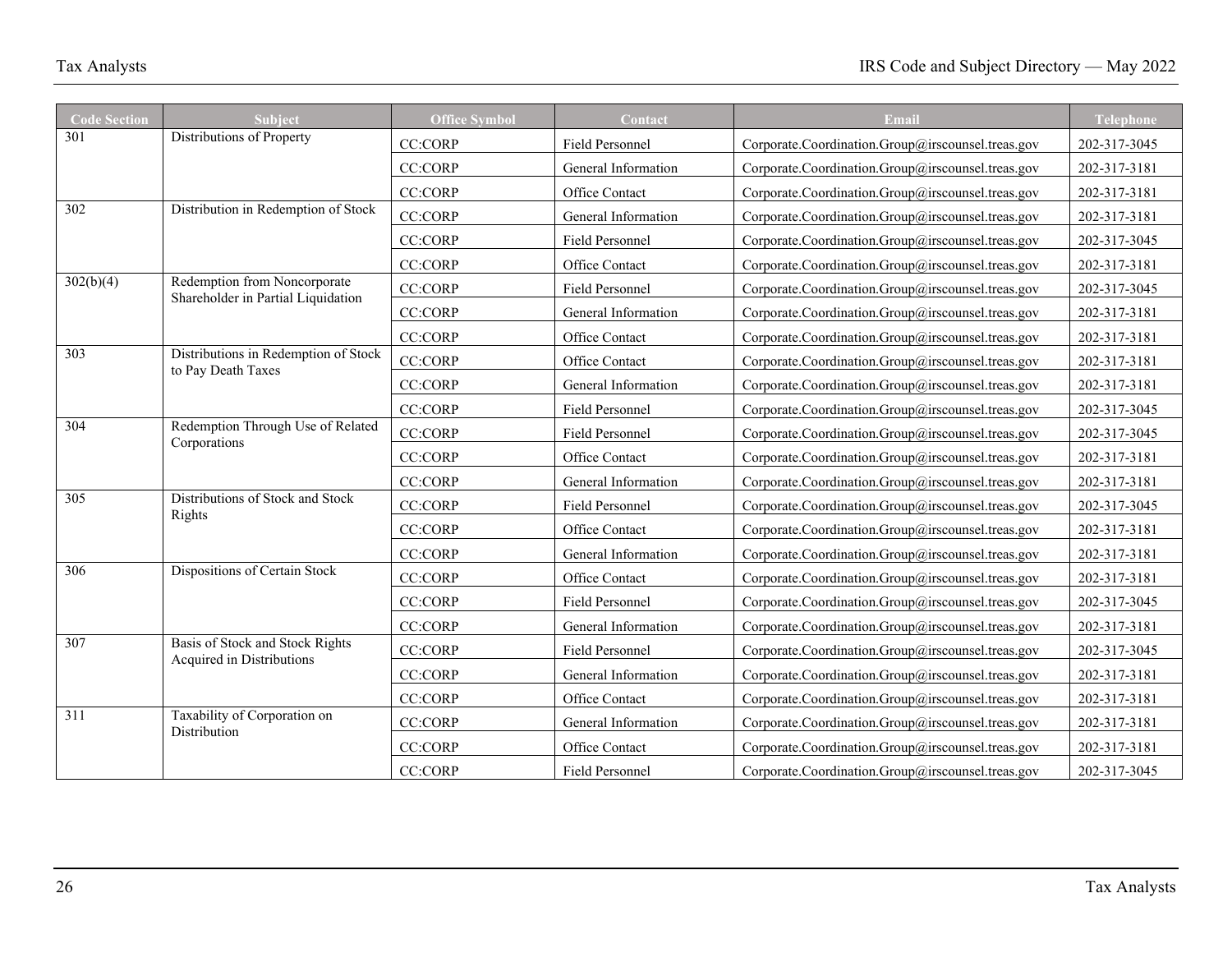| <b>Code Section</b>         | <b>Subject</b>                                                             | <b>Office Symbol</b> | Contact                | Email                                             | Telephone    |
|-----------------------------|----------------------------------------------------------------------------|----------------------|------------------------|---------------------------------------------------|--------------|
| 312                         | Effect on Earnings and Profits                                             | <b>CC:CORP</b>       | Office Contact         | Corporate.Coordination.Group@irscounsel.treas.gov | 202-317-3181 |
|                             |                                                                            | <b>CC:CORP</b>       | General Information    | Corporate.Coordination.Group@irscounsel.treas.gov | 202-317-3181 |
|                             |                                                                            | <b>CC:CORP</b>       | Field Personnel        | Corporate.Coordination.Group@irscounsel.treas.gov | 202-317-3045 |
| 316                         | Dividend Defined                                                           | <b>CC:CORP</b>       | General Information    | Corporate.Coordination.Group@irscounsel.treas.gov | 202-317-3181 |
|                             |                                                                            | <b>CC:CORP</b>       | Office Contact         | Corporate.Coordination.Group@irscounsel.treas.gov | 202-317-3181 |
| 317                         | Other Definitions                                                          | <b>CC:CORP</b>       | Field Personnel        | Corporate.Coordination.Group@irscounsel.treas.gov | 202-317-3045 |
|                             |                                                                            | <b>CC:CORP</b>       | Office Contact         | Corporate.Coordination.Group@irscounsel.treas.gov | 202-317-3181 |
|                             |                                                                            | <b>CC:CORP</b>       | General Information    | Corporate.Coordination.Group@irscounsel.treas.gov | 202-317-3181 |
| 318                         | Constructive Ownership of Stock                                            | <b>CC:CORP</b>       | General Information    | Corporate.Coordination.Group@irscounsel.treas.gov | 202-317-3181 |
|                             |                                                                            | <b>CC:CORP</b>       | Field Personnel        | Corporate.Coordination.Group@irscounsel.treas.gov | 202-317-3045 |
|                             |                                                                            | <b>CC:CORP</b>       | Office Contact         | Corporate.Coordination.Group@irscounsel.treas.gov | 202-317-3181 |
| 331                         | Gain or Loss to Shareholders in<br>Corporate Liquidations                  | <b>CC:CORP</b>       | Office Contact         | Corporate.Coordination.Group@irscounsel.treas.gov | 202-317-3181 |
|                             |                                                                            | <b>CC:CORP</b>       | General Information    | Corporate.Coordination.Group@irscounsel.treas.gov | 202-317-3181 |
|                             |                                                                            | <b>CC:CORP</b>       | <b>Field Personnel</b> | Corporate.Coordination.Group@irscounsel.treas.gov | 202-317-3045 |
| 332                         | Complete Liquidations of<br>Subsidiaries                                   | <b>CC:CORP</b>       | Field Personnel        | Corporate.Coordination.Group@irscounsel.treas.gov | 202-317-3045 |
|                             |                                                                            | <b>CC:CORP</b>       | General Information    | Corporate.Coordination.Group@irscounsel.treas.gov | 202-317-3181 |
|                             |                                                                            | <b>CC:CORP</b>       | Office Contact         | Corporate.Coordination.Group@irscounsel.treas.gov | 202-317-3181 |
| $\overline{333}$ (Repealed) | Election as to Recognition of Gain in<br>Certain Liquidations              | <b>CC:CORP</b>       | General Information    | Corporate.Coordination.Group@irscounsel.treas.gov | 202-317-3181 |
|                             |                                                                            | <b>CC:CORP</b>       | Office Contact         | Corporate.Coordination.Group@irscounsel.treas.gov | 202-317-3181 |
|                             |                                                                            | <b>CC:CORP</b>       | Field Personnel        | Corporate.Coordination.Group@irscounsel.treas.gov | 202-317-3045 |
| 334                         | Basis of Property Received in<br>Liquidation                               | <b>CC:CORP</b>       | Field Personnel        | Corporate.Coordination.Group@irscounsel.treas.gov | 202-317-3045 |
|                             |                                                                            | <b>CC:CORP</b>       | Office Contact         | Corporate.Coordination.Group@irscounsel.treas.gov | 202-317-3181 |
|                             |                                                                            | <b>CC:CORP</b>       | General Information    | Corporate.Coordination.Group@irscounsel.treas.gov | 202-317-3181 |
| 336                         | Gain or Loss Recognized on Property<br>Distributed in Complete Liquidation | <b>CC:CORP</b>       | Field Personnel        | Corporate.Coordination.Group@irscounsel.treas.gov | 202-317-3045 |
|                             |                                                                            | <b>CC:CORP</b>       | Office Contact         | Corporate.Coordination.Group@irscounsel.treas.gov | 202-317-3181 |
|                             |                                                                            | <b>CC:CORP</b>       | General Information    | Corporate.Coordination.Group@irscounsel.treas.gov | 202-317-3181 |
| 337                         | Nonrecognition for Property<br>Distributed to Parent in Complete           | <b>CC:CORP</b>       | Field Personnel        | Corporate.Coordination.Group@irscounsel.treas.gov | 202-317-3045 |
|                             | Liquidation of Subsidiary                                                  | <b>CC:CORP</b>       | Office Contact         | Corporate.Coordination.Group@irscounsel.treas.gov | 202-317-3181 |
|                             |                                                                            | <b>CC:CORP</b>       | General Information    | Corporate.Coordination.Group@irscounsel.treas.gov | 202-317-3181 |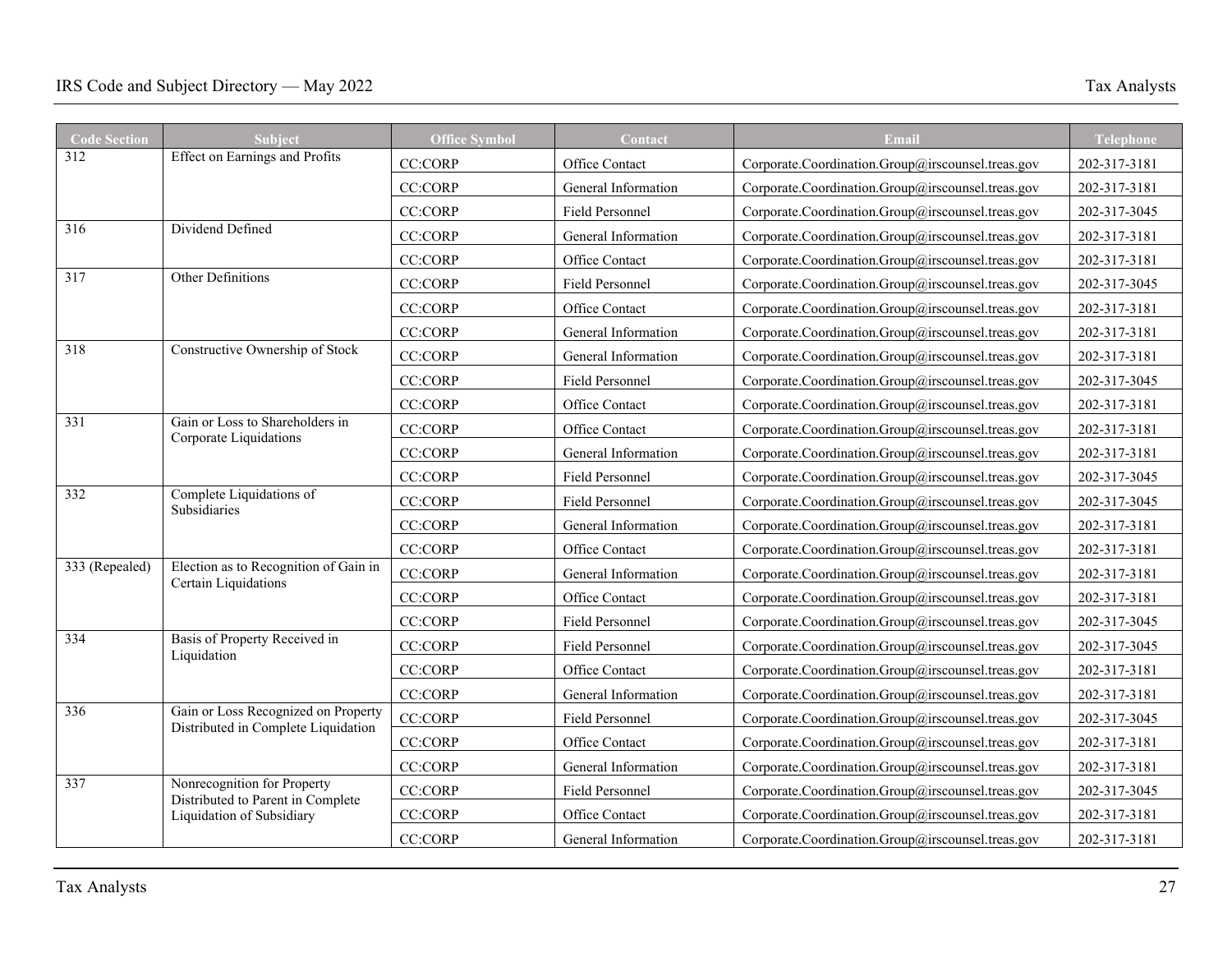| <b>Code Section</b>   | Subject                                                             | <b>Office Symbol</b> | Contact                | Email                                             | <b>Telephone</b> |
|-----------------------|---------------------------------------------------------------------|----------------------|------------------------|---------------------------------------------------|------------------|
| 337(d)                |                                                                     | <b>CC:CORP</b>       | General Information    | Corporate.Coordination.Group@irscounsel.treas.gov | 202-317-3181     |
|                       |                                                                     | <b>CC:CORP</b>       | Field Personnel        | Corporate.Coordination.Group@irscounsel.treas.gov | 202-317-3045     |
|                       |                                                                     | <b>CC:CORP</b>       | Office Contact         | Corporate.Coordination.Group@irscounsel.treas.gov | 202-317-3181     |
| 337 (Pre-TRA<br>1986) | Gain or Loss on Sales or Exchanges<br>in Connection With Certain    | <b>CC:CORP</b>       | Office Contact         | Corporate.Coordination.Group@irscounsel.treas.gov | 202-317-3181     |
|                       | Liquidations                                                        | <b>CC:CORP</b>       | Field Personnel        | Corporate.Coordination.Group@irscounsel.treas.gov | 202-317-3045     |
|                       |                                                                     | <b>CC:CORP</b>       | General Information    | Corporate.Coordination.Group@irscounsel.treas.gov | 202-317-3181     |
| 338                   | Certain Stock Purchases Treated as                                  | <b>CC:CORP</b>       | General Information    | Corporate.Coordination.Group@irscounsel.treas.gov | 202-317-3181     |
|                       | <b>Asset Acquisitions</b>                                           | CC:CORP              | Field Personnel        | Corporate.Coordination.Group@irscounsel.treas.gov | 202-317-3045     |
|                       |                                                                     | <b>CC:CORP</b>       | Office Contact         | Corporate.Coordination.Group@irscounsel.treas.gov | 202-317-3181     |
| 341                   | Collapsible Corporations                                            | <b>CC:CORP</b>       | Office Contact         | Corporate.Coordination.Group@irscounsel.treas.gov | 202-317-3181     |
|                       |                                                                     | <b>CC:CORP</b>       | <b>Field Personnel</b> | Corporate.Coordination.Group@irscounsel.treas.gov | 202-317-3045     |
|                       |                                                                     | <b>CC:CORP</b>       | General Information    | Corporate.Coordination.Group@irscounsel.treas.gov | 202-317-3181     |
| 346                   | Definition and Special Rule                                         | <b>CC:CORP</b>       | Office Contact         | Corporate.Coordination.Group@irscounsel.treas.gov | 202-317-3181     |
|                       |                                                                     | <b>CC:CORP</b>       | General Information    | Corporate.Coordination.Group@irscounsel.treas.gov | 202-317-3181     |
|                       |                                                                     | <b>CC:CORP</b>       | Field Personnel        | Corporate.Coordination.Group@irscounsel.treas.gov | 202-317-3045     |
| 351                   | Transfer to Corporation Controlled<br>by Transferor                 | <b>CC:CORP</b>       | Field Personnel        | Corporate.Coordination.Group@irscounsel.treas.gov | 202-317-3045     |
|                       |                                                                     | CC:CORP              | Office Contact         | Corporate.Coordination.Group@irscounsel.treas.gov | 202-317-3181     |
|                       |                                                                     | <b>CC:CORP</b>       | General Information    | Corporate.Coordination.Group@irscounsel.treas.gov | 202-317-3181     |
| 351(e)                | Exceptions                                                          | <b>CC:CORP</b>       | General Information    | Corporate.Coordination.Group@irscounsel.treas.gov | 202-317-3181     |
|                       |                                                                     | <b>CC:CORP</b>       | <b>Field Personnel</b> | Corporate.Coordination.Group@irscounsel.treas.gov | 202-317-3045     |
|                       |                                                                     | <b>CC:CORP</b>       | Office Contact         | Corporate.Coordination.Group@irscounsel.treas.gov | 202-317-3181     |
| 354                   | Exchanges of Stock and Securities in<br>Certain Reorganizations     | <b>CC:CORP</b>       | Office Contact         | Corporate.Coordination.Group@irscounsel.treas.gov | 202-317-3181     |
|                       |                                                                     | <b>CC:CORP</b>       | General Information    | Corporate.Coordination.Group@irscounsel.treas.gov | 202-317-3181     |
|                       |                                                                     | <b>CC:CORP</b>       | <b>Field Personnel</b> | Corporate.Coordination.Group@irscounsel.treas.gov | 202-317-3045     |
| 355                   | Distribution of Stock and Securities<br>of a Controlled Corporation | <b>CC:CORP</b>       | General Information    | Corporate.Coordination.Group@irscounsel.treas.gov | 202-317-3181     |
|                       |                                                                     | <b>CC:CORP</b>       | Field Personnel        | Corporate.Coordination.Group@irscounsel.treas.gov | 202-317-3045     |
|                       |                                                                     | <b>CC:CORP</b>       | Office Contact         | Corporate.Coordination.Group@irscounsel.treas.gov | 202-317-3181     |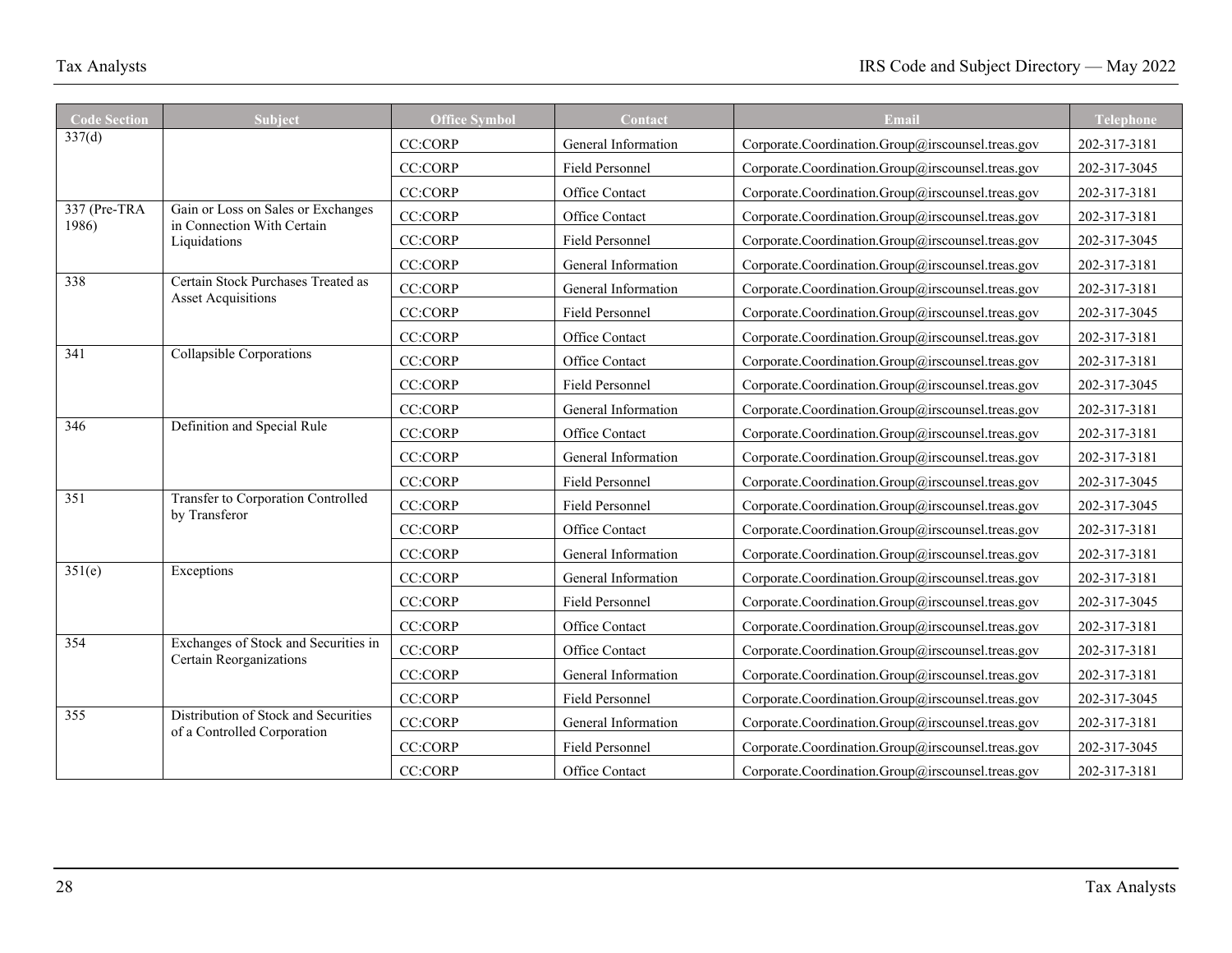| <b>Code Section</b> | <b>Subject</b>                                                                                     | <b>Office Symbol</b> | Contact                | Email                                             | <b>Telephone</b> |
|---------------------|----------------------------------------------------------------------------------------------------|----------------------|------------------------|---------------------------------------------------|------------------|
| 356                 | Receipt of Additional Consideration                                                                | <b>CC:CORP</b>       | Office Contact         | Corporate.Coordination.Group@irscounsel.treas.gov | 202-317-3181     |
|                     |                                                                                                    | <b>CC:CORP</b>       | General Information    | Corporate.Coordination.Group@irscounsel.treas.gov | 202-317-3181     |
|                     |                                                                                                    | <b>CC:CORP</b>       | Field Personnel        | Corporate.Coordination.Group@irscounsel.treas.gov | 202-317-3045     |
| 357                 | Assumption of Liability                                                                            | <b>CC:CORP</b>       | Office Contact         | Corporate.Coordination.Group@irscounsel.treas.gov | 202-317-3181     |
|                     |                                                                                                    | <b>CC:CORP</b>       | General Information    | Corporate.Coordination.Group@irscounsel.treas.gov | 202-317-3181     |
|                     |                                                                                                    | <b>CC:CORP</b>       | Field Personnel        | Corporate.Coordination.Group@irscounsel.treas.gov | 202-317-3045     |
| 358                 | <b>Basis to Distributees</b>                                                                       | <b>CC:CORP</b>       | <b>Field Personnel</b> | Corporate.Coordination.Group@irscounsel.treas.gov | 202-317-3045     |
|                     |                                                                                                    | CC:CORP              | General Information    | Corporate.Coordination.Group@irscounsel.treas.gov | 202-317-3181     |
|                     |                                                                                                    | <b>CC:CORP</b>       | Office Contact         | Corporate.Coordination.Group@irscounsel.treas.gov | 202-317-3181     |
| 361                 | Nonrecognition of Gain or Loss to<br>Corporations                                                  | <b>CC:CORP</b>       | Field Personnel        | Corporate.Coordination.Group@irscounsel.treas.gov | 202-317-3045     |
|                     |                                                                                                    | <b>CC:CORP</b>       | General Information    | Corporate.Coordination.Group@irscounsel.treas.gov | 202-317-3181     |
|                     |                                                                                                    | <b>CC:CORP</b>       | Office Contact         | Corporate.Coordination.Group@irscounsel.treas.gov | 202-317-3181     |
| 362                 | Basis to Corporations                                                                              | <b>CC:CORP</b>       | Office Contact         | Corporate.Coordination.Group@irscounsel.treas.gov | 202-317-3181     |
|                     |                                                                                                    | <b>CC:CORP</b>       | Field Personnel        | Corporate.Coordination.Group@irscounsel.treas.gov | 202-317-3045     |
|                     |                                                                                                    | <b>CC:CORP</b>       | General Information    | Corporate.Coordination.Group@irscounsel.treas.gov | 202-317-3181     |
| 367(a)              | Transfers of Property from the<br><b>United States</b>                                             | CC:LB:2:NEW:1        | Bennett, Robert T.     | robert.t.bennett@irscounsel.treas.gov             | 973-681-6613     |
|                     |                                                                                                    | CC:INTL:B04          | Williams, Jr., Robert  | robert.williamsjr@irscounsel.treas.gov            | 202-317-6937     |
|                     |                                                                                                    | <b>CC:INTL</b>       | McCarrick, Shane M.    | shane.m.mccarrick@irscounsel.treas.gov            | 202-317-3800     |
|                     |                                                                                                    | CC:INTL:B04          | Cahn, Milton M.        | milton.m.cahn@irscounsel.treas.gov                | 202-317-6937     |
|                     |                                                                                                    | CC:INTL:B04          | Baker, Lynlee C.       | lynlee.c.baker@irscounsel.treas.gov               | 202-317-6937     |
| 367(b)              | <b>Other Transfers</b>                                                                             | CC:LB:2:NEW:1        | Bennett, Robert T.     | robert.t.bennett@irscounsel.treas.gov             | 973-681-6613     |
|                     |                                                                                                    | CC:INTL:B04          | Williams, Jr., Robert  | robert.williamsjr@irscounsel.treas.gov            | 202-317-6937     |
|                     |                                                                                                    | <b>CC:INTL</b>       | McCarrick, Shane M.    | shane.m.mccarrick@irscounsel.treas.gov            | 202-317-3800     |
|                     |                                                                                                    | CC:INTL:B04          | Cahn, Milton M.        | milton.m.cahn@irscounsel.treas.gov                | 202-317-6937     |
| 367(d)              | Special Rules Relating to Transfers<br>of 'Intangibles                                             | CC:INTL:B04          | Rowland, Chadwick P.   | chadwick.p.rowland@irscounsel.treas.gov           | 202-317-6937     |
| 367(e)              | <b>Treatment of Distributions Described</b><br>in Section 355 or Liquidations under<br>Section 332 | CC:INTL:B04          | Baker, Lynlee C.       | lynlee.c.baker@irscounsel.treas.gov               | 202-317-6937     |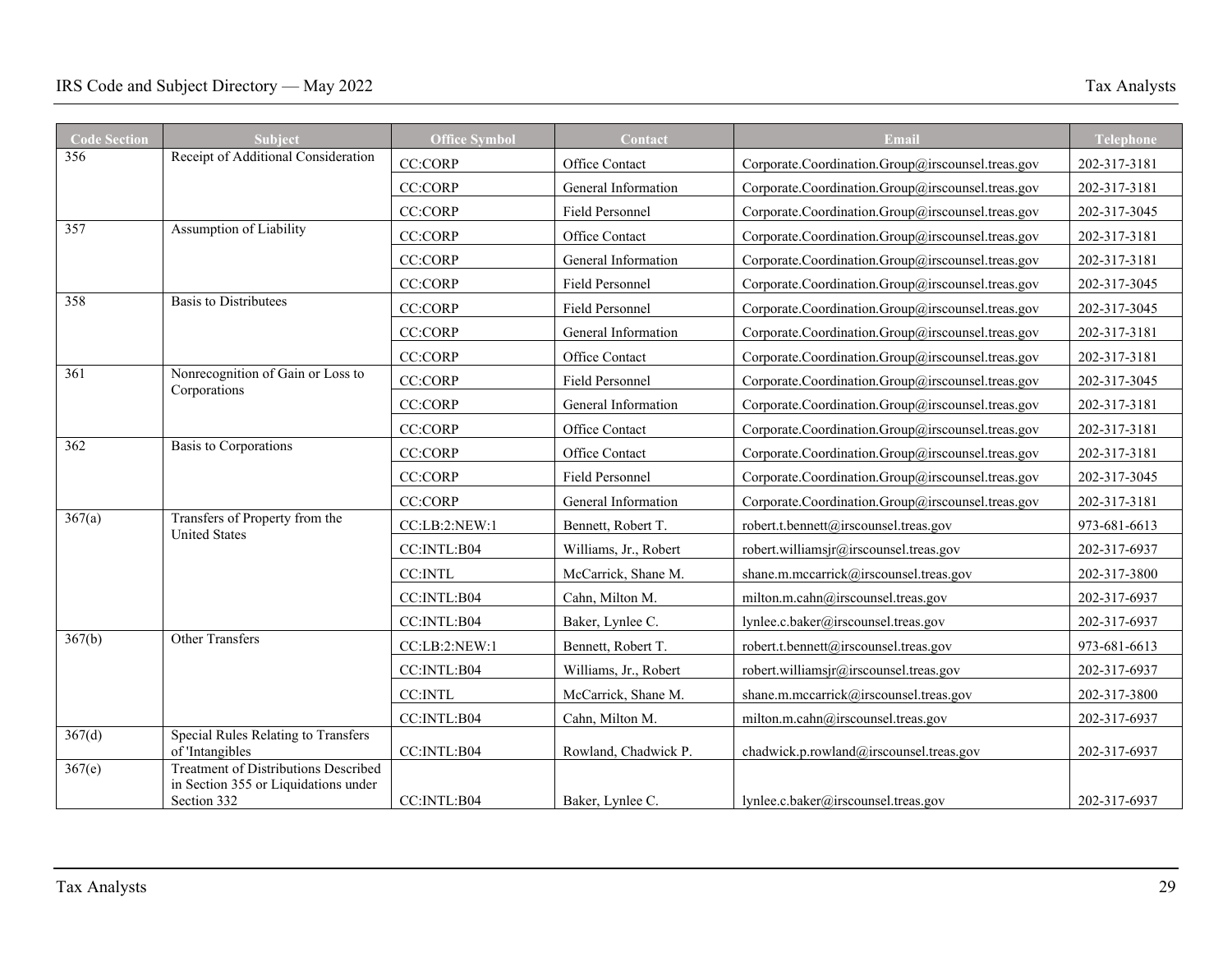| <b>Code Section</b>         | <b>Subject</b>                                                     | <b>Office Symbol</b> | Contact                | Email                                             | <b>Telephone</b> |
|-----------------------------|--------------------------------------------------------------------|----------------------|------------------------|---------------------------------------------------|------------------|
| 368                         | Definitions Relating to Corporate                                  | <b>CC:CORP</b>       | General Information    | Corporate.Coordination.Group@irscounsel.treas.gov | 202-317-3181     |
|                             | Reorganizations                                                    | <b>CC:CORP</b>       | <b>Field Personnel</b> | Corporate.Coordination.Group@irscounsel.treas.gov | 202-317-3045     |
|                             |                                                                    | <b>CC:CORP</b>       | Office Contact         | Corporate.Coordination.Group@irscounsel.treas.gov | 202-317-3181     |
| 368(a)(1)(G)                | <b>Bankruptcy Reorganization</b>                                   | <b>CC:CORP</b>       | General Information    | Corporate.Coordination.Group@irscounsel.treas.gov | 202-317-3181     |
|                             |                                                                    | <b>CC:CORP</b>       | Office Contact         | Corporate.Coordination.Group@irscounsel.treas.gov | 202-317-3181     |
|                             |                                                                    | <b>CC:CORP</b>       | Field Personnel        | Corporate.Coordination.Group@irscounsel.treas.gov | 202-317-3045     |
| 368(a)(3)                   | Additional Rules Relating to Title II<br>and Similar Cases         | <b>CC:CORP</b>       | General Information    | Corporate.Coordination.Group@irscounsel.treas.gov | 202-317-3181     |
|                             |                                                                    | <b>CC:CORP</b>       | Field Personnel        | Corporate.Coordination.Group@irscounsel.treas.gov | 202-317-3045     |
|                             |                                                                    | <b>CC:CORP</b>       | Office Contact         | Corporate.Coordination.Group@irscounsel.treas.gov | 202-317-3181     |
| 370 (Repealed)              | Termination of Part                                                | <b>CC:CORP</b>       | Field Personnel        | Corporate.Coordination.Group@irscounsel.treas.gov | 202-317-3045     |
|                             |                                                                    | <b>CC:CORP</b>       | General Information    | Corporate.Coordination.Group@irscounsel.treas.gov | 202-317-3181     |
|                             |                                                                    | <b>CC:CORP</b>       | Office Contact         | Corporate.Coordination.Group@irscounsel.treas.gov | 202-317-3181     |
| $\overline{371}$ (Repealed) | Reorganization in Certain<br>Receivership and Bankruptcy           | <b>CC:CORP</b>       | General Information    | Corporate.Coordination.Group@irscounsel.treas.gov | 202-317-3181     |
|                             | Proceedings                                                        | <b>CC:CORP</b>       | Office Contact         | Corporate.Coordination.Group@irscounsel.treas.gov | 202-317-3181     |
|                             |                                                                    | <b>CC:CORP</b>       | Field Personnel        | Corporate.Coordination.Group@irscounsel.treas.gov | 202-317-3045     |
| 372 (Repealed)              | Basis in Connection with Certain<br>Receivership and Bankruptcy    | <b>CC:CORP</b>       | Field Personnel        | Corporate.Coordination.Group@irscounsel.treas.gov | 202-317-3045     |
|                             | Proceedings                                                        | <b>CC:CORP</b>       | Office Contact         | Corporate.Coordination.Group@irscounsel.treas.gov | 202-317-3181     |
|                             |                                                                    | <b>CC:CORP</b>       | General Information    | Corporate.Coordination.Group@irscounsel.treas.gov | 202-317-3181     |
| $\overline{374}$ (Repealed) | Gain or Loss Not Recognized in<br>Certain Railroad Reorganizations | <b>CC:CORP</b>       | Office Contact         | Corporate.Coordination.Group@irscounsel.treas.gov | 202-317-3181     |
|                             |                                                                    | <b>CC:CORP</b>       | <b>Field Personnel</b> | Corporate.Coordination.Group@irscounsel.treas.gov | 202-317-3045     |
|                             |                                                                    | <b>CC:CORP</b>       | General Information    | Corporate.Coordination.Group@irscounsel.treas.gov | 202-317-3181     |
| 381                         | Carryovers in Certain Corporate<br>Acquisitions                    | <b>CC:CORP</b>       | Office Contact         | Corporate.Coordination.Group@irscounsel.treas.gov | 202-317-3181     |
|                             |                                                                    | <b>CC:CORP</b>       | <b>Field Personnel</b> | Corporate.Coordination.Group@irscounsel.treas.gov | 202-317-3045     |
|                             |                                                                    | <b>CC:CORP</b>       | General Information    | Corporate.Coordination.Group@irscounsel.treas.gov | 202-317-3181     |
| 381(b)                      | <b>Operating Rules</b>                                             | <b>CC:CORP</b>       | General Information    | Corporate.Coordination.Group@irscounsel.treas.gov | 202-317-3181     |
|                             |                                                                    | <b>CC:CORP</b>       | Field Personnel        | Corporate.Coordination.Group@irscounsel.treas.gov | 202-317-3045     |
|                             |                                                                    | CC:CORP              | Office Contact         | Corporate.Coordination.Group@irscounsel.treas.gov | 202-317-3181     |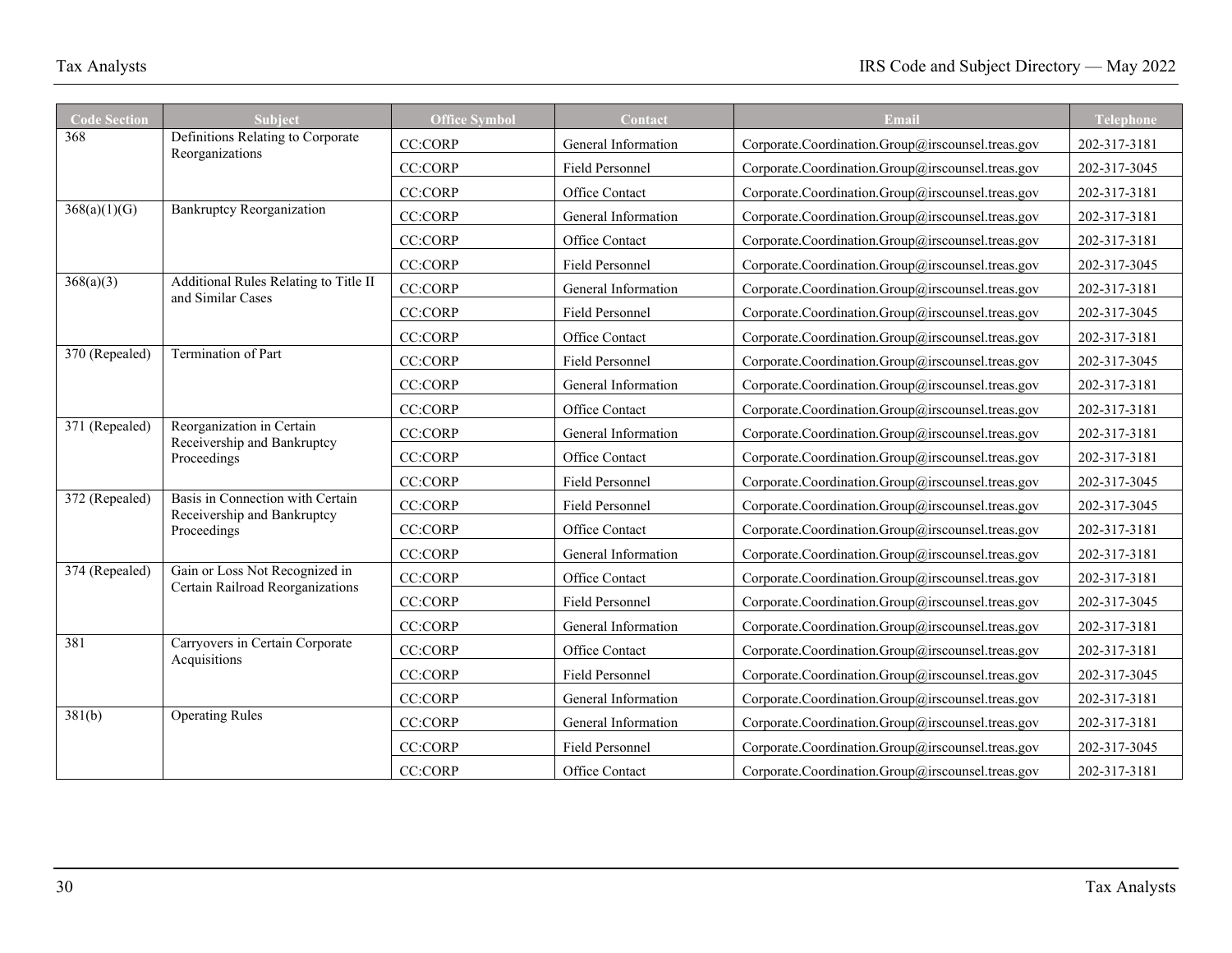| <b>Code Section</b>      | Subject                                                      | <b>Office Symbol</b> | Contact                 | Email                                             | <b>Telephone</b> |
|--------------------------|--------------------------------------------------------------|----------------------|-------------------------|---------------------------------------------------|------------------|
| 381(c)(1)                | Net Operating Loss Carryovers                                | <b>CC:CORP</b>       | Office Contact          | Corporate.Coordination.Group@irscounsel.treas.gov | 202-317-3181     |
|                          |                                                              | <b>CC:CORP</b>       | Field Personnel         | Corporate.Coordination.Group@irscounsel.treas.gov | 202-317-3045     |
|                          |                                                              | CC:CORP              | General Information     | Corporate.Coordination.Group@irscounsel.treas.gov | 202-317-3181     |
| 381(c)(10)               | Expenses of Distributor or Transferor<br>Corporation         | CC:CORP              | Field Personnel         | Corporate.Coordination.Group@irscounsel.treas.gov | 202-317-3045     |
|                          |                                                              | CC:CORP              | Office Contact          | Corporate.Coordination.Group@irscounsel.treas.gov | 202-317-3181     |
|                          |                                                              | <b>CC:CORP</b>       | General Information     | Corporate.Coordination.Group@irscounsel.treas.gov | 202-317-3181     |
|                          | <b>Treatment of Certain Mining</b>                           | <b>CC:CORP</b>       | Office Contact          | Corporate.Coordination.Group@irscounsel.treas.gov | 202-317-3181     |
|                          | Development and Exploration                                  | CC:CORP              | General Information     | Corporate.Coordination.Group@irscounsel.treas.gov | 202-317-3181     |
|                          |                                                              | <b>CC:CORP</b>       | Field Personnel         | Corporate.Coordination.Group@irscounsel.treas.gov | 202-317-3045     |
| 381(c)(12)               | Recovery of Tax Benefit Items                                | CC:ITA:B06           | Weshnak, Beverly E.     | beverly.e.weshnak@irscounsel.treas.gov            | 202-317-7007     |
|                          |                                                              | CC:ITA:B06           | Oseekey, Cheryl L.      | cheryl.l.oseekey@irscounsel.treas.gov             | 202-317-7007     |
| 381(c)(13)               | <b>Involuntary Conversions Under</b><br>Section 1033         | CC:ITA:B05           | Schwartz, Edward C.     | edward.c.schwartz@irscounsel.treas.gov            | 202-317-7006     |
| 381(c)(14)               | Dividend Carryover to Personal<br>Holding Company            | CC:PSI: B05          | Campbell, Barbara J.    | barbara.j.campbell@irscounsel.treas.gov           | 202-317-5121     |
| 381(c)(15)<br>(Repealed) | Indebtedness of Certain Personal<br><b>Holding Companies</b> | CC:PSI:B05           | Campbell, Barbara J.    | barbara.j.campbell@irscounsel.treas.gov           | 202-317-5121     |
| 381(c)(16)               | Certain Obligations of Distributor or                        | CC:FIP:B03           | Kristall, Jason D.      | jason.d.kristall@irscounsel.treas.gov             | 202-317-4874     |
|                          | <b>Transfer Corporation</b>                                  | CC:ITA:B06           | Oseekey, Cheryl L.      | cheryl.l.oseekey@irscounsel.treas.gov             | 202-317-7007     |
|                          |                                                              | CC:ITA:B06           | Hirschhorn, Roy A.      | roy.a.hirschhorn@irscounsel.treas.gov             | 202-317-7007     |
| 381(c)(17)               | Deficiency Dividend of Personal<br>Holding Company           | CC:PSI:B05           | Campbell, Barbara J.    | barbara.j.campbell@irscounsel.treas.gov           | 202-317-5121     |
| $\frac{381(c)(19)}{2}$   | Charitable Contributions in Excess of                        | CC:ITA:B03           | Lee, Hyowon             | hyowon.lee@irscounsel.treas.gov                   | 202-317-5100     |
|                          | Prior Years Limitations                                      | CC:ITA:B01           | Lee-Won, Alicia S.      | alicia.s.lee-won@irscounsel.treas.gov             | 202-317-7003     |
|                          |                                                              | CC:ITA:B06           | Kobler, Adam E.         | adam.e.kobler@irscounsel.treas.gov                | 202-317-7011     |
|                          |                                                              | CC:ITA:B01           | Rothandler, Stephen M.  | stephen.m.rothandler@irscounsel.treas.gov         | 202-317-7003     |
|                          |                                                              | CC:ITA:B02           | Klaber, Joshua S.       | joshua.s.klaber@irscounsel.treas.gov              | 202-317-7011     |
|                          |                                                              | CC:ITA:B03           | Kupferman, Nathaniel A. | nathaniel.a.kupferman@irscounsel.treas.gov        | 202-317-5100     |
| 381(c)(2)                | Earnings & Profits                                           | <b>CC:CORP</b>       | General Information     | Corporate.Coordination.Group@irscounsel.treas.gov | 202-317-3181     |
|                          |                                                              | <b>CC:CORP</b>       | Field Personnel         | Corporate.Coordination.Group@irscounsel.treas.gov | 202-317-3045     |
|                          |                                                              | <b>CC:CORP</b>       | Office Contact          | Corporate.Coordination.Group@irscounsel.treas.gov | 202-317-3181     |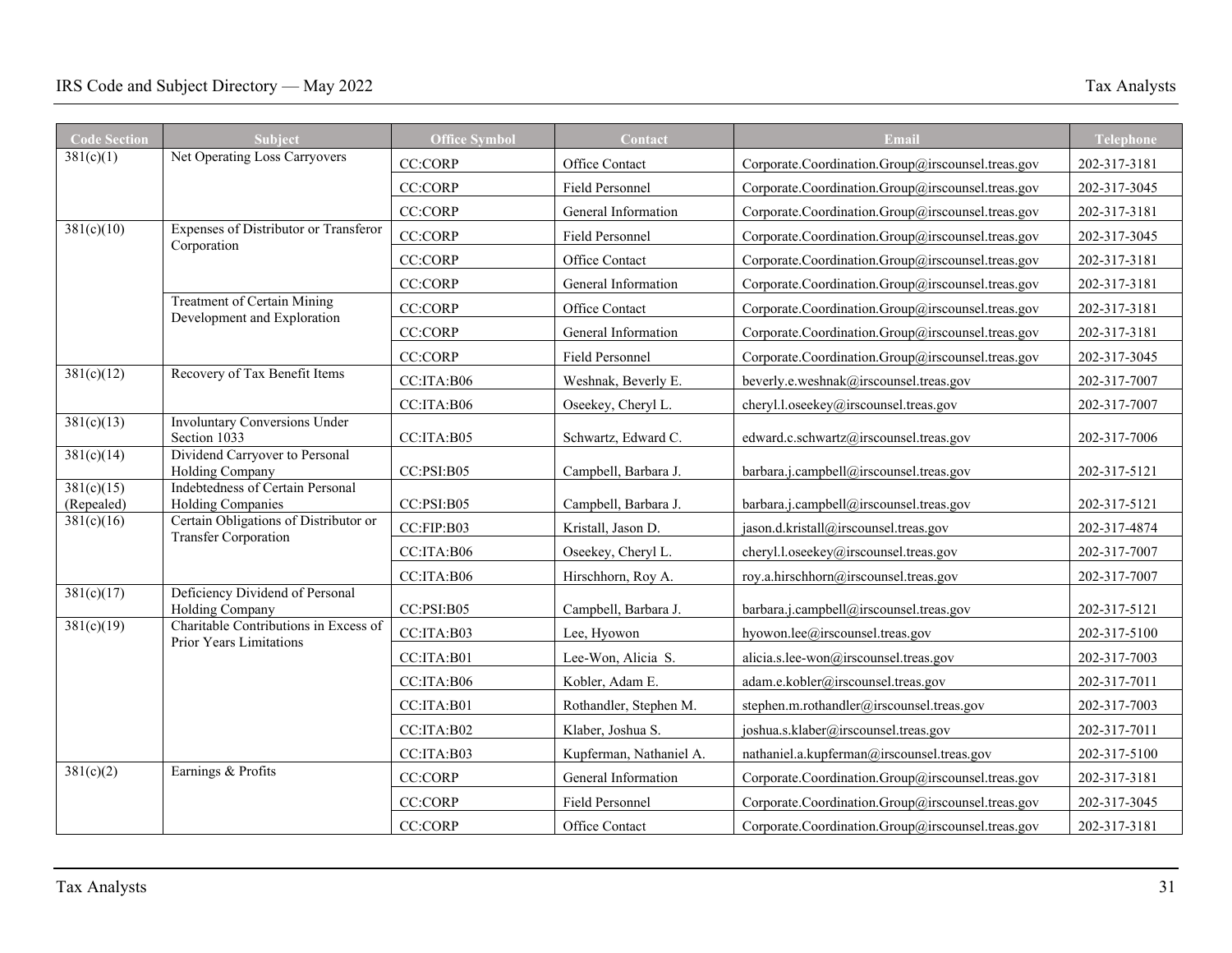| <b>Code Section</b>     | Subject                                                                      | <b>Office Symbol</b>     | Contact              | Email                                                                                      | Telephone    |
|-------------------------|------------------------------------------------------------------------------|--------------------------|----------------------|--------------------------------------------------------------------------------------------|--------------|
| $\overline{381(c)(21)}$ | Pre-1954 Adjustments Resulting<br>from Change in Method of                   | CC:ITA:B06               | Oseekey, Cheryl L.   | cheryl.l.oseekey@irscounsel.treas.gov                                                      | 202-317-7007 |
|                         | Accounting                                                                   | <b>CC:CORP</b>           | General Information  | Corporate.Coordination.Group@irscounsel.treas.gov                                          | 202-317-3181 |
|                         |                                                                              | <b>CC:CORP</b>           | Field Personnel      | Corporate.Coordination.Group@irscounsel.treas.gov                                          | 202-317-3045 |
|                         |                                                                              | <b>CC:CORP</b>           | Office Contact       | Corporate.Coordination.Group@irscounsel.treas.gov                                          | 202-317-3181 |
| 381(c)(24)              | Credit Under Section 38                                                      | <b>CC:CORP</b>           | Field Personnel      | Corporate.Coordination.Group@irscounsel.treas.gov                                          | 202-317-3045 |
|                         |                                                                              | <b>CC:CORP</b>           | Office Contact       | Corporate.Coordination.Group@irscounsel.treas.gov                                          | 202-317-3181 |
|                         |                                                                              | CC:CORP                  | General Information  | Corporate.Coordination.Group@irscounsel.treas.gov                                          | 202-317-3181 |
| 381(c)(25)              | Credit for Employment of Certain<br>New Employees Credit Under<br>Section 53 | CC:ITA:B04               | Toomey, Stephen J.   | stephen.j.toomey@irscounsel.treas.gov                                                      | 202-317-4718 |
| 381(c)(3)               | Capital Loss Carryover                                                       | <b>CC:CORP</b>           | General Information  | Corporate.Coordination.Group@irscounsel.treas.gov                                          | 202-317-3181 |
|                         |                                                                              | <b>CC:CORP</b>           | Office Contact       | Corporate.Coordination.Group@irscounsel.treas.gov                                          | 202-317-3181 |
|                         |                                                                              | <b>CC:CORP</b>           | Field Personnel      |                                                                                            |              |
| 381(c)(4)               | Method of Accounting                                                         |                          |                      | Corporate.Coordination.Group@irscounsel.treas.gov<br>roy.a.hirschhorn@irscounsel.treas.gov | 202-317-3045 |
|                         |                                                                              | CC:ITA:B06<br>CC:ITA:B06 | Hirschhorn, Roy A.   |                                                                                            | 202-317-7007 |
|                         | Method of Accounting (Banks)                                                 |                          | Oseekey, Cheryl L.   | cheryl.l.oseekey@irscounsel.treas.gov                                                      | 202-317-7007 |
| 381(c)(5)               | Inventories                                                                  | CC:FIP:B03               | Brown, K. Scott      | k.scott.brown@irscounsel.treas.gov                                                         | 202-317-4423 |
|                         |                                                                              | CC:ITA:B06               | Oseekey, Cheryl L.   | cheryl.l.oseekey@irscounsel.treas.gov                                                      | 202-317-7007 |
| 381(c)(6)               | Method of Computing Depreciation                                             | CC:ITA:B06               | Braden, Andrew S.    | andrew.s.braden@irscounsel.treas.gov                                                       | 202-317-7007 |
|                         | Allowance                                                                    | CC:ITA:B07               | Magee, Charles J.    | charles.j.magee@irscounsel.treas.gov                                                       | 202-317-7005 |
| 381(c)(8)               | Installment Method                                                           | CC:ITA:B07               | Binder, Elizabeth R. | elizabeth.r.binder@irscounsel.treas.gov                                                    | 202-317-7005 |
|                         |                                                                              | CC:ITA:B05               | Schwartz, Edward C.  | edward.c.schwartz@irscounsel.treas.gov                                                     | 202-317-7006 |
|                         |                                                                              | CC:ITA:B05               | Razaa, Harith J.     | harith.j.razaa@irscounsel.treas.gov                                                        | 202-317-7006 |
| 382                     | Limitation on Net Operating Loss<br>Carry Forwards and Certain Built-in      | <b>CC:CORP</b>           | Field Personnel      | Corporate.Coordination.Group@irscounsel.treas.gov                                          | 202-317-3045 |
|                         | Losses Following Ownership Change                                            | <b>CC:CORP</b>           | Office Contact       | Corporate.Coordination.Group@irscounsel.treas.gov                                          | 202-317-3181 |
|                         |                                                                              | CC:CORP                  | General Information  | Corporate.Coordination.Group@irscounsel.treas.gov                                          | 202-317-3181 |
| 383                     | Special Limitations on Certain<br>Excess Credits, Etc.                       | <b>CC:CORP</b>           | General Information  | Corporate.Coordination.Group@irscounsel.treas.gov                                          | 202-317-3181 |
|                         |                                                                              | <b>CC:CORP</b>           | Office Contact       | Corporate.Coordination.Group@irscounsel.treas.gov                                          | 202-317-3181 |
|                         |                                                                              | CC:CORP                  | Field Personnel      | Corporate.Coordination.Group@irscounsel.treas.gov                                          | 202-317-3045 |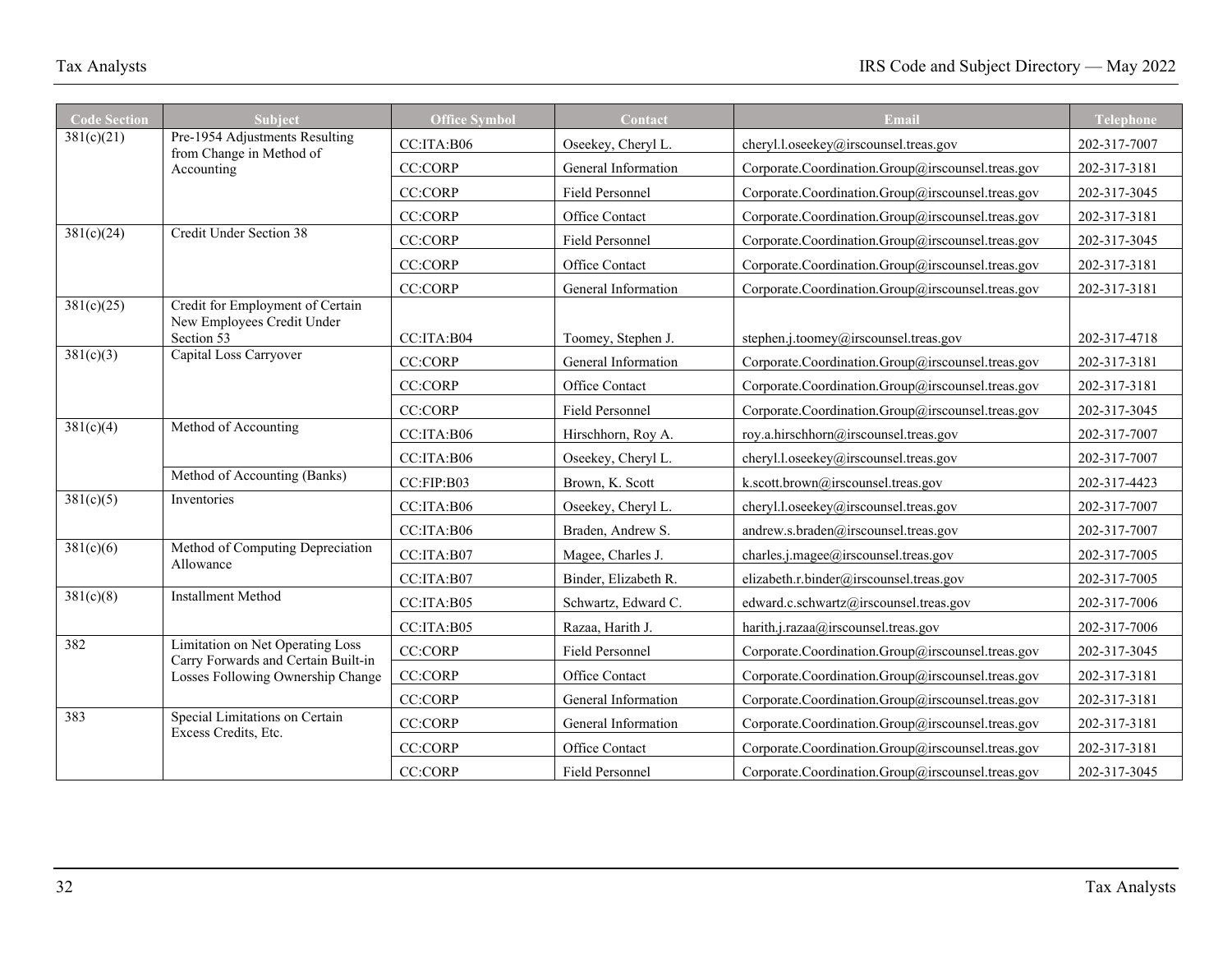| <b>Code Section</b>        | <b>Subject</b>                                                          | <b>Office Symbol</b> | Contact               | Email                                             | <b>Telephone</b> |
|----------------------------|-------------------------------------------------------------------------|----------------------|-----------------------|---------------------------------------------------|------------------|
| 384                        | Limitation on Use of Preacquisition<br>Losses to Offset Built-in Gains  | <b>CC:CORP</b>       | Office Contact        | Corporate.Coordination.Group@irscounsel.treas.gov | 202-317-3181     |
|                            |                                                                         | <b>CC:CORP</b>       | General Information   | Corporate.Coordination.Group@irscounsel.treas.gov | 202-317-3181     |
|                            |                                                                         | <b>CC:CORP</b>       | Field Personnel       | Corporate.Coordination.Group@irscounsel.treas.gov | 202-317-3045     |
| 385                        | Treatment of Certain Interests in<br>Corporations as Stock or           | CC:FIP:B03           | Culmer, Charles W.    | charles.w.culmer@irscounsel.treas.gov             | 202-317-4528     |
|                            | Indebtedness                                                            | <b>CC:CORP</b>       | Field Personnel       | Corporate.Coordination.Group@irscounsel.treas.gov | 202-317-3045     |
|                            |                                                                         | <b>CC:CORP</b>       | General Information   | Corporate.Coordination.Group@irscounsel.treas.gov | 202-317-3181     |
|                            |                                                                         | <b>CC:CORP</b>       | Office Contact        | Corporate.Coordination.Group@irscounsel.treas.gov | 202-317-3181     |
| 386 (Repealed)             | Transfers of Partnership and Trust<br>Interests by Corporations         | <b>CC:CORP</b>       | Field Personnel       | Corporate.Coordination.Group@irscounsel.treas.gov | 202-317-3045     |
|                            |                                                                         | <b>CC:CORP</b>       | General Information   | Corporate.Coordination.Group@irscounsel.treas.gov | 202-317-3181     |
|                            |                                                                         | <b>CC:CORP</b>       | Office Contact        | Corporate.Coordination.Group@irscounsel.treas.gov | 202-317-3181     |
| 401(a)(11)                 | Requirement of Joint & Survivor and<br>Preretirement Survivor Annuities | CC:EEE:EB:QP4        | <b>Branch Contact</b> |                                                   | 202-317-4148     |
|                            |                                                                         | CC:EEE:EB:QP2        | <b>Branch Contact</b> |                                                   | 202-317-6790     |
|                            |                                                                         | CC:EEE:EB:QP3        | <b>Branch Contact</b> |                                                   | 202-317-4102     |
|                            |                                                                         | CC:EEE:EB:OP1        | <b>Branch Contact</b> |                                                   | 202-317-6700     |
| 401(a)(17)                 | Maximum Compensation                                                    | CC:EEE:EB:QP1        | <b>Branch Contact</b> |                                                   | 202-317-6700     |
|                            |                                                                         | CC:EEE:EB:QP2        | <b>Branch Contact</b> |                                                   | 202-317-6790     |
|                            |                                                                         | CC:EEE:EB:QP4        | <b>Branch Contact</b> |                                                   | 202-317-4148     |
|                            |                                                                         | CC:EEE:EB:QP3        | <b>Branch Contact</b> |                                                   | 202-317-4102     |
| 401(a)(26)                 | Minimum Participation                                                   | CC:EEE:EB:QP2        | <b>Branch Contact</b> |                                                   | 202-317-6790     |
|                            |                                                                         | CC:EEE:EB:QP1        | Marshall, Linda S.    | linda.s.marshall@irscounsel.treas.gov             | 202-317-6700     |
|                            |                                                                         | CC:EEE:EB:QP3        | <b>Branch Contact</b> |                                                   | 202-317-4102     |
|                            |                                                                         | CC:EEE:EB:QP4        | <b>Branch Contact</b> |                                                   | 202-317-4148     |
| 401(a)(28)(B)              | ESOP Diversification, etc.                                              | CC:EEE:EB:QP4        | <b>Branch Contact</b> |                                                   | 202-317-4148     |
| $\overline{401(a)(28)(C)}$ | <b>Independent Appraiser</b>                                            | CC:EEE:EB:QP4        | <b>Branch Contact</b> |                                                   | 202-317-4148     |
| 401(a)(35)                 | Diversification Requirements                                            | CC:EEE:EB:QP4        | <b>Branch Contact</b> |                                                   | 202-317-4148     |
| 401(a)(4)                  | Discrimination in Contributions or<br>Benefits                          | CC:EEE:EB:QP1        | Marshall, Linda S.    | linda.s.marshall@irscounsel.treas.gov             | 202-317-6700     |
|                            |                                                                         | CC:EEE:EB:QP2        | Kost, Keith R.        | keith.r.kost@irscounsel.treas.gov                 | 202-317-6700     |
|                            |                                                                         | CC:EEE:EB:QP3        | <b>Branch Contact</b> |                                                   | 202-317-4102     |
|                            |                                                                         | CC:EEE:EB:QP4        | <b>Branch Contact</b> |                                                   | 202-317-4148     |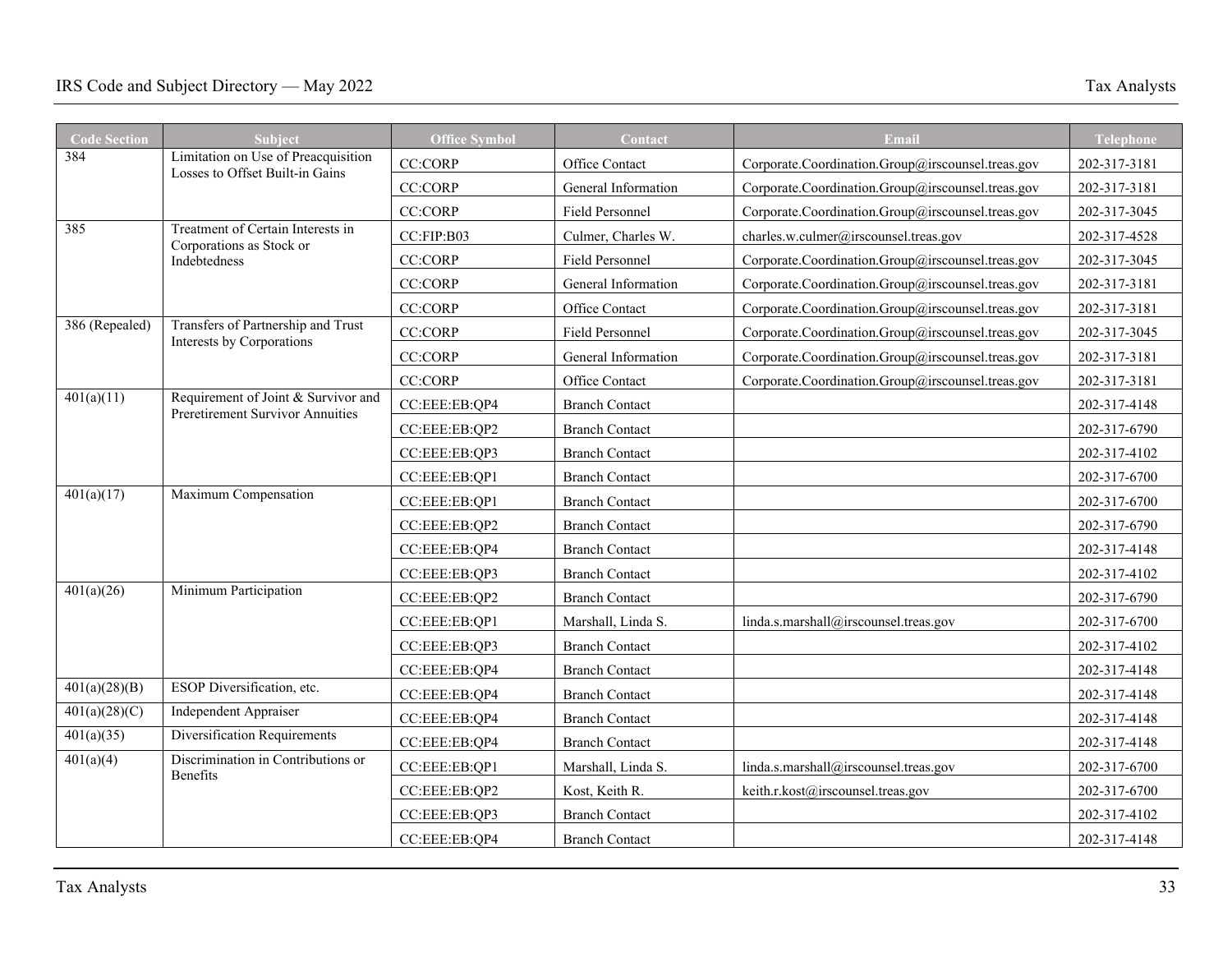| <b>Code Section</b> | Subject                                                                        | <b>Office Symbol</b>        | Contact               | Email                                | Telephone    |
|---------------------|--------------------------------------------------------------------------------|-----------------------------|-----------------------|--------------------------------------|--------------|
| 401(a)(9)           | <b>Required Distributions</b>                                                  | CC:EEE                      | Green, Lauson C.      | lauson.c.green@irscounsel.treas.gov  | 202-317-6000 |
| $401(a)$ Other      | Qualified Retirement Plans, In<br>General                                      | CC:EEE:EB:QP3               | <b>Branch Contact</b> |                                      | 202-317-4102 |
|                     |                                                                                | CC:EEE:EB:QP4               | <b>Branch Contact</b> |                                      | 202-317-4148 |
| 401(b)              | Certain Retroactive Changes in Plan                                            | CC:EEE:EB:QP3               | <b>Branch Contact</b> |                                      | 202-317-4102 |
|                     |                                                                                | CC:EEE:EB:QP4               | <b>Branch Contact</b> |                                      | 202-317-4148 |
|                     |                                                                                | CC:EEE:EB:QP1               | <b>Branch Contact</b> |                                      | 202-317-6700 |
|                     |                                                                                | CC:EEE:EB:QP2               | <b>Branch Contact</b> |                                      | 202-317-6790 |
| 401(c)              | Rules relating to Self-Employed                                                | CC:EEE:EB:QP2               | <b>Branch Contact</b> |                                      | 202-317-6790 |
|                     | Individuals and Owner-Employees                                                | CC:EEE:EB:QP4               | <b>Branch Contact</b> |                                      | 202-317-4148 |
|                     |                                                                                | CC:EEE:EB:QP3               | <b>Branch Contact</b> |                                      | 202-317-4102 |
|                     |                                                                                | CC:EEE:EB:QP1               | <b>Branch Contact</b> |                                      | 202-317-6700 |
| 401(h)              | Medicare Benefits for Retirees                                                 | CC:EEE:EB:HW                | <b>Branch Contact</b> |                                      | 202-317-5500 |
|                     |                                                                                | CC:EEE:EB:QP2               | Carter, Vernon S.     | vernon.s.carter@irscounsel.treas.gov | 202-317-6700 |
|                     |                                                                                | $\mathsf{CC:} \mathsf{EEE}$ | Green, Lauson C.      | lauson.c.green@irscounsel.treas.gov  | 202-317-6000 |
| 401(1)              | Permitted Disparity                                                            | CC:EEE:EB:QP1               | <b>Branch Contact</b> |                                      | 202-317-6700 |
|                     |                                                                                | CC:EEE:EB:QP4               | <b>Branch Contact</b> |                                      | 202-317-4148 |
| 401-418             | Questions relating to Other Code                                               | CC:EEE:EB:QP1               | <b>Branch Contact</b> |                                      | 202-317-6700 |
|                     | Sections Not Specified Below<br>Between 401 and 418                            | CC:EEE:EB:QP2               | <b>Branch Contact</b> |                                      | 202-317-6790 |
| 401-420             | Pension, Profit-Sharing, Stock Bonus                                           | CC:EEE:EB:QP1               | <b>Branch Contact</b> |                                      | 202-317-6700 |
|                     | Plans, etc. * For general information<br>and questions regarding rulings, call |                             |                       |                                      |              |
|                     | the T:EP Hotline (1:30 - 4:00pm,                                               |                             |                       |                                      |              |
| 402                 | Monday - Thursday).<br>Distributions/Rollovers                                 | CC:EEE:EB:QP2               | <b>Branch Contact</b> |                                      | 202-317-6790 |
|                     |                                                                                | CC: EEE                     | Green, Lauson C.      | lauson.c.green@irscounsel.treas.gov  | 202-317-6000 |
|                     |                                                                                | CC:EEE:EB:QP3               | <b>Branch Contact</b> |                                      | 202-317-4102 |
| 402(b)              | Taxability of Beneficiary of                                                   | CC:EEE:EB:QP4               | <b>Branch Contact</b> |                                      | 202-317-4148 |
|                     | Nonexempt Trust                                                                | CC:EEE:EB:QP1               | <b>Branch Contact</b> |                                      | 202-317-6700 |
|                     |                                                                                | CC:EEE:EB:QP2               | <b>Branch Contact</b> |                                      | 202-317-6790 |
| 402A                | Designated Roth Contributions                                                  | CC:EEE:EB:EC                | <b>Branch Contact</b> |                                      | 202-317-5600 |
|                     |                                                                                | CC:EEE:EB:QP3               | <b>Branch Contact</b> |                                      | 202-317-4102 |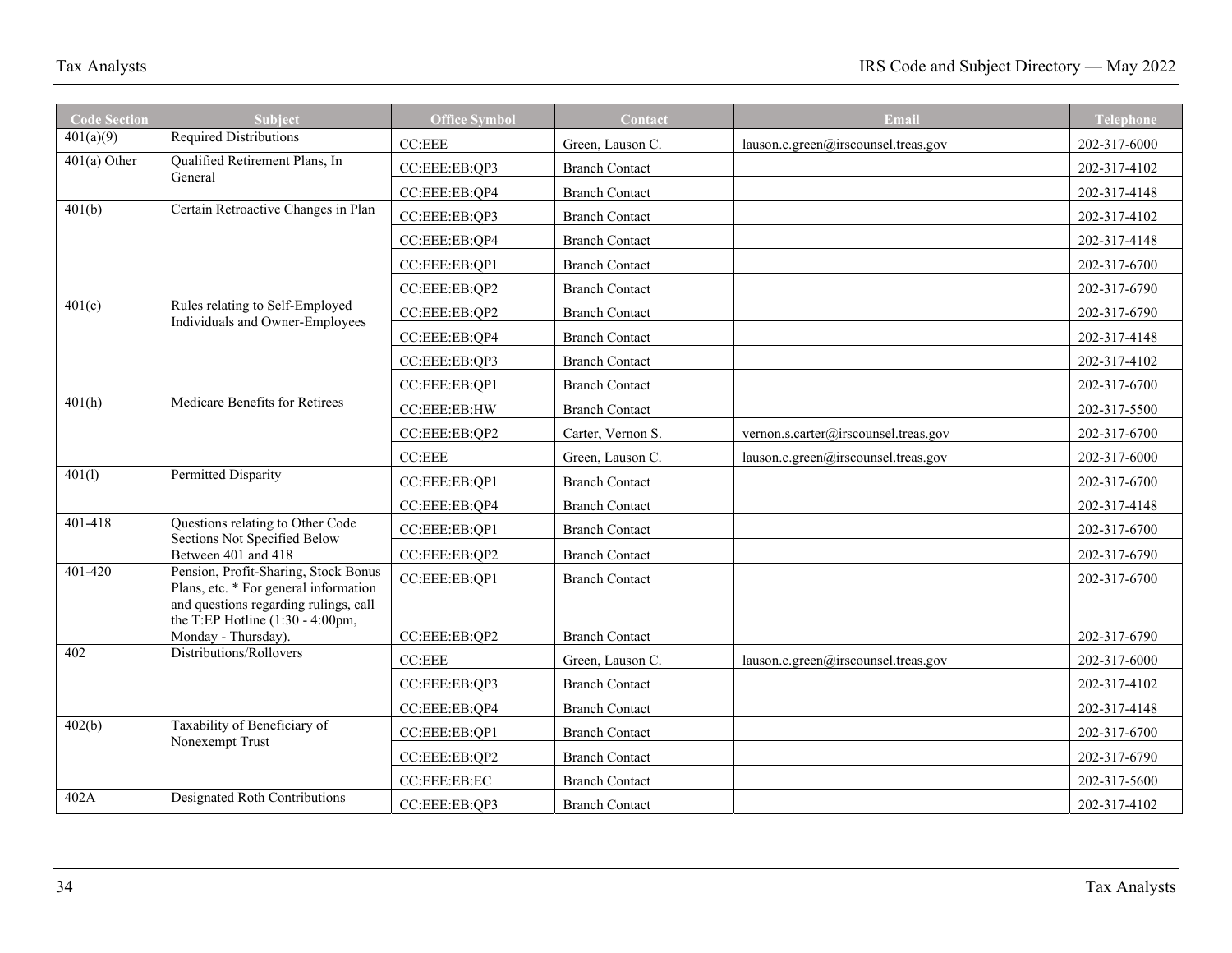| <b>Code Section</b>                       | <b>Subject</b>                                                     | <b>Office Symbol</b>        | Contact                                | Email                                  | <b>Telephone</b> |
|-------------------------------------------|--------------------------------------------------------------------|-----------------------------|----------------------------------------|----------------------------------------|------------------|
| 403(a)                                    | Taxation of Beneficiary under a<br>Qualified Annuity Plan          | CC:EEE:EB:QP3               | <b>Branch Contact</b>                  |                                        | 202-317-4102     |
|                                           |                                                                    | CC:EEE:EB:QP4               | <b>Branch Contact</b>                  |                                        | 202-317-4148     |
|                                           |                                                                    | CC:EEE:EB:QP1               | <b>Branch Contact</b>                  |                                        | 202-317-6700     |
|                                           |                                                                    | CC:EEE:EB:QP2               | <b>Branch Contact</b>                  |                                        | 202-317-6790     |
| 403(b)                                    | <b>Tax Sheltered Annuities</b>                                     | CC:EEE:EB:QP4               | Press, Chervl E.                       | cheryl.e.press@irscounsel.treas.gov    | 202-317-4148     |
|                                           | CC:EEE:EB:QP4                                                      | Gutierrez, Patrick          | patrick.gutierrez@irscounsel.treas.gov | 202-317-4148                           |                  |
|                                           |                                                                    | CC:EEE:EB:QP4               | Levine, Jason E.                       | jason.e.levine@irscounsel.treas.gov    | 202-317-4148     |
| Taxability of Beneficiary Under<br>403(c) | CC:EEE:EB:EC                                                       | <b>Branch Contact</b>       |                                        | 202-317-5600                           |                  |
|                                           | Non-Qualified Annuities or under<br>Annuities Purchased by Exempt  | CC:EEE:EB:QP4               | <b>Branch Contact</b>                  |                                        | 202-317-4148     |
|                                           | Organizations                                                      | CC:EEE:EB:QP3               | <b>Branch Contact</b>                  |                                        | 202-317-4102     |
| 404(a)(1)                                 | (New) Deductions for Contributions                                 | CC:EEE:EB:QP1               | Marshall, Linda S.                     | linda.s.marshall@irscounsel.treas.gov  | 202-317-6700     |
|                                           |                                                                    | $\mathsf{CC:} \mathsf{EEE}$ | Green, Lauson C.                       | lauson.c.green@irscounsel.treas.gov    | 202-317-6000     |
| $404(a)(1)-(4)$                           | Deductions for Employer<br>Contribution                            | CC:EEE:EB:QP3               | <b>Branch Contact</b>                  |                                        | 202-317-4102     |
| 404(a)(2)                                 | <b>Employees' Annuities</b>                                        | CC:EEE:EB:QP2               | <b>Branch Contact</b>                  |                                        | 202-317-6790     |
| 404(a)(3)                                 | <b>Stock Bonus and Profit-Sharing</b><br>Trusts                    | CC:EEE                      | Green, Lauson C.                       | lauson.c.green@irscounsel.treas.gov    | 202-317-6000     |
| 404(a)(4)                                 | Trusts Created or Organized Outside<br>of the United States        | CC:EEE:EB:QP2               | <b>Branch Contact</b>                  |                                        | 202-317-6790     |
| 404(a)(5)                                 | Other Plans                                                        | CC:EEE:EB:EC                | <b>Branch Contact</b>                  |                                        | 202-317-5600     |
| 404(a)(6)                                 | Time When Contributions Deemed<br>Made                             | CC:EEE                      | Green, Lauson C.                       | lauson.c.green@irscounsel.treas.gov    | 202-317-6000     |
|                                           |                                                                    | CC:EEE:EB:QP3               | <b>Branch Contact</b>                  |                                        | 202-317-4102     |
| 404(a)(7)                                 | Deductions for Combined Plans                                      | CC:EEE                      | Green, Lauson C.                       | lauson.c.green@irscounsel.treas.gov    | 202-317-6000     |
|                                           |                                                                    | CC:EEE:EB:QP3               | <b>Branch Contact</b>                  |                                        | 202-317-4102     |
| 404(a)(9)                                 | Certain Contributions to ESOPs                                     | CC:EEE:EOET:EO1             | Fischer, La Vonne R.                   | lavonne.r.fischer@irscounsel.treas.gov | 202-317-5800     |
| 404(g)                                    | Certain Employer Liability Payments<br>Considered as Contributions | CC:EEE:EB:QP1               | <b>Branch Contact</b>                  |                                        | 202-317-6700     |
|                                           |                                                                    | CC:EEE:EB:QP2               | <b>Branch Contact</b>                  |                                        | 202-317-6790     |
| 404(k)                                    | <b>ESOP</b> Deductions                                             | CC:EEE:EB:QP4               | <b>Branch Contact</b>                  |                                        | 202-317-4148     |
| 404(o)                                    | Deduction Rules for Defined Benefit                                | CC:EEE:EB:QP1               | Marshall, Linda S.                     | linda.s.marshall@irscounsel.treas.gov  | 202-317-6700     |
|                                           | Pension Plans                                                      | CC:EEE                      | Green, Lauson C.                       | lauson.c. green@irscounsel. treas.gov  | 202-317-6000     |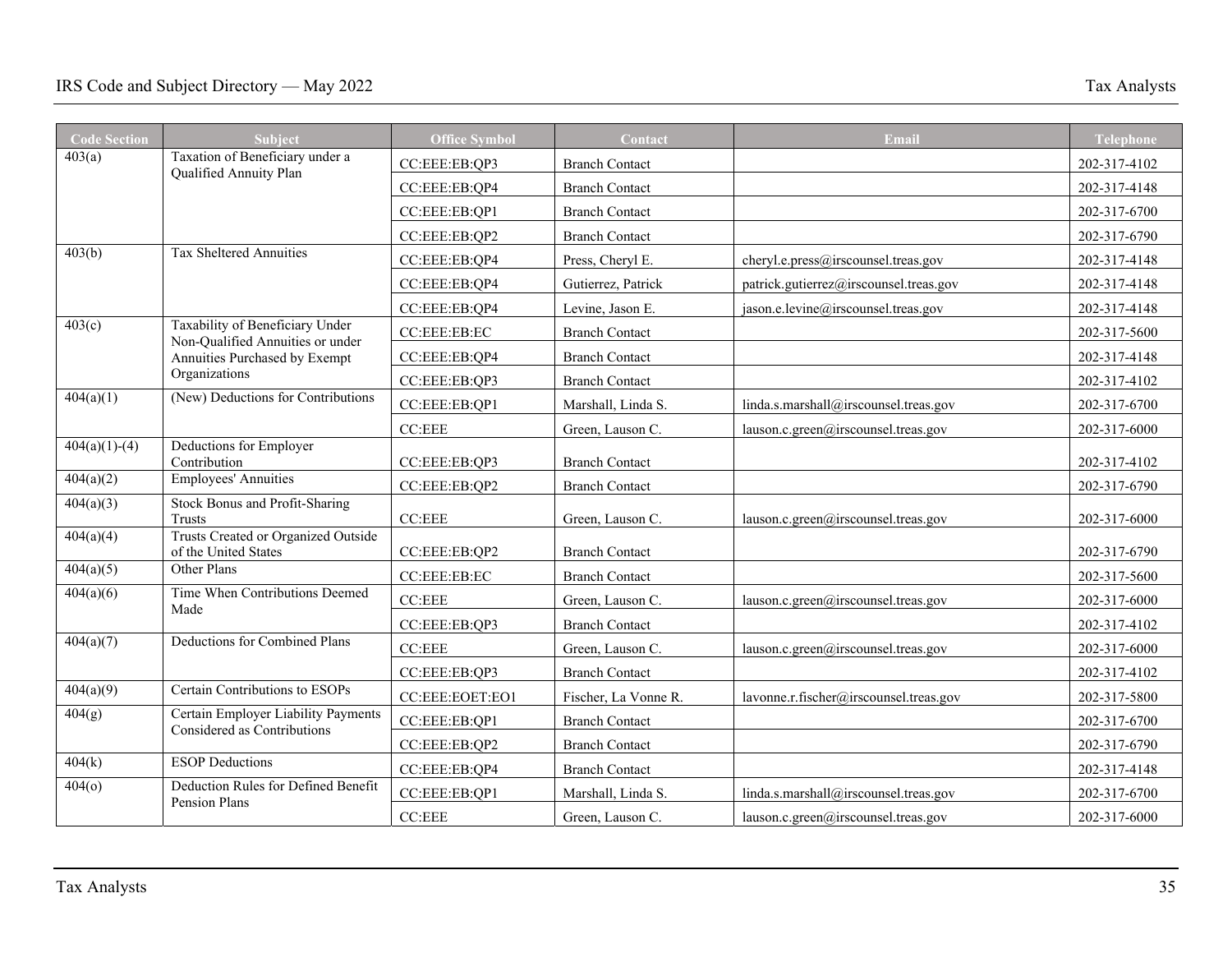| <b>Code Section</b> | <b>Subject</b>                                                         | <b>Office Symbol</b> | Contact               | Email                                   | <b>Telephone</b> |
|---------------------|------------------------------------------------------------------------|----------------------|-----------------------|-----------------------------------------|------------------|
| 404A                | Foreign Deferred Compensation<br>Plans                                 | CC:EEE:EB:OP1        | Marshall, Linda S.    | linda.s.marshall@irscounsel.treas.gov   | 202-317-6700     |
|                     |                                                                        | CC:EEE:EB:QP4        | <b>Branch Contact</b> |                                         | 202-317-4148     |
| 408                 | <b>Individual Retirement Accounts</b>                                  | CC:EEE:EB:QP4        | Gutierrez, Patrick    | patrick.gutierrez@irscounsel.treas.gov  | 202-317-4148     |
| 408A                | Roth IRAs                                                              | CC:EEE:EB:QP4        | Gutierrez, Patrick    | patrick.gutierrez@irscounsel.treas.gov  | 202-317-4148     |
|                     |                                                                        | CC:EEE:EB            | Warshawsky, Laura B.  | laura.b.warshawsky@irscounsel.treas.gov | 202-317-6000     |
|                     |                                                                        | CC:EEE:EB:QP3        | <b>Branch Contact</b> |                                         | 202-317-4102     |
| 409                 | <b>ESOP</b> Requirements                                               | CC:EEE:EB:QP3        | Ricotta, John T.      | john.t.ricotta@irscounsel.treas.gov     | 202-317-4102     |
| 409A                | Nonqualified Deferred Compensation                                     | CC:EEE:EB:EC         | <b>Branch Contact</b> |                                         | 202-317-5600     |
| 410                 | Minimum Participation Standards                                        | CC:EEE:EB:OP1        | Marshall, Linda S.    | linda.s.marshall@irscounsel.treas.gov   | 202-317-6700     |
|                     |                                                                        | CC:EEE:EB:QP2        | <b>Branch Contact</b> |                                         | 202-317-6790     |
| 410(b)              | Coverage                                                               | CC:EEE:EB:QP1        | Marshall, Linda S.    | linda.s.marshall@irscounsel.treas.gov   | 202-317-6700     |
|                     |                                                                        | CC:EEE:EB:QP2        | Kost, Keith R.        | keith.r.kost@irscounsel.treas.gov       | 202-317-6700     |
|                     |                                                                        | CC: EEE              | Green, Lauson C.      | lauson.c.green@irscounsel.treas.gov     | 202-317-6000     |
|                     |                                                                        | CC:EEE:EB:QP3        | <b>Branch Contact</b> |                                         | 202-317-4102     |
|                     |                                                                        | CC:EEE:EB:QP4        | <b>Branch Contact</b> |                                         | 202-317-4148     |
| 411(a)              | Minimum Vesting Standards                                              | CC:EEE:EB:QP2        | Kost, Keith R.        | keith.r.kost@irscounsel.treas.gov       | 202-317-6700     |
|                     |                                                                        | CC:EEE               | Green, Lauson C.      | lauson.c.green@irscounsel.treas.gov     | 202-317-6000     |
| 411(a)(13)          | Special Rules for Plans computing<br>Accrued Benefits by Reference to  | CC:EEE:EB:QP1        | Marshall, Linda S.    | linda.s.marshall@irscounsel.treas.gov   | 202-317-6700     |
|                     | <b>Hypothetical Account Balance</b>                                    | CC:EEE:EB            | Warshawsky, Laura B.  | laura.b.warshawsky@irscounsel.treas.gov | 202-317-6000     |
| 411(b)              | <b>Accrued Benefit Requirements</b>                                    | CC:EEE:EB:QP1        | Bloom, Diane          | diane.s.bloom@irscounsel.treas.gov      | 202-317-6700     |
|                     |                                                                        | CC:EEE:EB            | Warshawsky, Laura B.  | laura.b.warshawsky@irscounsel.treas.gov | 202-317-6000     |
| 411(b)(5)           | Special Rules Relating to Age                                          | CC:EEE:EB:QP1        | Marshall, Linda S.    | linda.s.marshall@irscounsel.treas.gov   | 202-317-6700     |
|                     |                                                                        | CC:EEE:EB            | Warshawsky, Laura B.  | laura.b.warshawsky@irscounsel.treas.gov | 202-317-6000     |
| 411(c)              | Allocation of Accrued Benefits                                         | CC:EEE:EB:QP1        | <b>Branch Contact</b> |                                         | 202-317-6700     |
|                     |                                                                        | CC:EEE:EB:QP2        | <b>Branch Contact</b> |                                         | 202-317-6790     |
| 411(d)(3)           | Termination of Partial Termination;<br>Discontinuance of Contributions | CC:EEE:EB:QP2        | Kost, Keith R.        | keith.r.kost@irscounsel.treas.gov       | 202-317-6700     |
|                     |                                                                        | CC:EEE               | Green, Lauson C.      | lauson.c.green@irscounsel.treas.gov     | 202-317-6000     |
| 411(d)(6)           | Accrued Benefits not to be<br>Decreased by Amendment                   | CC: EEE              | Green, Lauson C.      | lauson.c.green@irscounsel.treas.gov     | 202-317-6000     |
|                     |                                                                        | CC:EEE:EB:QP1        | Bloom, Diane          | diane.s.bloom@irscounsel.treas.gov      | 202-317-6700     |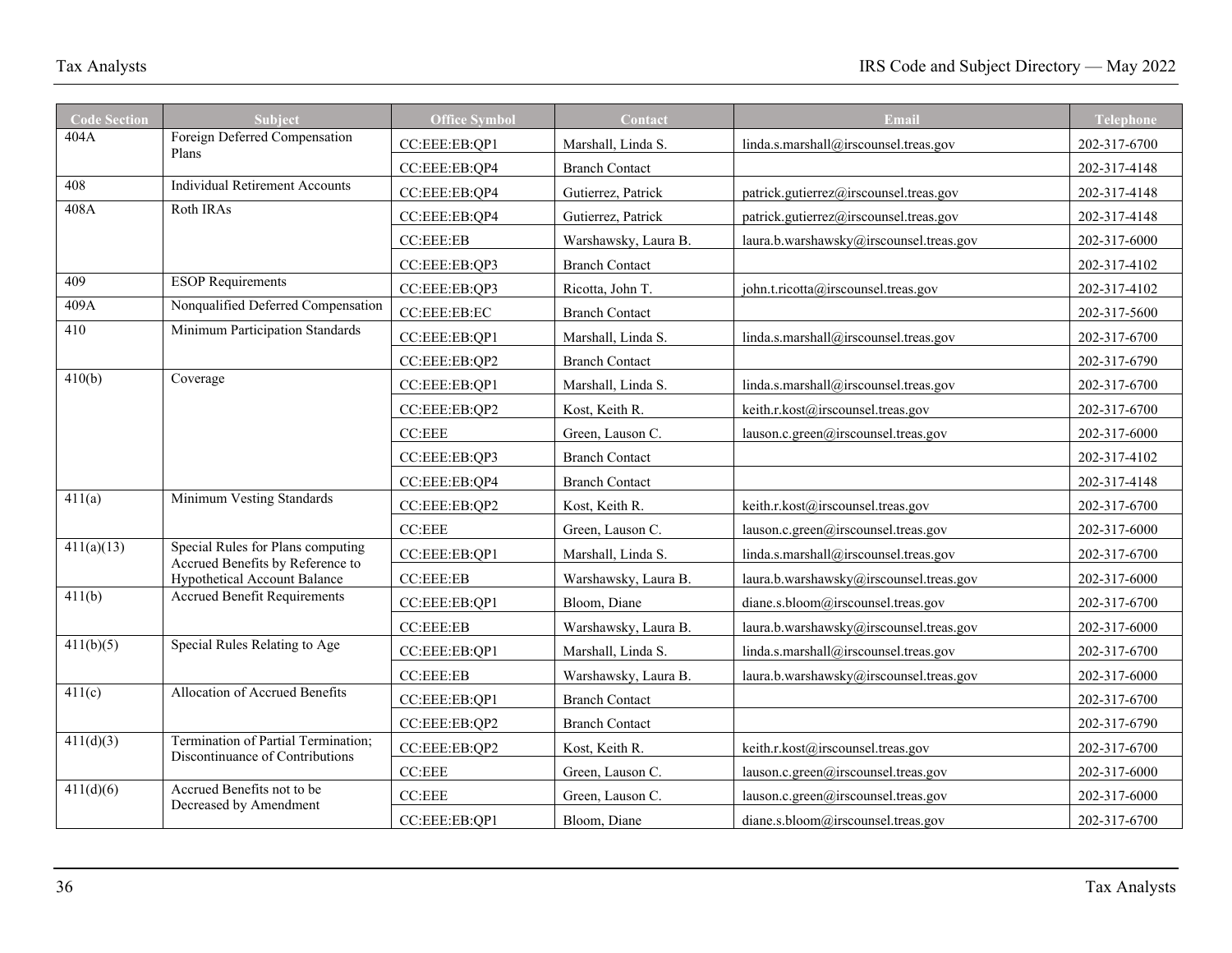| <b>Code Section</b>       | <b>Subject</b>                                                                                                   | <b>Office Symbol</b>           | Contact                                        | Email                                   | <b>Telephone</b>             |
|---------------------------|------------------------------------------------------------------------------------------------------------------|--------------------------------|------------------------------------------------|-----------------------------------------|------------------------------|
| 413(b)                    | <b>Collectively Bargained Plans</b>                                                                              | CC:EEE:EB:QP1                  | Bloom, Diane                                   | diane.s.bloom@irscounsel.treas.gov      | 202-317-6700                 |
| 413(c)                    | Employees of Partnership,<br>Proprietorships, etc., which are<br>Under Common Control<br>Multiple Employer Plans | CC:EEE:EB:QP2<br>CC:EEE:EB:QP2 | <b>Branch Contact</b><br><b>Branch Contact</b> |                                         | 202-317-6790<br>202-317-6790 |
| 414(b)                    | Employees of controlled group of<br>corporations                                                                 | CC:EEE:EB:QP2                  | Kost, Keith R.                                 | keith.r.kost@irscounsel.treas.gov       | 202-317-6700                 |
| 414(c)                    | Employees of partnerships,<br>proprietorships, etc., which are under<br>common control                           | CC:EEE:EB:QP2                  | Kost, Keith R.                                 | keith.r.kost@irscounsel.treas.gov       | 202-317-6700                 |
| 414(e)                    | Church Plans                                                                                                     | <b>CC:EEE</b>                  | Green, Lauson C.                               | lauson.c.green@irscounsel.treas.gov     | 202-317-6000                 |
|                           |                                                                                                                  | CC:EEE:EB                      | Warshawsky, Laura B.                           | laura.b.warshawsky@irscounsel.treas.gov | 202-317-6000                 |
| 414(h)                    | Tax Treatment of Certain<br>Contributions                                                                        | CC:EEE:EB:QP1                  | <b>Branch Contact</b>                          |                                         | 202-317-6700                 |
| 414(k)                    | Certain Defined Benefit Plans                                                                                    | CC:EEE:EB:QP1                  | <b>Branch Contact</b>                          |                                         | 202-317-6700                 |
| 414(1)                    | Merger and Consolidation of Plans                                                                                | CC:EEE:EB:QP1                  | <b>Branch Contact</b>                          |                                         | 202-317-6700                 |
| $\frac{1}{41}4(m),(n)(o)$ | Affiliated Service Groups Leased<br>Employees                                                                    | $\mathsf{CC:} \mathsf{EEE}$    | Kinard, Pamela R.                              | pamela.r.kinard@irscounsel.treas.gov    | 202-317-6000                 |
|                           |                                                                                                                  | CC:EEE:EB:QP1                  | <b>Branch Contact</b>                          |                                         | 202-317-6700                 |
| 414(n)                    | <b>Employee Leasing</b>                                                                                          | CC:EEE:EB:QP2                  | <b>Branch Contact</b>                          |                                         | 202-317-6790                 |
| 414(p)                    | Qualified Domestic Relations Order<br>Defined                                                                    | CC:EEE:EB:QP1                  | <b>Branch Contact</b>                          |                                         | 202-317-6700                 |
| 414(q)                    | <b>Highly Compensated Employees</b>                                                                              | CC:EEE:EB:QP2                  | <b>Branch Contact</b>                          |                                         | 202-317-6790                 |
|                           |                                                                                                                  | CC:EEE:EB:QP1                  | Marshall, Linda S.                             | linda.s.marshall@irscounsel.treas.gov   | 202-317-6700                 |
| 414(r)                    | Line of Business                                                                                                 | <b>CC:EEE</b>                  | Green, Lauson C.                               | lauson.c.green@irscounsel.treas.gov     | 202-317-6000                 |
| 414(s)                    | Compensation                                                                                                     | CC:EEE:EB:QP2                  | <b>Branch Contact</b>                          |                                         | 202-317-6790                 |
|                           |                                                                                                                  | CC:EEE:EB:QP1                  | Marshall, Linda S.                             | linda.s.marshall@irscounsel.treas.gov   | 202-317-6700                 |
| 414(u)                    | <b>USERRA-Reemployed Veteran's</b><br>Rights                                                                     | CC:EEE:EB:QP2                  | <b>Branch Contact</b>                          |                                         | 202-317-6790                 |
| 414(v)                    | Catch-up Contributions for<br>Individuals Age 50 or over                                                         | CC:EEE:EB:QP2                  | <b>Branch Contact</b>                          |                                         | 202-317-6790                 |
| 414(w)                    | <b>USERRA-Reemployed Veteran's</b><br>Rights                                                                     | CC:EEE:EB:QP2                  | <b>Branch Contact</b>                          |                                         | 202-317-6790                 |
| 415                       | Limitations on Benefits and<br>Contributions Under Qualified Plans                                               | CC:EEE:EB:QP1                  | Marshall, Linda S.                             | linda.s.marshall@irscounsel.treas.gov   | 202-317-6700                 |
|                           |                                                                                                                  | CC:EEE:EB:QP2                  | Carter, Vernon S.                              | vernon.s.carter@irscounsel.treas.gov    | 202-317-6700                 |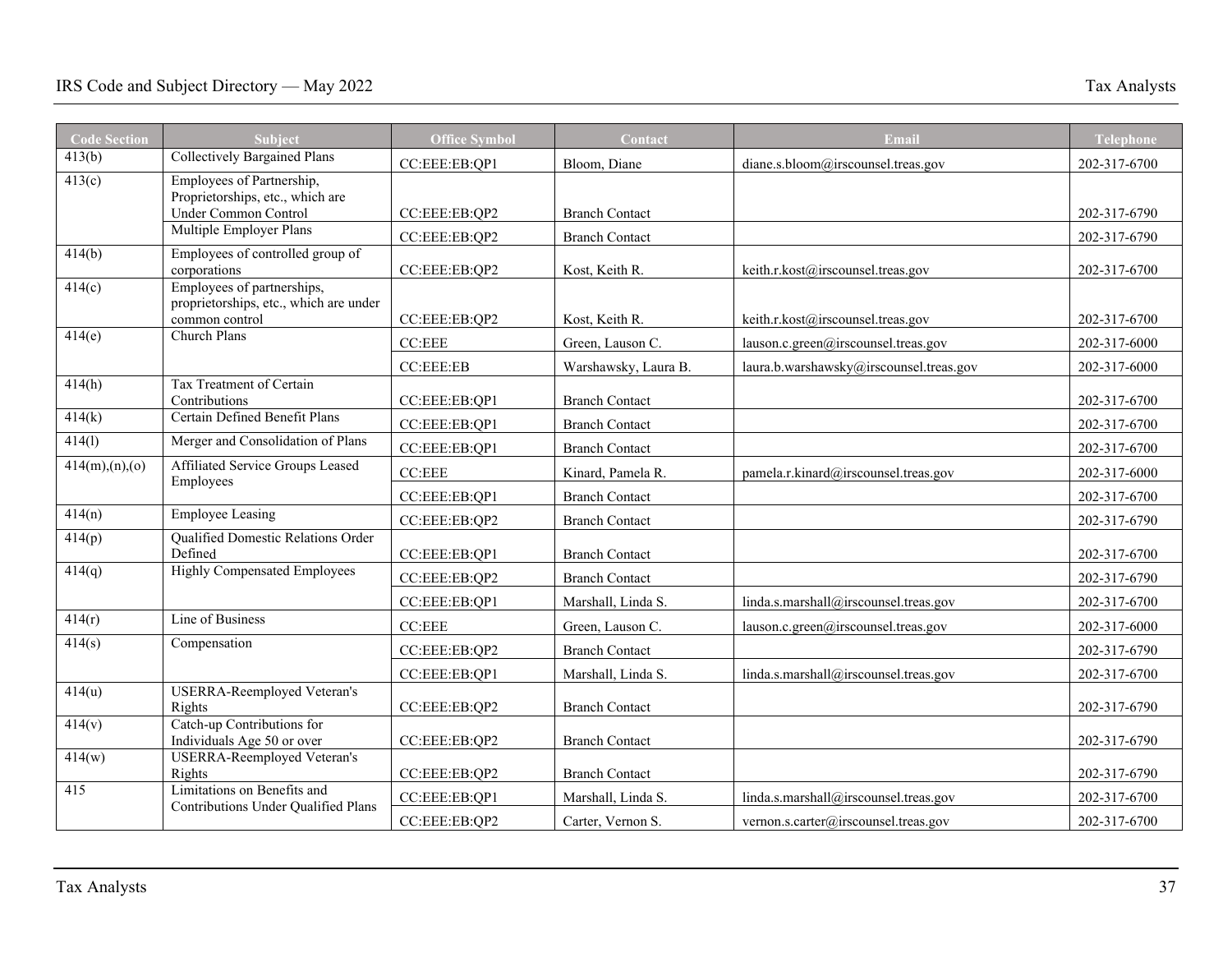| <b>Code Section</b> | <b>Subject</b>                                                 | <b>Office Symbol</b> | Contact                | Email                                 | Telephone    |
|---------------------|----------------------------------------------------------------|----------------------|------------------------|---------------------------------------|--------------|
| 415(m)              | <b>Treatment of Qualified</b>                                  |                      |                        |                                       |              |
|                     | Governmental Excess Benefit<br>Arrangements                    | CC:EEE:EB:QP4        | Press, Cheryl E.       | cheryl.e.press@irscounsel.treas.gov   | 202-317-4148 |
| 416                 | Special Rules for Top-Heavy Plans                              | CC:EEE:EB:QP2        | <b>Branch Contact</b>  |                                       | 202-317-6790 |
| 417                 | Minimum Survivor Annuity                                       | CC:EEE:EB:QP1        | Marshall, Linda S.     | linda.s.marshall@irscounsel.treas.gov | 202-317-6700 |
|                     | Requirements                                                   | CC:EEE:EB:QP2        | <b>Branch Contact</b>  |                                       | 202-317-6790 |
| 417(e)(3)           | Present Value of Plan Distributions                            | CC:EEE:EB:QP2        | <b>Branch Contact</b>  |                                       | 202-317-6790 |
|                     |                                                                | CC:EEE:EB:QP1        | Marshall, Linda S.     | linda.s.marshall@irscounsel.treas.gov | 202-317-6700 |
| 419                 | Welfare Benefit Funds                                          | CC:EEE:EB:HW         | <b>Branch Contact</b>  |                                       | 202-317-5500 |
| 419A                | Qualified Asset Account; Limitation<br>on Additions to Account | CC:EEE:EB:HW         | <b>Branch Contact</b>  |                                       | 202-317-5500 |
| 420                 | Transfers of Excess Pension Assets                             | CC:EEE:EB:QP3        | Laufer, Janet A.       | janet.a.laufer@irscounsel.treas.gov   | 202-317-5500 |
|                     | to Retiree Health Accounts                                     |                      |                        |                                       |              |
| 421                 | General Rules (Certain Stock                                   | CC:EEE               | Green, Lauson C.       | lauson.c.green@irscounsel.treas.gov   | 202-317-6000 |
|                     | Options) Determination of Fair<br>Market Value                 | CC:EEE:EB:EC         | <b>Branch Contact</b>  |                                       | 202-317-5600 |
| 422                 | Incentive Stock Options                                        | CC:EEE:EB:EC         | <b>Branch Contact</b>  |                                       | 202-317-5600 |
| 423                 | Employee Stock Purchase Plans                                  | CC:EEE:EB:EC         | <b>Branch Contact</b>  |                                       | 202-317-5600 |
| 424                 | Definitions and Special Rules                                  | CC:EEE:EB:EC         | <b>Branch Contact</b>  |                                       | 202-317-5600 |
| 430                 | Single Employer Defined Benefit                                | CC:EEE:EB:QP1        | Marshall, Linda S.     | linda.s.marshall@irscounsel.treas.gov | 202-317-6700 |
|                     | Pension Plan Funding                                           | CC:EEE:EB:QP2        | <b>Branch Contact</b>  |                                       | 202-317-6790 |
| 431                 | Minimum funding standards for<br>multiemployer plans           | CC:EEE:EB:QP1        | Bloom, Diane           | diane.s.bloom@irscounsel.treas.gov    | 202-317-6700 |
| 432                 | Additional funding rules for                                   | CC:EEE:EB:QP1        | Marshall, Linda S.     | linda.s.marshall@irscounsel.treas.gov | 202-317-6700 |
|                     | multiemployer plans                                            | CC:EEE:EB:QP1        | Bloom, Diane           | diane.s.bloom@irscounsel.treas.gov    | 202-317-6700 |
| 433                 | <b>CSEC Plans-Minimum Funding</b><br><b>Standards</b>          | CC:EEE:EB:QP1        | Marshall, Linda S.     | linda.s.marshall@irscounsel.treas.gov | 202-317-6700 |
| 436                 | <b>Benefit Limitations on Underfunded</b>                      | CC:EEE:EB:QP1        | Marshall, Linda S.     | linda.s.marshall@irscounsel.treas.gov | 202-317-6700 |
|                     | Single Employer Pension Plans                                  | CC:EEE               | Green, Lauson C.       | lauson.c.green@irscounsel.treas.gov   | 202-317-6000 |
| 441                 | Period for Computation of Taxable                              | CC:ITA:B04           | Ruane, William R.      | william.r.ruane@irscounsel.treas.gov  | 202-317-4718 |
|                     | Income                                                         |                      |                        |                                       |              |
|                     |                                                                | CC:ITA:B06           | Boykin III, Spencer M. | spencer.m.boykin@irscounsel.treas.gov | 202-317-4718 |
|                     |                                                                | CC:ITA:B05           | Roop, Austin D.        | austin.d.roop@irscounsel.treas.gov    | 202-317-7006 |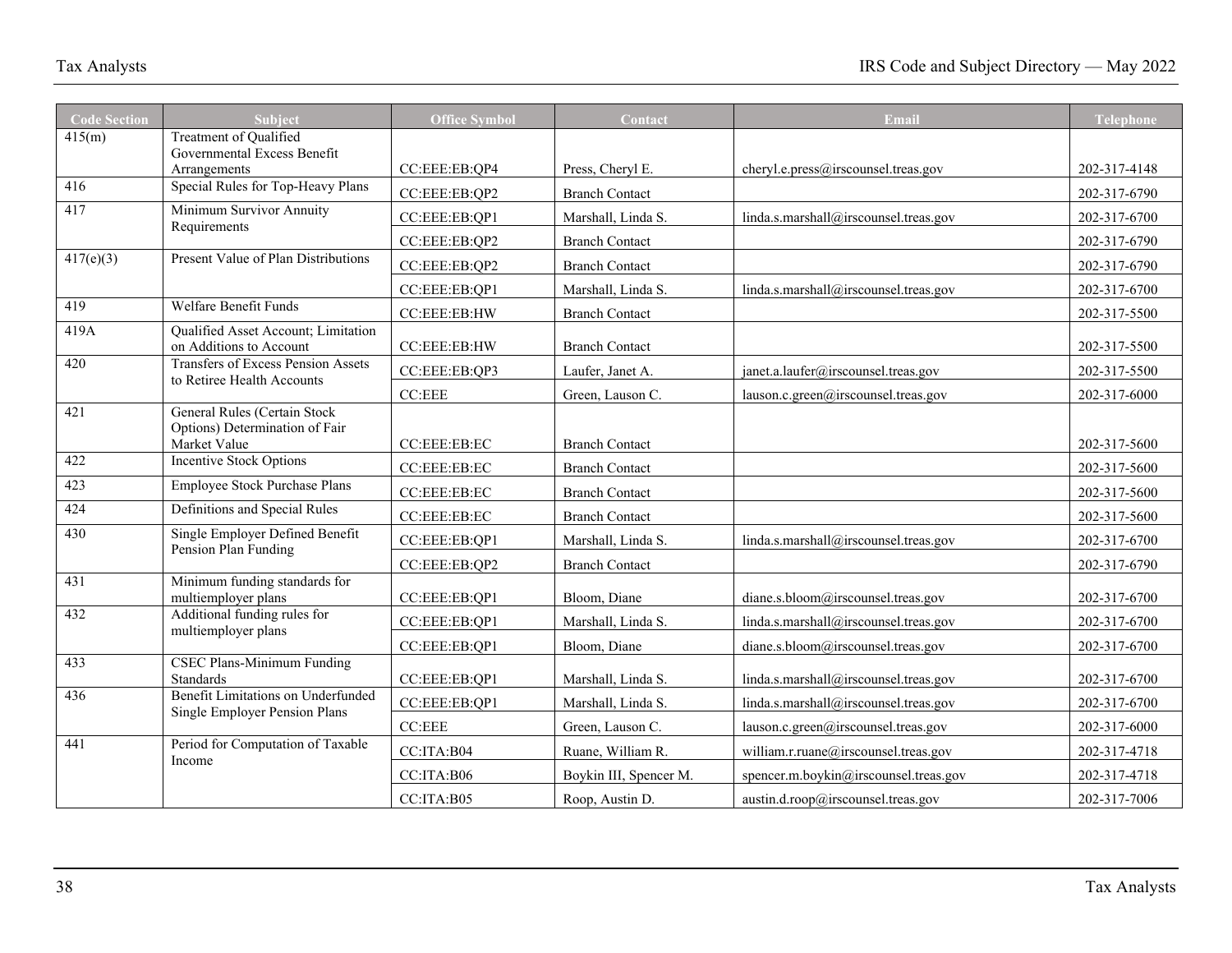| <b>Code Section</b> | <b>Subject</b>                                                                  | <b>Office Symbol</b> | Contact                | Email                                    | Telephone    |
|---------------------|---------------------------------------------------------------------------------|----------------------|------------------------|------------------------------------------|--------------|
| 442                 | Change of Accounting Method EO                                                  | SE:T:EO:RA:T:3       | Farson, Stephen B.     |                                          | 202-317-8516 |
|                     |                                                                                 | SE:T:EO:RA:T:3       | Page, Alfred           |                                          | 202-317-8540 |
|                     | Change of Annual Accounting Period                                              | CC:ITA:B04           | Ruane, William R.      | william.r.ruane@irscounsel.treas.gov     | 202-317-4718 |
|                     |                                                                                 | CC:ITA:B06           | Boykin III, Spencer M. | spencer.m.boykin@irscounsel.treas.gov    | 202-317-4718 |
|                     |                                                                                 | CC:ITA:B05           | Reigle, Erika C.       | erika.c.reigle@irscounsel.treas.gov      | 202-317-7006 |
| 443                 | Returns for a Period of Less than 12                                            | CC:ITA:B04           | Ruane, William R.      | william.r.ruane@irscounsel.treas.gov     | 202-317-4718 |
|                     | Months                                                                          | CC:ITA:B06           | Boykin III, Spencer M. | spencer.m.boykin@irscounsel.treas.gov    | 202-317-4718 |
|                     |                                                                                 | CC:ITA:B05           | Dufresne, Sarah F.     | sarah.f.dufresne@irscounsel.treas.gov    | 202-317-7006 |
| 444                 | Election of Taxable Year Other Than<br>Required Taxable Year                    | CC:ITA:B04           | Ruane, William R.      | william.r.ruane@irscounsel.treas.gov     | 202-317-4718 |
|                     |                                                                                 | CC:ITA:B06           | Boykin III, Spencer M. | spencer.m.boykin@irscounsel.treas.gov    | 202-317-4718 |
|                     |                                                                                 | CC:ITA:B05           | Dufresne, Sarah F.     | sarah.f.dufresne@irscounsel.treas.gov    | 202-317-7006 |
| 446                 | Change of Accounting Method by<br>EO.                                           | SE:T:EO:RA:T:3       | Page, Alfred           |                                          | 202-317-8540 |
|                     |                                                                                 | SE:T:EO:RA:T:3       | Farson, Stephen B.     |                                          | 202-317-8516 |
|                     | General Rule for Methods of<br>Accounting (Except                               | CC:ITA:B06           | Gleysteen, Anna W.     | anna.w.gleysteen@irscounsel.treas.gov    | 202-317-7007 |
|                     | Depreciation/Depletion)                                                         | CC:ITA:B07           | Magee, Charles J.      | charles.j.magee@irscounsel.treas.gov     | 202-317-7005 |
|                     | <b>Hedging Transactions</b>                                                     | CC:FIP:B03           | Brown, K. Scott        | k.scott.brown@irscounsel.treas.gov       | 202-317-4423 |
|                     | Method of Accounting for Interest                                               | CC:FIP:B02           | Hoffenson, Andrea M.   | andrea.m.hoffenson@irscounsel.treas.gov  | 202-317-4419 |
|                     |                                                                                 | CC:FIP:B01           | Harrison, Steven M.    | steven.harrison@irscounsel.treas.gov     | 202-317-4412 |
|                     |                                                                                 | CC:FIP               | Blanchard, William E.  | william.e.blanchard@irscounsel.treas.gov | 202-317-4434 |
|                     | Notional Principal Contracts                                                    | CC:FIP               | Imholtz, Diana A.      | diana.imholtz@irscounsel.treas.gov       | 202-317-4410 |
| 446(e)              | Automatic Consent for Change of<br>Accounting Method                            | CC:ITA:B06           | Piccolo, Livia M.      | livia.m.piccolo@irscounsel.treas.gov     | 202-317-7007 |
|                     | Certain Payments for Use of Property                                            |                      |                        |                                          |              |
|                     | or Services<br>Debt Issuance Costs                                              | CC:ITA:B04           | Ruane, William R.      | william.r.ruane@irscounsel.treas.gov     | 202-317-4718 |
|                     |                                                                                 | CC:FIP:B03           | Culmer, Charles W.     | charles.w.culmer@irscounsel.treas.gov    | 202-317-4528 |
|                     | Depreciation                                                                    | CC:ITA:B07           | Magee, Charles J.      | charles.j.magee@irscounsel.treas.gov     | 202-317-7005 |
|                     | Financial Products and Financial<br>'Institutions (including original issue     | CC:FIP:B01           | Harrison, Steven M.    | steven.harrison@irscounsel.treas.gov     | 202-317-4412 |
|                     | 'discount, market discount, premium,                                            | CC:FIP               | Blanchard, William E.  | william.e.blanchard@irscounsel.treas.gov | 202-317-4434 |
|                     | 'interest, mark to market accounting,<br>notional principal contracts, stripped | CC:FIP:B03           | Culmer, Charles W.     | charles.w.culmer@irscounsel.treas.gov    | 202-317-4528 |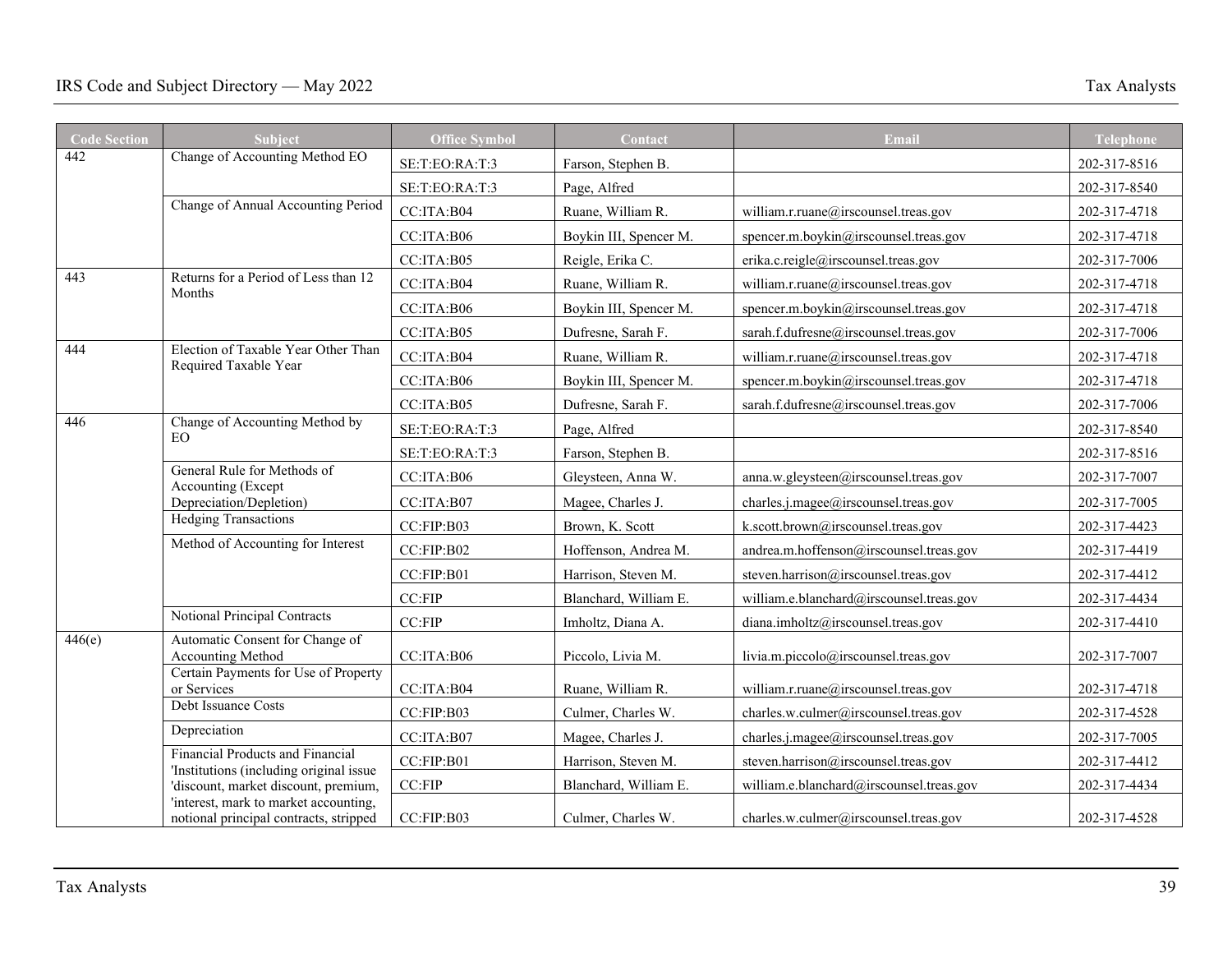| <b>Code Section</b> | Subject                                                               | <b>Office Symbol</b> | Contact                  | Email                                     | Telephone    |
|---------------------|-----------------------------------------------------------------------|----------------------|--------------------------|-------------------------------------------|--------------|
|                     | bonds and coupons, bad debt                                           |                      |                          |                                           |              |
|                     | reserves.)<br>Functional Currency Automatic                           |                      |                          |                                           |              |
|                     | Consent for Change in Accounting                                      |                      |                          |                                           |              |
|                     | Method                                                                | CC: INTL: B05        | Merkel, Peter D.         | david.p.merkel@irscounsel.treas.gov       | 202-317-6938 |
|                     | Functional Currency Non-Automatic<br>Consent for Change in Accounting |                      |                          |                                           |              |
|                     | Method                                                                | CC:INTL:B05          | Ramaswamy, Sheila N.     | sheila.n.ramaswamy@irscounsel.treas.gov   | 202-317-6938 |
|                     | <b>Insurance Companies</b>                                            | CC:FIP:B04           | Sneade, Kathryn J.M.     | kathrynjo.m.sneade@irscounsel.treas.gov   | 202-317-4441 |
|                     | Lease vs. Sale vs. Financing<br>Transaction                           | CC:ITA:B04           | Toomey, Stephen J.       | stephen.j.toomey@irscounsel.treas.gov     | 202-317-4718 |
|                     |                                                                       | CC:ITA:B05           | Schwartz, Edward C.      | edward.c.schwartz@irscounsel.treas.gov    | 202-317-7006 |
|                     | Long-Term Contracts                                                   | CC:ITA:B04           | Ruane, William R.        | william.r.ruane@irscounsel.treas.gov      | 202-317-4718 |
|                     |                                                                       | CC:ITA:B05           | Roop, Austin D.          | austin.d.roop@irscounsel.treas.gov        | 202-317-7006 |
|                     | Other Issues Involving Automatic<br>Consent for Change in Accounting  | CC:ITA:B07           | Hewitt, Evan K.          | evan.k.hewitt@irscounsel.treas.gov        | 202-317-7007 |
|                     | Methods                                                               | CC:ITA:B06           | De Sousa, Brian J.       | brian.j.desousa@irscounsel.treas.gov      | 202-317-7007 |
|                     | Other Issues Involving Non-<br>Automatic Consent for Change in        | CC:ITA:B06           | Romano, Mia C.           | mia.c.romano@irscounsel.treas.gov         | 202-317-7007 |
|                     | Accounting Method                                                     | CC:ITA:B07           | Magee, Charles J.        | charles.j.magee@irscounsel.treas.gov      | 202-317-7005 |
| 447                 | Method of Accounting for<br>Corporations Engaged in Farming           | CC:ITA:B02           | Basso, Robert J.         | robert.j.basso@irscounsel.treas.gov       | 202-317-7011 |
| 447(g)              | Limitation Use of Cash Method of<br>Accounting Method Changes Non-    | CC:ITA:B06           | Piccolo, Livia M.        | livia.m.piccolo@irscounsel.treas.gov      | 202-317-7007 |
|                     | Accrual Experience                                                    | CC:ITA:B06           | McLaughlin, Megan M.     | megan.m.mclaughlin@irscounsel.treas.gov   | 202-317-7007 |
| 448                 | Limitation on Use of Cash Method of                                   |                      |                          |                                           |              |
| 451                 | Accounting<br>Constructive Receipt in                                 | CC:ITA:BO6           | Gleysteen, Anna W.       | anna.w.gleysteen@irscounsel.treas.gov     | 202-317-7007 |
|                     | Compensation                                                          | CC:EEE:EB:EC         | <b>Branch Contact</b>    |                                           | 202-317-5600 |
|                     |                                                                       | CC:ITA:B02           | Fisher, Kari L.          | kari.l.fisher@irscounsel.treas.gov        | 202-317-7011 |
|                     | <b>Deferred Compensation Payments</b>                                 | CC:EEE:EB:EC         | <b>Branch Contact</b>    |                                           | 202-317-5600 |
|                     | General Rule for Taxable Year of<br>Inclusion                         | CC:ITA:B03           | Wang, Sophia L.          | sophia.l.wang@irscounsel.treas.gov        | 202-317-5100 |
|                     |                                                                       | CC:ITA:B01           | Horn, Sharon Y.          | sharon.y.horn@irscounsel.treas.gov        | 202-317-7003 |
|                     |                                                                       | CC:ITA:B01           | Castillo-Valle, Maria T. | maria.castillo-valle@irscounsel.treas.gov | 202-317-7003 |
|                     |                                                                       | CC:ITA:B01           | Place, Kasey A.          | kasey.a.place@irscounsel.treas.gov        | 202-317-7003 |
| 453                 | Installment Method                                                    | CC:ITA:B05           | Schwartz, Edward C.      | edward.c.schwartz@irscounsel.treas.gov    | 202-317-7006 |
|                     |                                                                       | CC:ITA:B05           | Razaa, Harith J.         | harith.j.razaa@irscounsel.treas.gov       | 202-317-7006 |
| 453A                | Special Rules for Nondealers                                          | CC:ITA:B05           | Pfalzgraf, Amy J.        | amy.j.pfalzgraf@irscounsel.treas.gov      | 202-317-7002 |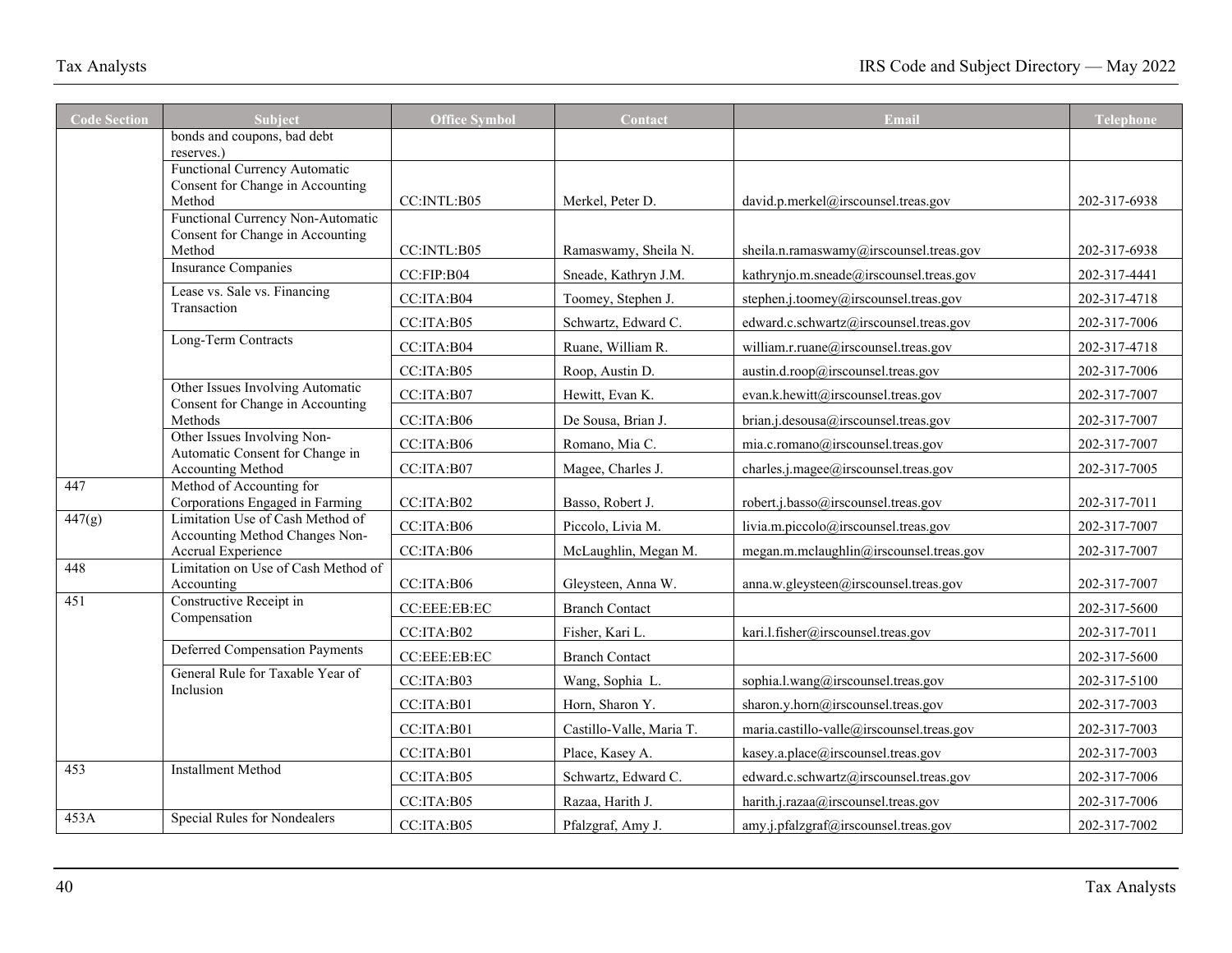| <b>Code Section</b> | <b>Subject</b>                                                                                                                                    | <b>Office Symbol</b> | Contact                  | Email                                       | <b>Telephone</b> |
|---------------------|---------------------------------------------------------------------------------------------------------------------------------------------------|----------------------|--------------------------|---------------------------------------------|------------------|
| 453C                | Certain Indebtedness Treated as                                                                                                                   |                      |                          |                                             |                  |
| 454                 | Payment on Installment Obligations<br>Obligations Issued at Discount                                                                              | CC:ITA:B05           | Glendening, Christina M. | christina.m.glendening@irscounsel.treas.gov | 202-317-7006     |
|                     |                                                                                                                                                   | CC:FIP:B01           | Harrison, Steven M.      | steven.harrison@irscounsel.treas.gov        | 202-317-4412     |
| 454(c)              | Matured United States Savings<br><b>Bonds</b>                                                                                                     | CC:ITA:B06           | Kobler, Adam E.          | adam.e.kobler@irscounsel.treas.gov          | 202-317-7011     |
|                     |                                                                                                                                                   | CC:ITA:B03           | Wang, Sophia L.          | sophia.l.wang@irscounsel.treas.gov          | 202-317-5100     |
|                     |                                                                                                                                                   | CC:ITA:B01           | Horn, Sharon Y.          | sharon.y.horn@irscounsel.treas.gov          | 202-317-7003     |
|                     |                                                                                                                                                   | CC:ITA:B02           | Lawrence, Morgan E.      | morgan.e.lawrence@irscounsel.treas.gov      | 202-317-7011     |
| 455                 | Prepaid Subscription Income (except<br>elections)                                                                                                 | CC:ITA:B01           | Castillo-Valle, Maria T. | maria.castillo-valle@irscounsel.treas.gov   | 202-317-7003     |
|                     |                                                                                                                                                   | CC:ITA:B03           | Wang, Sophia L.          | sophia.l.wang@irscounsel.treas.gov          | 202-317-5100     |
|                     |                                                                                                                                                   | CC:ITA:B02           | Melchiorre, Theresa M.   | theresa.m.melchiorre@irscounsel.treas.gov   | 202-317-7011     |
|                     |                                                                                                                                                   | CC:ITA:B01           | Rothandler, Stephen M.   | stephen.m.rothandler@irscounsel.treas.gov   | 202-317-7003     |
| 457                 | Deferred Compensation Plans with<br>Respect to Service for State and                                                                              | CC:EEE:EB:QP2        | Kost, Keith R.           | keith.r.kost@irscounsel.treas.gov           | 202-317-6700     |
|                     | <b>Local Governments</b>                                                                                                                          | CC:EEE:EB:QP4        | Press, Cheryl E.         | cheryl.e.press@irscounsel.treas.gov         | 202-317-4148     |
| 457(f)              | Tax Treatment of Participants in<br>Ineligible Deferred Compensation<br>Arrangements of State and Local<br>Governments and tax-Exempt<br>Entities | CC:EEE:EB:EC         | <b>Branch Contact</b>    |                                             | 202-317-5600     |
|                     | Tax Treatment of Participants in                                                                                                                  | CC:EEE:EB:QP4        | Press, Cheryl E.         | cheryl.e.press@irscounsel.treas.gov         | 202-317-4148     |
|                     | Ineligible Plans                                                                                                                                  | CC:EEE:EB:QP2        | Kost, Keith R.           | keith.r.kost@irscounsel.treas.gov           | 202-317-6700     |
| 457A                | Nonqualified Deferred Compensation<br>From Certain Tax Indifferent Parties                                                                        | CC:INTL:B01          | Banjanin, Lara A.        | lara.a.banjanin@irscounsel.treas.gov        | 202-317-6933     |
|                     | Nonqualified Deferred Compensation<br>From Certain Tax Indifferent Plans                                                                          | CC:EEE:EB:EC         | <b>Branch Contact</b>    |                                             | 202-317-5600     |
| 460                 | Special Rules for Long-Term<br>Contracts                                                                                                          | CC:ITA:B04           | Ruane, William R.        | william.r.ruane@irscounsel.treas.gov        | 202-317-4718     |
|                     |                                                                                                                                                   | CC:ITA:B05           | Aramburu, John M.        | john.m.aramburu@irscounsel.treas.gov        | 202-317-7006     |
|                     |                                                                                                                                                   | CC:ITA:B04           | O'Hara, Brendan P.       | brendan.p.o'hara@irscounsel.treas.gov       | 202-317-4718     |
|                     |                                                                                                                                                   | CC:ITA:B06           | Boykin III, Spencer M.   | spencer.m.boykin@irscounsel.treas.gov       | 202-317-4718     |
|                     |                                                                                                                                                   | CC:ITA:B05           | Kim, Sue Jean            | sue-jean.kim@irscounsel.treas.gov           | 202-317-7006     |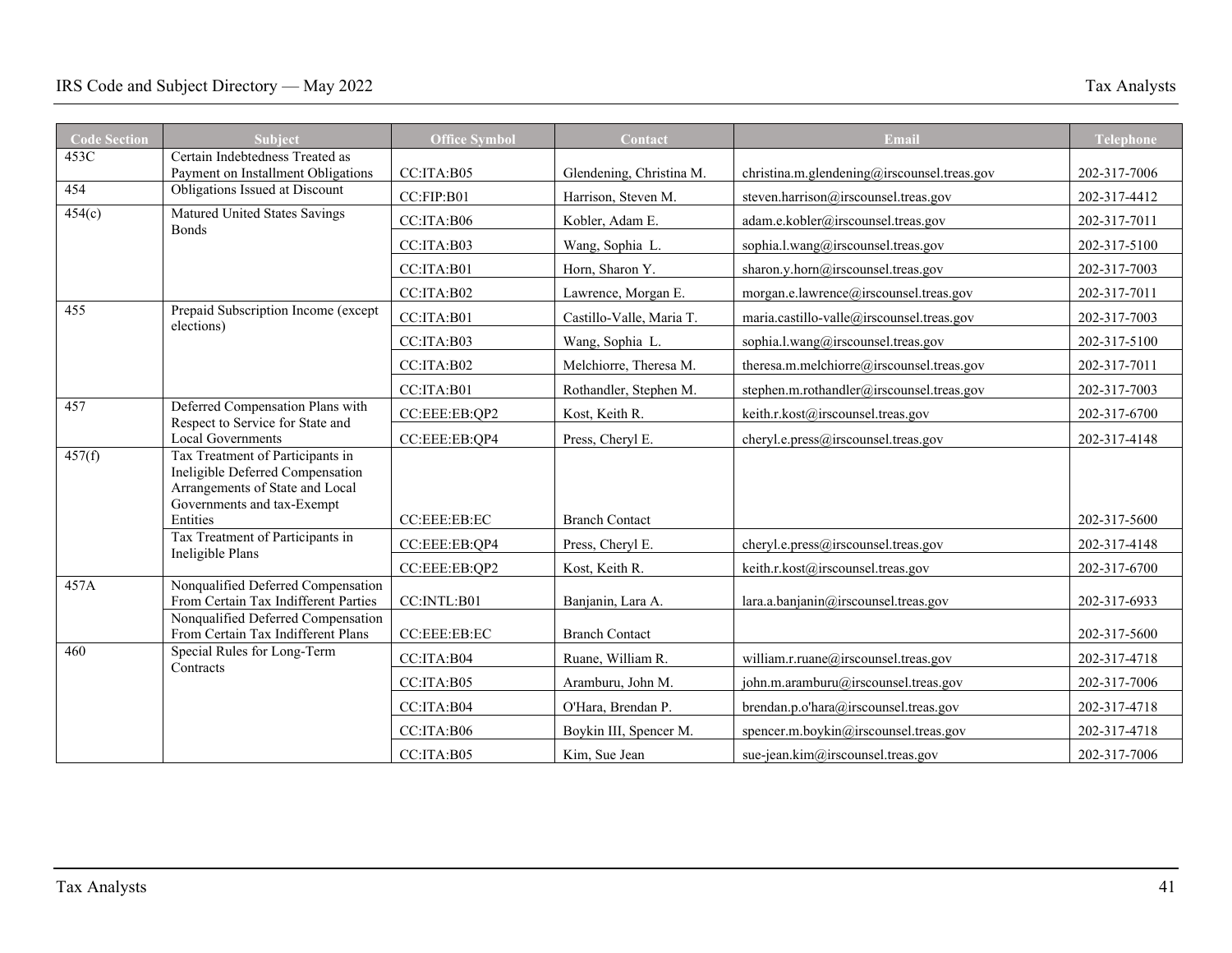| <b>Code Section</b> | <b>Subject</b>                                                       | <b>Office Symbol</b> | Contact                  | Email                                      | <b>Telephone</b> |
|---------------------|----------------------------------------------------------------------|----------------------|--------------------------|--------------------------------------------|------------------|
| 461                 | General Rule for Taxable Year of                                     | CC:ITA:B02           | Cohn, Peter A.           | peter.a.cohn@irscounsel.treas.gov          | 202-317-7011     |
|                     | General Rule for Taxable Year of<br>Deduction                        | CC:ITA:B01           | Castillo-Valle, Maria T. | maria.castillo-valle@irscounsel.treas.gov  | 202-317-7003     |
|                     |                                                                      | CC:ITA:B01           | Place, Kasey A.          | kasey.a.place@irscounsel.treas.gov         | 202-317-7003     |
|                     | General Rule for Taxable Year of<br>Deduction - Economic Performance | CC:ITA:B03           | Wang, Sophia L.          | sophia.l.wang@irscounsel.treas.gov         | 202-317-5100     |
|                     |                                                                      | CC:ITA:B03           | Husain, Daniyal S.       | daniyal.s.husain@irscounsel.treas.gov      | 202-317-5100     |
|                     |                                                                      | CC:ITA:B01           | Kim, Douglas H.          | douglas.h.kim@irscounsel.treas.gov         | 202-317-7003     |
|                     |                                                                      | CC:ITA:B06           | Kobler, Adam E.          | adam.e.kobler@irscounsel.treas.gov         | 202-317-7011     |
|                     |                                                                      | CC:ITA:B03           | Williford, James S.      | james.s.willifordiii@irscounsel.treas.gov  | 202-317-5100     |
|                     |                                                                      | CC:ITA:B03           | Merson, Christine L.     | christine.l.merson@irscounsel.treas.gov    | 202-317-5100     |
| 464                 | Limitations on Deduction for Certain<br>Farming                      | CC:ITA:B02           | Basso, Robert J.         | robert.j.basso@irscounsel.treas.gov        | 202-317-7011     |
| 465                 | Deductions Limited to Amount at<br>Risk                              | CC:PSI               | Mikolashek, Adrienne M.  | adrienne.m.mikolashek@irscounsel.treas.gov | 202-317-5050     |
| 467                 | Certain Payment for the Use of<br>Property or Services               | CC:ITA:B04           | Toomey, Stephen J.       | stephen.j.toomey@irscounsel.treas.gov      | 202-317-4718     |
| 468                 | Special Rules for Mining and Solid<br>Waste                          | CC:PSI:B06           | Bernardini, Jennifer C.  | jennifer.c.bernardini@irscounsel.treas.gov | 202-317-5118     |
| 468A                | <b>Special Rules for Nuclear</b><br>Decommissioning Costs            | CC:PSI:B06           | Coppinger, Brendan P.    | brendan.p.coppinger@irscounsel.treas.gov   | 202-317-5122     |
| 469                 | Passive Activity Losses and Credits<br>Limited                       | CC:PSI               | Mikolashek, Adrienne M.  | adrienne.m.mikolashek@irscounsel.treas.gov | 202-317-5050     |
| 470                 | <b>Limitation on Deductions Allocable</b>                            | CC:ITA:B04           | O'Hara, Brendan P.       | brendan.p.o'hara@irscounsel.treas.gov      | 202-317-4718     |
|                     | to Property used by Governments or<br>Other Tax-Exempt Entities      | CC:ITA:B05           | Aramburu, John M.        | john.m.aramburu@irscounsel.treas.gov       | 202-317-7006     |
| 471                 | General Rule for Inventories                                         | CC:ITA:B06           | Braden, Andrew S.        | andrew.s.braden@irscounsel.treas.gov       | 202-317-7007     |
| 472                 | Last-In, First-Out Inventories                                       | CC:ITA:B06           | Braden, Andrew S.        | andrew.s.braden@irscounsel.treas.gov       | 202-317-7007     |
| 473                 | Qualified Liquidations of LIFO<br>Inventories                        | CC:ITA:B06           | Braden, Andrew S.        | andrew.s.braden@irscounsel.treas.gov       | 202-317-7007     |
| 474                 | Simplified Dollar-Value LIFO<br>Method for Certain Small Businesses  | CC:ITA:B06           | Braden, Andrew S.        | andrew.s.braden@irscounsel.treas.gov       | 202-317-7007     |
| 475                 | Mark to Market Accounting Method                                     | CC:FIP:B03           | Brown, K. Scott          | k.scott.brown@irscounsel.treas.gov         | 202-317-4423     |
|                     | for Dealers in Securities                                            | CC:FIP:B02           | Lew, Pamela              | pamela.lew@irscounsel.treas.gov            | 202-317-4520     |
|                     |                                                                      | CC:FIP:B02           | Rogers, John W.          | john.w.rogers@irscounsel.treas.gov         | 202-317-4425     |
| 481                 | Adjustments Required by Changes in                                   | CC:ITA:B06           | Weshnak, Beverly E.      | beverly.e.weshnak@irscounsel.treas.gov     | 202-317-7007     |
|                     | Method of Accounting                                                 | CC:ITA:B07           | Magee, Charles J.        | charles.j.magee@irscounsel.treas.gov       | 202-317-7005     |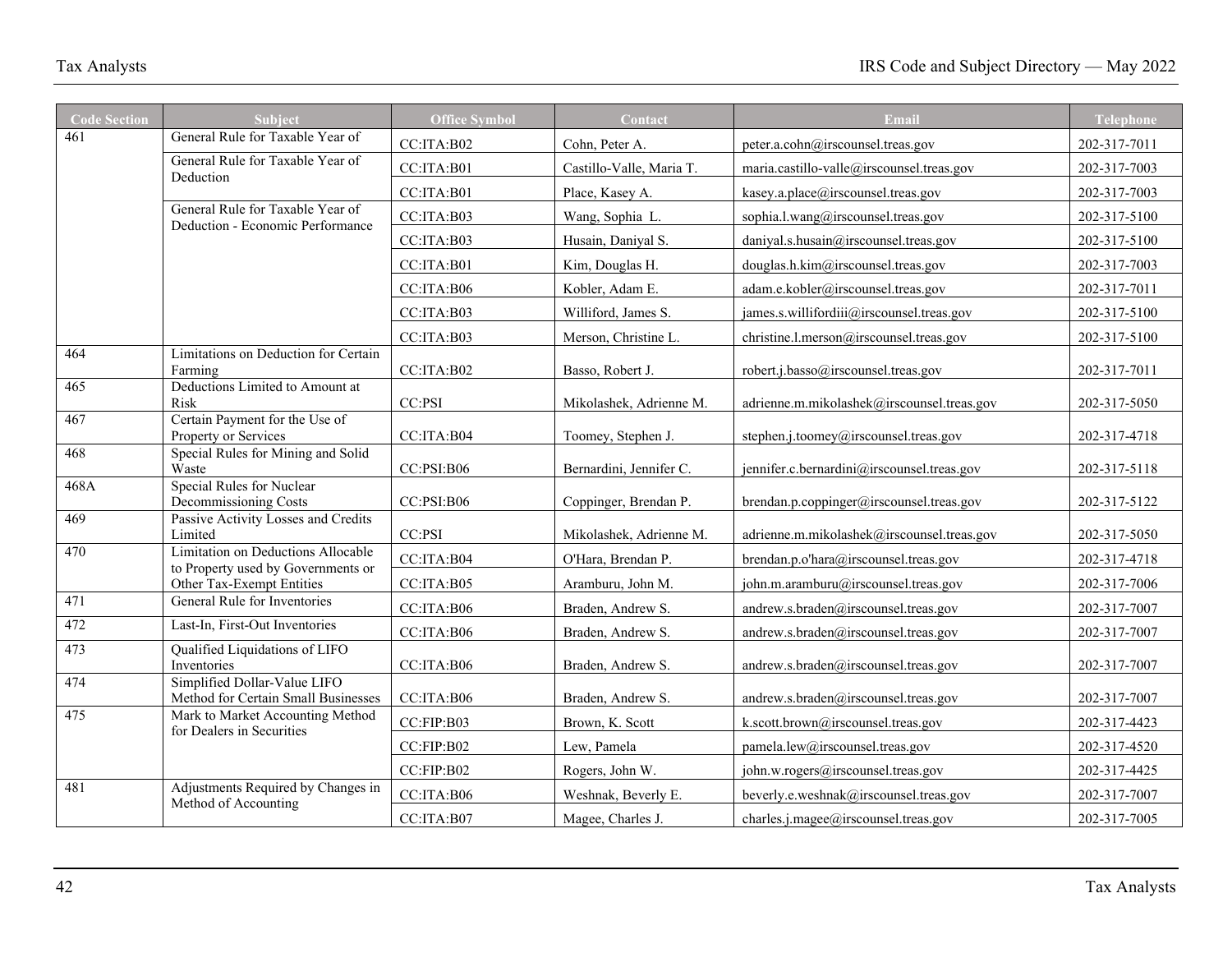| <b>Code Section</b>     | Subject                                                         | <b>Office Symbol</b> | Contact               | Email                                             | <b>Telephone</b> |
|-------------------------|-----------------------------------------------------------------|----------------------|-----------------------|---------------------------------------------------|------------------|
| 482                     | Allocation of Income and Deductions                             | CC:INTL:B06          | Kelley, Robert Z.     | robert.z.kelley@irscounsel.treas.gov              | 202-317-6939     |
|                         |                                                                 | CC:INTL:B06          | Holland, Angela E.    | angela.e.holland@irscounsel.treas.gov             | 202-317-6939     |
|                         |                                                                 | <b>CC:CORP</b>       | Office Contact        | Corporate.Coordination.Group@irscounsel.treas.gov | 202-317-3181     |
| 483                     | Factual Determinations Interest on<br>Certain Deferred Payments | CC:FIP               | Blanchard, William E. | william.e.blanchard@irscounsel.treas.gov          | 202-317-4434     |
|                         |                                                                 | CC:FIP:B03           | Culmer, Charles W.    | charles.w.culmer@irscounsel.treas.gov             | 202-317-4528     |
|                         |                                                                 | CC:FIP:B01           | Harrison, Steven M.   | steven.harrison@irscounsel.treas.gov              | 202-317-4412     |
| 501(c)(10)              | Fraternal Organizations                                         | CC:EEE:EOET:EO1      | <b>Branch Contact</b> |                                                   | 202-317-5800     |
|                         |                                                                 | CC:EEE:EOET:EO3      | <b>Branch Contact</b> |                                                   | 202-317-4086     |
|                         |                                                                 | CC:EEE:EOET:EO2      | <b>Branch Contact</b> |                                                   | 202-317-4541     |
| 501(c)(12)              | Cooperative Telephone or Electric<br>Organizations              | CC:EEE:EOET:EO2      | <b>Branch Contact</b> |                                                   | 202-317-4541     |
|                         |                                                                 | CC:EEE:EOET:EO3      | <b>Branch Contact</b> |                                                   | 202-317-4086     |
|                         |                                                                 | CC:EEE:EOET:EO1      | <b>Branch Contact</b> |                                                   | 202-317-5800     |
| 501(c)(13)              | Cemetery Companies                                              | CC:EEE:EOET:EO3      | <b>Branch Contact</b> |                                                   | 202-317-4086     |
|                         |                                                                 | CC:EEE:EOET:EO2      | <b>Branch Contact</b> |                                                   | 202-317-4541     |
|                         |                                                                 | CC:EEE:EOET:EO1      | <b>Branch Contact</b> |                                                   | 202-317-5800     |
| $\overline{501(c)(14)}$ | Credit Unions & Cooperative Banks                               | CC:EEE:EOET:EO1      | <b>Branch Contact</b> |                                                   | 202-317-5800     |
|                         |                                                                 | CC:EEE:EOET:EO3      | <b>Branch Contact</b> |                                                   | 202-317-4086     |
|                         |                                                                 | CC:EEE:EOET:EO2      | <b>Branch Contact</b> |                                                   | 202-317-4541     |
| 501(c)(17)              | Supplemental Unemployment<br>Benefits                           | CC:EEE:EOET:EO2      | <b>Branch Contact</b> |                                                   | 202-317-4541     |
|                         |                                                                 | CC:EEE:EOET:EO1      | <b>Branch Contact</b> |                                                   | 202-317-5800     |
|                         |                                                                 | CC:EEE:EOET:EO3      | <b>Branch Contact</b> |                                                   | 202-317-4086     |
| 501(c)(2)               | Title Holding Company                                           | CC:EEE:EOET:EO1      | <b>Branch Contact</b> |                                                   | 202-317-5800     |
|                         |                                                                 | CC:EEE:EOET:EO3      | <b>Branch Contact</b> |                                                   | 202-317-4086     |
|                         |                                                                 | CC:EEE:EOET:EO2      | <b>Branch Contact</b> |                                                   | 202-317-4541     |
| 501(c)(21)              | <b>Black Lung Trusts</b>                                        | CC:EEE:EOET:EO2      | <b>Branch Contact</b> |                                                   | 202-317-4541     |
|                         |                                                                 | CC:EEE:EOET:EO1      | <b>Branch Contact</b> |                                                   | 202-317-5800     |
|                         |                                                                 | CC:EEE:EOET:EO3      | <b>Branch Contact</b> |                                                   | 202-317-4086     |
| 501(c)(3)               | Amateur Athletic Organizations                                  | CC:EEE:EOET:EO3      | <b>Branch Contact</b> |                                                   | 202-317-4086     |
|                         |                                                                 | CC:EEE:EOET:EO2      | <b>Branch Contact</b> |                                                   | 202-317-4541     |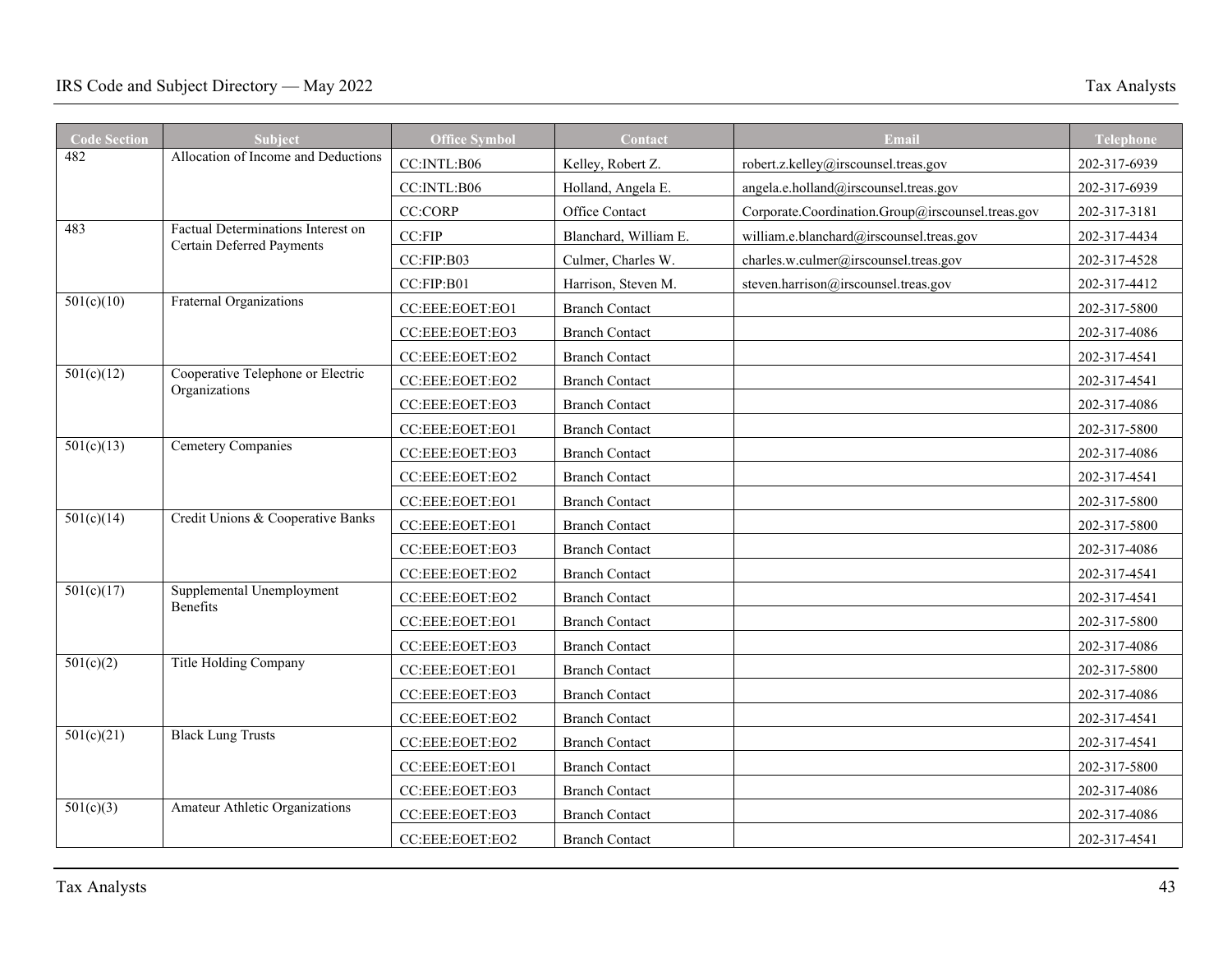| <b>Code Section</b> | Subject                            | Office Symbol   | Contact               | <b>Email</b> | <b>Telephone</b> |
|---------------------|------------------------------------|-----------------|-----------------------|--------------|------------------|
|                     |                                    | CC:EEE:EOET:EO1 | <b>Branch Contact</b> |              | 202-317-5800     |
|                     | Churches & Religious Organizations | CC:EEE:EOET:EO3 | <b>Branch Contact</b> |              | 202-317-4086     |
|                     |                                    | CC:EEE:EOET:EO2 | <b>Branch Contact</b> |              | 202-317-4541     |
|                     |                                    | CC:EEE:EOET:EO1 | <b>Branch Contact</b> |              | 202-317-5800     |
|                     | Colleges and Universities          | CC:EEE:EOET:EO3 | <b>Branch Contact</b> |              | 202-317-4086     |
|                     |                                    | CC:EEE:EOET:EO1 | <b>Branch Contact</b> |              | 202-317-5800     |
|                     |                                    | CC:EEE:EOET:EO2 | <b>Branch Contact</b> |              | 202-317-4541     |
|                     | Foreign Organizations/Activities   | CC:EEE:EOET:EO1 | <b>Branch Contact</b> |              | 202-317-5800     |
|                     |                                    | CC:EEE:EOET:EO3 | <b>Branch Contact</b> |              | 202-317-4086     |
|                     |                                    | CC:EEE:EOET:EO2 | <b>Branch Contact</b> |              | 202-317-4541     |
|                     | General                            | CC:EEE:EOET:EO1 | <b>Branch Contact</b> |              | 202-317-5800     |
|                     |                                    | CC:EEE:EOET:EO3 | <b>Branch Contact</b> |              | 202-317-4086     |
|                     |                                    | CC:EEE:EOET:EO2 | <b>Branch Contact</b> |              | 202-317-4541     |
|                     | <b>Health Care</b>                 | CC:EEE:EOET:EO1 | <b>Branch Contact</b> |              | 202-317-5800     |
|                     |                                    | CC:EEE:EOET:EO2 | <b>Branch Contact</b> |              | 202-317-4541     |
|                     |                                    | CC:EEE:EOET:EO3 | <b>Branch Contact</b> |              | 202-317-4086     |
|                     | Instrumentalities                  | CC:EEE:EOET:EO2 | <b>Branch Contact</b> |              | 202-317-4541     |
|                     |                                    | CC:EEE:EOET:EO3 | <b>Branch Contact</b> |              | 202-317-4086     |
|                     |                                    | CC:EEE:EOET:EO1 | <b>Branch Contact</b> |              | 202-317-5800     |
|                     | <b>Internet Service Providers</b>  | CC:EEE:EOET:EO3 | <b>Branch Contact</b> |              | 202-317-4086     |
|                     |                                    | CC:EEE:EOET:EO2 | <b>Branch Contact</b> |              | 202-317-4541     |
|                     |                                    | CC:EEE:EOET:EO1 | <b>Branch Contact</b> |              | 202-317-5800     |
|                     | Legal Aid                          | CC:EEE:EOET:EO1 | <b>Branch Contact</b> |              | 202-317-5800     |
|                     |                                    | CC:EEE:EOET:EO2 | <b>Branch Contact</b> |              | 202-317-4541     |
|                     |                                    | CC:EEE:EOET:EO3 | <b>Branch Contact</b> |              | 202-317-4086     |
|                     | Legislative Activities             | CC:EEE:EOET:EO2 | <b>Branch Contact</b> |              | 202-317-4541     |
|                     |                                    | CC:EEE:EOET:EO1 | <b>Branch Contact</b> |              | 202-317-5800     |
|                     |                                    | CC:EEE:EOET:EO3 | <b>Branch Contact</b> |              | 202-317-4086     |
|                     | Lessening Governmental Burdens     | CC:EEE:EOET:EO1 | <b>Branch Contact</b> |              | 202-317-5800     |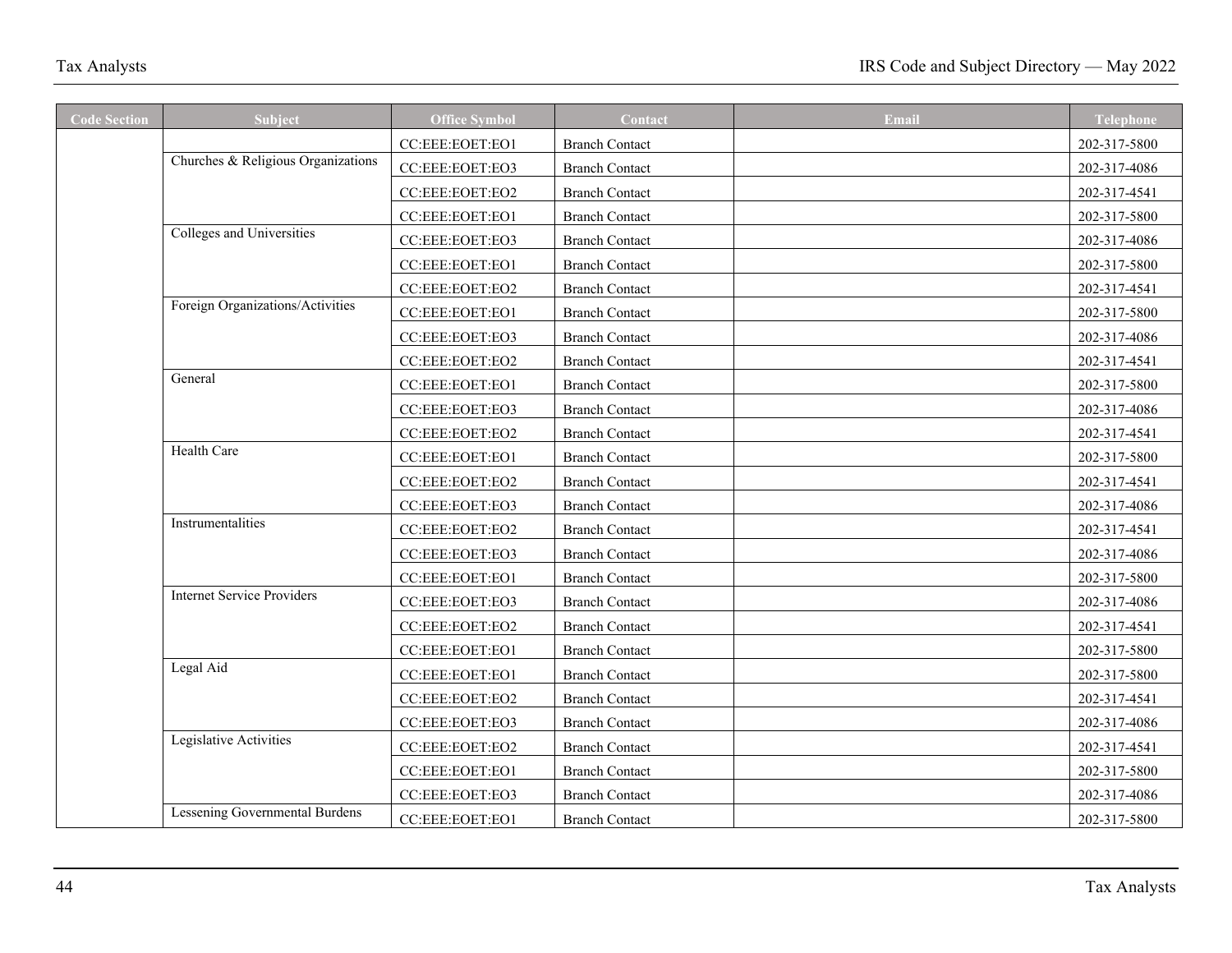| <b>Code Section</b>    | <b>Subject</b>                                                 | <b>Office Symbol</b> | <b>Contact</b>        | <b>Email</b> | <b>Telephone</b> |
|------------------------|----------------------------------------------------------------|----------------------|-----------------------|--------------|------------------|
|                        |                                                                | CC:EEE:EOET:EO2      | <b>Branch Contact</b> |              | 202-317-4541     |
|                        |                                                                | CC:EEE:EOET:EO3      | <b>Branch Contact</b> |              | 202-317-4086     |
|                        | Limited Liability Company                                      | CC:EEE:EOET:EO2      | <b>Branch Contact</b> |              | 202-317-4541     |
|                        |                                                                | CC:EEE:EOET:EO3      | <b>Branch Contact</b> |              | 202-317-4086     |
|                        |                                                                | CC:EEE:EOET:EO1      | <b>Branch Contact</b> |              | 202-317-5800     |
|                        | Low-Income Housing                                             | CC:EEE:EOET:EO1      | <b>Branch Contact</b> |              | 202-317-5800     |
|                        |                                                                | CC:EEE:EOET:EO3      | <b>Branch Contact</b> |              | 202-317-4086     |
|                        |                                                                | CC:EEE:EOET:EO2      | <b>Branch Contact</b> |              | 202-317-4541     |
|                        | <b>Political Activities</b>                                    | CC:EEE:EOET:EO3      | <b>Branch Contact</b> |              | 202-317-4086     |
|                        |                                                                | CC:EEE:EOET:EO2      | <b>Branch Contact</b> |              | 202-317-4541     |
|                        |                                                                | CC:EEE:EOET:EO1      | <b>Branch Contact</b> |              | 202-317-5800     |
|                        | Schools: Private and Charter                                   | CC:EEE:EOET:EO2      | <b>Branch Contact</b> |              | 202-317-4541     |
|                        |                                                                | CC:EEE:EOET:EO1      | <b>Branch Contact</b> |              | 202-317-5800     |
|                        |                                                                | CC:EEE:EOET:EO3      | <b>Branch Contact</b> |              | 202-317-4086     |
|                        | <b>Split Interest Trusts</b>                                   | CC:EEE:EOET:EO3      | <b>Branch Contact</b> |              | 202-317-4086     |
|                        |                                                                | CC:EEE:EOET:EO1      | <b>Branch Contact</b> |              | 202-317-5800     |
|                        |                                                                | CC:EEE:EOET:EO2      | <b>Branch Contact</b> |              | 202-317-4541     |
|                        | <b>Political Activities</b>                                    | CC:EEE:EOET:EO1      | <b>Branch Contact</b> |              | 202-317-5800     |
| 501(c)(4)<br>501(c)(8) |                                                                | CC:EEE:EOET:EO2      | <b>Branch Contact</b> |              | 202-317-4541     |
|                        |                                                                | CC:EEE:EOET:EO3      | <b>Branch Contact</b> |              | 202-317-4086     |
|                        | Social Welfare Organizations                                   | CC:EEE:EOET:EO2      | <b>Branch Contact</b> |              | 202-317-4541     |
|                        |                                                                | CC:EEE:EOET:EO1      | <b>Branch Contact</b> |              | 202-317-5800     |
|                        |                                                                | CC:EEE:EOET:EO3      | <b>Branch Contact</b> |              | 202-317-4086     |
|                        | Fraternal Beneficiary Organizations                            | CC:EEE:EOET:EO1      | <b>Branch Contact</b> |              | 202-317-5800     |
|                        |                                                                | CC:EEE:EOET:EO3      | <b>Branch Contact</b> |              | 202-317-4086     |
|                        |                                                                | CC:EEE:EOET:EO2      | <b>Branch Contact</b> |              | 202-317-4541     |
| 501(c)(9)              | <b>Voluntary Employees' Beneficiary</b><br>Associations (VEBA) | CC:EEE:EB:HW         | <b>Branch Contact</b> |              | 202-317-5500     |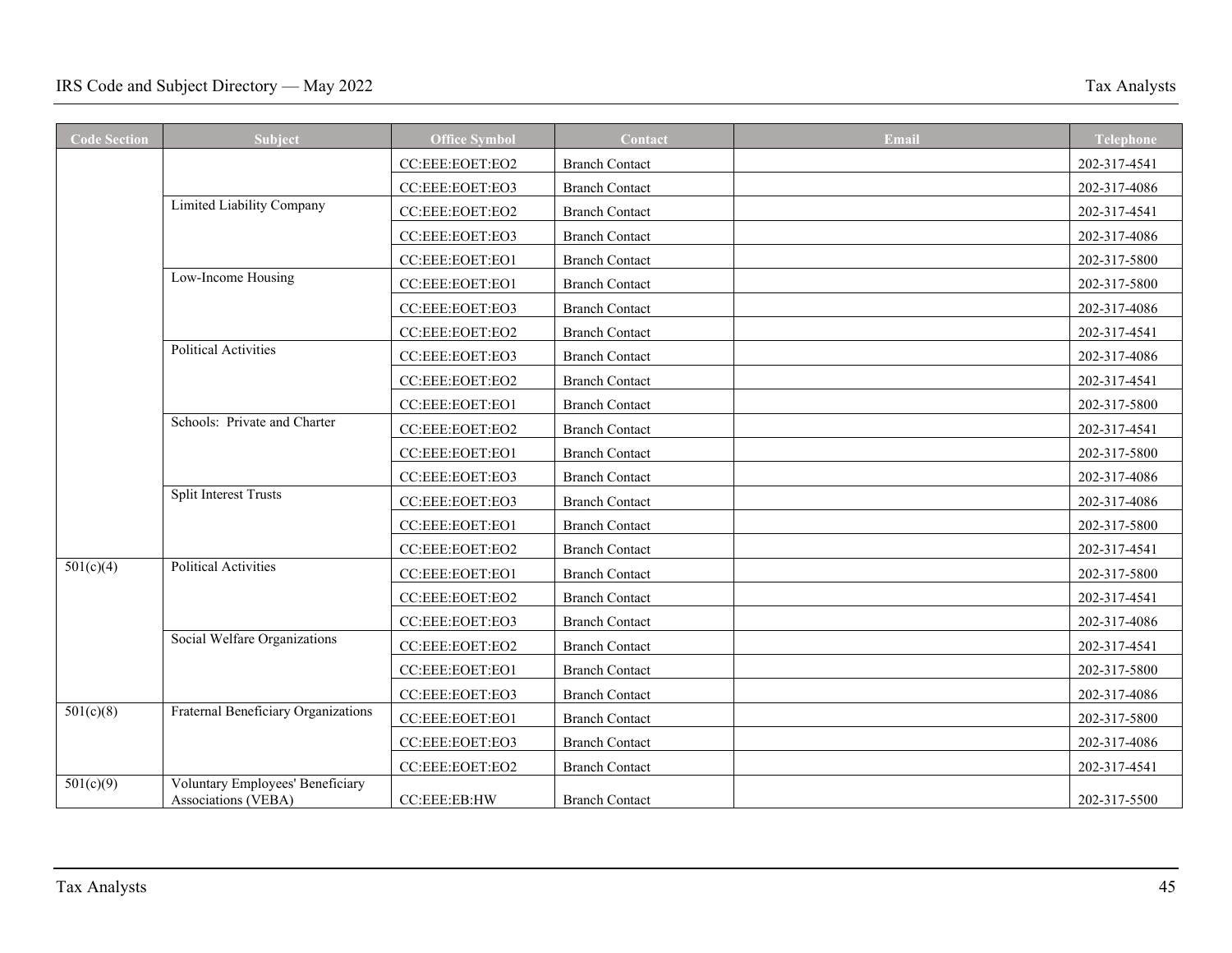| <b>Code Section</b> | <b>Subject</b>                                | <b>Office Symbol</b>  | Contact               | Email        | <b>Telephone</b> |
|---------------------|-----------------------------------------------|-----------------------|-----------------------|--------------|------------------|
| 501(d)              | Religious and Apostolic<br>Organizations      | CC:EEE:EOET:EO3       | <b>Branch Contact</b> |              | 202-317-4086     |
|                     | CC:EEE:EOET:EO2                               | <b>Branch Contact</b> |                       | 202-317-4541 |                  |
|                     |                                               | CC:EEE:EOET:EO1       | <b>Branch Contact</b> |              | 202-317-5800     |
| 501(e)              | Cooperative Hospital Service<br>Organizations | CC:EEE:EOET:EO2       | <b>Branch Contact</b> |              | 202-317-4541     |
|                     |                                               | CC:EEE:EOET:EO1       | <b>Branch Contact</b> |              | 202-317-5800     |
|                     |                                               | CC:EEE:EOET:EO3       | <b>Branch Contact</b> |              | 202-317-4086     |
| 501(h)              | Lobbying Election                             | CC:EEE:EOET:EO1       | <b>Branch Contact</b> |              | 202-317-5800     |
|                     |                                               | CC:EEE:EOET:EO3       | <b>Branch Contact</b> |              | 202-317-4086     |
|                     |                                               | CC:EEE:EOET:EO2       | <b>Branch Contact</b> |              | 202-317-4541     |
| 501(i)              | Discrimination by Social Clubs                | CC:EEE:EOET:EO1       | <b>Branch Contact</b> |              | 202-317-5800     |
|                     |                                               | CC:EEE:EOET:EO3       | <b>Branch Contact</b> |              | 202-317-4086     |
|                     |                                               | CC:EEE:EOET:EO2       | <b>Branch Contact</b> |              | 202-317-4541     |
| 501(j)              | <b>Amateur Sports Organizations</b>           | CC:EEE:EOET:EO1       | <b>Branch Contact</b> |              | 202-317-5800     |
|                     |                                               | CC:EEE:EOET:EO2       | <b>Branch Contact</b> |              | 202-317-4541     |
|                     |                                               | CC:EEE:EOET:EO3       | <b>Branch Contact</b> |              | 202-317-4086     |
| 501(k)              | Child Care                                    | CC:EEE:EOET:EO3       | <b>Branch Contact</b> |              | 202-317-4086     |
|                     |                                               | CC:EEE:EOET:EO2       | <b>Branch Contact</b> |              | 202-317-4541     |
|                     |                                               | CC:EEE:EOET:EO1       | <b>Branch Contact</b> |              | 202-317-5800     |
| 501(1)              | Federal Instrumentalities- $501(c)(1)$        | CC:EEE:EOET:EO2       | <b>Branch Contact</b> |              | 202-317-4541     |
|                     |                                               | CC:EEE:EOET:EO1       | <b>Branch Contact</b> |              | 202-317-5800     |
|                     |                                               | CC:EEE:EOET:EO3       | <b>Branch Contact</b> |              | 202-317-4086     |
| 502                 | Feeder Organizations                          | CC:EEE:EOET:EO1       | <b>Branch Contact</b> |              | 202-317-5800     |
|                     |                                               | CC:EEE:EOET:EO2       | <b>Branch Contact</b> |              | 202-317-4541     |
|                     |                                               | CC:EEE:EOET:EO3       | <b>Branch Contact</b> |              | 202-317-4086     |
| 503                 | <b>Prohibited Transactions</b>                | CC:EEE:EOET:EO2       | <b>Branch Contact</b> |              | 202-317-4541     |
|                     |                                               | CC:EEE:EOET:EO3       | <b>Branch Contact</b> |              | 202-317-4086     |
|                     |                                               | CC:EEE:EOET:EO1       | <b>Branch Contact</b> |              | 202-317-5800     |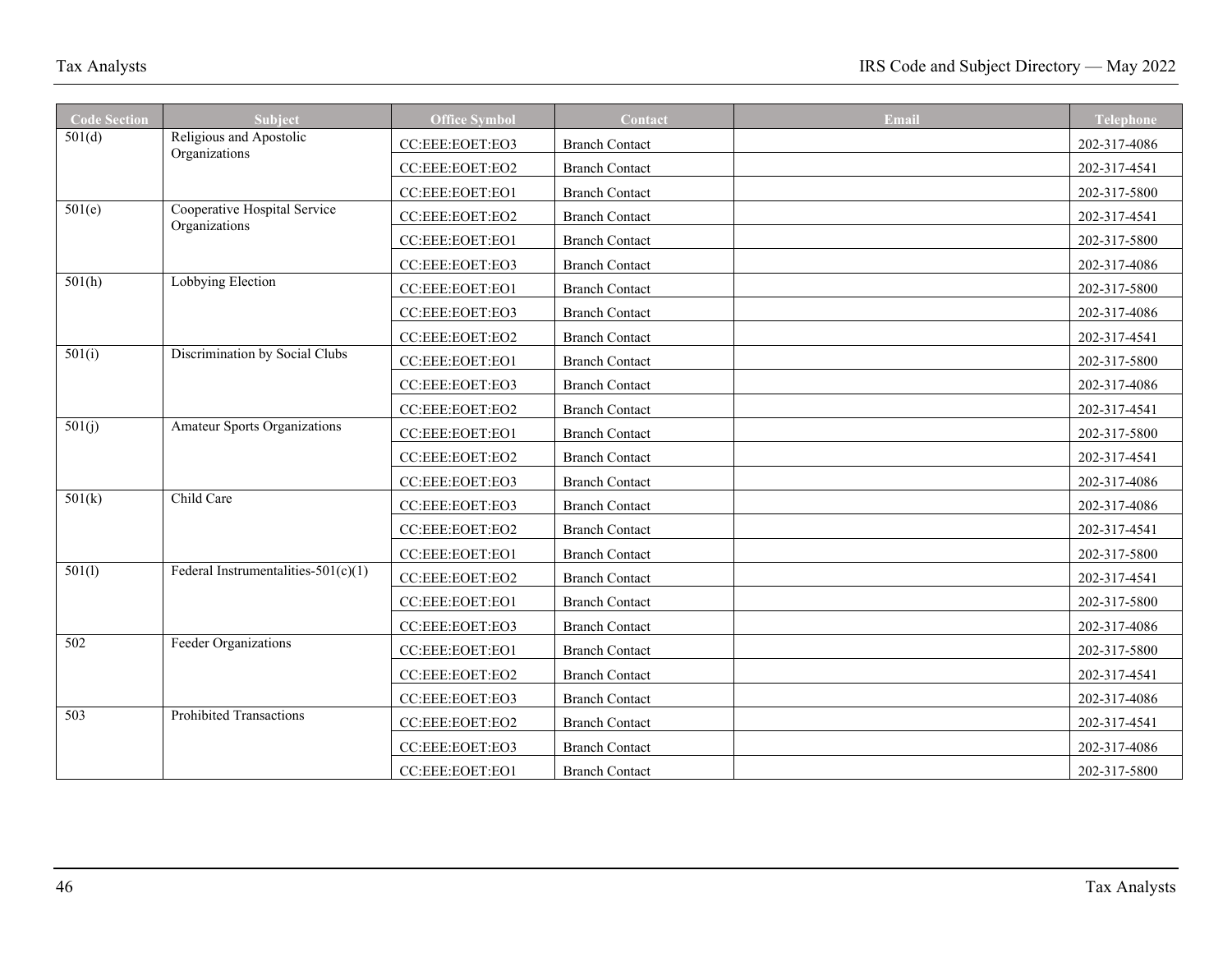| <b>Code Section</b>         | Subject                              | <b>Office Symbol</b> | <b>Contact</b>        | <b>Email</b> | <b>Telephone</b> |
|-----------------------------|--------------------------------------|----------------------|-----------------------|--------------|------------------|
| 504                         | Revocation for Political Activity    | CC:EEE:EOET:EO2      | <b>Branch Contact</b> |              | 202-317-4541     |
|                             |                                      | CC:EEE:EOET:EO1      | <b>Branch Contact</b> |              | 202-317-5800     |
|                             |                                      | CC:EEE:EOET:EO3      | <b>Branch Contact</b> |              | 202-317-4086     |
| 505                         | Notification $501(c)$ (9)            | CC:EEE:EOET:EO3      | <b>Branch Contact</b> |              | 202-317-4086     |
|                             |                                      | CC:EEE:EOET:EO1      | <b>Branch Contact</b> |              | 202-317-5800     |
|                             |                                      | CC:EEE:EOET:EO2      | <b>Branch Contact</b> |              | 202-317-4541     |
| 507                         | Termination of Private Foundation    | CC:EEE:EOET:EO1      | <b>Branch Contact</b> |              | 202-317-5800     |
|                             | <b>Status</b>                        | CC:EEE:EOET:EO2      | <b>Branch Contact</b> |              | 202-317-4541     |
|                             |                                      | CC:EEE:EOET:EO3      | <b>Branch Contact</b> |              | 202-317-4086     |
| 508                         | Notification $501(c)(3)$             | CC:EEE:EOET:EO1      | <b>Branch Contact</b> |              | 202-317-5800     |
|                             |                                      | CC:EEE:EOET:EO3      | <b>Branch Contact</b> |              | 202-317-4086     |
|                             |                                      | CC:EEE:EOET:EO2      | <b>Branch Contact</b> |              | 202-317-4541     |
| 509                         | Private Foundation Defined           | CC:EEE:EOET:EO3      | <b>Branch Contact</b> |              | 202-317-4086     |
|                             |                                      | CC:EEE:EOET:EO1      | <b>Branch Contact</b> |              | 202-317-5800     |
|                             |                                      | CC:EEE:EOET:EO2      | <b>Branch Contact</b> |              | 202-317-4541     |
| $\overline{509}(a)(1)$ &(2) |                                      | CC:EEE:EOET:EO2      | <b>Branch Contact</b> |              | 202-317-4541     |
|                             |                                      | CC:EEE:EOET:EO1      | <b>Branch Contact</b> |              | 202-317-5800     |
|                             |                                      | CC:EEE:EOET:EO3      | <b>Branch Contact</b> |              | 202-317-4086     |
| 509(a)(3)                   |                                      | CC:EEE:EOET:EO3      | <b>Branch Contact</b> |              | 202-317-4086     |
|                             |                                      | CC:EEE:EOET:EO2      | <b>Branch Contact</b> |              | 202-317-4541     |
|                             |                                      | CC:EEE:EOET:EO1      | <b>Branch Contact</b> |              | 202-317-5800     |
| 511-513                     | Unrelated Business Income            | CC:EEE:EOET:EO1      | <b>Branch Contact</b> |              | 202-317-5800     |
|                             |                                      | CC:EEE:EOET:EO2      | <b>Branch Contact</b> |              | 202-317-4541     |
|                             |                                      | CC:EEE:EOET:EO3      | <b>Branch Contact</b> |              | 202-317-4086     |
| $512$ (VEBAs)               | Unrelated Business Taxable Income -  |                      |                       |              |                  |
| 514                         | <b>VEBAs</b><br>Debt-Financed Income | CC:EEE:EB:HW         | <b>Branch Contact</b> |              | 202-317-5500     |
|                             |                                      | CC:EEE:EOET:EO2      | <b>Branch Contact</b> |              | 202-317-4541     |
|                             |                                      | CC:EEE:EOET:EO3      | <b>Branch Contact</b> |              | 202-317-4086     |
|                             |                                      | CC:EEE:EOET:EO1      | <b>Branch Contact</b> |              | 202-317-5800     |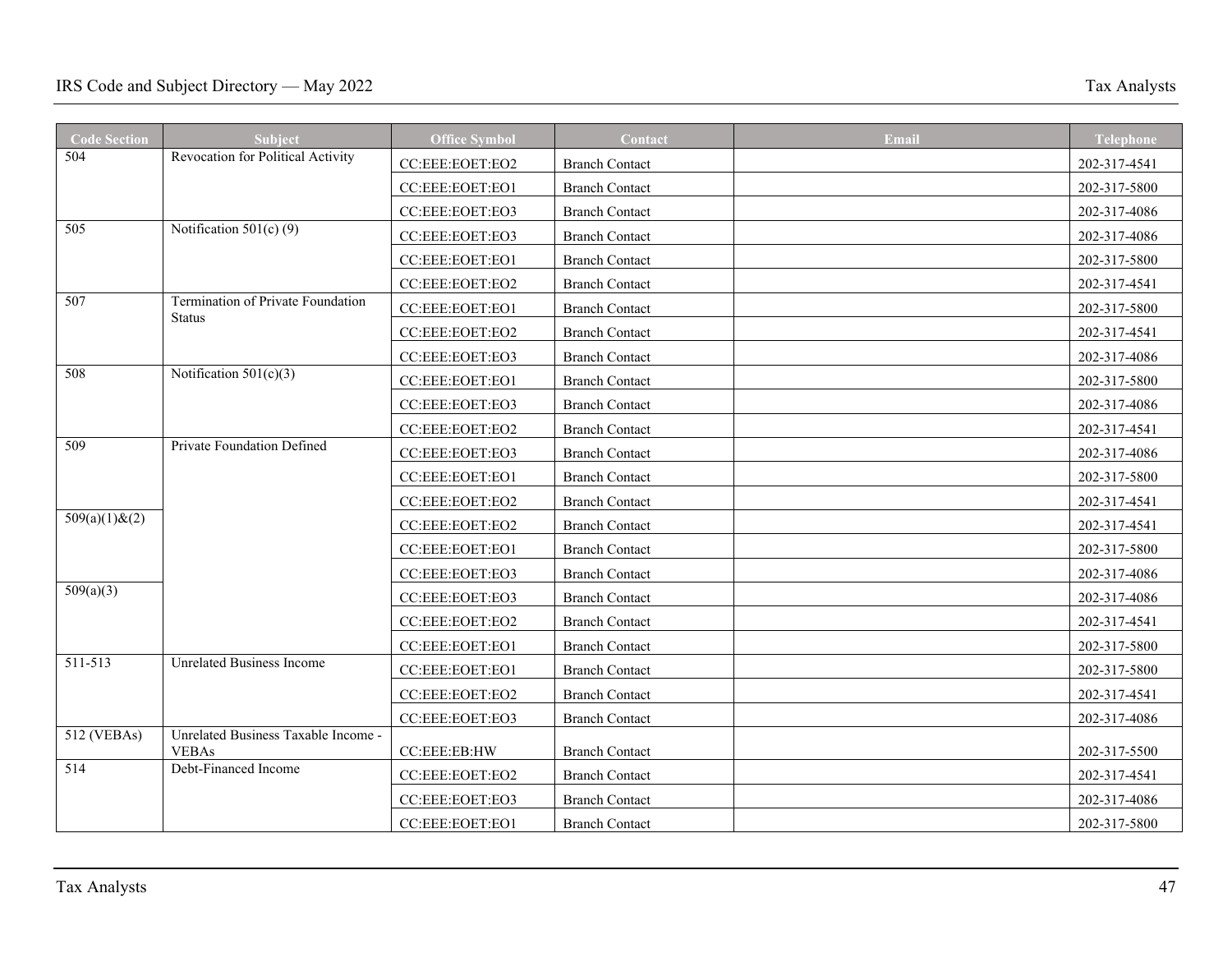| <b>Code Section</b> | <b>Subject</b>                                              | <b>Office Symbol</b> | Contact               | Email                                    | <b>Telephone</b> |
|---------------------|-------------------------------------------------------------|----------------------|-----------------------|------------------------------------------|------------------|
| $\overline{515}$    | Taxes of Foreign Countries and<br>Possessions of the U.S.   | CC:EEE:EOET:EO2      | <b>Branch Contact</b> |                                          | 202-317-4541     |
|                     |                                                             | CC:EEE:EOET:EO3      | <b>Branch Contact</b> |                                          | 202-317-4086     |
|                     |                                                             | CC:EEE:EOET:EO1      | <b>Branch Contact</b> |                                          | 202-317-5800     |
| 521                 | Exemption of Farmers' Cooperatives                          | CC:PSI:B05           | McDonnell, David H.   | david.h.mcdonnell@irscounsel.treas.gov   | 202-317-5106     |
|                     |                                                             | CC:PSI:B05           | Deirmenjian, Jason P. | jason.p.deirmenjian@irscounsel.treas.gov | 202-317-4470     |
| $\overline{526}$    | Shipowners' Protection and<br><b>Indemnity Associations</b> | CC:PSI:B05           | McDonnell, David H.   | david.h.mcdonnell@irscounsel.treas.gov   | 202-317-5106     |
| 527                 | Political Organizations                                     | CC:EEE:EOET:EO1      | <b>Branch Contact</b> |                                          | 202-317-5800     |
|                     |                                                             | CC:EEE:EOET:EO2      | <b>Branch Contact</b> |                                          | 202-317-4541     |
|                     |                                                             | CC:EEE:EOET:EO3      | <b>Branch Contact</b> |                                          | 202-317-4086     |
| $\overline{528}$    | Certain Homeowners Associations                             | CC:PSI:B05           | Lee, YoungNa          | youngna.lee@irscounsel.treas.gov         | 202-317-3467     |
| $\overline{529}$    | Qualified Tuition Plans                                     | CC:EEE:EOET:EO3      | <b>Branch Contact</b> |                                          | 202-317-4086     |
|                     |                                                             | CC:EEE:EOET:EO1      | <b>Branch Contact</b> |                                          | 202-317-5800     |
|                     |                                                             | CC:EEE:EOET:EO2      | <b>Branch Contact</b> |                                          | 202-317-4541     |
| 529A                | <b>Qualified ABLE Programs</b>                              | CC:EEE:EOET:EO1      | Lieber, Theodore R.   | theodore.r.lieber@irscounsel.treas.gov   | 202-317-5800     |
|                     |                                                             | CC:EEE:EOET:EO2      | Edlund, Taina         | taina.edlund@irscounsel.treas.gov        | 202-317-4541     |
| $530$ (Rev.)        | Act of 1978 (non code)/Employment<br>Taxes                  | $CC: EEE$            | Duce, Melissa L.      | melissa.l.duce@irscounsel.treas.gov      | 202-317-4774     |
| 531-537             | <b>Imposition of Accumulated Earnings</b>                   | CC:ITA:B01           | Kim, Douglas H.       | douglas.h.kim@irscounsel.treas.gov       | 202-317-7003     |
|                     | Tax                                                         | CC:ITA:B06           | Kobler, Adam E.       | adam.e.kobler@irscounsel.treas.gov       | 202-317-7011     |
|                     |                                                             | CC:ITA:B02           | Fisher, Kari L.       | kari.l.fisher@irscounsel.treas.gov       | 202-317-7011     |
|                     |                                                             | CC:ITA:B01           | Place, Kasey A.       | kasey.a.place@irscounsel.treas.gov       | 202-317-7003     |
|                     |                                                             | CC:ITA:B01           | Schechet, Aliza N.    | aliza.schechet@irscounsel.treas.gov      | 202-317-7003     |
| 541                 | Imposition of Personal Holding<br>Company Tax               | CC:PSI:B05           | Campbell, Barbara J.  | barbara.j.campbell@irscounsel.treas.gov  | 202-317-5121     |
| 542                 | Definition of Personal Holding<br>Company                   | CC:PSI:B05           | Campbell, Barbara J.  | barbara.j.campbell@irscounsel.treas.gov  | 202-317-5121     |
| $\sqrt{543}$        | Personal Holding Company Income                             | CC:PSI:B05           | Campbell, Barbara J.  | barbara.j.campbell@irscounsel.treas.gov  | 202-317-5121     |
| 544                 | Rules for Determining Stock<br>Ownership                    | CC:PSI:B05           | Campbell, Barbara J.  | barbara.j.campbell@irscounsel.treas.gov  | 202-317-5121     |
| $\overline{545}$    | <b>Undistributed Personal Holding</b><br>Company Income     | CC:PSI:B05           | Campbell, Barbara J.  | barbara.j.campbell@irscounsel.treas.gov  | 202-317-5121     |
| $\overline{546}$    | Income Not Placed on Annual Basis                           | CC:PSI:B05           | Campbell, Barbara J.  | barbara.j.campbell@irscounsel.treas.gov  | 202-317-5121     |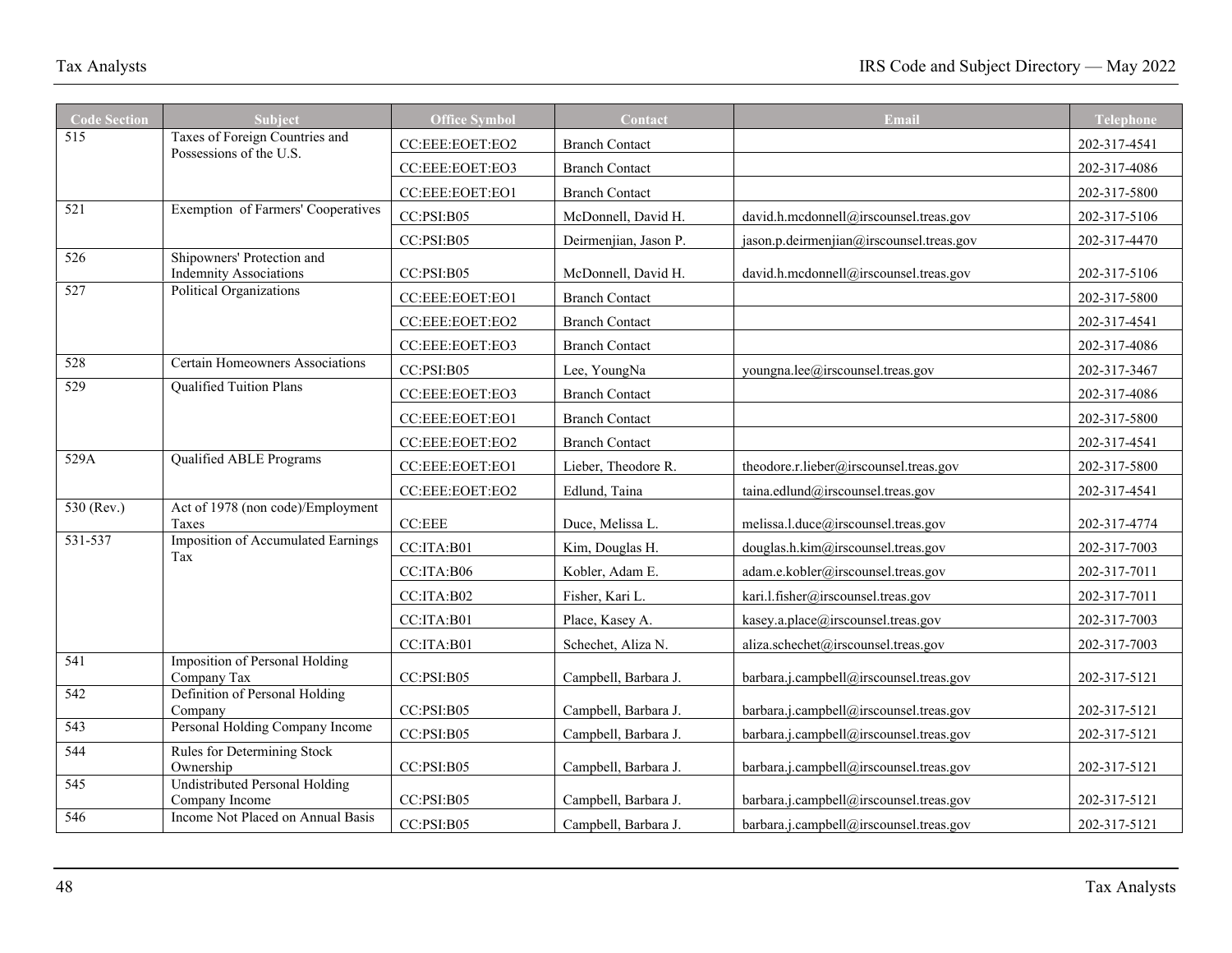| <b>Code Section</b> | <b>Subject</b>                                                      | <b>Office Symbol</b> | Contact                 | Email                                      | Telephone    |
|---------------------|---------------------------------------------------------------------|----------------------|-------------------------|--------------------------------------------|--------------|
| 547                 | Deduction for Deficiency Dividends                                  | CC:PSI: B05          | Campbell, Barbara J.    | barbara.j.campbell@irscounsel.treas.gov    | 202-317-5121 |
| $\overline{561}$    | Definition of Deduction for<br>Dividends Paid                       | CC:ITA:B06           | Kobler, Adam E.         | adam.e.kobler@irscounsel.treas.gov         | 202-317-7011 |
|                     |                                                                     | CC:ITA:B03           | Brodbeck, Vincent I.    | vincent.i.brodbeck@irscounsel.treas.gov    | 202-317-5100 |
|                     |                                                                     | CC:ITA:B01           | Kim, Douglas H.         | douglas.h.kim@irscounsel.treas.gov         | 202-317-7003 |
|                     |                                                                     | CC:ITA:B02           | Klaber, Joshua S.       | joshua.s.klaber@irscounsel.treas.gov       | 202-317-7011 |
|                     |                                                                     | CC:ITA:B03           | Heminsley, Ian D.       | ian.d.heminsley@irscounsel.treas.gov       | 202-317-5100 |
|                     |                                                                     | CC:ITA:B01           | Schechet, Aliza N.      | aliza.schechet@irscounsel.treas.gov        | 202-317-7003 |
| 562                 | Rules Applicable in Determining<br>Dividends Eligible for Dividends | CC:ITA:B03           | Lee, Hyowon             | hyowon.lee@irscounsel.treas.gov            | 202-317-5100 |
|                     | Paid                                                                | CC:ITA:B06           | Kobler, Adam E.         | adam.e.kobler@irscounsel.treas.gov         | 202-317-7011 |
|                     |                                                                     | CC:ITA:B01           | Kim, Douglas H.         | douglas.h.kim@irscounsel.treas.gov         | 202-317-7003 |
|                     |                                                                     | CC:ITA:B02           | Melchiorre, Theresa M.  | theresa.m.melchiorre@irscounsel.treas.gov  | 202-317-7011 |
|                     |                                                                     | CC:ITA:B03           | Kupferman, Nathaniel A. | nathaniel.a.kupferman@irscounsel.treas.gov | 202-317-5100 |
|                     |                                                                     | CC:ITA:B01           | Schechet, Aliza N.      | aliza.schechet@irscounsel.treas.gov        | 202-317-7003 |
| 563                 | Rules Relating to Dividends Paid<br>After Close of Taxable Year     | CC:ITA:B06           | Kobler, Adam E.         | adam.e.kobler@irscounsel.treas.gov         | 202-317-7011 |
|                     |                                                                     | CC:ITA:B03           | Brodbeck, Vincent I.    | vincent.i.brodbeck@irscounsel.treas.gov    | 202-317-5100 |
|                     |                                                                     | CC:ITA:B01           | Kim, Douglas H.         | douglas.h.kim@irscounsel.treas.gov         | 202-317-7003 |
|                     |                                                                     | CC:ITA:B02           | Lawrence, Morgan E.     | morgan.e.lawrence@irscounsel.treas.gov     | 202-317-7011 |
|                     |                                                                     | CC:ITA:B03           | Husain, Daniyal S.      | daniyal.s.husain@irscounsel.treas.gov      | 202-317-5100 |
|                     |                                                                     | CC:ITA:B01           | Schechet, Aliza N.      | aliza.schechet@irscounsel.treas.gov        | 202-317-7003 |
| 564                 | Dividend Carryover                                                  | CC:ITA:B06           | Kobler, Adam E.         | adam.e.kobler@irscounsel.treas.gov         | 202-317-7011 |
|                     |                                                                     | CC:ITA:B03           | Kupferman, Nathaniel A. | nathaniel.a.kupferman@irscounsel.treas.gov | 202-317-5100 |
|                     |                                                                     | CC:ITA:B01           | Kim, Douglas H.         | douglas.h.kim@irscounsel.treas.gov         | 202-317-7003 |
|                     |                                                                     | CC:ITA:B02           | Fisher, Kari L.         | kari.l.fisher@irscounsel.treas.gov         | 202-317-7011 |
|                     |                                                                     | CC:ITA:B03           | Boone, Elizabeth A.     | elizabeth.a.boone@irscounsel.treas.gov     | 202-317-5100 |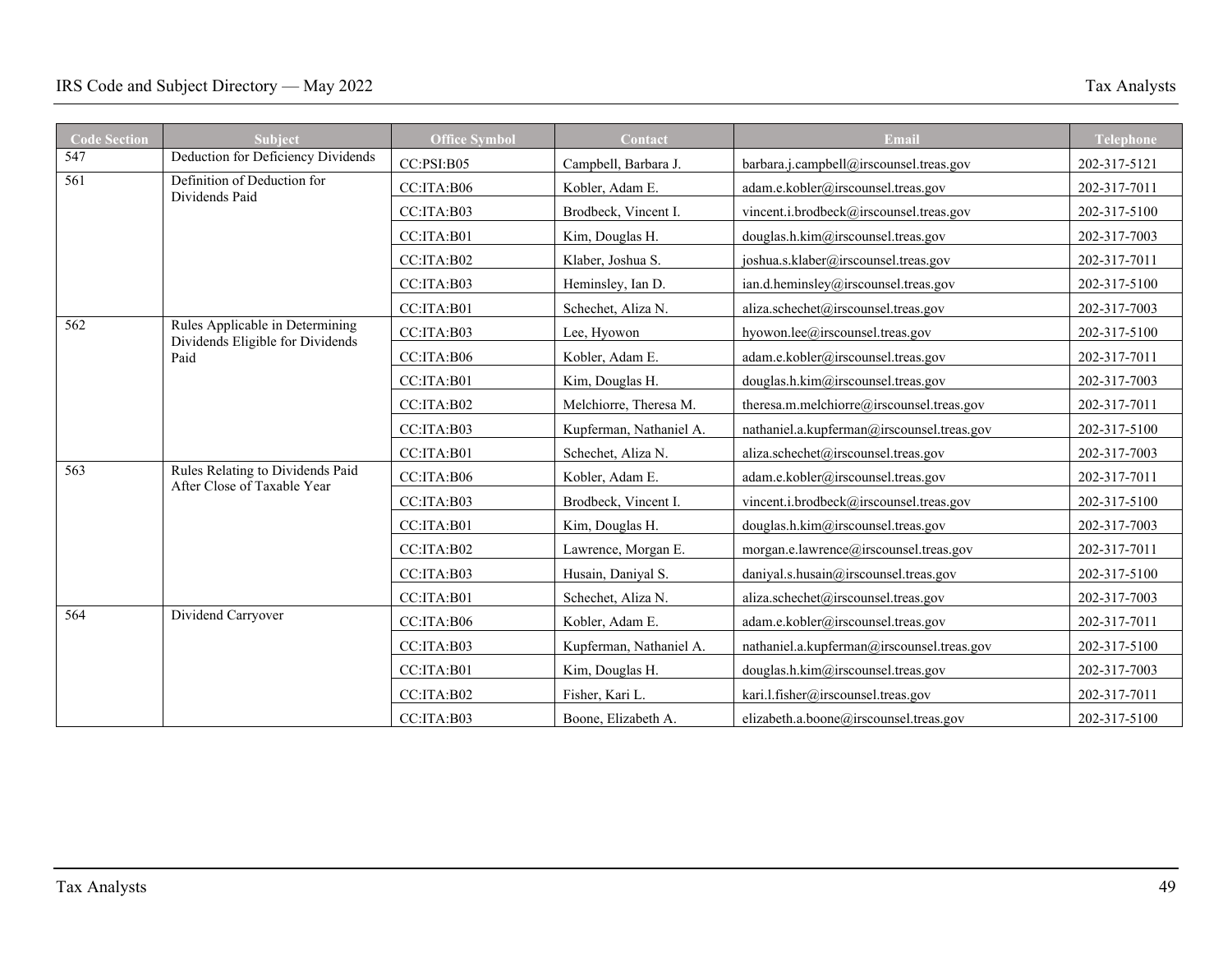| <b>Code Section</b> | <b>Subject</b>                                                                           | <b>Office Symbol</b> | Contact                 | <b>Email</b>                               | <b>Telephone</b> |
|---------------------|------------------------------------------------------------------------------------------|----------------------|-------------------------|--------------------------------------------|------------------|
| $\overline{565}$    | <b>Consent Dividends</b>                                                                 | CC:ITA:B03           | Brodbeck, Vincent I.    | vincent.i.brodbeck@irscounsel.treas.gov    | 202-317-5100     |
|                     |                                                                                          | CC:ITA:B06           | Kobler, Adam E.         | adam.e.kobler@irscounsel.treas.gov         | 202-317-7011     |
|                     |                                                                                          | CC:ITA:B03           | Kupferman, Nathaniel A. | nathaniel.a.kupferman@irscounsel.treas.gov | 202-317-5100     |
|                     |                                                                                          | CC:ITA:B01           | Lee-Won, Alicia S.      | alicia.s.lee-won@irscounsel.treas.gov      | 202-317-7003     |
|                     |                                                                                          | CC:ITA:B02           | Klaber, Joshua S.       | joshua.s.klaber@irscounsel.treas.gov       | 202-317-7011     |
|                     |                                                                                          | CC:ITA:B03           | Heminsley, Ian D.       | ian.d.heminsley@irscounsel.treas.gov       | 202-317-5100     |
|                     |                                                                                          | CC:ITA:B01           | Schechet, Aliza N.      | aliza.schechet@irscounsel.treas.gov        | 202-317-7003     |
| 581                 | Definition of Bank                                                                       | CC:FIP:B03           | Brown, K. Scott         | k.scott.brown@irscounsel.treas.gov         | 202-317-4423     |
| 582                 | Bad Debts, Losses, and Gains with<br>Respect to Securities Held by                       |                      |                         |                                            |                  |
|                     | Financial Institutions                                                                   | CC:FIP:B03           | Brown, K. Scott         | k.scott.brown@irscounsel.treas.gov         | 202-317-4423     |
| 584                 | Common Trust Funds                                                                       | CC:PSI               | Mikolashek, Adrienne M. | adrienne.m.mikolashek@irscounsel.treas.gov | 202-317-5050     |
| 585                 | Reserves for Losses on Loans of<br><b>Banks</b>                                          | CC:FIP:B03           | Brown, K. Scott         | k.scott.brown@irscounsel.treas.gov         | 202-317-4423     |
| 591                 | Deduction for Dividends Paid on<br>Deposits                                              | CC:FIP:B03           | Brown, K. Scott         | k.scott.brown@irscounsel.treas.gov         | 202-317-4423     |
| 593                 | Reserves for Losses on Loans                                                             | CC:FIP:B03           | Brown, K. Scott         | k.scott.brown@irscounsel.treas.gov         | 202-317-4423     |
| 594                 | Alternative Tax for Mutual Savings<br>Banks Conducting Life Insurance<br><b>Business</b> | CC:FIP:B04           | Sneade, Kathryn J.M.    | kathrynjo.m.sneade@irscounsel.treas.gov    | 202-317-4441     |
| 597 (New)           | Treatment of Transactions in Which<br>Federal Financial Assistance<br>Provided           | CC:FIP:B03           | Brown, K. Scott         | k.scott.brown@irscounsel.treas.gov         | 202-317-4423     |
| 611                 | Allowance of Deductions for                                                              | CC:PSI: B06          | Bernardini, Jennifer C. | jennifer.c.bernardini@irscounsel.treas.gov | 202-317-5118     |
|                     | Depletion                                                                                | CC:PSI:B06           | Coppinger, Brendan P.   | brendan.p.coppinger@irscounsel.treas.gov   | 202-317-5122     |
| 612                 | <b>Basis for Cost Depletion</b>                                                          | CC:PSI:B06           | Bernardini, Jennifer C. | jennifer.c.bernardini@irscounsel.treas.gov | 202-317-5118     |
|                     |                                                                                          | CC:PSI:B06           | Coppinger, Brendan P.   | brendan.p.coppinger@irscounsel.treas.gov   | 202-317-5122     |
| 613                 | Percentage Depletion                                                                     | CC:PSI:B06           | Bernardini, Jennifer C. | jennifer.c.bernardini@irscounsel.treas.gov | 202-317-5118     |
|                     |                                                                                          | CC:PSI:B06           | Coppinger, Brendan P.   | brendan.p.coppinger@irscounsel.treas.gov   | 202-317-5122     |
| 613A                | Extension of Suspension of Taxable<br>Income Limitation for Marginal O &<br>G Wells      | CC:PSI:B06           | Bernardini, Jennifer C. | jennifer.c.bernardini@irscounsel.treas.gov | 202-317-5118     |
|                     | Limitations on Percentage Depletion<br>$\sin$                                            | CC:PSI:B06           | Bernardini, Jennifer C. | jennifer.c.bernardini@irscounsel.treas.gov | 202-317-5118     |
| 614                 | Definition of Property                                                                   | CC:PSI:B06           | Bernardini, Jennifer C. | jennifer.c.bernardini@irscounsel.treas.gov | 202-317-5118     |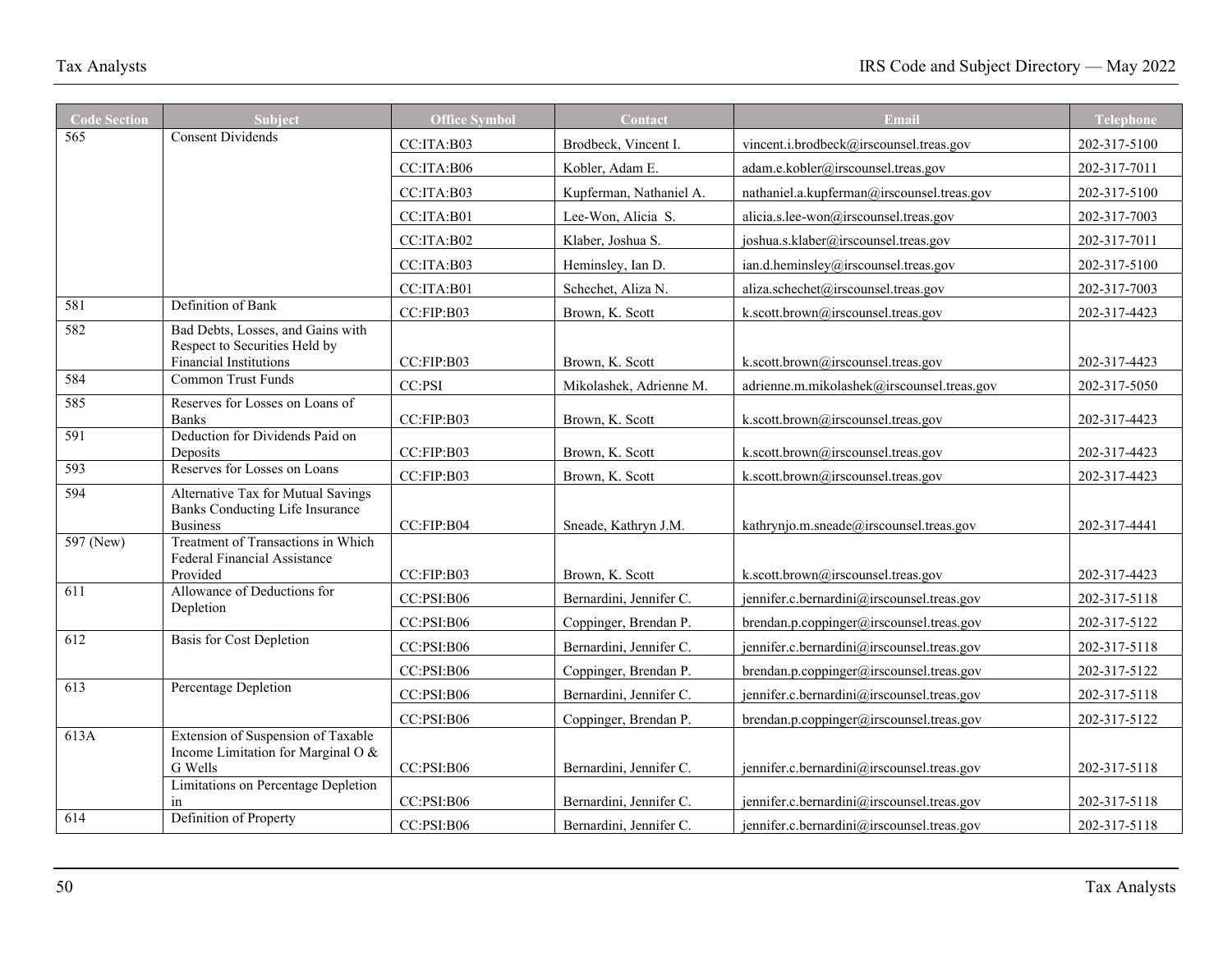| <b>Code Section</b>      | <b>Subject</b>                                                                                                                          | <b>Office Symbol</b> | Contact                 | Email                                      | <b>Telephone</b> |
|--------------------------|-----------------------------------------------------------------------------------------------------------------------------------------|----------------------|-------------------------|--------------------------------------------|------------------|
| 616                      | Development Expenditures                                                                                                                | CC:PSI:B06           | Garcia, Martha M.       | martha.s.mcree@irscounsel.treas.gov        | 202-317-5123     |
| 617                      | Deduction and Recapture of Certain<br>Mining Exploration Expenditures                                                                   | CC:PSI:B06           | Garcia, Martha M.       | martha.s.mcree@irscounsel.treas.gov        | 202-317-5123     |
| 621 (Repealed)           | Payments to Encourage Exploration,                                                                                                      | CC:PSI:B06           | Bernardini, Jennifer C. | jennifer.c.bernardini@irscounsel.treas.gov | 202-317-5118     |
| $\overline{631(a)\&(b)}$ | Gain or Loss in the Case of Timber                                                                                                      | CC:PSI:B06           | Bernardini, Jennifer C. | jennifer.c.bernardini@irscounsel.treas.gov | 202-317-5118     |
| 631(c)                   | Gain or Loss in the Case of Coal or<br>Domestic Iron Ore                                                                                | CC:PSI:B06           | Bernardini, Jennifer C. | jennifer.c.bernardini@irscounsel.treas.gov | 202-317-5118     |
| 636                      | Income Tax Treatment of Mineral<br><b>Production Payments</b>                                                                           | CC:PSI:B06           | Garcia, Martha M.       | martha.s.mcree@irscounsel.treas.gov        | 202-317-5123     |
| 641                      | <b>Imposition of Tax</b>                                                                                                                | CC:PSI               | Mikolashek, Adrienne M. | adrienne.m.mikolashek@irscounsel.treas.gov | 202-317-5050     |
| $\overline{642}$         | Special Rules for Credits and<br>Deductions                                                                                             | CC:PSI               | Mikolashek, Adrienne M. | adrienne.m.mikolashek@irscounsel.treas.gov | 202-317-5050     |
| 642(c)(5)                | Definition of Pooled Income Fund                                                                                                        | CC:PSI               | Mikolashek, Adrienne M. | adrienne.m.mikolashek@irscounsel.treas.gov | 202-317-5050     |
| 643                      | Definitions Applicable to Subparts<br>A, B, C, and D                                                                                    | CC:PSI               | Mikolashek, Adrienne M. | adrienne.m.mikolashek@irscounsel.treas.gov | 202-317-5050     |
| $\overline{643(h)}$      | Distributions by Certain Foreign                                                                                                        | CC:INTL:B01          | Banjanin, Lara A.       | lara.a.banjanin@irscounsel.treas.gov       | 202-317-6933     |
|                          | <b>Trusts Through Nominees</b>                                                                                                          | CC:INTL:B01          | Villecco, Tracy M.      | tracy.m.villecco@irscounsel.treas.gov      | 202-317-6933     |
| $\overline{643(i)}$      | <b>Loans From Foreign Trusts</b>                                                                                                        | CC:INTL:B01          | Villecco, Tracy M.      | tracy.m.villecco@irscounsel.treas.gov      | 202-317-6933     |
|                          | Loans From Foreign Trusts                                                                                                               | CC:INTL:B01          | Banjanin, Lara A.       | lara.a.banjanin@irscounsel.treas.gov       | 202-317-6933     |
| 644                      | Taxable Year of Trusts                                                                                                                  | CC:PSI               | Mikolashek, Adrienne M. | adrienne.m.mikolashek@irscounsel.treas.gov | 202-317-5050     |
| 644 (Repealed)           | Special Rule for Gain on Property<br>Transferred to Trust at Less Than<br>Fair Market Value                                             | CC:PSI               | Mikolashek, Adrienne M. | adrienne.m.mikolashek@irscounsel.treas.gov | 202-317-5050     |
| 646                      | Certain Revocable Trusts Treated as<br>Part of Estate                                                                                   | CC:PSI               | Mikolashek, Adrienne M. | adrienne.m.mikolashek@irscounsel.treas.gov | 202-317-5050     |
| 651                      | Deduction for Trusts Distributing<br>Current Income Only                                                                                | CC:PSI               | Mikolashek, Adrienne M. | adrienne.m.mikolashek@irscounsel.treas.gov | 202-317-5050     |
| $\overline{652}$         | Inclusion of Amounts in Gross<br>Income of Beneficiaries of Trusts<br>Distributing Current Income Only                                  | CC:PSI               | Mikolashek, Adrienne M. | adrienne.m.mikolashek@irscounsel.treas.gov | 202-317-5050     |
| 661                      | Deduction for Estates and Trusts<br>Accumulating Income or Distributing<br>Corpus                                                       | CC:PSI               | Mikolashek, Adrienne M. | adrienne.m.mikolashek@irscounsel.treas.gov | 202-317-5050     |
| 662                      | Inclusion of Amounts in Gross<br>Income of 'Beneficiaries of Estates<br>and Trusts Accumulating Income or<br><b>Distributing Corpus</b> | CC:PSI               | Mikolashek, Adrienne M. | adrienne.m.mikolashek@irscounsel.treas.gov | 202-317-5050     |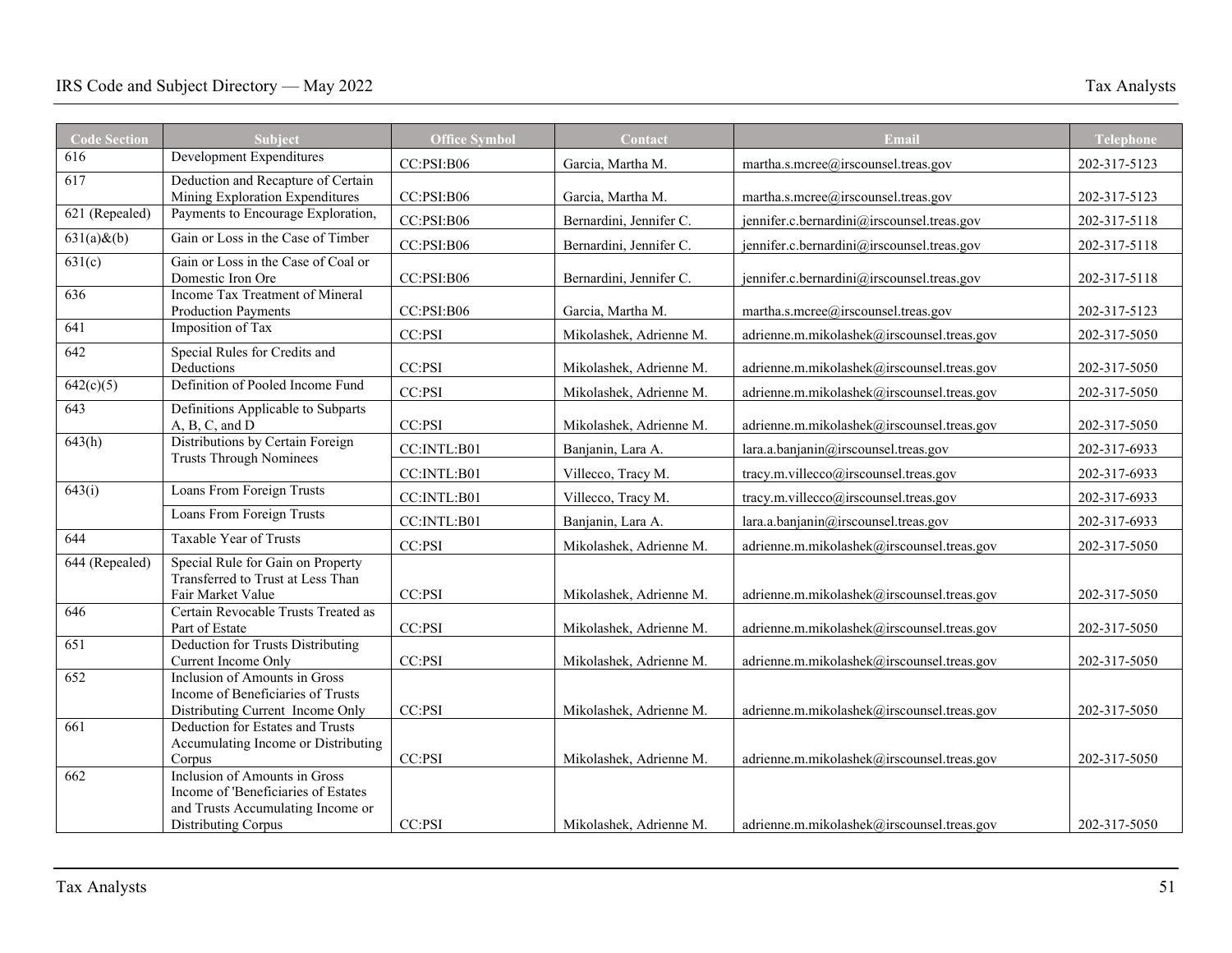| <b>Code Section</b> | <b>Subject</b>                                                                  | <b>Office Symbol</b> | Contact                 | Email                                      | Telephone    |
|---------------------|---------------------------------------------------------------------------------|----------------------|-------------------------|--------------------------------------------|--------------|
| 663                 | Special Rules Applicable to Sections<br>661 and 662                             | CC:PSI               | Mikolashek, Adrienne M. | adrienne.m.mikolashek@irscounsel.treas.gov | 202-317-5050 |
| 664                 | <b>Charitable Remainder Trusts</b>                                              | CC:PSI: B04          | Samuels, Mayer R.       | mayer.r.samuels@irscounsel.treas.gov       | 202-317-4626 |
|                     |                                                                                 | CC:PSI               | Mikolashek, Adrienne M. | adrienne.m.mikolashek@irscounsel.treas.gov | 202-317-5050 |
|                     |                                                                                 | CC:PSI:B04           | Damazo, Lane H.         | lane.damazo@irscounsel.treas.gov           | 202-317-4628 |
|                     |                                                                                 | CC:PSI:B04           | Gespass, Daniel J.      | daniel.j.gespass@irscounsel.treas.gov      | 202-317-4632 |
| 665                 | Definitions Applicable to Subpart D                                             | CC:PSI               | Mikolashek, Adrienne M. | adrienne.m.mikolashek@irscounsel.treas.gov | 202-317-5050 |
| 666                 | <b>Accumulation Distribution Allocated</b><br>to Preceding Years                | CC:PSI               | Mikolashek, Adrienne M. | adrienne.m.mikolashek@irscounsel.treas.gov | 202-317-5050 |
| 667                 | <b>Treatment of Amounts Deemed</b><br>Distributed by Trust in Preceding<br>Year | CC:PSI               | Mikolashek, Adrienne M. | adrienne.m.mikolashek@irscounsel.treas.gov | 202-317-5050 |
| 668                 | Interest Charge on Accumulation                                                 | CC:PSI               | Mikolashek, Adrienne M. | adrienne.m.mikolashek@irscounsel.treas.gov | 202-317-5050 |
|                     | Distributions From Foreign Trusts                                               | CC:INTL:B01          |                         |                                            | 202-317-6933 |
| $\overline{671}$    | Deductions, and Credits Attributable                                            |                      | Banjanin, Lara A.       | lara.a.banjanin@irscounsel.treas.gov       |              |
|                     | to Grantors and Others as Substantial                                           | CC:PSI               | Mikolashek, Adrienne M. | adrienne.m.mikolashek@irscounsel.treas.gov | 202-317-5050 |
| 672                 | Definitions and Rules                                                           | CC:PSI               | Mikolashek, Adrienne M. | adrienne.m.mikolashek@irscounsel.treas.gov | 202-317-5050 |
| 672(f)              | Foreign Grantors of Trusts                                                      | CC:INTL:B01          | Villecco, Tracy M.      | tracy.m.villecco@irscounsel.treas.gov      | 202-317-6933 |
| 673                 | Reversionary Interests                                                          | CC:PSI               | Mikolashek, Adrienne M. | adrienne.m.mikolashek@irscounsel.treas.gov | 202-317-5050 |
| $\overline{674}$    | Power to Control Beneficial<br>Enjoyment                                        | CC:PSI               | Mikolashek, Adrienne M. | adrienne.m.mikolashek@irscounsel.treas.gov | 202-317-5050 |
| 675                 | <b>Administrative Powers</b>                                                    | CC:PSI               | Mikolashek, Adrienne M. | adrienne.m.mikolashek@irscounsel.treas.gov | 202-317-5050 |
| 676                 | Power to Revoke                                                                 | CC:PSI               | Mikolashek, Adrienne M. | adrienne.m.mikolashek@irscounsel.treas.gov | 202-317-5050 |
| 677                 | Income for Benefit of Grantor                                                   | CC:PSI               | Mikolashek, Adrienne M. | adrienne.m.mikolashek@irscounsel.treas.gov | 202-317-5050 |
| 678                 | Person Other Than Grantor Treated<br>as Substantial Owner                       | CC:PSI               | Mikolashek, Adrienne M. | adrienne.m.mikolashek@irscounsel.treas.gov | 202-317-5050 |
| 679                 | Foreign Trust Having one or more<br>U.S. Beneficiaries                          | CC:INTL:B01          | Banjanin, Lara A.       | lara.a.banjanin@irscounsel.treas.gov       | 202-317-6933 |
|                     |                                                                                 | CC:INTL:B01          | Villecco, Tracy M.      | tracy.m.villecco@irscounsel.treas.gov      | 202-317-6933 |
|                     |                                                                                 | CC:PSI               | Mikolashek, Adrienne M. | adrienne.m.mikolashek@irscounsel.treas.gov | 202-317-5050 |
| 681                 | Limitation on Charitable Deduction                                              | CC:PSI               | Mikolashek, Adrienne M. | adrienne.m.mikolashek@irscounsel.treas.gov | 202-317-5050 |
| 682                 | Income of an Estate or Trust in Case<br>of Divorce, etc.                        | CC:PSI               | Mikolashek, Adrienne M. | adrienne.m.mikolashek@irscounsel.treas.gov | 202-317-5050 |
| 683                 | Use of Trust as an Exchange Fund                                                | CC:PSI               | Mikolashek, Adrienne M. | adrienne.m.mikolashek@irscounsel.treas.gov | 202-317-5050 |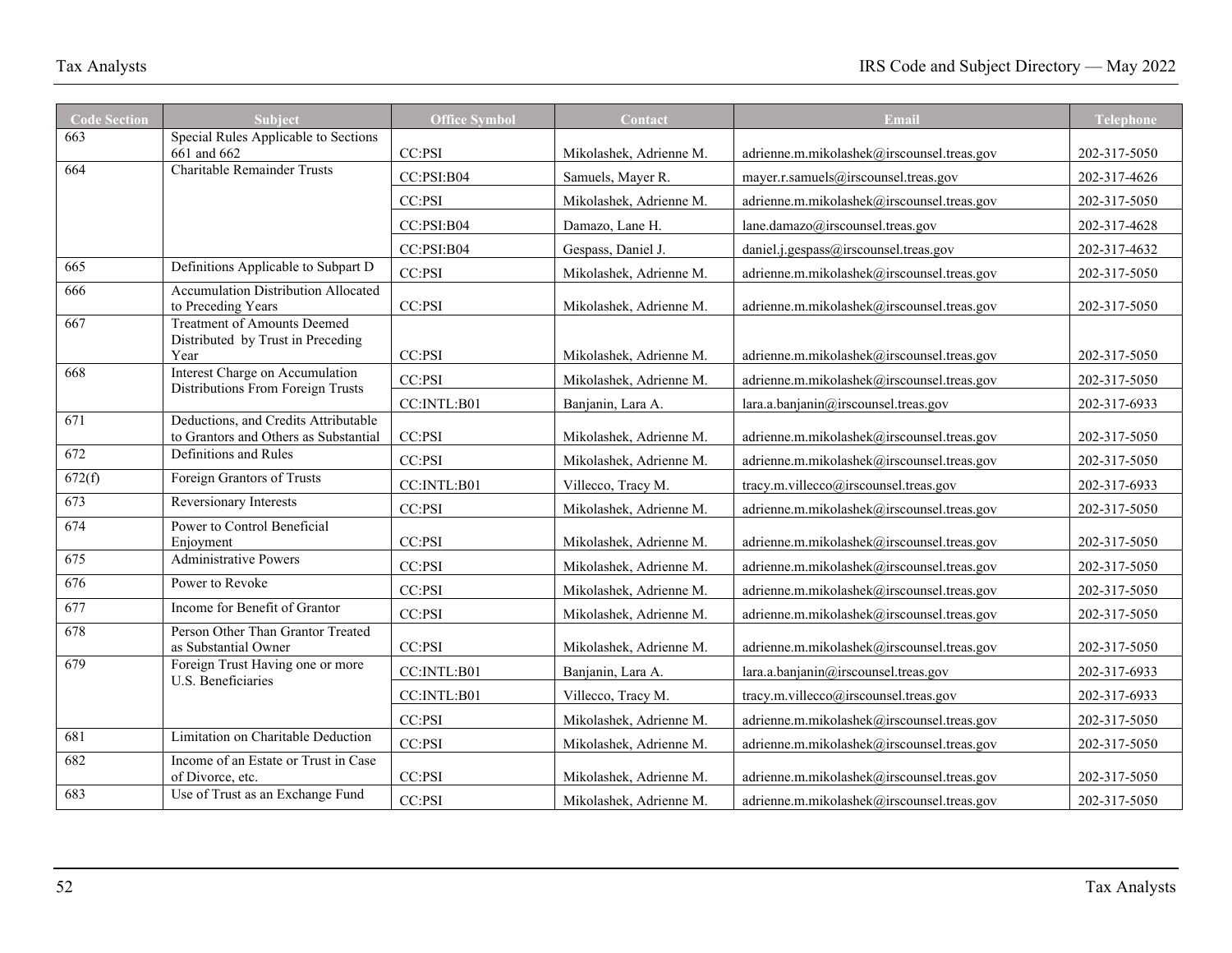| <b>Code Section</b> | <b>Subject</b>                                                      | <b>Office Symbol</b> | Contact                 | Email                                      | <b>Telephone</b> |
|---------------------|---------------------------------------------------------------------|----------------------|-------------------------|--------------------------------------------|------------------|
| 684                 | Recognition of Gain on Certain<br>Transfers                         | CC:INTL:B01          | Stein, Sarah E.         | sarah.e.stein@irscounsel.treas.gov         | 202-317-6933     |
|                     |                                                                     | CC:PSI               | Mikolashek, Adrienne M. | adrienne.m.mikolashek@irscounsel.treas.gov | 202-317-5050     |
| 685                 | <b>Treatment of Funeral Trusts</b>                                  | CC:PSI               | Mikolashek, Adrienne M. | adrienne.m.mikolashek@irscounsel.treas.gov | 202-317-5050     |
| 691                 | Recipients of Income in Respect of<br>Decedents                     | CC:PSI               | Mikolashek, Adrienne M. | adrienne.m.mikolashek@irscounsel.treas.gov | 202-317-5050     |
| $\overline{692}$    | Income Taxes of Members of Armed<br>Forces and Victims of Certain   | CC:PA:07             | Tate, Sarah E.          | sarah.e.tate@irscounsel.treas.gov          | 202-317-6834     |
|                     | <b>Terrorist Attacks on Death</b>                                   | CC:PA:07             | Mielke, Amy L.          | amy.l.mielke@irscounsel.treas.gov          | 202-317-6834     |
| 701                 | Partners, Not Partnership, Subject to<br>Tax                        | CC:PSI               | Mikolashek, Adrienne M. | adrienne.m.mikolashek@irscounsel.treas.gov | 202-317-5050     |
| 702                 | Income and Credits of Partner                                       | CC:PSI               | Mikolashek, Adrienne M. | adrienne.m.mikolashek@irscounsel.treas.gov | 202-317-5050     |
| 703                 | Partnership Computations                                            | CC:PSI               | Mikolashek, Adrienne M. | adrienne.m.mikolashek@irscounsel.treas.gov | 202-317-5050     |
| 704                 | Partner's Distributive Share                                        | CC:PSI               | Mikolashek, Adrienne M. | adrienne.m.mikolashek@irscounsel.treas.gov | 202-317-5050     |
| $\overline{705}$    | Determination of Basis of Partner's<br>Interest                     | CC:PSI               | Mikolashek, Adrienne M. | adrienne.m.mikolashek@irscounsel.treas.gov | 202-317-5050     |
| 706                 | Taxable Year of Partner and<br>Partnership                          | CC:PSI               | Mikolashek, Adrienne M. | adrienne.m.mikolashek@irscounsel.treas.gov | 202-317-5050     |
| 706(b)              | <b>Accounting Period Requests</b><br>(Adoption of Taxable Year)     | CC:ITA:B04           | Ruane, William R.       | william.r.ruane@irscounsel.treas.gov       | 202-317-4718     |
|                     |                                                                     | CC:ITA:B04           | O'Hara, Brendan P.      | brendan.p.o'hara@irscounsel.treas.gov      | 202-317-4718     |
|                     |                                                                     | CC:ITA:B06           | Boykin III, Spencer M.  | spencer.m.boykin@irscounsel.treas.gov      | 202-317-4718     |
| 707                 | Transactions Between Partner and<br>Partnership                     | CC:PSI               | Mikolashek, Adrienne M. | adrienne.m.mikolashek@irscounsel.treas.gov | 202-317-5050     |
| 708                 | <b>Continuation of Partnership</b>                                  | CC:PSI               | Mikolashek, Adrienne M. | adrienne.m.mikolashek@irscounsel.treas.gov | 202-317-5050     |
| 709                 | Treatment of Organization and<br>Syndication Fees                   | CC:PSI               | Mikolashek, Adrienne M. | adrienne.m.mikolashek@irscounsel.treas.gov | 202-317-5050     |
| $\overline{721}$    | Nonrecognition of Gain or Loss on<br>Contribution                   | CC:PSI               | Mikolashek, Adrienne M. | adrienne.m.mikolashek@irscounsel.treas.gov | 202-317-5050     |
| 722                 | Basis of Contributing Partner's                                     | CC:PSI               |                         |                                            |                  |
| 723                 | Interest<br>Basis of Property Contributed to                        |                      | Mikolashek, Adrienne M. | adrienne.m.mikolashek@irscounsel.treas.gov | 202-317-5050     |
|                     | Partnership                                                         | CC:PSI               | Mikolashek, Adrienne M. | adrienne.m.mikolashek@irscounsel.treas.gov | 202-317-5050     |
| 724                 | Character of Gain or Loss on<br>Contributed Unrealized Receivables, |                      |                         |                                            |                  |
|                     | Inventory Items, and Capital Loss                                   |                      |                         |                                            |                  |
|                     | Property                                                            | CC:PSI               | Mikolashek, Adrienne M. | adrienne.m.mikolashek@irscounsel.treas.gov | 202-317-5050     |
| 731                 | Extent of Recognition of Gain or<br>Loss on Distribution            | CC:PSI               | Mikolashek, Adrienne M. | adrienne.m.mikolashek@irscounsel.treas.gov | 202-317-5050     |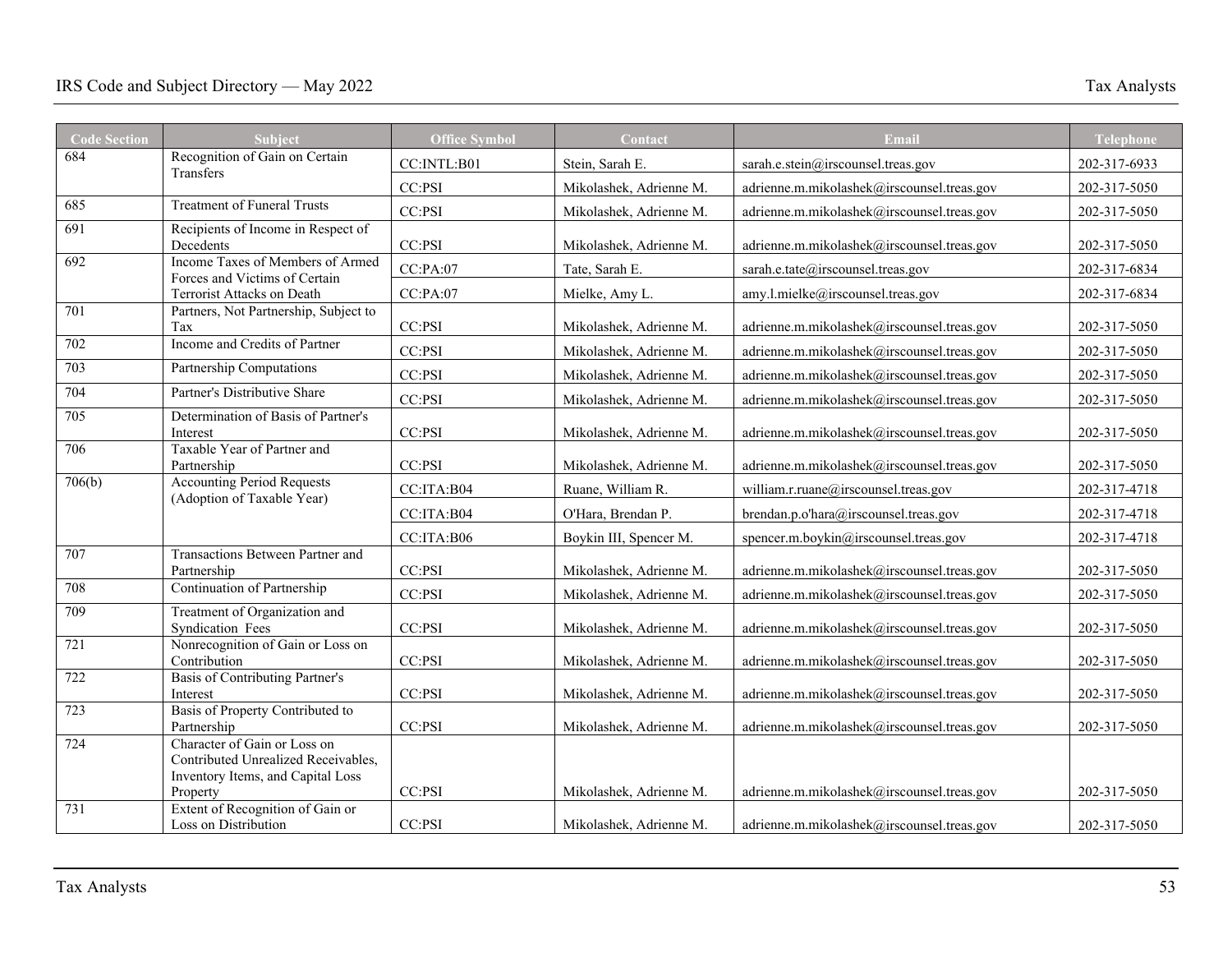| <b>Code Section</b> | Subject                                                               | <b>Office Symbol</b> | Contact                 | Email                                      | Telephone    |
|---------------------|-----------------------------------------------------------------------|----------------------|-------------------------|--------------------------------------------|--------------|
| 732                 | Basis of Distributed Property Other                                   |                      |                         |                                            |              |
|                     | Than Money                                                            | CC:PSI               | Mikolashek, Adrienne M. | adrienne.m.mikolashek@irscounsel.treas.gov | 202-317-5050 |
| 733                 | Basis of Distributee Partner's Interest                               | CC:PSI               | Mikolashek, Adrienne M. | adrienne.m.mikolashek@irscounsel.treas.gov | 202-317-5050 |
| 734                 | Optional Adjustment to Basis of<br>Undistributed Partnership Property | CC:PSI               | Mikolashek, Adrienne M. | adrienne.m.mikolashek@irscounsel.treas.gov | 202-317-5050 |
| 735                 | Character of Gain or Loss on<br>Disposition of Distributed Property   | CC:PSI               | Mikolashek, Adrienne M. | adrienne.m.mikolashek@irscounsel.treas.gov | 202-317-5050 |
| 736                 | Payment to a Retiring Partner or a                                    |                      |                         |                                            |              |
|                     | Deceased Partner's Successor in                                       |                      |                         |                                            |              |
|                     | Interest                                                              | CC:PSI               | Mikolashek, Adrienne M. | adrienne.m.mikolashek@irscounsel.treas.gov | 202-317-5050 |
| 737                 | Recognition of Pre-Contribution                                       |                      |                         |                                            |              |
|                     | Gain in Case of Certain Distributions<br>to Contributing Partner      | CC:PSI               | Mikolashek, Adrienne M. | adrienne.m.mikolashek@irscounsel.treas.gov | 202-317-5050 |
| 741                 | Recognition and Character of Gain or                                  |                      |                         |                                            |              |
|                     | Loss on Sale or Exchange                                              | CC:PSI               | Mikolashek, Adrienne M. | adrienne.m.mikolashek@irscounsel.treas.gov | 202-317-5050 |
| 742                 | Basis of Transferee Partner's Interest                                | CC:PSI               | Mikolashek, Adrienne M. | adrienne.m.mikolashek@irscounsel.treas.gov | 202-317-5050 |
| 743                 | Optional Adjustment to Basis of                                       |                      |                         |                                            |              |
|                     | Partnership Property                                                  | CC:PSI               | Mikolashek, Adrienne M. | adrienne.m.mikolashek@irscounsel.treas.gov | 202-317-5050 |
| 751                 | Unrealized Receivables and                                            |                      |                         |                                            |              |
| 752                 | <b>Inventory Items</b><br><b>Treatment of Certain Liabilities</b>     | CC:PSI               | Mikolashek, Adrienne M. | adrienne.m.mikolashek@irscounsel.treas.gov | 202-317-5050 |
|                     |                                                                       | CC:PSI               | Mikolashek, Adrienne M. | adrienne.m.mikolashek@irscounsel.treas.gov | 202-317-5050 |
| 753                 | Partner Receiving Income in Respect<br>of Decedent                    |                      |                         |                                            |              |
| 754                 | Manner of Electing Optional                                           | CC:PSI               | Mikolashek, Adrienne M. | adrienne.m.mikolashek@irscounsel.treas.gov | 202-317-5050 |
|                     | Adjustment to Basis of Partnership                                    |                      |                         |                                            |              |
|                     | Property                                                              | CC:PSI               | Mikolashek, Adrienne M. | adrienne.m.mikolashek@irscounsel.treas.gov | 202-317-5050 |
| 755                 | Rules for Allocation of Basis                                         | CC:PSI               | Mikolashek, Adrienne M. | adrienne.m.mikolashek@irscounsel.treas.gov | 202-317-5050 |
| 761                 | Terms Defined                                                         | CC:PSI               | Mikolashek, Adrienne M. | adrienne.m.mikolashek@irscounsel.treas.gov | 202-317-5050 |
| 776                 | Special Rules for Partnerships<br>Holding Oil and Gas Properties      | CC:PSI               | Mikolashek, Adrienne M. | adrienne.m.mikolashek@irscounsel.treas.gov | 202-317-5050 |
| 777                 | Regulations                                                           | CC:PSI               | Mikolashek, Adrienne M. | adrienne.m.mikolashek@irscounsel.treas.gov | 202-317-5050 |
| 801                 | Tax Imposed (Insurance Companies)                                     | CC:FIP:B04           | Phillips, Daniel P.     | daniel.phillips@irscounsel.treas.gov       | 202-317-4452 |
| 803                 | Life Insurance Gross Income                                           | CC:FIP:B04           | Phillips, Daniel P.     | daniel.phillips@irscounsel.treas.gov       | 202-317-4452 |
| 804                 | Life Insurance Deductions                                             | CC:FIP:B04           | Phillips, Daniel P.     | daniel.phillips@irscounsel.treas.gov       | 202-317-4452 |
| 805                 | General Deductions                                                    | CC:FIP:B04           | Phillips, Daniel P.     | daniel.phillips@irscounsel.treas.gov       | 202-317-4452 |
| 806                 | Small Life Insurance Company                                          |                      |                         |                                            |              |
|                     | Deduction                                                             | CC:FIP:B04           | Phillips, Daniel P.     | daniel.phillips@irscounsel.treas.gov       | 202-317-4452 |
| 807                 | <b>Rules for Certain Reserves</b>                                     | CC:FIP:B04           | Phillips, Daniel P.     | daniel.phillips@irscounsel.treas.gov       | 202-317-4452 |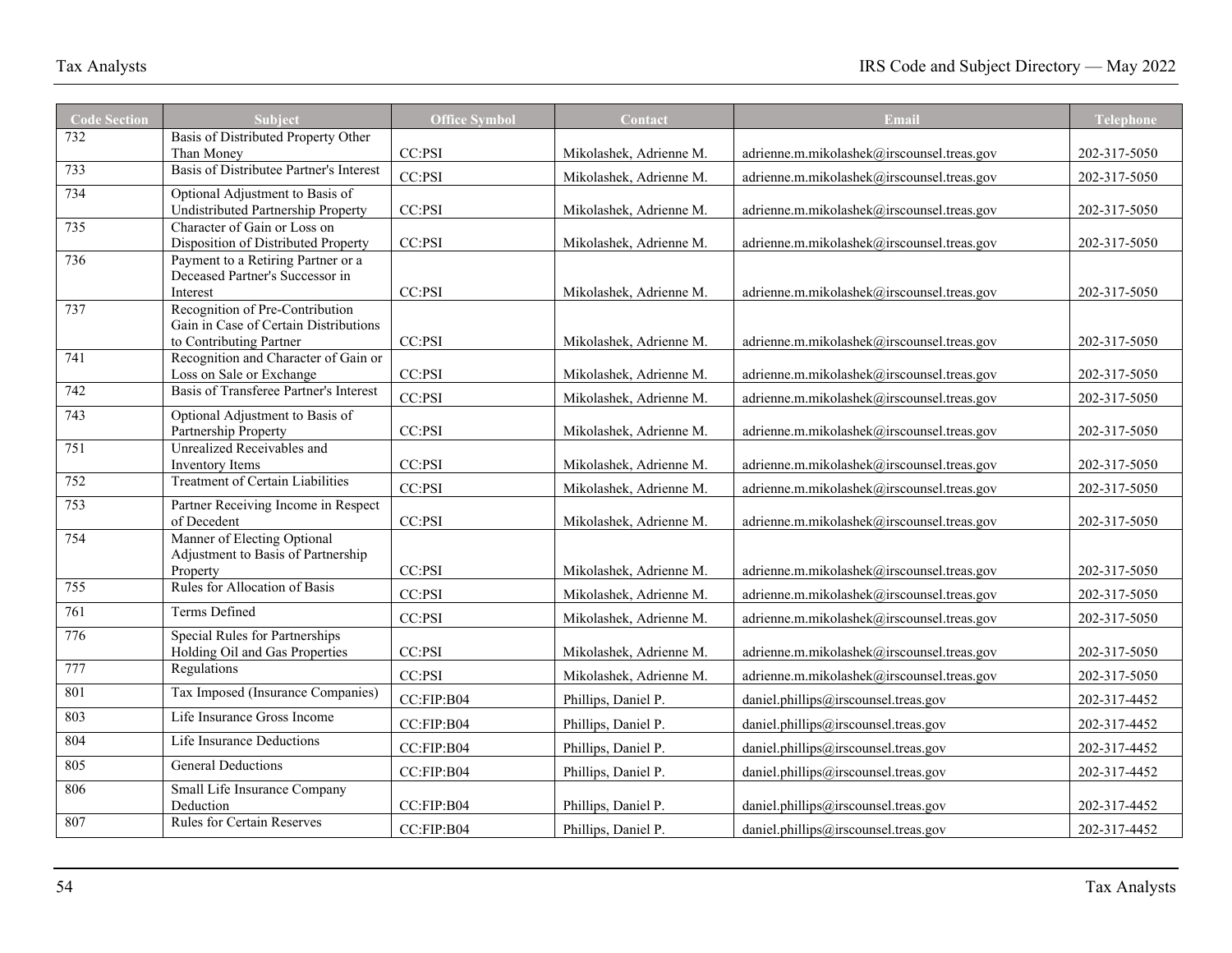| Code Section | <b>Subject</b>                                                                  | <b>Office Symbol</b> | Contact                | Email                                   | <b>Telephone</b> |
|--------------|---------------------------------------------------------------------------------|----------------------|------------------------|-----------------------------------------|------------------|
| 808          | Policyholder Dividends Deduction                                                | CC:FIP:B04           | Sneade, Kathryn J.M.   | kathrynjo.m.sneade@irscounsel.treas.gov | 202-317-4441     |
| 809          | Reduction in Certain Deductions of<br>Mutual Life Insurance Companies           | CC:FIP:B04           | Sneade, Kathryn J.M.   | kathrynjo.m.sneade@irscounsel.treas.gov | 202-317-4441     |
| 810          | Operations Loss Deduction                                                       | CC:FIP:B04           | Sneade, Kathryn J.M.   | kathrynjo.m.sneade@irscounsel.treas.gov | 202-317-4441     |
| 811          | <b>Accounting Provisions</b>                                                    | CC:FIP:B04           | Sneade, Kathryn J.M.   | kathrynjo.m.sneade@irscounsel.treas.gov | 202-317-4441     |
| 812          | Definition of Company's Share and<br>Policyholders' Share                       | CC:FIP:B04           | Sneade, Kathryn J.M.   | kathrynjo.m.sneade@irscounsel.treas.gov | 202-317-4441     |
| 814          | Contiguous Country Branches of<br>Domestic Life Insurance Companies             | CC:FIP:B04           | Glover, John E.        | john.e.glover@irscounsel.treas.gov      | 202-317-4450     |
|              |                                                                                 | CC:INTL:B05          | Firehock, Josephine H. | josephine.firehock@irscounsel.treas.gov | 202-317-6938     |
|              |                                                                                 | CC: INTL: B05        | Baik, Je Y.            | je.y.baik@irscounsel.treas.gov          | 202-317-6938     |
| 815          | Distributions to Shareholders from<br>pre 1984 Policyholders Surplus<br>Account | CC:FIP:B04           | Baxter, Rebecca L.     | rebecca.l.baxter@irscounsel.treas.gov   | 202-317-4435     |
| 816          | Life Insurance Company Defined                                                  | CC:FIP:B04           | Phillips, Daniel P.    | daniel.phillips@irscounsel.treas.gov    | 202-317-4452     |
| 831          | Tax on Insurance Companies Other<br>Than Life Insurance Companies               | CC:FIP:B04           | Glover, John E.        | john.e.glover@irscounsel.treas.gov      | 202-317-4450     |
| 832          | Insurance Company Taxable Income                                                | CC:FIP:B04           | Glover, John E.        | john.e.glover@irscounsel.treas.gov      | 202-317-4450     |
| 833          | Treatment of Blue Cross & Blue<br>Shield Organizations                          | CC:FIP:B04           | Baxter, Rebecca L.     | rebecca.l.baxter@irscounsel.treas.gov   | 202-317-4435     |
| 834          | Determination of Taxable Investment<br>Income                                   | CC:FIP:B04           | Glover, John E.        | john.e.glover@irscounsel.treas.gov      | 202-317-4450     |
| 841          | Credit for Foreign Taxes                                                        | CC: INTL: B05        | Baik, Je Y.            | je.y.baik@irscounsel.treas.gov          | 202-317-6938     |
|              |                                                                                 | CC:FIP:B04           | Glover, John E.        | john.e.glover@irscounsel.treas.gov      | 202-317-4450     |
| 842          | Foreign Companies Carrying on<br><b>Insurance Business</b>                      | CC:FIP:B04           | Glover, John E.        | john.e.glover@irscounsel.treas.gov      | 202-317-4450     |
|              |                                                                                 | CC:INTL:B05          | Firehock, Josephine H. | josephine.firehock@irscounsel.treas.gov | 202-317-6938     |
|              |                                                                                 | CC: INTL: B05        | Baik, Je Y.            | je.y.baik@irscounsel.treas.gov          | 202-317-6938     |
| 843          | Annual Accounting Period                                                        | CC:FIP:B04           | Baxter, Rebecca L.     | rebecca.l.baxter@irscounsel.treas.gov   | 202-317-4435     |
| 844          | <b>Special Loss Carryover Rules</b>                                             | CC:FIP:B04           | Baxter, Rebecca L.     | rebecca.l.baxter@irscounsel.treas.gov   | 202-317-4435     |
| 845          | Certain Reinsurance Agreements                                                  | CC: INTL: B05        | Baik. Je Y.            | je.y.baik@irscounsel.treas.gov          | 202-317-6938     |
| 846          | Discounted Unpaid Losses Defined                                                | CC:FIP:B04           | Baxter, Rebecca L.     | rebecca.l.baxter@irscounsel.treas.gov   | 202-317-4435     |
| 847          | <b>Special Estimated Tax Payments</b>                                           | CC:FIP:B04           | Baxter, Rebecca L.     | rebecca.l.baxter@irscounsel.treas.gov   | 202-317-4435     |
| 848          | Capitalization of Certain Policy<br><b>Acquisition Expenses</b>                 | CC:FIP:B04           | Sneade, Kathryn J.M.   | kathrynjo.m.sneade@irscounsel.treas.gov | 202-317-4441     |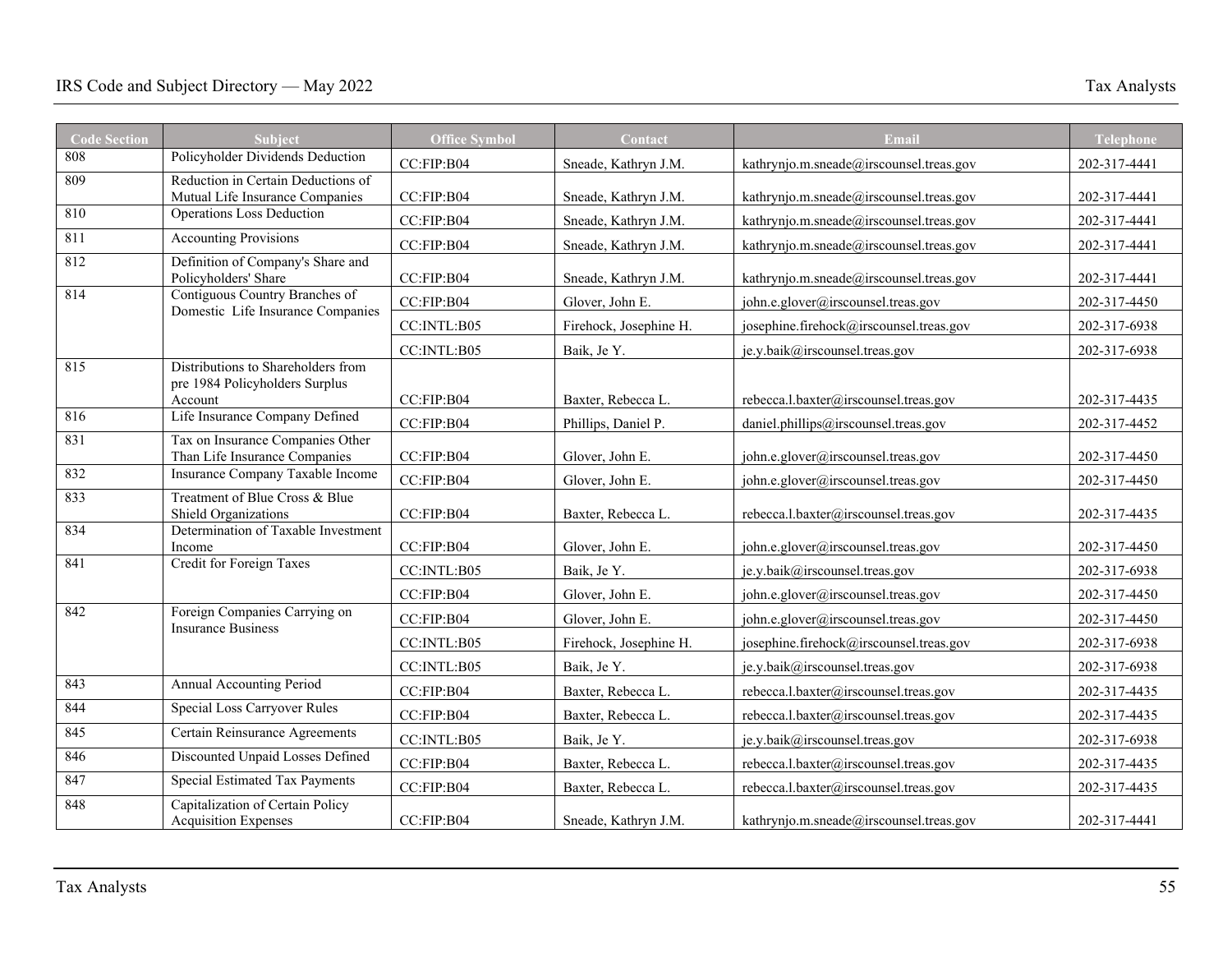| <b>Code Section</b> | Subject                                                                     | <b>Office Symbol</b> | Contact              | Email                                   | <b>Telephone</b> |
|---------------------|-----------------------------------------------------------------------------|----------------------|----------------------|-----------------------------------------|------------------|
| 851                 | Definition of Regulated Investment                                          | CC:FIP:B01           | Harrison, Steven M.  | steven.harrison@irscounsel.treas.gov    | 202-317-4412     |
|                     | Company                                                                     | CC:FIP:B01           | Chin, Michael Y.     | michael.y.chin@irscounsel.treas.gov     | 202-317-5846     |
| 852                 | <b>Taxation of Regulated Investment</b><br>Companies and Their Shareholders | CC:FIP:B01           | Harrison, Steven M.  | steven.harrison@irscounsel.treas.gov    | 202-317-4412     |
|                     |                                                                             | CC:FIP:B01           | Chin, Michael Y.     | michael.y.chin@irscounsel.treas.gov     | 202-317-5846     |
| 853                 | Foreign Tax Credit Allowed to                                               | CC:FIP:B01           | Harrison, Steven M.  | steven.harrison@irscounsel.treas.gov    | 202-317-4412     |
|                     |                                                                             | CC:FIP:B01           | Chin, Michael Y.     | michael.y.chin@irscounsel.treas.gov     | 202-317-5846     |
|                     |                                                                             | CC:INTL:B03          | Braun, Corina        | corina.braun@irscounsel.treas.gov       | 202-317-6936     |
| 854                 | Limitations Applicable to Dividends<br>Received From Regulated              | CC:FIP:B01           | Harrison, Steven M.  | steven.harrison@irscounsel.treas.gov    | 202-317-4412     |
|                     | <b>Investment Company</b>                                                   | CC:FIP:B01           | Chin, Michael Y.     | michael.y.chin@irscounsel.treas.gov     | 202-317-5846     |
|                     |                                                                             | CC:INTL:B03          | Braun, Corina        | corina.braun@irscounsel.treas.gov       | 202-317-6936     |
| 855                 | Dividends Paid by Regulated<br>Investment Company After Close of            | CC:FIP:B01           | Harrison, Steven M.  | steven.harrison@irscounsel.treas.gov    | 202-317-4412     |
|                     | Taxable Year                                                                | CC:FIP:B01           | Chin, Michael Y.     | michael.y.chin@irscounsel.treas.gov     | 202-317-5846     |
| 856                 | Definition of Real Estate Investment<br>Trust                               | CC:FIP:B02           | Hoffenson, Andrea M. | andrea.m.hoffenson@irscounsel.treas.gov | 202-317-4419     |
|                     |                                                                             | CC:FIP:B03           | Audet, Bernard J.    | bernard.j.audet@irscounsel.treas.gov    | 202-317-4415     |
| 857                 | <b>Taxation of Real Estate Investment</b><br>Trusts and Their Beneficiaries | CC:FIP:B02           | Hoffenson, Andrea M. | andrea.m.hoffenson@irscounsel.treas.gov | 202-317-4419     |
|                     |                                                                             | CC:FIP:B03           | Audet, Bernard J.    | bernard.j.audet@irscounsel.treas.gov    | 202-317-4415     |
| 858                 | Dividends Paid by Real Estate<br>Investment Trust After Close of            | CC:FIP:B02           | Hoffenson, Andrea M. | andrea.m.hoffenson@irscounsel.treas.gov | 202-317-4419     |
|                     | Taxable Year                                                                | CC:FIP:B03           | Audet, Bernard J.    | bernard.j.audet@irscounsel.treas.gov    | 202-317-4415     |
| 859                 | Adoption of Annual Accounting<br>Period                                     | CC:FIP:B02           | Hoffenson, Andrea M. | andrea.m.hoffenson@irscounsel.treas.gov | 202-317-4419     |
|                     |                                                                             | CC:FIP:B03           | Audet, Bernard J.    | bernard.j.audet@irscounsel.treas.gov    | 202-317-4415     |
| 860                 | Deduction for Deficiency Dividends                                          | CC:FIP:B02           | Hoffenson, Andrea M. | andrea.m.hoffenson@irscounsel.treas.gov | 202-317-4419     |
|                     |                                                                             | CC:FIP:B03           | Audet, Bernard J.    | bernard.j.audet@irscounsel.treas.gov    | 202-317-4415     |
|                     |                                                                             | CC:FIP:B01           | Harrison, Steven M.  | steven.harrison@irscounsel.treas.gov    | 202-317-4412     |
| 860A                | Taxation of REMIC's                                                         | CC:FIP               | Imholtz, Diana A.    | diana.imholtz@irscounsel.treas.gov      | 202-317-4410     |
|                     |                                                                             | CC:FIP:B02           | Rogers, John W.      | john.w.rogers@irscounsel.treas.gov      | 202-317-4425     |
|                     |                                                                             | CC:FIP:B01           | Chin, Michael Y.     | michael.y.chin@irscounsel.treas.gov     | 202-317-5846     |
| 860B                | Taxation of Holders of Regular<br>Interests                                 | CC:FIP               | Imholtz, Diana A.    | diana.imholtz@irscounsel.treas.gov      | 202-317-4410     |
|                     |                                                                             | CC:FIP:B02           | Rogers, John W.      | john.w.rogers@irscounsel.treas.gov      | 202-317-4425     |
|                     |                                                                             | CC:FIP:B01           | Chin, Michael Y.     | michael.y.chin@irscounsel.treas.gov     | 202-317-5846     |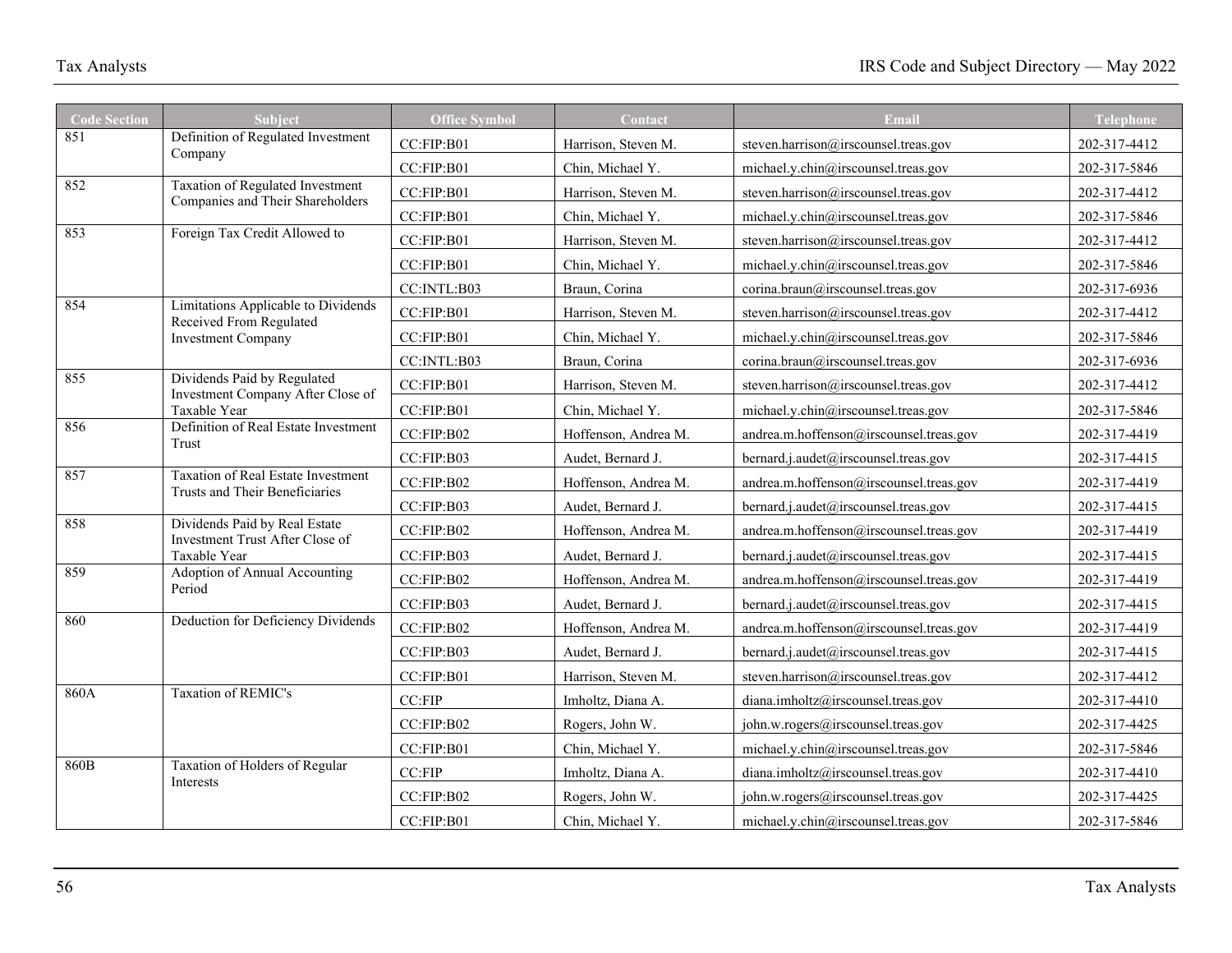| <b>Code Section</b>        | Subject                                                             | <b>Office Symbol</b> | Contact              | Email                                   | Telephone    |
|----------------------------|---------------------------------------------------------------------|----------------------|----------------------|-----------------------------------------|--------------|
| 860C                       | <b>Taxation of Residual Interests</b>                               | CC:FIP               | Imholtz, Diana A.    | diana.imholtz@irscounsel.treas.gov      | 202-317-4410 |
|                            |                                                                     | CC:FIP:B02           | Rogers, John W.      | john.w.rogers@irscounsel.treas.gov      | 202-317-4425 |
|                            |                                                                     | CC:FIP:B01           | Chin, Michael Y.     | michael.y.chin@irscounsel.treas.gov     | 202-317-5846 |
| 860D                       | <b>REMIC Defined</b>                                                | CC:FIP               | Imholtz, Diana A.    | diana.imholtz@irscounsel.treas.gov      | 202-317-4410 |
|                            |                                                                     | CC:FIP:B02           | Rogers, John W.      | john.w.rogers@irscounsel.treas.gov      | 202-317-4425 |
|                            |                                                                     | CC:FIP:B01           | Chin, Michael Y.     | michael.y.chin@irscounsel.treas.gov     | 202-317-5846 |
| 860E                       | Treatment of Income in Excess of                                    | CC:FIP               | Imholtz, Diana A.    | diana.imholtz@irscounsel.treas.gov      | 202-317-4410 |
|                            | Daily Accruals on Residual Interests                                | CC:FIP:B02           | Rogers, John W.      | john.w.rogers@irscounsel.treas.gov      | 202-317-4425 |
|                            |                                                                     | CC:FIP:B01           | Chin, Michael Y.     | michael.y.chin@irscounsel.treas.gov     | 202-317-5846 |
| 860F                       | Other Rules                                                         | CC:FIP               | Imholtz, Diana A.    | diana.imholtz@irscounsel.treas.gov      | 202-317-4410 |
|                            |                                                                     | CC:FIP:B02           | Rogers, John W.      | john.w.rogers@irscounsel.treas.gov      | 202-317-4425 |
|                            |                                                                     | CC:FIP:B01           | Chin, Michael Y.     | michael.y.chin@irscounsel.treas.gov     | 202-317-5846 |
| 860G                       | Other Definitions and Special Rules                                 | CC:FIP               | Imholtz, Diana A.    | diana.imholtz@irscounsel.treas.gov      | 202-317-4410 |
|                            |                                                                     | CC:FIP:B02           | Rogers, John W.      | john.w.rogers@irscounsel.treas.gov      | 202-317-4425 |
|                            |                                                                     | CC:FIP:B01           | Chin, Michael Y.     | michael.y.chin@irscounsel.treas.gov     | 202-317-5846 |
| 860H-L                     | <b>Taxation of FASITS</b>                                           | CC:INTL:B03          | Parry, Jeffrey L.    | jeffrey.l.parry@irscounsel.treas.gov    | 202-317-6936 |
| 861-864                    | Part I. Determination of Sources of                                 | CC:INTL:B03          | Gilman, Michael I.   | michael.i.gilman@irscounsel.treas.gov   | 202-317-6936 |
|                            | Income                                                              | CC:LB:NSLC:3         | Budde, John E.       | john.e.budde@irscounsel.treas.gov       | 513-975-6841 |
|                            |                                                                     | CC:INTL:B03          | Parry, Jeffrey L.    | jeffrey.l.parry@irscounsel.treas.gov    | 202-317-6936 |
|                            |                                                                     | CC:LB:2:BOS:1        | Best, Stephen C.     | stephen.c.best@irscounsel.treas.gov     | 617-788-0796 |
|                            |                                                                     | CC:LB:5:LN           | Dewald, Joseph P.    | joseph.p.dewald@irscounsel.treas.gov    | 949-575-6519 |
| $861(a)(4)$ -<br>862(a)(4) | Software and Cloud Transactions<br>(Characterization)               | CC:INTL:B06          | Kelley, Robert Z.    | robert.z.kelley@irscounsel.treas.gov    | 202-317-6939 |
| 863(b)                     | Income Partly from Within and<br>Partly from Without U.S            | CC: INTL: B06        | McCormack, Brad      | brad.mccormack@irscounsel.treas.gov     | 202-317-6939 |
| 863(c)                     | Source for Certain Transportation<br>Income                         | CC:INTL:B06          | McCormack, Brad      | brad.mccormack@irscounsel.treas.gov     | 202-317-6939 |
| 864(b)(2)                  | Definition of Trading in Stocks,<br>Securities or Commodities       | CC:INTL:B05          | Merkel, Peter D.     | david.p.merkel@irscounsel.treas.gov     | 202-317-6938 |
| 864(c)(8)                  | Gain or loss of foreign persons from<br>sale or exchange of certain | CC:INTL:B04          | Gootzeit, Ronald M.  | ronald.m.gootzeit@irscounsel.treas.gov  | 202-317-6937 |
|                            | partnership interests                                               | CC:INTL:B04          | Rowland, Chadwick P. | chadwick.p.rowland@irscounsel.treas.gov | 202-317-6937 |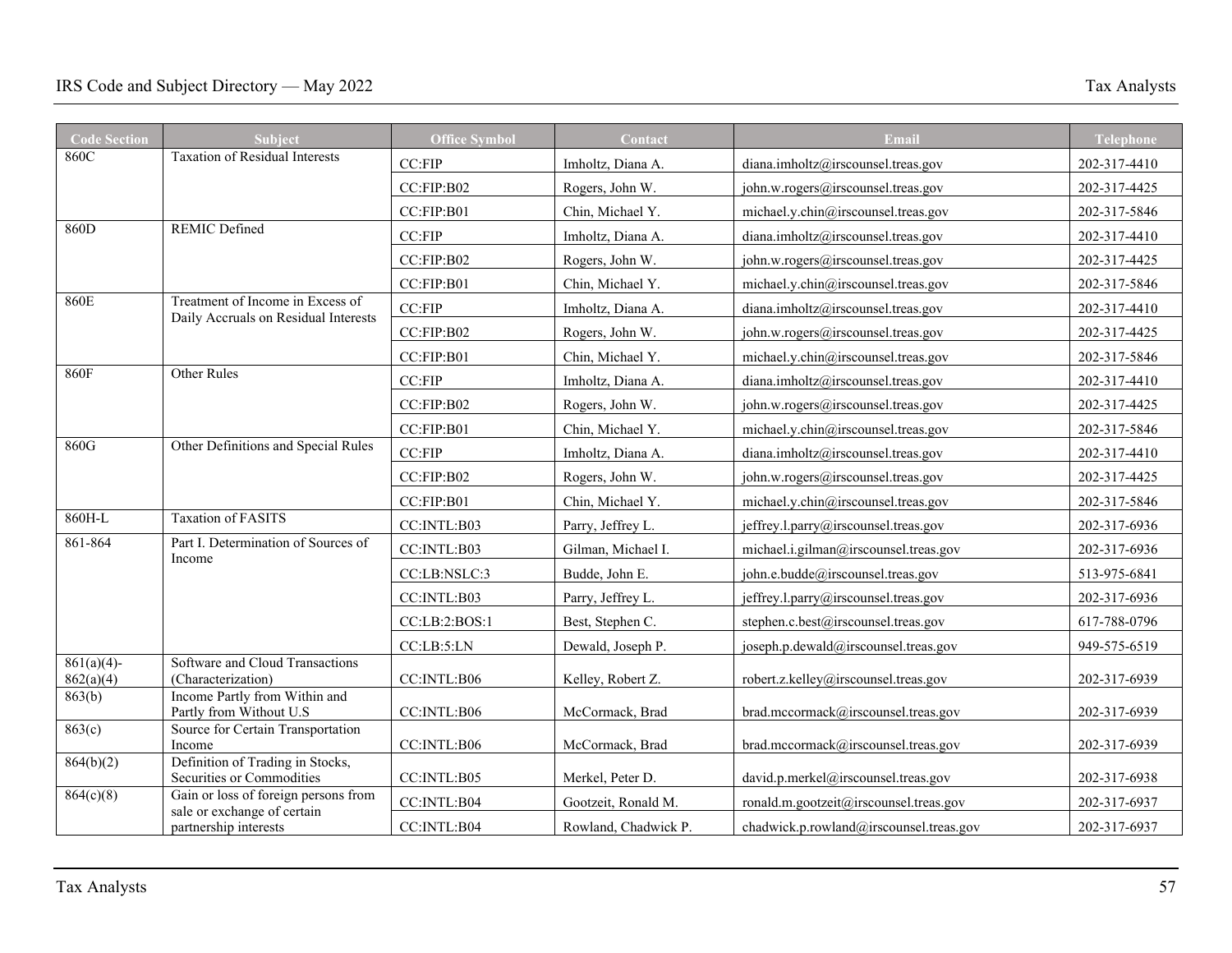| <b>Code Section</b> | Subject                                                           | <b>Office Symbol</b> | Contact                   | Email                                        | Telephone    |
|---------------------|-------------------------------------------------------------------|----------------------|---------------------------|----------------------------------------------|--------------|
| 865                 | Source Rules for Personal Property                                |                      |                           |                                              |              |
| 871(a)              | Sales<br>30 Percent on FDAP Income of Non-                        | CC: INTL: B03        | Cowan, Jeffrey P.         | jeffrey.p.cowan@irscounsel.treas.gov         | 202-317-6936 |
|                     | resident Alien Individuals                                        | $CC:\mathrm{INTL}$   | Sweeney, John J.          | john.j.sweeney@irscounsel.treas.gov          | 202-317-3800 |
|                     |                                                                   | CC:INTL:B01          | Seth, Subin               | subin.seth@irscounsel.treas.gov              | 202-317-6933 |
| 871(b)              | Effectively Connected Income (ECI)<br>- income connected with US  | CC:INTL:B01          | Owens, Richard F.         | richard.f.owens@irscounsel.treas.gov         | 202-317-6933 |
|                     | <b>Business</b>                                                   | CC:INTL:B01          | Vinnik, Jeffrey L.        | jeffrey.l.vinnik@irscounsel.treas.gov        | 202-317-6933 |
| 871(a)(3)           | Taxation of Social Security Benefits                              | $CC:\mathrm{INTL}$   | Sweeney, John J.          | john.j.sweeney@irscounsel.treas.gov          | 202-317-3800 |
| 871(f)              | Certain Annuities Received Under<br>Qualified Plans               | $\rm CC{:}INTL$      | Sweeney, John J.          | john.j.sweeney@irscounsel.treas.gov          | 202-317-3800 |
| 871(h)              | Portfolio Interest of Nonresident                                 | $CC:\mathrm{INTL}$   | Sweeney, John J.          | john.j.sweeney@irscounsel.treas.gov          | 202-317-3800 |
|                     | Alien Individuals                                                 | CC:INTL:B01          | Seth, Subin               | subin.seth@irscounsel.treas.gov              | 202-317-6933 |
| 871(m)              | Dividend Equivalents                                              | CC:INTL:B05          | Walny, Karen T.           | karen.walny@irscounsel.treas.gov             | 202-317-6938 |
| 873                 | Deductions of a nonresident alien                                 | CC:INTL:B01          | <b>Branch Contact</b>     |                                              | 202-317-6933 |
|                     | individual                                                        | CC:INTL:B01          | Owens, Richard F.         | richard.f.owens@irscounsel.treas.gov         | 202-317-6933 |
|                     |                                                                   | CC:INTL:B01          | Williams, Alan S.         | alan.s.williams@irscounsel.treas.gov         | 202-317-6933 |
| 875                 | Partnerships; Beneficiaries of Estates<br>or Trusts               | CC:PSI               | Mikolashek, Adrienne M.   | adrienne.m.mikolashek@irscounsel.treas.gov   | 202-317-5050 |
|                     |                                                                   | CC:INTL:B01          | Owens, Richard F.         | richard.f.owens@irscounsel.treas.gov         | 202-317-6933 |
| 876                 | Alien Residents of Puerto Rico,<br>Guam, American Samoa, or the   | CC:INTL:B07          | Giblen, Douglas L.        | douglas.giblen@irscounsel.treas.gov          | 202-317-6941 |
|                     | Northern Mariana Islands                                          | CC: INTL: B07        | Manasterli, Jacqueline B. | jacqueline.b.manasterli@irscounsel.treas.gov | 202-317-6941 |
| 877                 | Expatriation of U.S. Citizens &<br>Residents                      | CC:INTL:B01          | Banjanin, Lara A.         | lara.a.banjanin@irscounsel.treas.gov         | 202-317-6933 |
|                     |                                                                   | CC:INTL:B01          | Stein, Sarah E.           | sarah.e.stein@irscounsel.treas.gov           | 202-317-6933 |
| 877A                | Tax Responsibilities of Expatriation                              | CC:INTL:B01          | Banjanin, Lara A.         | lara.a.banjanin@irscounsel.treas.gov         | 202-317-6933 |
|                     |                                                                   | CC:INTL:B01          | <b>Branch Contact</b>     |                                              | 202-317-6933 |
|                     |                                                                   | CC:INTL:B01          | Stein, Sarah E.           | sarah.e.stein@irscounsel.treas.gov           | 202-317-6933 |
| 881                 | Foreign Corporations                                              | CC:LB:2:BOS:1        | Best, Stephen C.          | stephen.c.best@irscounsel.treas.gov          | 617-788-0796 |
|                     |                                                                   | CC:INTL:B01          | Seth, Subin               | subin.seth@irscounsel.treas.gov              | 202-317-6933 |
|                     | Foreign Corporations-Conduit                                      | CC:INTL:B01          | Owens, Richard F.         | richard.f.owens@irscounsel.treas.gov         | 202-317-6933 |
|                     | <b>Financing Transactions</b>                                     | CC:INTL:B01          | Connery, Ryan M.          | ryan.m.connery@irscounsel.treas.gov          | 202-317-6933 |
| 881(c)              | Repeal of Tax on Interest of Foreign                              | CC:INTL:B01          | Seth, Subin               | subin.seth@irscounsel.treas.gov              | 202-317-6933 |
|                     | 'Corporations Received from Certain<br>Portfolio Debt Investments | CC:INTL:B01          | Connery, Ryan M.          | ryan.m.connery@irscounsel.treas.gov          | 202-317-6933 |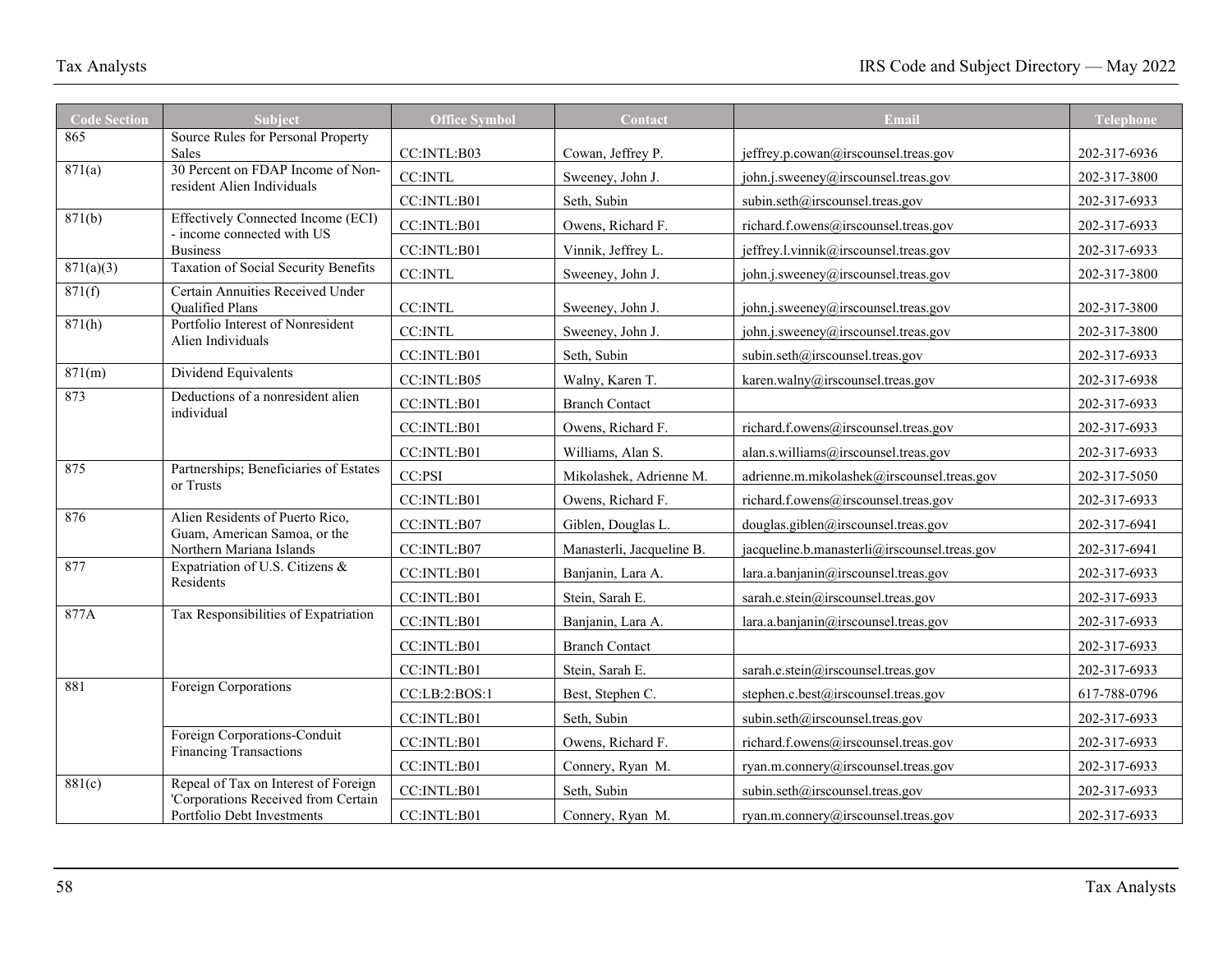| <b>Code Section</b> | <b>Subject</b>                                                                                                         | <b>Office Symbol</b> | Contact                   | Email                                        | <b>Telephone</b> |
|---------------------|------------------------------------------------------------------------------------------------------------------------|----------------------|---------------------------|----------------------------------------------|------------------|
| 882                 | Effectively Connected Income (ECI)<br>- income connected with foreign                                                  | CC:INTL:B01          | Owens, Richard F.         | richard.f.owens@irscounsel.treas.gov         | 202-317-6933     |
|                     | corporations                                                                                                           | CC:INTL:B01          | Vinnik, Jeffrey L.        | jeffrey.l.vinnik@irscounsel.treas.gov        | 202-317-6933     |
| 882(c)              | Allowance of Deductions and Credits                                                                                    | CC:LB:2:BOS:1        | Best, Stephen C.          | stephen.c.best@irscounsel.treas.gov          | 617-788-0796     |
| 883                 | Reciprocal Shipping Exemption                                                                                          | CC:INTL:B01          | <b>Branch Contact</b>     |                                              | 202-317-6933     |
|                     |                                                                                                                        | CC:INTL:B01          | Connery, Ryan M.          | ryan.m.connery@irscounsel.treas.gov          | 202-317-6933     |
|                     |                                                                                                                        | CC:INTL:B01          | Villecco, Tracy M.        | tracy.m.villecco@irscounsel.treas.gov        | 202-317-6933     |
| 884                 | <b>Branch Profits Tax</b>                                                                                              | CC:INTL:B01          | Owens, Richard F.         | richard.f.owens@irscounsel.treas.gov         | 202-317-6933     |
|                     |                                                                                                                        | CC:INTL:B01          | Connery, Ryan M.          | ryan.m.connery@irscounsel.treas.gov          | 202-317-6933     |
| 892                 | Income of Foreign Governments and<br>of 'International Organizations                                                   | CC: INTL: B05        | Deuth, Joel S.            | joel.s.deuth@irscounsel.treas.gov            | 202-317-6938     |
| 894                 | <b>Business profits</b>                                                                                                | CC:INTL:B01          | <b>Branch Contact</b>     |                                              | 202-317-6933     |
|                     | <b>Collection Assistance</b>                                                                                           | CC:INTL:B07          | Manasterli, Jacqueline B. | jacqueline.b.manasterli@irscounsel.treas.gov | 202-317-6941     |
|                     |                                                                                                                        | CC:INTL:B07          | Huggs, Stephen C.         | stephen.c.huggs@irscounsel.treas.gov         | 202-317-6941     |
|                     | Creditability under treaties                                                                                           | CC:INTL:B03          | Shi, Tianlin Laura        | tianlin.shi@irscounsel.treas.gov             | 202-317-6936     |
|                     | Exchange of Information                                                                                                | CC:INTL:B07          | Giblen, Douglas L.        | douglas.giblen@irscounsel.treas.gov          | 202-317-6941     |
|                     |                                                                                                                        | <b>CC:INTL</b>       | Lew, Mae J.               | mae.j.lew@irscounsel.treas.gov               | 202-317-3800     |
|                     |                                                                                                                        | CC:INTL:B07          | Parker, Nathaniel B.      | nathaniel.b.parker@irscounsel.treas.gov      | 202-317-6941     |
|                     | <b>Government Services</b>                                                                                             | CC:INTL:B01          | <b>Branch Contact</b>     |                                              | 202-317-6933     |
|                     | Individual tax (other than govt                                                                                        |                      |                           |                                              |                  |
|                     | services)<br><b>LOB</b>                                                                                                | CC:INTL:B01          | <b>Branch Contact</b>     |                                              | 202-317-6933     |
|                     | New Zealand                                                                                                            | CC:INTL:B01          | <b>Branch Contact</b>     |                                              | 202-317-6933     |
|                     |                                                                                                                        | CC:INTL:B01          | Banjanin, Lara A.         | lara.a.banjanin@irscounsel.treas.gov         | 202-317-6933     |
|                     | Offshore industries                                                                                                    | CC:INTL:B01          | <b>Branch Contact</b>     |                                              | 202-317-6933     |
|                     |                                                                                                                        | CC:INTL:B01          | Vinnik, Jeffrey L.        | jeffrey.l.vinnik@irscounsel.treas.gov        | 202-317-6933     |
|                     | Pension                                                                                                                | CC:INTL:B01          | Banjanin, Lara A.         | lara.a.banjanin@irscounsel.treas.gov         | 202-317-6933     |
|                     | Permanent Establishment                                                                                                | CC:INTL:B01          | <b>Branch Contact</b>     |                                              | 202-317-6933     |
| 895                 | Income Derived by a Foreign Central<br>Bank of Issue from Obligations of<br>the United States or from Bank<br>Deposits | CC:INTL:B05          | Walny, Karen T.           | karen.walny@irscounsel.treas.gov             | 202-317-6938     |
| 897                 | Disposition of Investment in United<br><b>States Real Property</b>                                                     | CC:INTL:B04          | Jeruchim. Kenneth A.      | kenneth.a.jeruchim@irscounsel.treas.gov      | 202-317-6937     |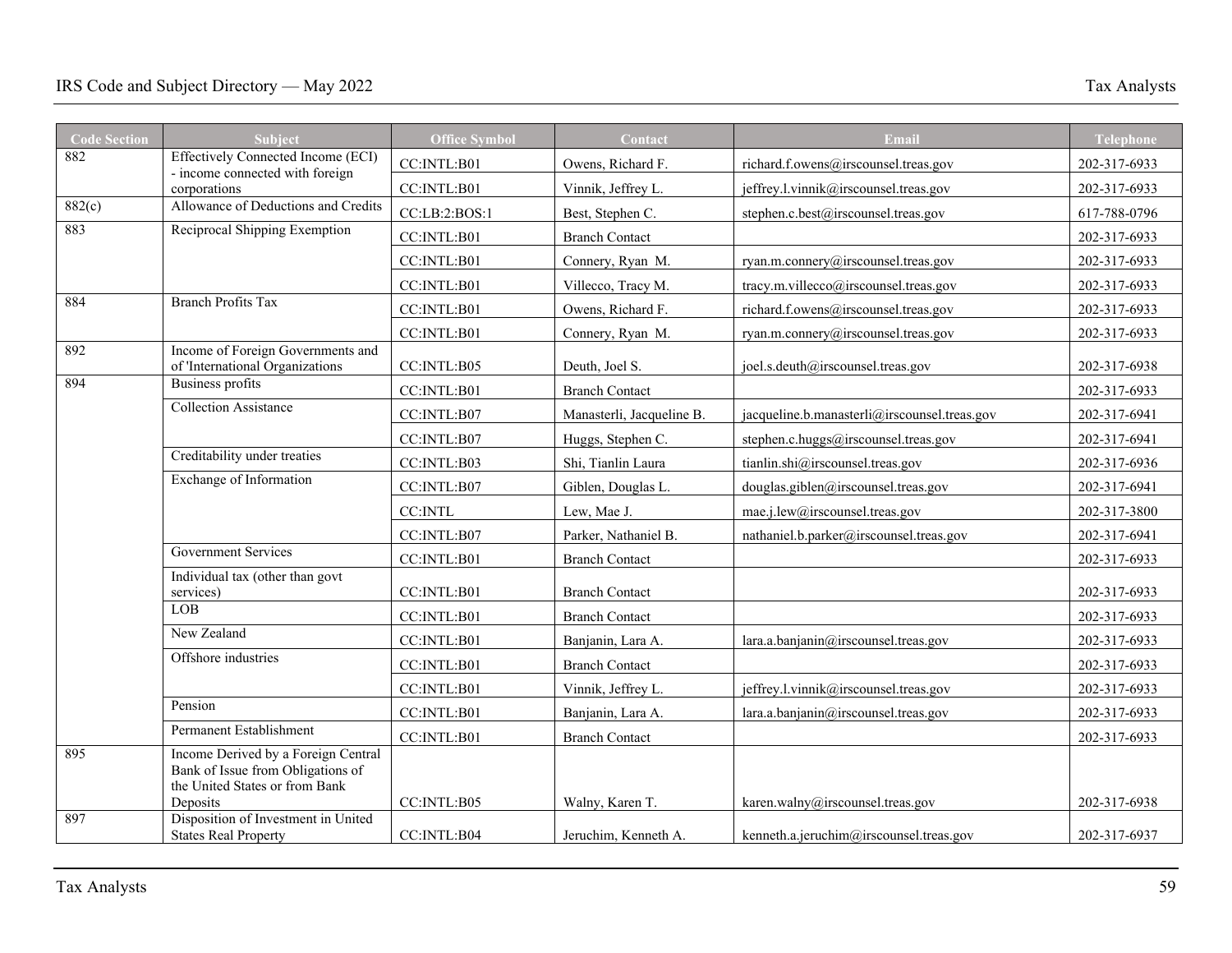| <b>Code Section</b> | <b>Subject</b>                                                                           | <b>Office Symbol</b> | Contact                   | Email                                        | <b>Telephone</b> |
|---------------------|------------------------------------------------------------------------------------------|----------------------|---------------------------|----------------------------------------------|------------------|
| 898                 | Taxable Year of Certain Foreign<br>Corporations                                          | CC: INTL: B02        | Harvey, Melinda E.        | melinda.e.harvey@irscounsel.treas.gov        | 202-317-6934     |
| 901                 | Creditability of Foreign Taxes                                                           | CC:INTL:B03          | Gilman, Michael I.        | michael.i.gilman@irscounsel.treas.gov        | 202-317-6936     |
|                     |                                                                                          | CC:LB:NSLC:3         | Budde, John E.            | john.e.budde@irscounsel.treas.gov            | 513-975-6841     |
|                     |                                                                                          | CC:LB:2:NEW:1        | Bennett, Robert T.        | robert.t.bennett@irscounsel.treas.gov        | 973-681-6613     |
| 902                 | Deemed Paid Foreign Tax Credit                                                           | CC:LB:NSLC:3         | Budde, John E.            | john.e.budde@irscounsel.treas.gov            | 513-975-6841     |
|                     |                                                                                          | CC:LB:2:NEW:1        | Bennett, Robert T.        | robert.t.bennett@irscounsel.treas.gov        | 973-681-6613     |
|                     |                                                                                          | CC:INTL:B03          | Gilman, Michael I.        | michael.i.gilman@irscounsel.treas.gov        | 202-317-6936     |
| 903                 | Creditability of Foreign Taxes                                                           | CC:INTL:B03          | Gilman, Michael I.        | michael.i.gilman@irscounsel.treas.gov        | 202-317-6936     |
|                     |                                                                                          | CC:LB:2:NEW:1        | Bennett, Robert T.        | robert.t.bennett@irscounsel.treas.gov        | 973-681-6613     |
|                     |                                                                                          | CC:LB:NSLC:3         | Budde, John E.            | john.e.budde@irscounsel.treas.gov            | 513-975-6841     |
| 904                 | Limitation on Credit                                                                     | CC:LB:2:NEW:1        | Bennett, Robert T.        | robert.t.bennett@irscounsel.treas.gov        | 973-681-6613     |
|                     |                                                                                          | CC:INTL:B03          | Parry, Jeffrey L.         | jeffrey.l.parry@irscounsel.treas.gov         | 202-317-6936     |
| 905                 | Foreign Tax Credit Adjustments                                                           | CC:INTL:B03          | Braun, Corina             | corina.braun@irscounsel.treas.gov            | 202-317-6936     |
| 906                 | Nonresident Alien Individuals &<br>Foreign Corporations                                  | CC: INTL: B03        | Parry, Jeffrey L.         | jeffrey.l.parry@irscounsel.treas.gov         | 202-317-6936     |
| 907                 | Special Rules in Case of Foreign Oil<br>and Gas Income                                   | CC: INTL: B03        | Cowan, Jeffrey P.         | jeffrey.p.cowan@irscounsel.treas.gov         | 202-317-6936     |
| 909                 | Foreign Tax Credit Splitting Events                                                      | CC:INTL:B03          | Parry, Jeffrey L.         | jeffrey.l.parry@irscounsel.treas.gov         | 202-317-6936     |
|                     |                                                                                          | CC:INTL:B03          | Walsh, Suzanne M.         | suzanne.m.walsh@irscounsel.treas.gov         | 202-317-6936     |
| 911-913             | Subpart B. Earned Income of<br>Citizens or Nonresident of United<br><b>States</b>        | CC:INTL:B02          | Hwa, Kate Y.              | kate.y.hwa@irscounsel.treas.gov              | 202-317-6934     |
| 931-935             | Subpart D. Possessions of the United                                                     | CC:INTL:B07          | Lisecki, Cleve            | cleve.lisecki@irscounsel.treas.gov           | 202-317-6941     |
|                     | <b>States</b>                                                                            | CC:INTL:B07          | Manasterli, Jacqueline B. | jacqueline.b.manasterli@irscounsel.treas.gov | 202-317-6941     |
|                     | Subpart D. Possessions of the United<br>States; Guam, Samoa, Northern<br>Mariana Islands | CC: INTL: B07        | Manasterli, Jacqueline B. | jacqueline.b.manasterli@irscounsel.treas.gov | 202-317-6941     |
|                     | Subpart D. Possessions of the United<br>States; Puerto Rico                              | CC: INTL: B07        | Manasterli, Jacqueline B. | jacqueline.b.manasterli@irscounsel.treas.gov | 202-317-6941     |
|                     | Subpart D. Possessions of the United<br>States; Virgin Islands                           | CC:INTL:B07          | Lisecki, Cleve            | cleve.lisecki@irscounsel.treas.gov           | 202-317-6941     |
|                     |                                                                                          | CC:INTL:B07          | Manasterli, Jacqueline B. | jacqueline.b.manasterli@irscounsel.treas.gov | 202-317-6941     |
| 936                 | Puerto Rico and Possession Tax<br>Credit                                                 | CC:INTL:B06          | Arsenault, Kathleen C.    | kathleen.c.arsenault@irscounsel.treas.gov    | 202-317-6939     |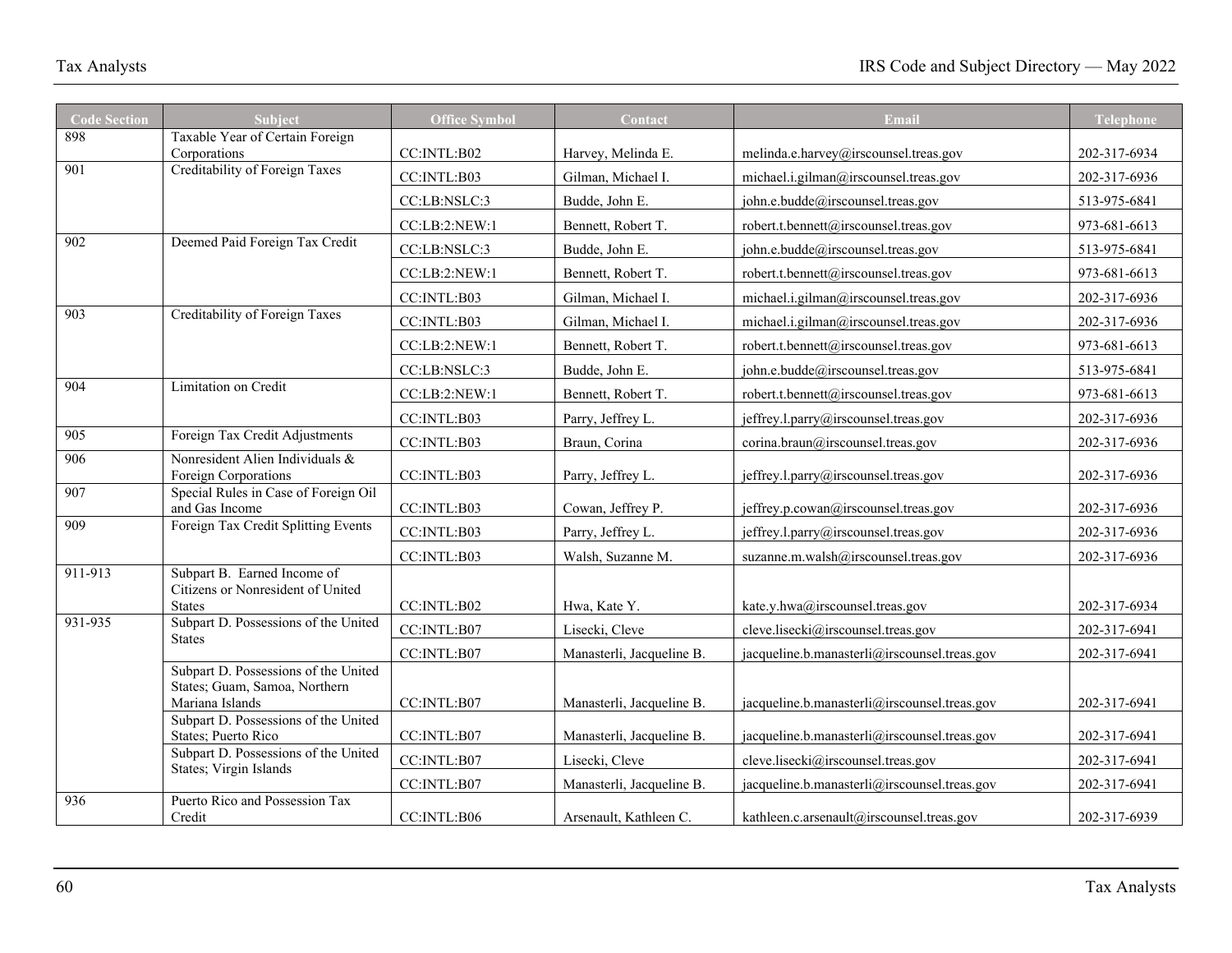| <b>Code Section</b> | <b>Subject</b>                                                                            | <b>Office Symbol</b> | <b>Contact</b>            | Email                                        | <b>Telephone</b> |
|---------------------|-------------------------------------------------------------------------------------------|----------------------|---------------------------|----------------------------------------------|------------------|
| 937                 | Residence and Source in U.S.<br>Territories                                               | CC:INTL:B07          | Giblen, Douglas L.        | douglas.giblen@irscounsel.treas.gov          | 202-317-6941     |
|                     |                                                                                           | CC:INTL:B07          | Manasterli, Jacqueline B. | jacqueline.b.manasterli@irscounsel.treas.gov | 202-317-6941     |
| 953                 | Insurance Income                                                                          | CC:INTL: B05         | Firehock. Josephine H.    | josephine.firehock@irscounsel.treas.gov      | 202-317-6938     |
|                     |                                                                                           | CC:INTL:B04          | Jeruchim, Kenneth A.      | kenneth.a.jeruchim@irscounsel.treas.gov      | 202-317-6937     |
| 953(d)              | Elections                                                                                 | CC:INTL:B02          | Crabtree, Kristine A.     | kristine.a.crabtree@irscounsel.treas.gov     | 202-317-6934     |
|                     |                                                                                           | CC:INTL:B02          | Hwa, Kate Y.              | kate.y.hwa@irscounsel.treas.gov              | 202-317-6934     |
| 954(i)              | Special Rules for Income Derived in<br>the Active Conduct of Insurance<br><b>Business</b> | CC:INTL:B05          | Firehock, Josephine H.    | josephine.firehock@irscounsel.treas.gov      | 202-317-6938     |
| 959                 | Exclusions from Gross Income of<br>Previously Taxed Earnings and<br>Profits               | CC:INTL:B04          | <b>Branch Contact</b>     |                                              | 202-317-6937     |
| 960                 | Foreign Taxes Deemed Paid                                                                 | CC:INTL:B03          | Walsh, Suzanne M.         | suzanne.m.walsh@irscounsel.treas.gov         | 202-317-6936     |
|                     |                                                                                           | CC: INTL: B03        | Gilman, Michael I.        | michael.i.gilman@irscounsel.treas.gov        | 202-317-6936     |
| 961                 | Adjustments to Basis of Stock in<br>Controlled Foreign Corporations and                   | CC:LB:2:BOS:1        | Best, Stephen C.          | stephen.c.best@irscounsel.treas.gov          | 617-788-0796     |
|                     | of Other Property                                                                         | CC: INTL: B04        | <b>Branch Contact</b>     |                                              | 202-317-6937     |
| 962                 | Election by Individuals to be Subject<br>to Tax at Corporate Rates                        | CC:INTL:B02          | Harvey, Melinda E.        | melinda.e.harvey@irscounsel.treas.gov        | 202-317-6934     |
|                     |                                                                                           | CC:INTL:B02          | Crabtree, Kristine A.     | kristine.a.crabtree@irscounsel.treas.gov     | 202-317-6934     |
| 964                 | Earnings and Profits                                                                      | CC:INTL:B02          | Harvey, Melinda E.        | melinda.e.harvey@irscounsel.treas.gov        | 202-317-6934     |
| 965                 | <b>Transition Tax</b>                                                                     | CC:INTL: B02         | Punchak, Natalie          | natalie.punchak@irscounsel.treas.gov         | 202-317-6934     |
| 982                 | Subpart I. Admissibility of<br>Documentation Maintained in                                | CC:LB:NSLC:3         | Budde, John E.            | john.e.budde@irscounsel.treas.gov            | 513-975-6841     |
|                     | Foreign Countries                                                                         | CC:INTL:B07          | Giblen, Douglas L.        | douglas.giblen@irscounsel.treas.gov          | 202-317-6941     |
|                     |                                                                                           | CC:INTL:B07          | Lisecki, Cleve            | cleve.lisecki@irscounsel.treas.gov           | 202-317-6941     |
| 985                 | Changes in Functional Currency                                                            | CC:INTL:B05          | Merkel, Peter D.          | david.p.merkel@irscounsel.treas.gov          | 202-317-6938     |
| 985-989             | Subpart J: Foreign Currency<br>Transactions                                               | CC: INTL: B05        | Cohen, Raphael J.         | raphael.j.cohen@irscounsel.treas.gov         | 202-317-6938     |
| 986                 | Currency-Foreign Corporations and<br>Foreign Taxes                                        | CC:LB:2:BOS:1        | Best, Stephen C.          | stephen.c.best@irscounsel.treas.gov          | 617-788-0796     |
|                     |                                                                                           | CC:INTL:B03          | Braun, Corina             | corina.braun@irscounsel.treas.gov            | 202-317-6936     |
| 987                 | <b>Branch Transactions</b>                                                                | CC:INTL:B05          | Cohen, Raphael J.         | raphael.j.cohen@irscounsel.treas.gov         | 202-317-6938     |
| 988                 | Foreign Currency Transactions                                                             | CC:INTL:B05          | Ramaswamy, Sheila N.      | sheila.n.ramaswamy@irscounsel.treas.gov      | 202-317-6938     |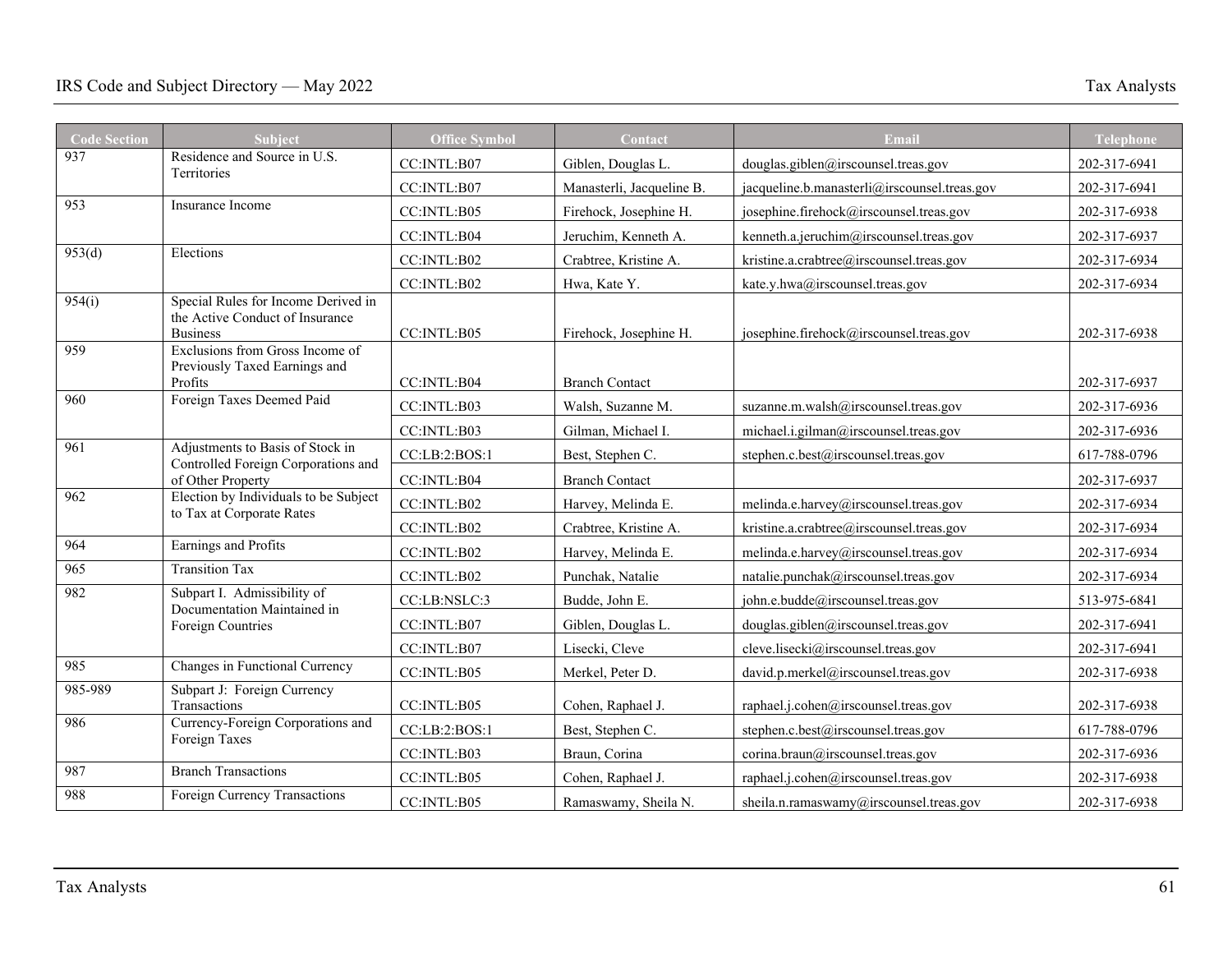| <b>Code Section</b> | <b>Subject</b>                                                                               | <b>Office Symbol</b> | Contact                 | Email                                      | <b>Telephone</b> |
|---------------------|----------------------------------------------------------------------------------------------|----------------------|-------------------------|--------------------------------------------|------------------|
| 991-994             | Part V. Domestic International Sales                                                         |                      |                         |                                            |                  |
|                     | Corporations Subpart A. Treatment<br>of Qualifying Sales Corporations                        | CC:INTL:B06          | Desai, Anand            | anand.desai@irscounsel.treas.gov           | 202-317-6939     |
| 995-997             | Subpart B. Treatment of                                                                      |                      |                         |                                            |                  |
|                     | Distributions to Shareholders                                                                | CC:INTL:B06          | Desai, Anand            | anand.desai@irscounsel.treas.gov           | 202-317-6939     |
| 999                 | Part V. International Boycott<br><b>Treasury Determinations</b><br>(Miscellaneous Provisions |                      |                         |                                            |                  |
|                     | Concerning Foreign Corporations)                                                             | CC:INTL:B02          | Crabtree, Kristine A.   | kristine.a.crabtree@irscounsel.treas.gov   | 202-317-6934     |
| 1001                | Determination of Amount and<br>Recognition of Gain or Loss                                   | CC:ITA:B04           | O'Hara, Brendan P.      | brendan.p.o'hara@irscounsel.treas.gov      | 202-317-4718     |
|                     |                                                                                              | CC:ITA:B04           | Toomey, Stephen J.      | stephen.j.toomey@irscounsel.treas.gov      | 202-317-4718     |
|                     |                                                                                              | CC:ITA:B05           | Schwartz, Edward C.     | edward.c.schwartz@irscounsel.treas.gov     | 202-317-7006     |
|                     |                                                                                              | CC:ITA:B05           | Aramburu, John M.       | john.m.aramburu@irscounsel.treas.gov       | 202-317-7006     |
|                     | Modifications of Debt Instruments<br>and Derivatives                                         | CC:FIP:B02           | Hoffenson, Andrea M.    | andrea.m.hoffenson@irscounsel.treas.gov    | 202-317-4419     |
| 1011                | Adjusted Basis for Determining Gain<br>or Loss                                               | CC:ITA:B05           | Schwartz, Edward C.     | edward.c.schwartz@irscounsel.treas.gov     | 202-317-7006     |
|                     |                                                                                              | CC:ITA:B04           | O'Hara, Brendan P.      | brendan.p.o'hara@irscounsel.treas.gov      | 202-317-4718     |
|                     |                                                                                              | CC:ITA:B04           | Brookens, Marilyn E.    | marilyn.e.brookens@irscounsel.treas.gov    | 202-317-4718     |
|                     |                                                                                              | CC:ITA:B05           | Reigle, Erika C.        | erika.c.reigle@irscounsel.treas.gov        | 202-317-7006     |
| 1011(b)             | Bargain Sales to a Charitable<br>Organization                                                | CC:ITA:B04           | Toomey, Stephen J.      | stephen.j.toomey@irscounsel.treas.gov      | 202-317-4718     |
|                     |                                                                                              | CC:ITA:B04           | Brookens, Marilyn E.    | marilyn.e.brookens@irscounsel.treas.gov    | 202-317-4718     |
|                     |                                                                                              | CC:ITA:B04           | O'Hara, Brendan P.      | brendan.p.o'hara@irscounsel.treas.gov      | 202-317-4718     |
|                     |                                                                                              | CC:ITA:B05           | Aramburu, John M.       | john.m.aramburu@irscounsel.treas.gov       | 202-317-7006     |
| 1012                | <b>Basis of Property--Cost</b>                                                               | CC:ITA:B05           | Aramburu, John M.       | john.m.aramburu@irscounsel.treas.gov       | 202-317-7006     |
|                     |                                                                                              | CC:ITA:B04           | Toomey, Stephen J.      | stephen.j.toomey@irscounsel.treas.gov      | 202-317-4718     |
|                     |                                                                                              | CC:ITA:B05           | Schwartz, Edward C.     | edward.c.schwartz@irscounsel.treas.gov     | 202-317-7006     |
|                     |                                                                                              | CC:ITA:B04           | O'Hara, Brendan P.      | brendan.p.o'hara@irscounsel.treas.gov      | 202-317-4718     |
| 1013                | Basis of Property Included in<br>Inventory                                                   | CC:ITA:B06           | Braden, Andrew S.       | andrew.s.braden@irscounsel.treas.gov       | 202-317-7007     |
| 1014                | Basis of Property Acquired from a<br>Decedent                                                | CC:PSI:B04           | Douglas, Donna          | donna.k.douglas@irscounsel.treas.gov       | 202-317-4635     |
|                     |                                                                                              | CC:PSI               | Mikolashek, Adrienne M. | adrienne.m.mikolashek@irscounsel.treas.gov | 202-317-5050     |
|                     |                                                                                              | CC:PSI:B04           | Liquerman, Melissa C.   | melissa.c.liquerman@irscounsel.treas.gov   | 202-317-4629     |
|                     |                                                                                              | CC:PSI:B04           | Douglas, Donna          | donna.k.douglas@irscounsel.treas.gov       | 202-317-4635     |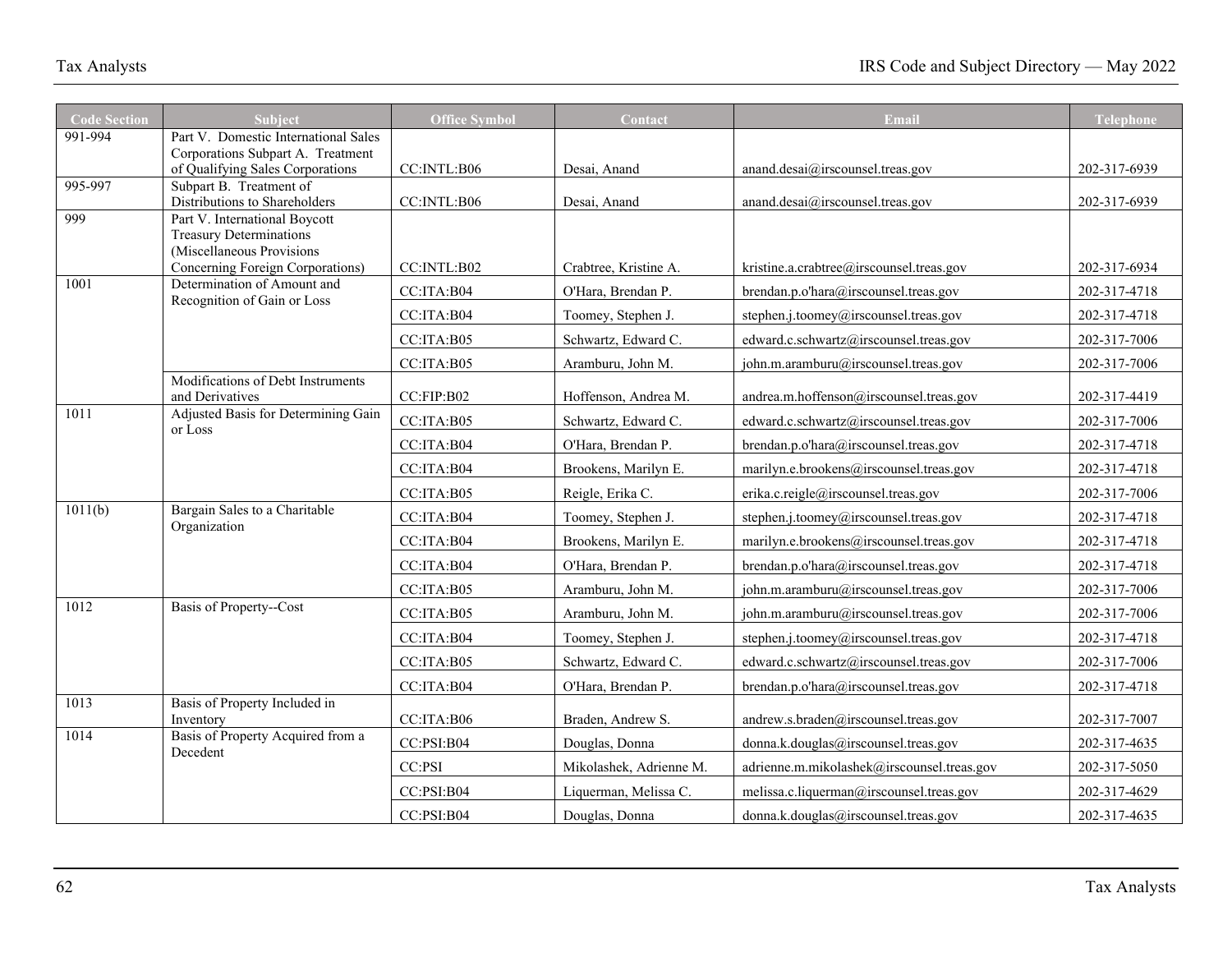| <b>Code Section</b> | Subject                                                                                                   | <b>Office Symbol</b> | Contact                            | Email                                             | <b>Telephone</b> |
|---------------------|-----------------------------------------------------------------------------------------------------------|----------------------|------------------------------------|---------------------------------------------------|------------------|
| 1015                | Basis of Property Acquired by Gifts<br>and Transfers in Trust                                             | CC:PSI               | Mikolashek, Adrienne M.            | adrienne.m.mikolashek@irscounsel.treas.gov        | 202-317-5050     |
|                     | CC:PSI:B04                                                                                                | Lesho, Karlene M.    | karlene.lesho@irscounsel.treas.gov | 202-317-4638                                      |                  |
|                     |                                                                                                           | CC:PSI:B04           | Wolf, S. Eva                       | s.eva.wolf@irscounsel.treas.gov                   | 202-317-3893     |
| 1016                | Adjustments to Basis                                                                                      | CC:ITA:B05           | Schwartz, Edward C.                | edward.c.schwartz@irscounsel.treas.gov            | 202-317-7006     |
|                     |                                                                                                           | CC:ITA:B04           | Toomey, Stephen J.                 | stephen.j.toomey@irscounsel.treas.gov             | 202-317-4718     |
|                     |                                                                                                           | CC:ITA:B04           | O'Hara, Brendan P.                 | brendan.p.o'hara@irscounsel.treas.gov             | 202-317-4718     |
|                     |                                                                                                           | CC:ITA:B05           | Aramburu, John M.                  | john.m.aramburu@irscounsel.treas.gov              | 202-317-7006     |
| 1016(a)(1)          | Expenditures, Receipts, Losses, and<br>Other Items Chargeable to Capital                                  | CC:ITA:B05           | Schwartz, Edward C.                | edward.c.schwartz@irscounsel.treas.gov            | 202-317-7006     |
|                     | Account                                                                                                   | CC:ITA:B05           | Aramburu, John M.                  | john.m.aramburu@irscounsel.treas.gov              | 202-317-7006     |
|                     |                                                                                                           | CC:ITA:B04           | Toomey, Stephen J.                 | stephen.j.toomey@irscounsel.treas.gov             | 202-317-4718     |
|                     |                                                                                                           | CC:ITA:B04           | O'Hara, Brendan P.                 | brendan.p.o'hara@irscounsel.treas.gov             | 202-317-4718     |
| 1016(a)(11)         | Deductions Disallowed Under<br>Section 268 (Resale of and with                                            | CC:ITA:B05           | Aramburu, John M.                  | john.m.aramburu@irscounsel.treas.gov              | 202-317-7006     |
|                     | Unharvested Crops)                                                                                        | CC:ITA:B04           | Brookens, Marilyn E.               | marilyn.e.brookens@irscounsel.treas.gov           | 202-317-4718     |
| 1016(a)(16)         | Evidence of Indebtedness as to<br>Extent of Adjustments Required                                          |                      |                                    |                                                   |                  |
|                     | Under Section 811(b)                                                                                      | CC:FIP:B04           | Glover, John E.                    | john.e.glover@irscounsel.treas.gov                | 202-317-4450     |
| 1016(a)(2)          | Depreciation, Obsolescence,<br>Amortization & Depletion Since                                             | CC:ITA:B07           | Devereux, Deena M.                 | deena.m.devereux@irscounsel.treas.gov             | 202-317-7005     |
|                     | February 28, 1913                                                                                         | CC:ITA:B07           | Binder, Elizabeth R.               | elizabeth.r.binder@irscounsel.treas.gov           | 202-317-7005     |
| 1016(a)(21)         | Section 1059                                                                                              | <b>CC:CORP</b>       | General Information                | Corporate.Coordination.Group@irscounsel.treas.gov | 202-317-3181     |
|                     |                                                                                                           | <b>CC:CORP</b>       | Office Contact                     | Corporate.Coordination.Group@irscounsel.treas.gov | 202-317-3181     |
|                     |                                                                                                           | <b>CC:CORP</b>       | Field Personnel                    | Corporate.Coordination.Group@irscounsel.treas.gov | 202-317-3045     |
| 1016(a)(3)          | Property Acquired Before and After<br>28-Feb-13                                                           | CC:ITA:B04           | Brookens, Marilyn E.               | marilyn.e.brookens@irscounsel.treas.gov           | 202-317-4718     |
|                     |                                                                                                           | CC:ITA:B05           | Aramburu, John M.                  | john.m.aramburu@irscounsel.treas.gov              | 202-317-7006     |
|                     |                                                                                                           | CC:ITA:B04           | O'Hara, Brendan P.                 | brendan.p.o'hara@irscounsel.treas.gov             | 202-317-4718     |
| 1016(a)(4)          | Stock, the Basis of Which was<br>Affected by Tax-Free Distribution                                        | <b>CC:CORP</b>       | Office Contact                     | Corporate.Coordination.Group@irscounsel.treas.gov | 202-317-3181     |
|                     |                                                                                                           | <b>CC:CORP</b>       | General Information                | Corporate.Coordination.Group@irscounsel.treas.gov | 202-317-3181     |
|                     |                                                                                                           | <b>CC:CORP</b>       | Field Personnel                    | Corporate.Coordination.Group@irscounsel.treas.gov | 202-317-3045     |
| 1016(a)(6)          | Adjustments to Basis in the Case of<br>Any Municipal Bond to the Extent<br>Provided in Section $75(a)(2)$ | CC:FIP:B03           | Kim. Charles H.                    | charles.h.kim@irscounsel.treas.gov                | 202-317-4880     |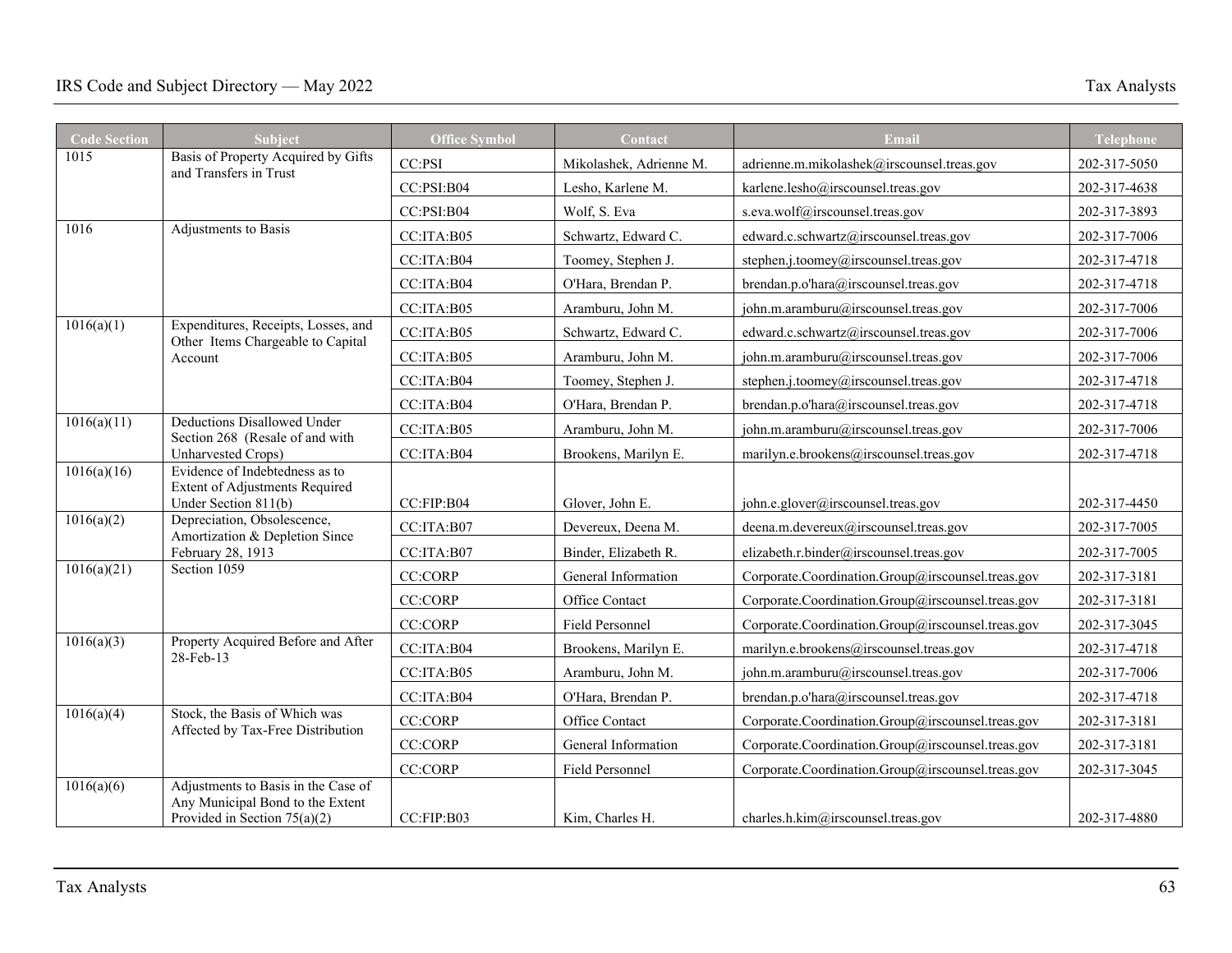| <b>Code Section</b> | <b>Subject</b>                                                | <b>Office Symbol</b> | Contact              | <b>Email</b>                                      | <b>Telephone</b> |
|---------------------|---------------------------------------------------------------|----------------------|----------------------|---------------------------------------------------|------------------|
| 1016(a)(7)          | Sale of Residence                                             | CC:ITA:B04           | Ruane, William R.    | william.r.ruane@irscounsel.treas.gov              | 202-317-4718     |
|                     |                                                               | CC:ITA:B04           | Brookens, Marilyn E. | marilyn.e.brookens@irscounsel.treas.gov           | 202-317-4718     |
|                     |                                                               | CC:ITA:B05           | Aramburu, John M.    | john.m.aramburu@irscounsel.treas.gov              | 202-317-7006     |
| 1016(a)(8)          | Property Pledged to Secure<br><b>Commodity Credit Loans</b>   | CC:ITA:B05           | Aramburu, John M.    | john.m.aramburu@irscounsel.treas.gov              | 202-317-7006     |
|                     |                                                               | CC:ITA:B04           | Ruane, William R.    | william.r.ruane@irscounsel.treas.gov              | 202-317-4718     |
| 1017                | Discharge of Indebtedness                                     | CC:ITA:B05           | Schwartz, Edward C.  | edward.c.schwartz@irscounsel.treas.gov            | 202-317-7006     |
| 1018<br>(Repealed)  | Adjustment of Capital Structure<br>Before September 22, 1938  | <b>CC:CORP</b>       | Office Contact       | Corporate.Coordination.Group@irscounsel.treas.gov | 202-317-3181     |
|                     | Exchanges--S.E.C. Orders                                      | <b>CC:CORP</b>       | Field Personnel      | Corporate.Coordination.Group@irscounsel.treas.gov | 202-317-3045     |
|                     | (Repealed)                                                    | <b>CC:CORP</b>       | General Information  | Corporate.Coordination.Group@irscounsel.treas.gov | 202-317-3181     |
| 1019                | Property on Which Lessee Has Made<br>Improvements             | CC:ITA:B05           | Schwartz, Edward C.  | edward.c.schwartz@irscounsel.treas.gov            | 202-317-7006     |
|                     |                                                               | CC:ITA:B05           | Reigle, Erika C.     | erika.c.reigle@irscounsel.treas.gov               | 202-317-7006     |
|                     |                                                               | CC:SB:3:FTL          | Griffin, Kyle C.     | kyle.c.griffin@irscounsel.treas.gov               | 202-317-4718     |
| 1021                | Sale of Annuities                                             | CC:FIP:B04           | Glover, John E.      | john.e.glover@irscounsel.treas.gov                | 202-317-4450     |
| 1022                | Property acquired from a decedent<br>dying in year 2010       | CC:PSI: B04          | Samuels, Mayer R.    | mayer.r.samuels@irscounsel.treas.gov              | 202-317-4626     |
| 1031                | Exchange of Property Held for<br>Productive Use or Investment | CC:ITA:B04           | O'Hara, Brendan P.   | brendan.p.o'hara@irscounsel.treas.gov             | 202-317-4718     |
|                     |                                                               | CC:ITA:B04           | Toomey, Stephen J.   | stephen.j.toomey@irscounsel.treas.gov             | 202-317-4718     |
|                     |                                                               | CC:ITA:B05           | Schwartz, Edward C.  | edward.c.schwartz@irscounsel.treas.gov            | 202-317-7006     |
|                     |                                                               | CC:ITA:B05           | Reigle, Erika C.     | erika.c.reigle@irscounsel.treas.gov               | 202-317-7006     |
| 1031(a)             | <b>Exchanges of Personal Property</b>                         | CC:ITA:B04           | O'Hara, Brendan P.   | brendan.p.o'hara@irscounsel.treas.gov             | 202-317-4718     |
|                     |                                                               | CC:ITA:B05           | Schwartz, Edward C.  | edward.c.schwartz@irscounsel.treas.gov            | 202-317-7006     |
|                     |                                                               | CC:ITA:B04           | Toomey, Stephen J.   | stephen.j.toomey@irscounsel.treas.gov             | 202-317-4718     |
|                     |                                                               | CC:ITA:B05           | Reigle, Erika C.     | erika.c.reigle@irscounsel.treas.gov               | 202-317-7006     |
| 1031(a)(3)          | Deferred Exchanges                                            | CC:ITA:B05           | Schwartz, Edward C.  | edward.c.schwartz@irscounsel.treas.gov            | 202-317-7006     |
|                     |                                                               | CC:ITA:B04           | O'Hara, Brendan P.   | brendan.p.o'hara@irscounsel.treas.gov             | 202-317-4718     |
|                     |                                                               | CC:ITA:B04           | Toomey, Stephen J.   | stephen.j.toomey@irscounsel.treas.gov             | 202-317-4718     |
|                     |                                                               | CC:ITA:B05           | Reigle, Erika C.     | erika.c.reigle@irscounsel.treas.gov               | 202-317-7006     |
| 1032                | Exchange of Stock for Property                                | <b>CC:CORP</b>       | General Information  | Corporate.Coordination.Group@irscounsel.treas.gov | 202-317-3181     |
|                     |                                                               | <b>CC:CORP</b>       | Field Personnel      | Corporate.Coordination.Group@irscounsel.treas.gov | 202-317-3045     |
|                     |                                                               | <b>CC:CORP</b>       | Office Contact       | Corporate.Coordination.Group@irscounsel.treas.gov | 202-317-3181     |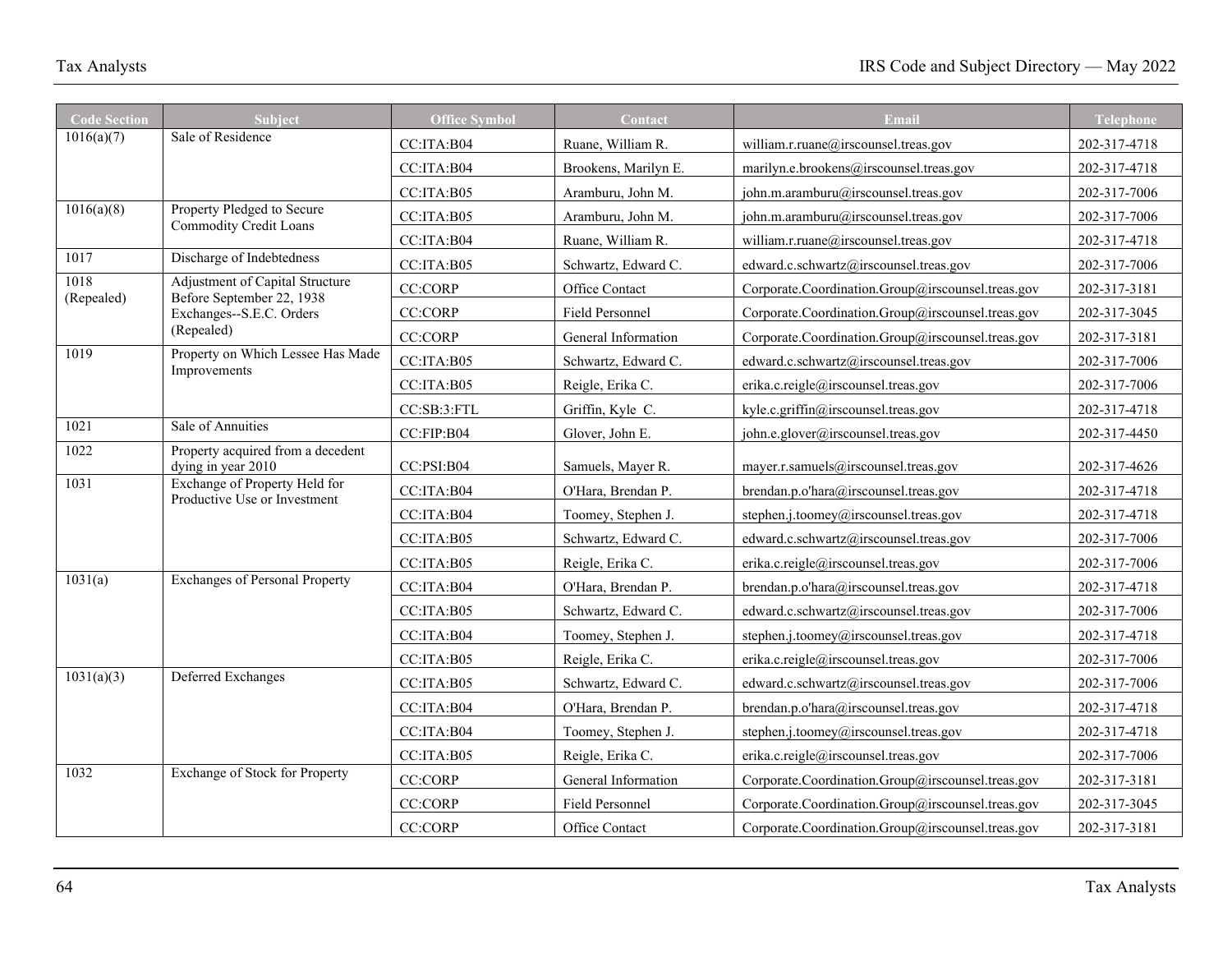| <b>Code Section</b> | Subject                                                                     | <b>Office Symbol</b> | Contact             | <b>Email</b>                                      | Telephone    |
|---------------------|-----------------------------------------------------------------------------|----------------------|---------------------|---------------------------------------------------|--------------|
| 1033                | <b>Involuntary Conversions</b>                                              | CC:ITA:B04           | O'Hara, Brendan P.  | brendan.p.o'hara@irscounsel.treas.gov             | 202-317-4718 |
|                     |                                                                             | CC:ITA:B05           | Schwartz, Edward C. | edward.c.schwartz@irscounsel.treas.gov            | 202-317-7006 |
|                     |                                                                             | CC:ITA:B05           | Osborne, Martin L.  | martin.l.osborne@irscounsel.treas.gov             | 202-317-7006 |
|                     |                                                                             | CC:ITA:B05           | Reigle, Erika C.    | erika.c.reigle@irscounsel.treas.gov               | 202-317-7006 |
| 1033(g)             | Sales or Exchanges to Implement<br>Microwave Relocation Policy              | CC:ITA:B04           | O'Hara, Brendan P.  | brendan.p.o'hara@irscounsel.treas.gov             | 202-317-4718 |
|                     |                                                                             | CC:ITA:B05           | Schwartz, Edward C. | edward.c.schwartz@irscounsel.treas.gov            | 202-317-7006 |
|                     |                                                                             | CC:ITA:B05           | Osborne, Martin L.  | martin.l.osborne@irscounsel.treas.gov             | 202-317-7006 |
|                     |                                                                             | CC:ITA:B05           | Reigle, Erika C.    | erika.c.reigle@irscounsel.treas.gov               | 202-317-7006 |
| 1033(k)             | Sales or Exchanges Under Certain                                            | CC:ITA:B04           | Mojiri-Azad, Lisa   | lisa.mojiri-azad@irscounsel.treas.gov             | 202-317-4718 |
|                     | <b>Hazard Mitigation Programs</b>                                           | CC:ITA:B05           | Schwartz, Edward C. | edward.c.schwartz@irscounsel.treas.gov            | 202-317-7006 |
|                     |                                                                             | CC:ITA:B05           | Osborne, Martin L.  | martin.l.osborne@irscounsel.treas.gov             | 202-317-7006 |
|                     |                                                                             | CC:ITA:B05           | Reigle, Erika C.    | erika.c.reigle@irscounsel.treas.gov               | 202-317-7006 |
| 1034                | Rollover of Gain on Sale or<br><b>Exchange of Principal Residence</b>       | CC:ITA:B05           | Schwartz, Edward C. | edward.c.schwartz@irscounsel.treas.gov            | 202-317-7006 |
| (Repealed)          |                                                                             | CC:ITA:B04           | Toomey, Stephen J.  | stephen.j.toomey@irscounsel.treas.gov             | 202-317-4718 |
| 1035                | Certain Exchanges of Insurance<br>Policies                                  | CC:FIP:B04           | Glover, John E.     | john.e.glover@irscounsel.treas.gov                | 202-317-4450 |
| 1036                | Stock for Stock of Same Corporation                                         | <b>CC:CORP</b>       | General Information | Corporate.Coordination.Group@irscounsel.treas.gov | 202-317-3181 |
|                     |                                                                             | <b>CC:CORP</b>       | Field Personnel     | Corporate.Coordination.Group@irscounsel.treas.gov | 202-317-3045 |
|                     |                                                                             | <b>CC:CORP</b>       | Office Contact      | Corporate.Coordination.Group@irscounsel.treas.gov | 202-317-3181 |
| 1037                | Certain Exchanges of United States<br>Obligations                           | CC:FIP:B01           | Harrison, Steven M. | steven.harrison@irscounsel.treas.gov              | 202-317-4412 |
| 1038                | Certain Reacquisition's of Real                                             | CC:ITA:B04           | O'Hara, Brendan P.  | brendan.p.o'hara@irscounsel.treas.gov             | 202-317-4718 |
|                     | Property                                                                    | CC:ITA:B05           | Schwartz, Edward C. | edward.c.schwartz@irscounsel.treas.gov            | 202-317-7006 |
| 1040                | Transfer of Certain Farm, etc., Real                                        |                      |                     |                                                   |              |
| 1041                | Property<br>Transfers of Property Between                                   | CC:ITA:B02           | Basso, Robert J.    | robert.j.basso@irscounsel.treas.gov               | 202-317-7011 |
|                     | Spouses or Incident to Divorce                                              | CC:ITA:B04           | Toomey, Stephen J.  | stephen.j.toomey@irscounsel.treas.gov             | 202-317-4718 |
| 1042                | Sale of Stock to Stock Ownership                                            | CC:ITA:B05           | Schwartz, Edward C. | edward.c.schwartz@irscounsel.treas.gov            | 202-317-7006 |
|                     | Plans or Certain Cooperatives                                               | CC:EEE:EB:QP3        | Ricotta, John T.    | john.t.ricotta@irscounsel.treas.gov               | 202-317-4102 |
| 1043                | Sale of Property to Comply with<br><b>Conflict of Interest Requirements</b> | CC:ITA:B05           | Schwartz, Edward C. | edward.c.schwartz@irscounsel.treas.gov            | 202-317-7006 |
|                     |                                                                             | CC:ITA:B04           | Mojiri-Azad, Lisa   | lisa.mojiri-azad@irscounsel.treas.gov             | 202-317-4718 |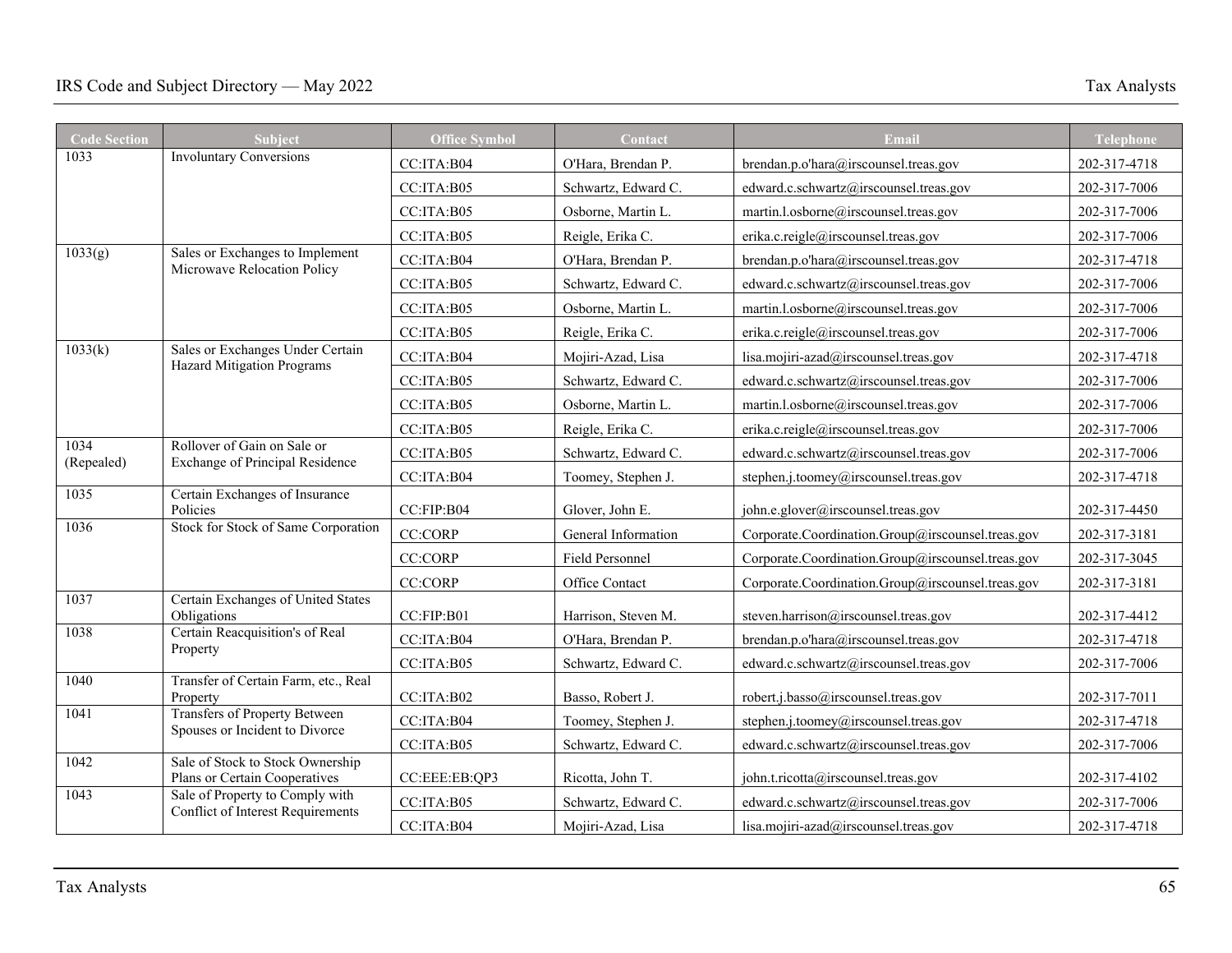| <b>Code Section</b> | Subject                                                                                             | <b>Office Symbol</b> | Contact             | Email                                             | <b>Telephone</b> |
|---------------------|-----------------------------------------------------------------------------------------------------|----------------------|---------------------|---------------------------------------------------|------------------|
| 1044                | Rollover of Publicly Traded<br>Securities Gain into Specialized<br><b>Small Business Investment</b> |                      |                     |                                                   |                  |
|                     | Companies                                                                                           | CC:ITA:B05           | Osborne, Martin L.  | martin.l.osborne@irscounsel.treas.gov             | 202-317-7006     |
| 1045                | Rollover of Gain From Qualified<br>Small Business Stock to Another                                  | CC:ITA:B04           | O'Hara, Brendan P.  | brendan.p.o'hara@irscounsel.treas.gov             | 202-317-4718     |
|                     | Qualified Small Business Stock                                                                      | CC:ITA:B05           | Osborne, Martin L.  | martin.l.osborne@irscounsel.treas.gov             | 202-317-7006     |
| 1051                | Property Acquired During Affiliation                                                                | <b>CC:CORP</b>       | Office Contact      | Corporate.Coordination.Group@irscounsel.treas.gov | 202-317-3181     |
|                     |                                                                                                     | CC:CORP              | Field Personnel     | Corporate.Coordination.Group@irscounsel.treas.gov | 202-317-3045     |
|                     |                                                                                                     | <b>CC:CORP</b>       | General Information | Corporate.Coordination.Group@irscounsel.treas.gov | 202-317-3181     |
| 1052                | Basis Established by the Revenue<br>Act of 1932 or 1934 or by the<br>Internal Revenue Code of 1939  | CC:ITA:B05           | Osborne, Martin L.  | martin.l.osborne@irscounsel.treas.gov             | 202-317-7006     |
| 1053                | Property Acquired Before March 1,<br>1913                                                           | CC:ITA:B05           | Glazman, Innessa    | innessa.glazman@irscounsel.treas.gov              | 202-317-7006     |
| 1054                | Certain Stock of Federal National<br>Mortgage Association                                           | CC:FIP:B03           | Brown, K. Scott     | k.scott.brown@irscounsel.treas.gov                | 202-317-4423     |
| 1055                | Redeemable Ground Rents                                                                             | CC:ITA:B04           | Mojiri-Azad, Lisa   | lisa.mojiri-azad@irscounsel.treas.gov             | 202-317-4718     |
| 1056                | Basis Limitation for Player Contracts<br>Transferred in Sale of a Franchise                         | CC:ITA:B05           | Glazman, Innessa    | innessa.glazman@irscounsel.treas.gov              | 202-317-7006     |
| 1058                | Transfer of Securities Under Certain<br>Agreements                                                  | CC:FIP:B03           | Culmer, Charles W.  | charles.w.culmer@irscounsel.treas.gov             | 202-317-4528     |
| 1059                | Corporate Shareholder's Basis in<br>Stock Reduced by Non-taxed Portion                              | <b>CC:CORP</b>       | Office Contact      | Corporate.Coordination.Group@irscounsel.treas.gov | 202-317-3181     |
|                     | of Extraordinary Dividends                                                                          | <b>CC:CORP</b>       | Field Personnel     | Corporate.Coordination.Group@irscounsel.treas.gov | 202-317-3045     |
|                     |                                                                                                     | <b>CC:CORP</b>       | General Information | Corporate.Coordination.Group@irscounsel.treas.gov | 202-317-3181     |
| 1059(e)             | Special Rules for Certain<br><b>Distributions</b>                                                   | <b>CC:CORP</b>       | General Information | Corporate.Coordination.Group@irscounsel.treas.gov | 202-317-3181     |
|                     |                                                                                                     | <b>CC:CORP</b>       | Office Contact      | Corporate.Coordination.Group@irscounsel.treas.gov | 202-317-3181     |
|                     |                                                                                                     | <b>CC:CORP</b>       | Field Personnel     | Corporate.Coordination.Group@irscounsel.treas.gov | 202-317-3045     |
| 1059A               | Limitation on Taxpayer's Basis or<br>Inventory Cost in Property Imported<br>from Related Persons    | CC: INTL: B06        | Desai, Anand        | anand.desai@irscounsel.treas.gov                  | 202-317-6939     |
| 1060                | Special Allocation Rules for Certain                                                                |                      |                     |                                                   |                  |
|                     | Asset Acquisitions                                                                                  | <b>CC:CORP</b>       | Field Personnel     | Corporate.Coordination.Group@irscounsel.treas.gov | 202-317-3045     |
|                     |                                                                                                     | <b>CC:CORP</b>       | General Information | Corporate.Coordination.Group@irscounsel.treas.gov | 202-317-3181     |
|                     |                                                                                                     | <b>CC:CORP</b>       | Office Contact      | Corporate.Coordination.Group@irscounsel.treas.gov | 202-317-3181     |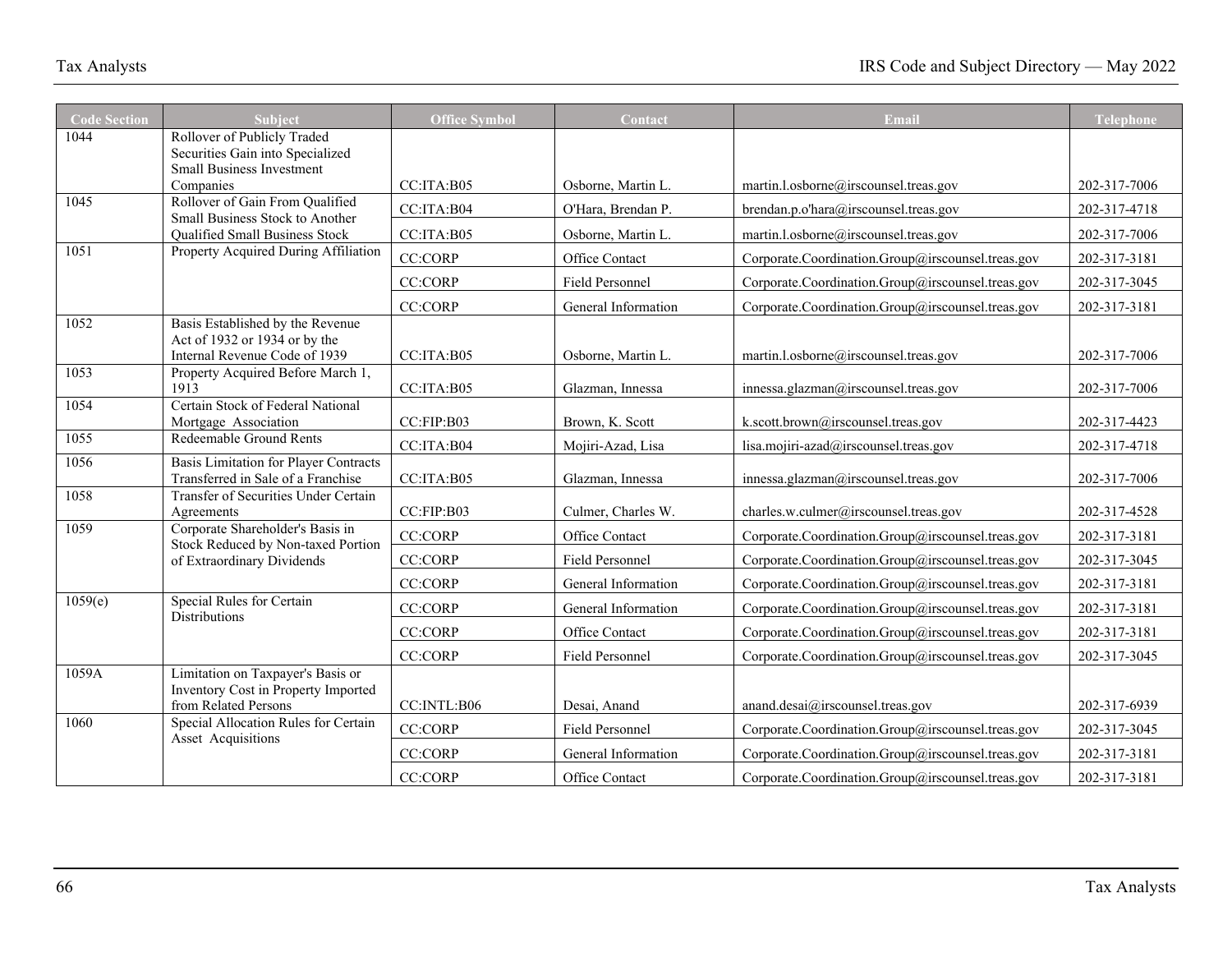| <b>Code Section</b> | <b>Subject</b>                                                      | <b>Office Symbol</b> | Contact             | Email                                             | <b>Telephone</b> |
|---------------------|---------------------------------------------------------------------|----------------------|---------------------|---------------------------------------------------|------------------|
| 1081                | Nonrecognition of Gain or Loss on<br>'Exchanges or Distributions in | <b>CC:CORP</b>       | Office Contact      | Corporate.Coordination.Group@irscounsel.treas.gov | 202-317-3181     |
|                     | Obedience 'to Orders of Securities                                  | <b>CC:CORP</b>       | General Information | Corporate.Coordination.Group@irscounsel.treas.gov | 202-317-3181     |
|                     | and Exchange Commission                                             | CC:CORP              | Field Personnel     | Corporate.Coordination.Group@irscounsel.treas.gov | 202-317-3045     |
| 1082                | Basis for Determining Gain or Loss                                  | <b>CC:CORP</b>       | Office Contact      | Corporate.Coordination.Group@irscounsel.treas.gov | 202-317-3181     |
|                     |                                                                     | <b>CC:CORP</b>       | General Information | Corporate.Coordination.Group@irscounsel.treas.gov | 202-317-3181     |
|                     |                                                                     | <b>CC:CORP</b>       | Field Personnel     | Corporate.Coordination.Group@irscounsel.treas.gov | 202-317-3045     |
| 1083                | Definitions                                                         | <b>CC:CORP</b>       | General Information | Corporate.Coordination.Group@irscounsel.treas.gov | 202-317-3181     |
|                     |                                                                     | <b>CC:CORP</b>       | Field Personnel     | Corporate.Coordination.Group@irscounsel.treas.gov | 202-317-3045     |
|                     |                                                                     | <b>CC:CORP</b>       | Office Contact      | Corporate.Coordination.Group@irscounsel.treas.gov | 202-317-3181     |
| 1091                | Loss from Wash Sales of Stock or<br>Securities                      | CC:FIP:B01           | Harrison, Steven M. | steven.harrison@irscounsel.treas.gov              | 202-317-4412     |
|                     |                                                                     | CC:FIP:B02           | Lew, Pamela         | pamela.lew@irscounsel.treas.gov                   | 202-317-4520     |
| 1092                | Straddles                                                           | CC:FIP:B03           | Brown, K. Scott     | k.scott.brown@irscounsel.treas.gov                | 202-317-4423     |
|                     |                                                                     | CC:FIP:B02           | Lew, Pamela         | pamela.lew@irscounsel.treas.gov                   | 202-317-4520     |
| 1201                | Alternative Tax For Corporations                                    | CC:ITA:B04           | Ruane, William R.   | william.r.ruane@irscounsel.treas.gov              | 202-317-4718     |
| 1202                | 50 Percent Exclusion for Gain from<br>Certain Small Business Stock  | CC:ITA:B04           | O'Hara, Brendan P.  | brendan.p.o'hara@irscounsel.treas.gov             | 202-317-4718     |
| 1211                | <b>Limitation on Capital Losses</b>                                 | CC:ITA:B01           | Lee-Won, Alicia S.  | alicia.s.lee-won@irscounsel.treas.gov             | 202-317-7003     |
|                     |                                                                     | CC:ITA:B02           | Sill, David E.      | david.e.sill@irscounsel.treas.gov                 | 202-317-7011     |
|                     |                                                                     | CC:ITA:B01           | Horn, Sharon Y.     | sharon.y.horn@irscounsel.treas.gov                | 202-317-7003     |
|                     |                                                                     | CC:ITA:B01           | Grill, Justin R.    | justin.r.grill@irscounsel.treas.gov               | 202-317-7003     |
| 1212                | Capital Loss Carrybacks and<br>Carryovers                           | CC:ITA:B02           | Wei, Amy S.         | amy.s.wei@irscounsel.treas.gov                    | 202-317-7011     |
|                     |                                                                     | CC:ITA:B01           | Horn, Sharon Y.     | sharon.y.horn@irscounsel.treas.gov                | 202-317-7003     |
|                     |                                                                     | CC:ITA:B01           | Grill, Justin R.    | justin.r.grill@irscounsel.treas.gov               | 202-317-7003     |
| 1221                | Capital Asset Defined                                               | CC:ITA:B02           | Cohn, Peter A.      | peter.a.cohn@irscounsel.treas.gov                 | 202-317-7011     |
|                     |                                                                     | CC:ITA:B01           | Horn, Sharon Y.     | sharon.y.horn@irscounsel.treas.gov                | 202-317-7003     |
|                     |                                                                     | CC:ITA:B01           | Grill, Justin R.    | justin.r.grill@irscounsel.treas.gov               | 202-317-7003     |
|                     |                                                                     | CC:ITA:B01           | Schechet, Aliza N.  | aliza.schechet@irscounsel.treas.gov               | 202-317-7003     |
| 1221(a)(4)          | <b>Accounts or Notes Receivable</b>                                 | CC:FIP:B03           | Brown, K. Scott     | k.scott.brown@irscounsel.treas.gov                | 202-317-4423     |
| 1221(a)(6)          | Commodity Derivative Financial<br>Instruments                       | CC:FIP:B03           | Brown, K. Scott     | k.scott.brown@irscounsel.treas.gov                | 202-317-4423     |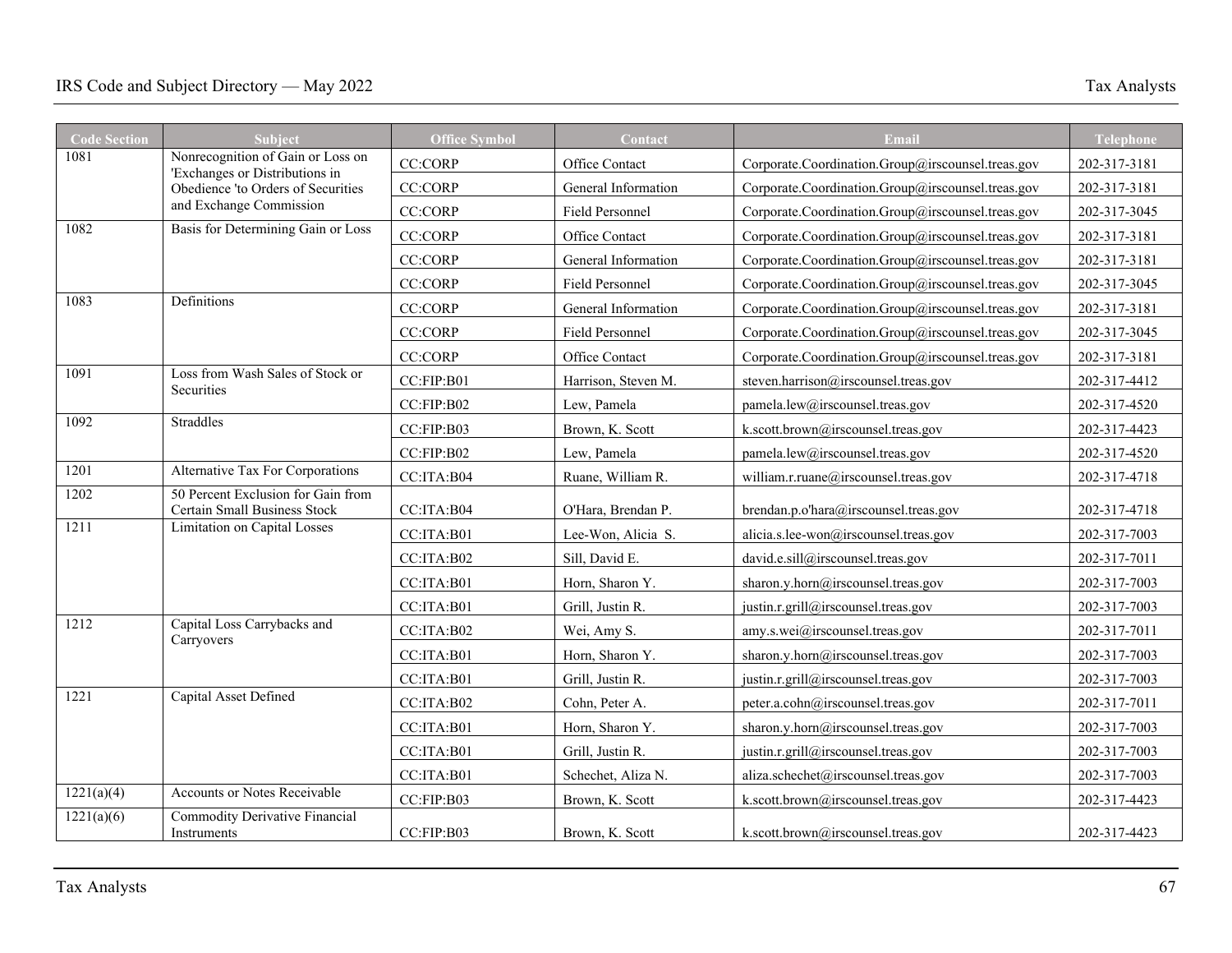| <b>Code Section</b> | Subject                                                           | <b>Office Symbol</b> | Contact                | Email                                     | Telephone    |
|---------------------|-------------------------------------------------------------------|----------------------|------------------------|-------------------------------------------|--------------|
| 1221(a)(7)          | <b>Hedging Transaction</b>                                        | CC:FIP:B03           | Brown, K. Scott        | k.scott.brown@irscounsel.treas.gov        | 202-317-4423 |
| 1222                | Other Terms Relating to Capital                                   | CC:ITA:B02           | Klaber, Joshua S.      | joshua.s.klaber@irscounsel.treas.gov      | 202-317-7011 |
|                     | Gains and Losses                                                  | CC:ITA:B01           | Horn, Sharon Y.        | sharon.y.horn@irscounsel.treas.gov        | 202-317-7003 |
|                     |                                                                   | CC:ITA:B01           | Grill, Justin R.       | justin.r.grill@irscounsel.treas.gov       | 202-317-7003 |
|                     |                                                                   | CC:ITA:B01           | Schechet, Aliza N.     | aliza.schechet@irscounsel.treas.gov       | 202-317-7003 |
| 1223                | Holding Period of Property                                        | CC:ITA:B02           | Cohn, Peter A.         | peter.a.cohn@irscounsel.treas.gov         | 202-317-7011 |
|                     |                                                                   | CC:ITA:B01           | Horn, Sharon Y.        | sharon.y.horn@irscounsel.treas.gov        | 202-317-7003 |
|                     |                                                                   | CC:ITA:B01           | Grill, Justin R.       | justin.r.grill@irscounsel.treas.gov       | 202-317-7003 |
|                     |                                                                   | CC:ITA:B01           | Schechet, Aliza N.     | aliza.schechet@irscounsel.treas.gov       | 202-317-7003 |
| 1231                | Property Used in the Trade or<br>Business and Involuntary         | CC:ITA:B01           | Lee-Won, Alicia S.     | alicia.s.lee-won@irscounsel.treas.gov     | 202-317-7003 |
|                     | Conversions                                                       | CC:ITA:B01           | Horn, Sharon Y.        | sharon.y.horn@irscounsel.treas.gov        | 202-317-7003 |
|                     |                                                                   | CC:ITA:B02           | Lawrence, Morgan E.    | morgan.e.lawrence@irscounsel.treas.gov    | 202-317-7011 |
|                     |                                                                   | CC:ITA:B01           | Grill, Justin R.       | justin.r.grill@irscounsel.treas.gov       | 202-317-7003 |
| 1231(c)             | Recapture of Net Ordinary Loss                                    | CC:ITA:B01           | Lee-Won, Alicia S.     | alicia.s.lee-won@irscounsel.treas.gov     | 202-317-7003 |
|                     |                                                                   | CC:ITA:B02           | Melchiorre, Theresa M. | theresa.m.melchiorre@irscounsel.treas.gov | 202-317-7011 |
|                     |                                                                   | CC:ITA:B01           | Horn, Sharon Y.        | sharon.y.horn@irscounsel.treas.gov        | 202-317-7003 |
|                     |                                                                   | CC:ITA:B01           | Grill, Justin R.       | justin.r.grill@irscounsel.treas.gov       | 202-317-7003 |
| 1233                | Gains and Losses from Short Sales                                 | CC:FIP:B03           | Culmer, Charles W.     | charles.w.culmer@irscounsel.treas.gov     | 202-317-4528 |
| 1234                | Options to Buy or Sell                                            | CC:FIP:B02           | Lew, Pamela            | pamela.lew@irscounsel.treas.gov           | 202-317-4520 |
|                     |                                                                   | CC:FIP:B03           | Kristall, Jason D.     | jason.d.kristall@irscounsel.treas.gov     | 202-317-4874 |
| 1234A               | Gains and Losses from Certain<br>Terminations                     | CC:FIP:B03           | Kristall, Jason D.     | jason.d.kristall@irscounsel.treas.gov     | 202-317-4874 |
|                     |                                                                   | CC:FIP:B02           | Hoffenson, Andrea M.   | andrea.m.hoffenson@irscounsel.treas.gov   | 202-317-4419 |
| 1234B               | Gains or Losses From Securities<br><b>Futures Contracts</b>       | CC:FIP:B03           | Brown, K. Scott        | k.scott.brown@irscounsel.treas.gov        | 202-317-4423 |
| 1235                | Sale or Exchange of Patents                                       | CC:PSI: B05          | Holmes, James A.       | james.a.holmes@irscounsel.treas.gov       | 202-317-5114 |
| 1236                | Dealers in Securities                                             | CC:FIP:B03           | Brown, K. Scott        | k.scott.brown@irscounsel.treas.gov        | 202-317-4423 |
| 1237                | Real Property Subdivided For Sale                                 | CC:ITA:B06           | Braden, Andrew S.      | andrew.s.braden@irscounsel.treas.gov      | 202-317-7007 |
|                     |                                                                   | CC:ITA:B07           | Devereux, Deena M.     | deena.m.devereux@irscounsel.treas.gov     | 202-317-7005 |
| 1239                | Gain from Sale of Depreciable<br>Property Between Certain Related | CC:ITA:B07           | Liechty, James F.      | james.f.liechty@irscounsel.treas.gov      | 202-317-7005 |
|                     | Taxpayers                                                         | CC:ITA:B07           | Devereux, Deena M.     | deena.m.devereux@irscounsel.treas.gov     | 202-317-7005 |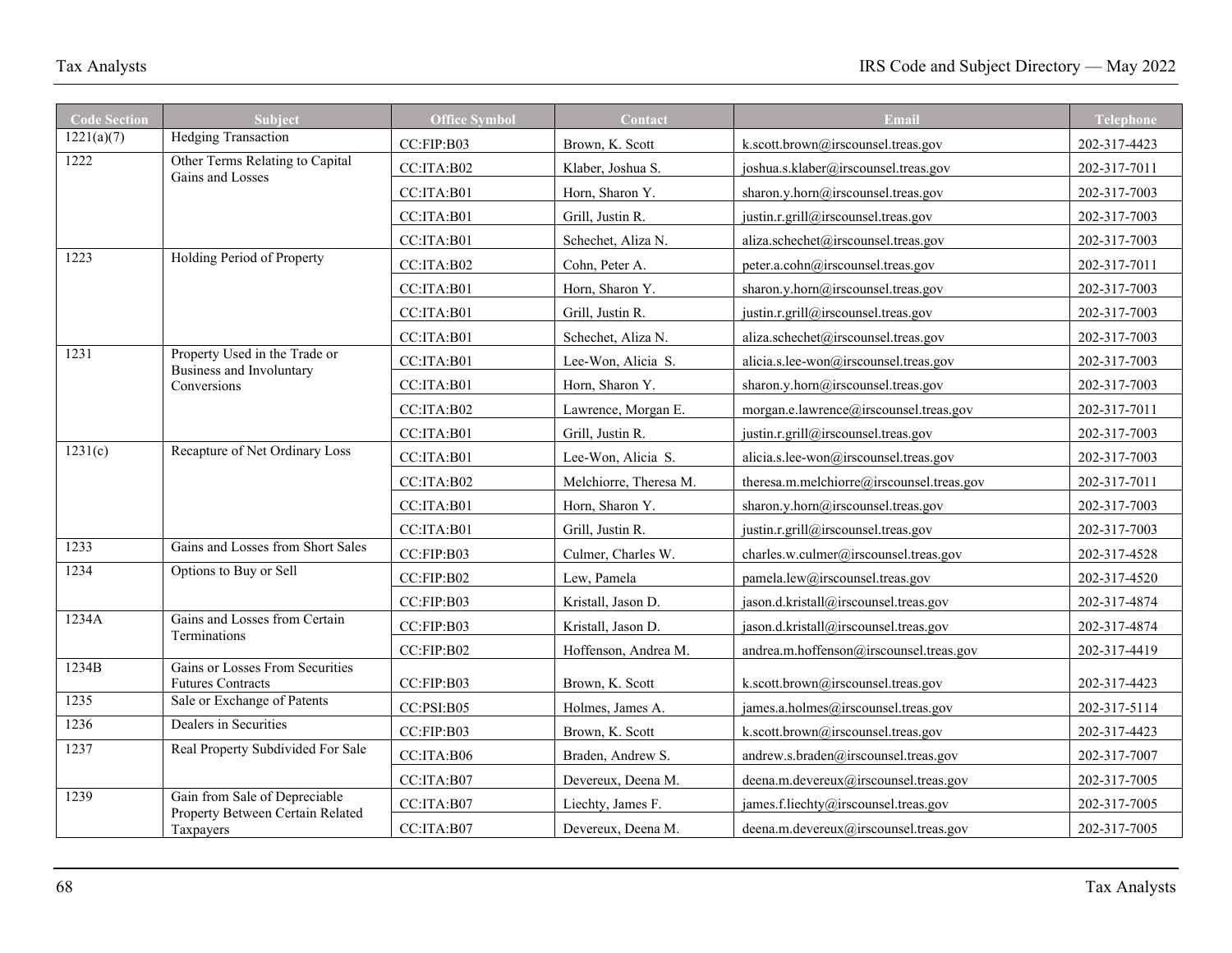| <b>Code Section</b> | Subject                                                                    | <b>Office Symbol</b> | Contact                 | Email                                             | <b>Telephone</b> |
|---------------------|----------------------------------------------------------------------------|----------------------|-------------------------|---------------------------------------------------|------------------|
| 1244                | Losses on Small Business Stock                                             | <b>CC:CORP</b>       | General Information     | Corporate.Coordination.Group@irscounsel.treas.gov | 202-317-3181     |
|                     |                                                                            | <b>CC:CORP</b>       | Office Contact          | Corporate.Coordination.Group@irscounsel.treas.gov | 202-317-3181     |
|                     |                                                                            | <b>CC:CORP</b>       | Field Personnel         | Corporate.Coordination.Group@irscounsel.treas.gov | 202-317-3045     |
| 1245                | Gain from Disposition of Certain<br>Depreciable Property                   | CC:ITA:B07           | Magee, Charles J.       | charles.j.magee@irscounsel.treas.gov              | 202-317-7005     |
| 1248                | Gain from Certain Sales or                                                 | CC:INTL:B04          | Baker, Lynlee C.        | lynlee.c.baker@irscounsel.treas.gov               | 202-317-6937     |
|                     | Exchanges of Stock in Certain<br>Foreign Corporations                      | <b>CC:INTL</b>       | McCarrick, Shane M.     | shane.m.mccarrick@irscounsel.treas.gov            | 202-317-3800     |
|                     |                                                                            | CC:INTL:B04          | Williams, Jr., Robert   | robert.williamsjr@irscounsel.treas.gov            | 202-317-6937     |
| 1250                | Section 1250 Property                                                      | CC:ITA:B07           | Binder, Elizabeth R.    | elizabeth.r.binder@irscounsel.treas.gov           | 202-317-7005     |
| 1252                | Gain from Disposition of Farm Land                                         | CC:ITA:B02           | Basso, Robert J.        | robert.j.basso@irscounsel.treas.gov               | 202-317-7011     |
|                     |                                                                            | CC:ITA:B01           | Horn, Sharon Y.         | sharon.y.horn@irscounsel.treas.gov                | 202-317-7003     |
|                     |                                                                            | CC:ITA:B01           | Grill. Justin R.        | justin.r.grill@irscounsel.treas.gov               | 202-317-7003     |
| 1253                | Transfers of Franchises, Trademarks<br>and Trade Names (Subchapter C       | <b>CC:CORP</b>       | General Information     | Corporate.Coordination.Group@irscounsel.treas.gov | 202-317-3181     |
|                     | Transfers)                                                                 | <b>CC:CORP</b>       | Office Contact          | Corporate.Coordination.Group@irscounsel.treas.gov | 202-317-3181     |
|                     |                                                                            | <b>CC:CORP</b>       | Field Personnel         | Corporate.Coordination.Group@irscounsel.treas.gov | 202-317-3045     |
|                     |                                                                            | CC:ITA:B01           | Kim, Douglas H.         | douglas.h.kim@irscounsel.treas.gov                | 202-317-7003     |
|                     |                                                                            | CC:ITA:B01           | Rothandler, Stephen M.  | stephen.m.rothandler@irscounsel.treas.gov         | 202-317-7003     |
|                     |                                                                            | CC:ITA:B01           | Schechet, Aliza N.      | aliza.schechet@irscounsel.treas.gov               | 202-317-7003     |
| 1254                | Gain from Disposition of Interest in<br>Mineral Property                   | CC:PSI:B06           | Bernardini, Jennifer C. | jennifer.c.bernardini@irscounsel.treas.gov        | 202-317-5118     |
| 1255                | Gain from Disposition of section 126<br>Property                           | CC:PSI:B06           | Bernardini, Jennifer C. | jennifer.c.bernardini@irscounsel.treas.gov        | 202-317-5118     |
| 1256                | Section 1256 Contracts Marked to<br>Market                                 | CC:FIP:B03           | Brown, K. Scott         | k.scott.brown@irscounsel.treas.gov                | 202-317-4423     |
|                     |                                                                            | CC:FIP:B02           | Lew, Pamela             | pamela.lew@irscounsel.treas.gov                   | 202-317-4520     |
| 1257                | Disposition of Converted Wetlands<br>or Highly Erodible Croplands          | CC:ITA:B02           | Basso, Robert J.        | robert.j.basso@irscounsel.treas.gov               | 202-317-7011     |
|                     |                                                                            | CC:ITA:B01           | Kim, Douglas H.         | douglas.h.kim@irscounsel.treas.gov                | 202-317-7003     |
| 1258                | Recharacterization of Gain from<br><b>Certain Financial Transactions</b>   | CC:FIP:B03           | Brown, K. Scott         | k.scott.brown@irscounsel.treas.gov                | 202-317-4423     |
|                     |                                                                            | CC:FIP:B03           | Culmer, Charles W.      | charles.w.culmer@irscounsel.treas.gov             | 202-317-4528     |
| 1259                | Constructive Sales Treatment for<br><b>Appreciated Financial Positions</b> | CC:FIP:B03           | Culmer, Charles W.      | charles.w.culmer@irscounsel.treas.gov             | 202-317-4528     |
| 1260                | Gains from Constructive Ownership<br>Transactions                          | CC:FIP:B02           | Howard, Matthew P.      | matthew.p.howard@irscounsel.treas.gov             | 202-317-4448     |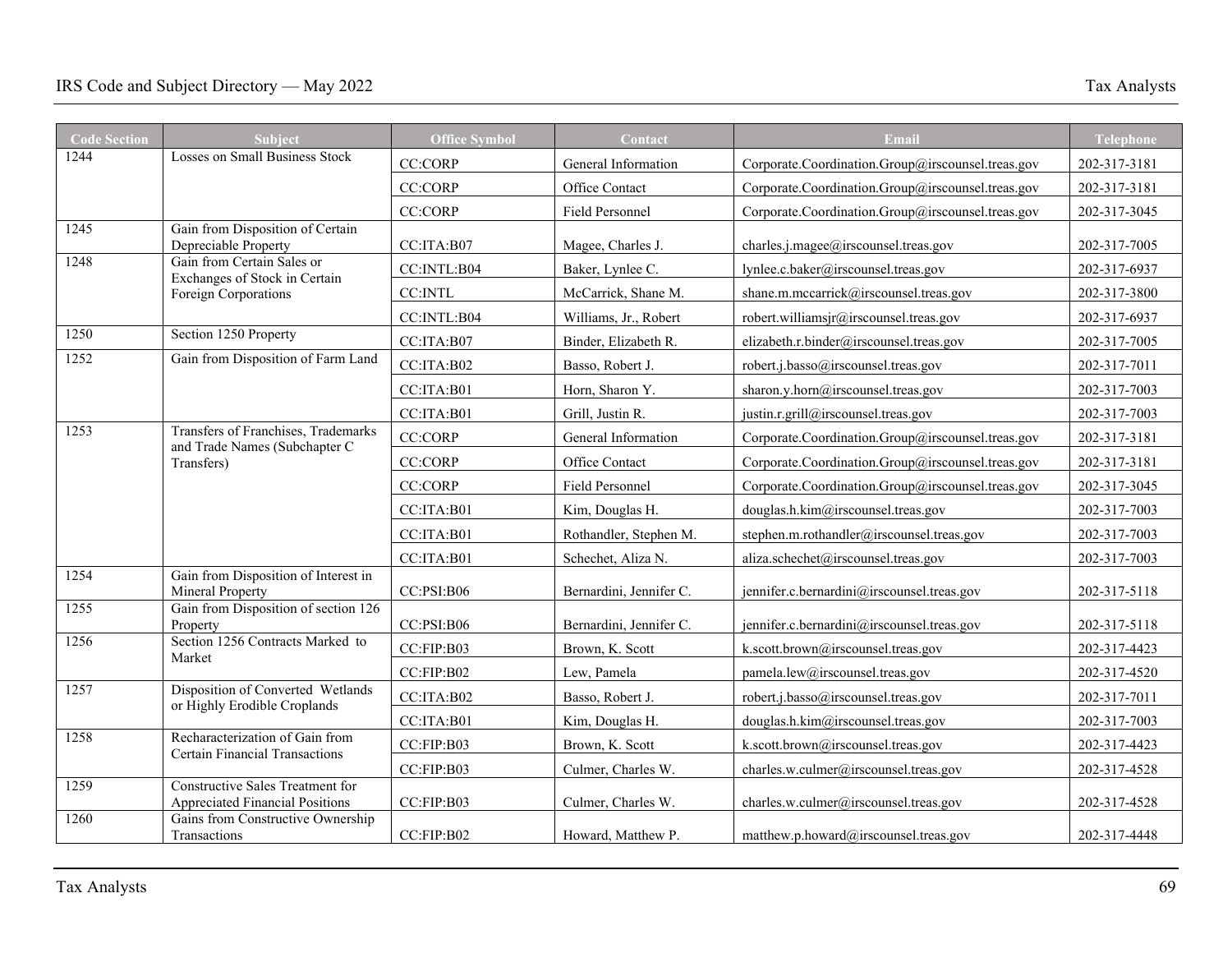| <b>Code Section</b> | <b>Subject</b>                                                                                                  | <b>Office Symbol</b> | Contact               | Email                                    | Telephone    |
|---------------------|-----------------------------------------------------------------------------------------------------------------|----------------------|-----------------------|------------------------------------------|--------------|
| 1271                | Treatment of Amounts Received on<br>Retirement or Sale or Exchange of                                           | CC:FTP: B02          | Hoffenson, Andrea M.  | andrea.m.hoffenson@irscounsel.treas.gov  | 202-317-4419 |
|                     | Debt Instruments                                                                                                | CC:FIP:B03           | Culmer, Charles W.    | charles.w.culmer@irscounsel.treas.gov    | 202-317-4528 |
|                     |                                                                                                                 | CC:FIP:B01           | Harrison, Steven M.   | steven.harrison@irscounsel.treas.gov     | 202-317-4412 |
|                     |                                                                                                                 | CC:FIP               | Blanchard, William E. | william.e.blanchard@irscounsel.treas.gov | 202-317-4434 |
| 1272                | Current Inclusion in Income of<br>Original Issue Discount                                                       | CC:FIP:B02           | Lew, Pamela           | pamela.lew@irscounsel.treas.gov          | 202-317-4520 |
|                     |                                                                                                                 | CC:FIP:B01           | Harrison, Steven M.   | steven.harrison@irscounsel.treas.gov     | 202-317-4412 |
|                     |                                                                                                                 | CC:FIP               | Blanchard, William E. | william.e.blanchard@irscounsel.treas.gov | 202-317-4434 |
|                     |                                                                                                                 | CC:FIP:B03           | Culmer, Charles W.    | charles.w.culmer@irscounsel.treas.gov    | 202-317-4528 |
| 1273                | Determination of Amount of Original                                                                             | CC:FIP               | Blanchard, William E. | william.e.blanchard@irscounsel.treas.gov | 202-317-4434 |
|                     |                                                                                                                 | CC:FIP:B02           | Lew, Pamela           | pamela.lew@irscounsel.treas.gov          | 202-317-4520 |
|                     |                                                                                                                 | CC:FIP:B01           | Harrison, Steven M.   | steven.harrison@irscounsel.treas.gov     | 202-317-4412 |
|                     |                                                                                                                 | CC:FIP:B03           | Culmer, Charles W.    | charles.w.culmer@irscounsel.treas.gov    | 202-317-4528 |
| 1274                | Determination of Issue Price in the                                                                             | CC:FIP               | Blanchard, William E. | william.e.blanchard@irscounsel.treas.gov | 202-317-4434 |
|                     | <b>Issued for Property</b>                                                                                      | CC:FIP:B03           | Culmer, Charles W.    | charles.w.culmer@irscounsel.treas.gov    | 202-317-4528 |
|                     |                                                                                                                 | CC:FIP:B02           | Lew, Pamela           | pamela.lew@irscounsel.treas.gov          | 202-317-4520 |
|                     |                                                                                                                 | CC:FIP:B01           | Harrison, Steven M.   | steven.harrison@irscounsel.treas.gov     | 202-317-4412 |
| 1274A               | Special Rules for Certain                                                                                       | CC:FIP:B03           | Culmer, Charles W.    | charles.w.culmer@irscounsel.treas.gov    | 202-317-4528 |
|                     | <b>Amount Does Not Exceed</b>                                                                                   | CC:FIP:B01           | Harrison, Steven M.   | steven.harrison@irscounsel.treas.gov     | 202-317-4412 |
|                     | <b>Issue Discount</b><br>Case of Certain Debt Instruments<br>Transactions Where Stated Principal<br>\$2,800,000 | CC:FIP               | Blanchard, William E. | william.e.blanchard@irscounsel.treas.gov | 202-317-4434 |
|                     |                                                                                                                 | CC:FIP:B02           | Hoffenson, Andrea M.  | andrea.m.hoffenson@irscounsel.treas.gov  | 202-317-4419 |
| 1275                | Other Definitions and Special Rules                                                                             | CC:FIP               | Blanchard, William E. | william.e.blanchard@irscounsel.treas.gov | 202-317-4434 |
|                     |                                                                                                                 | CC:FIP:B01           | Harrison, Steven M.   | steven.harrison@irscounsel.treas.gov     | 202-317-4412 |
|                     |                                                                                                                 | CC:FIP:B02           | Lew. Pamela           | pamela.lew@irscounsel.treas.gov          | 202-317-4520 |
|                     |                                                                                                                 | CC:FIP:B03           | Culmer, Charles W.    | charles.w.culmer@irscounsel.treas.gov    | 202-317-4528 |
| 1276                | Disposition Gain Representing                                                                                   | CC:FIP:B01           | Harrison, Steven M.   | steven.harrison@irscounsel.treas.gov     | 202-317-4412 |
|                     | Accrued Market Discount Treated as<br>Ordinary Income                                                           | CC:FIP               | Blanchard, William E. | william.e.blanchard@irscounsel.treas.gov | 202-317-4434 |
|                     |                                                                                                                 | CC:FIP:B01           | Chin, Michael Y.      | michael.y.chin@irscounsel.treas.gov      | 202-317-5846 |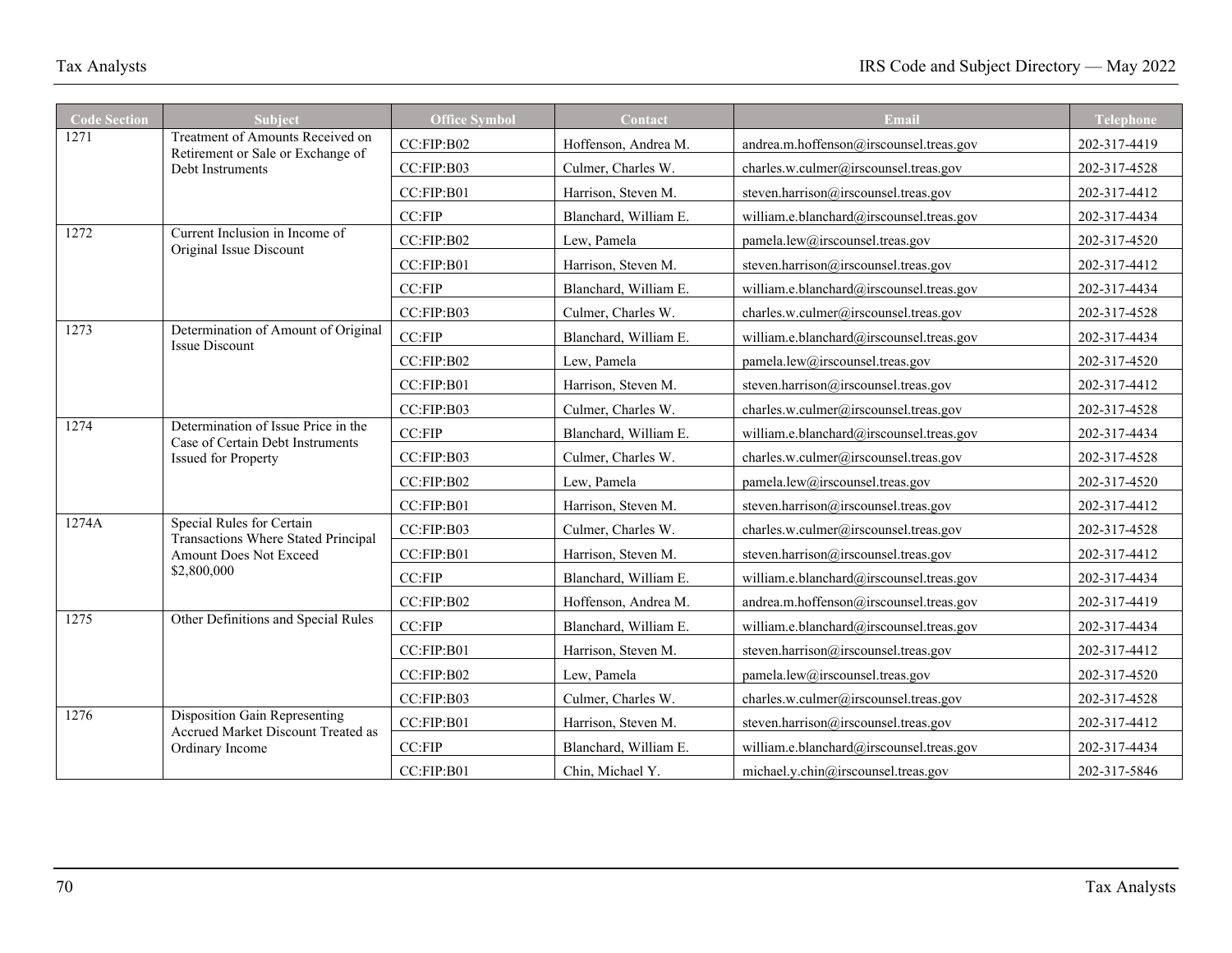| <b>Code Section</b> | <b>Subject</b>                                                                                 | <b>Office Symbol</b> | Contact                 | Email                                      | <b>Telephone</b> |
|---------------------|------------------------------------------------------------------------------------------------|----------------------|-------------------------|--------------------------------------------|------------------|
| 1277                | Deferral of Interest Deduction                                                                 | CC:FIP               | Blanchard, William E.   | william.e.blanchard@irscounsel.treas.gov   | 202-317-4434     |
|                     | Allocable to Accrued Market<br>Discount                                                        | CC:FIP:B01           | Harrison, Steven M.     | steven.harrison@irscounsel.treas.gov       | 202-317-4412     |
|                     |                                                                                                | CC:FIP:B01           | Chin, Michael Y.        | michael.y.chin@irscounsel.treas.gov        | 202-317-5846     |
| 1278                | Definitions and Special Rules                                                                  | CC:FIP               | Blanchard, William E.   | william.e.blanchard@irscounsel.treas.gov   | 202-317-4434     |
|                     |                                                                                                | CC:FIP:B01           | Harrison, Steven M.     | steven.harrison@irscounsel.treas.gov       | 202-317-4412     |
|                     |                                                                                                | CC:FIP:B01           | Chin, Michael Y.        | michael.y.chin@irscounsel.treas.gov        | 202-317-5846     |
| 1281                | Current Inclusion in Income of<br>Discount on Certain Short-term<br>Obligations                | CC:FIP:B03           | Culmer, Charles W.      | charles.w.culmer@irscounsel.treas.gov      | 202-317-4528     |
| 1282                | Deferral of Interest Deduction<br>Allocable to Accrued Discount                                | CC:FIP:B03           | Culmer, Charles W.      | charles.w.culmer@irscounsel.treas.gov      | 202-317-4528     |
| 1283                | Definitions and Special Rules                                                                  | CC:FIP:B03           | Culmer, Charles W.      | charles.w.culmer@irscounsel.treas.gov      | 202-317-4528     |
| 1286                | Tax Treatment of Stripped Bonds                                                                | CC:FIP:B02           | Lew, Pamela             | pamela.lew@irscounsel.treas.gov            | 202-317-4520     |
|                     |                                                                                                | CC:FIP:B03           | Audet, Bernard J.       | bernard.j.audet@irscounsel.treas.gov       | 202-317-4415     |
| 1287                | Denial of Capital Gain Treatment for<br>Gains on Certain Obligations not in<br>Registered Form | CC:FIP               | Imholtz, Diana A.       | diana.imholtz@irscounsel.treas.gov         | 202-317-4410     |
| 1288                | Treatment of Original Issue Discount                                                           | CC:FIP:B01           | Harrison, Steven M.     | steven.harrison@irscounsel.treas.gov       | 202-317-4412     |
|                     | in Tax Exempt Obligations                                                                      | CC:FIP               | Blanchard, William E.   | william.e.blanchard@irscounsel.treas.gov   | 202-317-4434     |
| 1291-1298           | Passive Foreign Investment                                                                     | CC:INTL:B02          | Harvey, Melinda E.      | melinda.e.harvey@irscounsel.treas.gov      | 202-317-6934     |
|                     | Companies (PFIC)                                                                               | CC:INTL:B02          | Crabtree, Kristine A.   | kristine.a.crabtree@irscounsel.treas.gov   | 202-317-6934     |
| 1297(f)             | Qualifying Insurance Company                                                                   | CC: INTL: B05        | Firehock, Josephine H.  | josephine.firehock@irscounsel.treas.gov    | 202-317-6938     |
| 1301                | Average of Farm Income over 3<br>years                                                         | CC:ITA:B02           | Basso, Robert J.        | robert.j.basso@irscounsel.treas.gov        | 202-317-7011     |
| 1311-1314           | Correction of Error (Mitigation<br>Provisions)                                                 | CC:ITA:B06           | Romano, Mia C.          | mia.c.romano@irscounsel.treas.gov          | 202-317-7007     |
|                     |                                                                                                | CC:PA:07             | Bever, Daniel A.        | daniel.a.bever@irscounsel.treas.gov        | 202-317-6834     |
| 1341                | Computation of Tax Where Taxpayer<br>Restores Substantial Amount Held                          | CC:ITA:B05           | Pfalzgraf, Amy J.       | amy.j.pfalzgraf@irscounsel.treas.gov       | 202-317-7002     |
|                     | Under Claim of Right                                                                           | CC:ITA:B04           | O'Hara, Brendan P.      | brendan.p.o'hara@irscounsel.treas.gov      | 202-317-4718     |
| 1351                | Treatment of Recoveries of Foreign<br>Expropriation Losses (Other than<br>Insurance Companies) | CC:ITA:B05           | Lewandowski, Alina N.   | alina.n.lewandowski@irscounsel.treas.gov   | 202-317-7006     |
| 1361                | S Corporation Defined                                                                          | CC:PSI               | Mikolashek, Adrienne M. | adrienne.m.mikolashek@irscounsel.treas.gov | 202-317-5050     |
| 1362                | Election; Revocation; Termination                                                              | CC:PSI               | Mikolashek, Adrienne M. | adrienne.m.mikolashek@irscounsel.treas.gov | 202-317-5050     |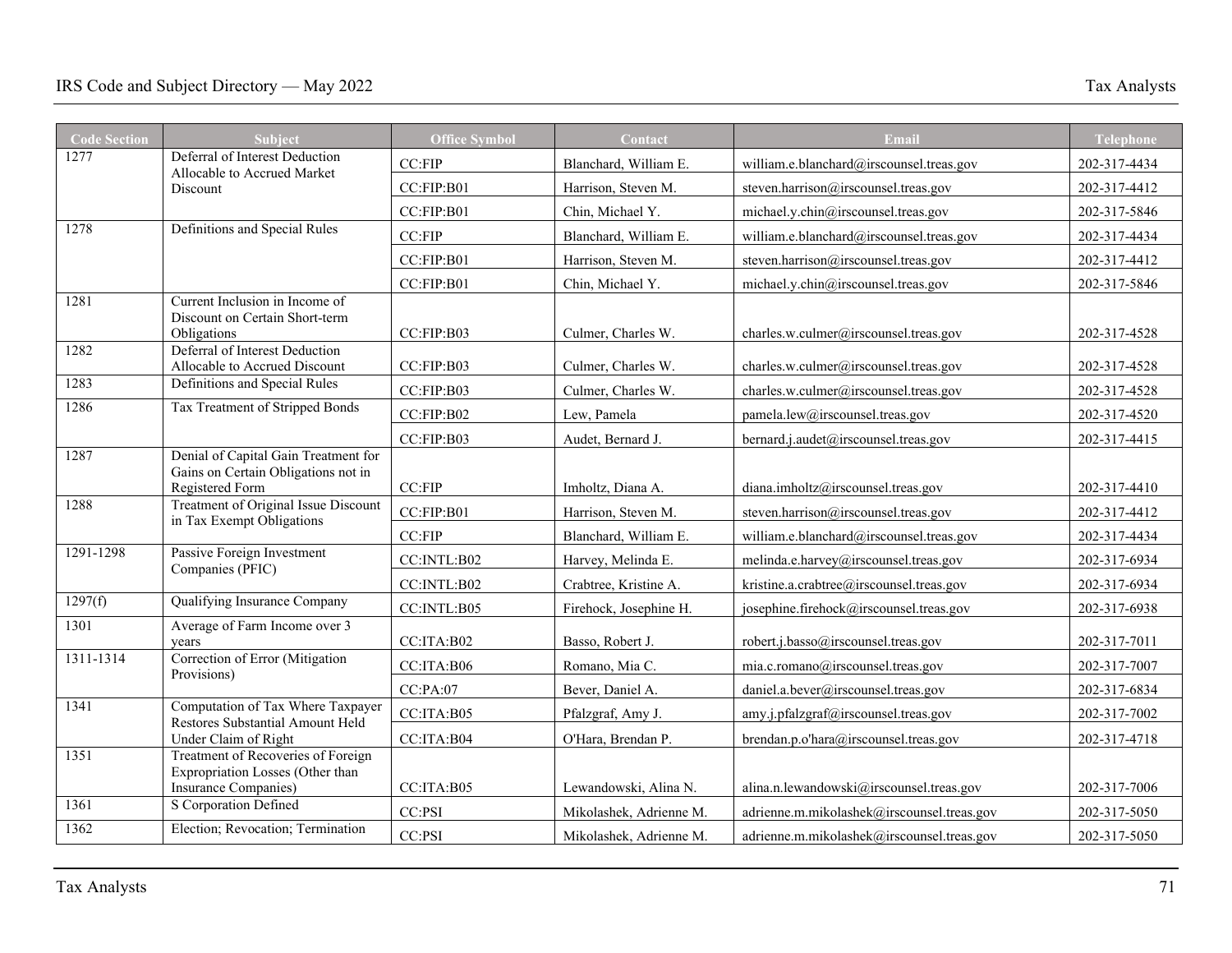| <b>Code Section</b> | Subject                                                                                                                                             | <b>Office Symbol</b>     | Contact                                      | Email                                                                              | <b>Telephone</b>             |
|---------------------|-----------------------------------------------------------------------------------------------------------------------------------------------------|--------------------------|----------------------------------------------|------------------------------------------------------------------------------------|------------------------------|
| 1363                | Effect of Election on Corporation                                                                                                                   | CC:PSI                   | Mikolashek, Adrienne M.                      | adrienne.m.mikolashek@irscounsel.treas.gov                                         | 202-317-5050                 |
| 1363(d)(f)          | Recapture of LIFO Benefits                                                                                                                          | CC:ITA:B06               | Braden, Andrew S.                            | andrew.s.braden@irscounsel.treas.gov                                               | 202-317-7007                 |
| 1366                | Pass-thru of Items to Shareholders                                                                                                                  | CC:PSI                   | Mikolashek, Adrienne M.                      | adrienne.m.mikolashek@irscounsel.treas.gov                                         | 202-317-5050                 |
| 1367                | Adjustments to Basis of Stock of<br>Shareholders, etc.                                                                                              | CC:PSI                   | Mikolashek, Adrienne M.                      | adrienne.m.mikolashek@irscounsel.treas.gov                                         | 202-317-5050                 |
| 1368                | <b>Distributions</b>                                                                                                                                | CC:PSI                   | Mikolashek, Adrienne M.                      | adrienne.m.mikolashek@irscounsel.treas.gov                                         | 202-317-5050                 |
| 1371                | Coordination with Subchapter C                                                                                                                      | CC:PSI                   | Mikolashek, Adrienne M.                      | adrienne.m.mikolashek@irscounsel.treas.gov                                         | 202-317-5050                 |
| 1372                | Partnership Rules to Apply for<br>Fringe Benefits Purposes                                                                                          | CC:PSI                   | Mikolashek, Adrienne M.                      | adrienne.m.mikolashek@irscounsel.treas.gov                                         | 202-317-5050                 |
| 1373                | Foreign Income                                                                                                                                      | CC:INTL:B03              | Gilman, Michael I.                           | michael.i.gilman@irscounsel.treas.gov                                              | 202-317-6936                 |
|                     |                                                                                                                                                     | CC:PSI                   | Mikolashek, Adrienne M.                      | adrienne.m.mikolashek@irscounsel.treas.gov                                         | 202-317-5050                 |
| 1374                | Tax Imposed on Certain Built-in<br>Gains                                                                                                            | <b>CC:CORP</b>           | Field Personnel                              | Corporate.Coordination.Group@irscounsel.treas.gov                                  | 202-317-3045                 |
|                     |                                                                                                                                                     | <b>CC:CORP</b>           | General Information                          | Corporate.Coordination.Group@irscounsel.treas.gov                                  | 202-317-3181                 |
|                     |                                                                                                                                                     | <b>CC:CORP</b>           | Office Contact                               | Corporate.Coordination.Group@irscounsel.treas.gov                                  | 202-317-3181                 |
| 1375                | Tax Imposed When Passive<br>Investment Income of Corporation<br>Having Subchapter C Earnings and<br>Profits Exceeds 25 Percent of Gross<br>Receipts | CC:PSI                   | Mikolashek, Adrienne M.                      | adrienne.m.mikolashek@irscounsel.treas.gov                                         | 202-317-5050                 |
| 1377                | Definitions and Special Rule                                                                                                                        | CC:PSI                   | Mikolashek, Adrienne M.                      | adrienne.m.mikolashek@irscounsel.treas.gov                                         | 202-317-5050                 |
| 1378                | Taxable Years of S Corporation                                                                                                                      | CC:ITA:B04               | Ruane, William R.                            | william.r.ruane@irscounsel.treas.gov                                               | 202-317-4718                 |
|                     | <b>Accounting Period Requests</b>                                                                                                                   | CC:ITA:B05               | Dufresne, Sarah F.                           | sarah.f.dufresne@irscounsel.treas.gov                                              | 202-317-7006                 |
| 1379                | <b>Transitional Rules on Enactment</b>                                                                                                              | CC:PSI                   | Mikolashek, Adrienne M.                      | adrienne.m.mikolashek@irscounsel.treas.gov                                         | 202-317-5050                 |
| 1381                | Organizations to Which Part Applies                                                                                                                 | CC:PSI:B05               | McDonnell, David H.                          | david.h.mcdonnell@irscounsel.treas.gov                                             | 202-317-5106                 |
|                     |                                                                                                                                                     | CC:PSI:B05               | Deirmenjian, Jason P.                        |                                                                                    | 202-317-4470                 |
| 1382                | Taxable Income of Cooperatives                                                                                                                      | CC:PSI:B05               | McDonnell, David H.                          | jason.p.deirmenjian@irscounsel.treas.gov<br>david.h.mcdonnell@irscounsel.treas.gov | 202-317-5106                 |
|                     |                                                                                                                                                     | CC:PSI:B05               | Deirmenjian, Jason P.                        | jason.p.deirmenjian@irscounsel.treas.gov                                           |                              |
| 1383                | Computation of Tax Where                                                                                                                            |                          |                                              |                                                                                    | 202-317-4470                 |
|                     | Cooperative Redeems Nonqualified<br>Written Notices or Allocation of<br>Nonqualified Per-Unit Retain<br>Certificates                                | CC:PSI:B05<br>CC:PSI:B05 | McDonnell, David H.<br>Deirmenjian, Jason P. | david.h.mcdonnell@irscounsel.treas.gov<br>jason.p.deirmenjian@irscounsel.treas.gov | 202-317-5106<br>202-317-4470 |
| 1385                | Amounts Includible in Patron's Gross                                                                                                                | CC:PSI:B05               | McDonnell, David H.                          | david.h.mcdonnell@irscounsel.treas.gov                                             | 202-317-5106                 |
|                     | Income                                                                                                                                              | CC:PSI:B05               | Deirmenjian, Jason P.                        | jason.p.deirmenjian@irscounsel.treas.gov                                           | 202-317-4470                 |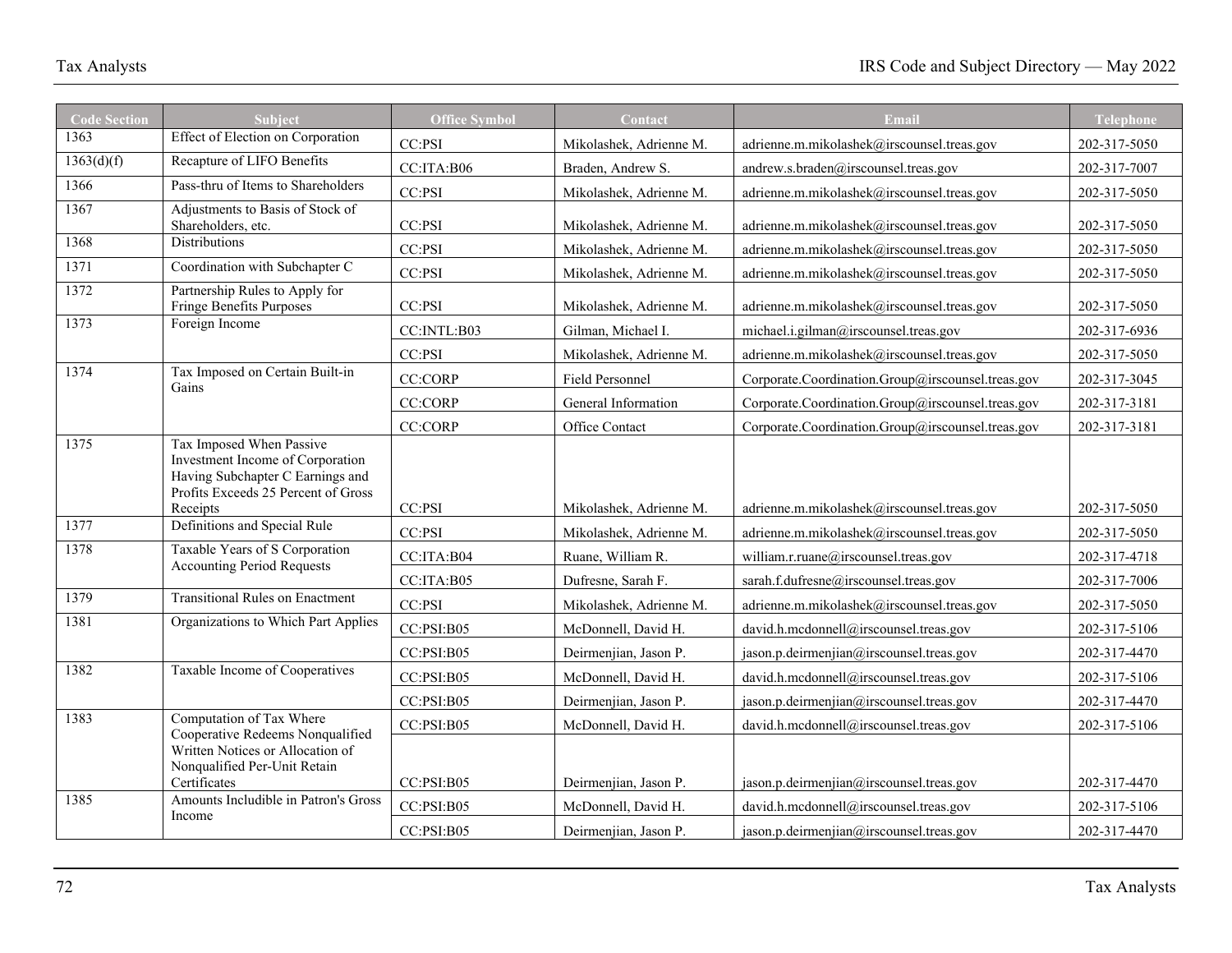| <b>Code Section</b> | Subject                                                                                             | <b>Office Symbol</b> | Contact                  | Email                                     | Telephone    |
|---------------------|-----------------------------------------------------------------------------------------------------|----------------------|--------------------------|-------------------------------------------|--------------|
| 1388                | Definitions: Special Rules (Co-Ops)                                                                 | CC:PSI:B05           | McDonnell, David H.      | david.h.mcdonnell@irscounsel.treas.gov    | 202-317-5106 |
|                     |                                                                                                     | CC:PSI:B05           | Deirmenjian, Jason P.    | jason.p.deirmenjian@irscounsel.treas.gov  | 202-317-4470 |
| 1391-1393           | <b>Enterprise Zones</b>                                                                             | CC:ITA:B07           | Magee, Charles J.        | charles.j.magee@irscounsel.treas.gov      | 202-317-7005 |
| 1394                | Tax-Exempt Enterprise Facility<br><b>Bonds</b>                                                      | CC:FIP:B05           | Stojanovic, Zoran        | zoran.stojanovic@irscounsel.treas.gov     | 202-317-4564 |
| 1396-1397           | <b>Empowerment Zone Employment</b><br>Credit; Other Definitions                                     | CC:EEE:EB:HW         | <b>Branch Contact</b>    |                                           | 202-317-5500 |
| 1397A               | Increase in Expensing Under Section<br>179 (Enterprise Zone Business)                               | CC:ITA:B07           | Binder, Elizabeth R.     | elizabeth.r.binder@irscounsel.treas.gov   | 202-317-7005 |
| 1397B               | Nonrecognition of Gain on Rollover<br>of Empowerment Zone Investments                               | CC:ITA:B07           | Binder, Elizabeth R.     | elizabeth.r.binder@irscounsel.treas.gov   | 202-317-7005 |
| 1397C               | <b>Enterprise Zone Business</b>                                                                     | CC:ITA:B07           | Magee, Charles J.        | charles.j.magee@irscounsel.treas.gov      | 202-317-7005 |
| 1397D               | Qualified Zone Property                                                                             | CC:ITA:B07           | Magee, Charles J.        | charles.j.magee@irscounsel.treas.gov      | 202-317-7005 |
| 1397E               | Qualified Zone Academy Bonds                                                                        | CC:FIP:B05           | Stojanovic, Zoran        | zoran.stojanovic@irscounsel.treas.gov     | 202-317-4564 |
| 1397F               | Zone Regulations                                                                                    | CC:ITA:B07           | Magee, Charles J.        | charles.j.magee@irscounsel.treas.gov      | 202-317-7005 |
| 1398-1399           | Rules Relating to Individuals' Title<br>11 Cases; No Separate Taxable<br>Entities for Partnerships, | CC:PA:05             | Myrick, John T.          | john.t.myrick@irscounsel.treas.gov        | 202-317-5437 |
|                     |                                                                                                     | CC:PA:03             | Brau, Keith L.           | keith.l.brau@irscounsel.treas.gov         | 202-317-3600 |
|                     | Corporations, etc.                                                                                  | CC:PA:05             | Schmidt, Alexander E.    | alexander.e.schmidt@irscounsel.treas.gov  | 202-317-5437 |
| 1400                |                                                                                                     | CC:EEE:EB:HW         | <b>Branch Contact</b>    |                                           | 202-317-5500 |
|                     | District of Columbia Enterprise Zone                                                                | CC:ITA:B07           | Magee, Charles J.        | charles.j.magee@irscounsel.treas.gov      | 202-317-7005 |
| 1400A               | Tax Exempt Economic Development                                                                     | CC:FIP:B05           | Som de Cerff, Johanna L. | johanna.l.somdecerff@irscounsel.treas.gov | 202-317-4567 |
|                     |                                                                                                     | CC:ITA:B04           | DiMattia, Dominic D.     | dominic.d.dimattia@irscounsel.treas.gov   | 202-317-4718 |
| 1400B               | Zero Percent Capital Gains Rate                                                                     | CC:ITA:B07           | Magee, Charles J.        | charles.j.magee@irscounsel.treas.gov      | 202-317-7005 |
|                     |                                                                                                     | CC:ITA:B01           | Grill, Justin R.         | justin.r.grill@irscounsel.treas.gov       | 202-317-7003 |
|                     | Zero Percent Capital Gains Rate for<br>DC Zone Asset                                                | CC:ITA:B07           | Magee, Charles J.        | charles.j.magee@irscounsel.treas.gov      | 202-317-7005 |
| 1400C               | Wash., DC First-Time Homebuyer                                                                      | CC:ITA:B04           | Ruane, William R.        | william.r.ruane@irscounsel.treas.gov      | 202-317-4718 |
|                     | Credit                                                                                              | CC:ITA:B05           | Osborne, Martin L.       | martin.l.osborne@irscounsel.treas.gov     | 202-317-7006 |
| 1400D               |                                                                                                     | CC:EEE:EB:HW         | <b>Branch Contact</b>    |                                           | 202-317-5500 |
| 1400E               | <b>Renewal Communities</b>                                                                          | CC:ITA:B07           | Magee, Charles J.        | charles.j.magee@irscounsel.treas.gov      | 202-317-7005 |
| $1400\overline{F}$  | Renewal Community Capital Gain                                                                      | CC:ITA:B07           | Magee, Charles J.        | charles.j.magee@irscounsel.treas.gov      | 202-317-7005 |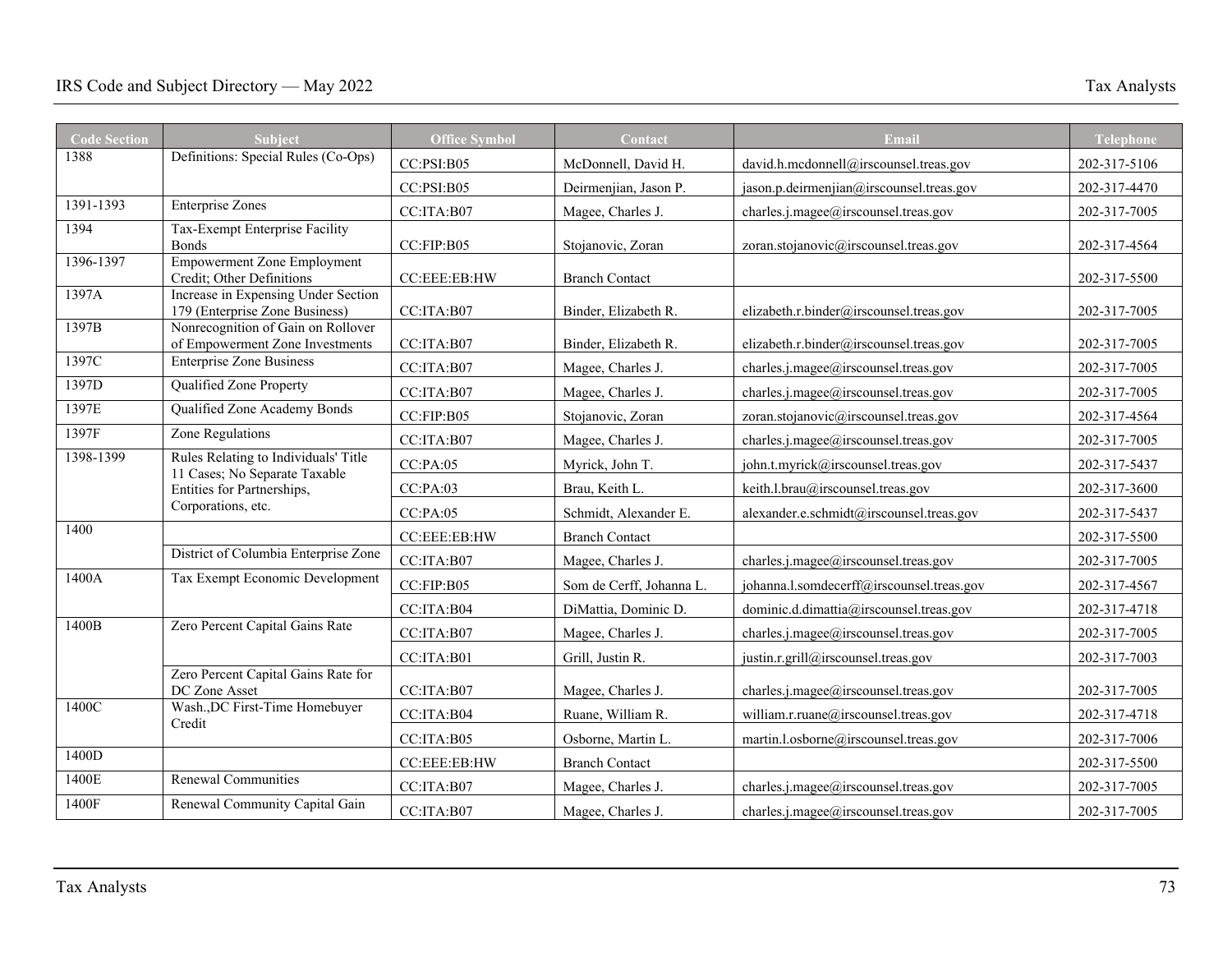| <b>Code Section</b> | <b>Subject</b>                                                                  | <b>Office Symbol</b> | Contact                  | <b>Email</b>                              | <b>Telephone</b> |
|---------------------|---------------------------------------------------------------------------------|----------------------|--------------------------|-------------------------------------------|------------------|
| 1400G               | Renewal Community Business                                                      |                      |                          |                                           |                  |
|                     | Defined                                                                         | CC:ITA:B07           | Magee, Charles J.        | charles.j.magee@irscounsel.treas.gov      | 202-317-7005     |
| 1400I               | <b>Commercial Revitalization</b><br>Deduction                                   | CC:ITA:B07           | Magee, Charles J.        | charles.j.magee@irscounsel.treas.gov      | 202-317-7005     |
| 1400J               | Increase in Expensing Under Section                                             |                      |                          |                                           |                  |
|                     | 179 (Renewal Community)                                                         | CC:ITA:B07           | Binder, Elizabeth R.     | elizabeth.r.binder@irscounsel.treas.gov   | 202-317-7005     |
| 1400L(b)            | Bonus Depreciation for New York                                                 |                      |                          |                                           |                  |
|                     | Liberty Zone                                                                    | CC:ITA:B07           | Devereux, Deena M.       | deena.m.devereux@irscounsel.treas.gov     | 202-317-7005     |
| 1400L(c)            | 5-Year Recovery Period for New<br>York Liberty Zone Leasehold                   | CC:ITA:B07           | Devereux, Deena M.       | deena.m.devereux@irscounsel.treas.gov     | 202-317-7005     |
|                     | <b>Improvement Property</b>                                                     | CC:ITA:B07           | Binder, Elizabeth R.     | elizabeth.r.binder@irscounsel.treas.gov   | 202-317-7005     |
| 1400L(d)            | Qualified New York Liberty Bonds                                                | CC:FIP:B05           | Som de Cerff, Johanna L. | johanna.l.somdecerff@irscounsel.treas.gov | 202-317-4567     |
| 1400L(e)            | <b>Advance Refunding Bonds</b>                                                  | CC:FIP:B05           | Som de Cerff, Johanna L. | johanna.l.somdecerff@irscounsel.treas.gov | 202-317-4567     |
| 1400L(f)            | Increase in Expensing Under Section                                             |                      |                          |                                           |                  |
|                     | 179 for New York Liberty Zone                                                   |                      |                          |                                           |                  |
| 1400L(g)            | Property<br>Extension of Replacement Period for                                 | CC:ITA:B07           | Binder, Elizabeth R.     | elizabeth.r.binder@irscounsel.treas.gov   | 202-317-7005     |
|                     | Nonrecognition of Gain from Certain                                             | CC:ITA:B04           | O'Hara, Brendan P.       | brendan.p.o'hara@irscounsel.treas.gov     | 202-317-4718     |
|                     | Property in the New York City                                                   |                      |                          |                                           |                  |
|                     | Liberty Zone                                                                    | CC:ITA:B05           | Schwartz, Edward C.      | edward.c.schwartz@irscounsel.treas.gov    | 202-317-7006     |
| 1400N(a)            | Qualified Gulf Opportunity Zone<br><b>Bonds</b>                                 | CC:FIP:B05           | Som de Cerff, Johanna L. | johanna.l.somdecerff@irscounsel.treas.gov | 202-317-4567     |
| 1400N(b)            | <b>Advance Refunding Bonds</b>                                                  |                      |                          |                                           |                  |
| 1400N(d)            | <b>Bonus Depreciation for Gulf</b>                                              | CC:FIP:B05           | Som de Cerff, Johanna L. | johanna.l.somdecerff@irscounsel.treas.gov | 202-317-4567     |
|                     | Opportunity Zone Property                                                       | CC:ITA:B07           | Devereux, Deena M.       | deena.m.devereux@irscounsel.treas.gov     | 202-317-7005     |
| 1400N(e)            | Increase in Expensing Under Section                                             |                      |                          |                                           |                  |
|                     | 179 for Gulf Opportunity Zone                                                   |                      |                          |                                           |                  |
|                     | Property                                                                        | CC:ITA:B07           | Binder, Elizabeth R.     | elizabeth.r.binder@irscounsel.treas.gov   | 202-317-7005     |
| 1400N(f)            | <b>Expensing for Certain Demolition</b><br>and Clean-Up Costs (Gulf             | CC:ITA:B07           | Magee, Charles J.        | charles.j.magee@irscounsel.treas.gov      | 202-317-7005     |
|                     | Opportunity Zone)                                                               | CC:ITA:B07           | Harvey, Bernard P.       | bernard.p.harvey@irscounsel.treas.gov     | 202-317-7005     |
| 1400N(i)(2)5        | Year NOL Carryback of Certain                                                   |                      |                          |                                           |                  |
|                     | <b>Timber Losses</b>                                                            | CC:ITA:B04           | O'Hara, Brendan P.       | brendan.p.o'hara@irscounsel.treas.gov     | 202-317-4718     |
| 1400N(i)            | Special Rule for Gulf Opportunity                                               |                      | O'Hara, Brendan P.       |                                           |                  |
| 1400N(k)            | Zone Public Utility Casualty Losses<br><b>Treatment of Net Operating Losses</b> | CC:ITA:B04           |                          | brendan.p.o'hara@irscounsel.treas.gov     | 202-317-4718     |
|                     | Attributable to Gulf Opportunity                                                |                      |                          |                                           |                  |
|                     | Zone Losses                                                                     | CC:ITA:B04           | O'Hara, Brendan P.       | brendan.p.o'hara@irscounsel.treas.gov     | 202-317-4718     |
| 1400N(1)            | <b>Gulf Tax Credit Bonds</b>                                                    | CC:FIP:B05           | Som de Cerff, Johanna L. | johanna.l.somdecerff@irscounsel.treas.gov | 202-317-4567     |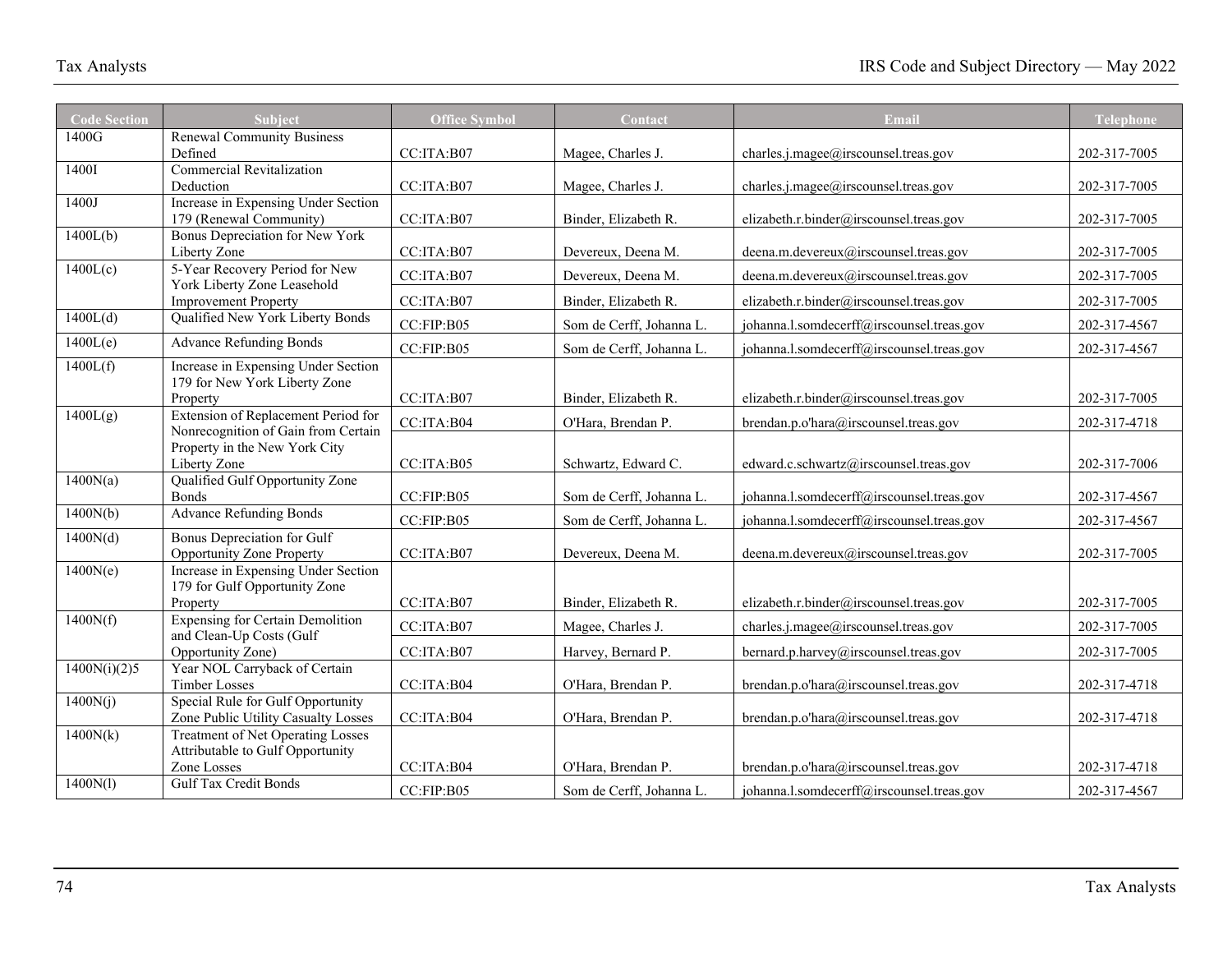| <b>Code Section</b> | <b>Subject</b>                                                   | <b>Office Symbol</b> | Contact                  | Email                                       | <b>Telephone</b> |
|---------------------|------------------------------------------------------------------|----------------------|--------------------------|---------------------------------------------|------------------|
| 1400N(p)            | Tax Benefits Not Available for                                   |                      |                          |                                             |                  |
|                     | Certain Property (Gulf Opportunity<br>Zone)                      | CC:ITA:B07           | Devereux, Deena M.       | deena.m.devereux@irscounsel.treas.gov       | 202-317-7005     |
| 1400O               | <b>Education Tax Benefits</b>                                    | CC:ITA:B05           | Dufresne, Sarah F.       | sarah.f.dufresne@irscounsel.treas.gov       | 202-317-7006     |
|                     |                                                                  | CC:ITA:B04           | Mojiri-Azad, Lisa        | lisa.mojiri-azad@irscounsel.treas.gov       | 202-317-4718     |
| 1400R               | Employee Retention Credit (repealed<br>2018)                     | CC:EEE:EB:HW         | <b>Branch Contact</b>    |                                             | 202-317-5500     |
| 1400S(a)            |                                                                  | CC:ITA:B06           | De Sousa, Brian J.       | brian.j.desousa@irscounsel.treas.gov        | 202-317-7007     |
| 1400S(b)            |                                                                  | CC:ITA:B02           | Wei, Amy S.              | amy.s.wei@irscounsel.treas.gov              | 202-317-7011     |
|                     |                                                                  | CC:ITA:B06           | De Sousa, Brian J.       | brian.j.desousa@irscounsel.treas.gov        | 202-317-7007     |
|                     |                                                                  | CC:ITA:B01           | Kirman, Eugene           | eugene.kirman@irscounsel.treas.gov          | 202-317-7003     |
| 1400S(d)            | Special Rule for Determining Earned<br>Income                    | CC:ITA:B05           | Razaa, Harith J.         | harith.j.razaa@irscounsel.treas.gov         | 202-317-7006     |
| 1400S(e)            | (New) Accident and Health<br>Insurance                           | CC:ITA:B05           | Glendening, Christina M. | christina.m.glendening@irscounsel.treas.gov | 202-317-7006     |
| $1400U-1$           | Allocation of Recovery Zone Bonds                                | CC:FIP:B05           | Som de Cerff, Johanna L. | johanna.l.somdecerff@irscounsel.treas.gov   | 202-317-4567     |
| 1400U-2             | Recovery Zone Economic<br>Development Bonds                      | CC:FIP:B05           | Som de Cerff, Johanna L. | johanna.l.somdecerff@irscounsel.treas.gov   | 202-317-4567     |
| 1400U-3             | Recovery Zone Facility Bonds                                     | CC:FIP:B05           | Som de Cerff, Johanna L. | johanna.l.somdecerff@irscounsel.treas.gov   | 202-317-4567     |
| 1400Z               | <b>Opportunity Zones</b>                                         | CC:ITA:B05           | Reigle, Erika C.         | erika.c.reigle@irscounsel.treas.gov         | 202-317-7006     |
|                     |                                                                  | CC:ITA:B05           | Dufresne, Sarah F.       | sarah.f.dufresne@irscounsel.treas.gov       | 202-317-7006     |
|                     |                                                                  | CC:SB:3:FTL          | Griffin, Kyle C.         | kyle.c.griffin@irscounsel.treas.gov         | 202-317-4718     |
|                     |                                                                  | CC:ITA:B04           | DiMattia, Dominic D.     | dominic.d.dimattia@irscounsel.treas.gov     | 202-317-4718     |
| 1400Z-1             | Designation                                                      | CC:ITA:B05           | Reigle, Erika C.         | erika.c.reigle@irscounsel.treas.gov         | 202-317-7006     |
|                     |                                                                  | CC:ITA:B05           | Dufresne, Sarah F.       | sarah.f.dufresne@irscounsel.treas.gov       | 202-317-7006     |
| 1400Z-2             | Special rules for capital gains<br>invested in opportunity zones | CC:SB:3:FTL          | Griffin, Kyle C.         | kyle.c.griffin@irscounsel.treas.gov         | 202-317-4718     |
|                     |                                                                  | CC:ITA:B05           | Dufresne, Sarah F.       | sarah.f.dufresne@irscounsel.treas.gov       | 202-317-7006     |
|                     |                                                                  | CC:ITA:B04           | DiMattia, Dominic D.     | dominic.d.dimattia@irscounsel.treas.gov     | 202-317-4718     |
|                     |                                                                  | CC:ITA:B05           | Razaa, Harith J.         | harith.j.razaa@irscounsel.treas.gov         | 202-317-7006     |
| 1401                | Rate of Tax (Tax on Self-                                        | CC: EEE              | Duce, Melissa L.         | melissa.l.duce@irscounsel.treas.gov         | 202-317-4774     |
|                     | Employment                                                       | CC:EEE:EOET:ET1      | Gernstein, Sydney L.     | sydney.l.gernstein@irscounsel.treas.gov     | 202-317-6798     |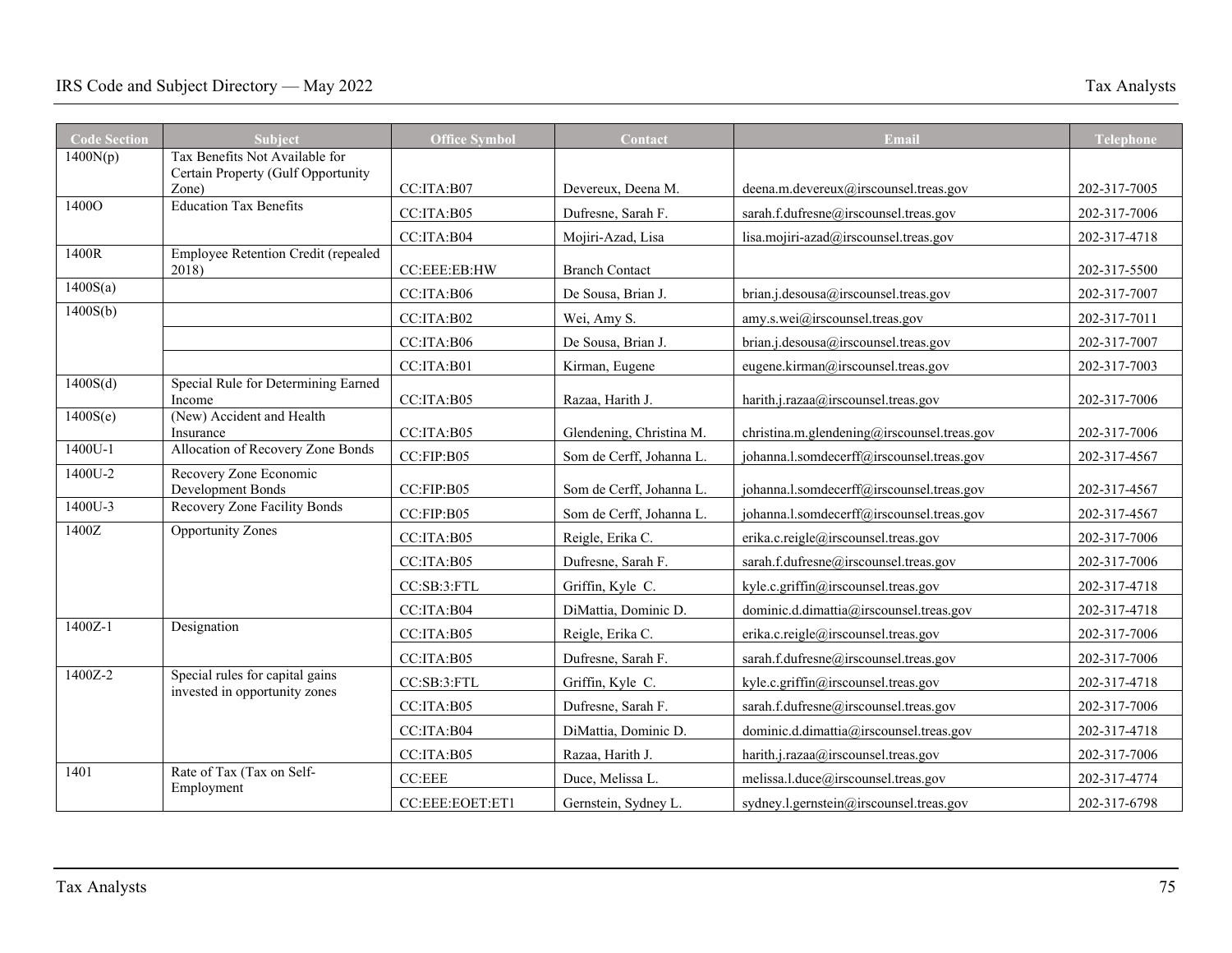| <b>Code Section</b> | Subject                                                                   | <b>Office Symbol</b> | Contact                 | <b>Email</b>                               | Telephone    |
|---------------------|---------------------------------------------------------------------------|----------------------|-------------------------|--------------------------------------------|--------------|
| 1402                | Definitions                                                               | <b>CC:EEE</b>        | Duce, Melissa L.        | melissa.l.duce@irscounsel.treas.gov        | 202-317-4774 |
|                     |                                                                           | CC:EEE:EOET:ET1      | Gernstein, Sydney L.    | sydney.l.gernstein@irscounsel.treas.gov    | 202-317-6798 |
| 1403                | Miscellaneous Provisions                                                  | CC: EEE              | Duce, Melissa L.        | melissa.l.duce@irscounsel.treas.gov        | 202-317-4774 |
|                     |                                                                           | CC:EEE:EOET:ET1      | Gernstein, Sydney L.    | sydney.l.gernstein@irscounsel.treas.gov    | 202-317-6798 |
| 1411                | Net Investment Income Tax                                                 | CC:PSI               | Mikolashek, Adrienne M. | adrienne.m.mikolashek@irscounsel.treas.gov | 202-317-5050 |
|                     |                                                                           | CC:PSI               | Mikolashek, Adrienne M. | adrienne.m.mikolashek@irscounsel.treas.gov | 202-317-5050 |
| 1441                | Withholding of Tax on Nonresident<br>Aliens                               | CC:INTL:B01          | Seth, Subin             | subin.seth@irscounsel.treas.gov            | 202-317-6933 |
|                     |                                                                           | <b>CC:INTL</b>       | Sweeney, John J.        | john.j.sweeney@irscounsel.treas.gov        | 202-317-3800 |
| 1442                | Withholding of Tax on Foreign<br>Corporations                             | CC:INTL:B01          | Seth, Subin             | subin.seth@irscounsel.treas.gov            | 202-317-6933 |
|                     |                                                                           | $CC:\!INTL$          | Sweeney, John J.        | john.j.sweeney@irscounsel.treas.gov        | 202-317-3800 |
| 1443                | Foreign Tax-Exempt Organizations                                          | CC:INTL:B01          | Seth, Subin             | subin.seth@irscounsel.treas.gov            | 202-317-6933 |
|                     |                                                                           | CC:INTL              | Sweeney, John J.        | john.j.sweeney@irscounsel.treas.gov        | 202-317-3800 |
| 1445                | Withholding of Tax on Dispositions<br>of U.S. Real Property Interest      | CC:INTL:B04          | Cahn, Milton M.         | milton.m.cahn@irscounsel.treas.gov         | 202-317-6937 |
|                     |                                                                           | CC:LB:4              | Fienberg, Jeffrey B.    | jeffrey.b.fienberg@irscounsel.treas.gov    | 954-423-7948 |
| 1446                | Withholding Tax on Amounts Paid<br>by 'Partnerships to Foreign Partners   | CC:INTL:B04          | Jeruchim. Kenneth A.    | kenneth.a.jeruchim@irscounsel.treas.gov    | 202-317-6937 |
| 1446(f)             | Special rules for withholding on<br>dispositions of partnership interests | CC:INTL:B04          | Rowland, Chadwick P.    | chadwick.p.rowland@irscounsel.treas.gov    | 202-317-6937 |
|                     |                                                                           | CC:INTL:B04          | Gootzeit, Ronald M.     | ronald.m.gootzeit@irscounsel.treas.gov     | 202-317-6937 |
|                     |                                                                           | <b>CC:INTL</b>       | Sweeney, John J.        | john.j.sweeney@irscounsel.treas.gov        | 202-317-3800 |
|                     |                                                                           | CC:INTL:B01          | Seth, Subin             | subin.seth@irscounsel.treas.gov            | 202-317-6933 |
| 1471                | Withholdable Payments to Foreign<br><b>Financial Institutions</b>         | <b>CC:INTL</b>       | Sweeney, John J.        | john.j.sweeney@irscounsel.treas.gov        | 202-317-3800 |
|                     |                                                                           | CC:INTL:B01          | Williams, Alan S.       | alan.s.williams@irscounsel.treas.gov       | 202-317-6933 |
| 1472                | Withholdable Payments to Other<br>Foreign Entities                        | <b>CC:INTL</b>       | Sweeney, John J.        | john.j.sweeney@irscounsel.treas.gov        | 202-317-3800 |
|                     |                                                                           | CC:INTL:B01          | Williams, Alan S.       | alan.s.williams@irscounsel.treas.gov       | 202-317-6933 |
| 1473                | Definitions (for chapter 4)                                               | <b>CC:INTL</b>       | Sweeney, John J.        | john.j.sweeney@irscounsel.treas.gov        | 202-317-3800 |
|                     |                                                                           | CC:INTL:B01          | Williams, Alan S.       | alan.s.williams@irscounsel.treas.gov       | 202-317-6933 |
| 1474                | Special Rules (for chapter 4)                                             | <b>CC:INTL</b>       | Sweeney, John J.        | john.j.sweeney@irscounsel.treas.gov        | 202-317-3800 |
|                     |                                                                           | CC:INTL:B01          | Williams, Alan S.       | alan.s.williams@irscounsel.treas.gov       | 202-317-6933 |
| 1481<br>(Repealed)  | Mitigation of Effect of Renegotiation<br>of Government Contracts          | CC:PSI:B06           | Bernardini, Jennifer C. | jennifer.c.bernardini@irscounsel.treas.gov | 202-317-5118 |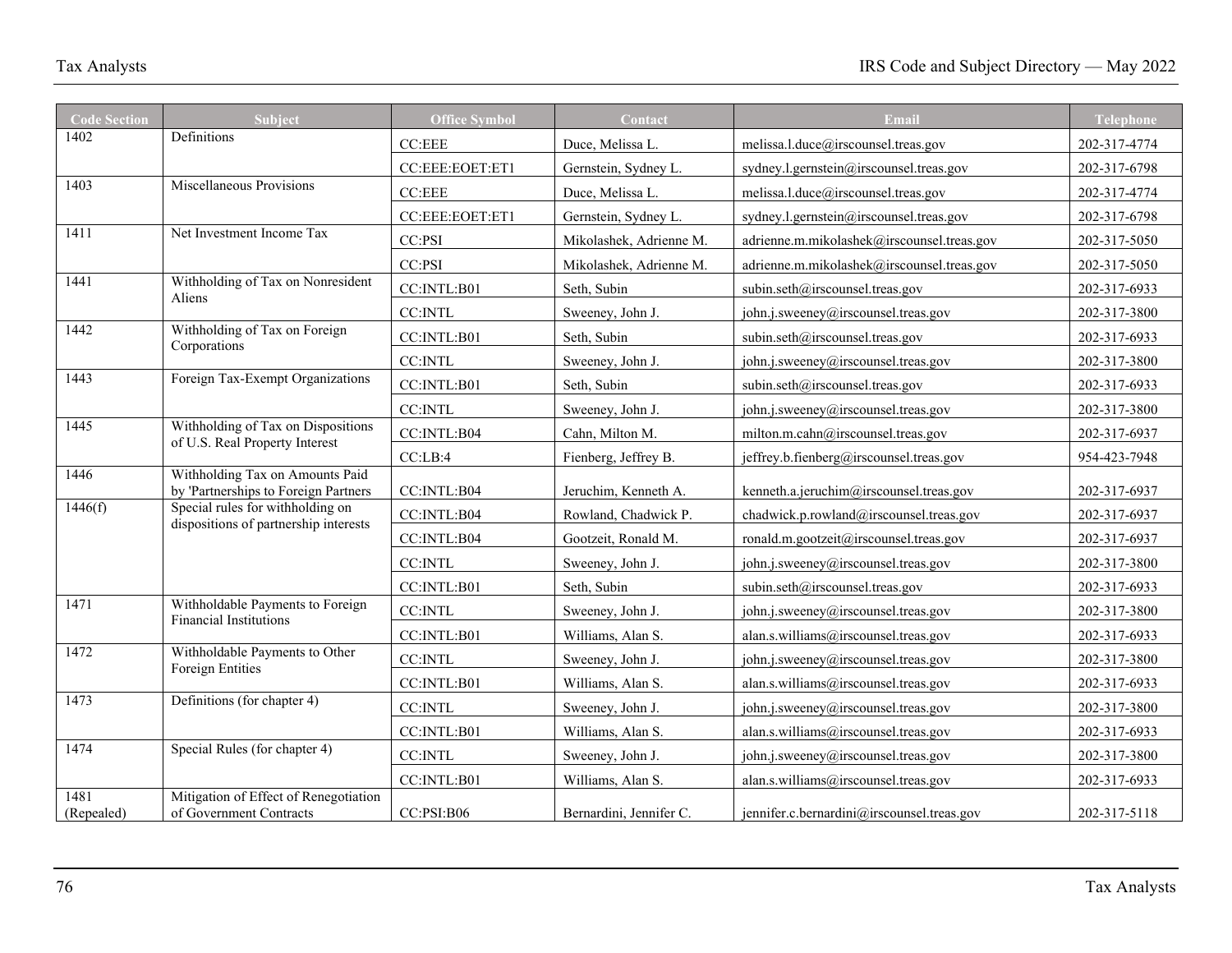| <b>Code Section</b> | <b>Subject</b>                                                         | <b>Office Symbol</b> | Contact                 | Email                                             | <b>Telephone</b> |
|---------------------|------------------------------------------------------------------------|----------------------|-------------------------|---------------------------------------------------|------------------|
| 1482                | Readjustment for Repayments Made                                       |                      |                         |                                                   |                  |
| (Repealed)<br>1501  | Pursuant to Price Redeterminations<br>Privilege to File Consolidated   | CC:PSI:B06           | Bernardini, Jennifer C. | jennifer.c.bernardini@irscounsel.treas.gov        | 202-317-5118     |
|                     | Returns                                                                | <b>CC:CORP</b>       | <b>Field Personnel</b>  | Corporate.Coordination.Group@irscounsel.treas.gov | 202-317-3045     |
|                     |                                                                        | <b>CC:CORP</b>       | Office Contact          | Corporate.Coordination.Group@irscounsel.treas.gov | 202-317-3181     |
| 1502                |                                                                        | <b>CC:CORP</b>       | General Information     | Corporate.Coordination.Group@irscounsel.treas.gov | 202-317-3181     |
|                     | Loss Disallowance - Treasury<br>Regulation 1.1502-20                   | <b>CC:CORP</b>       | Office Contact          | Corporate.Coordination.Group@irscounsel.treas.gov | 202-317-3181     |
|                     |                                                                        | <b>CC:CORP</b>       | <b>Field Personnel</b>  | Corporate.Coordination.Group@irscounsel.treas.gov | 202-317-3045     |
|                     |                                                                        | <b>CC:CORP</b>       | General Information     | Corporate.Coordination.Group@irscounsel.treas.gov | 202-317-3181     |
|                     | Regulations                                                            | <b>CC:CORP</b>       | Field Personnel         | Corporate.Coordination.Group@irscounsel.treas.gov | 202-317-3045     |
|                     |                                                                        | <b>CC:CORP</b>       | Office Contact          | Corporate.Coordination.Group@irscounsel.treas.gov | 202-317-3181     |
|                     |                                                                        | <b>CC:CORP</b>       | General Information     | Corporate.Coordination.Group@irscounsel.treas.gov | 202-317-3181     |
| 1503(d)             | <b>Dual Consolidated Losses</b>                                        | CC:LB:2:NEW:1        | Bennett, Robert T.      | robert.t.bennett@irscounsel.treas.gov             | 973-681-6613     |
|                     |                                                                        | CC:INTL:B04          | Jeruchim. Kenneth A.    | kenneth.a.jeruchim@irscounsel.treas.gov           | 202-317-6937     |
|                     |                                                                        | CC:INTL:B04          | Cahn, Milton M.         | milton.m.cahn@irscounsel.treas.gov                | 202-317-6937     |
| 1504                | Definitions                                                            | <b>CC:CORP</b>       | <b>Field Personnel</b>  | Corporate.Coordination.Group@irscounsel.treas.gov | 202-317-3045     |
|                     |                                                                        | <b>CC:CORP</b>       | Office Contact          | Corporate.Coordination.Group@irscounsel.treas.gov | 202-317-3181     |
|                     |                                                                        | <b>CC:CORP</b>       | General Information     | Corporate.Coordination.Group@irscounsel.treas.gov | 202-317-3181     |
| 1504(d)             | Subsidiary Formed to Comply With<br>Foreign Law                        | CC:INTL:B04          | Cahn, Milton M.         | milton.m.cahn@irscounsel.treas.gov                | 202-317-6937     |
| 1551                | Disallowance of the Benefits of the                                    | <b>CC:CORP</b>       | <b>Field Personnel</b>  | Corporate.Coordination.Group@irscounsel.treas.gov | 202-317-3045     |
|                     | Graduated Corporate Rates and<br><b>Accumulated Earnings Credit</b>    | <b>CC:CORP</b>       | General Information     | Corporate.Coordination.Group@irscounsel.treas.gov | 202-317-3181     |
|                     |                                                                        | <b>CC:CORP</b>       | Office Contact          | Corporate.Coordination.Group@irscounsel.treas.gov | 202-317-3181     |
| 1552                | Earnings and Profits                                                   | <b>CC:CORP</b>       | Field Personnel         | Corporate.Coordination.Group@irscounsel.treas.gov | 202-317-3045     |
|                     |                                                                        | <b>CC:CORP</b>       | Office Contact          | Corporate.Coordination.Group@irscounsel.treas.gov | 202-317-3181     |
|                     |                                                                        | <b>CC:CORP</b>       | General Information     | Corporate.Coordination.Group@irscounsel.treas.gov | 202-317-3181     |
| 1561                | Limitations on Certain Multiple Tax<br>Benefits in the Case of Certain | <b>CC:CORP</b>       | Office Contact          | Corporate.Coordination.Group@irscounsel.treas.gov | 202-317-3181     |
|                     | <b>Controlled Corporations</b>                                         | <b>CC:CORP</b>       | General Information     | Corporate.Coordination.Group@irscounsel.treas.gov | 202-317-3181     |
|                     |                                                                        | <b>CC:CORP</b>       | Field Personnel         | Corporate.Coordination.Group@irscounsel.treas.gov | 202-317-3045     |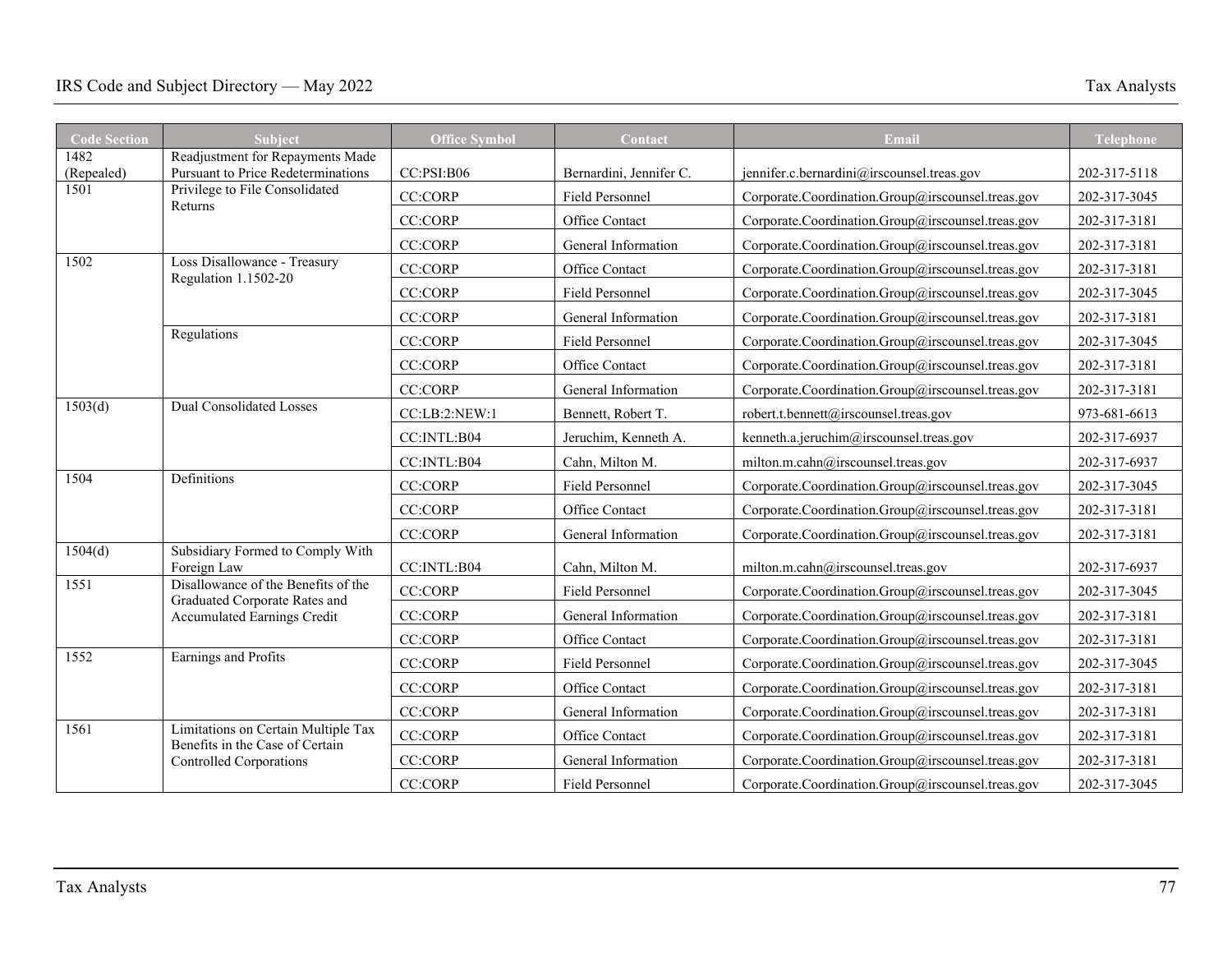| <b>Code Section</b> | <b>Subject</b>                                                       | <b>Office Symbol</b>     | Contact                           | Email                                                                   | <b>Telephone</b>             |
|---------------------|----------------------------------------------------------------------|--------------------------|-----------------------------------|-------------------------------------------------------------------------|------------------------------|
| 1562<br>(Repealed)  | Privilege of Groups to Elect Multiple<br>Surtax Exemptions           | <b>CC:CORP</b>           | General Information               | Corporate.Coordination.Group@irscounsel.treas.gov                       | 202-317-3181                 |
|                     |                                                                      | <b>CC:CORP</b>           | Office Contact                    | Corporate.Coordination.Group@irscounsel.treas.gov                       | 202-317-3181                 |
|                     |                                                                      | CC:CORP                  | Field Personnel                   | Corporate.Coordination.Group@irscounsel.treas.gov                       | 202-317-3045                 |
| 1563                | Definitions and Special Rules                                        | <b>CC:CORP</b>           | Field Personnel                   | Corporate.Coordination.Group@irscounsel.treas.gov                       | 202-317-3045                 |
|                     |                                                                      | <b>CC:CORP</b>           | Office Contact                    | Corporate.Coordination.Group@irscounsel.treas.gov                       | 202-317-3181                 |
|                     |                                                                      | <b>CC:CORP</b>           | General Information               | Corporate.Coordination.Group@irscounsel.treas.gov                       | 202-317-3181                 |
| 1564<br>(Repealed)  | Transitional Rules in the Case of<br>Certain Controlled Corporations | <b>CC:CORP</b>           | General Information               | Corporate.Coordination.Group@irscounsel.treas.gov                       | 202-317-3181                 |
|                     |                                                                      | <b>CC:CORP</b>           | Office Contact                    | Corporate.Coordination.Group@irscounsel.treas.gov                       | 202-317-3181                 |
|                     |                                                                      | <b>CC:CORP</b>           | Field Personnel                   | Corporate.Coordination.Group@irscounsel.treas.gov                       | 202-317-3045                 |
| 2001                | Imposition and Rate of Tax                                           | CC:PSI:B04               | Wolf, S. Eva                      | s.eva.wolf@irscounsel.treas.gov                                         | 202-317-3893                 |
|                     |                                                                      | CC:PSI:B04               | MacEachen, John D.                | john.d.maceachen@irscounsel.treas.gov                                   | 202-317-4642                 |
| 2001-2016           | <b>Estate Tax and Credits</b>                                        | CC:PSI:B04               | MacEachen, John D.                | john.d.maceachen@irscounsel.treas.gov                                   | 202-317-4642                 |
|                     |                                                                      | CC:PSI:B04               | Samuels, Mayer R.                 | mayer.r.samuels@irscounsel.treas.gov                                    | 202-317-4626                 |
| 2010                | Unified Credit Against Estate Tax                                    | CC:PSI:B04               | MacEachen, John D.                | john.d.maceachen@irscounsel.treas.gov                                   | 202-317-4642                 |
|                     |                                                                      | CC:PSI:B04               | Lesho, Karlene M.                 | karlene.lesho@irscounsel.treas.gov                                      | 202-317-4638                 |
| 2011                | Credit for State Death Taxes                                         | CC:PSI:B04               | MacEachen, John D.                | john.d.maceachen@irscounsel.treas.gov                                   | 202-317-4642                 |
| 2012                | Credit for Gift Tax                                                  | CC:PSI:B04               | Liquerman, Melissa C.             | melissa.c.liquerman@irscounsel.treas.gov                                | 202-317-4629                 |
| $\overline{2013}$   | Credit for Tax on Prior Transfers                                    | CC:PSI:B04               | MacEachen, John D.                | john.d.maceachen@irscounsel.treas.gov                                   | 202-317-4642                 |
| 2014                | Credit for Foreign Death Taxes                                       | CC:PSI:B04               | MacEachen, John D.                | john.d.maceachen@irscounsel.treas.gov                                   | 202-317-4642                 |
| 2015                | Credit for Death Taxes on<br>Remainders                              | CC:PSI:B04               | MacEachen, John D.                | john.d.maceachen@irscounsel.treas.gov                                   | 202-317-4642                 |
| 2016                | Recovery of Taxes Claimed as Credit                                  | CC:PSI:B04               | Liquerman, Melissa C.             | melissa.c.liquerman@irscounsel.treas.gov                                | 202-317-4629                 |
| 2031                | Definition of Gross Estate Valuation                                 |                          |                                   |                                                                         |                              |
|                     | Questions (Financial Real Estate and<br>Intangible Property)         | CC:PSI:B04               | MacEachen, John D.                | john.d.maceachen@irscounsel.treas.gov                                   | 202-317-4642                 |
| 2031-2046           | <b>Gross Estate</b>                                                  | CC:PSI:B04               | Lofton-Oglesby, Kelli             | kelli.d.lofton-oglesby@irscounsel.treas.gov                             | 202-317-3402                 |
|                     |                                                                      |                          |                                   |                                                                         |                              |
| 2032                | <b>Alternate Valuation</b>                                           | CC:PSI:B04<br>CC:PSI:B04 | Wolf, S. Eva<br>Samuels, Mayer R. | s.eva.wolf@irscounsel.treas.gov<br>mayer.r.samuels@irscounsel.treas.gov | 202-317-3893<br>202-317-4626 |
| 2032A               | Valuation of Certain Farm, etc., Real                                |                          |                                   |                                                                         |                              |
|                     | Property                                                             | CC:PSI:B04               | Damazo, Lane H.                   | lane.damazo@irscounsel.treas.gov                                        | 202-317-4628                 |
| 2032A(f)            | Period of Limitations                                                | CC:PSI:B04               | Samuels, Mayer R.                 | mayer.r.samuels@irscounsel.treas.gov                                    | 202-317-4626                 |
| 2032A(g)            | Corporations and Partnerships                                        | CC:PSI:B04               | Samuels, Mayer R.                 | mayer.r.samuels@irscounsel.treas.gov                                    | 202-317-4626                 |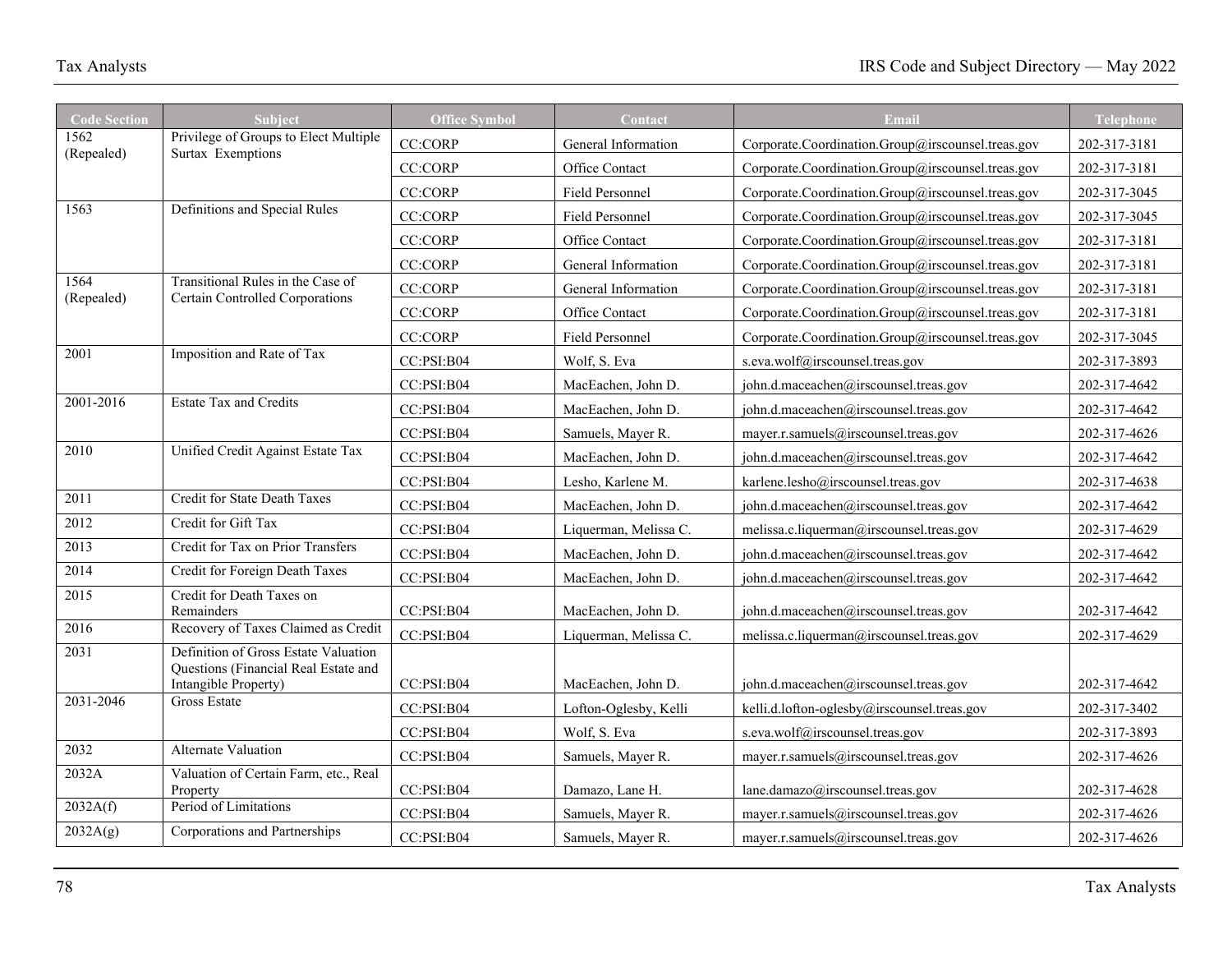| <b>Code Section</b> | <b>Subject</b>                                                         | <b>Office Symbol</b> | Contact               | Email                                       | <b>Telephone</b> |
|---------------------|------------------------------------------------------------------------|----------------------|-----------------------|---------------------------------------------|------------------|
| 2033                | Property in Which the Decedent had                                     |                      |                       |                                             |                  |
| 2034                | an Interest<br>Dower or Courtesy Interests                             | CC:PSI:B04           | Lesho, Karlene M.     | karlene.lesho@irscounsel.treas.gov          | 202-317-4638     |
|                     |                                                                        | CC:PSI:B04           | MacEachen, John D.    | john.d.maceachen@irscounsel.treas.gov       | 202-317-4642     |
| 2035                | Adjustments for Gifts Made Within 3<br>Years of Decedent's Death       | CC:PSI:B04           | MacEachen, John D.    | john.d.maceachen@irscounsel.treas.gov       | 202-317-4642     |
| 2036                | Transfers with Retained Life Estate                                    | CC:PSI:B04           | MacEachen, John D.    | john.d.maceachen@irscounsel.treas.gov       | 202-317-4642     |
|                     |                                                                        | CC:PSI:B04           | Wolf, S. Eva          | s.eva.wolf@irscounsel.treas.gov             | 202-317-3893     |
| 2037                | Transfers Taking Effect at Death                                       | CC:PSI:B04           | MacEachen, John D.    | john.d.maceachen@irscounsel.treas.gov       | 202-317-4642     |
| 2038                | Revocable Transfers                                                    | CC:PSI: B04          | MacEachen, John D.    | john.d.maceachen@irscounsel.treas.gov       | 202-317-4642     |
|                     |                                                                        | CC:PSI: B04          | Wolf, S. Eva          | s.eva.wolf@irscounsel.treas.gov             | 202-317-3893     |
| 2039                | Annuities                                                              | CC:PSI: B04          | Damazo, Lane H.       | lane.damazo@irscounsel.treas.gov            | 202-317-4628     |
|                     |                                                                        | CC:PSI: B04          | Samuels, Mayer R.     | mayer.r.samuels@irscounsel.treas.gov        | 202-317-4626     |
|                     |                                                                        | CC:EEE:EOET:EO1      | <b>Branch Contact</b> |                                             | 202-317-5800     |
|                     |                                                                        | CC:EEE:EOET:EO2      | <b>Branch Contact</b> |                                             | 202-317-4541     |
|                     |                                                                        | CC:EEE:EOET:EO3      | <b>Branch Contact</b> |                                             | 202-317-4086     |
| 2040                | Joint Interests                                                        | CC:PSI: B04          | MacEachen, John D.    | john.d.maceachen@irscounsel.treas.gov       | 202-317-4642     |
| 2042                | Proceeds of Life Insurance                                             | CC:PSI:B04           | Damazo, Lane H.       | lane.damazo@irscounsel.treas.gov            | 202-317-4628     |
| 2043                | Transfers for Insufficient<br>Consideration                            | CC:PSI:B04           | MacEachen, John D.    | john.d.maceachen@irscounsel.treas.gov       | 202-317-4642     |
| 2044                | Certain Property for Which Marital<br>Deduction was Previously Allowed | CC:PSI:B04           | Ro-Kim, Juli R.       | juli.ro.kim@irscounsel.treas.gov            | 202-317-4639     |
|                     |                                                                        | CC:PSI:B04           | Lofton-Oglesby, Kelli | kelli.d.lofton-oglesby@irscounsel.treas.gov | 202-317-3402     |
|                     |                                                                        | CC:PSI:B04           | Wolf, S. Eva          | s.eva.wolf@irscounsel.treas.gov             | 202-317-3893     |
| 2045                | Prior Interests                                                        | CC:PSI:B04           | Liquerman, Melissa C. | melissa.c.liquerman@irscounsel.treas.gov    | 202-317-4629     |
|                     |                                                                        | CC:PSI:B04           | Lofton-Oglesby, Kelli | kelli.d.lofton-oglesby@irscounsel.treas.gov | 202-317-3402     |
|                     |                                                                        | CC:PSI:B04           | Wolf, S. Eva          | s.eva.wolf@irscounsel.treas.gov             | 202-317-3893     |
| 2046                | Disclaimers                                                            | CC:PSI:B04           | Wolf, S. Eva          | s.eva.wolf@irscounsel.treas.gov             | 202-317-3893     |
| 2051-2056           | <b>Estate Tax Deductions</b>                                           | CC:PSI:B04           | Wolf, S. Eva          | s.eva.wolf@irscounsel.treas.gov             | 202-317-3893     |
|                     |                                                                        | CC:PSI:B04           | Lesho, Karlene M.     | karlene.lesho@irscounsel.treas.gov          | 202-317-4638     |
|                     |                                                                        | CC:PSI:B04           | Liquerman, Melissa C. | melissa.c.liquerman@irscounsel.treas.gov    | 202-317-4629     |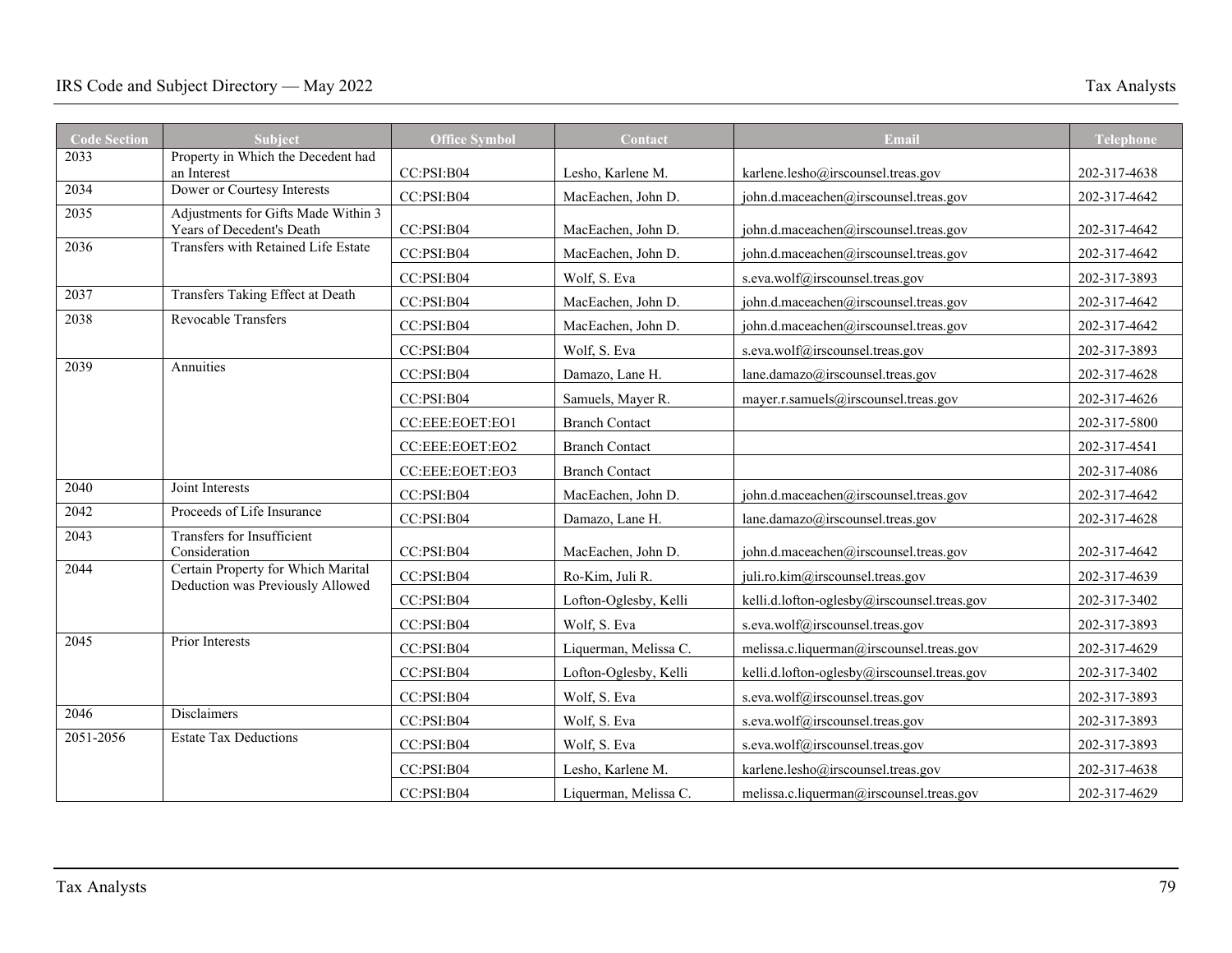| <b>Code Section</b> | <b>Subject</b>                                                      | <b>Office Symbol</b> | Contact               | Email                                       | <b>Telephone</b> |
|---------------------|---------------------------------------------------------------------|----------------------|-----------------------|---------------------------------------------|------------------|
| 2053                | Expenses, Indebtedness, and Taxes                                   | CC:PSI:B04           | Lesho, Karlene M.     | karlene.lesho@irscounsel.treas.gov          | 202-317-4638     |
|                     |                                                                     | CC:PSI:B04           | Liquerman, Melissa C. | melissa.c.liquerman@irscounsel.treas.gov    | 202-317-4629     |
| $205\overline{4}$   | Losses                                                              | CC:PSI:B04           | Lesho, Karlene M.     | karlene.lesho@irscounsel.treas.gov          | 202-317-4638     |
|                     |                                                                     | CC:PSI:B04           | Liquerman, Melissa C. | melissa.c.liquerman@irscounsel.treas.gov    | 202-317-4629     |
|                     |                                                                     | CC:PSI:B04           | Wolf, S. Eva          | s.eva.wolf@irscounsel.treas.gov             | 202-317-3893     |
| $205\overline{5}$   | Transfers for Public, Charitable, and                               | CC:PSI:B04           | Lesho, Karlene M.     | karlene.lesho@irscounsel.treas.gov          | 202-317-4638     |
| 2057                | Family-Owned Business Interest                                      | CC:EEE:EOET:EO1      | <b>Branch Contact</b> |                                             | 202-317-5800     |
|                     |                                                                     | CC:EEE:EOET:EO3      | <b>Branch Contact</b> |                                             | 202-317-4086     |
|                     |                                                                     | CC:EEE:EOET:EO2      | <b>Branch Contact</b> |                                             | 202-317-4541     |
| 2057<br>(Repealed)  | Sales of Employer Securities to<br>ESOP's or Worker-Owned           |                      |                       |                                             |                  |
|                     | Cooperatives                                                        | CC:EEE:EB:QP2        | <b>Branch Contact</b> |                                             | 202-317-6790     |
| 2058                | <b>State Death Taxes</b>                                            | CC:PSI:B04           | MacEachen, John D.    | john.d.maceachen@irscounsel.treas.gov       | 202-317-4642     |
| 2101                | Tax Imposed                                                         | CC:PSI:B04           | Lofton-Oglesby, Kelli | kelli.d.lofton-oglesby@irscounsel.treas.gov | 202-317-3402     |
| 2101-2106           | Nonresident Alien Estates                                           | CC:INTL:B01          | Vinnik, Jeffrey L.    | jeffrey.l.vinnik@irscounsel.treas.gov       | 202-317-6933     |
|                     |                                                                     | CC:PSI:B04           | Ro-Kim. Juli R.       | juli.ro.kim@irscounsel.treas.gov            | 202-317-4639     |
|                     |                                                                     | CC:PSI: B04          | Liquerman, Melissa C. | melissa.c.liquerman@irscounsel.treas.gov    | 202-317-4629     |
| 2102                | Credits Against Tax                                                 | CC:PSI:B04           | Ro-Kim, Juli R.       | juli.ro.kim@irscounsel.treas.gov            | 202-317-4639     |
| 2103                | Definition of Gross Estate                                          | CC:PSI:B04           | Ro-Kim, Juli R.       | juli.ro.kim@irscounsel.treas.gov            | 202-317-4639     |
|                     |                                                                     | CC:PSI:B04           | Lofton-Oglesby, Kelli | kelli.d.lofton-oglesby@irscounsel.treas.gov | 202-317-3402     |
| 2104                | Property Within the US                                              | CC:PSI:B04           | Liquerman, Melissa C. | melissa.c.liquerman@irscounsel.treas.gov    | 202-317-4629     |
|                     |                                                                     | CC:PSI:B04           | Ro-Kim, Juli R.       | juli.ro.kim@irscounsel.treas.gov            | 202-317-4639     |
| 2105(b)             | Property Without The U.S. - Bank<br>Deposits and Certain Other Debt | CC:INTL:B01          | Vinnik, Jeffrey L.    | jeffrey.l.vinnik@irscounsel.treas.gov       | 202-317-6933     |
|                     | Obligations                                                         | CC:PSI:B04           | Damazo, Lane H.       | lane.damazo@irscounsel.treas.gov            | 202-317-4628     |
| 2106                | Taxable Estate                                                      | CC:PSI:B04           | Ro-Kim, Juli R.       | juli.ro.kim@irscounsel.treas.gov            | 202-317-4639     |
|                     |                                                                     | CC:PSI:B04           | Lofton-Oglesby, Kelli | kelli.d.lofton-oglesby@irscounsel.treas.gov | 202-317-3402     |
|                     |                                                                     | CC:PSI:B04           | Wolf, S. Eva          | s.eva.wolf@irscounsel.treas.gov             | 202-317-3893     |
| 2107                | <b>Expatriation to Avoid Tax</b>                                    | CC:PSI:B04           | Lesho, Karlene M.     | karlene.lesho@irscounsel.treas.gov          | 202-317-4638     |
|                     |                                                                     | CC:INTL:B01          | Stein, Sarah E.       | sarah.e.stein@irscounsel.treas.gov          | 202-317-6933     |
| 2201                | Members of the Armed Forces Dying<br>in Combat                      | CC:PSI:B04           | Samuels, Mayer R.     | mayer.r.samuels@irscounsel.treas.gov        | 202-317-4626     |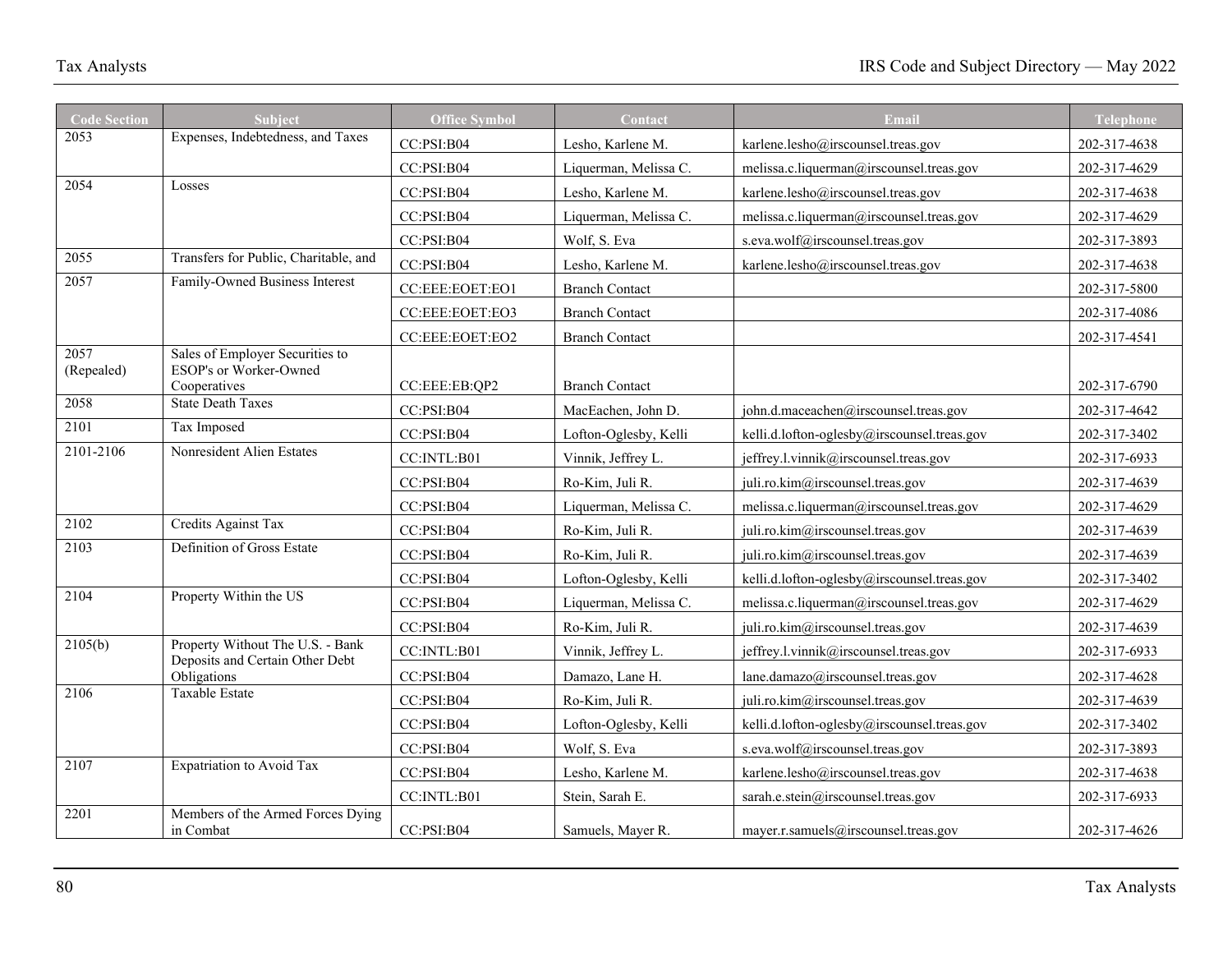| <b>Code Section</b> | <b>Subject</b>                                                            | <b>Office Symbol</b> | Contact               | Email                                       | Telephone    |
|---------------------|---------------------------------------------------------------------------|----------------------|-----------------------|---------------------------------------------|--------------|
| 2201-2210           | Miscellaneous Estate Tax Provisions                                       | CC:PSI:B04           | MacEachen, John D.    | john.d.maceachen@irscounsel.treas.gov       | 202-317-4642 |
|                     |                                                                           | CC:PSI:B04           | Lofton-Oglesby, Kelli | kelli.d.lofton-oglesby@irscounsel.treas.gov | 202-317-3402 |
|                     |                                                                           | CC:PSI:B04           | Wolf, S. Eva          | s.eva.wolf@irscounsel.treas.gov             | 202-317-3893 |
| $220\overline{3}$   | Definition of Executor                                                    | CC:PSI:B04           | MacEachen, John D.    | john.d.maceachen@irscounsel.treas.gov       | 202-317-4642 |
|                     |                                                                           | CC:PSI:B04           | Ro-Kim, Juli R.       | juli.ro.kim@irscounsel.treas.gov            | 202-317-4639 |
| 2205                | Reimbursement out of Estate                                               | CC:PSI:B04           | MacEachen, John D.    | john.d.maceachen@irscounsel.treas.gov       | 202-317-4642 |
| 2206                | Liability of Life Insurance<br>Beneficiaries                              | CC:PSI:B04           | Damazo, Lane H.       | lane.damazo@irscounsel.treas.gov            | 202-317-4628 |
| 2207                | Liability of Recipient of Power of<br><b>Appointment Property</b>         | CC:PSI:B04           | MacEachen, John D.    | john.d.maceachen@irscounsel.treas.gov       | 202-317-4642 |
| 2207B               | Right of Recovery Where Decedent<br>Retained Interest                     | CC:PSI:B04           | MacEachen, John D.    | john.d.maceachen@irscounsel.treas.gov       | 202-317-4642 |
| 2208                | <b>Certain Residents of Possessions</b><br>'Considered Citizens of U.S.   | CC:PSI:B04           | Finlow, Leslie H.     | leslie.h.finlow@irscounsel.treas.gov        | 202-317-4637 |
|                     |                                                                           | CC:PSI:B04           | Lofton-Oglesby, Kelli | kelli.d.lofton-oglesby@irscounsel.treas.gov | 202-317-3402 |
|                     |                                                                           | CC:PSI:B04           | Wolf, S. Eva          | s.eva.wolf@irscounsel.treas.gov             | 202-317-3893 |
|                     |                                                                           | CC:PSI:B04           | Ro-Kim, Juli R.       | juli.ro.kim@irscounsel.treas.gov            | 202-317-4639 |
| 2210<br>(Repealed)  | Liability for Payment in Case of<br>Transfer of Employer Securities to an | CC:PSI:B04           | Lesho, Karlene M.     | karlene.lesho@irscounsel.treas.gov          | 202-317-4638 |
|                     | Employee Stock Ownership Plan or a<br>Worker Owned Cooperative.           | CC:EEE:EB:QP2        | <b>Branch Contact</b> |                                             | 202-317-6790 |
| 2501                | Imposition of Gift Tax                                                    | CC:PSI:B04           | MacEachen, John D.    | john.d.maceachen@irscounsel.treas.gov       | 202-317-4642 |
|                     |                                                                           | CC:PSI:B04           | Ro-Kim, Juli R.       | juli.ro.kim@irscounsel.treas.gov            | 202-317-4639 |
|                     |                                                                           | CC:PSI:B04           | Wolf, S. Eva          | s.eva.wolf@irscounsel.treas.gov             | 202-317-3893 |
| 2501-2519           | Gift Tax and Transfers                                                    | CC:PSI:B04           | Douglas, Donna        | donna.k.douglas@irscounsel.treas.gov        | 202-317-4635 |
|                     |                                                                           | CC:PSI:B04           | Samuels, Mayer R.     | mayer.r.samuels@irscounsel.treas.gov        | 202-317-4626 |
| 2502                | Rate of Tax                                                               | CC:PSI:B04           | MacEachen, John D.    | john.d.maceachen@irscounsel.treas.gov       | 202-317-4642 |
|                     |                                                                           | CC:PSI:B04           | Samuels, Mayer R.     | mayer.r.samuels@irscounsel.treas.gov        | 202-317-4626 |
| 2503                | Taxable Gifts                                                             | CC:PSI:B04           | Samuels, Mayer R.     | mayer.r.samuels@irscounsel.treas.gov        | 202-317-4626 |
|                     |                                                                           | CC:PSI:B04           | Douglas, Donna        | donna.k.douglas@irscounsel.treas.gov        | 202-317-4635 |
| 2504                | Taxable Gifts for Preceding Calendar                                      | CC:PSI:B04           | MacEachen, John D.    | john.d.maceachen@irscounsel.treas.gov       | 202-317-4642 |
|                     | Periods                                                                   | CC:PSI:B04           | Samuels, Mayer R.     | mayer.r.samuels@irscounsel.treas.gov        | 202-317-4626 |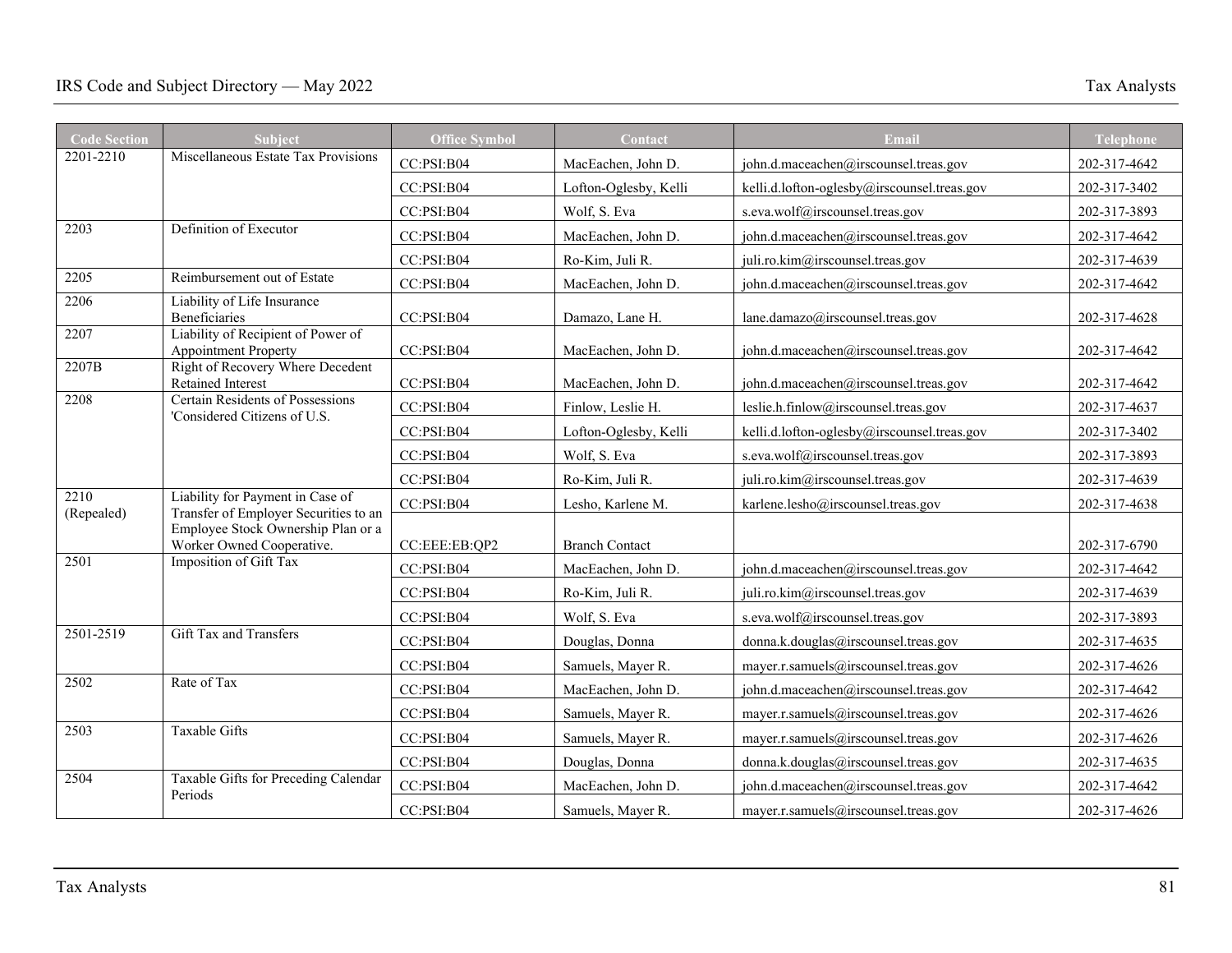| <b>Code Section</b> | <b>Subject</b>                                                                                                                                               | <b>Office Symbol</b> | Contact               | <b>Email</b>                                | <b>Telephone</b> |
|---------------------|--------------------------------------------------------------------------------------------------------------------------------------------------------------|----------------------|-----------------------|---------------------------------------------|------------------|
| 2505                | Unified Credit Against Gift Tax                                                                                                                              | CC:PSI:B04           | Ro-Kim, Juli R.       | juli.ro.kim@irscounsel.treas.gov            | 202-317-4639     |
|                     |                                                                                                                                                              | CC:PSI:B04           | Samuels, Mayer R.     | mayer.r.samuels@irscounsel.treas.gov        | 202-317-4626     |
| 2511                | Transfers in General                                                                                                                                         | CC:PSI:B04           | Wolf, S. Eva          | s.eva.wolf@irscounsel.treas.gov             | 202-317-3893     |
|                     |                                                                                                                                                              | CC:PSI:B04           | Samuels, Mayer R.     | mayer.r.samuels@irscounsel.treas.gov        | 202-317-4626     |
|                     |                                                                                                                                                              | CC:PSI:B04           | Ro-Kim, Juli R.       | juli.ro.kim@irscounsel.treas.gov            | 202-317-4639     |
| 2512                | Valuation of Gifts, Determination of<br>Fair Market Value (Financial, Real<br>Estate and Intangible Property)<br>Determination of Fair Market Value<br>(Art) | CC:PSI:B04           | MacEachen, John D.    | john.d.maceachen@irscounsel.treas.gov       | 202-317-4642     |
| 2513                | Gift by Husband or Wife to Third                                                                                                                             |                      |                       |                                             |                  |
| 2514                | Party<br>Powers of Appointment                                                                                                                               | CC:PSI:B04           | MacEachen, John D.    | john.d.maceachen@irscounsel.treas.gov       | 202-317-4642     |
|                     |                                                                                                                                                              | CC:PSI:B04           | Damazo, Lane H.       | lane.damazo@irscounsel.treas.gov            | 202-317-4628     |
|                     |                                                                                                                                                              | CC:PSI:B04           | Wolf, S. Eva          | s.eva.wolf@irscounsel.treas.gov             | 202-317-3893     |
| 2515                | <b>Treatment of Generation Skipping</b><br>Transfer Tax                                                                                                      | CC:PSI:B04           | Gespass, Daniel J.    | daniel.j.gespass@irscounsel.treas.gov       | 202-317-4632     |
| 2515A<br>(Repealed) | Tenancies by the Entirety in Personal<br>Property                                                                                                            | CC:PSI:B04           | MacEachen, John D.    | john.d.maceachen@irscounsel.treas.gov       | 202-317-4642     |
| 2516                | <b>Certain Property Settlements</b>                                                                                                                          | CC:PSI:B04           | MacEachen, John D.    | john.d.maceachen@irscounsel.treas.gov       | 202-317-4642     |
|                     |                                                                                                                                                              | CC:PSI:B04           | Lofton-Oglesby, Kelli | kelli.d.lofton-oglesby@irscounsel.treas.gov | 202-317-3402     |
| 2517(Repealed)      | Certain Annuities Under Qualified<br>Plans Litigation Issues Only                                                                                            | CC:PSI:B04           | MacEachen, John D.    | john.d.maceachen@irscounsel.treas.gov       | 202-317-4642     |
| 2518                | Disclaimers                                                                                                                                                  | CC:PSI:B04           | Ro-Kim, Juli R.       | juli.ro.kim@irscounsel.treas.gov            | 202-317-4639     |
|                     |                                                                                                                                                              | CC:PSI:B04           | Wolf, S. Eva          | s.eva.wolf@irscounsel.treas.gov             | 202-317-3893     |
|                     |                                                                                                                                                              | CC:PSI:B04           | Lofton-Oglesby, Kelli | kelli.d.lofton-oglesby@irscounsel.treas.gov | 202-317-3402     |
| 2519                | Disposition of Certain Life Estates                                                                                                                          | CC:PSI:B04           | Wolf, S. Eva          | s.eva.wolf@irscounsel.treas.gov             | 202-317-3893     |
|                     |                                                                                                                                                              | CC:PSI:B04           | Ro-Kim, Juli R.       | juli.ro.kim@irscounsel.treas.gov            | 202-317-4639     |
| 2522                | Charitable and Similar Gifts                                                                                                                                 | CC:PSI:B04           | Gespass, Daniel J.    | daniel.j.gespass@irscounsel.treas.gov       | 202-317-4632     |
| 2522-2524           | <b>Gift Tax Deductions</b>                                                                                                                                   | CC:PSI:B04           | Samuels, Mayer R.     | mayer.r.samuels@irscounsel.treas.gov        | 202-317-4626     |
|                     |                                                                                                                                                              | CC:PSI:B04           | Lofton-Oglesby, Kelli | kelli.d.lofton-oglesby@irscounsel.treas.gov | 202-317-3402     |
|                     |                                                                                                                                                              | CC:PSI:B04           | Douglas, Donna        | donna.k.douglas@irscounsel.treas.gov        | 202-317-4635     |
| 2524                | <b>Extent of Deductions</b>                                                                                                                                  | CC:PSI:B04           | MacEachen, John D.    | john.d.maceachen@irscounsel.treas.gov       | 202-317-4642     |
| 2601                | Tax Imposed                                                                                                                                                  | CC:PSI:B04           | Gespass, Daniel J.    | daniel.j.gespass@irscounsel.treas.gov       | 202-317-4632     |
|                     |                                                                                                                                                              | CC:PSI:B04           | Samuels, Mayer R.     | mayer.r.samuels@irscounsel.treas.gov        | 202-317-4626     |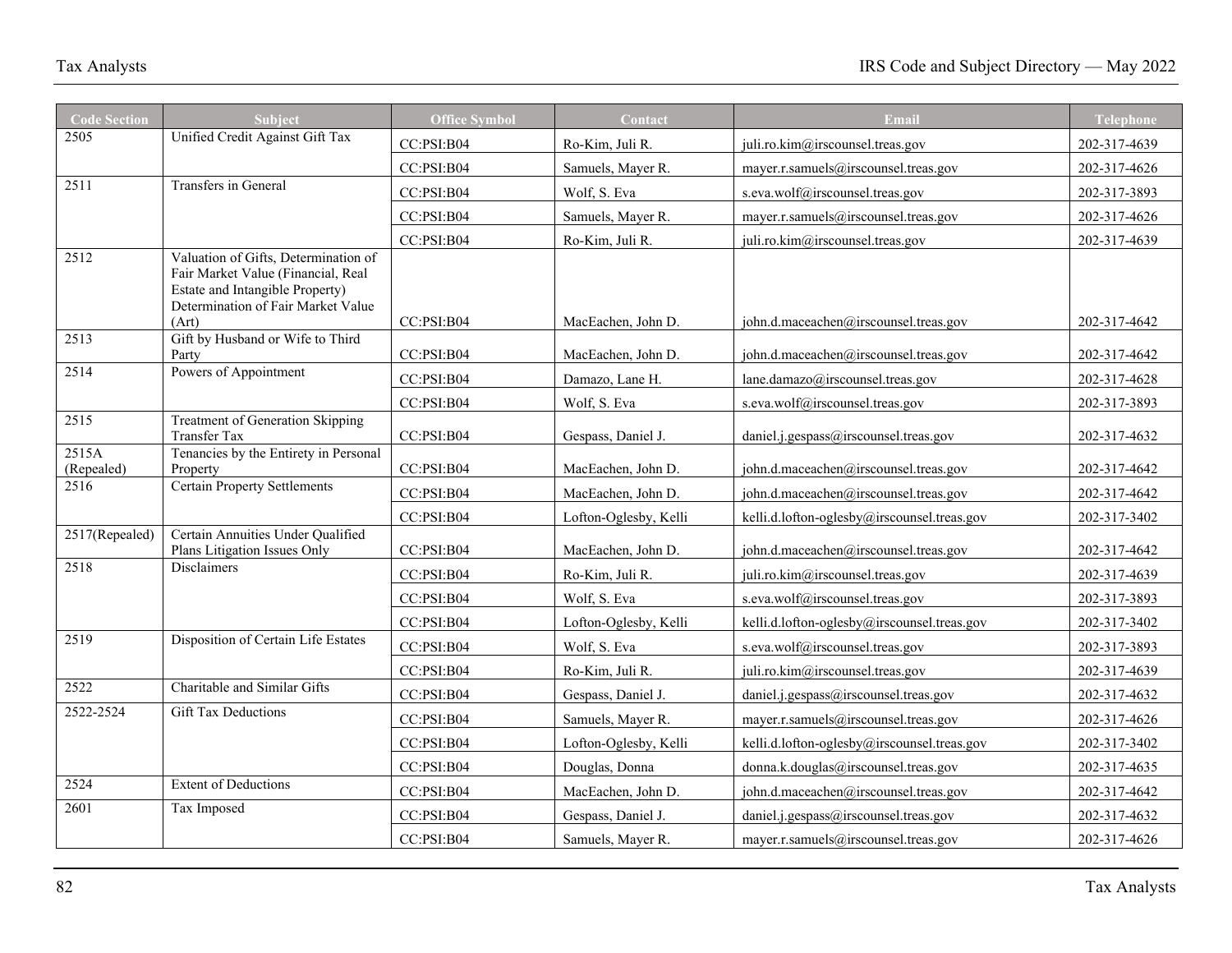| <b>Code Section</b> | Subject                                                   | <b>Office Symbol</b> | Contact            | Email                                 | <b>Telephone</b> |
|---------------------|-----------------------------------------------------------|----------------------|--------------------|---------------------------------------|------------------|
| 2602                | Amount of Tax                                             | CC:PSI:B04           | MacEachen, John D. | john.d.maceachen@irscounsel.treas.gov | 202-317-4642     |
|                     |                                                           | CC:PSI:B04           | Gespass, Daniel J. | daniel.j.gespass@irscounsel.treas.gov | 202-317-4632     |
| 2603                | Liability for Tax                                         | CC:PSI:B04           | Gespass, Daniel J. | daniel.j.gespass@irscounsel.treas.gov | 202-317-4632     |
|                     |                                                           | CC:PSI:B04           | MacEachen, John D. | john.d.maceachen@irscounsel.treas.gov | 202-317-4642     |
| 2604                | Credit for Certain State Taxes                            | CC:PSI:B04           | Samuels, Mayer R.  | mayer.r.samuels@irscounsel.treas.gov  | 202-317-4626     |
|                     |                                                           | CC:PSI:B04           | MacEachen, John D. | john.d.maceachen@irscounsel.treas.gov | 202-317-4642     |
| 2611                | Generation-Skipping Transfer                              | CC:PSI:B04           | Gespass, Daniel J. | daniel.j.gespass@irscounsel.treas.gov | 202-317-4632     |
|                     | Defined                                                   | CC:PSI:B04           | Lesho, Karlene M.  | karlene.lesho@irscounsel.treas.gov    | 202-317-4638     |
| 2612                | Taxable Termination; Taxable<br>Distribution; Direct Skip | CC:PSI:B04           | Gespass, Daniel J. | daniel.j.gespass@irscounsel.treas.gov | 202-317-4632     |
| 2613                | Skip Person and Non-Skip Person<br>Defined                | CC:PSI:B04           | Gespass, Daniel J. | daniel.j.gespass@irscounsel.treas.gov | 202-317-4632     |
| 2621                | Taxable Amount in Case of Taxable<br>Distribution         | CC:PSI:B04           | Gespass, Daniel J. | daniel.j.gespass@irscounsel.treas.gov | 202-317-4632     |
| 2622                | Taxable Amount in Case of Taxable<br>Termination          | CC:PSI:B04           | Gespass, Daniel J. | daniel.j.gespass@irscounsel.treas.gov | 202-317-4632     |
| 2623                | Taxable Amount in Case of Direct<br>Skip                  | CC:PSI:B04           | Gespass, Daniel J. | daniel.j.gespass@irscounsel.treas.gov | 202-317-4632     |
| 2624                | Valuation                                                 | CC:PSI:B04           | MacEachen, John D. | john.d.maceachen@irscounsel.treas.gov | 202-317-4642     |
| 2632                | Exemption                                                 | CC:PSI:B04           | Finlow, Leslie H.  | leslie.h.finlow@irscounsel.treas.gov  | 202-317-4637     |
| 2641                | Applicable Rate                                           | CC:PSI:B04           | Gespass, Daniel J. | daniel.j.gespass@irscounsel.treas.gov | 202-317-4632     |
|                     |                                                           | CC:PSI:B04           | MacEachen, John D. | john.d.maceachen@irscounsel.treas.gov | 202-317-4642     |
| 2642                | <b>Inclusion Ratio</b>                                    | CC:PSI:B04           | Finlow, Leslie H.  | leslie.h.finlow@irscounsel.treas.gov  | 202-317-4637     |
|                     |                                                           | CC:PSI:B04           | Gespass, Daniel J. | daniel.j.gespass@irscounsel.treas.gov | 202-317-4632     |
| 2651                | <b>Generation Assignment</b>                              | CC:PSI:B04           | Gespass, Daniel J. | daniel.j.gespass@irscounsel.treas.gov | 202-317-4632     |
| 2652                | Other Definitions                                         | CC:PSI:B04           | Gespass, Daniel J. | daniel.j.gespass@irscounsel.treas.gov | 202-317-4632     |
| 2653                | <b>Taxation of Multiple Skips</b>                         | CC:PSI:B04           | Gespass, Daniel J. | daniel.j.gespass@irscounsel.treas.gov | 202-317-4632     |
| 2654                | <b>Special Rules</b>                                      | CC:PSI:B04           | Gespass, Daniel J. | daniel.j.gespass@irscounsel.treas.gov | 202-317-4632     |
|                     |                                                           | CC:PSI:B04           | Ro-Kim, Juli R.    | juli.ro.kim@irscounsel.treas.gov      | 202-317-4639     |
| 2661                | Administration                                            | CC:PSI:B04           | Finlow, Leslie H.  | leslie.h.finlow@irscounsel.treas.gov  | 202-317-4637     |
| 2663                | Regulations                                               | CC:PSI:B04           | Finlow, Leslie H.  | leslie.h.finlow@irscounsel.treas.gov  | 202-317-4637     |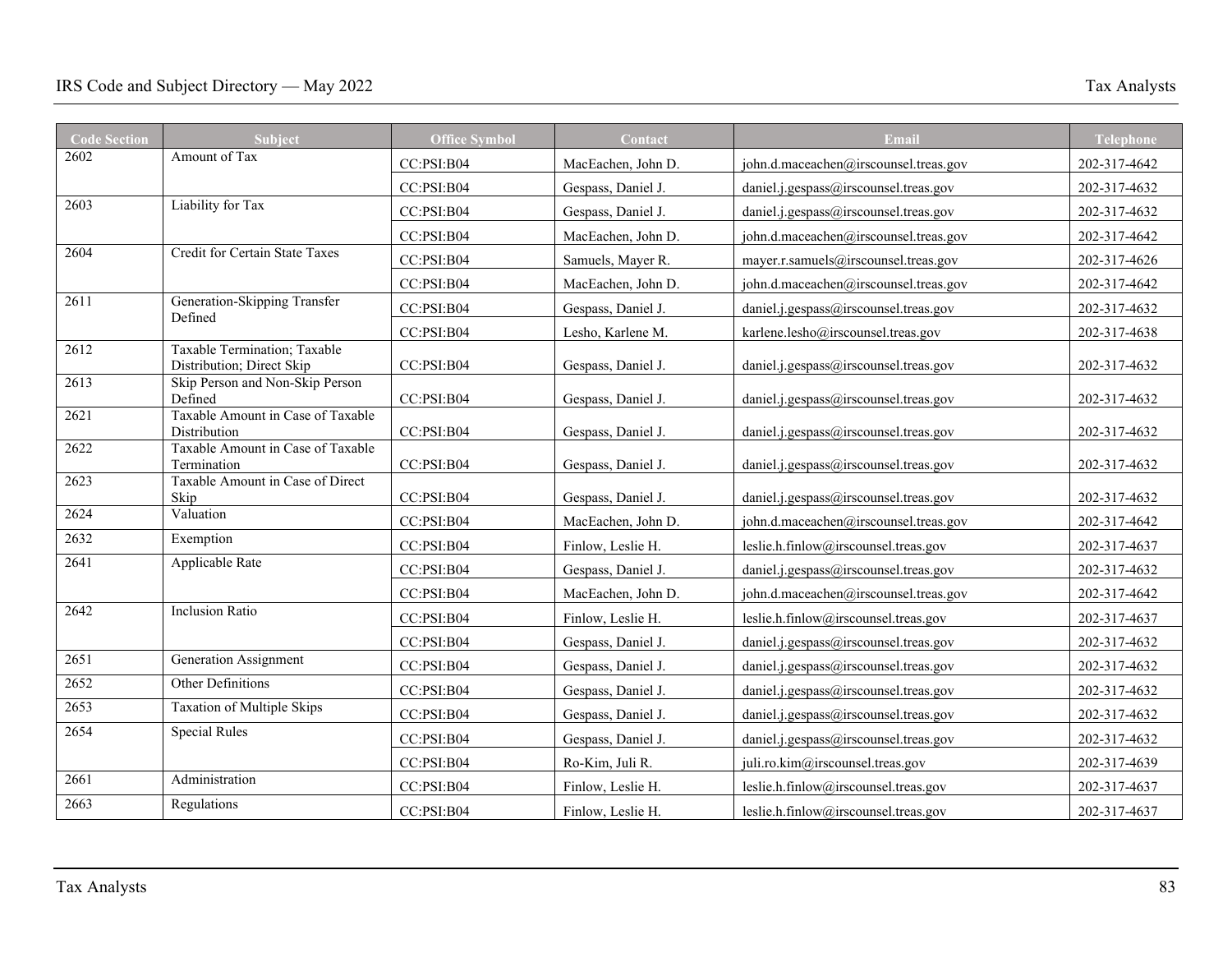| <b>Code Section</b> | <b>Subject</b>                                            | <b>Office Symbol</b>        | $\overline{\text{Contract}}$ | <b>Email</b>                                | <b>Telephone</b> |
|---------------------|-----------------------------------------------------------|-----------------------------|------------------------------|---------------------------------------------|------------------|
| 2701                | Transfers of Interests in Corporations<br>or Partnerships | CC:PSI:B04                  | Damazo, Lane H.              | lane.damazo@irscounsel.treas.gov            | 202-317-4628     |
|                     |                                                           | CC:EEE:EOET:EO1             | <b>Branch Contact</b>        |                                             | 202-317-5800     |
|                     |                                                           | CC:EEE:EOET:EO3             | <b>Branch Contact</b>        |                                             | 202-317-4086     |
|                     |                                                           | CC:EEE:EOET:EO2             | <b>Branch Contact</b>        |                                             | 202-317-4541     |
| 2701-2704           | <b>Special Valuation Rules</b>                            | CC:PSI:B04                  | MacEachen, John D.           | john.d.maceachen@irscounsel.treas.gov       | 202-317-4642     |
|                     |                                                           | CC:PSI:B04                  | Damazo, Lane H.              | lane.damazo@irscounsel.treas.gov            | 202-317-4628     |
| 2702                | Transfers of Interests in Trusts                          | CC:PSI:B04                  | Damazo, Lane H.              | lane.damazo@irscounsel.treas.gov            | 202-317-4628     |
| 2703                | Rights and Restrictions Disregarded                       | CC:PSI:B04                  | MacEachen, John D.           | john.d.maceachen@irscounsel.treas.gov       | 202-317-4642     |
|                     |                                                           | CC:PSI:B04                  | Damazo, Lane H.              | lane.damazo@irscounsel.treas.gov            | 202-317-4628     |
|                     |                                                           | CC:SB:SL:2                  | Lyons, Scott L.              | scott.l.little@irscounsel.treas.gov         | 336-690-6330     |
| 2704                | Lapsing Rights and Restrictions                           | CC:PSI:B04                  | Finlow, Leslie H.            | leslie.h.finlow@irscounsel.treas.gov        | 202-317-4637     |
|                     |                                                           | CC:PSI:B04                  | MacEachen, John D.           | john.d.maceachen@irscounsel.treas.gov       | 202-317-4642     |
| 2801                | Gifts and Bequests from Expatriates                       | CC:PSI:B04                  | Lofton-Oglesby, Kelli        | kelli.d.lofton-oglesby@irscounsel.treas.gov | 202-317-3402     |
|                     |                                                           | CC:PSI:B04                  | Wolf, S. Eva                 | s.eva.wolf@irscounsel.treas.gov             | 202-317-3893     |
|                     |                                                           | CC:PSI:B04                  | Lesho, Karlene M.            | karlene.lesho@irscounsel.treas.gov          | 202-317-4638     |
| 3101-3127           | Federal Insurance Contributions Act<br>(FICA)             | CC:EEE:EOET:ET1             | <b>Branch Contact</b>        |                                             | 202-317-6798     |
|                     |                                                           | CC:EEE:EOET:ET2             | <b>Branch Contact</b>        |                                             | 202-317-4774     |
| 3121(d)             | Employee (Worker Classification)                          | CC:EEE:EOET:ET2             | Holubeck, Andrew K.          | andrew.k.holubeck@irscounsel.treas.gov      | 202-317-4774     |
| 3121(g)             | Agricultural Labor                                        | CC:EEE:EOET:ET1             | <b>Branch Contact</b>        |                                             | 202-317-6798     |
|                     |                                                           | CC:EEE:EOET:ET2             | <b>Branch Contact</b>        |                                             | 202-317-4774     |
| 3201-3233           | Railroad Retirement Tax Act<br>(RRTA)                     | CC: EEE                     | Duce, Melissa L.             | melissa.l.duce@irscounsel.treas.gov         | 202-317-4774     |
|                     |                                                           | CC:EEE:EOET:ET2             | <b>Branch Contact</b>        |                                             | 202-317-4774     |
| 3301-3311           | Federal Unemployment Tax Act                              | CC:EEE:EOET:ET2             | <b>Branch Contact</b>        |                                             | 202-317-4774     |
| 3401(d)(1)          | Control of the Payment of Wages<br>(Statutory Employer)   | CC:EEE:EOET:ET2             | Shepherd, Neil D.            | neil.d.shepherd@irscounsel.treas.gov        | 202-317-4774     |
|                     |                                                           | $\mathbf{CC:} \mathbf{EEE}$ | Duce, Melissa L.             | melissa.l.duce@irscounsel.treas.gov         | 202-317-4774     |
| 3401-3404           | Collection of Income Tax at Source<br>on Wages            | CC:EEE:EOET:ET1             | <b>Branch Contact</b>        |                                             | 202-317-6798     |
|                     |                                                           | CC:EEE:EOET:ET2             | <b>Branch Contact</b>        |                                             | 202-317-4774     |
| 3402(f)             | Withholding Compliance (WHC)<br>Program (Lock-in-letters) | $\mathbf{CC:} \mathbf{EEE}$ | Duce, Melissa L.             | melissa.l.duce@irscounsel.treas.gov         | 202-317-4774     |
|                     | Withholding Exemptions (Form W-<br>4)                     | CC:EEE:EOET:ET2             | <b>Branch Contact</b>        |                                             | 202-317-4774     |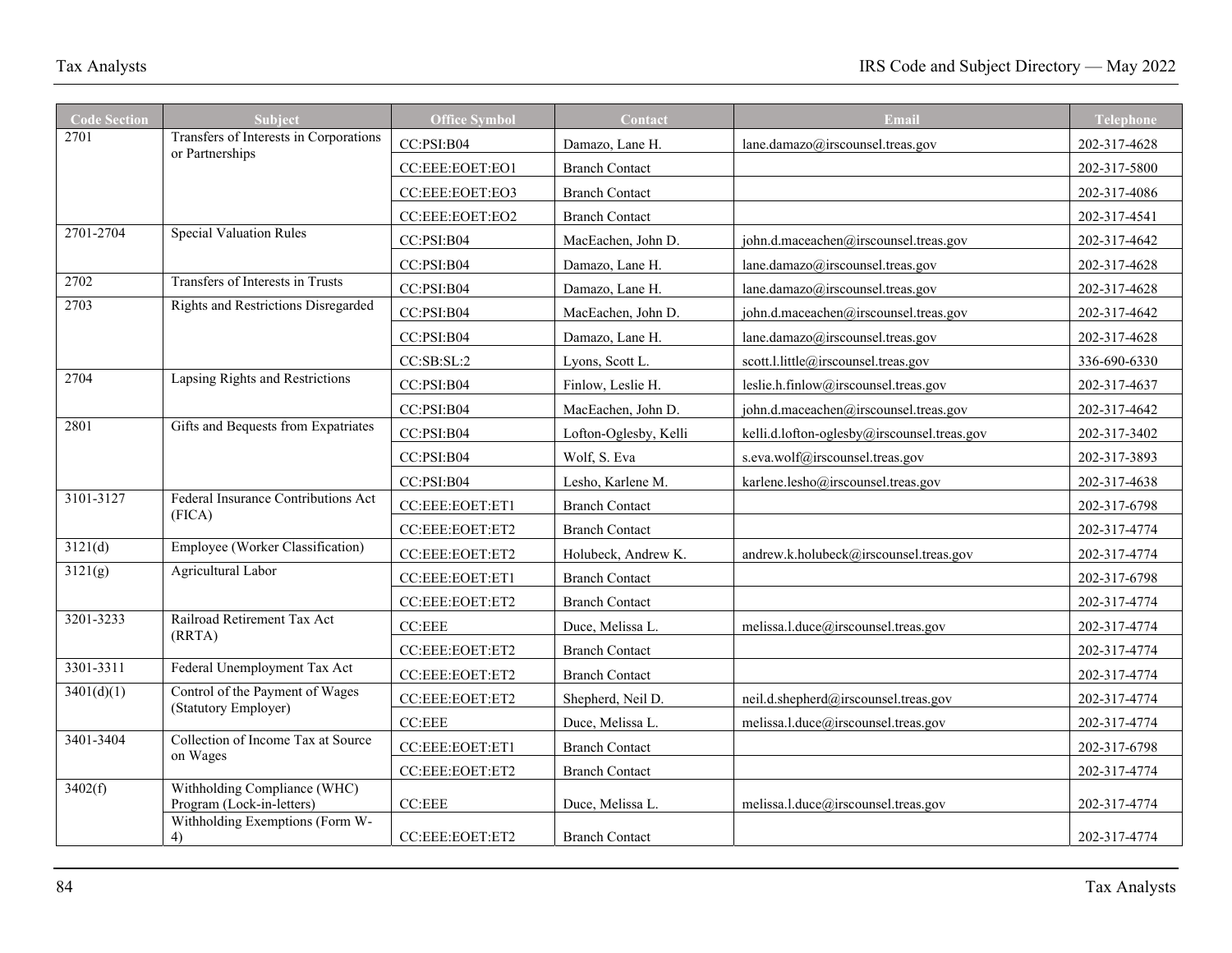| <b>Code Section</b> | <b>Subject</b>                                                                            | <b>Office Symbol</b> | Contact                  | Email                                       | <b>Telephone</b> |
|---------------------|-------------------------------------------------------------------------------------------|----------------------|--------------------------|---------------------------------------------|------------------|
| 3402(g)             | Supplemental Wage Withholding                                                             | CC:EEE:EOET:ET2      | Kelley, Alfred G.        | alfred.g.kelley@irscounsel.treas.gov        | 202-317-4774     |
|                     |                                                                                           | CC:EEE:EOET:ET1      | <b>Branch Contact</b>    |                                             | 202-317-6798     |
| 3402(o)             | Sub Pay                                                                                   | CC:EEE               | Duce, Melissa L.         | melissa.l.duce@irscounsel.treas.gov         | 202-317-4774     |
|                     |                                                                                           | CC:EEE:EOET:ET2      | Holubeck, Andrew K.      | andrew.k.holubeck@irscounsel.treas.gov      | 202-317-4774     |
| 3402(q)             | Income Tax Collected at Source<br>(Gambling)                                              | CC:PA:01             | Bergman, David J.        | david.j.bergman@irscounsel.treas.gov        | 202-317-6845     |
| 3402(r)             | Withholding on taxable payments of<br><b>Indian Gaming Profits</b>                        | CC:EEE:EOET:ET1      | Gernstein, Sydney L.     | sydney.l.gernstein@irscounsel.treas.gov     | 202-317-6798     |
| 3405                | Special Withholding Rules For<br>Pensions, Annuities and Certain<br>Other Deferred Income | CC:EEE:EB:QP1        | <b>Branch Contact</b>    |                                             | 202-317-6700     |
| 3406                | Backup Withholding                                                                        | CC:PA:01             | Whitcomb, Christopher M. | christopher.m.whitcomb@irscounsel.treas.gov | 202-317-6845     |
|                     |                                                                                           | CC:PA:02             | Rose, Nancy L.           | nancy.l.rose@irscounsel.treas.gov           | 202-317-6844     |
| 3501-3506           | General Provisions Relating to<br>Employment Taxes (Except 3503 and                       | CC:EEE:EOET:ET2      | <b>Branch Contact</b>    |                                             | 202-317-4774     |
|                     | 3505)                                                                                     | CC:EEE:EOET:ET1      | <b>Branch Contact</b>    |                                             | 202-317-6798     |
| 3502                | <b>Explanation of Taxpayers' Interview</b><br>Rights                                      | CC:ITA:B07           | Harvey, Bernard P.       | bernard.p.harvey@irscounsel.treas.gov       | 202-317-7005     |
|                     |                                                                                           | CC:ITA:B07           | Clinton, Patrick M.      | patrick.m.clinton@irscounsel.treas.gov      | 202-317-7005     |
| 3504                | <b>Authorized Agents</b>                                                                  | CC:EEE:EOET:ET1      | <b>Branch Contact</b>    |                                             | 202-317-6798     |
| 3505                | Liability of Third Parties Paying or<br>Providing for Wages                               | CC:PA:04             | Levy, Micah A.           | micah.a.levy@irscounsel.treas.gov           | 202-317-6832     |
|                     |                                                                                           | CC:PA:04             | Ferguson, Robin M.       | robin.m.ferguson@irscounsel.treas.gov       | 202-317-6832     |
| 3507                |                                                                                           | CC:EEE:EB:HW         | <b>Branch Contact</b>    |                                             | 202-317-5500     |
| 3508                | Treatment of Real Estate Agents and<br>Direct Sellers                                     | CC:EEE:EOET:ET2      | <b>Branch Contact</b>    |                                             | 202-317-4774     |
| 3511                | Determination of liability if a<br>Certified Professional Employer                        | <b>CC:EEE</b>        | Duce, Melissa L.         | melissa.l.duce@irscounsel.treas.gov         | 202-317-4774     |
|                     | Organization is involved                                                                  | CC:EEE:EOET:ET2      | Holubeck, Andrew K.      | andrew.k.holubeck@irscounsel.treas.gov      | 202-317-4774     |
|                     |                                                                                           | CC:EEE:EOET:ET2      | Shepherd, Neil D.        | neil.d.shepherd@irscounsel.treas.gov        | 202-317-4774     |
| 4001<br>(Repealed)  | Passenger Vehicles                                                                        | CC:PSI:B07           | Bland, Stephanie N.      | stephanie.n.bland@irscounsel.treas.gov      | 202-317-5263     |
|                     |                                                                                           | CC:PSI:B07           | Langley, Charles J.      | charles.j.langley@irscounsel.treas.gov      | 202-317-5274     |
|                     |                                                                                           | CC:PSI:B07           | Dunlap, Amanda F.        | amanda.f.dunlap@irscounsel.treas.gov        | 202-317-5261     |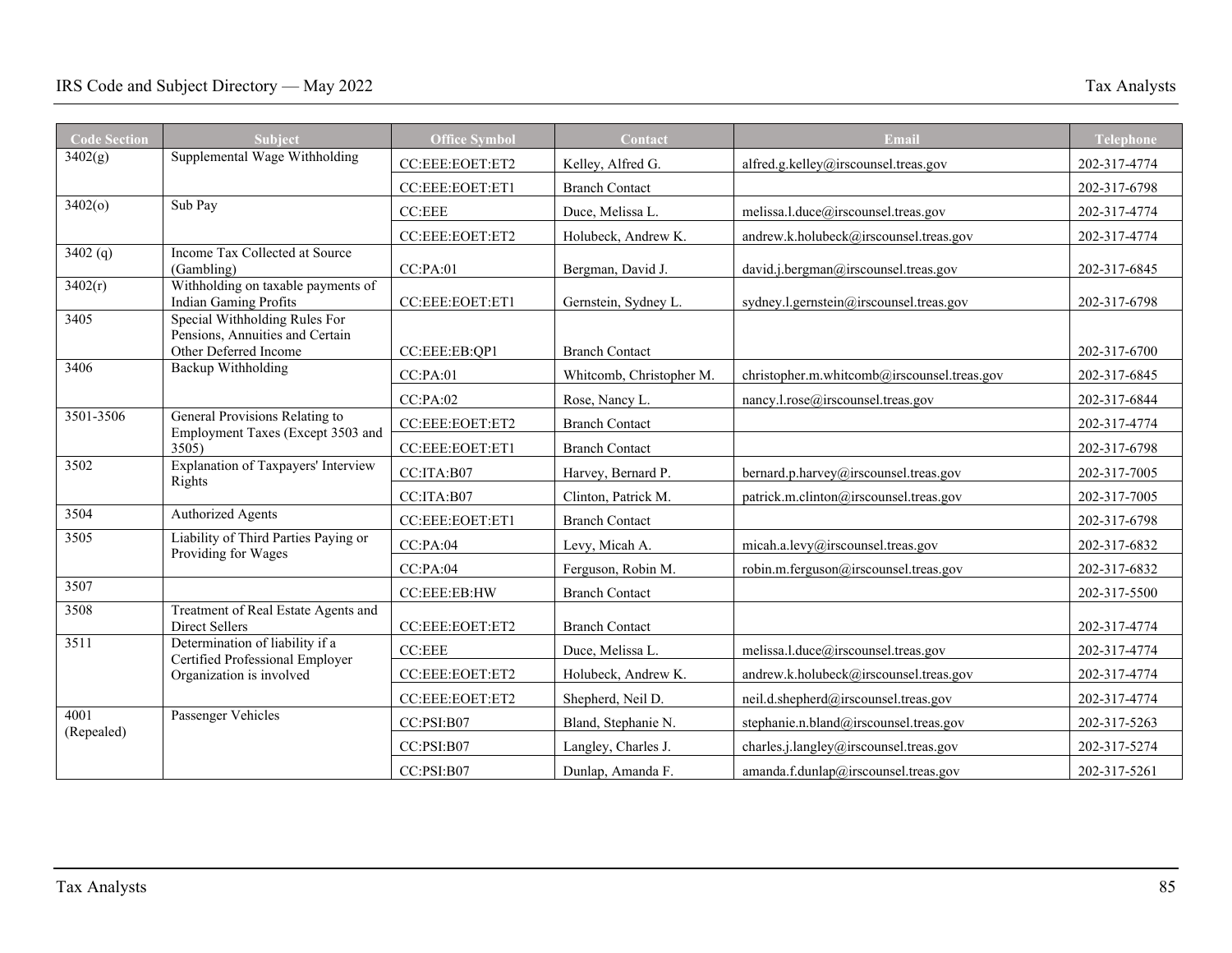| <b>Code Section</b> | <b>Subject</b>                                                           | <b>Office Symbol</b> | Contact             | Email                                  | Telephone    |
|---------------------|--------------------------------------------------------------------------|----------------------|---------------------|----------------------------------------|--------------|
| 4002<br>(Repealed)  | 1st Retail Sale; Uses; etc., Treated as<br>Sales, Determination of Price | CC:PSI:B07           | Bland, Stephanie N. | stephanie.n.bland@irscounsel.treas.gov | 202-317-5263 |
|                     |                                                                          | CC:PSI: B07          | Langley, Charles J. | charles.j.langley@irscounsel.treas.gov | 202-317-5274 |
|                     |                                                                          | CC:PSI:B07           | Dunlap, Amanda F.   | amanda.f.dunlap@irscounsel.treas.gov   | 202-317-5261 |
| 4003<br>(Repealed)  | <b>Special Rules</b>                                                     | CC:PSI:B07           | Bland, Stephanie N. | stephanie.n.bland@irscounsel.treas.gov | 202-317-5263 |
|                     |                                                                          | CC:PSI:B07           | Langley, Charles J. | charles.j.langley@irscounsel.treas.gov | 202-317-5274 |
|                     |                                                                          | CC:PSI:B07           | Dunlap, Amanda F.   | amanda.f.dunlap@irscounsel.treas.gov   | 202-317-5261 |
| 4041                | <b>Special Fuels</b>                                                     | CC:PSI:B07           | Dunlap, Amanda F.   | amanda.f.dunlap@irscounsel.treas.gov   | 202-317-5261 |
|                     |                                                                          | CC:PSI:B07           | Bland, Stephanie N. | stephanie.n.bland@irscounsel.treas.gov | 202-317-5263 |
|                     |                                                                          | CC:PSI:B07           | Langley, Charles J. | charles.j.langley@irscounsel.treas.gov | 202-317-5274 |
| 4042                | Tax on Fuel Used in Commercial<br>Transportation on Inland Waterways     | CC:PSI:B07           | Bland, Stephanie N. | stephanie.n.bland@irscounsel.treas.gov | 202-317-5263 |
|                     |                                                                          | CC:PSI:B07           | Langley, Charles J. | charles.j.langley@irscounsel.treas.gov | 202-317-5274 |
|                     |                                                                          | CC:PSI:B07           | Dunlap, Amanda F.   | amanda.f.dunlap@irscounsel.treas.gov   | 202-317-5261 |
| 4043                | Fractional Aircraft (excise tax)                                         | CC:PSI: B07          | Bland, Stephanie N. | stephanie.n.bland@irscounsel.treas.gov | 202-317-5263 |
|                     |                                                                          | CC:PSI:B07           | Langley, Charles J. | charles.j.langley@irscounsel.treas.gov | 202-317-5274 |
|                     |                                                                          | CC:PSI:B07           | Dunlap, Amanda F.   | amanda.f.dunlap@irscounsel.treas.gov   | 202-317-5261 |
| 4051-4053           | Imposition of Tax on Heavy Trucks<br>and Trailers Sold at Retail         | CC:PSI:B07           | Dunlap, Amanda F.   | amanda.f.dunlap@irscounsel.treas.gov   | 202-317-5261 |
|                     |                                                                          | CC:PSI:B07           | Bland, Stephanie N. | stephanie.n.bland@irscounsel.treas.gov | 202-317-5263 |
|                     |                                                                          | CC:PSI:B07           | Langley, Charles J. | charles.j.langley@irscounsel.treas.gov | 202-317-5274 |
| 4064                | Gas Guzzler[s] Tax                                                       | CC:PSI:B07           | Bland, Stephanie N. | stephanie.n.bland@irscounsel.treas.gov | 202-317-5263 |
|                     |                                                                          | CC:PSI:B07           | Langley, Charles J. | charles.j.langley@irscounsel.treas.gov | 202-317-5274 |
|                     |                                                                          | CC:PSI:B07           | Dunlap, Amanda F.   | amanda.f.dunlap@irscounsel.treas.gov   | 202-317-5261 |
| 4071-4073           | Tires                                                                    | CC:PSI:B07           | Bland, Stephanie N. | stephanie.n.bland@irscounsel.treas.gov | 202-317-5263 |
|                     |                                                                          | CC:PSI:B07           | Langley, Charles J. | charles.j.langley@irscounsel.treas.gov | 202-317-5274 |
|                     |                                                                          | CC:PSI:B07           | Dunlap, Amanda F.   | amanda.f.dunlap@irscounsel.treas.gov   | 202-317-5261 |
| 4081-4102           | Fuels                                                                    | CC:PSI:B07           | Bland, Stephanie N. | stephanie.n.bland@irscounsel.treas.gov | 202-317-5263 |
|                     |                                                                          | CC:PSI:B07           | Langley, Charles J. | charles.j.langley@irscounsel.treas.gov | 202-317-5274 |
|                     |                                                                          | CC:PSI:B07           | Dunlap, Amanda F.   | amanda.f.dunlap@irscounsel.treas.gov   | 202-317-5261 |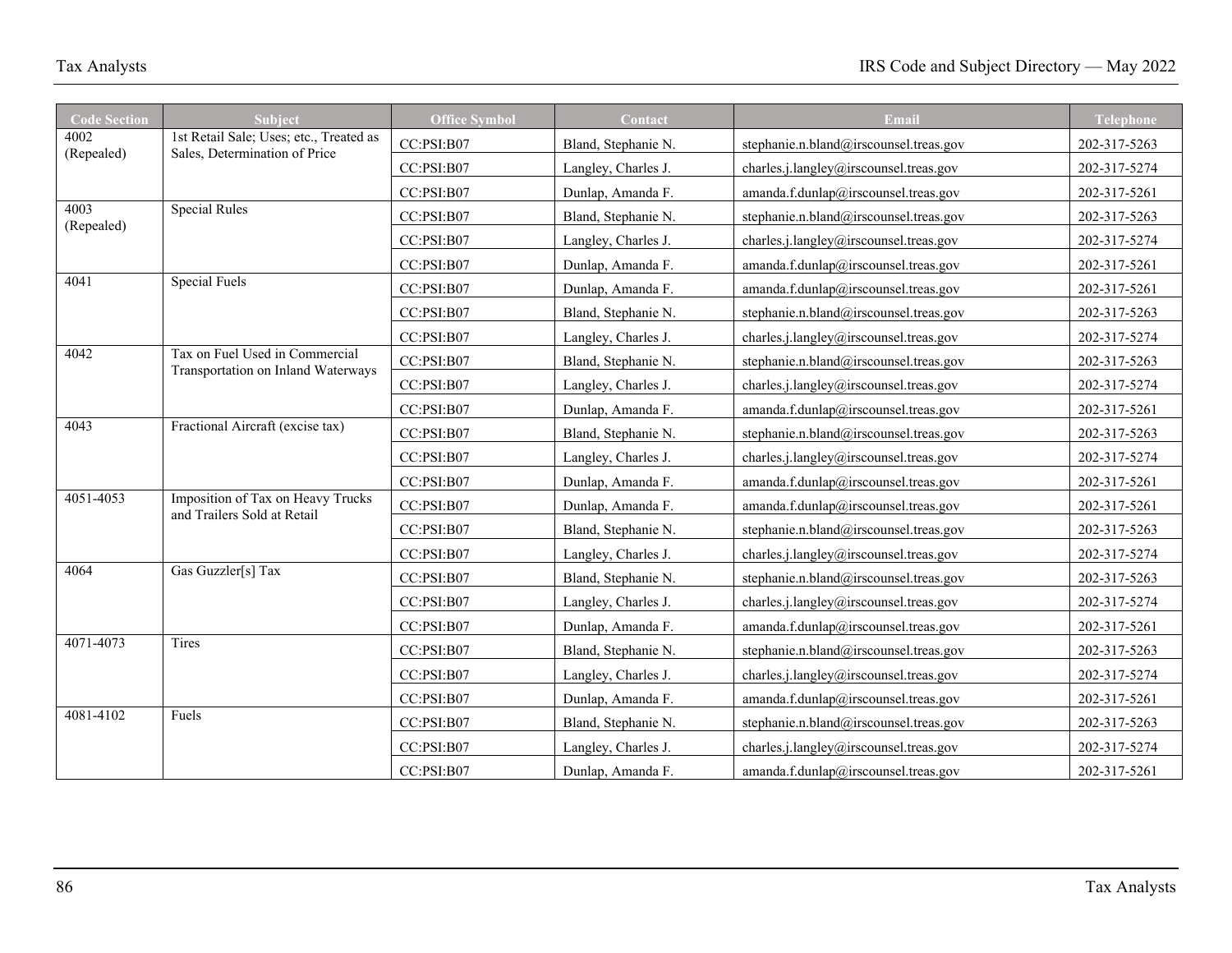| <b>Code Section</b> | Subject                                                                   | <b>Office Symbol</b> | Contact             | Email                                  | <b>Telephone</b> |
|---------------------|---------------------------------------------------------------------------|----------------------|---------------------|----------------------------------------|------------------|
| 4081-4105           | Taxable Fuels                                                             | CC:PSI:B07           | Dunlap, Amanda F.   | amanda.f.dunlap@irscounsel.treas.gov   | 202-317-5261     |
|                     |                                                                           | CC:PSI: B07          | Bland, Stephanie N. | stephanie.n.bland@irscounsel.treas.gov | 202-317-5263     |
|                     |                                                                           | CC:PSI:B07           | Langley, Charles J. | charles.j.langley@irscounsel.treas.gov | 202-317-5274     |
| 4082                | <b>Exemption for Diesel Fuel</b>                                          | CC:PSI:B07           | Dunlap, Amanda F.   | amanda.f.dunlap@irscounsel.treas.gov   | 202-317-5261     |
|                     |                                                                           | CC:PSI: B07          | Bland, Stephanie N. | stephanie.n.bland@irscounsel.treas.gov | 202-317-5263     |
|                     |                                                                           | CC:PSI:B07           | Langley, Charles J. | charles.j.langley@irscounsel.treas.gov | 202-317-5274     |
| 4083                | Diesel Fuel (Search and Seizure                                           | CC:PA:04             | Levy, Micah A.      | micah.a.levy@irscounsel.treas.gov      | 202-317-6832     |
|                     | Issues)                                                                   | CC:PSI:B07           | Dunlap, Amanda F.   | amanda.f.dunlap@irscounsel.treas.gov   | 202-317-5261     |
|                     |                                                                           | CC:PSI:B07           | Bland, Stephanie N. | stephanie.n.bland@irscounsel.treas.gov | 202-317-5263     |
|                     |                                                                           | CC:PSI:B07           | Langley, Charles J. | charles.j.langley@irscounsel.treas.gov | 202-317-5274     |
| 4091 (New)          | Imposition of Tax (Diesel and                                             | CC:PSI:B07           | Dunlap, Amanda F.   | amanda.f.dunlap@irscounsel.treas.gov   | 202-317-5261     |
| (Repealed)          | Aviation)                                                                 | CC:PSI:B07           | Langley, Charles J. | charles.j.langley@irscounsel.treas.gov | 202-317-5274     |
|                     |                                                                           | CC:PSI: B07          | Bland, Stephanie N. | stephanie.n.bland@irscounsel.treas.gov | 202-317-5263     |
| 4091<br>(Repealed)  |                                                                           | CC:PSI:B07           | Dunlap, Amanda F.   | amanda.f.dunlap@irscounsel.treas.gov   | 202-317-5261     |
|                     |                                                                           | CC:PSI:B07           | Bland, Stephanie N. | stephanie.n.bland@irscounsel.treas.gov | 202-317-5263     |
|                     |                                                                           | CC:PSI:B07           | Langley, Charles J. | charles.j.langley@irscounsel.treas.gov | 202-317-5274     |
| 4101                | Petroleum Products Registration                                           | CC:PSI:B07           | Dunlap, Amanda F.   | amanda.f.dunlap@irscounsel.treas.gov   | 202-317-5261     |
|                     |                                                                           | CC:PSI:B07           | Bland, Stephanie N. | stephanie.n.bland@irscounsel.treas.gov | 202-317-5263     |
|                     |                                                                           | CC:PSI:B07           | Langley, Charles J. | charles.j.langley@irscounsel.treas.gov | 202-317-5274     |
| 4102                | Inspection of Records by Local<br>Officers                                | CC:PSI: B07          | Dunlap, Amanda F.   | amanda.f.dunlap@irscounsel.treas.gov   | 202-317-5261     |
|                     |                                                                           | CC:PSI:B07           | Bland, Stephanie N. | stephanie.n.bland@irscounsel.treas.gov | 202-317-5263     |
|                     |                                                                           | CC:PSI:B07           | Langley, Charles J. | charles.j.langley@irscounsel.treas.gov | 202-317-5274     |
| 4103                | Certain Additional Persons Liable for<br>Tax Where Willful Failure To Pay | CC:PSI:B07           | Dunlap, Amanda F.   | amanda.f.dunlap@irscounsel.treas.gov   | 202-317-5261     |
|                     |                                                                           | CC:PSI:B07           | Bland, Stephanie N. | stephanie.n.bland@irscounsel.treas.gov | 202-317-5263     |
|                     |                                                                           | CC:PSI:B07           | Langley, Charles J. | charles.j.langley@irscounsel.treas.gov | 202-317-5274     |
| 4104                | <b>Information Reporting</b>                                              | CC:PSI:B07           | Dunlap, Amanda F.   | amanda.f.dunlap@irscounsel.treas.gov   | 202-317-5261     |
|                     |                                                                           | CC:PSI:B07           | Bland, Stephanie N. | stephanie.n.bland@irscounsel.treas.gov | 202-317-5263     |
|                     |                                                                           | CC:PSI: B07          | Langley, Charles J. | charles.j.langley@irscounsel.treas.gov | 202-317-5274     |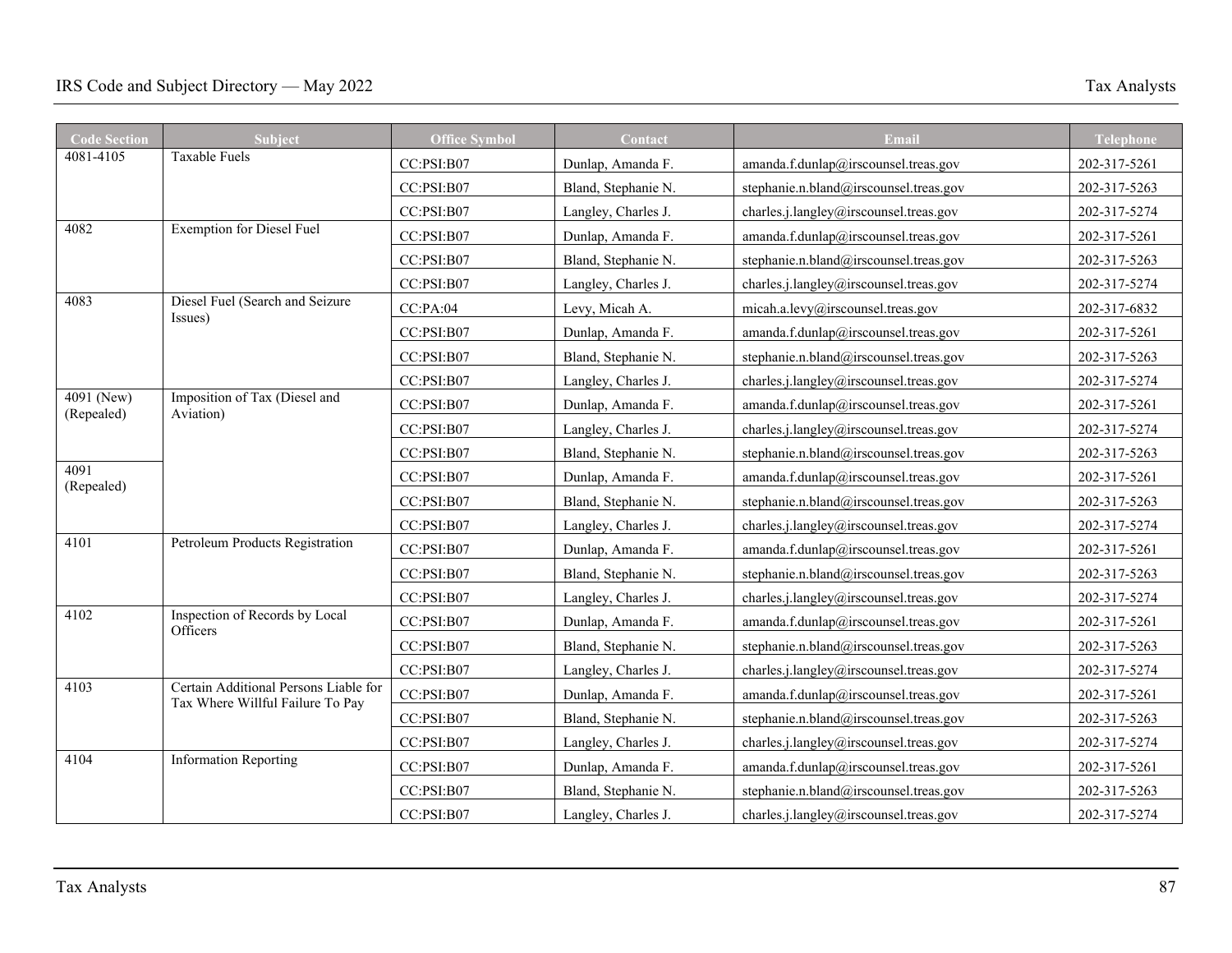| <b>Code Section</b> | Subject                                                | <b>Office Symbol</b>              | Contact             | Email                                  | <b>Telephone</b> |
|---------------------|--------------------------------------------------------|-----------------------------------|---------------------|----------------------------------------|------------------|
| 4105                | Two Party Exchanges                                    | CC:PSI: B07                       | Dunlap, Amanda F.   | amanda.f.dunlap@irscounsel.treas.gov   | 202-317-5261     |
|                     |                                                        | CC:PSI:B07                        | Bland, Stephanie N. | stephanie.n.bland@irscounsel.treas.gov | 202-317-5263     |
|                     |                                                        | CC:PSI:B07                        | Langley, Charles J. | charles.j.langley@irscounsel.treas.gov | 202-317-5274     |
| 4121                | Imposition of Tax on Coal                              | CC:PSI:B07                        | Dunlap, Amanda F.   | amanda.f.dunlap@irscounsel.treas.gov   | 202-317-5261     |
|                     |                                                        | CC:PSI:B07                        | Bland, Stephanie N. | stephanie.n.bland@irscounsel.treas.gov | 202-317-5263     |
|                     |                                                        | CC:PSI:B07                        | Langley, Charles J. | charles.j.langley@irscounsel.treas.gov | 202-317-5274     |
| 4131-4132           | Certain Vaccines                                       | CC:PSI:B07                        | Bland, Stephanie N. | stephanie.n.bland@irscounsel.treas.gov | 202-317-5263     |
|                     |                                                        | CC:PSI:B07                        | Langley, Charles J. | charles.j.langley@irscounsel.treas.gov | 202-317-5274     |
|                     |                                                        | CC:PSI:B07                        | Dunlap, Amanda F.   | amanda.f.dunlap@irscounsel.treas.gov   | 202-317-5261     |
| 4161-4162           | <b>Sporting Goods</b>                                  | CC:PSI:B07                        | Bland, Stephanie N. | stephanie.n.bland@irscounsel.treas.gov | 202-317-5263     |
|                     |                                                        | CC:PSI:B07                        | Langley, Charles J. | charles.j.langley@irscounsel.treas.gov | 202-317-5274     |
|                     |                                                        | CC:PSI:B07                        | Dunlap, Amanda F.   | amanda.f.dunlap@irscounsel.treas.gov   | 202-317-5261     |
| 4181                | Imposition of Tax (Firearms)                           | Tobacco, Tax, and Trade<br>Bureau | Office Contact      |                                        | 202-317-4346     |
| 4182                | Exceptions                                             | Tobacco, Tax, and Trade<br>Bureau | Office Contact      |                                        | 202-317-4346     |
| 4191                | <b>Taxable Medical Devices</b>                         | CC:PSI:B07                        | Dunlap, Amanda F.   | amanda.f.dunlap@irscounsel.treas.gov   | 202-317-5261     |
|                     |                                                        | CC:PSI:B07                        | Bland, Stephanie N. | stephanie.n.bland@irscounsel.treas.gov | 202-317-5263     |
|                     |                                                        | CC:PSI:B07                        | Langley, Charles J. | charles.j.langley@irscounsel.treas.gov | 202-317-5274     |
| 4216-4225           | Special Rules Applicable to<br>Manufacturers Tax       | CC:PSI:B07                        | Bland, Stephanie N. | stephanie.n.bland@irscounsel.treas.gov | 202-317-5263     |
|                     |                                                        | CC:PSI:B07                        | Langley, Charles J. | charles.j.langley@irscounsel.treas.gov | 202-317-5274     |
|                     |                                                        | CC:PSI:B07                        | Dunlap, Amanda F.   | amanda.f.dunlap@irscounsel.treas.gov   | 202-317-5261     |
| 4217                | Leases                                                 | CC:PSI:B07                        | Bland, Stephanie N. | stephanie.n.bland@irscounsel.treas.gov | 202-317-5263     |
|                     |                                                        | CC:PSI:B07                        | Langley, Charles J. | charles.j.langley@irscounsel.treas.gov | 202-317-5274     |
|                     |                                                        | CC:PSI:B07                        | Dunlap, Amanda F.   | amanda.f.dunlap@irscounsel.treas.gov   | 202-317-5261     |
| 4218                | Use by Manufacturer or Importer<br>Considered Sale     | CC:PSI:B07                        | Bland, Stephanie N. | stephanie.n.bland@irscounsel.treas.gov | 202-317-5263     |
|                     |                                                        | CC:PSI:B07                        | Langley, Charles J. | charles.j.langley@irscounsel.treas.gov | 202-317-5274     |
|                     |                                                        | CC:PSI:B07                        | Dunlap, Amanda F.   | amanda.f.dunlap@irscounsel.treas.gov   | 202-317-5261     |
| 4219                | Tax on Sales by Other than<br>Manufacturer or Importer | CC:PSI:B07                        | Bland, Stephanie N. | stephanie.n.bland@irscounsel.treas.gov | 202-317-5263     |
|                     |                                                        | CC:PSI:B07                        | Langley, Charles J. | charles.j.langley@irscounsel.treas.gov | 202-317-5274     |
|                     |                                                        | CC:PSI:B07                        | Dunlap, Amanda F.   | amanda.f.dunlap@irscounsel.treas.gov   | 202-317-5261     |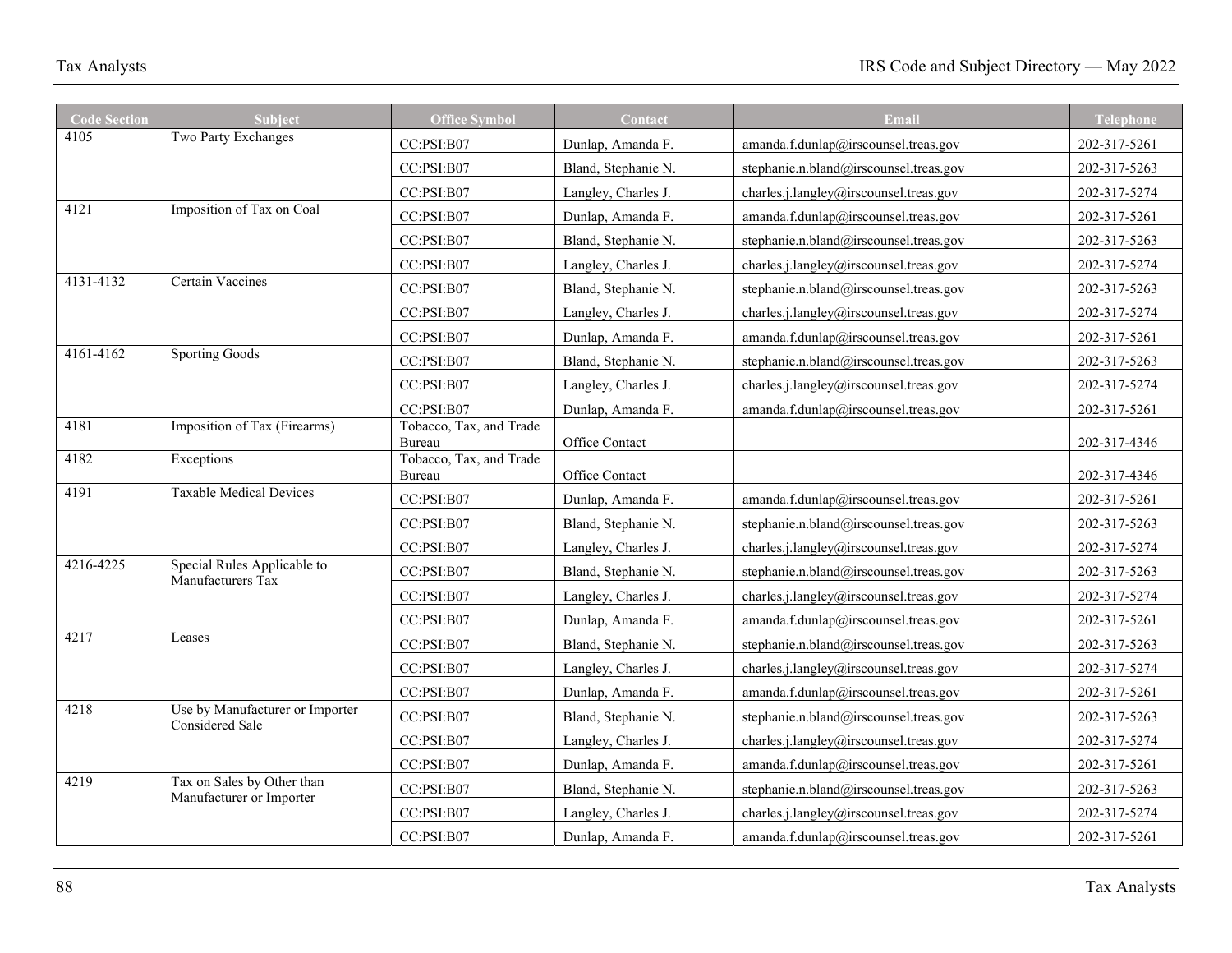| Code Section | <b>Subject</b>                           | <b>Office Symbol</b> | Contact                                | Email                                  | <b>Telephone</b> |
|--------------|------------------------------------------|----------------------|----------------------------------------|----------------------------------------|------------------|
| 4221         | Certain Tax Free Sales                   | CC:PSI:B07           | Bland, Stephanie N.                    | stephanie.n.bland@irscounsel.treas.gov | 202-317-5263     |
|              | CC:PSI: B07                              | Langley, Charles J.  | charles.j.langley@irscounsel.treas.gov | 202-317-5274                           |                  |
|              |                                          | CC:PSI:B07           | Dunlap, Amanda F.                      | amanda.f.dunlap@irscounsel.treas.gov   | 202-317-5261     |
| 4222         | Registration                             | CC:PSI:B07           | Bland, Stephanie N.                    | stephanie.n.bland@irscounsel.treas.gov | 202-317-5263     |
|              |                                          | CC:PSI: B07          | Langley, Charles J.                    | charles.j.langley@irscounsel.treas.gov | 202-317-5274     |
|              |                                          | CC:PSI: B07          | Dunlap, Amanda F.                      | amanda.f.dunlap@irscounsel.treas.gov   | 202-317-5261     |
| 4223         | Special Rules for Further<br>Manufacture | CC:PSI:B07           | Bland, Stephanie N.                    | stephanie.n.bland@irscounsel.treas.gov | 202-317-5263     |
|              |                                          | CC:PSI:B07           | Langley, Charles J.                    | charles.j.langley@irscounsel.treas.gov | 202-317-5274     |
|              | CC:PSI: B07                              | Dunlap, Amanda F.    | amanda.f.dunlap@irscounsel.treas.gov   | 202-317-5261                           |                  |
| 4225         | Exemption of Articles Produced or        | CC:PSI:B07           | Bland, Stephanie N.                    | stephanie.n.bland@irscounsel.treas.gov | 202-317-5263     |
|              | Manufactured by Indians                  | CC:PSI:B07           | Langley, Charles J.                    | charles.j.langley@irscounsel.treas.gov | 202-317-5274     |
|              |                                          | CC:PSI:B07           | Dunlap, Amanda F.                      | amanda.f.dunlap@irscounsel.treas.gov   | 202-317-5261     |
| 4251-4254    | Communications                           | CC:PSI:B07           | Langley, Charles J.                    | charles.j.langley@irscounsel.treas.gov | 202-317-5274     |
|              |                                          | CC:PSI: B07          | Bland, Stephanie N.                    | stephanie.n.bland@irscounsel.treas.gov | 202-317-5263     |
|              |                                          | CC:PSI:B07           | Dunlap, Amanda F.                      | amanda.f.dunlap@irscounsel.treas.gov   | 202-317-5261     |
| 4261         | Imposition of Tax (Transportation of     | CC:PSI:B07           | Bland, Stephanie N.                    | stephanie.n.bland@irscounsel.treas.gov | 202-317-5263     |
|              | Persons by Air)                          | CC:PSI:B07           | Langley, Charles J.                    | charles.j.langley@irscounsel.treas.gov | 202-317-5274     |
|              |                                          | CC:PSI: B07          | Dunlap, Amanda F.                      | amanda.f.dunlap@irscounsel.treas.gov   | 202-317-5261     |
| 4261-4283    | Transportation by Air                    | CC:PSI:B07           | Bland, Stephanie N.                    | stephanie.n.bland@irscounsel.treas.gov | 202-317-5263     |
|              |                                          | CC:PSI:B07           | Langley, Charles J.                    | charles.j.langley@irscounsel.treas.gov | 202-317-5274     |
|              |                                          | CC:PSI:B07           | Dunlap, Amanda F.                      | amanda.f.dunlap@irscounsel.treas.gov   | 202-317-5261     |
| 4262         | Definition of Taxable Transport          | CC:PSI:B07           | Bland, Stephanie N.                    | stephanie.n.bland@irscounsel.treas.gov | 202-317-5263     |
|              |                                          | CC:PSI:B07           | Langley, Charles J.                    | charles.j.langley@irscounsel.treas.gov | 202-317-5274     |
|              |                                          | CC:PSI: B07          | Dunlap, Amanda F.                      | amanda.f.dunlap@irscounsel.treas.gov   | 202-317-5261     |
| 4263         | <b>Special Rules</b>                     | CC:PSI:B07           | Bland, Stephanie N.                    | stephanie.n.bland@irscounsel.treas.gov | 202-317-5263     |
|              |                                          | CC:PSI:B07           | Langley, Charles J.                    | charles.j.langley@irscounsel.treas.gov | 202-317-5274     |
|              |                                          | CC:PSI: B07          | Dunlap, Amanda F.                      | amanda.f.dunlap@irscounsel.treas.gov   | 202-317-5261     |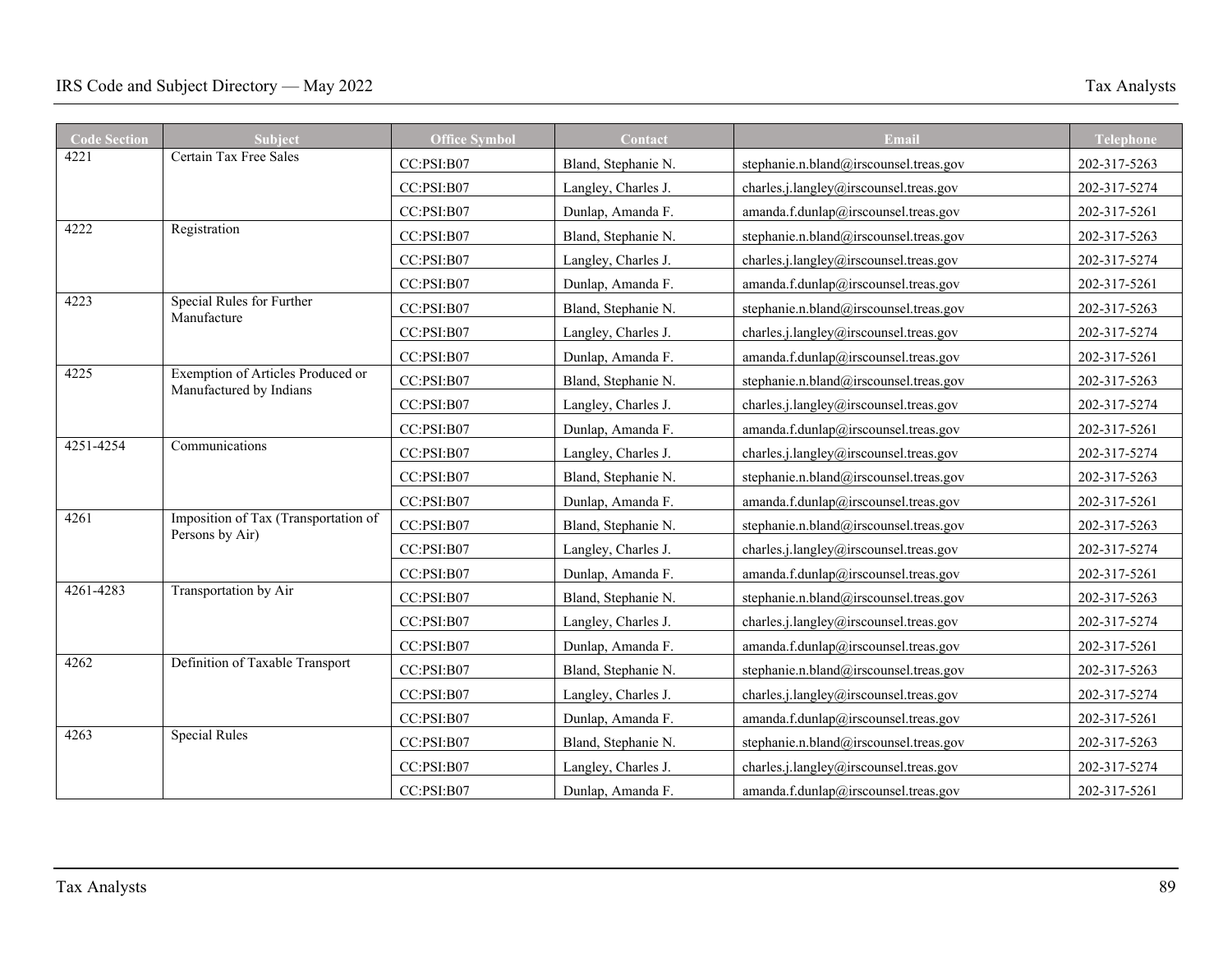| <b>Code Section</b> | <b>Subject</b>                                                        | <b>Office Symbol</b> | Contact               | Email                                   | <b>Telephone</b> |
|---------------------|-----------------------------------------------------------------------|----------------------|-----------------------|-----------------------------------------|------------------|
| 4271                | Imposition of Tax (Transportation of<br>Property by Air)              | CC:PSI:B07           | Bland, Stephanie N.   | stephanie.n.bland@irscounsel.treas.gov  | 202-317-5263     |
|                     |                                                                       | CC:PSI:B07           | Langley, Charles J.   | charles.j.langley@irscounsel.treas.gov  | 202-317-5274     |
|                     |                                                                       | CC:PSI:B07           | Dunlap, Amanda F.     | amanda.f.dunlap@irscounsel.treas.gov    | 202-317-5261     |
| 4272                | Definition of Taxable Transportation,                                 | CC:PSI:B07           | Bland, Stephanie N.   | stephanie.n.bland@irscounsel.treas.gov  | 202-317-5263     |
|                     | etc.                                                                  | CC:PSI:B07           | Langley, Charles J.   | charles.j.langley@irscounsel.treas.gov  | 202-317-5274     |
|                     |                                                                       | CC:PSI:B07           | Dunlap, Amanda F.     | amanda.f.dunlap@irscounsel.treas.gov    | 202-317-5261     |
| 4281                | Small Air Craft on Nonestablished<br>Lines                            | CC:PSI:B07           | Bland, Stephanie N.   | stephanie.n.bland@irscounsel.treas.gov  | 202-317-5263     |
|                     |                                                                       | CC:PSI:B07           | Langley, Charles J.   | charles.j.langley@irscounsel.treas.gov  | 202-317-5274     |
|                     |                                                                       | CC:PSI:B07           | Dunlap, Amanda F.     | amanda.f.dunlap@irscounsel.treas.gov    | 202-317-5261     |
| 4282                | Transportation by Air for Other<br>Members of Affiliated Group        | CC:PSI:B07           | Bland, Stephanie N.   | stephanie.n.bland@irscounsel.treas.gov  | 202-317-5263     |
|                     |                                                                       | CC:PSI:B07           | Langley, Charles J.   | charles.j.langley@irscounsel.treas.gov  | 202-317-5274     |
|                     |                                                                       | CC:PSI:B07           | Dunlap, Amanda F.     | amanda.f.dunlap@irscounsel.treas.gov    | 202-317-5261     |
| 4291                | Cases Where Persons Receiving<br>Payment Must Collect Tax             | CC:PSI:B07           | Bland, Stephanie N.   | stephanie.n.bland@irscounsel.treas.gov  | 202-317-5263     |
|                     |                                                                       | CC:PSI:B07           | Langley, Charles J.   | charles.j.langley@irscounsel.treas.gov  | 202-317-5274     |
|                     |                                                                       | CC:PSI:B07           | Dunlap, Amanda F.     | amanda.f.dunlap@irscounsel.treas.gov    | 202-317-5261     |
| 4293                | Exemptions for US and Possessions<br>Special Provisions Applicable to | CC:PSI:B07           | Bland, Stephanie N.   | stephanie.n.bland@irscounsel.treas.gov  | 202-317-5263     |
|                     | Services                                                              | CC:PSI:B07           | Langley, Charles J.   | charles.j.langley@irscounsel.treas.gov  | 202-317-5274     |
|                     |                                                                       | CC:PSI:B07           | Dunlap, Amanda F.     | amanda.f.dunlap@irscounsel.treas.gov    | 202-317-5261     |
| 4371-4374           | Policies Issued by Foreign Insurers                                   | CC:INTL:B05          | Ramaswamy, Sheila N.  | sheila.n.ramaswamy@irscounsel.treas.gov | 202-317-6938     |
|                     |                                                                       | CC: INTL: B05        | Deuth, Joel S.        | joel.s.deuth@irscounsel.treas.gov       | 202-317-6938     |
| 4375                | Heath Insurance Fee                                                   | CC:EEE:EB:HW         | <b>Branch Contact</b> |                                         | 202-317-5500     |
| 4376                | Self-insured Health Plans Fee                                         | CC:EEE:EB:HW         | <b>Branch Contact</b> |                                         | 202-317-5500     |
| 4377                | Definitions for Health Insurance and<br>Health Plans Fee              | CC:EEE:EB:HW         | <b>Branch Contact</b> |                                         | 202-317-5500     |
| 4401-4423           | Wagering Excise Tax                                                   | CC:PSI:B07           | Dunlap, Amanda F.     | amanda.f.dunlap@irscounsel.treas.gov    | 202-317-5261     |
|                     |                                                                       | CC:PSI:B07           | Bland, Stephanie N.   | stephanie.n.bland@irscounsel.treas.gov  | 202-317-5263     |
|                     |                                                                       | CC:PSI:B07           | Langley, Charles J.   | charles.j.langley@irscounsel.treas.gov  | 202-317-5274     |
| 4402                | Exemptions                                                            | CC:PSI:B07           | Dunlap, Amanda F.     | amanda.f.dunlap@irscounsel.treas.gov    | 202-317-5261     |
|                     |                                                                       | CC:PSI:B07           | Bland, Stephanie N.   | stephanie.n.bland@irscounsel.treas.gov  | 202-317-5263     |
|                     |                                                                       | CC:PSI:B07           | Langley, Charles J.   | charles.j.langley@irscounsel.treas.gov  | 202-317-5274     |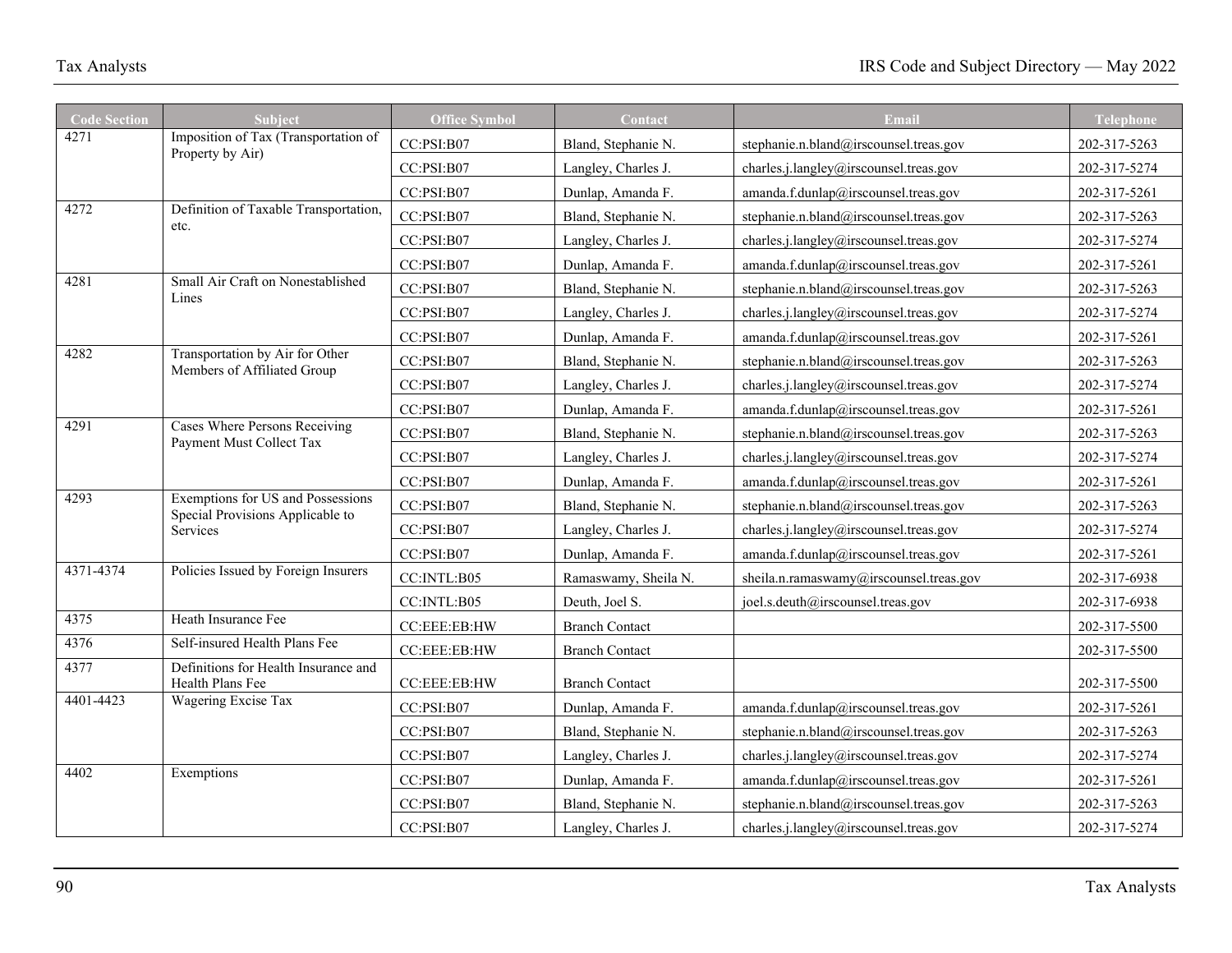| <b>Code Section</b> | Subject                          | <b>Office Symbol</b> | Contact             | Email                                  | <b>Telephone</b> |
|---------------------|----------------------------------|----------------------|---------------------|----------------------------------------|------------------|
| 4403                | Record Requirements              | CC:PSI:B07           | Dunlap, Amanda F.   | amanda.f.dunlap@irscounsel.treas.gov   | 202-317-5261     |
|                     |                                  | CC:PSI:B07           | Bland, Stephanie N. | stephanie.n.bland@irscounsel.treas.gov | 202-317-5263     |
|                     |                                  | CC:PSI:B07           | Langley, Charles J. | charles.j.langley@irscounsel.treas.gov | 202-317-5274     |
| 4404                | <b>Territorial Extent</b>        | CC:PSI:B07           | Dunlap, Amanda F.   | amanda.f.dunlap@irscounsel.treas.gov   | 202-317-5261     |
|                     |                                  | CC:PSI:B07           | Bland, Stephanie N. | stephanie.n.bland@irscounsel.treas.gov | 202-317-5263     |
|                     |                                  | CC:PSI:B07           | Langley, Charles J. | charles.j.langley@irscounsel.treas.gov | 202-317-5274     |
| 4411                | Imposition of Tax (Occupational) | CC:PSI:B07           | Dunlap, Amanda F.   | amanda.f.dunlap@irscounsel.treas.gov   | 202-317-5261     |
|                     |                                  | CC:PSI:B07           | Bland, Stephanie N. | stephanie.n.bland@irscounsel.treas.gov | 202-317-5263     |
|                     |                                  | CC:PSI:B07           | Langley, Charles J. | charles.j.langley@irscounsel.treas.gov | 202-317-5274     |
| 4471-4472           | Transportation by Water          | CC:PSI:B07           | Bland, Stephanie N. | stephanie.n.bland@irscounsel.treas.gov | 202-317-5263     |
|                     |                                  | CC:PSI:B07           | Langley, Charles J. | charles.j.langley@irscounsel.treas.gov | 202-317-5274     |
|                     |                                  | CC:PSI:B07           | Dunlap, Amanda F.   | amanda.f.dunlap@irscounsel.treas.gov   | 202-317-5261     |
| 4481-4484           | Tax on Highway Motor Vehicle Use | CC:PSI:B07           | Bland, Stephanie N. | stephanie.n.bland@irscounsel.treas.gov | 202-317-5263     |
|                     |                                  | CC:PSI:B07           | Langley, Charles J. | charles.j.langley@irscounsel.treas.gov | 202-317-5274     |
|                     |                                  | CC:PSI:B07           | Dunlap, Amanda F.   | amanda.f.dunlap@irscounsel.treas.gov   | 202-317-5261     |
| 4482                | Definitions                      | CC:PSI:B07           | Bland, Stephanie N. | stephanie.n.bland@irscounsel.treas.gov | 202-317-5263     |
|                     |                                  | CC:PSI:B07           | Langley, Charles J. | charles.j.langley@irscounsel.treas.gov | 202-317-5274     |
|                     |                                  | CC:PSI:B07           | Dunlap, Amanda F.   | amanda.f.dunlap@irscounsel.treas.gov   | 202-317-5261     |
| 4483                | Exemptions                       | CC:PSI:B07           | Bland, Stephanie N. | stephanie.n.bland@irscounsel.treas.gov | 202-317-5263     |
|                     |                                  | CC:PSI:B07           | Langley, Charles J. | charles.j.langley@irscounsel.treas.gov | 202-317-5274     |
|                     |                                  | CC:PSI:B07           | Dunlap, Amanda F.   | amanda.f.dunlap@irscounsel.treas.gov   | 202-317-5261     |
| $461\overline{1}$   | <b>Environmental Taxes</b>       | CC:PSI:B07           | Bland, Stephanie N. | stephanie.n.bland@irscounsel.treas.gov | 202-317-5263     |
|                     |                                  | CC:PSI:B07           | Langley, Charles J. | charles.j.langley@irscounsel.treas.gov | 202-317-5274     |
|                     |                                  | CC:PSI:B07           | Dunlap, Amanda F.   | amanda.f.dunlap@irscounsel.treas.gov   | 202-317-5261     |
| 4612                | Definitions and Special Rules    | CC:PSI:B07           | Bland, Stephanie N. | stephanie.n.bland@irscounsel.treas.gov | 202-317-5263     |
|                     |                                  | CC:PSI:B07           | Langley, Charles J. | charles.j.langley@irscounsel.treas.gov | 202-317-5274     |
|                     |                                  | CC:PSI:B07           | Dunlap, Amanda F.   | amanda.f.dunlap@irscounsel.treas.gov   | 202-317-5261     |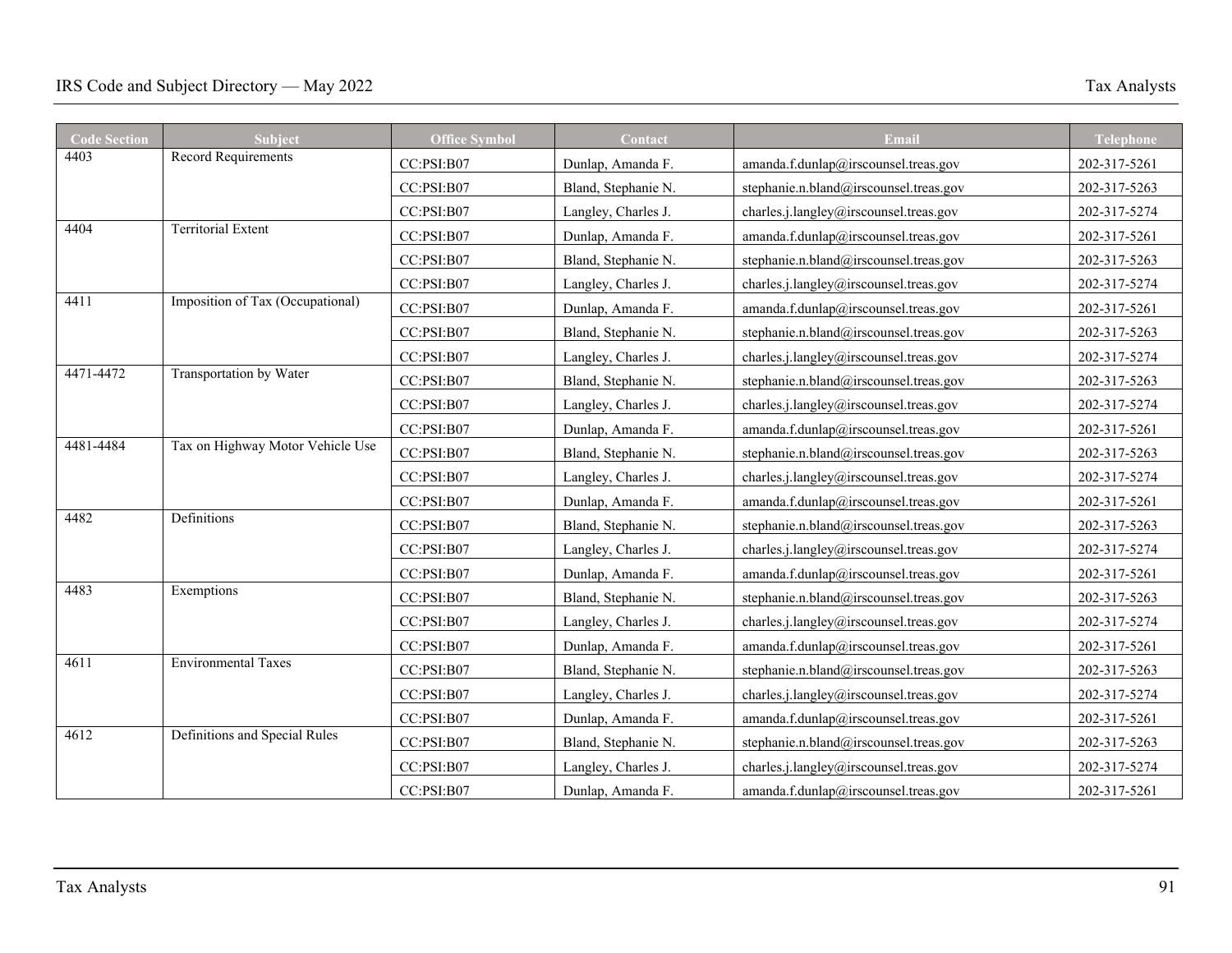| <b>Code Section</b> | <b>Subject</b>                                                | <b>Office Symbol</b> | Contact               | <b>Email</b>                           | Telephone    |
|---------------------|---------------------------------------------------------------|----------------------|-----------------------|----------------------------------------|--------------|
| 4661-4662           | Tax on Certain Chemicals                                      | CC:PSI: B07          | Bland, Stephanie N.   | stephanie.n.bland@irscounsel.treas.gov | 202-317-5263 |
|                     |                                                               | CC:PSI:B07           | Langley, Charles J.   | charles.j.langley@irscounsel.treas.gov | 202-317-5274 |
|                     |                                                               | CC:PSI:B07           | Dunlap, Amanda F.     | amanda.f.dunlap@irscounsel.treas.gov   | 202-317-5261 |
| 4671-4672           | Tax on Certain Imported Substances                            | CC:PSI:B07           | Bland, Stephanie N.   | stephanie.n.bland@irscounsel.treas.gov | 202-317-5263 |
|                     |                                                               | CC:PSI:B07           | Langley, Charles J.   | charles.j.langley@irscounsel.treas.gov | 202-317-5274 |
|                     |                                                               | CC:PSI:B07           | Dunlap, Amanda F.     | amanda.f.dunlap@irscounsel.treas.gov   | 202-317-5261 |
| 4681-4682           | Ozone-Depleting Chemicals                                     | CC:PSI:B07           | Bland, Stephanie N.   | stephanie.n.bland@irscounsel.treas.gov | 202-317-5263 |
|                     |                                                               | CC:PSI:B07           | Langley, Charles J.   | charles.j.langley@irscounsel.treas.gov | 202-317-5274 |
|                     |                                                               | CC:PSI:B07           | Dunlap, Amanda F.     | amanda.f.dunlap@irscounsel.treas.gov   | 202-317-5261 |
| 4701                | Tax on Issuer of Registration--<br>Required Obligation not in |                      |                       |                                        |              |
|                     | Registered Form                                               | CC:FIP               | Imholtz, Diana A.     | diana.imholtz@irscounsel.treas.gov     | 202-317-4410 |
| 4901-4907           | Occupational Taxes--General<br>Provisions                     | CC:PSI:B07           | Dunlap, Amanda F.     | amanda.f.dunlap@irscounsel.treas.gov   | 202-317-5261 |
|                     |                                                               | CC:PSI: B07          | Bland, Stephanie N.   | stephanie.n.bland@irscounsel.treas.gov | 202-317-5263 |
|                     |                                                               | CC:PSI:B07           | Langley, Charles J.   | charles.j.langley@irscounsel.treas.gov | 202-317-5274 |
| 4911                | <b>Excess Lobbying Expenditures</b>                           | CC:EEE:EOET:EO1      | <b>Branch Contact</b> |                                        | 202-317-5800 |
|                     |                                                               | CC:EEE:EOET:EO3      | <b>Branch Contact</b> |                                        | 202-317-4086 |
|                     |                                                               | CC:EEE:EOET:EO2      | <b>Branch Contact</b> |                                        | 202-317-4541 |
| 4912                | Disqualifying Lobbying<br>Expenditures                        | CC:EEE:EOET:EO1      | <b>Branch Contact</b> |                                        | 202-317-5800 |
|                     |                                                               | CC:EEE:EOET:EO2      | <b>Branch Contact</b> |                                        | 202-317-4541 |
|                     |                                                               | CC:EEE:EOET:EO3      | <b>Branch Contact</b> |                                        | 202-317-4086 |
| 4940                | Foundation Investment Income Tax                              | CC:EEE:EOET:EO1      | <b>Branch Contact</b> |                                        | 202-317-5800 |
|                     |                                                               | CC:EEE:EOET:EO2      | <b>Branch Contact</b> |                                        | 202-317-4541 |
|                     |                                                               | CC:EEE:EOET:EO3      | <b>Branch Contact</b> |                                        | 202-317-4086 |
| 4941                | Taxes on Self-Dealing                                         | CC:EEE:EOET:EO1      | <b>Branch Contact</b> |                                        | 202-317-5800 |
|                     |                                                               | CC:EEE:EOET:EO2      | <b>Branch Contact</b> |                                        | 202-317-4541 |
|                     |                                                               | CC:EEE:EOET:EO3      | <b>Branch Contact</b> |                                        | 202-317-4086 |
| 4942                | Failure to Distribute Income                                  | CC:EEE:EOET:EO1      | <b>Branch Contact</b> |                                        | 202-317-5800 |
|                     |                                                               | CC:EEE:EOET:EO2      | <b>Branch Contact</b> |                                        | 202-317-4541 |
|                     |                                                               | CC:EEE:EOET:EO3      | <b>Branch Contact</b> |                                        | 202-317-4086 |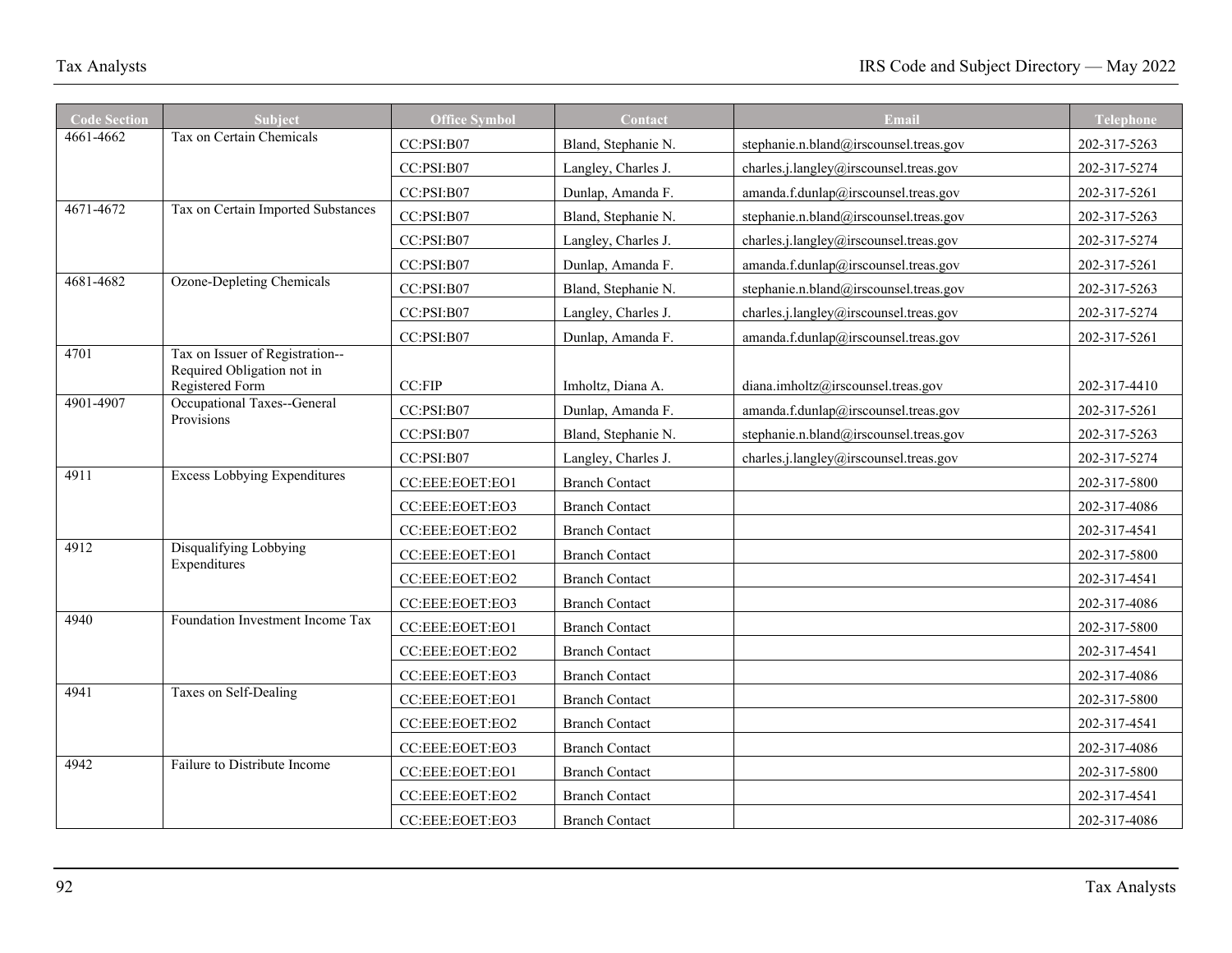| <b>Code Section</b> | <b>Subject</b>                    | <b>Office Symbol</b> | Contact               | Email | <b>Telephone</b> |
|---------------------|-----------------------------------|----------------------|-----------------------|-------|------------------|
| 4942(j)(3)          | Private Operating Foundations     | CC:EEE:EOET:EO1      | <b>Branch Contact</b> |       | 202-317-5800     |
|                     |                                   | CC:EEE:EOET:EO3      | <b>Branch Contact</b> |       | 202-317-4086     |
|                     |                                   | CC:EEE:EOET:EO2      | <b>Branch Contact</b> |       | 202-317-4541     |
| 4943                | <b>Excess Business Holdings</b>   | CC:EEE:EOET:EO1      | <b>Branch Contact</b> |       | 202-317-5800     |
|                     |                                   | CC:EEE:EOET:EO3      | <b>Branch Contact</b> |       | 202-317-4086     |
|                     |                                   | CC:EEE:EOET:EO2      | <b>Branch Contact</b> |       | 202-317-4541     |
| $494\overline{4}$   | Jeopardizing Investments          | CC:EEE:EOET:EO1      | <b>Branch Contact</b> |       | 202-317-5800     |
|                     |                                   | CC:EEE:EOET:EO3      | <b>Branch Contact</b> |       | 202-317-4086     |
|                     |                                   | CC:EEE:EOET:EO2      | <b>Branch Contact</b> |       | 202-317-4541     |
| 4945                | Taxable Expenditures              | CC:EEE:EOET:EO1      | <b>Branch Contact</b> |       | 202-317-5800     |
|                     |                                   | CC:EEE:EOET:EO3      | <b>Branch Contact</b> |       | 202-317-4086     |
|                     |                                   | CC:EEE:EOET:EO2      | <b>Branch Contact</b> |       | 202-317-4541     |
| 4946                | <b>Disqualified Persons</b>       | CC:EEE:EOET:EO1      | <b>Branch Contact</b> |       | 202-317-5800     |
|                     |                                   | CC:EEE:EOET:EO3      | <b>Branch Contact</b> |       | 202-317-4086     |
|                     |                                   | CC:EEE:EOET:EO2      | <b>Branch Contact</b> |       | 202-317-4541     |
| 4947                | Nonexempt Trusts                  | CC:EEE:EOET:EO1      | <b>Branch Contact</b> |       | 202-317-5800     |
|                     |                                   | CC:EEE:EOET:EO2      | <b>Branch Contact</b> |       | 202-317-4541     |
|                     |                                   | CC:EEE:EOET:EO3      | <b>Branch Contact</b> |       | 202-317-4086     |
| 4948                | Foreign Private Foundations       | CC:EEE:EOET:EO1      | <b>Branch Contact</b> |       | 202-317-5800     |
|                     |                                   | CC:EEE:EOET:EO3      | <b>Branch Contact</b> |       | 202-317-4086     |
|                     |                                   | CC:EEE:EOET:EO2      | <b>Branch Contact</b> |       | 202-317-4541     |
| 4951-4953           | <b>Black Lung Benefit Trusts</b>  | CC:EEE:EOET:EO1      | <b>Branch Contact</b> |       | 202-317-5800     |
|                     |                                   | CC:EEE:EOET:EO3      | <b>Branch Contact</b> |       | 202-317-4086     |
|                     |                                   | CC:EEE:EOET:EO2      | <b>Branch Contact</b> |       | 202-317-4541     |
| 4955                | Political Expenditures of Section | CC:EEE:EOET:EO1      | <b>Branch Contact</b> |       | 202-317-5800     |
|                     | 501(c)(3)                         | CC:EEE:EOET:EO2      | <b>Branch Contact</b> |       | 202-317-4541     |
|                     |                                   | CC:EEE:EOET:EO3      | <b>Branch Contact</b> |       | 202-317-4086     |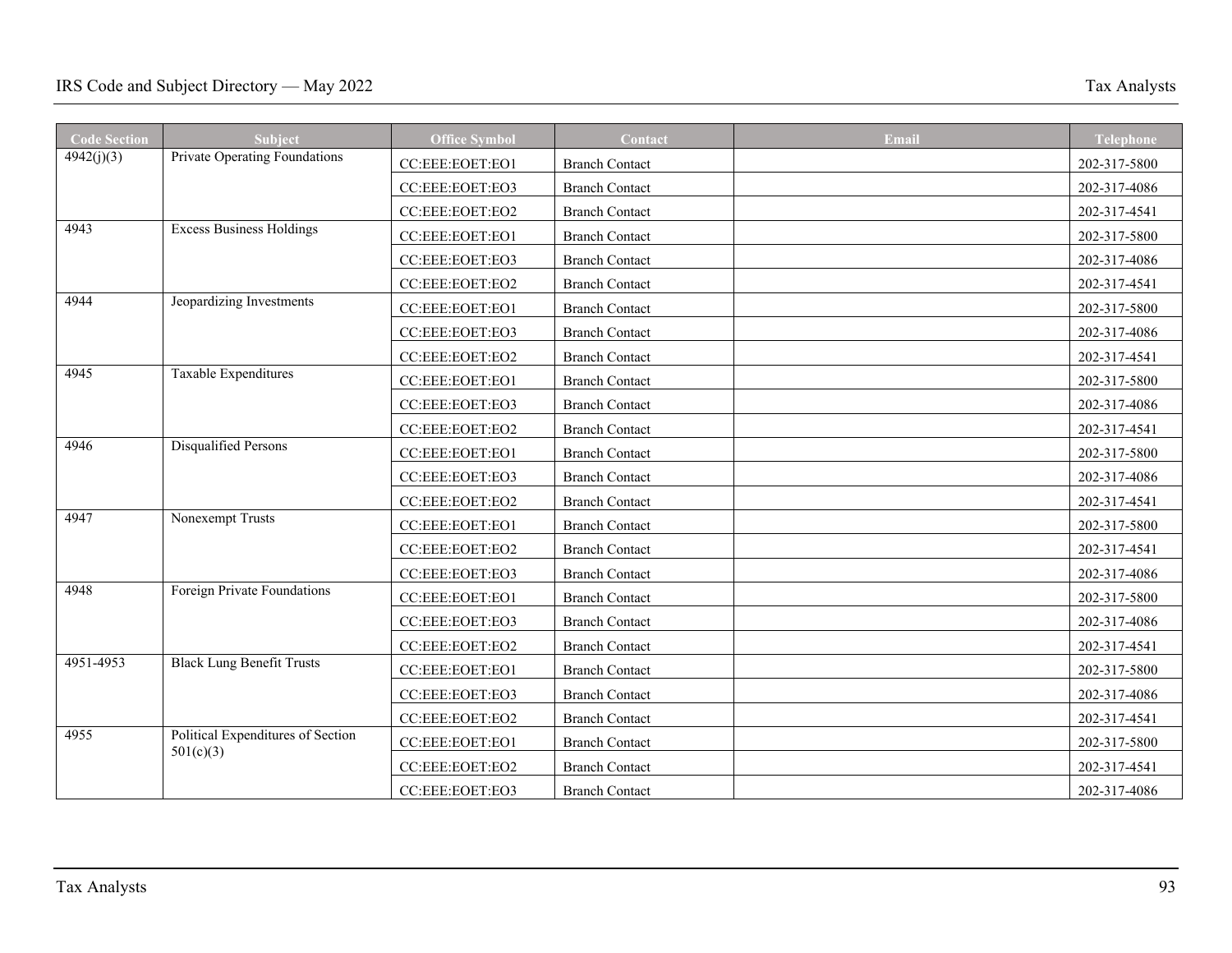| <b>Code Section</b> | <b>Subject</b>                                                                                            | <b>Office Symbol</b> | Contact               | Email                                | <b>Telephone</b> |
|---------------------|-----------------------------------------------------------------------------------------------------------|----------------------|-----------------------|--------------------------------------|------------------|
| 4958                | <b>Excess Benefits Transactions</b><br>(Intermediate Sanctions)                                           | CC:EEE:EOET:EO1      | <b>Branch Contact</b> |                                      | 202-317-5800     |
|                     |                                                                                                           | CC:EEE:EOET:EO3      | <b>Branch Contact</b> |                                      | 202-317-4086     |
|                     |                                                                                                           | CC:EEE:EOET:EO2      | <b>Branch Contact</b> |                                      | 202-317-4541     |
| 4961-4963           | Abatement of Taxes                                                                                        | CC:EEE:EOET:EO1      | <b>Branch Contact</b> |                                      | 202-317-5800     |
|                     |                                                                                                           | CC:EEE:EOET:EO2      | <b>Branch Contact</b> |                                      | 202-317-4541     |
|                     |                                                                                                           | CC:EEE:EOET:EO3      | <b>Branch Contact</b> |                                      | 202-317-4086     |
| 4965                | Tax on Prohibited Tax Shelter<br>Transactions                                                             | CC:EEE:EOET:EO1      | <b>Branch Contact</b> |                                      | 202-317-5800     |
|                     |                                                                                                           | CC:EEE:EOET:EO3      | <b>Branch Contact</b> |                                      | 202-317-4086     |
|                     |                                                                                                           | CC:EEE:EOET:EO2      | <b>Branch Contact</b> |                                      | 202-317-4541     |
| 4966                | Taxes on Sponsoring Organizations<br>(Donor Advice Funds)                                                 | CC:EEE:EOET:EO2      | <b>Branch Contact</b> |                                      | 202-317-4541     |
|                     |                                                                                                           | CC:EEE:EOET:EO1      | <b>Branch Contact</b> |                                      | 202-317-5800     |
|                     |                                                                                                           | CC:EEE:EOET:EO3      | <b>Branch Contact</b> |                                      | 202-317-4086     |
| 4967                | Taxes on Prohibited Benefits (Donor                                                                       | CC:EEE:EOET:EO1      | <b>Branch Contact</b> |                                      | 202-317-5800     |
|                     | Advised Funds)                                                                                            | CC:EEE:EOET:EO2      | <b>Branch Contact</b> |                                      | 202-317-4541     |
|                     |                                                                                                           | CC:EEE:EOET:EO3      | <b>Branch Contact</b> |                                      | 202-317-4086     |
| 4971-4975           | Excise Taxes - Qualified Pension,<br>etc. Plans                                                           | CC:EEE:EB:QP1        | <b>Branch Contact</b> |                                      | 202-317-6700     |
|                     |                                                                                                           | CC:EEE:EB:HW         | <b>Branch Contact</b> |                                      | 202-317-5500     |
|                     |                                                                                                           | CC:EEE:EB:QP2        | <b>Branch Contact</b> |                                      | 202-317-6790     |
| 4973(d)             | Tax on Excess Contributions to<br>Certain Tax-Favored Accounts and<br>Annuities (Archer MSAs)             | CC:EEE:EB:HW         | <b>Branch Contact</b> |                                      | 202-317-5500     |
| 4973(g)             | Tax on Excess Contributions to<br>Certain Tax-Favored Accounts and<br>Annuities (Health Savings Accounts) | CC:EEE:EB:HW         | <b>Branch Contact</b> |                                      | 202-317-5500     |
| 4975                | <b>Employee Plans Prohibited</b>                                                                          | CC:EEE:EB:QP2        | Carter, Vernon S.     | vernon.s.carter@irscounsel.treas.gov | 202-317-6700     |
|                     | <b>Transaction Excise Tax</b>                                                                             | CC:EEE:EB:HW         | <b>Branch Contact</b> |                                      | 202-317-5500     |
| 4976                | Excise Taxes - Welfare Benefits                                                                           | CC:EEE:EOET:EO3      | <b>Branch Contact</b> |                                      | 202-317-4086     |
|                     | Plans                                                                                                     | CC:EEE:EOET:EO2      | <b>Branch Contact</b> |                                      | 202-317-4541     |
|                     |                                                                                                           | CC:EEE:EOET:EO1      | <b>Branch Contact</b> |                                      | 202-317-5800     |
|                     | Taxes with Respect to Funded<br>Welfare Benefit Plans                                                     | CC:EEE:EB:HW         | <b>Branch Contact</b> |                                      | 202-317-5500     |
| 4977                | Tax on Certain Fringe Benefits<br>Provided by and Employer                                                | CC:EEE:EOET:ET2      | <b>Branch Contact</b> |                                      | 202-317-4774     |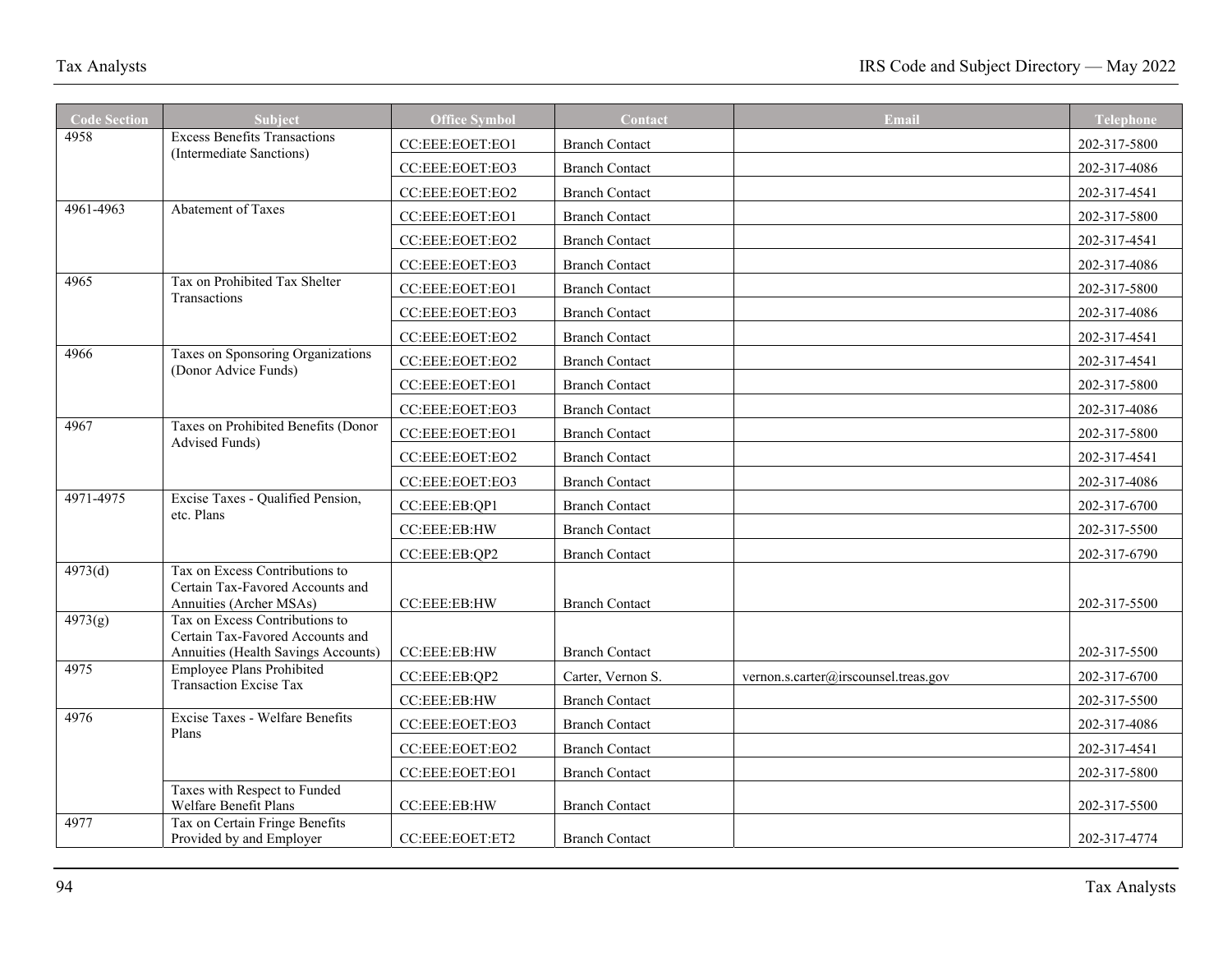| <b>Code Section</b> | <b>Subject</b>                                                                              | <b>Office Symbol</b> | Contact               | Email                                   | <b>Telephone</b> |
|---------------------|---------------------------------------------------------------------------------------------|----------------------|-----------------------|-----------------------------------------|------------------|
| 4978                | Tax on Certain Dispositions by<br>Employee Stock Ownership Plans                            |                      |                       |                                         |                  |
| 4978A               | and Certain Cooperatives<br>Tax on Certain Dispositions of                                  | CC:EEE:EB:QP3        | Ricotta, John T.      | john.t.ricotta@irscounsel.treas.gov     | 202-317-4102     |
| (Repealed)          | <b>Employer Securities to Which</b>                                                         |                      |                       |                                         |                  |
|                     | Section 2057 Applied                                                                        | CC:EEE:EB:QP2        | <b>Branch Contact</b> |                                         | 202-317-6790     |
| 4979                | Tax on Certain Excess Contributions                                                         | T:EP                 | Hotline               |                                         | 877-829-5500     |
| 4979A               | Tax on Certain Prohibited<br>Allocations of Qualified Securities                            | CC:EEE:EB:QP3        | Ricotta, John T.      | john.t.ricotta@irscounsel.treas.gov     | 202-317-4102     |
|                     |                                                                                             | T:EP                 | Hotline               |                                         | 877-829-5500     |
| 4980                | Tax on Reversion of Qualified Plan<br>Assets to Employer                                    | CC:EEE:EB:QP2        | Carter, Vernon S.     | vernon.s.carter@irscounsel.treas.gov    | 202-317-6700     |
|                     |                                                                                             | T:EP                 | Hotline               |                                         | 877-829-5500     |
|                     |                                                                                             | CC:EEE:EB:QP1        | <b>Branch Contact</b> |                                         | 202-317-6700     |
| 4980A<br>(Repealed) | Tax on Excess Distributions from<br>Qualified Retirement Plans                              | CC:EEE:EB:OP2        | Carter, Vernon S.     | vernon.s.carter@irscounsel.treas.gov    | 202-317-6700     |
|                     |                                                                                             | CC:EEE:EB:QP1        | <b>Branch Contact</b> |                                         | 202-317-6700     |
|                     |                                                                                             | T:EP                 | Hotline               |                                         | 877-829-5500     |
| 4980D               | Failure to Meet Certain Group Health                                                        |                      |                       |                                         |                  |
|                     | Plans Requirements                                                                          | CC:EEE:EB:HW         | <b>Branch Contact</b> |                                         | 202-317-5500     |
| 4980E               | – Failure of employer to make<br>comparable Archer MSA<br>contributions                     | CC:EEE:EB:HW         | <b>Branch Contact</b> |                                         | 202-317-5500     |
| 4980F               | Failure or Applicable Plans reducing<br>benefits accruals to satisfy notice<br>requirements | CC:EEE               | Kinard, Pamela R.     | pamela.r.kinard@irscounsel.treas.gov    | 202-317-6000     |
| 4980G               | Failure of Employers to Make<br>Comparable Contributions to Health<br>Savings Accounts      | CC:EEE:EB:HW         | <b>Branch Contact</b> |                                         | 202-317-5500     |
| 4980H               | Shared responsibility payment for                                                           |                      |                       |                                         |                  |
|                     | employers regarding health coverage                                                         | CC:EEE:EB:HW         | <b>Branch Contact</b> |                                         | 202-317-5500     |
| 4980I               | Tax on High-cost Health Insurance<br>(repealed 2019)                                        | CC:EEE:EB:HW         | Trujillo, Sara Denise | sara.d.trujillo@irscounsel.treas.gov    | 202-317-5500     |
|                     |                                                                                             | CC:EEE:EB:HW         | Knopf, Kevin          | kevin.knopf@irscounsel.treas.gov        | 202-317-5500     |
| 4981                | Excise Tax on Undistributed Income<br>of Real Estate Trust                                  | CC:FIP:B02           | Hoffenson, Andrea M.  | andrea.m.hoffenson@irscounsel.treas.gov | 202-317-4419     |
|                     |                                                                                             | CC:FIP:B03           | Audet, Bernard J.     | bernard.j.audet@irscounsel.treas.gov    | 202-317-4415     |
| 4982                | Excise Tax on Undistributed Income<br>of Regulated Investment Companies                     | CC:FIP:B01           | Harrison, Steven M.   | steven.harrison@irscounsel.treas.gov    | 202-317-4412     |
| 4985                | Excise tax on stock compensation of<br>insiders in expatriated corporations.                | CC:EEE:EB:EC         | <b>Branch Contact</b> |                                         | 202-317-5600     |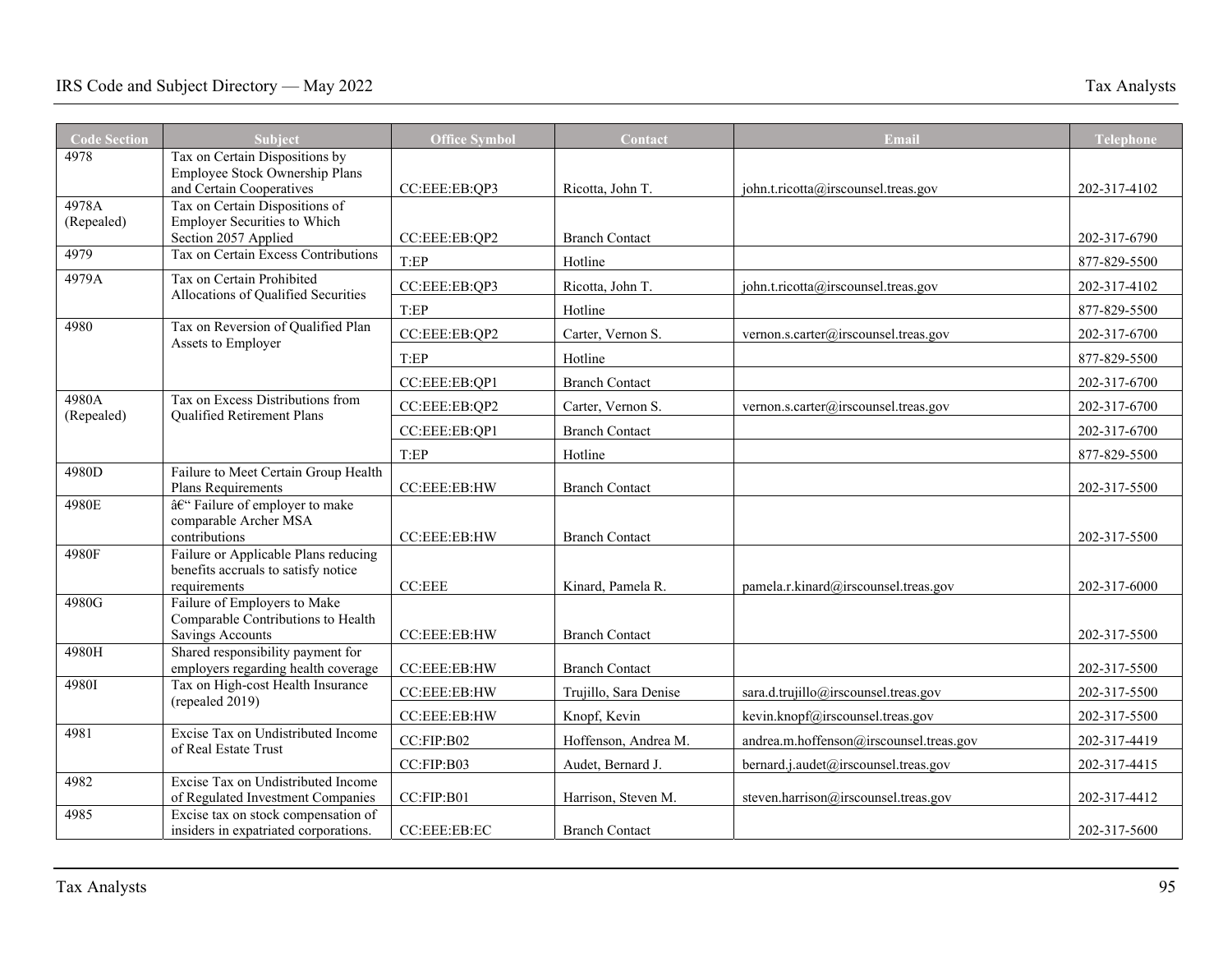| <b>Code Section</b>  | <b>Subject</b>                                                     | <b>Office Symbol</b> | Contact                 | Email                                             | <b>Telephone</b> |
|----------------------|--------------------------------------------------------------------|----------------------|-------------------------|---------------------------------------------------|------------------|
| 4999                 | Golden Parachute Payments                                          | CC:EEE:EB:EC         | <b>Branch Contact</b>   |                                                   | 202-317-5600     |
| 5000                 | Certain Large Group Health Plans                                   | CC:EEE:EB:HW         | <b>Branch Contact</b>   |                                                   | 202-317-5500     |
| 5000A(a)<br>5000A(f) | Requirement to maintain minimum<br>essential coverage              | CC:ITA:B05           | Semasek, Gerald         | gerald.semasek@irscounsel.treas.gov               | 202-317-7006     |
|                      |                                                                    | CC:ITA:B05           | Pfalzgraf, Amy J.       | amy.j.pfalzgraf@irscounsel.treas.gov              | 202-317-7002     |
|                      |                                                                    | CC:ITA:B04           | Mojiri-Azad, Lisa       | lisa.mojiri-azad@irscounsel.treas.gov             | 202-317-4718     |
| 5000A(g)             | Administration and procedure                                       | CC:PA:05             | Ryan, Walter            | walter.ryan@irscounsel.treas.gov                  | 202-317-5437     |
| 5000B                | <b>Indoor Tanning Services</b>                                     | CC:PSI:B07           | Bland, Stephanie N.     | stephanie.n.bland@irscounsel.treas.gov            | 202-317-5263     |
|                      |                                                                    | CC:PSI:B07           | Langley, Charles J.     | charles.j.langley@irscounsel.treas.gov            | 202-317-5274     |
|                      |                                                                    | CC:PSI:B07           | Dunlap, Amanda F.       | amanda.f.dunlap@irscounsel.treas.gov              | 202-317-5261     |
| 5000C                | Imposition of tax on certain foreign<br>procurement                | CC:INTL:B01          | Owens, Richard F.       | richard.f.owens@irscounsel.treas.gov              | 202-317-6933     |
|                      |                                                                    | CC:INTL:B01          | Williams, Alan S.       | alan.s.williams@irscounsel.treas.gov              | 202-317-6933     |
| 5881                 | Greenmail                                                          | CC:ITA:B04           | Mojiri-Azad, Lisa       | lisa.mojiri-azad@irscounsel.treas.gov             | 202-317-4718     |
|                      |                                                                    | <b>CC:CORP</b>       | General Information     | Corporate.Coordination.Group@irscounsel.treas.gov | 202-317-3181     |
|                      |                                                                    | <b>CC:CORP</b>       | Field Personnel         | Corporate.Coordination.Group@irscounsel.treas.gov | 202-317-3045     |
|                      |                                                                    | <b>CC:CORP</b>       | Office Contact          | Corporate.Coordination.Group@irscounsel.treas.gov | 202-317-3181     |
|                      |                                                                    | CC:ITA:B05           | Razaa, Harith J.        | harith.j.razaa@irscounsel.treas.gov               | 202-317-7006     |
| 5891                 | <b>Structured Settlements</b>                                      | CC:ITA:B05           | Schwartz, Edward C.     | edward.c.schwartz@irscounsel.treas.gov            | 202-317-7006     |
|                      |                                                                    | CC:ITA:B05           | Pfalzgraf, Amy J.       | amy.j.pfalzgraf@irscounsel.treas.gov              | 202-317-7002     |
|                      |                                                                    | CC:ITA:B04           | Warren, Angella L.      | angella.l.warren@irscounsel.treas.gov             | 202-317-4718     |
| 6011                 | General Requirement of Return                                      | CC:PA:02             | Conrad, Casey R.        | casey.r.conrad@irscounsel.treas.gov               | 202-317-6844     |
|                      |                                                                    | CC:PA:01             | Dusenberry, Blaise G.   | blaise.g.dusenberry@irscounsel.treas.gov          | 202-317-6845     |
| $6011 - 4$           | Requirement of Statement Disclosing<br>Participation in Reportable |                      |                         |                                                   |                  |
|                      | Transactions                                                       | CC:PSI               | Mikolashek, Adrienne M. | adrienne.m.mikolashek@irscounsel.treas.gov        | 202-317-5050     |
| 6012                 | Persons Required to Make Returns                                   | CC:PA:02             | Conrad, Casey R.        | casey.r.conrad@irscounsel.treas.gov               | 202-317-6844     |
|                      |                                                                    | CC:PA:01             | Pierce, Danielle W.     | danielle.w.pierce@irscounsel.treas.gov            | 202-317-6845     |
| 6013                 | Joint Returns of Income Tax by<br>Husband and Wife                 | CC:PA:01             | Shurtliff, Mark A.      | mark.a.shurtliff@irscounsel.treas.gov             | 202-317-6845     |
|                      |                                                                    | CC:PA:02             | Brooks, Isaac N.        | isaac.n.brooks@irscounsel.treas.gov               | 202-317-6844     |
| 6014                 | Income Tax Return-Tax Not<br>Computed by Taxpayer                  | CC:PA:01             | Pierce, Danielle W.     | danielle.w.pierce@irscounsel.treas.gov            | 202-317-6845     |
|                      |                                                                    | CC:PA:02             | Wheeland, Aurora M.     | $aurora.m. wheel and @irscounsel. treas.gov$      | 202-317-6844     |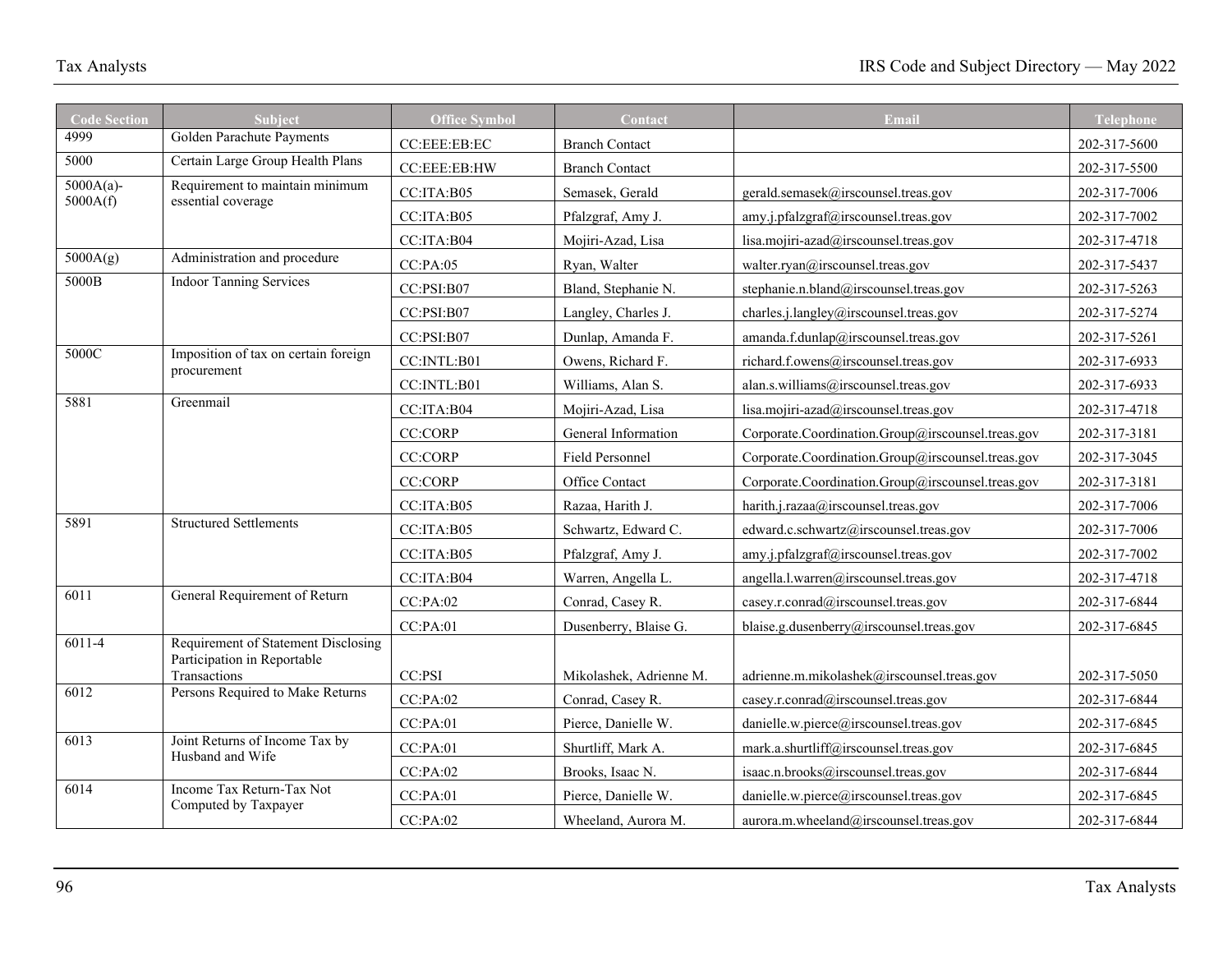| <b>Code Section</b> | Subject                                                                                                  | <b>Office Symbol</b> | Contact                 | Email                                      | <b>Telephone</b> |
|---------------------|----------------------------------------------------------------------------------------------------------|----------------------|-------------------------|--------------------------------------------|------------------|
| 6015                | Relief From Joint and Several<br>Liability Collection Issues                                             | CC:PA:01             | Shurtliff, Mark A.      | mark.a.shurtliff@irscounsel.treas.gov      | 202-317-6845     |
|                     |                                                                                                          | CC:PA:02             | Brooks, Isaac N.        | isaac.n.brooks@irscounsel.treas.gov        | 202-317-6844     |
|                     |                                                                                                          | CC:PA:01             | Lee, Carolyn            | carolyn.m.lee@irscounsel.treas.gov         | 202-317-6845     |
| 6017                | Self-Employment Tax Return                                                                               | CC:PA:02             | Rose, Nancy L.          | nancy.l.rose@irscounsel.treas.gov          | 202-317-6844     |
|                     |                                                                                                          | CC:PA:01             | Shurtliff, Mark A.      | mark.a.shurtliff@irscounsel.treas.gov      | 202-317-6845     |
| 6018                | <b>Estate Tax Returns</b>                                                                                | CC:PA:01             | French, Marshall T.     | marshall.t.french@irscounsel.treas.gov     | 202-317-6845     |
| 6019                | <b>Gift Tax Returns</b>                                                                                  | CC:PA:01             | French, Marshall T.     | marshall.t.french@irscounsel.treas.gov     | 202-317-6845     |
| 6020                | Returns Prepared For or Executed by                                                                      | CC:PA:01             | French, Marshall T.     | marshall.t.french@irscounsel.treas.gov     | 202-317-6845     |
|                     | Secretary                                                                                                | CC:PA:02             | Franklin, Michael A.    | michael.a.franklin@irscounsel.treas.gov    | 202-317-6844     |
| 6021                | Listing by Secretary of Taxable<br>Objects Owned by Nonresidents                                         | CC:PA:01             | Shurtliff, Mark A.      | mark.a.shurtliff@irscounsel.treas.gov      | 202-317-6845     |
|                     |                                                                                                          | CC:PA:01             | French, Marshall T.     | marshall.t.french@irscounsel.treas.gov     | 202-317-6845     |
| 6033                | Returns by Exempt Organizations                                                                          | CC:EEE:EOET:EO1      | <b>Branch Contact</b>   |                                            | 202-317-5800     |
|                     |                                                                                                          | CC:EEE:EOET:EO3      | <b>Branch Contact</b>   |                                            | 202-317-4086     |
|                     |                                                                                                          | CC:EEE:EOET:EO2      | <b>Branch Contact</b>   |                                            | 202-317-4541     |
| 6033(e)             | Special Rules for Lobbying<br>Activities                                                                 | CC:EEE:EOET:EO1      | <b>Branch Contact</b>   |                                            | 202-317-5800     |
|                     |                                                                                                          | CC:EEE:EOET:EO3      | <b>Branch Contact</b>   |                                            | 202-317-4086     |
|                     |                                                                                                          | CC:EEE:EOET:EO2      | <b>Branch Contact</b>   |                                            | 202-317-4541     |
| 6034(a)             | Returns by Trusts Described in<br>Section $4947(a)(2)$                                                   | CC:EEE:EOET:EO1      | <b>Branch Contact</b>   |                                            | 202-317-5800     |
|                     |                                                                                                          | CC:EEE:EOET:EO3      | <b>Branch Contact</b>   |                                            | 202-317-4086     |
|                     |                                                                                                          | CC:EEE:EOET:EO2      | <b>Branch Contact</b>   |                                            | 202-317-4541     |
|                     |                                                                                                          | CC:EEE:EOET:EO1      | <b>Branch Contact</b>   |                                            | 202-317-5800     |
| 6034(b)             | Returns by Trusts Described in<br>Section 4947 (a)(2) or Claiming<br>Charitable Deductions Under Section |                      |                         |                                            |                  |
|                     | 642(c)                                                                                                   | CC:PSI               | Mikolashek, Adrienne M. | adrienne.m.mikolashek@irscounsel.treas.gov | 202-317-5050     |
| 6035                | Basis Information to Persons<br>Acquiring Property from Decedent                                         | CC:PSI:B04           | Liquerman, Melissa C.   | melissa.c.liquerman@irscounsel.treas.gov   | 202-317-4629     |
|                     |                                                                                                          | CC:PSI:B04           | Lesho, Karlene M.       | karlene.lesho@irscounsel.treas.gov         | 202-317-4638     |
|                     |                                                                                                          | CC:PSI:B04           | Douglas, Donna          | donna.k.douglas@irscounsel.treas.gov       | 202-317-4635     |
| 6036                | Notice of Qualification as Executor<br>or Receiver                                                       | CC:PA:01             | French, Marshall T.     | marshall.t.french@irscounsel.treas.gov     | 202-317-6845     |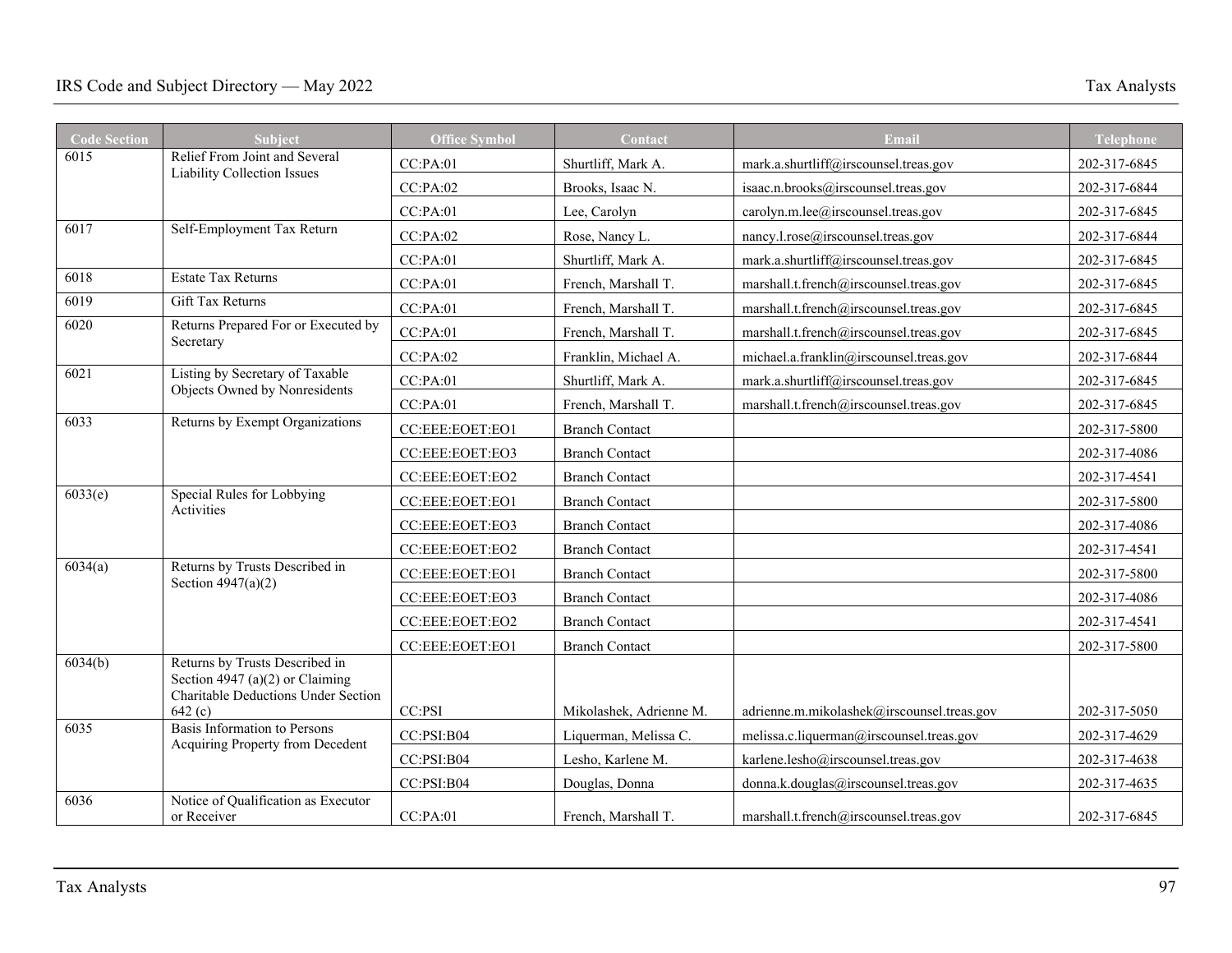| <b>Code Section</b> | <b>Subject</b>                                                                                                       | <b>Office Symbol</b> | Contact               | Email                                    | <b>Telephone</b> |
|---------------------|----------------------------------------------------------------------------------------------------------------------|----------------------|-----------------------|------------------------------------------|------------------|
| 6037                | Return of S Corporation                                                                                              | CC:PA:02             | Brooks, Isaac N.      | isaac.n.brooks@irscounsel.treas.gov      | 202-317-6844     |
| 6038                | Information with Respect to Certain                                                                                  | CC:INTL:B02          | Harvey, Melinda E.    | melinda.e.harvey@irscounsel.treas.gov    | 202-317-6934     |
|                     | Foreign Corporations Foreign<br>Partnership                                                                          | CC:INTL:B02          | Crabtree, Kristine A. | kristine.a.crabtree@irscounsel.treas.gov | 202-317-6934     |
| $6038A(a)-(c)$      | Information with respect to certain<br>foreign-owned corporations                                                    | CC: INTL: B06        | Desai, Anand          | anand.desai@irscounsel.treas.gov         | 202-317-6939     |
| 6038A(d)(i)(B)      | Record Maintenance Requirements                                                                                      | CC:INTL:B07          | Giblen, Douglas L.    | douglas.giblen@irscounsel.treas.gov      | 202-317-6941     |
|                     |                                                                                                                      | CC: INTL: B07        | Florenz, Eric P.      | eric.p.florenz@irscounsel.treas.gov      | 202-317-6941     |
|                     |                                                                                                                      | CC:INTL:B07          | Parker, Nathaniel B.  | nathaniel.b.parker@irscounsel.treas.gov  | 202-317-6941     |
| 6038A(e)            | Noncompliance Penalty                                                                                                | CC:INTL:B07          | Parker, Nathaniel B.  | nathaniel.b.parker@irscounsel.treas.gov  | 202-317-6941     |
|                     |                                                                                                                      | CC:INTL:B07          | Giblen, Douglas L.    | douglas.giblen@irscounsel.treas.gov      | 202-317-6941     |
|                     |                                                                                                                      | CC:INTL:B07          | Florenz, Eric P.      | eric.p.florenz@irscounsel.treas.gov      | 202-317-6941     |
| 6038B               | Notice of Certain Transfers to<br>Foreign Persons                                                                    | CC:INTL:B04          | Gootzeit, Ronald M.   | ronald.m.gootzeit@irscounsel.treas.gov   | 202-317-6937     |
|                     |                                                                                                                      | CC:INTL:B04          | Cahn, Milton M.       | milton.m.cahn@irscounsel.treas.gov       | 202-317-6937     |
| 6038C               | Information With Respect to Foreign<br>Corporations Engaged in U.S.<br><b>Business</b>                               | CC: INTL: B05        | Merkel, Peter D.      | david.p.merkel@irscounsel.treas.gov      | 202-317-6938     |
| 6038D               | Information With Respect to Foreign<br><b>Financial Assets</b>                                                       | CC:INTL:B01          | Williams, Alan S.     | alan.s.williams@irscounsel.treas.gov     | 202-317-6933     |
| 6039                | Information Required in Connection<br>with Options                                                                   | CC:PA:02             | Brooks, Isaac N.      | isaac.n.brooks@irscounsel.treas.gov      | 202-317-6844     |
| 6039(I)             | Returns and Records With Respect to<br>Employer-Owned Life Insurance<br>Contracts                                    | CC:PA:02             | Brooks, Isaac N.      | isaac.n.brooks@irscounsel.treas.gov      | 202-317-6844     |
| 6039E               | <b>Information Concerning Resident</b><br><b>Status</b>                                                              | CC:INTL:B01          | Williams, Alan S.     | alan.s.williams@irscounsel.treas.gov     | 202-317-6933     |
| 6039F               | Reporting on Gifts From Foreign<br>Persons                                                                           | CC:INTL:B01          | Stein, Sarah E.       | sarah.e.stein@irscounsel.treas.gov       | 202-317-6933     |
|                     |                                                                                                                      | CC:INTL:B01          | Villecco, Tracy M.    | tracy.m.villecco@irscounsel.treas.gov    | 202-317-6933     |
| 6039G               | <b>Information Reporting by Expatriates</b>                                                                          | CC:INTL:B01          | Banjanin, Lara A.     | lara.a.banjanin@irscounsel.treas.gov     | 202-317-6933     |
|                     |                                                                                                                      | CC:INTL:B01          | Stein, Sarah E.       | sarah.e.stein@irscounsel.treas.gov       | 202-317-6933     |
| $6040B$ , F, G      | Returns Relating to Unemployment<br>'Compensation, Special Security<br>Benefits, and Railroad Retirement<br>Benefits | CC:EEE:EOET:ET2      | <b>Branch Contact</b> |                                          | 202-317-4774     |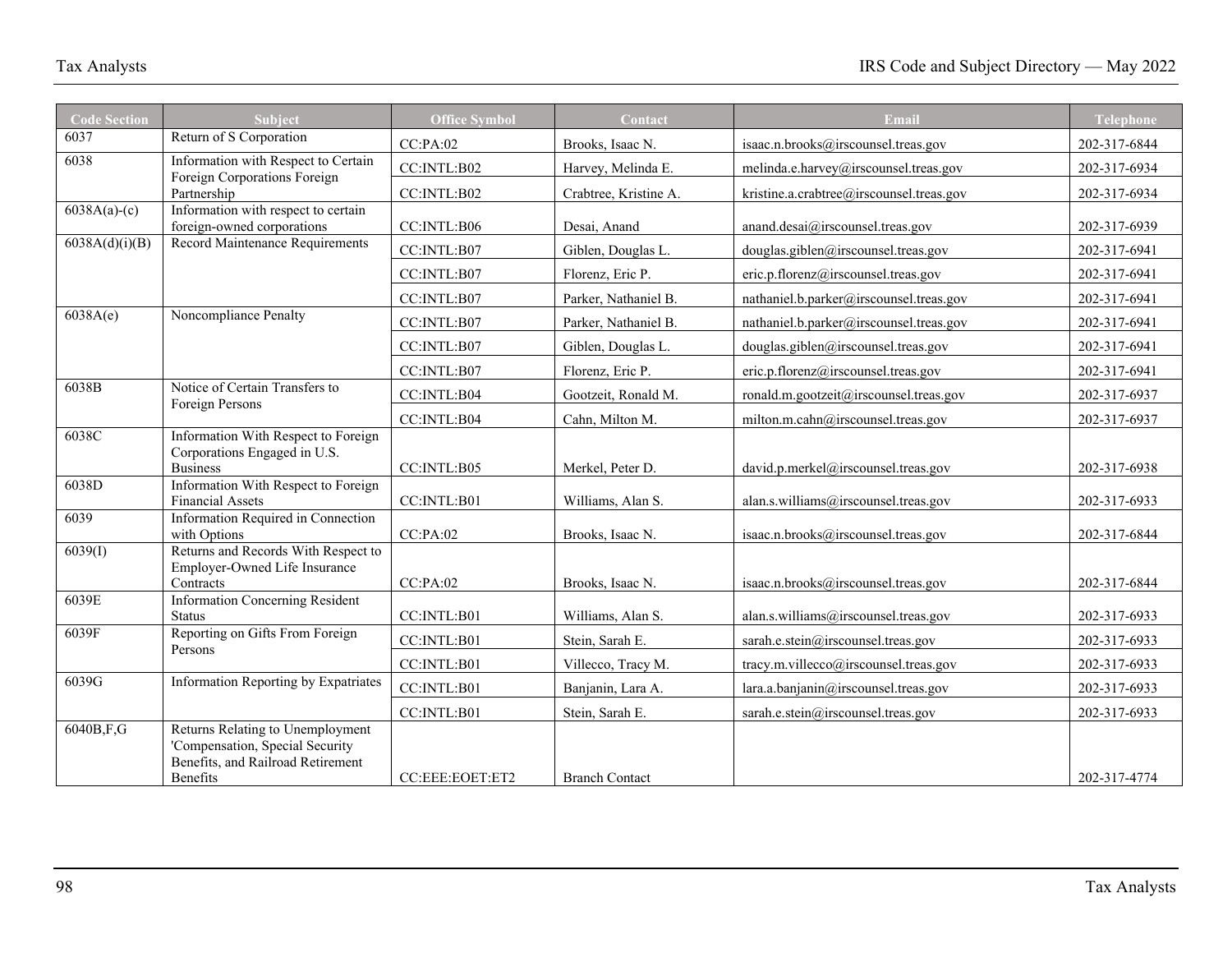| <b>Code Section</b> | Subject                                                                                  | <b>Office Symbol</b> | Contact               | Email                                    | Telephone    |
|---------------------|------------------------------------------------------------------------------------------|----------------------|-----------------------|------------------------------------------|--------------|
| 6041                | Form W-2 Issues Only                                                                     | CC:PA:02             | Huse, Taylor H.       | taylor.h.huse@irscounsel.treas.gov       | 202-317-6844 |
|                     |                                                                                          | CC:PA:01             | Shurtliff, Mark A.    | mark.a.shurtliff@irscounsel.treas.gov    | 202-317-6845 |
|                     |                                                                                          | CC:EEE:EOET:ET2      | Kelley, Alfred G.     | alfred.g.kelley@irscounsel.treas.gov     | 202-317-4774 |
|                     |                                                                                          | CC:EEE:EOET:ET2      | Holubeck, Andrew K.   | andrew.k.holubeck@irscounsel.treas.gov   | 202-317-4774 |
|                     | Information at Source                                                                    | CC:PA:02             | Rose, Nancy L.        | nancy.l.rose@irscounsel.treas.gov        | 202-317-6844 |
|                     |                                                                                          | CC:PA:01             | Bergman, David J.     | david.j.bergman@irscounsel.treas.gov     | 202-317-6845 |
| 6041A               | Returns Relating to Services and<br>Direct Sales                                         | CC:PA:01             | French, Marshall T.   | marshall.t.french@irscounsel.treas.gov   | 202-317-6845 |
| 6042                | <b>Returns Relating to Dividends</b>                                                     | CC:PA:01             | Wu, Alexander F.      | alexander.f.wu@irscounsel.treas.gov      | 202-317-6845 |
| 6045                | Returns of Brokers                                                                       | CC:PA:02             | Cutrone, Roseann      | roseann.cutrone@irscounsel.treas.gov     | 202-317-6844 |
| 6045(d)             | Information Reporting Concerning<br>Transactions With Other Persons                      | CC:PA:01             | Wu, Alexander F.      | alexander.f.wu@irscounsel.treas.gov      | 202-317-6845 |
| 6045A               | Information Required in Connection<br>with Transfers of Covered Securities<br>to Brokers | CC:PA:01             | Wu, Alexander F.      | alexander.f.wu@irscounsel.treas.gov      | 202-317-6845 |
| 6045B               | Returns Relating to Actions<br>Affecting Basis of Specified<br>Securities                | CC:PA:02             | Cutrone, Roseann      | roseann.cutrone@irscounsel.treas.gov     | 202-317-6844 |
| 6046                | Returns as to Organization of<br>Foreign Corporations and                                | CC:INTL:B02          | Harvey, Melinda E.    | melinda.e.harvey@irscounsel.treas.gov    | 202-317-6934 |
|                     | Acquisitions                                                                             | CC:INTL:B02          | Crabtree, Kristine A. | kristine.a.crabtree@irscounsel.treas.gov | 202-317-6934 |
| 6046A               | Returns as to Interests in Foreign<br>Partnerships.                                      | CC:INTL:B04          | Gootzeit, Ronald M.   | ronald.m.gootzeit@irscounsel.treas.gov   | 202-317-6937 |
| 6047                | Information Relating to Certain<br>Trusts and Annuity Plans                              | T:EP                 | Hotline               |                                          | 877-829-5500 |
| 6048                | Returns as to Certain Foreign Trusts                                                     | CC:INTL:B01          | Stein, Sarah E.       | sarah.e.stein@irscounsel.treas.gov       | 202-317-6933 |
|                     |                                                                                          | CC:INTL:B01          | Villecco, Tracy M.    | tracy.m.villecco@irscounsel.treas.gov    | 202-317-6933 |
| 6049                | Returns Regarding Payment of<br>Interest                                                 | CC:PA:02             | Franklin, Michael A.  | michael.a.franklin@irscounsel.treas.gov  | 202-317-6844 |
|                     |                                                                                          | CC:PA:02             | Cutrone, Roseann      | roseann.cutrone@irscounsel.treas.gov     | 202-317-6844 |
|                     | RIC's, REIT's, REMIC's and OID                                                           | CC:FIP:B02           | Lew, Pamela           | pamela.lew@irscounsel.treas.gov          | 202-317-4520 |
|                     |                                                                                          | CC:FIP               | Blanchard, William E. | william.e.blanchard@irscounsel.treas.gov | 202-317-4434 |
|                     |                                                                                          | CC:FIP:B02           | Rogers, John W.       | john.w.rogers@irscounsel.treas.gov       | 202-317-4425 |
| 6050A               | Reporting Requirements of Certain<br><b>Fishing Boat Operators</b>                       | CC:EEE:EOET:ET2      | <b>Branch Contact</b> |                                          | 202-317-4774 |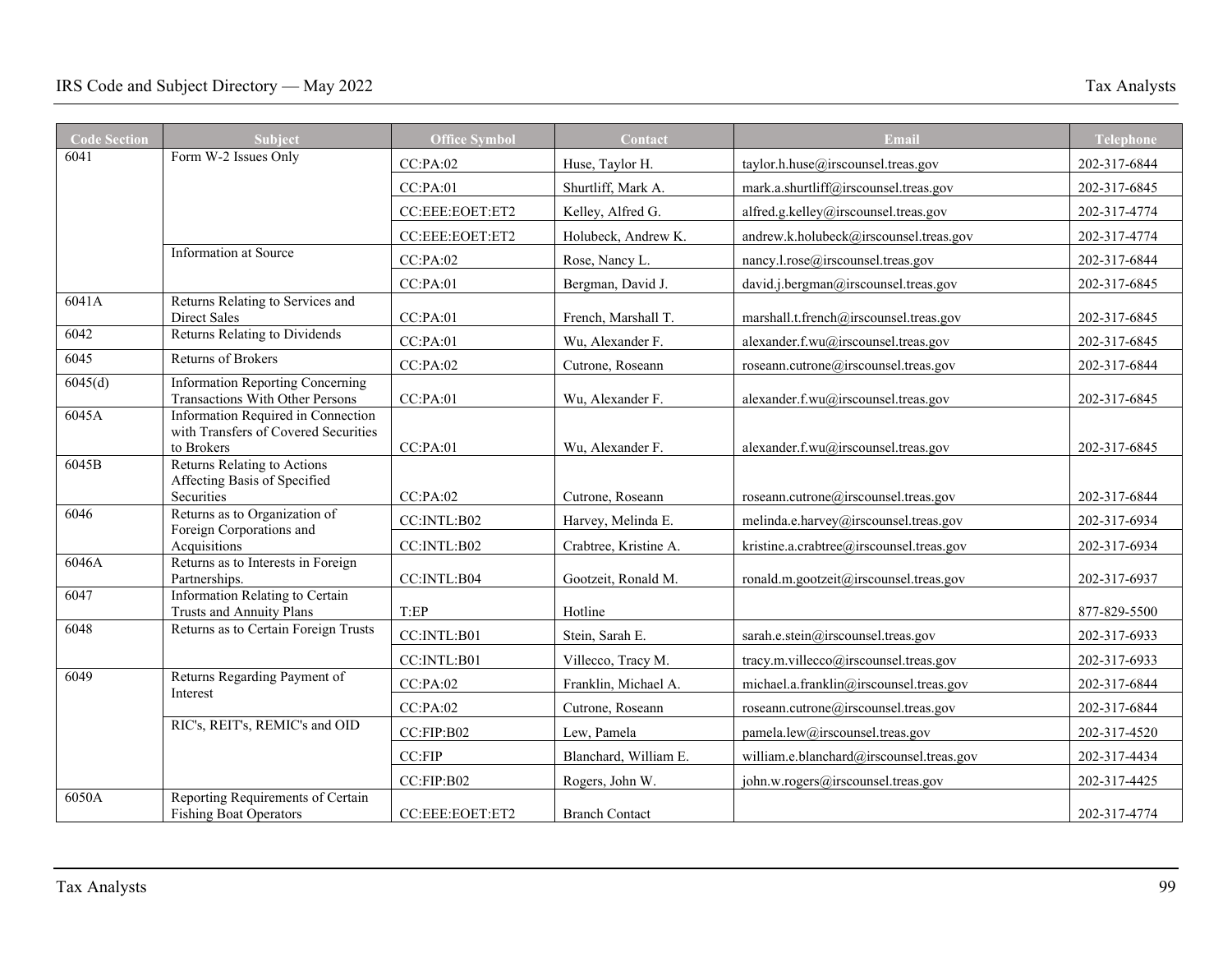| <b>Code Section</b> | <b>Subject</b>                                                         | <b>Office Symbol</b> | Contact                  | <b>Email</b>                                | <b>Telephone</b> |
|---------------------|------------------------------------------------------------------------|----------------------|--------------------------|---------------------------------------------|------------------|
| 6050B               | Returns Relating to Unemployment                                       |                      |                          |                                             |                  |
|                     | Compensation                                                           | CC:EEE:EOET:ET2      | <b>Branch Contact</b>    |                                             | 202-317-4774     |
| 6050G               | Returns Relating to Certain Railroad<br>Retirement Benefits            | CC:EEE               | Duce, Melissa L.         | melissa.l.duce@irscounsel.treas.gov         | 202-317-4774     |
| 6050H               | Returns Relating to Mortgage                                           |                      |                          |                                             |                  |
|                     | <b>Interest Points</b>                                                 | CC:PA:01             | Wu, Alexander F.         | alexander.f.wu@irscounsel.treas.gov         | 202-317-6845     |
| 6050I               | Criminal Tax Matters Regarding                                         |                      |                          |                                             |                  |
|                     | Returns Relating to Cash Received in<br><b>Trade or Business</b>       | CC:CT                |                          |                                             |                  |
|                     | Returns Relating to Cash Received in                                   |                      | Office Contact           |                                             | 202-317-6870     |
|                     | Trade or Business                                                      | CC:PA:01             | Dusenberry, Blaise G.    | blaise.g.dusenberry@irscounsel.treas.gov    | 202-317-6845     |
|                     |                                                                        | CC:PA:02             | Conrad, Casey R.         | casey.r.conrad@irscounsel.treas.gov         | 202-317-6844     |
| 6050J               | Returns Relating to Foreclosure &                                      |                      |                          |                                             |                  |
| 6050K               | Abandonment's of Securities<br>Returns Relating to Exchanges of        | CC:PA:01             | French, Marshall T.      | marshall.t.french@irscounsel.treas.gov      | 202-317-6845     |
|                     | Certain Partnership Interests                                          | CC:PSI               | Mikolashek, Adrienne M.  | adrienne.m.mikolashek@irscounsel.treas.gov  | 202-317-5050     |
| 6050L               | Returns Relating to Disposition of                                     |                      |                          |                                             |                  |
|                     | Donated Property                                                       | CC:PA:02             | Brooks, Isaac N.         | isaac.n.brooks@irscounsel.treas.gov         | 202-317-6844     |
| 6050M               | Returns Relating to Contracts from<br>Federal Agencies                 | CC:PA:02             | Brooks, Isaac N.         | isaac.n.brooks@irscounsel.treas.gov         | 202-317-6844     |
| 6050N               | Returns Relating to Royalty                                            | CC:PA:01             | Shurtliff, Mark A.       | mark.a.shurtliff@irscounsel.treas.gov       | 202-317-6845     |
|                     | Payments                                                               |                      |                          |                                             |                  |
| 6050P               | Cancellation of Indebtedness                                           | CC:PA:02             | Cutrone, Roseann         | roseann.cutrone@irscounsel.treas.gov        | 202-317-6844     |
|                     |                                                                        | CC:PA:01             | Dusenberry, Blaise G.    | blaise.g.dusenberry@irscounsel.treas.gov    | 202-317-6845     |
| 6050R               | Returns Relating to Purchases of Fish                                  | CC:PA:01             | Wu, Alexander F.         | alexander.f.wu@irscounsel.treas.gov         | 202-317-6845     |
| 6050S               | Reporting of Tuition and Student<br>Loan Interest                      | CC:PA:01             | Dusenberry, Blaise G.    | blaise.g.dusenberry@irscounsel.treas.gov    | 202-317-6845     |
| 6050T               | Information Returns Relating to                                        |                      |                          |                                             |                  |
|                     | <b>Health Insurance Costs</b>                                          | CC:PA:01             | Pierce, Danielle W.      | danielle.w.pierce@irscounsel.treas.gov      | 202-317-6845     |
| 6050V               | Information Returns Relating to                                        |                      |                          |                                             |                  |
|                     | Applicable Insurance Contracts                                         | CC:PA:01             | Shurtliff, Mark A.       | mark.a.shurtliff@irscounsel.treas.gov       | 202-317-6845     |
| 6050W               | Returns Relating to Payments Made<br>in Settlement of Payment Card and | CC:PA:02             | Conrad, Casev R.         | casev.r.conrad@irscounsel.treas.gov         | 202-317-6844     |
|                     | Third-Party Network Transactions                                       | CC:PA:01             | Whitcomb, Christopher M. | christopher.m.whitcomb@irscounsel.treas.gov | 202-317-6845     |
| 6050Y               | Returns Relating to Certain Life                                       |                      |                          |                                             |                  |
|                     | <b>Insurance Contract Transactions</b>                                 | CC:FIP:B04           | Sneade, Kathryn J.M.     | kathrynjo.m.sneade@irscounsel.treas.gov     | 202-317-4441     |
| 6051                | Receipts for Employees                                                 | CC:EEE:EOET:ET2      | Kelley, Alfred G.        | alfred.g.kelley@irscounsel.treas.gov        | 202-317-4774     |
|                     |                                                                        | CC:PA:01             | Wu, Alexander F.         | alexander.f.wu@irscounsel.treas.gov         | 202-317-6845     |
| 6051(f)             | Statements Required in Case of Sick                                    | CC:EEE:EOET:ET2      |                          |                                             | 202-317-4774     |
|                     | Pay Paid by Third Parties                                              |                      | Kelley, Alfred G.        | alfred.g.kelley@irscounsel.treas.gov        |                  |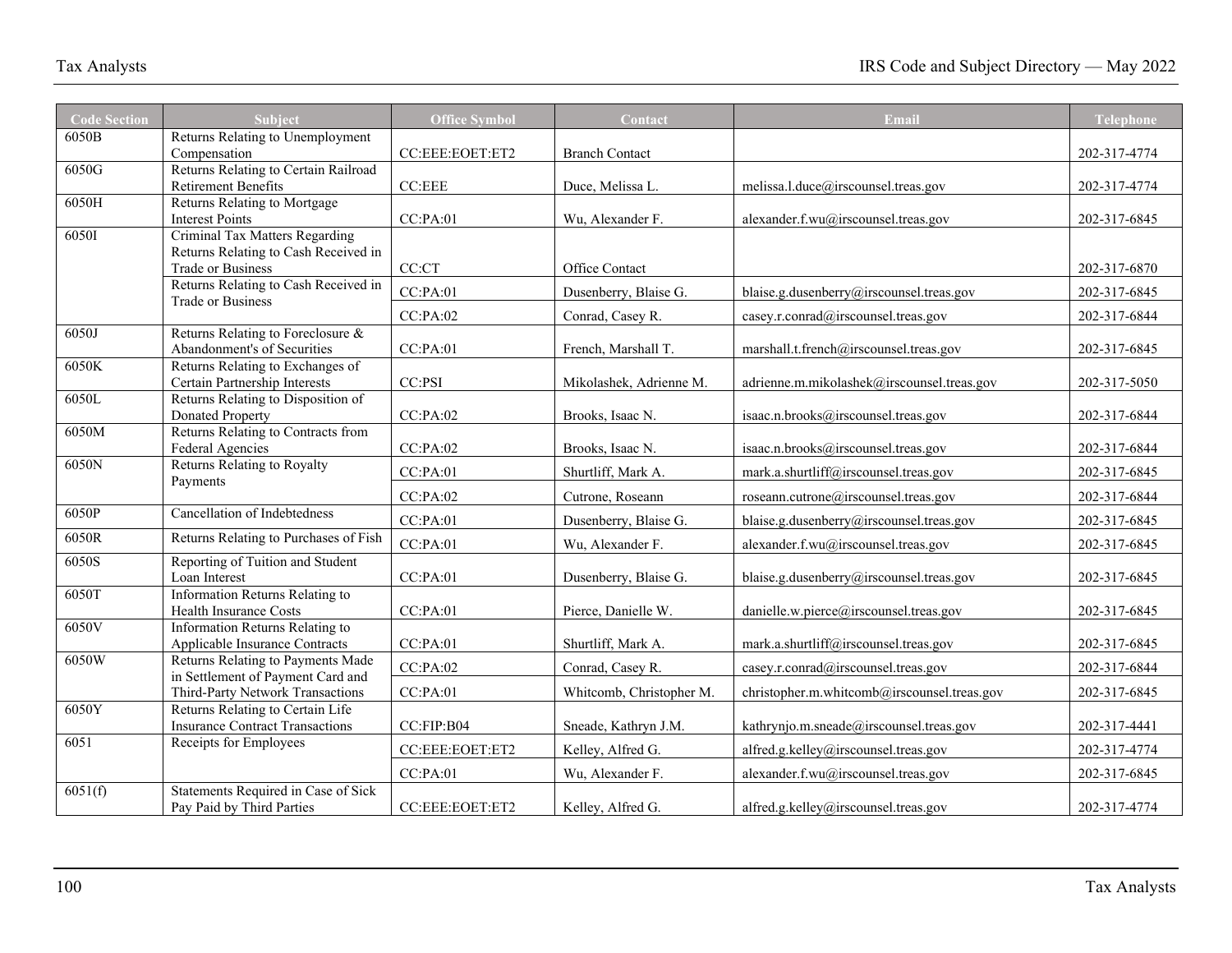| <b>Code Section</b> | <b>Subject</b>                                      | <b>Office Symbol</b> | Contact                  | Email                                       | <b>Telephone</b> |
|---------------------|-----------------------------------------------------|----------------------|--------------------------|---------------------------------------------|------------------|
| 6052                | Returns Regarding Payment of                        |                      |                          |                                             |                  |
|                     | Wages in 'the Form of Group-Life<br>Insurance       | CC:EEE:EOET:ET2      | <b>Branch Contact</b>    |                                             | 202-317-4774     |
| 6053                | Reporting of Tips                                   | CC:EEE:EOET:ET2      | <b>Branch Contact</b>    |                                             | 202-317-4774     |
| 6055                | Reporting of Health Insurance                       | CC:ITA:B05           | Reigle, Erika C.         | erika.c.reigle@irscounsel.treas.gov         | 202-317-7006     |
|                     | Coverage                                            | CC:ITA:B05           | Pfalzgraf, Amy J.        | amy.j.pfalzgraf@irscounsel.treas.gov        | 202-317-7002     |
|                     |                                                     | CC:ITA:B04           | Mojiri-Azad, Lisa        | lisa.mojiri-azad@irscounsel.treas.gov       | 202-317-4718     |
| 6057                | Annual Registration, etc. (Pension                  | T:EP                 | Hotline                  |                                             | 877-829-5500     |
|                     | Plans)                                              | CC:EEE:EB:QP1        | <b>Branch Contact</b>    |                                             | 202-317-6700     |
|                     |                                                     | CC:EEE:EB:QP2        | <b>Branch Contact</b>    |                                             | 202-317-6790     |
| 6058                | Information Required in Connection                  |                      |                          |                                             |                  |
|                     | with Certain Plans of Deferred<br>Compensation      | T:EP                 | Hotline                  |                                             | 877-829-5500     |
| 6059                | Periodic Report of Actuary                          | T:EP                 | Hotline                  |                                             | 877-829-5500     |
| 6060                | Information Returns of Income Tax                   | CC:PA:01             | Whitcomb, Christopher M. | christopher.m.whitcomb@irscounsel.treas.gov | 202-317-6845     |
|                     | <b>Return Preparers</b>                             | CC:PA:01             | Shurtliff, Mark A.       | mark.a.shurtliff@irscounsel.treas.gov       | 202-317-6845     |
| 6061-6065           | <b>Signing Returns</b>                              | CC:PA:02             | Huang, Han               | han.huang@irscounsel.treas.gov              | 202-317-6844     |
| 6071-6075           | Time for Filing Returns                             | CC:PA:01             | Pierce, Danielle W.      | danielle.w.pierce@irscounsel.treas.gov      | 202-317-6845     |
| 6081                | <b>Extension of Time for Filing Returns</b>         | CC:PA:02             | Brooks, Isaac N.         | isaac.n.brooks@irscounsel.treas.gov         | 202-317-6844     |
| 6096                | Designation of Payment to                           |                      |                          |                                             |                  |
|                     | Presidential Election Campaign Fund                 | CC:PA:02             | Wheeland, Aurora M.      | aurora.m.wheeland@irscounsel.treas.gov      | 202-317-6844     |
| 6101                | Periods Covered by Returns                          | CC:PA:02             | Wheeland, Aurora M.      | aurora.m.wheeland@irscounsel.treas.gov      | 202-317-6844     |
| 6103                | Confidentiality of Return and Return<br>Information | CC:PA:06             | Newsome, Helene R.       | helene.r.newsome@irscounsel.treas.gov       | 202-317-6833     |
|                     |                                                     | CC:PA:07             | Tate, Sarah E.           | sarah.e.tate@irscounsel.treas.gov           | 202-317-6834     |
|                     |                                                     | CC:PA:06             | Keaton, Andrew C.        | andrew.c.keaton@irscounsel.treas.gov        | 202-317-6833     |
|                     |                                                     | CC:PA:06             | Schwartz, Julie C.       | julie.c.schwartz@irscounsel.treas.gov       | 202-317-6833     |
| 6103(k)(4)          | Disclosures Under Tax Conventions                   | CC:INTL:B07          | Giblen, Douglas L.       | douglas.giblen@irscounsel.treas.gov         | 202-317-6941     |
|                     |                                                     | CC:INTL: B07         | Parker, Nathaniel B.     | nathaniel.b.parker@irscounsel.treas.gov     | 202-317-6941     |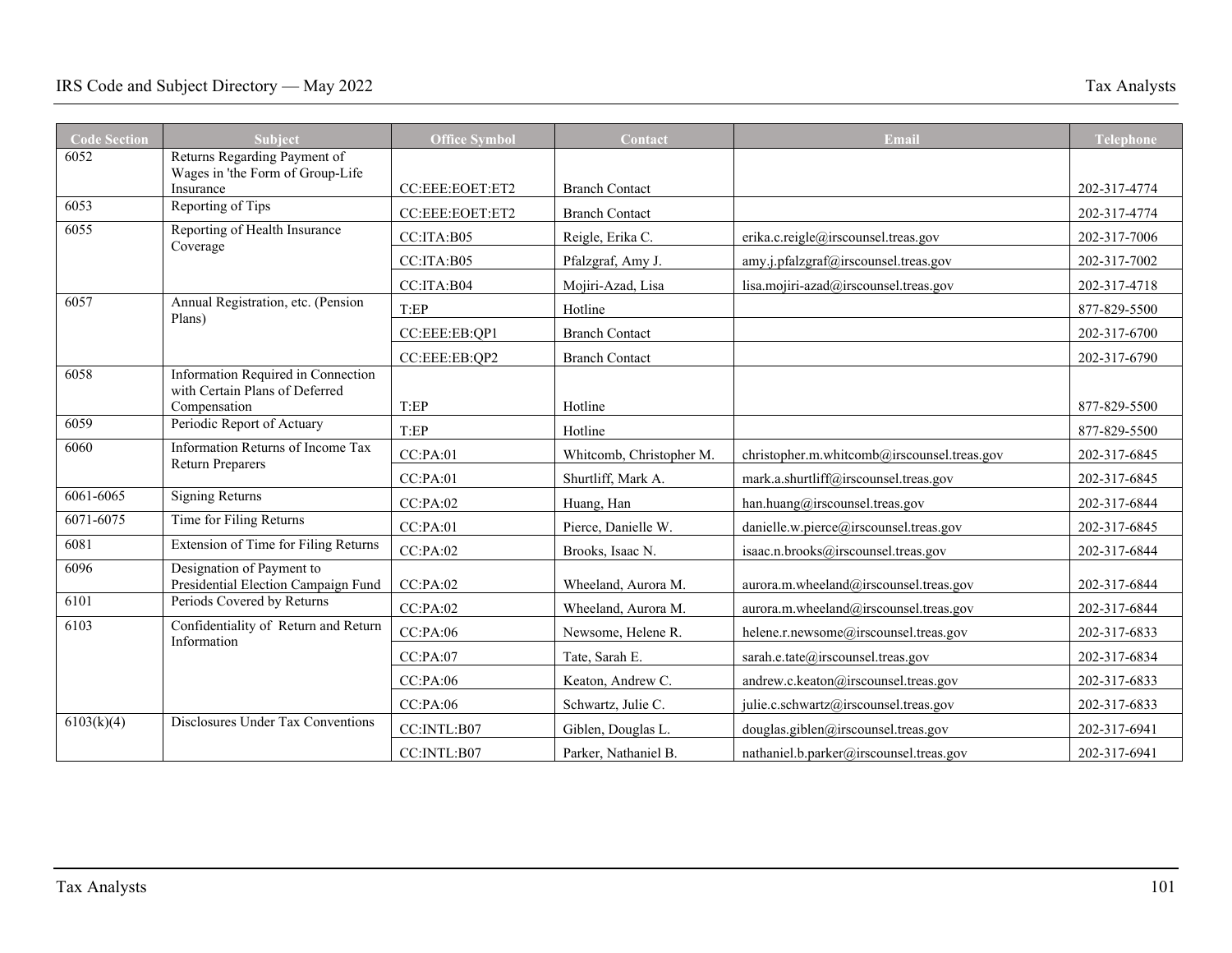| <b>Code Section</b> | Subject                                                                                                 | <b>Office Symbol</b> | Contact                 | Email                                      | <b>Telephone</b> |
|---------------------|---------------------------------------------------------------------------------------------------------|----------------------|-------------------------|--------------------------------------------|------------------|
| $61\overline{04}$   | Publicity of Exempt Organization<br>Information                                                         | CC:EEE:EOET:EO2      | <b>Branch Contact</b>   |                                            | 202-317-4541     |
|                     |                                                                                                         | CC:EEE:EOET:EO3      | <b>Branch Contact</b>   |                                            | 202-317-4086     |
|                     |                                                                                                         | CC:EEE:EOET:EO1      | <b>Branch Contact</b>   |                                            | 202-317-5800     |
|                     |                                                                                                         | CC:PA:07             | Tate, Sarah E.          | sarah.e.tate@irscounsel.treas.gov          | 202-317-6834     |
|                     |                                                                                                         | CC:PA:06             | Newsome, Helene R.      | helene.r.newsome@irscounsel.treas.gov      | 202-317-6833     |
| 6105                | Confidentiality of Information                                                                          | <b>CC:INTL</b>       | Lew, Mae J.             | mae.j.lew@irscounsel.treas.gov             | 202-317-3800     |
|                     | Arising Under Treaty Obligations                                                                        | CC:INTL:B07          | Giblen, Douglas L.      | douglas.giblen@irscounsel.treas.gov        | 202-317-6941     |
|                     |                                                                                                         | CC:PA:06             | Schwartz, Julie C.      | julie.c.schwartz@irscounsel.treas.gov      | 202-317-6833     |
|                     |                                                                                                         | CC:INTL:B07          | Parker, Nathaniel B.    | nathaniel.b.parker@irscounsel.treas.gov    | 202-317-6941     |
| 6107                | Income Tax Return Preparer Must<br>Furnish Copy of Return to Taxpayer<br>and Must Return a Copy or List | CC:PA:01             | Shurtliff, Mark A.      | mark.a.shurtliff@irscounsel.treas.gov      | 202-317-6845     |
| 6108                | <b>Statistical Publication and Studies</b>                                                              | CC:PA:06             | Simmons, Joshua R.      | joshua.r.simmons@irscounsel.treas.gov      | 202-317-6833     |
| 6109                | <b>Identifying Numbers</b>                                                                              | CC:PA:01             | Dusenberry, Blaise G.   | blaise.g.dusenberry@irscounsel.treas.gov   | 202-317-6845     |
| 6110                | Public Inspection of Exempt<br>Organization Written Determinations                                      | CC:PA:06             | Keaton, Andrew C.       | andrew.c.keaton@irscounsel.treas.gov       | 202-317-6833     |
| 6111                | Registration of Tax Shelters                                                                            | CC:PSI               | Mikolashek, Adrienne M. | adrienne.m.mikolashek@irscounsel.treas.gov | 202-317-5050     |
| 6112                | Organizers and Sellers of Potential<br>Abusive Tax Shelters Must Keep List<br>of Investors              | CC:PSI               | Mikolashek, Adrienne M. | adrienne.m.mikolashek@irscounsel.treas.gov | 202-317-5050     |
| 6113                | Disclosure of Nondeductibility of                                                                       | CC:EEE:EOET:EO1      | <b>Branch Contact</b>   |                                            | 202-317-5800     |
|                     | Contributions                                                                                           | CC:EEE:EOET:EO3      | <b>Branch Contact</b>   |                                            | 202-317-4086     |
|                     |                                                                                                         | CC:EEE:EOET:EO2      | <b>Branch Contact</b>   |                                            | 202-317-4541     |
| 6115                | Disclosure Related to Quid Pro Quo                                                                      | CC:EEE:EOET:EO1      | <b>Branch Contact</b>   |                                            | 202-317-5800     |
|                     | Contributions                                                                                           | CC:EEE:EOET:EO2      | <b>Branch Contact</b>   |                                            | 202-317-4541     |
|                     |                                                                                                         | CC:EEE:EOET:EO3      | <b>Branch Contact</b>   |                                            | 202-317-4086     |
| 6151                | Time and Place for Paying Tax<br>Shown on Return                                                        | CC:PA:04             | Hershman, Joshua        | joshua.p.hershman@irscounsel.treas.gov     | 202-317-6832     |
|                     |                                                                                                         | CC:PA:03             | Ghani, Waheeda          | waheeda.ghani@irscounsel.treas.gov         | 202-317-3600     |
| 6155                | Payment on Notice and Demand                                                                            | CC:PA:04             | Levy, Micah A.          | micah.a.levy@irscounsel.treas.gov          | 202-317-6832     |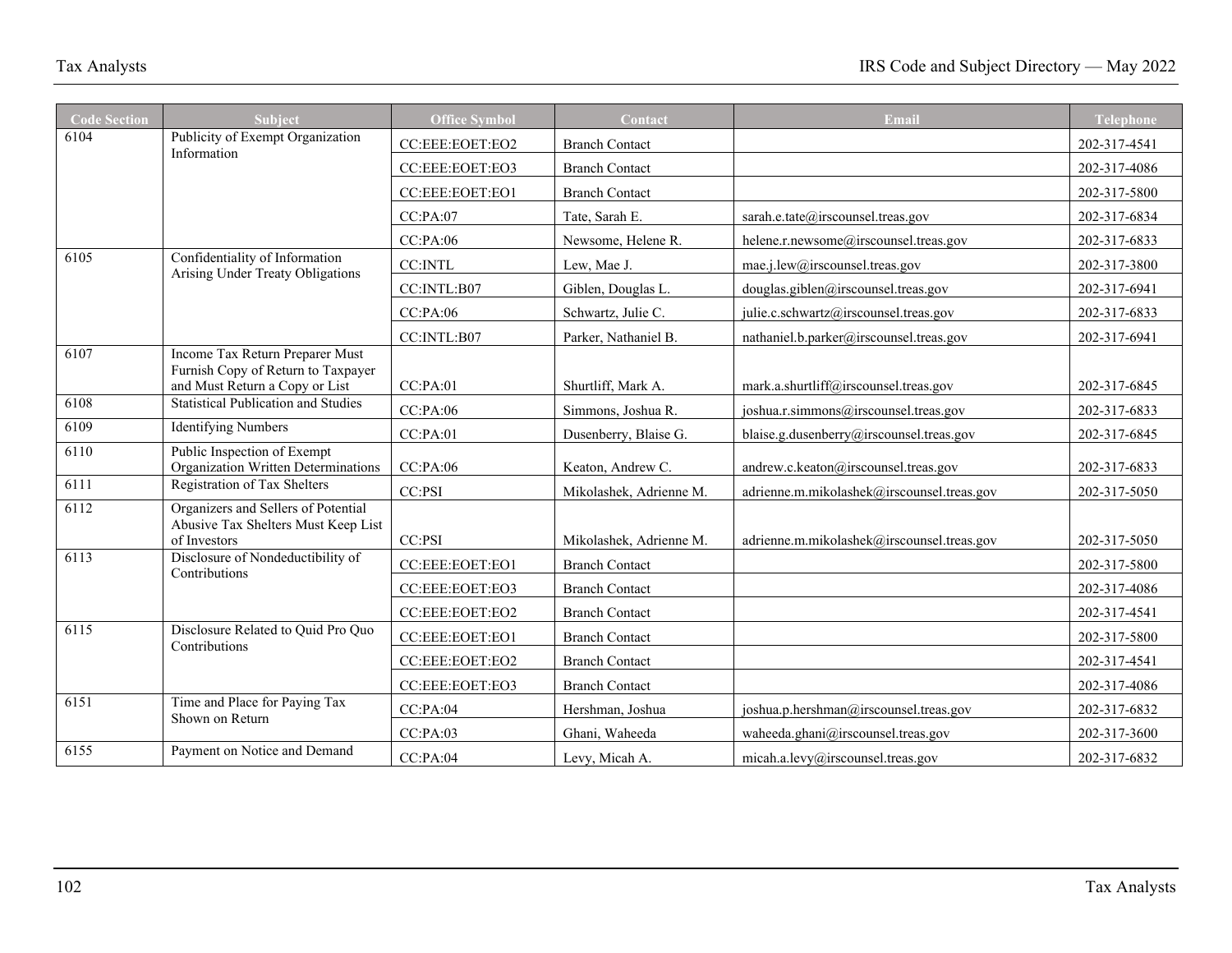| <b>Code Section</b> | <b>Subject</b>                                                                 | <b>Office Symbol</b> | Contact               | Email                                    | <b>Telephone</b> |
|---------------------|--------------------------------------------------------------------------------|----------------------|-----------------------|------------------------------------------|------------------|
| 6157                | Payment of Federal Unemployment<br>Tax                                         | CC:EEE:EOET:ET1      | <b>Branch Contact</b> |                                          | 202-317-6798     |
|                     |                                                                                | CC:EEE:EOET:EO1      | <b>Branch Contact</b> |                                          | 202-317-5800     |
|                     |                                                                                | CC:EEE:EOET:ET2      | <b>Branch Contact</b> |                                          | 202-317-4774     |
|                     |                                                                                | CC:EEE:EOET:EO3      | <b>Branch Contact</b> |                                          | 202-317-4086     |
|                     |                                                                                | CC:EEE:EOET:EO2      | <b>Branch Contact</b> |                                          | 202-317-4541     |
| 6159                | Installment Payment of Tax Liability                                           | CC:PA:05             | Ryan, Walter          | walter.ryan@irscounsel.treas.gov         | 202-317-5437     |
|                     |                                                                                | CC:PA:05             | Marler, Chad H.       | chad.h.marler@irscounsel.treas.gov       | 202-317-5437     |
| 6161-6164           | Extensions of time for payment of                                              | CC:PA:03             | Goldstein, Alicia E.  | alicia.goldstein@irscounsel.treas.gov    | 202-317-3600     |
|                     | tax                                                                            | CC:PA:03             | Sheppard, Timothy S.  | timothy.s.sheppard@irscounsel.treas.gov  | 202-317-3600     |
| 6165                | Bonds Where Time to Pay Tax or<br>Deficiency Have Been Extended                | CC:PA:03             | Sheppard, Timothy S.  | timothy.s.sheppard@irscounsel.treas.gov  | 202-317-3600     |
|                     |                                                                                | CC:PA:03             | Goldstein, Alicia E.  | alicia.goldstein@irscounsel.treas.gov    | 202-317-3600     |
| 6166                | Extension of Time for Payment of                                               | CC:PA:03             | Kohn, Debra A.        | debra.a.kohn@irscounsel.treas.gov        | 202-317-3600     |
|                     | <b>Estate Tax Where Estate Consists</b><br>Largely of Interest in Closely Held | CC:PA:04             | Williams, Laurence K. | laurence.k.williams@irscounsel.treas.gov | 202-317-6832     |
|                     | Interest                                                                       | CC:PA:03             | Goldstein, Alicia E.  | alicia.goldstein@irscounsel.treas.gov    | 202-317-3600     |
|                     |                                                                                | CC:PSI:B04           | MacEachen, John D.    | john.d.maceachen@irscounsel.treas.gov    | 202-317-4642     |
| 6201                | Assessment Authority                                                           | CC:PA:04             | Levy, Micah A.        | micah.a.levy@irscounsel.treas.gov        | 202-317-6832     |
|                     |                                                                                | CC:PA:03             | Kohn, Debra A.        | debra.a.kohn@irscounsel.treas.gov        | 202-317-3600     |
|                     |                                                                                | CC:PA:03             | Goldstein, Alicia E.  | alicia.goldstein@irscounsel.treas.gov    | 202-317-3600     |
| 6201(d)             | Required Reasonable Verification of<br><b>Information Returns</b>              | CC:PA:07             | Black, Jennifer       | jennifer.m.black@irscounsel.treas.gov    | 202-317-6834     |
| 6201-6204           | Assessments                                                                    | CC:PA:03             | Kohn, Debra A.        | debra.a.kohn@irscounsel.treas.gov        | 202-317-3600     |
|                     |                                                                                | CC:PA:04             | Levy, Micah A.        | micah.a.levy@irscounsel.treas.gov        | 202-317-6832     |
| 6202                | Mode or Time of Assessment                                                     | CC:PA:04             | Levy, Micah A.        | micah.a.levy@irscounsel.treas.gov        | 202-317-6832     |
|                     |                                                                                | CC:PA:03             | Kohn, Debra A.        | debra.a.kohn@irscounsel.treas.gov        | 202-317-3600     |
| 6203                | Method of Assessment                                                           | CC:PA:03             | Kohn, Debra A.        | debra.a.kohn@irscounsel.treas.gov        | 202-317-3600     |
|                     |                                                                                | CC:PA:04             | Levy, Micah A.        | micah.a.levy@irscounsel.treas.gov        | 202-317-6832     |
| 6204                | Supplemental Assessment                                                        |                      |                       |                                          |                  |
|                     |                                                                                | CC:PA:04             | Levy, Micah A.        | micah.a.levy@irscounsel.treas.gov        | 202-317-6832     |
| 6205                | Special Rule Applicable to Certain                                             | CC:PA:03             | Kohn, Debra A.        | debra.a.kohn@irscounsel.treas.gov        | 202-317-3600     |
|                     | <b>Employment Taxes</b>                                                        | CC:EEE:EOET:ET2      | Holubeck, Andrew K.   | andrew.k.holubeck@irscounsel.treas.gov   | 202-317-4774     |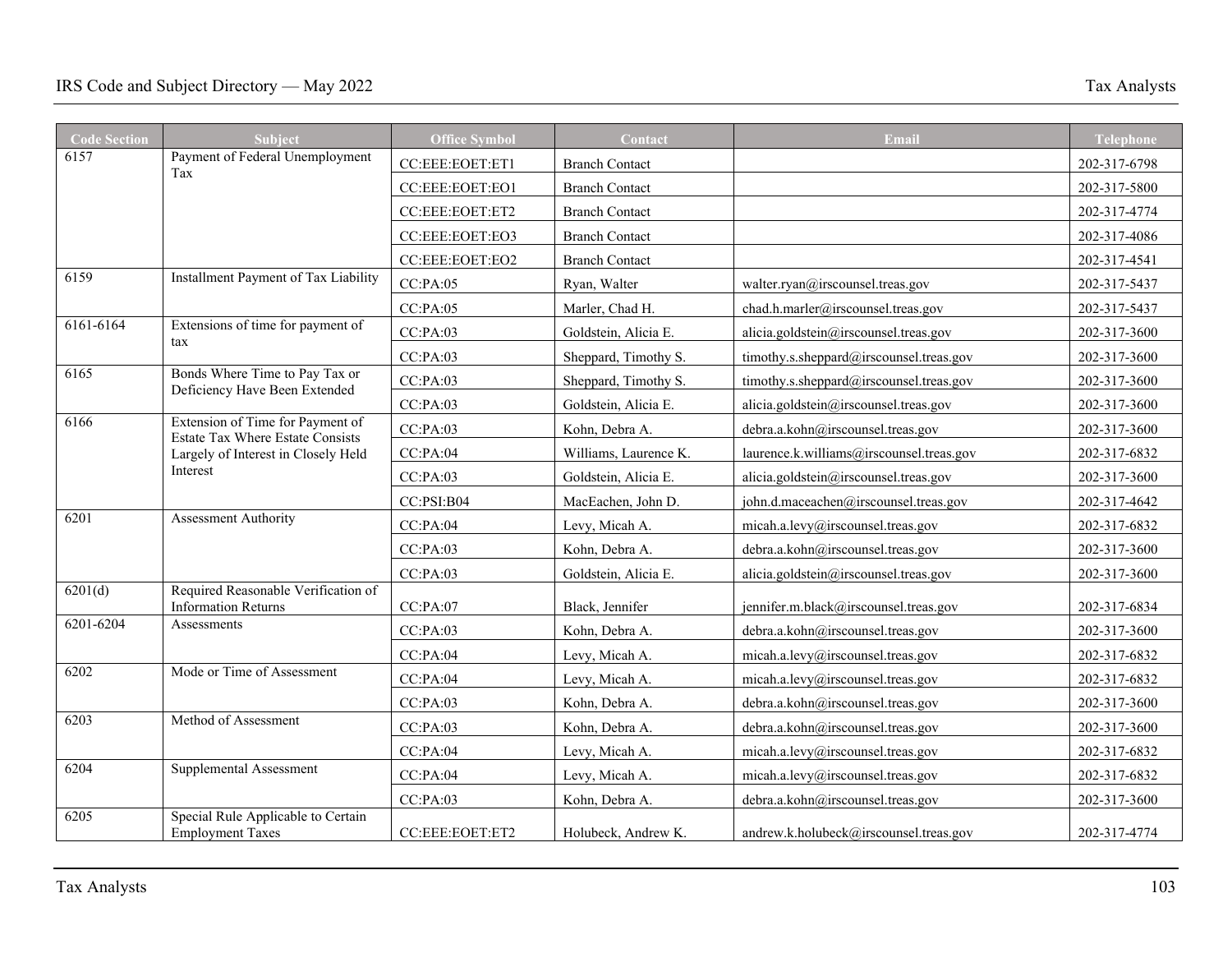| <b>Code Section</b> | Subject                                                                                                                           | <b>Office Symbol</b> | Contact               | Email                                     | <b>Telephone</b> |
|---------------------|-----------------------------------------------------------------------------------------------------------------------------------|----------------------|-----------------------|-------------------------------------------|------------------|
| 6206                | Special Rules Applicable to<br><b>Excessive Claims Under Sections</b>                                                             | CC:PSI:B07           | Bland, Stephanie N.   | stephanie.n.bland@irscounsel.treas.gov    | 202-317-5263     |
|                     | 6420,6421,and '6427                                                                                                               | CC:PSI:B07           | Langley, Charles J.   | charles.j.langley@irscounsel.treas.gov    | 202-317-5274     |
|                     |                                                                                                                                   | CC:PSI:B07           | Dunlap, Amanda F.     | amanda.f.dunlap@irscounsel.treas.gov      | 202-317-5261     |
| 6207                | <b>Cross References</b>                                                                                                           | CC:PA:03             | Kohn. Debra A.        | debra.a.kohn@irscounsel.treas.gov         | 202-317-3600     |
|                     |                                                                                                                                   | CC:PA:04             | Villagrana, David     | david.villagrana@irscounsel.treas.gov     | 202-317-6832     |
| 6211-6216           | Definition of a Deficiency                                                                                                        | CC:PA:07             | Valvardi, Christopher | christopher.valvardi@irscounsel.treas.gov | 202-317-6834     |
|                     |                                                                                                                                   | CC:PA:06             | Simmons, Joshua R.    | joshua.r.simmons@irscounsel.treas.gov     | 202-317-6833     |
|                     |                                                                                                                                   | CC:PA:07             | Karon, Steven L.      | steven.l.karon@irscounsel.treas.gov       | 202-317-6834     |
| 6213(b)(1) & (2)    | Math error procedures                                                                                                             | CC:PA:04             | Williams, Laurence K. | laurence.k.williams@irscounsel.treas.gov  | 202-317-6832     |
|                     |                                                                                                                                   | CC:PA:04             | Ferguson, Robin M.    | robin.m.ferguson@irscounsel.treas.gov     | 202-317-6832     |
|                     |                                                                                                                                   | CC:PA:04             | Bremer, Jason A.      | jason.a.bremer@irscounsel.treas.gov       | 202-317-6832     |
| 6221-6234           | Partnership Audit Procedures                                                                                                      | CC:PA:07             | Karon, Steven L.      | steven.l.karon@irscounsel.treas.gov       | 202-317-6834     |
|                     |                                                                                                                                   | CC:PA:07             | Black, Jennifer       | jennifer.m.black@irscounsel.treas.gov     | 202-317-6834     |
| 6233                | <b>Extension to Entities Filing</b><br>Partnership Returns, etc.                                                                  | CC:PA:07             | Karon, Steven L.      | steven.l.karon@irscounsel.treas.gov       | 202-317-6834     |
|                     |                                                                                                                                   | CC:PA:07             | Black, Jennifer       | jennifer.m.black@irscounsel.treas.gov     | 202-317-6834     |
| 6234                | Declaratory Judgment Relating to<br>Treatment of Items Other Than<br>Partnership Items With Respect to an<br>Oversheltered Return | CC:PA:07             | Karon, Steven L.      | steven.l.karon@irscounsel.treas.gov       | 202-317-6834     |
| 6240-6242           | Treatment of Partnership Items and<br>Adjustments                                                                                 | CC:PA:07             | Karon, Steven L.      | steven.l.karon@irscounsel.treas.gov       | 202-317-6834     |
| 6241-6245           | Treatment of Electing Large                                                                                                       | CC:PA:07             | Karon, Steven L.      | steven.l.karon@irscounsel.treas.gov       | 202-317-6834     |
|                     | Partnerships                                                                                                                      | CC:PA:07             | Black, Jennifer       | jennifer.m.black@irscounsel.treas.gov     | 202-317-6834     |
| 6245-6248           | Adjustments by Secretary                                                                                                          | CC:PA:07             | Karon, Steven L.      | steven.l.karon@irscounsel.treas.gov       | 202-317-6834     |
| 6251-6252           | Claims for Adjustments by<br>Partnership                                                                                          | CC:PA:07             | Karon, Steven L.      | steven.l.karon@irscounsel.treas.gov       | 202-317-6834     |
| 6255                | Definitions and Special Rules                                                                                                     | CC:PA:07             | Karon, Steven L.      | steven.l.karon@irscounsel.treas.gov       | 202-317-6834     |
| 6301                | Collection Authority                                                                                                              | CC:PA:04             | Levy, Micah A.        | micah.a.levy@irscounsel.treas.gov         | 202-317-6832     |
|                     |                                                                                                                                   | CC:PA:04             | Williams, Laurence K. | laurence.k.williams@irscounsel.treas.gov  | 202-317-6832     |
| 6302                | Mode or Time of Collection                                                                                                        | CC:PA:04             | Ferguson, Robin M.    | robin.m.ferguson@irscounsel.treas.gov     | 202-317-6832     |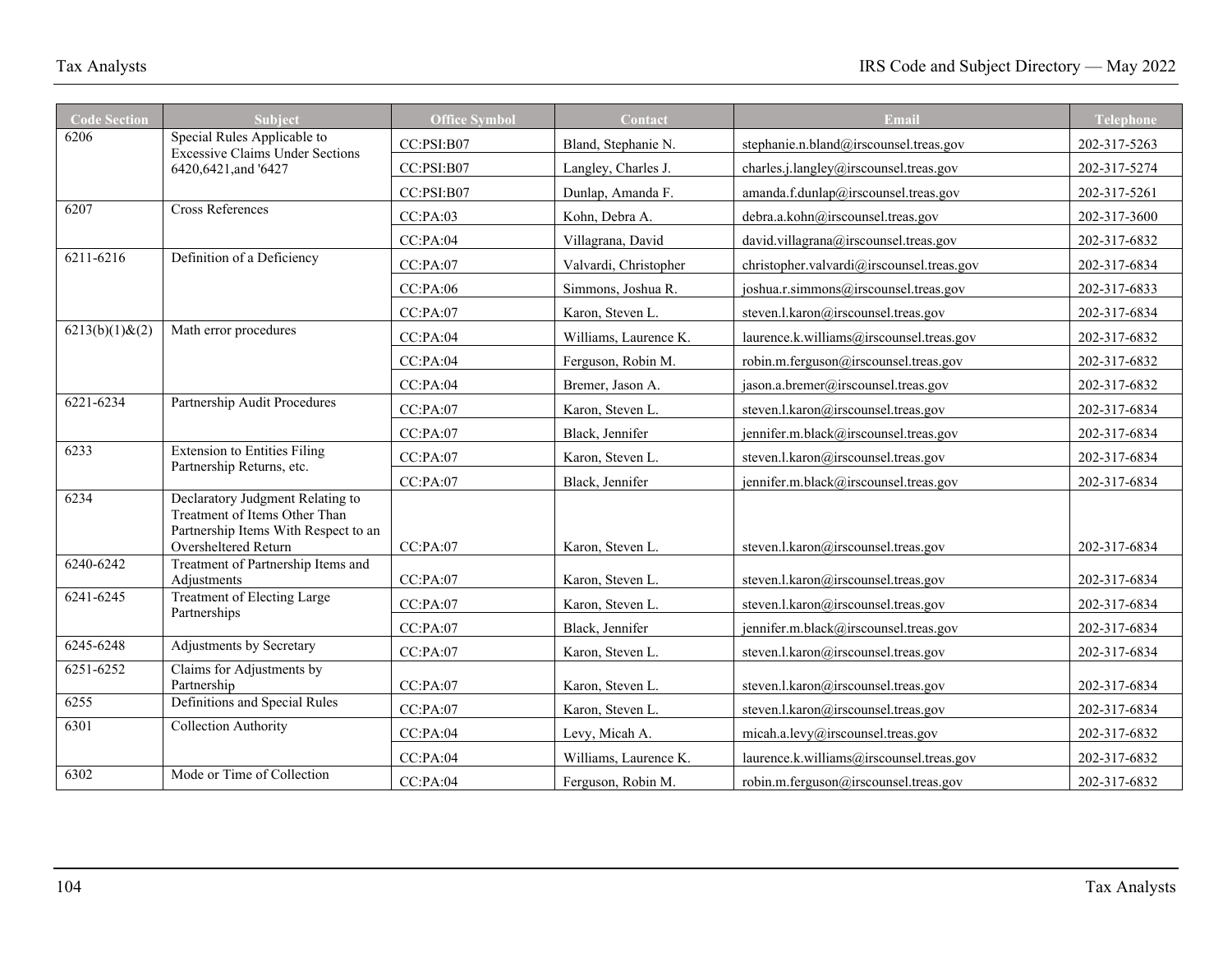| <b>Code Section</b> | <b>Subject</b>                                                      | <b>Office Symbol</b> | Contact                   | Email                                        | <b>Telephone</b> |
|---------------------|---------------------------------------------------------------------|----------------------|---------------------------|----------------------------------------------|------------------|
| 6302(d)             | Rules for Deposits                                                  | CC:PSI: B07          | Bland, Stephanie N.       | stephanie.n.bland@irscounsel.treas.gov       | 202-317-5263     |
|                     |                                                                     | CC:PSI:B07           | Langley, Charles J.       | charles.j.langley@irscounsel.treas.gov       | 202-317-5274     |
|                     |                                                                     | CC:PSI: B07          | Dunlap, Amanda F.         | amanda.f.dunlap@irscounsel.treas.gov         | 202-317-5261     |
| 6302(e)             |                                                                     | CC:PSI:B07           | Bland, Stephanie N.       | stephanie.n.bland@irscounsel.treas.gov       | 202-317-5263     |
|                     |                                                                     | CC:PSI:B07           | Langley, Charles J.       | charles.j.langley@irscounsel.treas.gov       | 202-317-5274     |
|                     |                                                                     | CC:PSI: B07          | Dunlap, Amanda F.         | amanda.f.dunlap@irscounsel.treas.gov         | 202-317-5261     |
| 6302(f)             |                                                                     | CC:PSI:B07           | Bland, Stephanie N.       | stephanie.n.bland@irscounsel.treas.gov       | 202-317-5263     |
|                     |                                                                     | CC:PSI:B07           | Langley, Charles J.       | charles.j.langley@irscounsel.treas.gov       | 202-317-5274     |
|                     |                                                                     | CC:PSI:B07           | Dunlap, Amanda F.         | amanda.f.dunlap@irscounsel.treas.gov         | 202-317-5261     |
| 6303                | Notice and Demand for Tax                                           | CC:PA:04             | Ferguson, Robin M.        | robin.m.ferguson@irscounsel.treas.gov        | 202-317-6832     |
|                     |                                                                     | CC:PA:03             | Kohn, Debra A.            | debra.a.kohn@irscounsel.treas.gov            | 202-317-3600     |
|                     |                                                                     | CC:PA:03             | Mezheritsky, Elizabeth K. | elizabeth.k.mezheritske@irscounsel.treas.gov | 202-317-3600     |
| 6304                | Fair Tax Collection Practices                                       | CC:PA:03             | King, Mary C.             | mary.c.king@irscounsel.treas.gov             | 202-317-3600     |
|                     |                                                                     | CC:PA:04             | Ferguson, Robin M.        | robin.m.ferguson@irscounsel.treas.gov        | 202-317-6832     |
|                     |                                                                     | CC:PA:04             | Bremer, Jason A.          | jason.a.bremer@irscounsel.treas.gov          | 202-317-6832     |
| 6305                | Collection of Certain Liability                                     | CC:PA:04             | Curteman, Thomas W.       | thomas.w.curteman@irscounsel.treas.gov       | 202-317-6832     |
| 6306                | Qualified Tax Collection Contracts                                  | CC:PA:04             | Bremer, Jason A.          | jason.a.bremer@irscounsel.treas.gov          | 202-317-6832     |
|                     |                                                                     | CC:PA:04             | McCormick, Francis M.     | francis.m.mccormick@irscounsel.treas.gov     | 202-317-6832     |
| 6311                | Payment of Tax by Commercially<br>Accepted Means                    | CC:PA:04             | Maher, Joseph T.          | joseph.t.maher@irscounsel.treas.gov          | 202-317-6832     |
|                     |                                                                     | CC:PA:03             | Goldstein, Alicia E.      | alicia.goldstein@irscounsel.treas.gov        | 202-317-3600     |
| 6313                | Fractional Parts of a Cent                                          | CC:PA:04             | Villagrana, David         | david.villagrana@irscounsel.treas.gov        | 202-317-6832     |
| 6314                | Receipt for Taxes                                                   | CC:PA:04             | Villagrana, David         | david.villagrana@irscounsel.treas.gov        | 202-317-6832     |
| 6315                | Payments of Estimated Income Tax                                    | CC:PA:04             | Villagrana, David         | david.villagrana@irscounsel.treas.gov        | 202-317-6832     |
| 6316                | Payment by Foreign Currency                                         | CC:PA:04             | Jackson-Kaloz, Crystal L. | crystal.l.jackson-kaloz@irscounsel.treas.gov | 202-317-6832     |
| 6317                | Payment of Federal Unemployment<br>Tax for Calendar Quarter         | CC:EEE:EOET:ET1      | <b>Branch Contact</b>     |                                              | 202-317-6798     |
|                     |                                                                     | CC:EEE:EOET:ET2      | <b>Branch Contact</b>     |                                              | 202-317-4774     |
| 6320                | Notice and Opportunity for Hearing<br>Upon Filing of Notice of Lien | CC:PA:04             | Bremer, Jason A.          | jason.a.bremer@irscounsel.treas.gov          | 202-317-6832     |
|                     |                                                                     | CC:PA:04             | Ferguson, Robin M.        | robin.m.ferguson@irscounsel.treas.gov        | 202-317-6832     |
|                     |                                                                     | CC:PA:03             | King, Mary C.             | mary.c.king@irscounsel.treas.gov             | 202-317-3600     |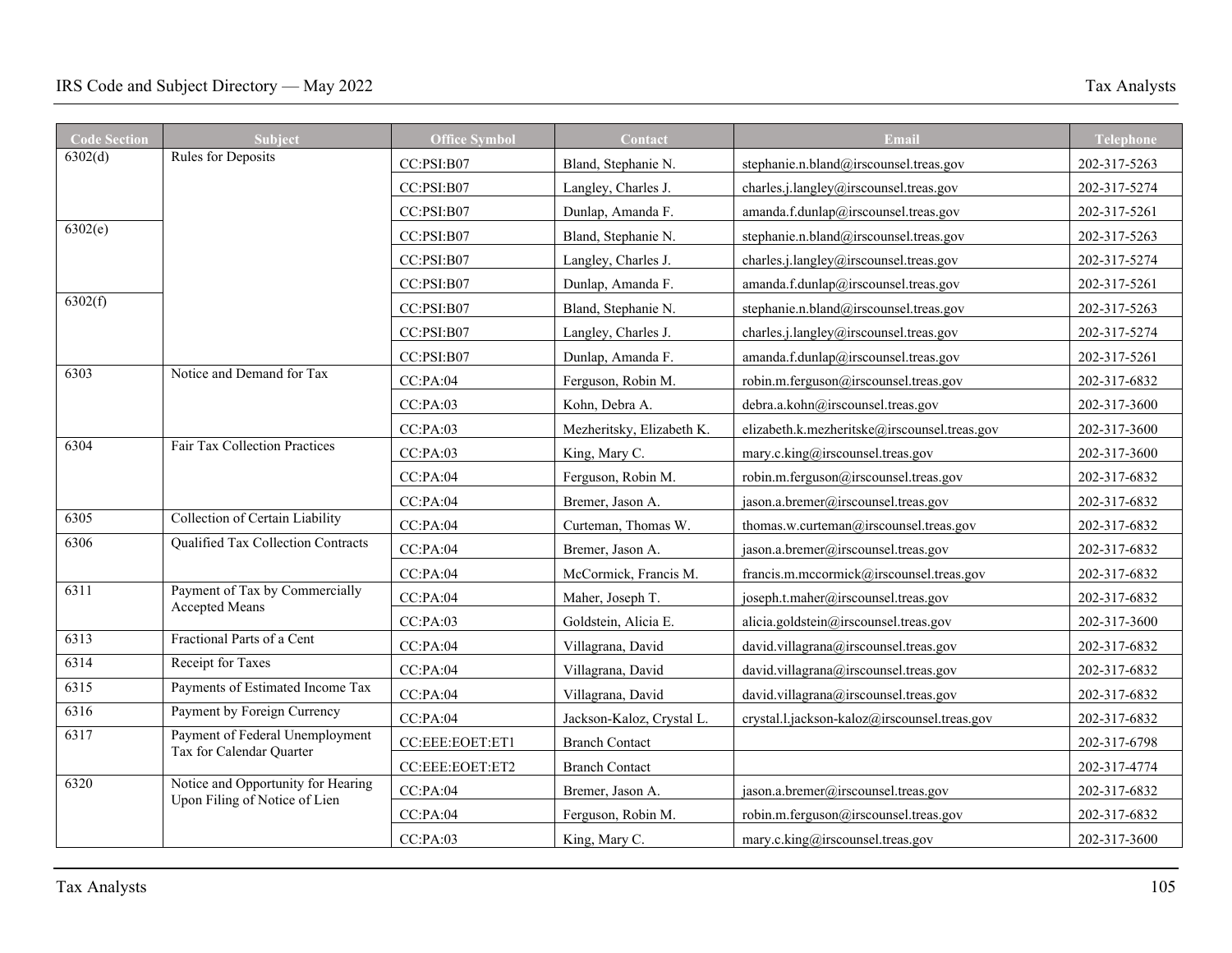| <b>Code Section</b> | <b>Subject</b>                                                       | <b>Office Symbol</b> | Contact               | Email                                    | <b>Telephone</b> |
|---------------------|----------------------------------------------------------------------|----------------------|-----------------------|------------------------------------------|------------------|
| 6321                | Lien for Taxes                                                       | CC:PA:04             | Levy, Micah A.        | micah.a.levy@irscounsel.treas.gov        | 202-317-6832     |
|                     |                                                                      | CC:PA:03             | Kohn. Debra A.        | debra.a.kohn@irscounsel.treas.gov        | 202-317-3600     |
|                     |                                                                      | CC:PA:03             | Grogan, Deborah       | deborah.grogan@irscounsel.treas.gov      | 202-317-3600     |
| 6322                | Period for Lien                                                      | CC:PA:04             | Levy, Micah A.        | micah.a.levy@irscounsel.treas.gov        | 202-317-6832     |
|                     |                                                                      | CC:PA:03             | Kohn, Debra A.        | debra.a.kohn@irscounsel.treas.gov        | 202-317-3600     |
|                     |                                                                      | CC:PA:03             | Grogan, Deborah       | deborah.grogan@irscounsel.treas.gov      | 202-317-3600     |
| 6323                | Validity and Priority Against Certain<br>Persons                     | CC:PA:03             | Grogan, Deborah       | deborah.grogan@irscounsel.treas.gov      | 202-317-3600     |
|                     |                                                                      | CC:PA:04             | Williams, Laurence K. | laurence.k.williams@irscounsel.treas.gov | 202-317-6832     |
|                     |                                                                      | CC:PA:03             | Kohn, Debra A.        | debra.a.kohn@irscounsel.treas.gov        | 202-317-3600     |
|                     |                                                                      | CC:PA:04             | Levy, Micah A.        | micah.a.levy@irscounsel.treas.gov        | 202-317-6832     |
| 6324                | Special Liens for Estate and Gift<br>Taxes                           | CC:PA:03             | Sheppard, Timothy S.  | timothy.s.sheppard@irscounsel.treas.gov  | 202-317-3600     |
|                     |                                                                      | CC:PA:03             | Goldstein, Alicia E.  | alicia.goldstein@irscounsel.treas.gov    | 202-317-3600     |
| 6324A               | Special Liens for Estate Tax Deterred<br>Under Section 6166          | CC:PA:04             | Williams, Laurence K. | laurence.k.williams@irscounsel.treas.gov | 202-317-6832     |
|                     |                                                                      | CC:PA:03             | Sheppard, Timothy S.  | timothy.s.sheppard@irscounsel.treas.gov  | 202-317-3600     |
| 6324B               | Special Lien for Additional Estate<br>Tax Attributable to Farm, Etc. | CC:PA:04             | Ferguson, Robin M.    | robin.m.ferguson@irscounsel.treas.gov    | 202-317-6832     |
|                     | Valuation                                                            | CC:PA:04             | Levy, Micah A.        | micah.a.levy@irscounsel.treas.gov        | 202-317-6832     |
|                     |                                                                      | CC:PA:03             | Kohn. Debra A.        | debra.a.kohn@irscounsel.treas.gov        | 202-317-3600     |
|                     |                                                                      | CC:PA:03             | Goldstein, Alicia E.  | alicia.goldstein@irscounsel.treas.gov    | 202-317-3600     |
| 6325                | Release of Lien or Discharge of                                      | CC:PA:04             | Bremer, Jason A.      | jason.a.bremer@irscounsel.treas.gov      | 202-317-6832     |
|                     | Property                                                             | CC:PA:03             | Grogan, Deborah       | deborah.grogan@irscounsel.treas.gov      | 202-317-3600     |
|                     |                                                                      | CC:PA:03             | Kohn, Debra A.        | debra.a.kohn@irscounsel.treas.gov        | 202-317-3600     |
| 6326                | Administrative Appeal of Liens                                       | CC:PA:04             | Bremer, Jason A.      | jason.a.bremer@irscounsel.treas.gov      | 202-317-6832     |
|                     |                                                                      | CC:PA:03             | Grogan, Deborah       | deborah.grogan@irscounsel.treas.gov      | 202-317-3600     |
|                     |                                                                      | CC:PA:03             | Kohn. Debra A.        | debra.a.kohn@irscounsel.treas.gov        | 202-317-3600     |
| 6330                | Notice and Opportunity for Hearing<br>Before Levy                    | CC:PA:04             | Ferguson, Robin M.    | robin.m.ferguson@irscounsel.treas.gov    | 202-317-6832     |
|                     |                                                                      | CC:PA:04             | Williams, Laurence K. | laurence.k.williams@irscounsel.treas.gov | 202-317-6832     |
|                     |                                                                      | CC:PA:04             | Levy, Micah A.        | micah.a.levy@irscounsel.treas.gov        | 202-317-6832     |
|                     |                                                                      | CC:PA:04             | Bremer, Jason A.      | jason.a.bremer@irscounsel.treas.gov      | 202-317-6832     |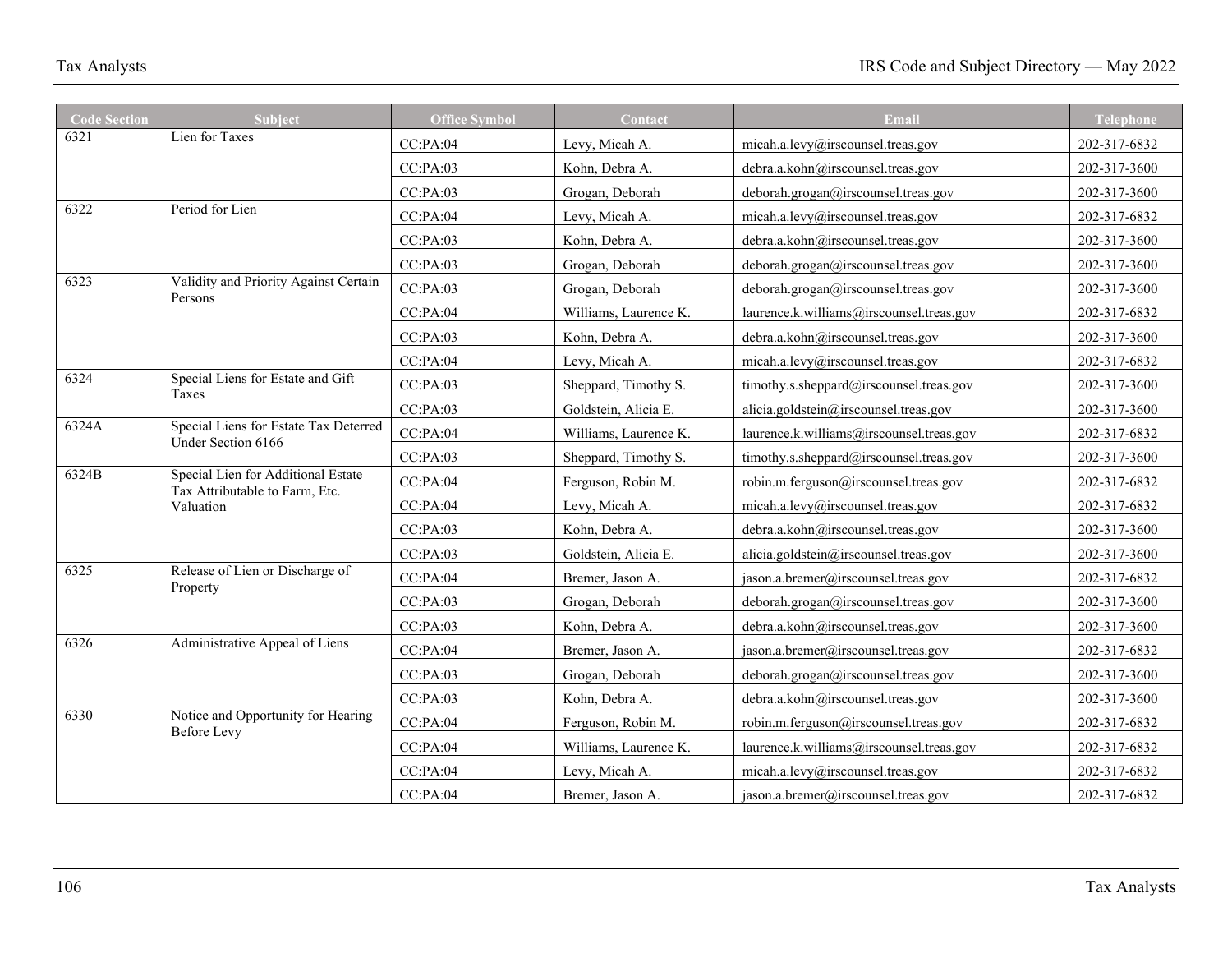| <b>Code Section</b> | <b>Subject</b>                                                               | <b>Office Symbol</b> | <b>Contact</b>            | Email                                        | Telephone    |
|---------------------|------------------------------------------------------------------------------|----------------------|---------------------------|----------------------------------------------|--------------|
| 6331                | Levy and Distraint                                                           | CC:PA:03             | Grogan, Deborah           | deborah.grogan@irscounsel.treas.gov          | 202-317-3600 |
|                     |                                                                              | CC:PA:04             | Levy, Micah A.            | micah.a.levy@irscounsel.treas.gov            | 202-317-6832 |
|                     |                                                                              | CC:PA:03             | Sheppard, Timothy S.      | timothy.s.sheppard@irscounsel.treas.gov      | 202-317-3600 |
| 6332                | Surrender of Property Subject to<br>Levy                                     | CC:PA:03             | Grogan, Deborah           | deborah.grogan@irscounsel.treas.gov          | 202-317-3600 |
|                     |                                                                              | CC:PA:04             | Levy, Micah A.            | micah.a.levy@irscounsel.treas.gov            | 202-317-6832 |
|                     |                                                                              | CC:PA:04             | Hershman, Joshua          | joshua.p.hershman@irscounsel.treas.gov       | 202-317-6832 |
| 6333                | Production of Books                                                          | CC:PA:03             | Grogan, Deborah           | deborah.grogan@irscounsel.treas.gov          | 202-317-3600 |
|                     |                                                                              | CC:PA:04             | Hershman, Joshua          | joshua.p.hershman@irscounsel.treas.gov       | 202-317-6832 |
| 6334                | Property Exempt from Levy                                                    | CC:PA:04             | Levy, Micah A.            | micah.a.levy@irscounsel.treas.gov            | 202-317-6832 |
|                     |                                                                              | CC:PA:03             | Grogan, Deborah           | deborah.grogan@irscounsel.treas.gov          | 202-317-3600 |
| 6335                | Sale of Seized Property                                                      | CC:PA:03             | Grogan, Deborah           | deborah.grogan@irscounsel.treas.gov          | 202-317-3600 |
| 6336                | Sale of Perishable Goods                                                     | CC:PA:03             | Grogan, Deborah           | deborah.grogan@irscounsel.treas.gov          | 202-317-3600 |
| 6337                | Redemption of Property                                                       | CC:PA:03             | Grogan, Deborah           | deborah.grogan@irscounsel.treas.gov          | 202-317-3600 |
| 6338                | Certificate of Sale, Deed of Real<br>Property                                | CC:PA:03             | Grogan, Deborah           | deborah.grogan@irscounsel.treas.gov          | 202-317-3600 |
| 6339                | Legal Effect of Certificate of Sale of<br>Personal Property and Deed to Real |                      |                           |                                              |              |
|                     | Property                                                                     | CC:PA:03             | Grogan, Deborah           | deborah.grogan@irscounsel.treas.gov          | 202-317-3600 |
| 6340                | Records of Sale                                                              | CC:PA:03             | Grogan, Deborah           | deborah.grogan@irscounsel.treas.gov          | 202-317-3600 |
| 6341                | Expense of Levy and Sale                                                     | CC:PA:03             | Grogan, Deborah           | deborah.grogan@irscounsel.treas.gov          | 202-317-3600 |
| 6342                | Application of Proceeds of Levy                                              | CC:PA:03             | Grogan, Deborah           | deborah.grogan@irscounsel.treas.gov          | 202-317-3600 |
| 6343                | Authority to Release Levy and<br><b>Return Property</b>                      | CC:PA:03             | Grogan, Deborah           | deborah.grogan@irscounsel.treas.gov          | 202-317-3600 |
| 6344                | <b>Cross References</b>                                                      | CC:PA:03             | Grogan, Deborah           | deborah.grogan@irscounsel.treas.gov          | 202-317-3600 |
| 6401                | Amounts Treated as Overpayments                                              | CC:PA:03             | Mezheritsky, Elizabeth K. | elizabeth.k.mezheritske@irscounsel.treas.gov | 202-317-3600 |
|                     |                                                                              | CC:PA:04             | Ferguson, Robin M.        | robin.m.ferguson@irscounsel.treas.gov        | 202-317-6832 |
|                     |                                                                              | CC:PA:04             | Levy, Micah A.            | micah.a.levy@irscounsel.treas.gov            | 202-317-6832 |
| 6402                | Authority to Make Credits or                                                 | CC:PA:03             | Mezheritsky, Elizabeth K. | elizabeth.k.mezheritske@irscounsel.treas.gov | 202-317-3600 |
|                     | Refunds                                                                      | CC:PA:04             | Levy, Micah A.            | micah.a.levy@irscounsel.treas.gov            | 202-317-6832 |
|                     |                                                                              | CC:PA:04             | Ferguson, Robin M.        | robin.m.ferguson@irscounsel.treas.gov        | 202-317-6832 |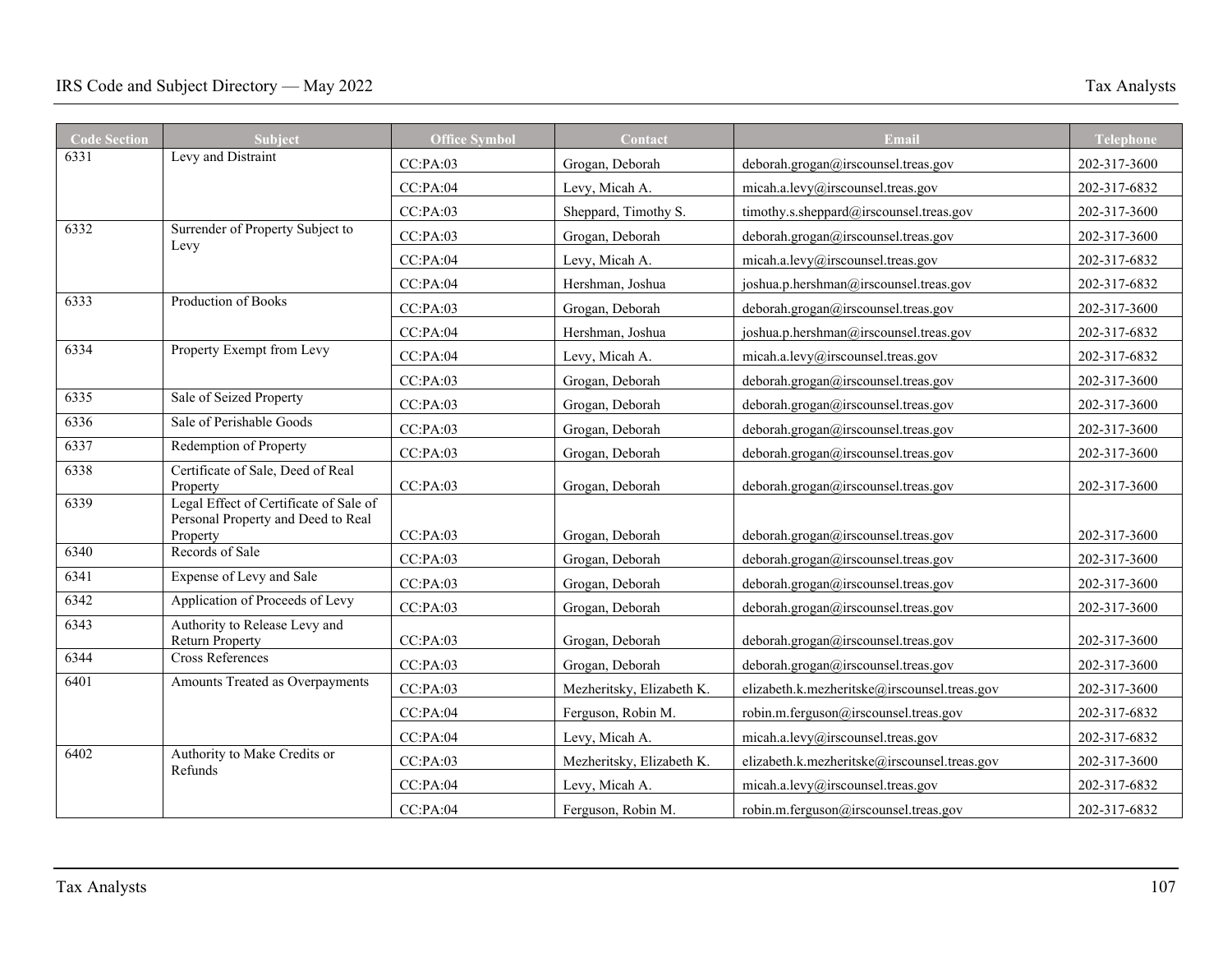| <b>Code Section</b> | <b>Subject</b>                                                       | <b>Office Symbol</b> | Contact                   | <b>Email</b>                                      | <b>Telephone</b> |
|---------------------|----------------------------------------------------------------------|----------------------|---------------------------|---------------------------------------------------|------------------|
| 6402(i)             | Refunds to Certain Fiduciaries of<br>Insolvent Members of Affiliated | CC:PA:03             | Mezheritsky, Elizabeth K. | elizabeth.k.mezheritske@irscounsel.treas.gov      | 202-317-3600     |
|                     | Groups                                                               | <b>CC:CORP</b>       | Field Personnel           | Corporate.Coordination.Group@irscounsel.treas.gov | 202-317-3045     |
|                     |                                                                      | <b>CC:CORP</b>       | Office Contact            | Corporate.Coordination.Group@irscounsel.treas.gov | 202-317-3181     |
|                     |                                                                      | <b>CC:CORP</b>       | General Information       | Corporate.Coordination.Group@irscounsel.treas.gov | 202-317-3181     |
| 6402(k)             |                                                                      | <b>CC:CORP</b>       | Field Personnel           | Corporate.Coordination.Group@irscounsel.treas.gov | 202-317-3045     |
|                     |                                                                      | <b>CC:CORP</b>       | Office Contact            | Corporate.Coordination.Group@irscounsel.treas.gov | 202-317-3181     |
|                     |                                                                      | <b>CC:CORP</b>       | General Information       | Corporate.Coordination.Group@irscounsel.treas.gov | 202-317-3181     |
| 6403                | Overpayment of Installment                                           | CC:PA:04             | Ferguson, Robin M.        | robin.m.ferguson@irscounsel.treas.gov             | 202-317-6832     |
|                     |                                                                      | CC:PA:03             | Grogan, Deborah           | deborah.grogan@irscounsel.treas.gov               | 202-317-3600     |
|                     |                                                                      | CC:PA:04             | Levy, Micah A.            | micah.a.levy@irscounsel.treas.gov                 | 202-317-6832     |
| 6404                | Abatements                                                           | CC:PA:04             | Levy, Micah A.            | micah.a.levy@irscounsel.treas.gov                 | 202-317-6832     |
|                     |                                                                      | CC:PA:04             | Bremer, Jason A.          | jason.a.bremer@irscounsel.treas.gov               | 202-317-6832     |
|                     |                                                                      | CC:PA:03             | Sheppard, Timothy S.      | timothy.s.sheppard@irscounsel.treas.gov           | 202-317-3600     |
| 6405                | Reports of Refunds and Credits                                       | CC:PA:03             | Mezheritsky, Elizabeth K. | elizabeth.k.mezheritske@irscounsel.treas.gov      | 202-317-3600     |
|                     |                                                                      | CC:PA:04             | Ferguson, Robin M.        | robin.m.ferguson@irscounsel.treas.gov             | 202-317-6832     |
| 6406                | Prohibition of Administrative<br>Review of Decisions                 | CC:PA:04             | Ferguson, Robin M.        | robin.m.ferguson@irscounsel.treas.gov             | 202-317-6832     |
|                     |                                                                      | CC:PA:03             | Mezheritsky, Elizabeth K. | elizabeth.k.mezheritske@irscounsel.treas.gov      | 202-317-3600     |
| 6407                | Date of Allowance of Refund or<br>Credit                             | CC:PA:03             | Mezheritsky, Elizabeth K. | elizabeth.k.mezheritske@irscounsel.treas.gov      | 202-317-3600     |
|                     |                                                                      | CC:PA:04             | Ferguson, Robin M.        | robin.m.ferguson@irscounsel.treas.gov             | 202-317-6832     |
|                     |                                                                      | CC:PA:04             | Levy, Micah A.            | micah.a.levy@irscounsel.treas.gov                 | 202-317-6832     |
| 6408                | State Escheat Laws Not to Apply                                      | CC:PA:05             | Schmidt, Alexander E.     | alexander.e.schmidt@irscounsel.treas.gov          | 202-317-5437     |
|                     |                                                                      | CC:PA:05             | Myrick. John T.           | john.t.myrick@irscounsel.treas.gov                | 202-317-5437     |
| 6411                | Tentative Carryback and Refund<br>Adjustments                        | CC:PA:03             | Mezheritsky, Elizabeth K. | elizabeth.k.mezheritske@irscounsel.treas.gov      | 202-317-3600     |
|                     |                                                                      | CC:PA:04             | Maher, Joseph T.          | joseph.t.maher@irscounsel.treas.gov               | 202-317-6832     |
| 6411(c)             | <b>Consolidated Returns</b>                                          | CC:CORP              | Field Personnel           | Corporate.Coordination.Group@irscounsel.treas.gov | 202-317-3045     |
|                     |                                                                      | CC:CORP              | Office Contact            | Corporate.Coordination.Group@irscounsel.treas.gov | 202-317-3181     |
| 6412                | Floor Stock Refunds                                                  | CC:PSI:B07           | Bland, Stephanie N.       | stephanie.n.bland@irscounsel.treas.gov            | 202-317-5263     |
|                     |                                                                      | CC:PSI:B07           | Langley, Charles J.       | charles.j.langley@irscounsel.treas.gov            | 202-317-5274     |
|                     |                                                                      | CC:PSI:B07           | Dunlap, Amanda F.         | amanda.f.dunlap@irscounsel.treas.gov              | 202-317-5261     |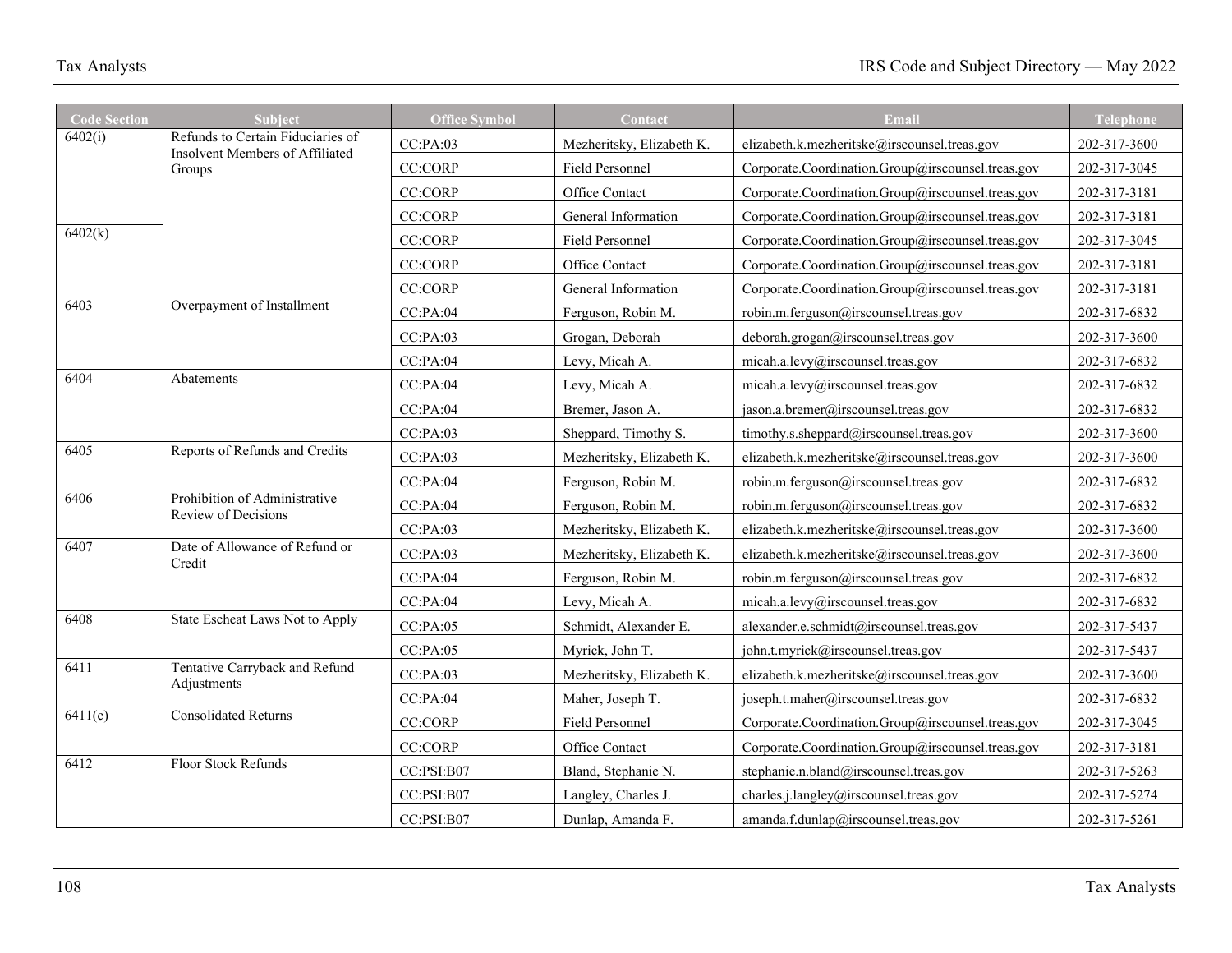| <b>Code Section</b> | Subject                                                    | <b>Office Symbol</b> | <b>Contact</b>                                                                                                                                                                                     | <b>Email</b>                                | <b>Telephone</b> |
|---------------------|------------------------------------------------------------|----------------------|----------------------------------------------------------------------------------------------------------------------------------------------------------------------------------------------------|---------------------------------------------|------------------|
| 6415                | Credits or Refunds to Persons Who                          | CC:PSI:B07           | Bland, Stephanie N.                                                                                                                                                                                | stephanie.n.bland@irscounsel.treas.gov      | 202-317-5263     |
|                     | Collected Certain Taxes                                    | CC:PSI:B07           | Langley, Charles J.                                                                                                                                                                                | charles.j.langley@irscounsel.treas.gov      | 202-317-5274     |
|                     |                                                            | CC:PSI:B07           | Dunlap, Amanda F.                                                                                                                                                                                  | amanda.f.dunlap@irscounsel.treas.gov        | 202-317-5261     |
| 6416                | Certain Taxes on Sales & Services                          | CC:PSI:B07           | Dunlap, Amanda F.                                                                                                                                                                                  | amanda.f.dunlap@irscounsel.treas.gov        | 202-317-5261     |
|                     |                                                            | CC:PSI:B07           | Bland, Stephanie N.                                                                                                                                                                                | stephanie.n.bland@irscounsel.treas.gov      | 202-317-5263     |
|                     |                                                            | CC:PSI:B07           | Langley, Charles J.                                                                                                                                                                                | charles.j.langley@irscounsel.treas.gov      | 202-317-5274     |
| 6419                | Excise Tax on Wagering                                     | CC:PSI:B07           | Dunlap, Amanda F.                                                                                                                                                                                  | amanda.f.dunlap@irscounsel.treas.gov        | 202-317-5261     |
|                     |                                                            | CC:PSI:B07           | Bland, Stephanie N.                                                                                                                                                                                | stephanie.n.bland@irscounsel.treas.gov      | 202-317-5263     |
|                     |                                                            | CC:PSI:B07           | Langley, Charles J.                                                                                                                                                                                | charles.j.langley@irscounsel.treas.gov      | 202-317-5274     |
| 6420                | Gasoline Used on Farms                                     | CC:PSI:B07           | Dunlap, Amanda F.                                                                                                                                                                                  | amanda.f.dunlap@irscounsel.treas.gov        | 202-317-5261     |
|                     |                                                            | CC:PSI:B07           | Bland, Stephanie N.                                                                                                                                                                                | stephanie.n.bland@irscounsel.treas.gov      | 202-317-5263     |
|                     |                                                            | CC:PSI:B07           | Langley, Charles J.                                                                                                                                                                                | charles.j.langley@irscounsel.treas.gov      | 202-317-5274     |
| 6421                | Gasoline Used for Certain<br>Nonhighway Purposes, Used by  | CC:PSI:B07           | Dunlap, Amanda F.                                                                                                                                                                                  | amanda.f.dunlap@irscounsel.treas.gov        | 202-317-5261     |
|                     | Local Transit Systems, or Sold for                         | CC:PSI:B07           | Bland, Stephanie N.                                                                                                                                                                                | stephanie.n.bland@irscounsel.treas.gov      | 202-317-5263     |
|                     | Certain Exempt Purposes                                    | CC:PSI:B07           | Langley, Charles J.                                                                                                                                                                                | charles.j.langley@irscounsel.treas.gov      | 202-317-5274     |
| 6425                | Adjustment of Overpayment of<br>Corporate Estimated Tax    | CC:PA:02             | Franklin, Michael A.                                                                                                                                                                               | michael.a.franklin@irscounsel.treas.gov     | 202-317-6844     |
| 6426                | Alcohol, Biodiesel, and Alternative<br><b>Fuel Credits</b> | CC:PSI:B07           | Dunlap, Amanda F.                                                                                                                                                                                  | amanda.f.dunlap@irscounsel.treas.gov        | 202-317-5261     |
|                     |                                                            | CC:PSI:B07           | Bland, Stephanie N.                                                                                                                                                                                | stephanie.n.bland@irscounsel.treas.gov      | 202-317-5263     |
|                     |                                                            | CC:PSI:B07           | Langley, Charles J.<br>Dunlap, Amanda F.<br>Bland, Stephanie N.<br>Langley, Charles J.<br>Dunlap, Amanda F.<br>Bland, Stephanie N.<br>Langley, Charles J.<br>Grant, Jian H.<br>Wheeland, Aurora M. | charles.j.langley@irscounsel.treas.gov      | 202-317-5274     |
| 6427                | Fuels Not Used for Taxable Purposes                        | CC:PSI:B07           |                                                                                                                                                                                                    | amanda.f.dunlap@irscounsel.treas.gov        | 202-317-5261     |
|                     |                                                            | CC:PSI:B07           |                                                                                                                                                                                                    | stephanie.n.bland@irscounsel.treas.gov      | 202-317-5263     |
|                     |                                                            | CC:PSI:B07           |                                                                                                                                                                                                    | charles.j.langley@irscounsel.treas.gov      | 202-317-5274     |
| 6430                | Lust Tax                                                   | CC:PSI: B07          |                                                                                                                                                                                                    | amanda.f.dunlap@irscounsel.treas.gov        | 202-317-5261     |
|                     |                                                            | CC:PSI:B07           |                                                                                                                                                                                                    | stephanie.n.bland@irscounsel.treas.gov      | 202-317-5263     |
|                     |                                                            | CC:PSI:B07           |                                                                                                                                                                                                    | charles.j.langley@irscounsel.treas.gov      | 202-317-5274     |
| 6431                | Credit for Qualified Bonds Allowed<br>to Issuer            | CC:FIP:B05           |                                                                                                                                                                                                    | jian.h.grant@irscounsel.treas.gov           | 202-317-5112     |
| 6501                | Limitations on Assessment and<br>Collection                | CC:PA:02             |                                                                                                                                                                                                    | aurora.m.wheeland@irscounsel.treas.gov      | 202-317-6844     |
|                     |                                                            | CC:PA:01             | Whitcomb, Christopher M.                                                                                                                                                                           | christopher.m.whitcomb@irscounsel.treas.gov | 202-317-6845     |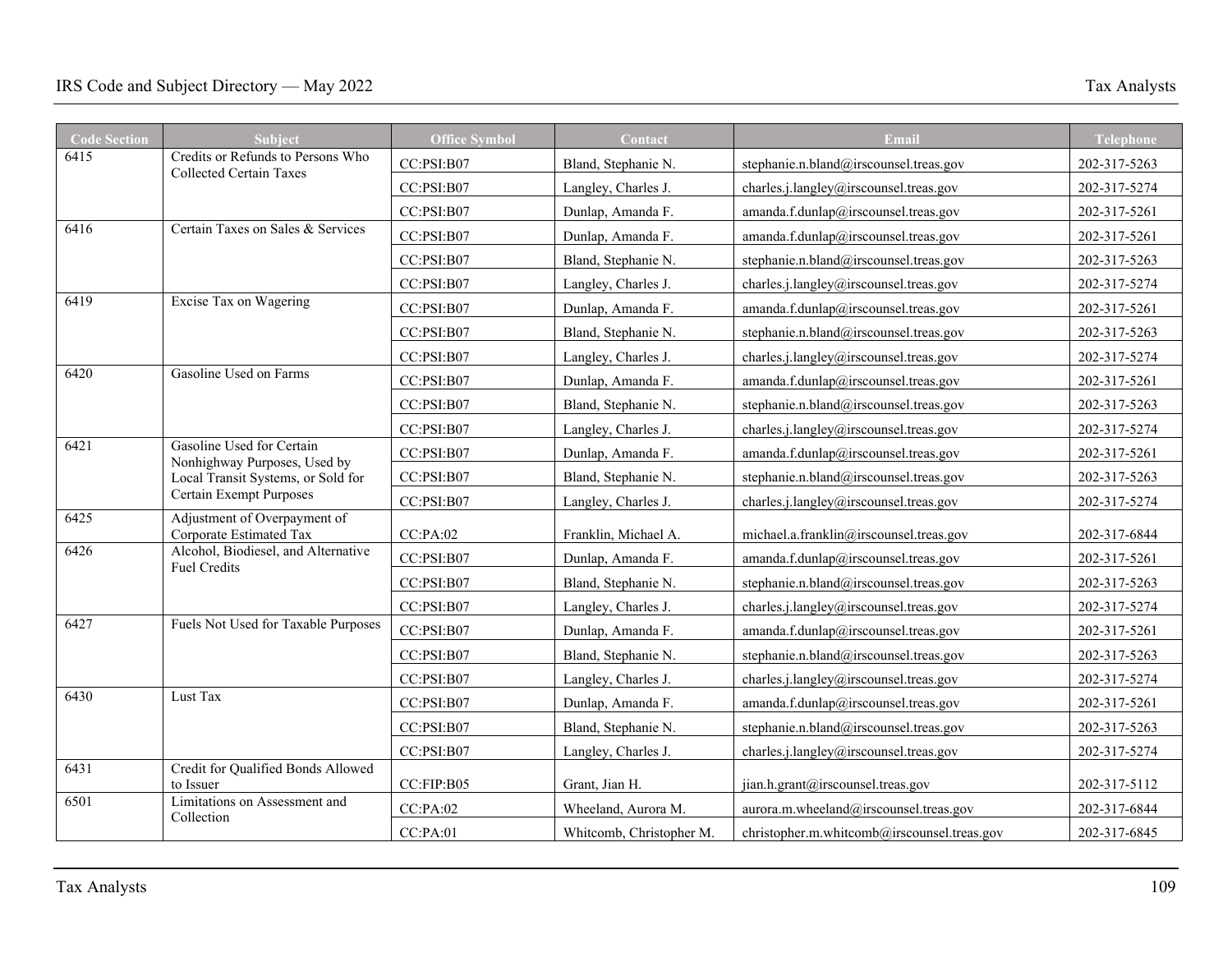| <b>Code Section</b> | <b>Subject</b>                                                            | <b>Office Symbol</b> | Contact               | Email                                    | <b>Telephone</b> |
|---------------------|---------------------------------------------------------------------------|----------------------|-----------------------|------------------------------------------|------------------|
| 6501(c)(10)         | Statute of Limitations Regarding<br><b>Listed Transactions</b>            | CC:PA:01             | Pierce, Danielle W.   | danielle.w.pierce@irscounsel.treas.gov   | 202-317-6845     |
|                     |                                                                           | CC:PA:02             | Franklin, Michael A.  | michael.a.franklin@irscounsel.treas.gov  | 202-317-6844     |
| 6502                | <b>Collection After Assessment</b>                                        | CC:PA:03             | Kohn, Debra A.        | debra.a.kohn@irscounsel.treas.gov        | 202-317-3600     |
|                     |                                                                           | CC:PA:04             | Williams, Laurence K. | laurence.k.williams@irscounsel.treas.gov | 202-317-6832     |
|                     |                                                                           | CC:PA:04             | Levy, Micah A.        | micah.a.levy@irscounsel.treas.gov        | 202-317-6832     |
|                     |                                                                           | CC:PA:04             | Ferguson, Robin M.    | robin.m.ferguson@irscounsel.treas.gov    | 202-317-6832     |
| 6503                | Suspension of Limitations Period                                          | CC:PA:01             | Lee, Carolyn          | carolyn.m.lee@irscounsel.treas.gov       | 202-317-6845     |
| 6503(a)             | Suspension of Running of Period of<br>Limitation                          | CC:PA:02             | Brooks, Isaac N.      | isaac.n.brooks@irscounsel.treas.gov      | 202-317-6844     |
| 6503(b)             | Suspension of Running of Period of                                        | CC:PA:05             | Myrick, John T.       | john.t.myrick@irscounsel.treas.gov       | 202-317-5437     |
|                     | 'Limitation - Assets in Control or<br>Custody of Court                    | CC:PA:03             | Brau, Keith L.        | keith.l.brau@irscounsel.treas.gov        | 202-317-3600     |
|                     |                                                                           | CC:PA:05             | Schmidt, Alexander E. | alexander.e.schmidt@irscounsel.treas.gov | 202-317-5437     |
| 6503(c)             | Suspension of Running of Period of<br>Limitation-Taxpayer Outside the     | CC:PA:03             | Kohn, Debra A.        | debra.a.kohn@irscounsel.treas.gov        | 202-317-3600     |
|                     | <b>United States</b>                                                      | CC:PA:04             | Levy, Micah A.        | micah.a.levy@irscounsel.treas.gov        | 202-317-6832     |
|                     |                                                                           | CC:PA:04             | Ferguson, Robin M.    | robin.m.ferguson@irscounsel.treas.gov    | 202-317-6832     |
|                     |                                                                           | CC:PA:04             | Williams, Laurence K. | laurence.k.williams@irscounsel.treas.gov | 202-317-6832     |
| 6503(d)             | Suspension of Running of Period of<br>Limitation-Extension of Time for    |                      |                       |                                          |                  |
|                     | Payment of Estate Tax                                                     | CC:PA:01             | Chase, Jessica C.     | jessica.c.chase@irscounsel.treas.gov     | 202-317-6845     |
| 6503(e)             | Suspension of Collection Statute for<br>Extension of Time to Pay          | CC:PA:03             | Kohn. Debra A.        | debra.a.kohn@irscounsel.treas.gov        | 202-317-3600     |
|                     |                                                                           | CC:PA:04             | Levy, Micah A.        | micah.a.levy@irscounsel.treas.gov        | 202-317-6832     |
|                     |                                                                           | CC:PA:04             | Ferguson, Robin M.    | robin.m.ferguson@irscounsel.treas.gov    | 202-317-6832     |
|                     |                                                                           | CC:PA:04             | Williams, Laurence K. | laurence.k.williams@irscounsel.treas.gov | 202-317-6832     |
| 6503(f)             | Suspension of Collection Statute for<br>Wrongful Seizures and Liens       | CC:PA:04             | Ferguson, Robin M.    | robin.m.ferguson@irscounsel.treas.gov    | 202-317-6832     |
|                     |                                                                           | CC:PA:03             | Kohn, Debra A.        | debra.a.kohn@irscounsel.treas.gov        | 202-317-3600     |
|                     |                                                                           | CC:PA:04             | Levy, Micah A.        | micah.a.levy@irscounsel.treas.gov        | 202-317-6832     |
|                     |                                                                           | CC:PA:04             | Williams, Laurence K. | laurence.k.williams@irscounsel.treas.gov | 202-317-6832     |
| 6503(h)             | Suspension of Running of Period of<br>'Limitations - Cases Under Title 11 | CC:PA:05             | Myrick, John T.       | john.t.myrick@irscounsel.treas.gov       | 202-317-5437     |
|                     |                                                                           | CC:PA:03             | Brau, Keith L.        | keith.l.brau@irscounsel.treas.gov        | 202-317-3600     |
|                     |                                                                           | CC:PA:05             | Schmidt, Alexander E. | alexander.e.schmidt@irscounsel.treas.gov | 202-317-5437     |
| 6504                | <b>Cross References</b>                                                   | CC:PA:01             | <b>Branch Contact</b> |                                          | 202-317-5413     |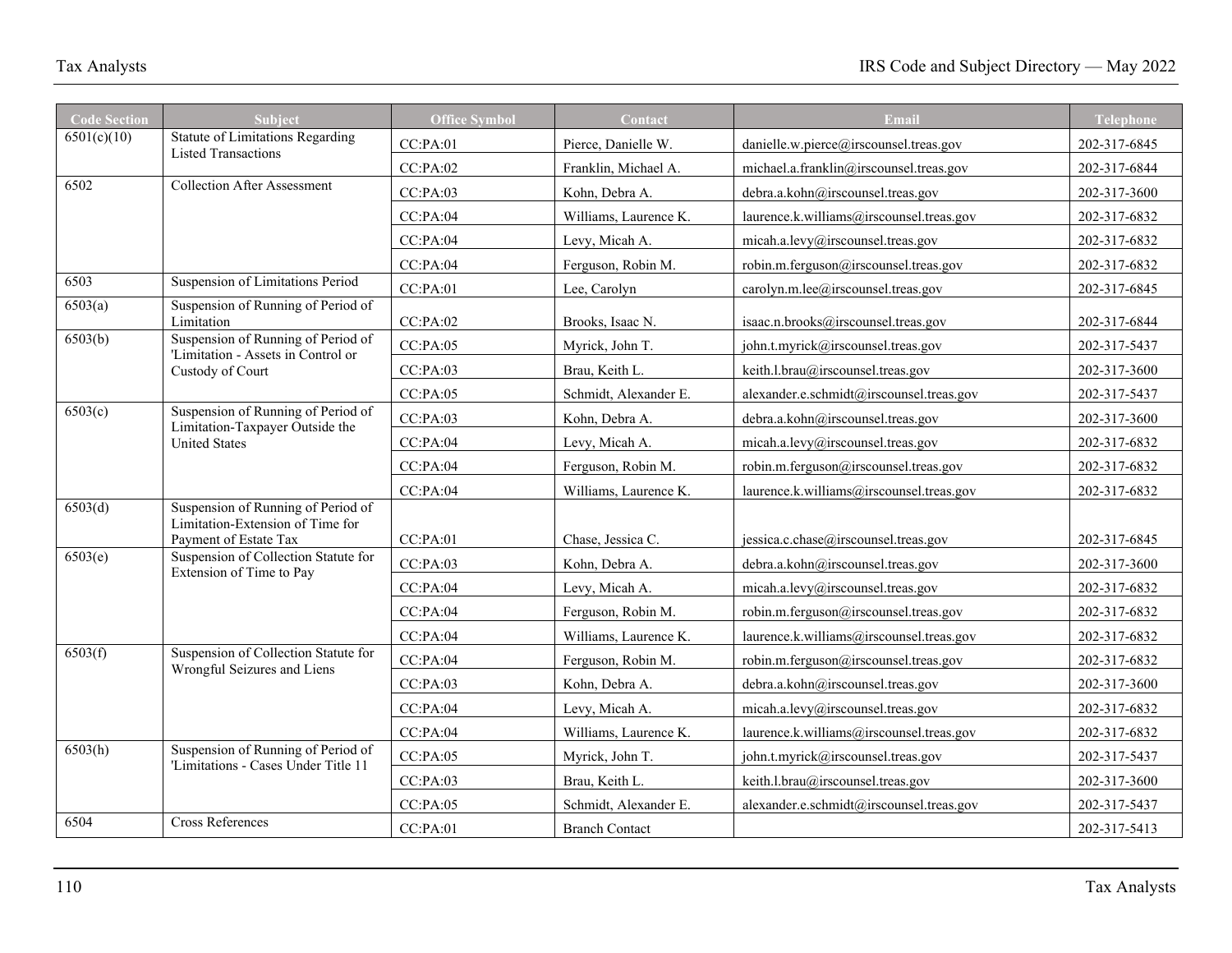| <b>Code Section</b> | <b>Subject</b>                                                         | <b>Office Symbol</b> | Contact                   | Email                                        | <b>Telephone</b> |
|---------------------|------------------------------------------------------------------------|----------------------|---------------------------|----------------------------------------------|------------------|
| 6511                | Limitations on Credit or Refund                                        | CC:PA:01             | French, Marshall T.       | marshall.t.french@irscounsel.treas.gov       | 202-317-6845     |
|                     |                                                                        | CC:PA:02             | Huang, Han                | han.huang@irscounsel.treas.gov               | 202-317-6844     |
| 6512                | Limitations in Case of Petition to Tax<br>(decision-document language) | CC:PA:01             | French, Marshall T.       | marshall.t.french@irscounsel.treas.gov       | 202-317-6845     |
| 6513                | Time Tax Considered Paid                                               | CC:PA:01             | Chase, Jessica C.         | jessica.c.chase@irscounsel.treas.gov         | 202-317-6845     |
|                     |                                                                        | CC:PA:01             | Lee, Carolyn              | carolyn.m.lee@irscounsel.treas.gov           | 202-317-6845     |
| 6514                | Credit or Refund After Period of<br>Limitation                         | CC:PA:01             | Lee, Carolyn              | carolyn.m.lee@irscounsel.treas.gov           | 202-317-6845     |
|                     |                                                                        | CC:PA:01             | Dusenberry, Blaise G.     | blaise.g.dusenberry@irscounsel.treas.gov     | 202-317-6845     |
| 6521                | Mitigation Provisions                                                  | CC:PA:01             | Wu, Alexander F.          | alexander.f.wu@irscounsel.treas.gov          | 202-317-6845     |
| 6532(a)             | Periods of Limitation for Refund<br>Suits                              | CC:PA:01             | Bergman, David J.         | david.j.bergman@irscounsel.treas.gov         | 202-317-6845     |
| 6532(b)             | Periods of Limitation for Erroneous                                    | CC:PA:03             | King, Mary C.             | mary.c.king@irscounsel.treas.gov             | 202-317-3600     |
|                     | Refund Suits                                                           | CC:PA:03             | Mezheritsky, Elizabeth K. | elizabeth.k.mezheritske@irscounsel.treas.gov | 202-317-3600     |
| 6532(c)             | Periods of Limitation for Suits Under<br>IR 7426                       | CC:PA:03             | King, Mary C.             | mary.c.king@irscounsel.treas.gov             | 202-317-3600     |
|                     |                                                                        | CC:PA:03             | Mezheritsky, Elizabeth K. | elizabeth.k.mezheritske@irscounsel.treas.gov | 202-317-3600     |
| 6533                | <b>Cross References</b>                                                | CC:PA:01             | Bergman, David J.         | david.j.bergman@irscounsel.treas.gov         | 202-317-6845     |
| 6601(d)(2)          | Interest Attributable to Foreign Tax                                   | CC:PA:02             | Franklin, Michael A.      | michael.a.franklin@irscounsel.treas.gov      | 202-317-6844     |
|                     |                                                                        | CC:PA:02             | Conrad, Casey R.          | casey.r.conrad@irscounsel.treas.gov          | 202-317-6844     |
| 6601-6612           | Interest on Underpayments and<br>Overpayments (Generally)              | CC:PA:02             | Huse, Tavlor H.           | taylor.h.huse@irscounsel.treas.gov           | 202-317-6844     |
|                     |                                                                        | CC:PA:01             | Chase, Jessica C.         | jessica.c.chase@irscounsel.treas.gov         | 202-317-6845     |
| 6621(c)             | Increase in Interest for Large<br>Corporate Underpayment               | CC:PA:02             | Franklin, Michael A.      | michael.a.franklin@irscounsel.treas.gov      | 202-317-6844     |
| 6621(d)             | <b>Interest Netting</b>                                                | CC:PA:02             | Franklin, Michael A.      | michael.a.franklin@irscounsel.treas.gov      | 202-317-6844     |
|                     |                                                                        | CC:PA:02             | Conrad, Casey R.          | casey.r.conrad@irscounsel.treas.gov          | 202-317-6844     |
| $6621 - 6622$       | Rate of Interest                                                       | CC:PA:02             | Franklin, Michael A.      | michael.a.franklin@irscounsel.treas.gov      | 202-317-6844     |
|                     |                                                                        | CC:PA:02             | Conrad, Casey R.          | casey.r.conrad@irscounsel.treas.gov          | 202-317-6844     |
| 6631                | Notice Requirement of Interest<br>Information                          | CC:PA:02             | Conrad, Casey R.          | casey.r.conrad@irscounsel.treas.gov          | 202-317-6844     |
| 6651                | Failure to File or Pay Penalty                                         | CC:PA:01             | Whitcomb, Christopher M.  | christopher.m.whitcomb@irscounsel.treas.gov  | 202-317-6845     |
|                     |                                                                        | CC:PA:02             | Wheeland, Aurora M.       | aurora.m.wheeland@irscounsel.treas.gov       | 202-317-6844     |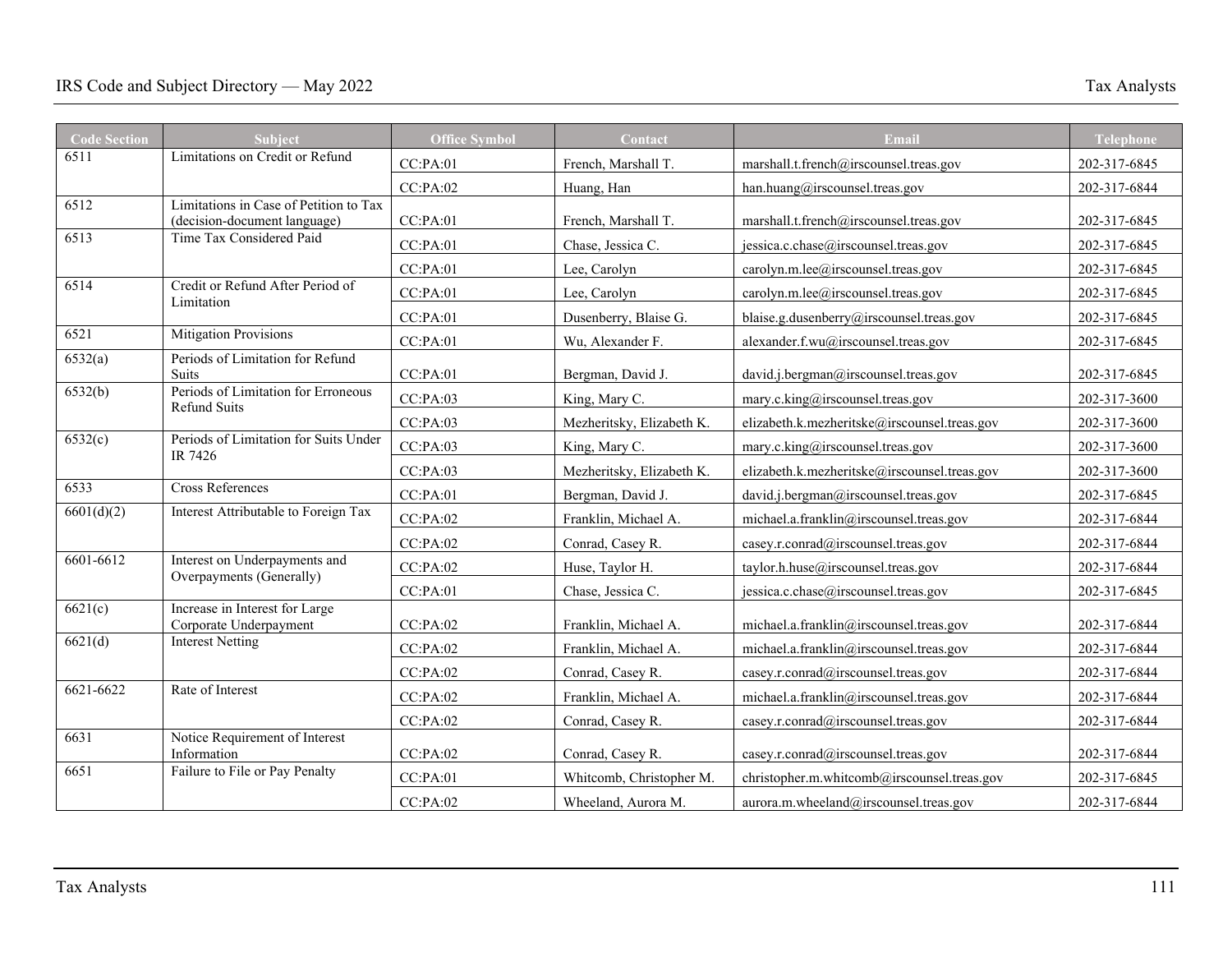| <b>Code Section</b> | <b>Subject</b>                                                            | <b>Office Symbol</b> | Contact                   | <b>Email</b>                                 | <b>Telephone</b> |
|---------------------|---------------------------------------------------------------------------|----------------------|---------------------------|----------------------------------------------|------------------|
| 6652                | Failure to File Certain Information                                       | CC:PA:02             | Rose, Nancy L.            | nancy.l.rose@irscounsel.treas.gov            | 202-317-6844     |
|                     | Returns                                                                   | CC:PA:02             | Huse, Taylor H.           | taylor.h.huse@irscounsel.treas.gov           | 202-317-6844     |
| 6652(b)             | Failure to Report Tips                                                    | CC:EEE:EOET:ET2      | <b>Branch Contact</b>     |                                              | 202-317-4774     |
| 6652(c)             | Failure to Make Applications for<br>'Recognition of Exemption or          | CC:EEE:EOET:EO1      | <b>Branch Contact</b>     |                                              | 202-317-5800     |
|                     | Information Returns Available for                                         | CC:EEE:EOET:EO3      | <b>Branch Contact</b>     |                                              | 202-317-4086     |
|                     | Public Inspection Under IRC 6104(e)                                       | CC:EEE:EOET:EO2      | <b>Branch Contact</b>     |                                              | 202-317-4541     |
| 6652(d)             | Annual Registration and Notification<br>by 'Pension Plans                 | CC:EEE:EB:QP1        | <b>Branch Contact</b>     |                                              | 202-317-6700     |
| 6652(e)             | Information Required of Certain<br>Deferred Compensation Plans            | CC:EEE:EB:HW         | <b>Branch Contact</b>     |                                              | 202-317-5500     |
| 6653                | Failure to Pay Stamp Tax                                                  | CC:PA:01             | Dusenberry, Blaise G.     | blaise.g.dusenberry@irscounsel.treas.gov     | 202-317-6845     |
| 6654-6655           | Failure to Pay Estimated Income Tax                                       | CC:PA:02             | Hubbard, Jesse L.         | jesse.l.hubbard@irscounsel.treas.gov         | 202-317-6844     |
|                     |                                                                           | CC:PA:02             | Franklin, Michael A.      | michael.a.franklin@irscounsel.treas.gov      | 202-317-6844     |
| 6657                | <b>Bad Checks</b>                                                         | CC:PA:01             | Dusenberry, Blaise G.     | blaise.g.dusenberry@irscounsel.treas.gov     | 202-317-6845     |
| 6658                | Coordination with Title 11                                                | CC:PA:05             | Myrick, John T.           | john.t.myrick@irscounsel.treas.gov           | 202-317-5437     |
|                     |                                                                           | CC:PA:03             | Brau, Keith L.            | keith.l.brau@irscounsel.treas.gov            | 202-317-3600     |
|                     |                                                                           | CC:PA:05             | Schmidt, Alexander E.     | alexander.e.schmidt@irscounsel.treas.gov     | 202-317-5437     |
| 6662                | Imposition of Accuracy-Related<br>Penalty                                 | CC:PA:02             | Wheeland, Aurora M.       | aurora.m.wheeland@irscounsel.treas.gov       | 202-317-6844     |
|                     |                                                                           | CC:PA:01             | Wu, Alexander F.          | alexander.f.wu@irscounsel.treas.gov          | 202-317-6845     |
| 6662(e)(h)          | Imposition of Accuracy-Related<br>Penalty for Substantial Valuation       | CC:PA:02             | Franklin, Michael A.      | michael.a.franklin@irscounsel.treas.gov      | 202-317-6844     |
|                     | Misstatement Under Chapter 1                                              | CC:PA:01             | French, Marshall T.       | marshall.t.french@irscounsel.treas.gov       | 202-317-6845     |
| 6662A               | Imposition of Accuracy-Related<br>Penalty on Understatements With         |                      |                           |                                              |                  |
| 6663                | Respect to Reportable Transactions.<br><b>Imposition of Fraud Penalty</b> | CC:PA:02             | Franklin, Michael A.      | michael.a.franklin@irscounsel.treas.gov      | 202-317-6844     |
| 6664                | Definitions and Special Rules                                             | CC:PA:01             | Whitcomb, Christopher M.  | christopher.m.whitcomb@irscounsel.treas.gov  | 202-317-6845     |
| 6665                | Applicable Rules                                                          | CC:PA:01             | Whitcomb, Christopher M.  | christopher.m.whitcomb@irscounsel.treas.gov  | 202-317-6845     |
| 6671                |                                                                           | CC:PA:01             | Wu, Alexander F.          | alexander.f.wu@irscounsel.treas.gov          | 202-317-6845     |
|                     | Rules for Applications of Assessable<br>Penalties                         | CC:PA:01             | French, Marshall T.       | marshall.t.french@irscounsel.treas.gov       | 202-317-6845     |
|                     |                                                                           | CC:PA:01             | Wu, Alexander F.          | alexander.f.wu@irscounsel.treas.gov          | 202-317-6845     |
| 6672                | Trust Fund Recovery Penalty                                               | CC:PA:03             | Ghani, Waheeda            | waheeda.ghani@irscounsel.treas.gov           | 202-317-3600     |
|                     |                                                                           | CC:PA:03             | Mezheritsky, Elizabeth K. | elizabeth.k.mezheritske@irscounsel.treas.gov | 202-317-3600     |
|                     |                                                                           | CC:PA:04             | Bremer, Jason A.          | jason.a.bremer@irscounsel.treas.gov          | 202-317-6832     |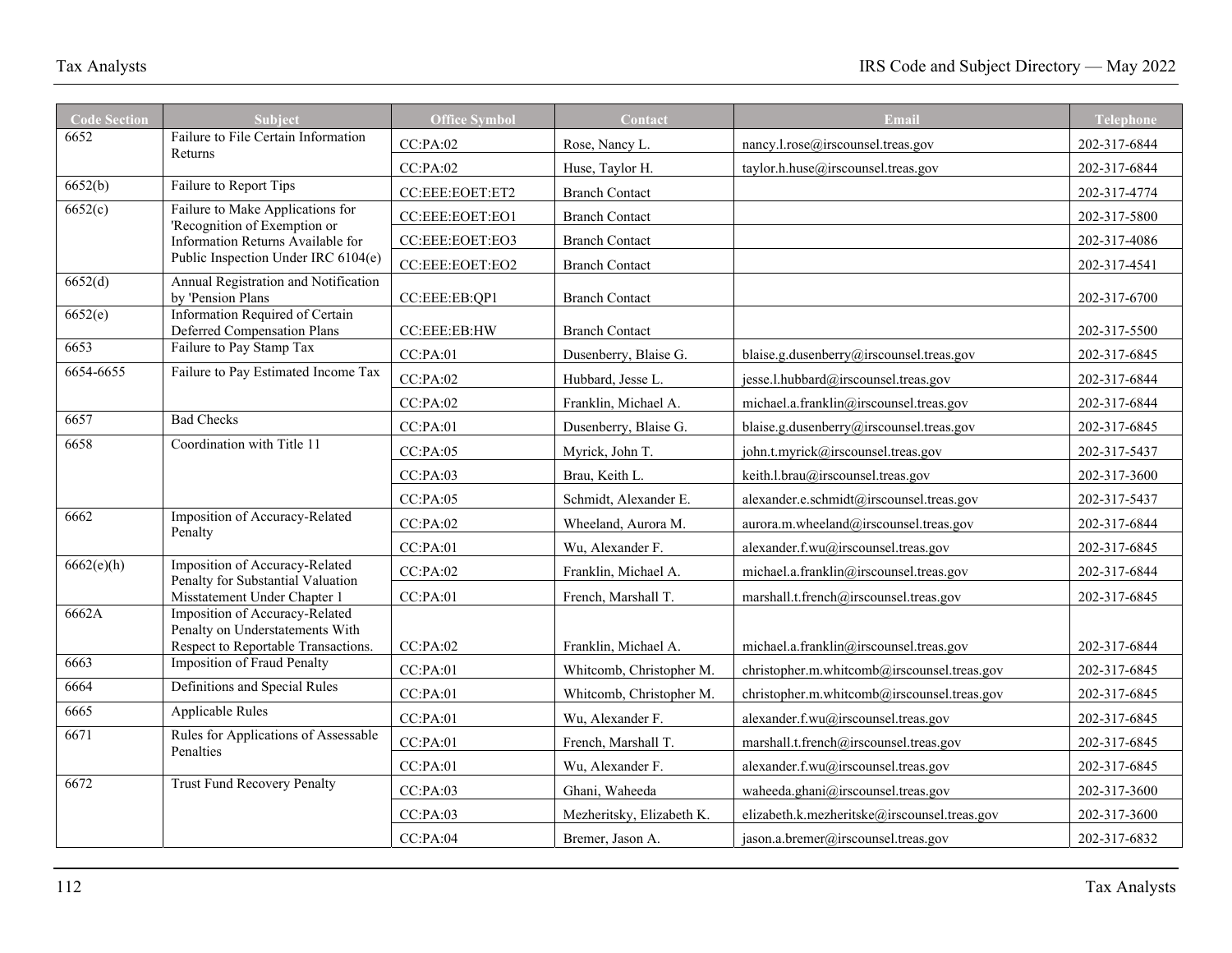| <b>Code Section</b> | <b>Subject</b>                                                              | <b>Office Symbol</b> | Contact               | Email                                   | <b>Telephone</b> |
|---------------------|-----------------------------------------------------------------------------|----------------------|-----------------------|-----------------------------------------|------------------|
| 6673                | Sanctions and Costs Awarded by                                              |                      |                       |                                         |                  |
| 6675                | Courts<br>Excessive Claim for Fuel Use                                      | CC:PA:02             | Wozniak, Karen        | karen.e.wozniak@irscounsel.treas.gov    | 202-317-6844     |
|                     |                                                                             | CC:PA:01             | French, Marshall T.   | marshall.t.french@irscounsel.treas.gov  | 202-317-6845     |
|                     |                                                                             | CC:PA:01             | Wu, Alexander F.      | alexander.f.wu@irscounsel.treas.gov     | 202-317-6845     |
|                     |                                                                             | CC:PSI:B07           | Dunlap, Amanda F.     | amanda.f.dunlap@irscounsel.treas.gov    | 202-317-5261     |
|                     |                                                                             | CC:PSI:B07           | Bland, Stephanie N.   | stephanie.n.bland@irscounsel.treas.gov  | 202-317-5263     |
|                     |                                                                             | CC:PSI: B07          | Langley, Charles J.   | charles.j.langley@irscounsel.treas.gov  | 202-317-5274     |
| 6676                | Erroneous Claim for Refund or<br>Credit                                     | CC:PA:01             | Bergman, David J.     | david.j.bergman@irscounsel.treas.gov    | 202-317-6845     |
|                     |                                                                             | CC:PA:01             | Wu, Alexander F.      | alexander.f.wu@irscounsel.treas.gov     | 202-317-6845     |
| 6677                | Failure to File Information with<br>Respect to Foreign Trust                | CC:INTL:B01          | Banjanin, Lara A.     | lara.a.banjanin@irscounsel.treas.gov    | 202-317-6933     |
|                     |                                                                             | CC:INTL:B01          | Villecco, Tracy M.    | tracy.m.villecco@irscounsel.treas.gov   | 202-317-6933     |
| 6679                | Failure to File Information Return<br>with Respect to Foreign Corporation   | CC:PA:01             | Pierce, Danielle W.   | danielle.w.pierce@irscounsel.treas.gov  | 202-317-6845     |
|                     | or Partnership                                                              | CC:PA:02             | Rose, Nancy L.        | nancy.l.rose@irscounsel.treas.gov       | 202-317-6844     |
| 6682                | False Information with Respect to<br>Withholding                            | CC:PA:01             | Wu, Alexander F.      | alexander.f.wu@irscounsel.treas.gov     | 202-317-6845     |
| 6684                | Assessable Penalties with Respect to                                        | CC:EEE:EOET:EO1      | <b>Branch Contact</b> |                                         | 202-317-5800     |
|                     | Liability for Tax under Chapter 42                                          | CC:EEE:EOET:EO3      | <b>Branch Contact</b> |                                         | 202-317-4086     |
|                     |                                                                             | CC:EEE:EOET:EO2      | <b>Branch Contact</b> |                                         | 202-317-4541     |
|                     | Penalties with respect to Chapter 42                                        | CC:EEE:EOET:EO3      | <b>Branch Contact</b> |                                         | 202-317-4086     |
|                     |                                                                             | CC:EEE:EOET:EO2      | <b>Branch Contact</b> |                                         | 202-317-4541     |
|                     |                                                                             | CC:EEE:EOET:EO1      | <b>Branch Contact</b> |                                         | 202-317-5800     |
| 6685                | Penalty with respect to Public<br><b>Inspection Requirements</b>            | CC:EEE:EOET:EO1      | <b>Branch Contact</b> |                                         | 202-317-5800     |
|                     |                                                                             | CC:EEE:EOET:EO2      | <b>Branch Contact</b> |                                         | 202-317-4541     |
|                     |                                                                             | CC:EEE:EOET:EO3      | <b>Branch Contact</b> |                                         | 202-317-4086     |
| 6688                | Assessable Penalties with Respect to<br>Information Required to be          | CC:PA:01             | Pierce, Danielle W.   | danielle.w.pierce@irscounsel.treas.gov  | 202-317-6845     |
|                     | Furnished Under Section7654                                                 | CC:PA:02             | Franklin, Michael A.  | michael.a.franklin@irscounsel.treas.gov | 202-317-6844     |
| 6689                | Failure to File Notice of<br>Redetermination of Foreign Tax                 | CC:INTL:B03          | Braun, Corina         | corina.braun@irscounsel.treas.gov       | 202-317-6936     |
| 6690                | Fraudulent Statement or Failure to<br>Furnish Statement to Plan Participant | T:EP                 | Hotline               |                                         | 877-829-5500     |
|                     |                                                                             | CC:EEE:EB:QP1        | <b>Branch Contact</b> |                                         | 202-317-6700     |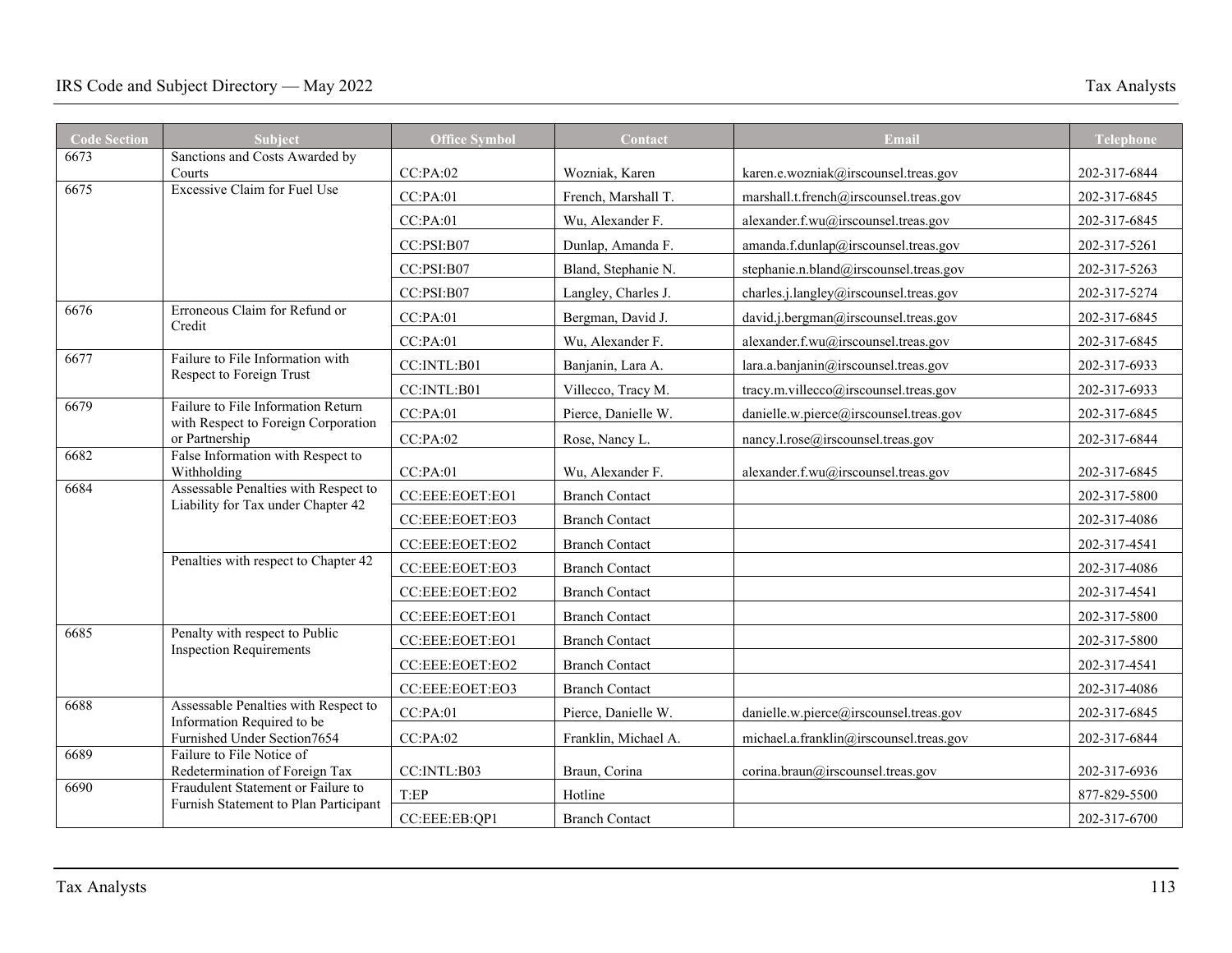| <b>Code Section</b> | <b>Subject</b>                                                                            | <b>Office Symbol</b> | Contact                  | <b>Email</b>                                | Telephone    |
|---------------------|-------------------------------------------------------------------------------------------|----------------------|--------------------------|---------------------------------------------|--------------|
| 6692                | Failure to File Actuarial Report                                                          | CC:EEE:EB:QP1        | <b>Branch Contact</b>    |                                             | 202-317-6700 |
|                     |                                                                                           | T:EP                 | Hotline                  |                                             | 877-829-5500 |
| 6693                | Failure to Provide Reports on<br>Individual Retirement Accounts or                        | CC:EEE:EB:QP1        | <b>Branch Contact</b>    |                                             | 202-317-6700 |
|                     | Annuities                                                                                 | T:EP                 | Hotline                  |                                             | 877-829-5500 |
| 6694                | Understatement of Taxpayer's<br>Liability by Return Preparer                              | CC:PA:02             | Franklin, Michael A.     | michael.a.franklin@irscounsel.treas.gov     | 202-317-6844 |
| 6695                | Other Assessable Penalties with<br>Respect to Preparation of Income                       | CC:PA:01             | Bergman, David J.        | david.j.bergman@irscounsel.treas.gov        | 202-317-6845 |
|                     | Tax Returns for other Persons                                                             | CC:PA:01             | Whitcomb, Christopher M. | christopher.m.whitcomb@irscounsel.treas.gov | 202-317-6845 |
| 6695A               | Substantial and Gross Valuation<br>Misstatements Attributable to<br>Incorrect Appraisals. | CC:PA:02             | Brooks, Isaac N.         | isaac.n.brooks@irscounsel.treas.gov         | 202-317-6844 |
| 6698                | Failure to File Partnership Returns                                                       | CC:PA:01             | Pierce, Danielle W.      | danielle.w.pierce@irscounsel.treas.gov      | 202-317-6845 |
|                     |                                                                                           | CC:PA:02             | Brooks, Isaac N.         | isaac.n.brooks@irscounsel.treas.gov         | 202-317-6844 |
| 6699                | Assessable Penalties Relating to Tax                                                      | CC:EEE:EB:QP2        | <b>Branch Contact</b>    |                                             | 202-317-6790 |
| (Repealed)          | Credit ESOP                                                                               | T:EP                 | Hotline                  |                                             | 877-829-5500 |
| 6700                | Promoting Abusive Tax Shelters                                                            | CC:PA:01             | Bergman, David J.        | david.j.bergman@irscounsel.treas.gov        | 202-317-6845 |
| 6701                | Penalties for Aiding and Abetting<br>Understatement of Tax Liability                      | CC:PA:01             | Bergman, David J.        | david.j.bergman@irscounsel.treas.gov        | 202-317-6845 |
|                     |                                                                                           | CC:PA:02             | Brooks, Isaac N.         | isaac.n.brooks@irscounsel.treas.gov         | 202-317-6844 |
| 6702                | Frivolous Income Tax Return                                                               | CC:PA:02             | Cutrone, Roseann         | roseann.cutrone@irscounsel.treas.gov        | 202-317-6844 |
| 6703                | Rules Applicable to Penalties                                                             | CC:PA:01             | Bergman, David J.        | david.j.bergman@irscounsel.treas.gov        | 202-317-6845 |
|                     |                                                                                           | CC:PA:02             | Brooks, Isaac N.         | isaac.n.brooks@irscounsel.treas.gov         | 202-317-6844 |
| 6704                | Failure to Keep Records, Etc.                                                             | CC:EEE:EB:QP1        | <b>Branch Contact</b>    |                                             | 202-317-6700 |
| 6705                | Failure by Broker To Provide Notice<br>To Payors                                          | CC:FIP:B02           | Lew, Pamela              | pamela.lew@irscounsel.treas.gov             | 202-317-4520 |
| 6706                | Original Issue Discount Information<br>Requirements                                       | CC:FIP:B03           | Culmer, Charles W.       | charles.w.culmer@irscounsel.treas.gov       | 202-317-4528 |
| 6707-6708           | Failure to Furnish Information                                                            | CC:PA:01             | Pierce, Danielle W.      | danielle.w.pierce@irscounsel.treas.gov      | 202-317-6845 |
|                     | Regarding Tax Shelters                                                                    | CC:PA:02             | Franklin, Michael A.     | michael.a.franklin@irscounsel.treas.gov     | 202-317-6844 |
| 6707A               | Penalty For Failure To Include<br>Reportable Transaction With Return                      | CC:PA:01             | Pierce, Danielle W.      | danielle.w.pierce@irscounsel.treas.gov      | 202-317-6845 |
|                     |                                                                                           | CC:PA:02             | Franklin, Michael A.     | michael.a.franklin@irscounsel.treas.gov     | 202-317-6844 |
| 6709                | Penalties with Respect to Mortgage<br>Credit Certificates                                 | CC:PA:01             | Wu, Alexander F.         | alexander.f.wu@irscounsel.treas.gov         | 202-317-6845 |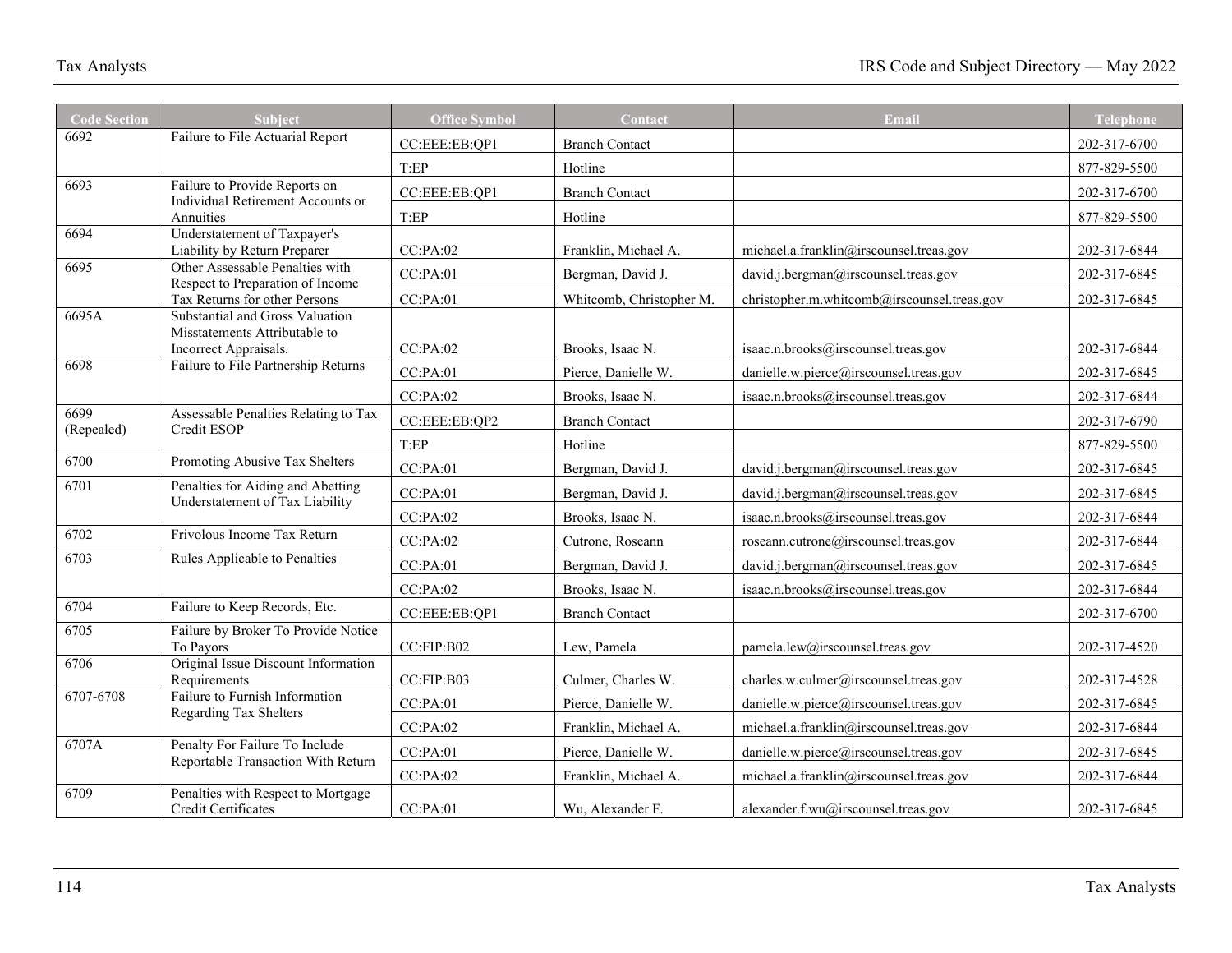| <b>Code Section</b> | Subject                                                             | <b>Office Symbol</b> | Contact                                                                                                                                                                                                                                                                                                                                                                                                                                                                                                                                                                                                                                                                                                                                                                                                                                                                                                                                                                                                                                                                                                                                                         | Email                                  | <b>Telephone</b> |
|---------------------|---------------------------------------------------------------------|----------------------|-----------------------------------------------------------------------------------------------------------------------------------------------------------------------------------------------------------------------------------------------------------------------------------------------------------------------------------------------------------------------------------------------------------------------------------------------------------------------------------------------------------------------------------------------------------------------------------------------------------------------------------------------------------------------------------------------------------------------------------------------------------------------------------------------------------------------------------------------------------------------------------------------------------------------------------------------------------------------------------------------------------------------------------------------------------------------------------------------------------------------------------------------------------------|----------------------------------------|------------------|
| 6713                | Disclosure or Use of Information by                                 | CC:PA:01             | Shurtliff, Mark A.                                                                                                                                                                                                                                                                                                                                                                                                                                                                                                                                                                                                                                                                                                                                                                                                                                                                                                                                                                                                                                                                                                                                              | mark.a.shurtliff@irscounsel.treas.gov  | 202-317-6845     |
|                     | Preparers of Returns                                                | CC:PA:02             | Wozniak, Karen                                                                                                                                                                                                                                                                                                                                                                                                                                                                                                                                                                                                                                                                                                                                                                                                                                                                                                                                                                                                                                                                                                                                                  | karen.e.wozniak@irscounsel.treas.gov   | 202-317-6844     |
| 6714                | Failure to Meet Disclosure<br>Requirements                          | CC:PA:01             | Chase, Jessica C.                                                                                                                                                                                                                                                                                                                                                                                                                                                                                                                                                                                                                                                                                                                                                                                                                                                                                                                                                                                                                                                                                                                                               | jessica.c.chase@irscounsel.treas.gov   | 202-317-6845     |
| 6715                | Dyed Fuel Sold for Use or Used in<br>Taxable Use                    | CC:PSI:B07           | Dunlap, Amanda F.                                                                                                                                                                                                                                                                                                                                                                                                                                                                                                                                                                                                                                                                                                                                                                                                                                                                                                                                                                                                                                                                                                                                               | amanda.f.dunlap@irscounsel.treas.gov   | 202-317-5261     |
|                     |                                                                     | CC:PSI:B07           | Bland, Stephanie N.                                                                                                                                                                                                                                                                                                                                                                                                                                                                                                                                                                                                                                                                                                                                                                                                                                                                                                                                                                                                                                                                                                                                             | stephanie.n.bland@irscounsel.treas.gov | 202-317-5263     |
|                     |                                                                     | CC:PSI:B07           | Langley, Charles J.                                                                                                                                                                                                                                                                                                                                                                                                                                                                                                                                                                                                                                                                                                                                                                                                                                                                                                                                                                                                                                                                                                                                             | charles.j.langley@irscounsel.treas.gov | 202-317-5274     |
| 6715A               | Tampering with Dye Injection<br>Systems                             | CC:PSI:B07           | Dunlap, Amanda F.                                                                                                                                                                                                                                                                                                                                                                                                                                                                                                                                                                                                                                                                                                                                                                                                                                                                                                                                                                                                                                                                                                                                               | amanda.f.dunlap@irscounsel.treas.gov   | 202-317-5261     |
|                     |                                                                     | CC:PSI:B07           | Bland, Stephanie N.                                                                                                                                                                                                                                                                                                                                                                                                                                                                                                                                                                                                                                                                                                                                                                                                                                                                                                                                                                                                                                                                                                                                             | stephanie.n.bland@irscounsel.treas.gov | 202-317-5263     |
|                     |                                                                     | CC:PSI:B07           | charles.j.langley@irscounsel.treas.gov<br>Langley, Charles J.<br>Dunlap, Amanda F.<br>amanda.f.dunlap@irscounsel.treas.gov<br>Bland, Stephanie N.<br>stephanie.n.bland@irscounsel.treas.gov<br>charles.j.langley@irscounsel.treas.gov<br>Langley, Charles J.<br>Dunlap, Amanda F.<br>amanda.f.dunlap@irscounsel.treas.gov<br>stephanie.n.bland@irscounsel.treas.gov<br>Bland, Stephanie N.<br>charles.j.langley@irscounsel.treas.gov<br>Langley, Charles J.<br>Dunlap, Amanda F.<br>amanda.f.dunlap@irscounsel.treas.gov<br>Bland, Stephanie N.<br>stephanie.n.bland@irscounsel.treas.gov<br>Langley, Charles J.<br>charles.j.langley@irscounsel.treas.gov<br>Rose, Nancy L.<br>nancy.l.rose@irscounsel.treas.gov<br>Lee, Carolyn<br>carolyn.m.lee@irscounsel.treas.gov<br>Dunlap, Amanda F.<br>amanda.f.dunlap@irscounsel.treas.gov<br>Bland, Stephanie N.<br>stephanie.n.bland@irscounsel.treas.gov<br>Langley, Charles J.<br>charles.j.langley@irscounsel.treas.gov<br>French, Marshall T.<br>marshall.t.french@irscounsel.treas.gov<br>Brooks, Isaac N.<br>isaac.n.brooks@irscounsel.treas.gov<br>Bergman, David J.<br>david.j.bergman@irscounsel.treas.gov | 202-317-5274                           |                  |
| 6717                | Refusal of Entry                                                    | CC:PSI:B07           |                                                                                                                                                                                                                                                                                                                                                                                                                                                                                                                                                                                                                                                                                                                                                                                                                                                                                                                                                                                                                                                                                                                                                                 |                                        | 202-317-5261     |
|                     |                                                                     | CC:PSI:B07           |                                                                                                                                                                                                                                                                                                                                                                                                                                                                                                                                                                                                                                                                                                                                                                                                                                                                                                                                                                                                                                                                                                                                                                 |                                        | 202-317-5263     |
|                     |                                                                     | CC:PSI:B07           |                                                                                                                                                                                                                                                                                                                                                                                                                                                                                                                                                                                                                                                                                                                                                                                                                                                                                                                                                                                                                                                                                                                                                                 |                                        | 202-317-5274     |
| 6718                | Failure to Display Registration on<br>Vessels                       | CC:PSI:B07           |                                                                                                                                                                                                                                                                                                                                                                                                                                                                                                                                                                                                                                                                                                                                                                                                                                                                                                                                                                                                                                                                                                                                                                 |                                        | 202-317-5261     |
|                     |                                                                     | CC:PSI:B07           |                                                                                                                                                                                                                                                                                                                                                                                                                                                                                                                                                                                                                                                                                                                                                                                                                                                                                                                                                                                                                                                                                                                                                                 |                                        | 202-317-5263     |
|                     |                                                                     | CC:PSI:B07           |                                                                                                                                                                                                                                                                                                                                                                                                                                                                                                                                                                                                                                                                                                                                                                                                                                                                                                                                                                                                                                                                                                                                                                 |                                        | 202-317-5274     |
| 6719                | Failure to Register                                                 | CC:PSI:B07           |                                                                                                                                                                                                                                                                                                                                                                                                                                                                                                                                                                                                                                                                                                                                                                                                                                                                                                                                                                                                                                                                                                                                                                 |                                        | 202-317-5261     |
|                     |                                                                     | CC:PSI:B07           |                                                                                                                                                                                                                                                                                                                                                                                                                                                                                                                                                                                                                                                                                                                                                                                                                                                                                                                                                                                                                                                                                                                                                                 |                                        | 202-317-5263     |
|                     |                                                                     | CC:PSI:B07           |                                                                                                                                                                                                                                                                                                                                                                                                                                                                                                                                                                                                                                                                                                                                                                                                                                                                                                                                                                                                                                                                                                                                                                 |                                        | 202-317-5274     |
| 6721-6724           | Failure to Comply with Information<br><b>Reporting Requirements</b> | CC:PA:02             |                                                                                                                                                                                                                                                                                                                                                                                                                                                                                                                                                                                                                                                                                                                                                                                                                                                                                                                                                                                                                                                                                                                                                                 |                                        | 202-317-6844     |
|                     |                                                                     | CC:PA:01             |                                                                                                                                                                                                                                                                                                                                                                                                                                                                                                                                                                                                                                                                                                                                                                                                                                                                                                                                                                                                                                                                                                                                                                 |                                        | 202-317-6845     |
| 6725                | Failure to Report Information under<br>Section 4101                 | CC:PSI:B07           |                                                                                                                                                                                                                                                                                                                                                                                                                                                                                                                                                                                                                                                                                                                                                                                                                                                                                                                                                                                                                                                                                                                                                                 |                                        | 202-317-5261     |
|                     |                                                                     | CC:PSI:B07           |                                                                                                                                                                                                                                                                                                                                                                                                                                                                                                                                                                                                                                                                                                                                                                                                                                                                                                                                                                                                                                                                                                                                                                 |                                        | 202-317-5263     |
|                     |                                                                     | CC:PSI:B07           |                                                                                                                                                                                                                                                                                                                                                                                                                                                                                                                                                                                                                                                                                                                                                                                                                                                                                                                                                                                                                                                                                                                                                                 |                                        | 202-317-5274     |
| 6751(a)             | Procedural Rules for Penalties -<br>Computation of Penalty          | CC:PA:01             |                                                                                                                                                                                                                                                                                                                                                                                                                                                                                                                                                                                                                                                                                                                                                                                                                                                                                                                                                                                                                                                                                                                                                                 |                                        | 202-317-6845     |
|                     |                                                                     | CC:PA:02             |                                                                                                                                                                                                                                                                                                                                                                                                                                                                                                                                                                                                                                                                                                                                                                                                                                                                                                                                                                                                                                                                                                                                                                 |                                        | 202-317-6844     |
| 6751(b)             | Procedural Rules for Penalties -                                    | CC:PA:01             |                                                                                                                                                                                                                                                                                                                                                                                                                                                                                                                                                                                                                                                                                                                                                                                                                                                                                                                                                                                                                                                                                                                                                                 |                                        | 202-317-6845     |
|                     | Approval of Assessment                                              | CC:PA:02             | Conrad, Casey R.                                                                                                                                                                                                                                                                                                                                                                                                                                                                                                                                                                                                                                                                                                                                                                                                                                                                                                                                                                                                                                                                                                                                                | casey.r.conrad@irscounsel.treas.gov    | 202-317-6844     |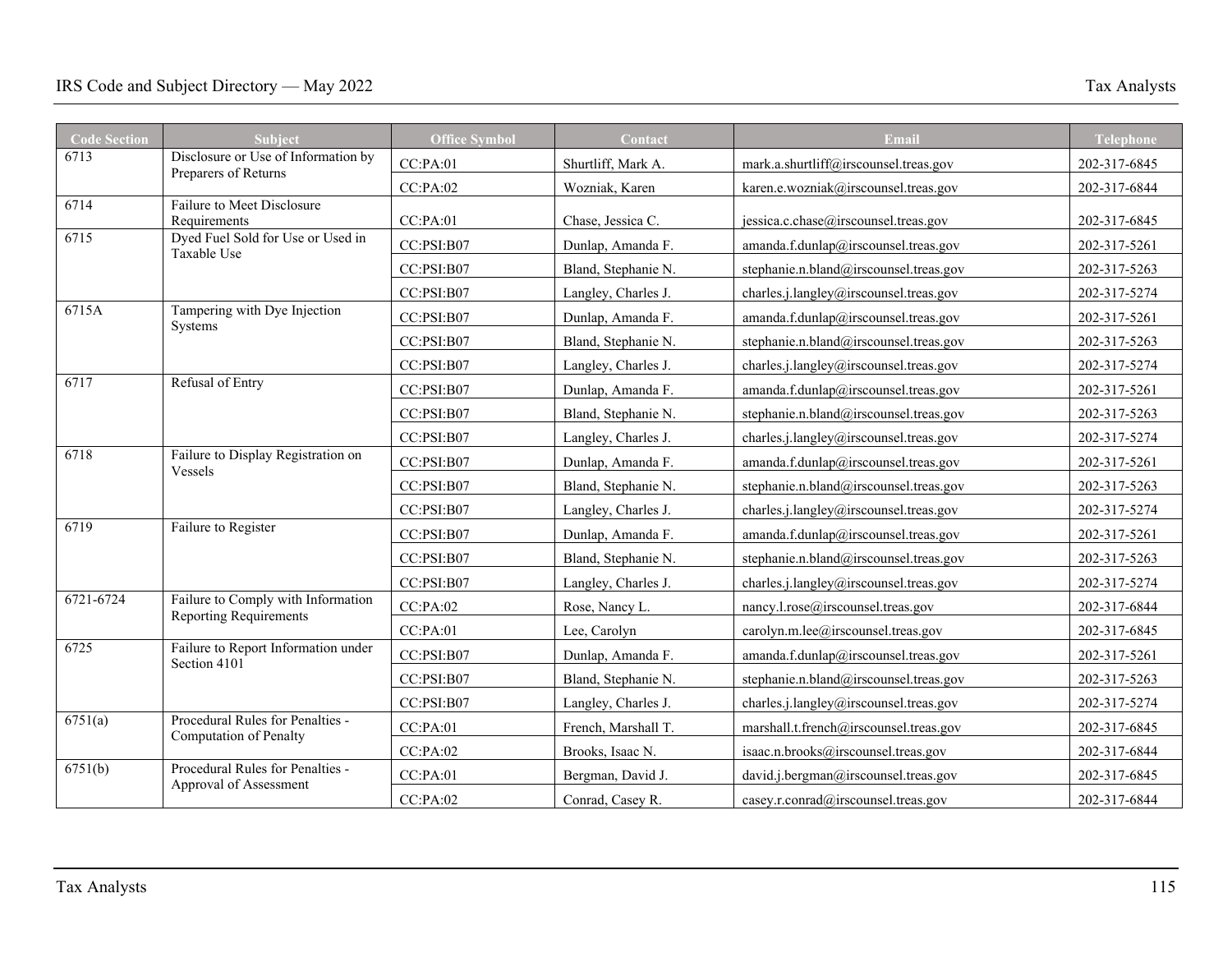| <b>Code Section</b> | <b>Subject</b>                                                           | <b>Office Symbol</b> | Contact                   | Email                                        | <b>Telephone</b> |
|---------------------|--------------------------------------------------------------------------|----------------------|---------------------------|----------------------------------------------|------------------|
| 6511(d)             | Special Statute of Limitations<br>Applicable to Income Taxes             | CC:PA:02             | Brooks, Isaac N.          | isaac.n.brooks@irscounsel.treas.gov          | 202-317-6844     |
|                     |                                                                          | CC:PA:01             | French, Marshall T.       | marshall.t.french@irscounsel.treas.gov       | 202-317-6845     |
| 6851                | Termination Assessments of Income<br>Tax                                 | CC:PA:04             | Levy, Micah A.            | micah.a.levy@irscounsel.treas.gov            | 202-317-6832     |
|                     |                                                                          | CC:PA:03             | Goldstein, Alicia E.      | alicia.goldstein@irscounsel.treas.gov        | 202-317-3600     |
|                     |                                                                          | CC:PA:04             | Jackson-Kaloz, Crystal L. | crystal.l.jackson-kaloz@irscounsel.treas.gov | 202-317-6832     |
| 6852                | <b>Termination Assessments</b>                                           | CC:EEE:EOET:EO1      | <b>Branch Contact</b>     |                                              | 202-317-5800     |
|                     |                                                                          | CC:EEE:EOET:EO3      | <b>Branch Contact</b>     |                                              | 202-317-4086     |
|                     |                                                                          | CC:EEE:EOET:EO2      | <b>Branch Contact</b>     |                                              | 202-317-4541     |
| 6861                | Jeopardy Assessments of Income,<br>Estate, Gift and Certain Excise Taxes | CC:PA:04             | Levy, Micah A.            | micah.a.levy@irscounsel.treas.gov            | 202-317-6832     |
|                     |                                                                          | CC:PA:03             | Goldstein, Alicia E.      | alicia.goldstein@irscounsel.treas.gov        | 202-317-3600     |
|                     |                                                                          | CC:PA:04             | Jackson-Kaloz, Crystal L. | crystal.l.jackson-kaloz@irscounsel.treas.gov | 202-317-6832     |
| 6862                | Jeopardy Assessment of Taxes Other<br>Than Income, Estate, Gift and      | CC:PA:04             | Jackson-Kaloz, Crystal L. | crystal.l.jackson-kaloz@irscounsel.treas.gov | 202-317-6832     |
|                     | Certain Excise Taxes                                                     | CC:PA:03             | Goldstein, Alicia E.      | alicia.goldstein@irscounsel.treas.gov        | 202-317-3600     |
|                     |                                                                          | CC:PA:04             | Levy, Micah A.            | micah.a.levy@irscounsel.treas.gov            | 202-317-6832     |
| 6863                | Stay of Collection of Jeopardy<br>Assessments                            | CC:PA:04             | Jackson-Kaloz, Crystal L. | crystal.l.jackson-kaloz@irscounsel.treas.gov | 202-317-6832     |
|                     |                                                                          | CC:PA:04             | Levy, Micah A.            | micah.a.levy@irscounsel.treas.gov            | 202-317-6832     |
|                     |                                                                          | CC:PA:03             | Goldstein, Alicia E.      | alicia.goldstein@irscounsel.treas.gov        | 202-317-3600     |
| 6864                | Termination of Extended Period for<br>Payment in Case of Carryback       | CC:PA:04             | Jackson-Kaloz, Crystal L. | crystal.l.jackson-kaloz@irscounsel.treas.gov | 202-317-6832     |
|                     |                                                                          | CC:PA:04             | Levy, Micah A.            | micah.a.levy@irscounsel.treas.gov            | 202-317-6832     |
|                     |                                                                          | CC:PA:03             | Goldstein, Alicia E.      | alicia.goldstein@irscounsel.treas.gov        | 202-317-3600     |
| 6867                | Presumptions Where Owner of Large<br>Amounts of Cash is Not Identified   | CC:PA:04             | Ferguson, Robin M.        | robin.m.ferguson@irscounsel.treas.gov        | 202-317-6832     |
|                     |                                                                          | CC:PA:03             | Sheppard, Timothy S.      | timothy.s.sheppard@irscounsel.treas.gov      | 202-317-3600     |
| 6871                | Claims for Income, Estate, Gift, and<br>'Certain Excise Taxes in         | CC:PA:05             | Schmidt, Alexander E.     | alexander.e.schmidt@irscounsel.treas.gov     | 202-317-5437     |
|                     | Receivership Proceedings                                                 | CC:PA:05             | Myrick, John T.           | john.t.myrick@irscounsel.treas.gov           | 202-317-5437     |
| 6872                | Suspension of Period on Assessment                                       | CC:PA:05             | Myrick, John T.           | john.t.myrick@irscounsel.treas.gov           | 202-317-5437     |
|                     |                                                                          | CC:PA:03             | Brau, Keith L.            | keith.l.brau@irscounsel.treas.gov            | 202-317-3600     |
|                     |                                                                          | CC:PA:05             | Schmidt, Alexander E.     | alexander.e.schmidt@irscounsel.treas.gov     | 202-317-5437     |
| 6873                | <b>Unpaid Claims</b>                                                     | CC:PA:05             | Schmidt, Alexander E.     | alexander.e.schmidt@irscounsel.treas.gov     | 202-317-5437     |
|                     |                                                                          | CC:PA:05             | Myrick, John T.           | john.t.myrick@irscounsel.treas.gov           | 202-317-5437     |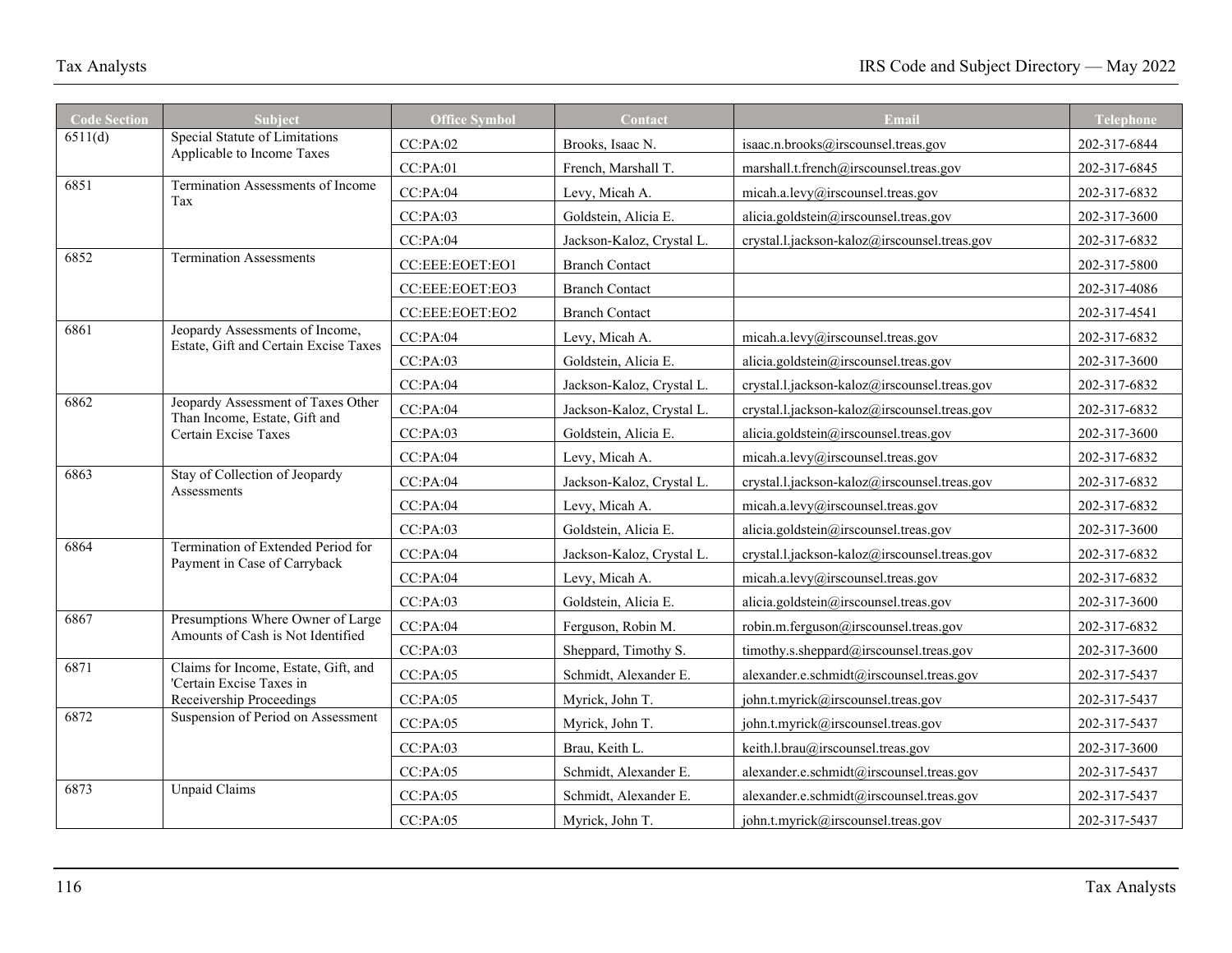| <b>Code Section</b> | Subject                                                 | <b>Office Symbol</b> | Contact                   | Email                                        | Telephone    |
|---------------------|---------------------------------------------------------|----------------------|---------------------------|----------------------------------------------|--------------|
| 6901                | Transferees and Fiduciaries -                           | CC:PA:04             | Bremer, Jason A.          | jason.a.bremer@irscounsel.treas.gov          | 202-317-6832 |
|                     | <b>Transferred Assets</b>                               | CC:PA:04             | Villagrana, David         | david.villagrana@irscounsel.treas.gov        | 202-317-6832 |
| 6902                | Provisions of Special Application to                    | CC:PA:04             | Bremer, Jason A.          | jason.a.bremer@irscounsel.treas.gov          | 202-317-6832 |
|                     | Transfer                                                | CC:PA:04             | Villagrana, David         | david.villagrana@irscounsel.treas.gov        | 202-317-6832 |
| 6903                | Notice of Fiduciary Relationship                        | CC:PA:04             | Villagrana, David         | david.villagrana@irscounsel.treas.gov        | 202-317-6832 |
|                     |                                                         | CC:PA:04             | Bremer, Jason A.          | jason.a.bremer@irscounsel.treas.gov          | 202-317-6832 |
| 6904                | Prohibition of Injunctions                              | CC:PA:04             | Maher, Joseph T.          | joseph.t.maher@irscounsel.treas.gov          | 202-317-6832 |
|                     |                                                         | CC:PA:03             | Goldstein, Alicia E.      | alicia.goldstein@irscounsel.treas.gov        | 202-317-3600 |
| 6905                | Discharge of Executor from Personal                     | CC:PA:03             | Goldstein, Alicia E.      | alicia.goldstein@irscounsel.treas.gov        | 202-317-3600 |
|                     | Liability                                               | CC:PA:04             | Ferguson, Robin M.        | robin.m.ferguson@irscounsel.treas.gov        | 202-317-6832 |
| 7101                | Form of Bonds                                           | CC:PA:03             | Goldstein, Alicia E.      | alicia.goldstein@irscounsel.treas.gov        | 202-317-3600 |
|                     |                                                         | CC:PA:03             | Mezheritsky, Elizabeth K. | elizabeth.k.mezheritske@irscounsel.treas.gov | 202-317-3600 |
| 7102                | Single Bond in Lieu of Multiple                         | CC:PA:03             | Goldstein, Alicia E.      | alicia.goldstein@irscounsel.treas.gov        | 202-317-3600 |
|                     | <b>Bonds</b>                                            | CC:PA:03             | Mezheritsky, Elizabeth K. | elizabeth.k.mezheritske@irscounsel.treas.gov | 202-317-3600 |
| 7103                | <b>Bonds</b>                                            | CC:PA:03             | Goldstein, Alicia E.      | alicia.goldstein@irscounsel.treas.gov        | 202-317-3600 |
|                     |                                                         | CC:PA:03             | Mezheritsky, Elizabeth K. | elizabeth.k.mezheritske@irscounsel.treas.gov | 202-317-3600 |
| 7121                | <b>Closing Agreements</b>                               | CC:PA:05             | Marler, Chad H.           | chad.h.marler@irscounsel.treas.gov           | 202-317-5437 |
|                     |                                                         | CC:PA:05             | Thomas, Jordan L.         | jordan.l.thomas@irscounsel.treas.gov         | 202-317-5437 |
| 7122                | Compromises                                             | CC:PA:05             | Ryan, Walter              | walter.ryan@irscounsel.treas.gov             | 202-317-5437 |
|                     |                                                         | CC:PA:05             | Marler, Chad H.           | chad.h.marler@irscounsel.treas.gov           | 202-317-5437 |
| 7123                | Appeal Dispute Resolution                               | CC:PA:03             | Kohn, Debra A.            | debra.a.kohn@irscounsel.treas.gov            | 202-317-3600 |
|                     | Procedures                                              | CC:PA:03             | Goldstein, Alicia E.      | alicia.goldstein@irscounsel.treas.gov        | 202-317-3600 |
|                     |                                                         | CC:PA:03             | Sheppard, Timothy S.      | timothy.s.sheppard@irscounsel.treas.gov      | 202-317-3600 |
| 7201-7215           | Chapter 75 - Crimes, Other Offenses,<br>and Forfeitures | CC:CT                | Office Contact            |                                              | 202-317-6870 |
| 7213                | Unauthorized Disclosure of Return or                    |                      |                           |                                              |              |
|                     | Return Information                                      | CC:PA:07             | Mielke, Amy L.            | amy.l.mielke@irscounsel.treas.gov            | 202-317-6834 |
| 7213A               | Unauthorized Inspection of Returns                      | CC:PA:06             | Newsome, Helene R.        | helene.r.newsome@irscounsel.treas.gov        | 202-317-6833 |
|                     | or Return Information                                   | CC:PA:06             | Newsome, Helene R.        | helene.r.newsome@irscounsel.treas.gov        | 202-317-6833 |
|                     |                                                         | CC:PA:07             | Mielke, Amy L.            | amy.l.mielke@irscounsel.treas.gov            | 202-317-6834 |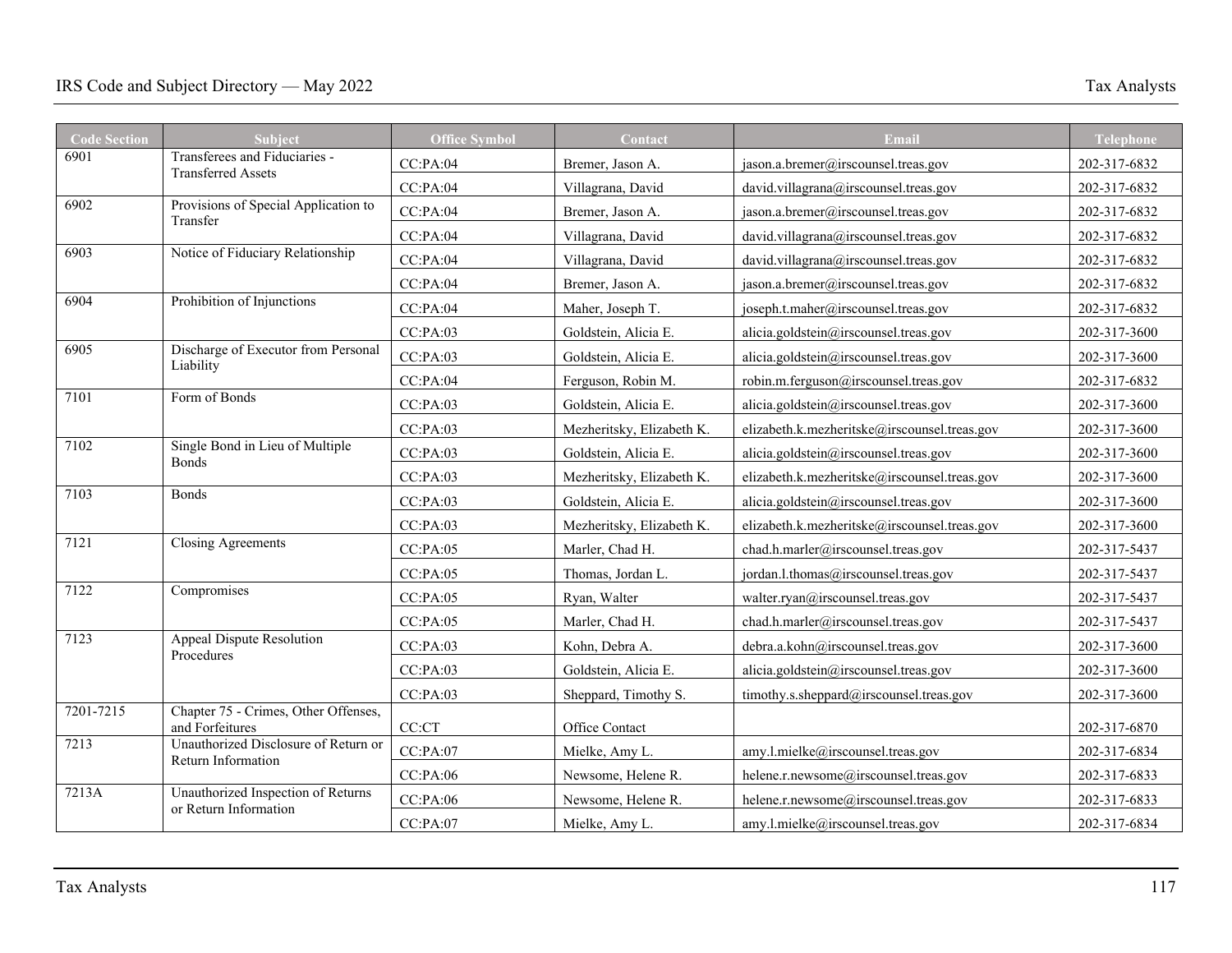| <b>Code Section</b> | Subject                                                                        | <b>Office Symbol</b> | Contact                              | Email                                    | Telephone    |
|---------------------|--------------------------------------------------------------------------------|----------------------|--------------------------------------|------------------------------------------|--------------|
| 7216                | Disclosure or Use of Information by                                            | CC:PA:01             | Shurtliff, Mark A.                   | mark.a.shurtliff@irscounsel.treas.gov    | 202-317-6845 |
|                     | <b>Return Preparers</b>                                                        | CC:PA:02             | Wozniak, Karen                       | karen.e.wozniak@irscounsel.treas.gov     | 202-317-6844 |
| 7232                | Failure to Register, or False<br>Statement by Manufacturer or                  | CC:PSI:B07           | Bland, Stephanie N.                  | stephanie.n.bland@irscounsel.treas.gov   | 202-317-5263 |
|                     | Producer of Gasoline or Lubricating                                            | CC:PSI:B07           | Langley, Charles J.                  | charles.j.langley@irscounsel.treas.gov   | 202-317-5274 |
|                     | Oil                                                                            | CC:PSI:B07           | Dunlap, Amanda F.                    | amanda.f.dunlap@irscounsel.treas.gov     | 202-317-5261 |
| 7261                | Representation that Retailers' Excise                                          | CC:PSI:B07           | Bland, Stephanie N.                  | stephanie.n.bland@irscounsel.treas.gov   | 202-317-5263 |
|                     | Tax is Excluded from Price of Article                                          | CC:PSI: B07          | Langley, Charles J.                  | charles.j.langley@irscounsel.treas.gov   | 202-317-5274 |
|                     | CC:PSI: B07                                                                    | Dunlap, Amanda F.    | amanda.f.dunlap@irscounsel.treas.gov | 202-317-5261                             |              |
| 7301                | Property Subject to Tax                                                        | CC:CT                | Office Contact                       |                                          | 202-317-6870 |
| 7302                | Property Used in Violation of<br><b>Internal Revenue Laws</b>                  | CC:CT                | Office Contact                       |                                          | 202-317-6870 |
| 7303                | Other Property Subject to Forfeiture                                           | CC:CT                | Office Contact                       |                                          | 202-317-6870 |
| 7304                | Penalty for Fraudulently Claiming                                              | CC:CT                | Office Contact                       |                                          | 202-317-6870 |
| 7321-7327           | Procedure and Administration                                                   | CC:CT                | Office Contact                       |                                          | 202-317-6870 |
| 7341-7344           | Miscellaneous Penalty and Forfeiture<br>Provisions                             | CC:CT                | Office Contact                       |                                          | 202-317-6870 |
| 7345                | Revocation or denial of passport in<br>case of certain tax delinquencies       | CC:PA:04             | Williams, Laurence K.                | laurence.k.williams@irscounsel.treas.gov | 202-317-6832 |
|                     |                                                                                | CC:PA:04             | Ferguson, Robin M.                   | robin.m.ferguson@irscounsel.treas.gov    | 202-317-6832 |
|                     |                                                                                | CC:PA:03             | King, Mary C.                        | mary.c.king@irscounsel.treas.gov         | 202-317-3600 |
| 7401                | Authorization of Suits                                                         | CC:PA:04             | Ferguson, Robin M.                   | robin.m.ferguson@irscounsel.treas.gov    | 202-317-6832 |
|                     |                                                                                | CC:PA:04             | Williams, Laurence K.                | laurence.k.williams@irscounsel.treas.gov | 202-317-6832 |
| 7402(a)             | Jurisdiction of District Courts to<br>Issue Orders, Processes and<br>Judgments | CC:PA:05             | Marler, Chad H.                      | chad.h.marler@irscounsel.treas.gov       | 202-317-5437 |
| 7402(b)             | Jurisdiction of District Courts to                                             |                      |                                      |                                          |              |
| 7402(e)             | <b>Enforce Summonses</b><br>Jurisdiction of District Courts to                 | CC:PA:07             | Karon, Steven L.                     | steven.l.karon@irscounsel.treas.gov      | 202-317-6834 |
|                     | Quiet Title                                                                    | CC:PA:04             | Williams, Laurence K.                | laurence.k.williams@irscounsel.treas.gov | 202-317-6832 |
| 7403                | Action to Enforce Lien                                                         | CC:PA:04             | Ferguson, Robin M.                   | robin.m.ferguson@irscounsel.treas.gov    | 202-317-6832 |
|                     |                                                                                | CC:PA:04             | Ferguson, Robin M.                   | robin.m.ferguson@irscounsel.treas.gov    | 202-317-6832 |
|                     |                                                                                | CC:PA:04             | Williams, Laurence K.                | laurence.k.williams@irscounsel.treas.gov | 202-317-6832 |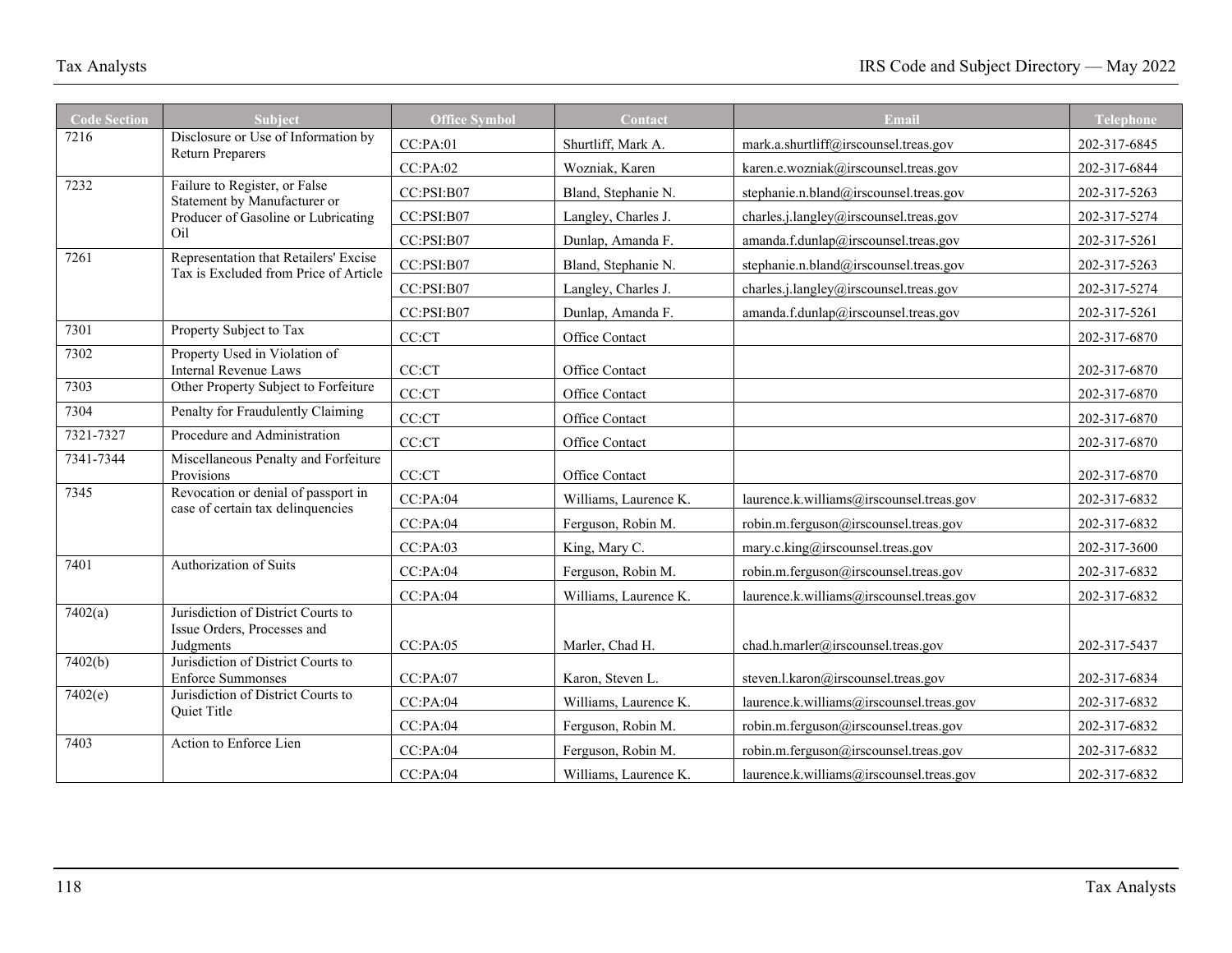| <b>Code Section</b> | <b>Subject</b>                                                         | <b>Office Symbol</b> | <b>Contact</b>            | Email                                                                                                                                                                                                                                    | <b>Telephone</b> |
|---------------------|------------------------------------------------------------------------|----------------------|---------------------------|------------------------------------------------------------------------------------------------------------------------------------------------------------------------------------------------------------------------------------------|------------------|
| 7404                | Civil Action for Estate Taxes                                          | CC:PA:04             | Levy, Micah A.            | micah.a.levy@irscounsel.treas.gov                                                                                                                                                                                                        | 202-317-6832     |
|                     |                                                                        | CC:PA:03             | Goldstein, Alicia E.      | alicia.goldstein@irscounsel.treas.gov                                                                                                                                                                                                    | 202-317-3600     |
|                     |                                                                        | CC:PA:06             | Hutson, Courtney M.       | courtney.m.hutson@irscounsel.treas.gov                                                                                                                                                                                                   | 202-317-6833     |
| 7405                | Erroneous Refunds                                                      | CC:PA:03             | Goldstein, Alicia E.      | alicia.goldstein@irscounsel.treas.gov                                                                                                                                                                                                    | 202-317-3600     |
|                     |                                                                        | CC:PA:04             | Williams, Laurence K.     | laurence.k.williams@irscounsel.treas.gov                                                                                                                                                                                                 | 202-317-6832     |
|                     |                                                                        | CC:PA:03             | Mezheritsky, Elizabeth K. | elizabeth.k.mezheritske@irscounsel.treas.gov                                                                                                                                                                                             | 202-317-3600     |
| 7406                | Disposition of Judgments and                                           | CC:PA:04             | Ferguson, Robin M.        | robin.m.ferguson@irscounsel.treas.gov                                                                                                                                                                                                    | 202-317-6832     |
|                     | Moneys Received                                                        | CC:PA:03             | Kohn, Debra A.            | debra.a.kohn@irscounsel.treas.gov                                                                                                                                                                                                        | 202-317-3600     |
| 7407                | Action to Enjoin Income Tax Return                                     | CC:PA:02             | Franklin, Michael A.      | michael.a.franklin@irscounsel.treas.gov                                                                                                                                                                                                  | 202-317-6844     |
|                     | Preparers                                                              | CC:PA:02             | Wozniak, Karen            | karen.e.wozniak@irscounsel.treas.gov                                                                                                                                                                                                     | 202-317-6844     |
| 7408                | Action to Enjoin Promoters of                                          | CC:PA:02             | Franklin, Michael A.      | michael.a.franklin@irscounsel.treas.gov                                                                                                                                                                                                  | 202-317-6844     |
|                     | Abusive Tax Shelters                                                   | CC:PA:02             | Wozniak, Karen            |                                                                                                                                                                                                                                          | 202-317-6844     |
| 7409                | <b>Enjoining Flagrant Political</b>                                    | CC:EEE:EOET:EO1      | <b>Branch Contact</b>     |                                                                                                                                                                                                                                          | 202-317-5800     |
|                     | Expenditures                                                           | CC:EEE:EOET:EO2      | <b>Branch Contact</b>     |                                                                                                                                                                                                                                          | 202-317-4541     |
|                     |                                                                        | CC:EEE:EOET:EO3      | <b>Branch Contact</b>     |                                                                                                                                                                                                                                          | 202-317-4086     |
| 7421                | Anti Injunction Act                                                    | CC:PA:03             | King, Mary C.             | mary.c.king@irscounsel.treas.gov                                                                                                                                                                                                         | 202-317-3600     |
|                     |                                                                        | CC:PA:03             | Benson, Eric P.           | eric.p.benson@irscounsel.treas.gov                                                                                                                                                                                                       | 202-317-3600     |
|                     |                                                                        | CC:PA:03             | Goldstein, Alicia E.      | alicia.goldstein@irscounsel.treas.gov                                                                                                                                                                                                    | 202-317-3600     |
| 7422                | Civil Actions for Refund                                               | CC:PA:04             | Levy, Micah A.            | micah.a.levy@irscounsel.treas.gov                                                                                                                                                                                                        | 202-317-6832     |
|                     |                                                                        | CC:PA:04             | Ferguson, Robin M.        | robin.m.ferguson@irscounsel.treas.gov                                                                                                                                                                                                    | 202-317-6832     |
|                     |                                                                        | CC:PA:03             | Sheppard, Timothy S.      |                                                                                                                                                                                                                                          | 202-317-3600     |
|                     |                                                                        | CC:PA:03             | King, Mary C.             | karen.e.wozniak@irscounsel.treas.gov<br>timothy.s.sheppard@irscounsel.treas.gov<br>mary.c.king@irscounsel.treas.gov<br>deborah.grogan@irscounsel.treas.gov<br>alicia.goldstein@irscounsel.treas.gov<br>micah.a.levy@irscounsel.treas.gov | 202-317-3600     |
| 7422(j)             | Special Rule for Actions with                                          | CC:PA:03             | Grogan, Deborah           |                                                                                                                                                                                                                                          | 202-317-3600     |
|                     | Respect to Estates for Which an<br>Election Under Section 6166 is Made | CC:PA:03             | Goldstein, Alicia E.      |                                                                                                                                                                                                                                          | 202-317-3600     |
|                     |                                                                        | CC:PA:04             | Levy, Micah A.            |                                                                                                                                                                                                                                          | 202-317-6832     |
| 7423                | Repayments to Officers or<br>Employees                                 | CC:PA:03             | King, Mary C.             | mary.c.king@irscounsel.treas.gov                                                                                                                                                                                                         | 202-317-3600     |
| 7424                | Intervention                                                           | CC:PA:03             | Grogan, Deborah           | deborah.grogan@irscounsel.treas.gov                                                                                                                                                                                                      | 202-317-3600     |
|                     |                                                                        | CC:PA:04             | Ferguson, Robin M.        | robin.m.ferguson@irscounsel.treas.gov                                                                                                                                                                                                    | 202-317-6832     |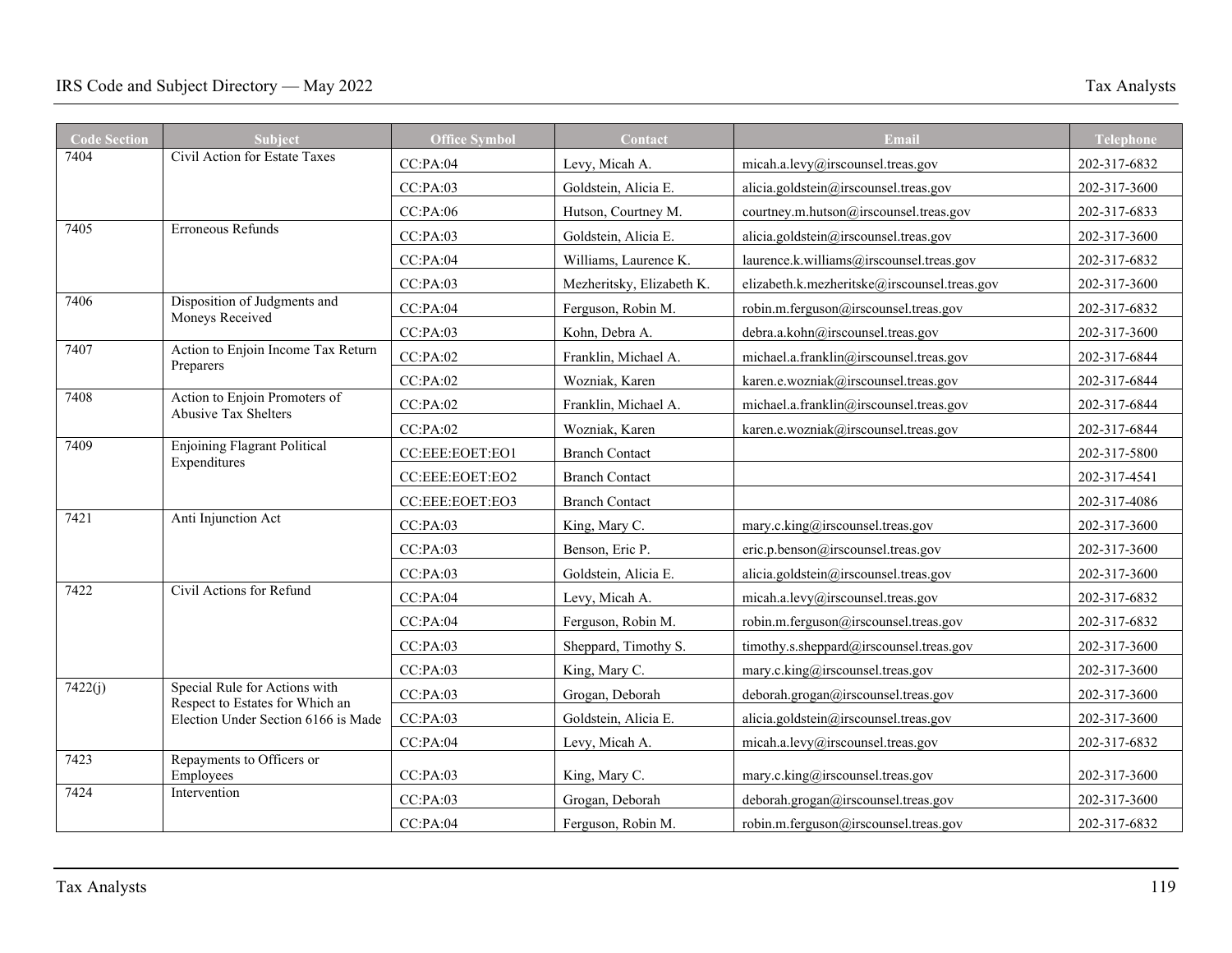| <b>Code Section</b> | <b>Subject</b>                                                       | <b>Office Symbol</b>        | Contact                   | <b>Email</b>                                 | <b>Telephone</b> |
|---------------------|----------------------------------------------------------------------|-----------------------------|---------------------------|----------------------------------------------|------------------|
| 7425                | Discharge of Liens                                                   | CC:PA:03                    | Kohn, Debra A.            | debra.a.kohn@irscounsel.treas.gov            | 202-317-3600     |
|                     |                                                                      | CC:PA:03                    | Grogan, Deborah           | deborah.grogan@irscounsel.treas.gov          | 202-317-3600     |
|                     |                                                                      | CC:PA:04                    | Williams, Laurence K.     | laurence.k.williams@irscounsel.treas.gov     | 202-317-6832     |
| 7426                | Suits by Third Parties                                               | CC:PA:03                    | Grogan, Deborah           | deborah.grogan@irscounsel.treas.gov          | 202-317-3600     |
|                     |                                                                      | CC:PA:03                    | Kohn, Debra A.            | debra.a.kohn@irscounsel.treas.gov            | 202-317-3600     |
|                     |                                                                      | CC:PA:03                    | Sheppard, Timothy S.      | timothy.s.sheppard@irscounsel.treas.gov      | 202-317-3600     |
| 7427                | Income Tax Return Preparers<br>(Burden of Proof)                     | CC:PA:07                    | Karon, Steven L.          | steven.l.karon@irscounsel.treas.gov          | 202-317-6834     |
| 7428                | <b>Declaratory Judgments</b>                                         | CC:EEE:EOET:EO1             | <b>Branch Contact</b>     |                                              | 202-317-5800     |
|                     |                                                                      | CC:EEE:EOET:EO2             | <b>Branch Contact</b>     |                                              | 202-317-4541     |
|                     |                                                                      | CC:EEE:EOET:EO3             | <b>Branch Contact</b>     |                                              | 202-317-4086     |
| 7429                | Review of Jeopardy Levy or<br><b>Assessment Procedures</b>           | CC:PA:04                    | Jackson-Kaloz, Crystal L. | crystal.l.jackson-kaloz@irscounsel.treas.gov | 202-317-6832     |
|                     |                                                                      | CC:PA:04                    | Levy, Micah A.            | micah.a.levy@irscounsel.treas.gov            | 202-317-6832     |
| 7430                | Awarding of Costs and Certain Fees                                   | CC:PA:05                    | Castaneda, Shannon K.     | shannon.k.brophy@irscounsel.treas.gov        | 202-317-5437     |
|                     |                                                                      | CC:PA:05                    | Thomas, Jordan L.         | jordan.l.thomas@irscounsel.treas.gov         | 202-317-5437     |
|                     |                                                                      | CC:PA:05                    | Jarboe, Melissa A.        | melissa.a.jarboe@irscounsel.treas.gov        | 202-317-5437     |
| 7431                | Civil Damage for Unauthorized<br>Inspection or Disclosure of Returns | CC:PA:07                    | Mielke, Amy L.            | amy.l.mielke@irscounsel.treas.gov            | 202-317-6834     |
|                     | and Return Information                                               | CC:PA:06                    | Harrison, Brittany L.     | brittany.l.harrison@irscounsel.treas.gov     | 202-317-6833     |
| 7432                | Civil Damages for Failure to Release<br>Lien                         | CC:PA:05                    | Thomas, Jordan L.         | jordan.l.thomas@irscounsel.treas.gov         | 202-317-5437     |
|                     |                                                                      | CC:PA:05                    | Castaneda, Shannon K.     | shannon.k.brophy@irscounsel.treas.gov        | 202-317-5437     |
| 7433                | Civil Damages for Unauthorized<br>Collection Actions                 | CC:PA:05                    | Thomas, Jordan L.         | jordan.l.thomas@irscounsel.treas.gov         | 202-317-5437     |
|                     |                                                                      | CC:PA:05                    | Castaneda, Shannon K.     | shannon.k.brophy@irscounsel.treas.gov        | 202-317-5437     |
| 7434                | Civil Damages for Fraudulent Filing<br>of Information Returns        | CC:PA:01                    | Pierce, Danielle W.       | danielle.w.pierce@irscounsel.treas.gov       | 202-317-6845     |
| 7435                | Unauthorized Enticement of<br><b>Information Disclosure</b>          | CC:PA:05                    | Castaneda, Shannon K.     | shannon.k.brophy@irscounsel.treas.gov        | 202-317-5437     |
| 7436                | Proceedings for Determination of                                     |                             |                           |                                              |                  |
| 7441-7464           | <b>Employment Status</b><br>Tax Court                                | $\mathbf{CC:} \mathbf{EEE}$ | Duce, Melissa L.          | melissa.l.duce@irscounsel.treas.gov          | 202-317-4774     |
|                     |                                                                      | CC:PA:06                    | Simmons, Joshua R.        | joshua.r.simmons@irscounsel.treas.gov        | 202-317-6833     |
| 7476                | Declaratory Judgments Relating to                                    | CC:PA:07                    | Valvardi, Christopher     | christopher.valvardi@irscounsel.treas.gov    | 202-317-6834     |
|                     | Qualification of Certain Retirement<br>Plans                         | CC:EEE:EB:QP2               | <b>Branch Contact</b>     |                                              | 202-317-6790     |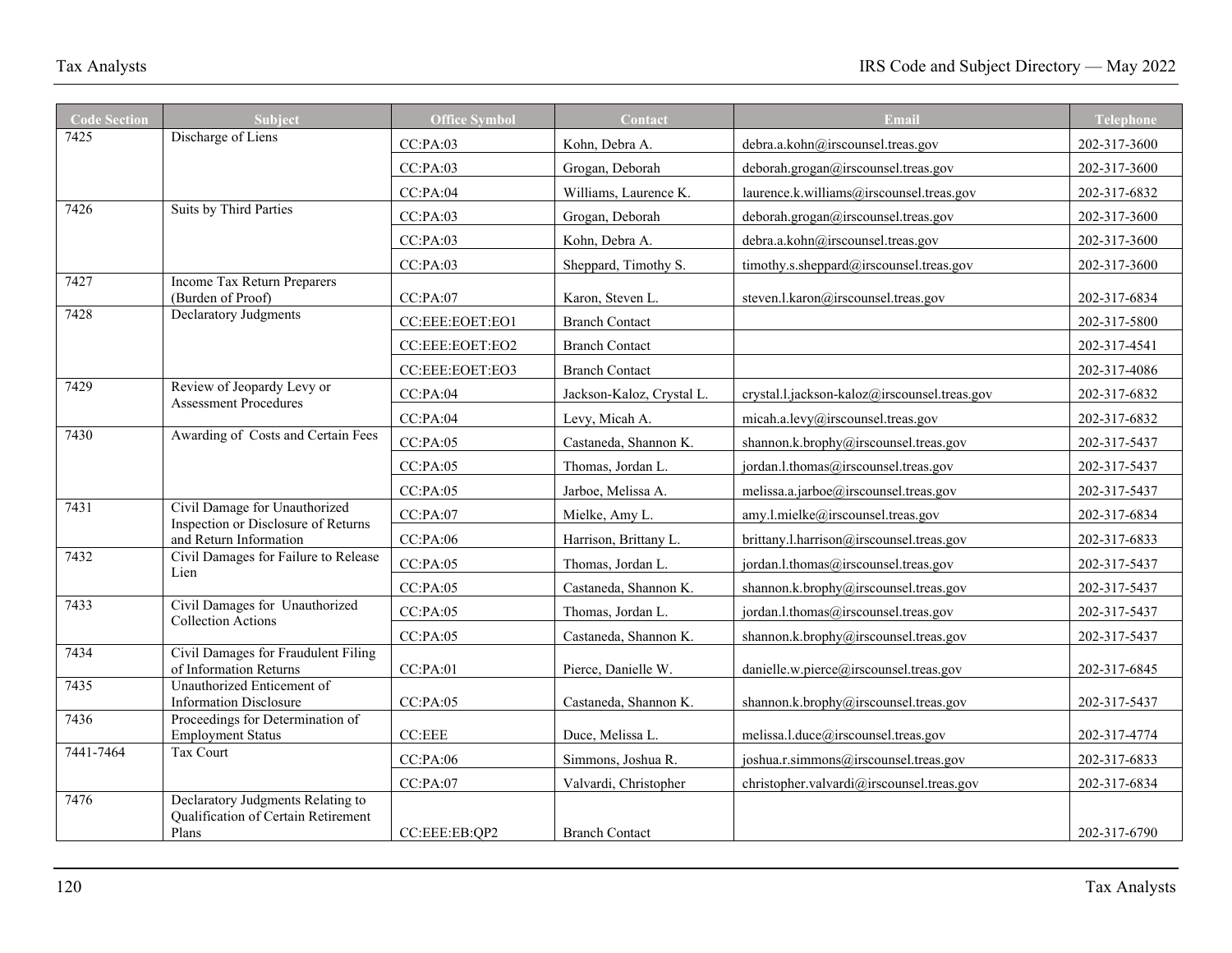| <b>Code Section</b> | <b>Subject</b>                                                                     | <b>Office Symbol</b> | Contact                  | <b>Email</b>                              | <b>Telephone</b> |
|---------------------|------------------------------------------------------------------------------------|----------------------|--------------------------|-------------------------------------------|------------------|
| 7477                | Declaratory Judgments Relating to<br>Value of Certain Gifts                        | CC:PSI:B04           | MacEachen, John D.       | john.d.maceachen@irscounsel.treas.gov     | 202-317-4642     |
| 7478                | Declaratory Judgments Relating to<br>Status of Certain Governmental<br>Obligations | CC:FIP:B05           | Som de Cerff, Johanna L. | johanna.l.somdecerff@irscounsel.treas.gov | 202-317-4567     |
| 7479                | Declaratory Judgment With Respect<br>to 6166 Election                              | CC:PA:03             | Goldstein, Alicia E.     | alicia.goldstein@irscounsel.treas.gov     | 202-317-3600     |
| 7481-7486           | Court Review of Tax Court<br>Decisions                                             | CC:PA:06             | Edwards, Steven M.       | steven.m.edwards@irscounsel.treas.gov     | 202-317-6833     |
|                     |                                                                                    | CC:PA:07             | Valvardi, Christopher    | christopher.valvardi@irscounsel.treas.gov | 202-317-6834     |
| 7491                | <b>Burden of Proof</b>                                                             | CC:PA:07             | Valvardi, Christopher    | christopher.valvardi@irscounsel.treas.gov | 202-317-6834     |
|                     |                                                                                    | CC:PA:06             | Cummiskey, Kevin E.      | kevin.e.cummiskey@irscounsel.treas.gov    | 202-317-6833     |
| 7501                | Liability for Taxes Withheld or<br>Collected                                       | CC:PA:03             | Sheppard, Timothy S.     | timothy.s.sheppard@irscounsel.treas.gov   | 202-317-3600     |
|                     |                                                                                    | CC:PA:03             | Grogan, Deborah          | deborah.grogan@irscounsel.treas.gov       | 202-317-3600     |
| 7502                | Timely Mailing Treated as Timely<br>Filing and Paying                              | CC:PA:07             | Karon, Steven L.         | steven.l.karon@irscounsel.treas.gov       | 202-317-6834     |
| 7503                | Time for Performance of Acts When<br>Last Day Falls on Saturday, Sunday,           | CC:PA:06             | Edwards, Steven M.       | steven.m.edwards@irscounsel.treas.gov     | 202-317-6833     |
|                     | or Legal Holiday                                                                   | CC:PA:07             | Karon, Steven L.         | steven.l.karon@irscounsel.treas.gov       | 202-317-6834     |
| 7504                | Fractional Parts of a Dollar                                                       | CC:PA:06             | Cummiskey, Kevin E.      | kevin.e.cummiskey@irscounsel.treas.gov    | 202-317-6833     |
| 7505                | Sale of Personal Property                                                          | CC:PA:03             | Grogan, Deborah          | deborah.grogan@irscounsel.treas.gov       | 202-317-3600     |
|                     |                                                                                    | CC:PA:04             | Ferguson, Robin M.       | robin.m.ferguson@irscounsel.treas.gov     | 202-317-6832     |
| 7506                | Administration of Real Estate                                                      | CC:PA:03             | Grogan, Deborah          | deborah.grogan@irscounsel.treas.gov       | 202-317-3600     |
|                     |                                                                                    | CC:PA:04             | Ferguson, Robin M.       | robin.m.ferguson@irscounsel.treas.gov     | 202-317-6832     |
| 7507                | Exemption of Insolvent Banks from<br>Tax                                           | CC:FIP:B03           | Brown, K. Scott          | k.scott.brown@irscounsel.treas.gov        | 202-317-4423     |
| 7508                | Time for Performing Acts Postponed<br>by Reason of Service in Combat               | CC:PA:07             | Mielke, Amy L.           | amy.l.mielke@irscounsel.treas.gov         | 202-317-6834     |
|                     | Zone                                                                               | CC:PA:07             | Tate, Sarah E.           | sarah.e.tate@irscounsel.treas.gov         | 202-317-6834     |
| 7508A               | Postponing Tax Related Deadlines by<br>Reason of Presidentially Declared           | CC:PA:07             | Tate, Sarah E.           | sarah.e.tate@irscounsel.treas.gov         | 202-317-6834     |
|                     | Disaster or Terroristic or Military<br>Actions                                     | CC:PA:07             | Mielke, Amy L.           | amy.l.mielke@irscounsel.treas.gov         | 202-317-6834     |
| 7509                | Expenditures Incurred by the U.S.<br>Postal Service                                | CC:PA:01             | Chase, Jessica C.        | jessica.c.chase@irscounsel.treas.gov      | 202-317-6845     |
| 7510                | Exemption from Tax of Domestic<br>Goods 'Purchased for the United                  | CC:ITA:B04           | Mojiri-Azad, Lisa        | lisa.mojiri-azad@irscounsel.treas.gov     | 202-317-4718     |
|                     | <b>States</b>                                                                      | CC:ITA:B05           | Glazman, Innessa         | innessa.glazman@irscounsel.treas.gov      | 202-317-7006     |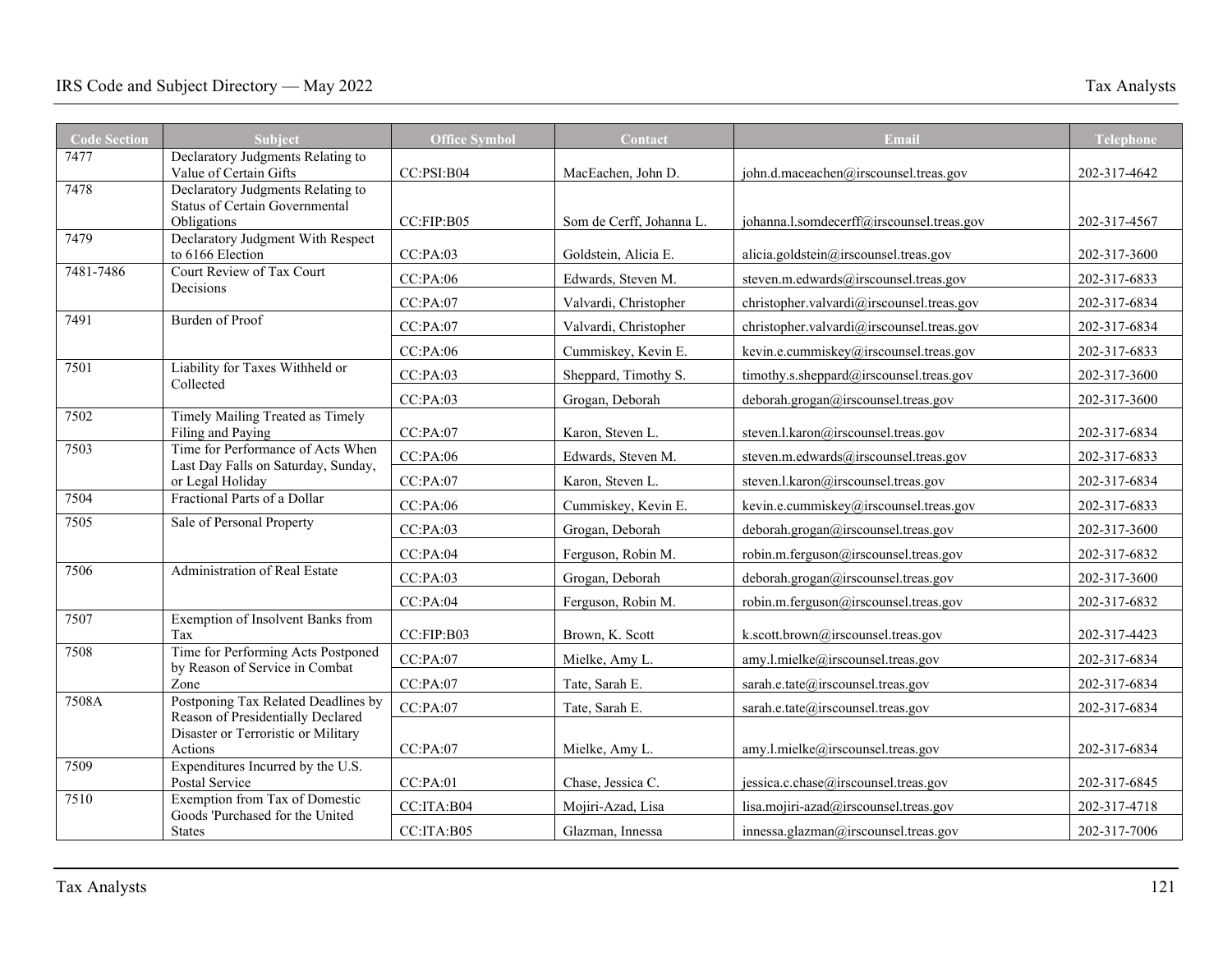| <b>Code Section</b> | <b>Subject</b>                                                            | <b>Office Symbol</b> | Contact                     | Email                                         | <b>Telephone</b> |
|---------------------|---------------------------------------------------------------------------|----------------------|-----------------------------|-----------------------------------------------|------------------|
| 7512                | Separate Accounting for Trust Fund<br>Taxes                               | CC:PA:03             | Mezheritsky, Elizabeth K.   | elizabeth.k.mezheritske@irscounsel.treas.gov  | 202-317-3600     |
|                     |                                                                           | CC:PA:04             | Bremer, Jason A.            | jason.a.bremer@irscounsel.treas.gov           | 202-317-6832     |
| 7513                | Reproduction of Returns and Other<br>Documents                            | CC:PA:06             | Cummiskey, Kevin E.         | kevin.e.cummiskey@irscounsel.treas.gov        | 202-317-6833     |
| 7514                | Authority to Prescribe or Modify<br>Seals                                 | CC:PA:06             | Cummiskey, Kevin E.         | kevin.e.cummiskey@irscounsel.treas.gov        | 202-317-6833     |
| 7517                | Furnishing on Request of Statement<br>Explaining Estate or Gift Valuation | CC:PSI:B04           | MacEachen, John D.          | john.d.maceachen@irscounsel.treas.gov         | 202-317-4642     |
| 7518                | Tax Incentives Relating to Merchant<br>Marine Capital Construction Funds  | CC:PSI:B05           | Torruella Costa, Michael J. | michael.j.torruellacosta@irscounsel.treas.gov | 202-317-3010     |
| 7519                | Required Payments for Entities<br>Electing Not To Have Required           | CC:ITA:B04           | Ruane, William R.           | william.r.ruane@irscounsel.treas.gov          | 202-317-4718     |
|                     | Taxable Year                                                              | CC:ITA:B05           | Dufresne, Sarah F.          | sarah.f.dufresne@irscounsel.treas.gov         | 202-317-7006     |
| 7520                | <b>Valuation Tables</b>                                                   | CC:PSI:B04           | Damazo, Lane H.             | lane.damazo@irscounsel.treas.gov              | 202-317-4628     |
|                     |                                                                           | CC:PSI:B04           | Samuels, Mayer R.           | mayer.r.samuels@irscounsel.treas.gov          | 202-317-4626     |
| 7522                | Content of Tax Due, Deficiency, and<br><b>Other Notices</b>               | CC:PA:07             | Valvardi, Christopher       | christopher.valvardi@irscounsel.treas.gov     | 202-317-6834     |
|                     |                                                                           | CC:PA:06             | Simmons, Joshua R.          | joshua.r.simmons@irscounsel.treas.gov         | 202-317-6833     |
| 7524                | Annual Notice of Tax Delinquency                                          | CC:PA:04             | Levy, Micah A.              | micah.a.levy@irscounsel.treas.gov             | 202-317-6832     |
|                     |                                                                           | CC:PA:03             | Mezheritsky, Elizabeth K.   | elizabeth.k.mezheritske@irscounsel.treas.gov  | 202-317-3600     |
| 7525                | Confidentiality Privileges Relating to<br>Taxpayer Communications         | CC:PA:07             | Valvardi, Christopher       | christopher.valvardi@irscounsel.treas.gov     | 202-317-6834     |
| 7526                | Low-Income Taxpayer Clinics                                               | <b>CC:NTA</b>        | Hartford, Susan L.          | susan.l.hartford@irscounsel.treas.gov         | 202-317-4124     |
|                     |                                                                           | <b>CC:NTA</b>        | Kenney, Megan B.            | megan.b.kenney@irscounsel.treas.gov           | 202-317-3060     |
| 7528                | User Fees for Rulings Program                                             | CC:PA:05             | Marler, Chad H.             | chad.h.marler@irscounsel.treas.gov            | 202-317-5437     |
|                     |                                                                           | CC:PA:05             | Myrick, John T.             | john.t.myrick@irscounsel.treas.gov            | 202-317-5437     |
| 7529                | Notification of Suspected Identity<br>Theft                               | CC:PA:07             | Mielke, Amy L.              | amy.l.mielke@irscounsel.treas.gov             | 202-317-6834     |
| 7601                | Canvass of Districts for Taxable<br>Persons and Objects                   | CC:PA:06             | Barnes, Kilsy T.            | kilsy.t.barnes@irscounsel.treas.gov           | 202-317-6833     |
| 7601-7611           | Examination and Inspection                                                | CC:CT                | Office Contact              |                                               | 202-317-6870     |
| 7602                | Examination of Books and Witnesses                                        | CC:PA:06             | Barnes, Kilsy T.            | kilsy.t.barnes@irscounsel.treas.gov           | 202-317-6833     |
|                     |                                                                           | CC:PA:06             | Hutson, Courtney M.         | courtney.m.hutson@irscounsel.treas.gov        | 202-317-6833     |
| 7602(e)             | Limitation on Examination on<br>Unreported Income                         | CC:PA:06             | Barnes, Kilsy T.            | kilsy.t.barnes@irscounsel.treas.gov           | 202-317-6833     |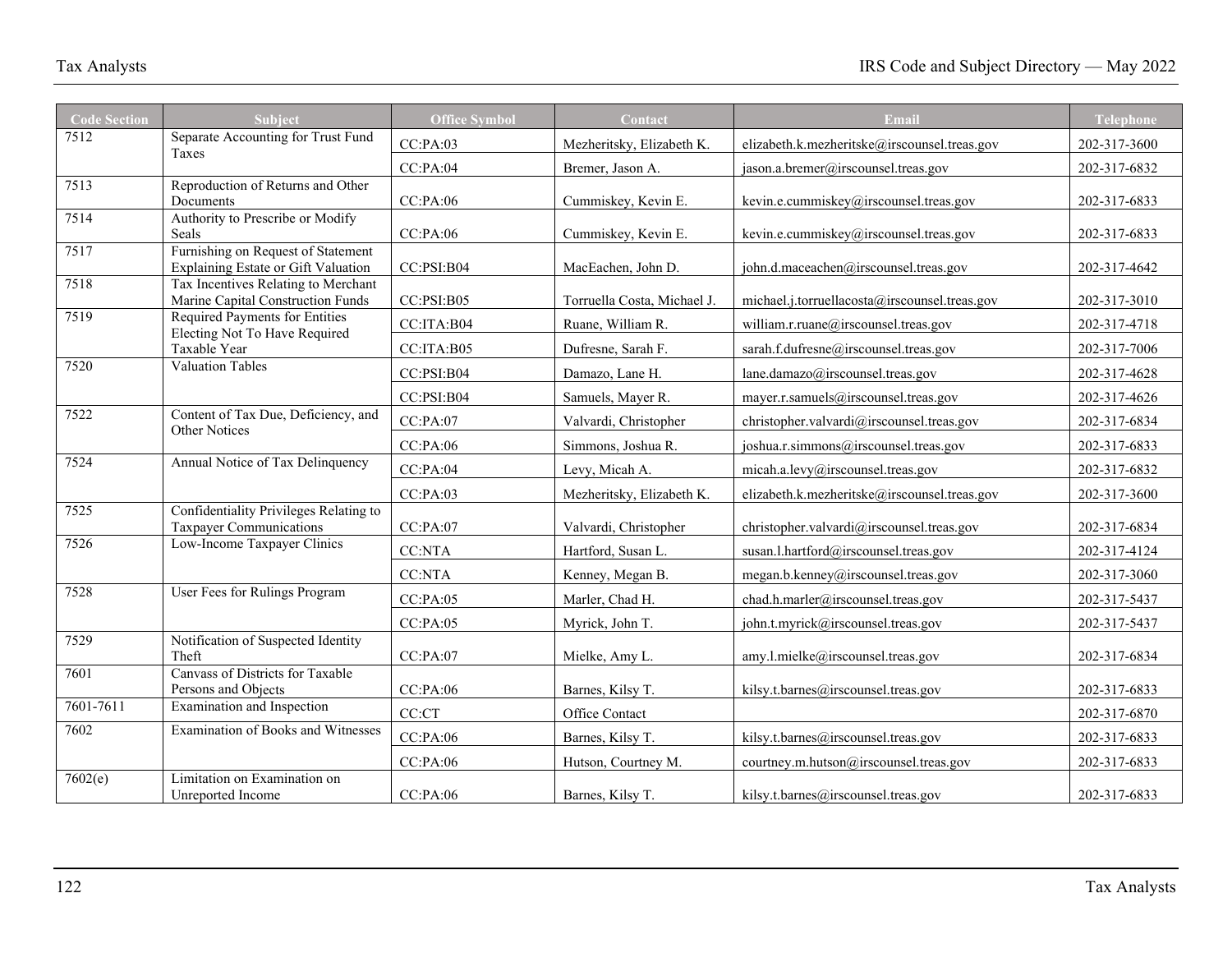| <b>Code Section</b> | <b>Subject</b>                                                                            | <b>Office Symbol</b> | Contact                   | Email                                        | <b>Telephone</b> |
|---------------------|-------------------------------------------------------------------------------------------|----------------------|---------------------------|----------------------------------------------|------------------|
| 7603                | Service of Summons                                                                        | CC:PA:06             | Barnes, Kilsy T.          | kilsy.t.barnes@irscounsel.treas.gov          | 202-317-6833     |
|                     |                                                                                           | CC:PA:06             | Hutson, Courtney M.       | courtney.m.hutson@irscounsel.treas.gov       | 202-317-6833     |
| 7604                | <b>Enforcement of Summons</b>                                                             | CC:PA:06             | Barnes, Kilsy T.          | kilsy.t.barnes@irscounsel.treas.gov          | 202-317-6833     |
| 7605                | Time and Place of Examination                                                             | CC:PA:06             | Barnes, Kilsy T.          | kilsy.t.barnes@irscounsel.treas.gov          | 202-317-6833     |
|                     |                                                                                           | CC:PA:06             | Hutson, Courtney M.       | courtney.m.hutson@irscounsel.treas.gov       | 202-317-6833     |
| 7606                | Entry of Premises for Examination of<br>Taxable Objects                                   | CC:PA:07             | Karon, Steven L.          | steven.l.karon@irscounsel.treas.gov          | 202-317-6834     |
| 7608                | Authority of Internal Revenue<br>Enforcement                                              | CC:PA:06             | Barnes, Kilsy T.          | kilsy.t.barnes@irscounsel.treas.gov          | 202-317-6833     |
|                     |                                                                                           | CC:PA:06             | Hutson, Courtney M.       | courtney.m.hutson@irscounsel.treas.gov       | 202-317-6833     |
| 7609                | Special Procedures for Third-Party<br><b>Summonses</b>                                    | CC:PA:06             | Barnes, Kilsy T.          | kilsy.t.barnes@irscounsel.treas.gov          | 202-317-6833     |
|                     |                                                                                           | CC:PA:06             | Hutson, Courtney M.       | courtney.m.hutson@irscounsel.treas.gov       | 202-317-6833     |
| 7610                | Fees and Costs for Witnesses                                                              | CC:PA:06             | Barnes, Kilsy T.          | kilsy.t.barnes@irscounsel.treas.gov          | 202-317-6833     |
| 7611                | Restrictions on Church Tax Inquiries<br>and 'Examinations                                 | CC:EEE:EOET:EO1      | <b>Branch Contact</b>     |                                              | 202-317-5800     |
|                     |                                                                                           | CC:EEE:EOET:EO3      | <b>Branch Contact</b>     |                                              | 202-317-4086     |
|                     |                                                                                           | CC:EEE:EOET:EO2      | <b>Branch Contact</b>     |                                              | 202-317-4541     |
|                     |                                                                                           | CC:PA:06             | Hutson, Courtney M.       | courtney.m.hutson@irscounsel.treas.gov       | 202-317-6833     |
| 7612                | <b>Special Procedures for Summonses</b><br>of Computer Software                           | CC:PA:06             | Barnes, Kilsy T.          | kilsy.t.barnes@irscounsel.treas.gov          | 202-317-6833     |
|                     |                                                                                           | CC:PA:06             | Hutson, Courtney M.       | courtney.m.hutson@irscounsel.treas.gov       | 202-317-6833     |
| 7622                | Authority to Administer Oaths and<br>Certify Expenses of Detection &                      | CC:PA:06             | Barnes, Kilsy T.          | kilsy.t.barnes@irscounsel.treas.gov          | 202-317-6833     |
|                     | Punishment of Frauds                                                                      | CC:PA:06             | Harrison, Brittany L.     | brittany.l.harrison@irscounsel.treas.gov     | 202-317-6833     |
| 7623                | Expenses of Detection of                                                                  | CC:PA:05             | Myrick, John T.           | john.t.myrick@irscounsel.treas.gov           | 202-317-5437     |
|                     | Underpayments and Fraud                                                                   | CC:PA:05             | Jarboe, Melissa A.        | melissa.a.jarboe@irscounsel.treas.gov        | 202-317-5437     |
|                     |                                                                                           | CC:PA:05             | Thomas, Jordan L.         | jordan.l.thomas@irscounsel.treas.gov         | 202-317-5437     |
| 7651                | Administration and Collection of<br>Taxes in Possessions                                  | CC:INTL:B07          | Giblen, Douglas L.        | douglas.giblen@irscounsel.treas.gov          | 202-317-6941     |
|                     |                                                                                           | CC:INTL:B07          | Manasterli, Jacqueline B. | jacqueline.b.manasterli@irscounsel.treas.gov | 202-317-6941     |
| 7654                | Coordination of United States and<br>Certain Possession Individual<br><b>Income Taxes</b> | CC:INTL:B07          | Manasterli, Jacqueline B. | jacqueline.b.manasterli@irscounsel.treas.gov | 202-317-6941     |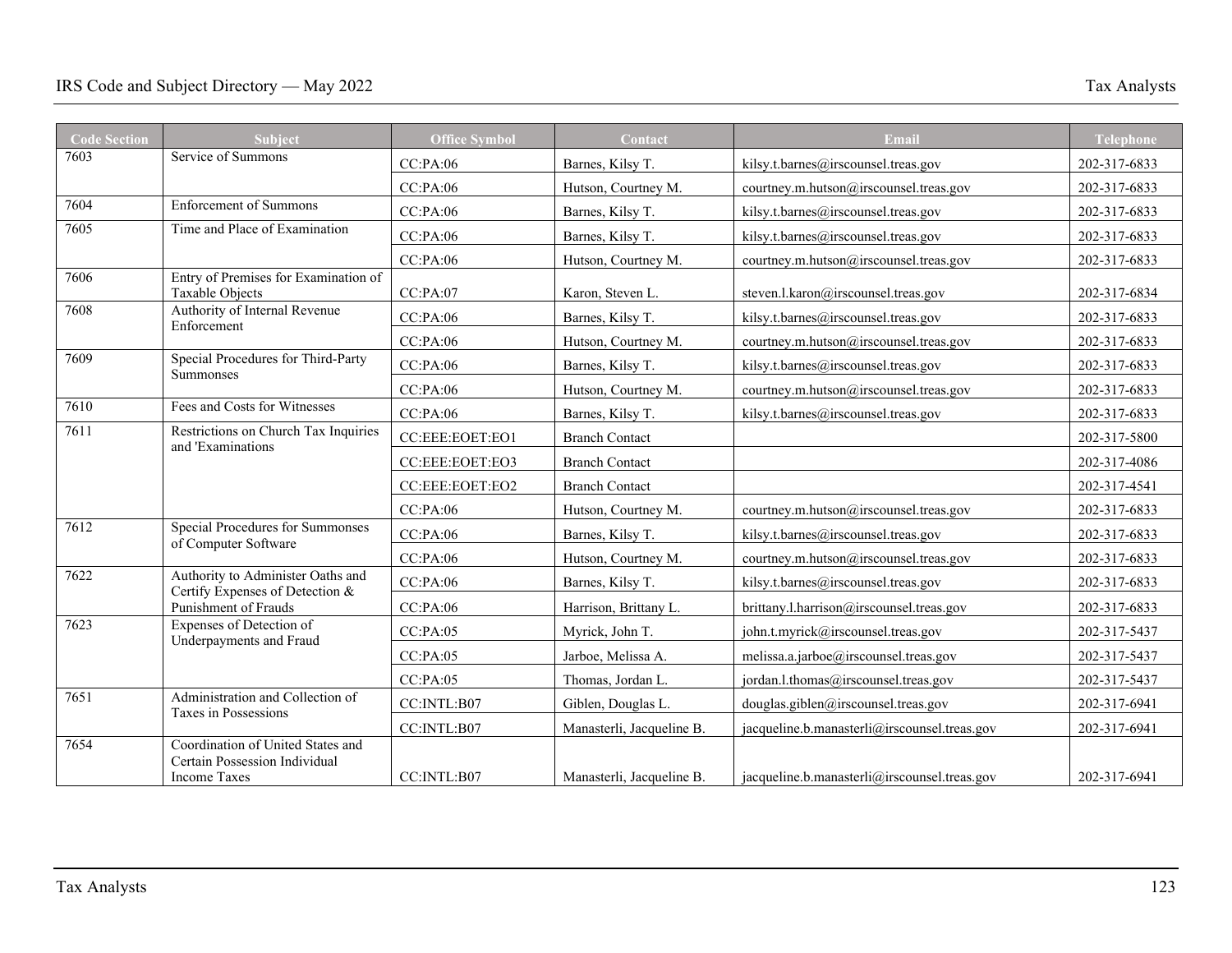| <b>Code Section</b> | Subject                                                 | <b>Office Symbol</b>   | Contact                 | <b>Email</b>                                      | <b>Telephone</b> |
|---------------------|---------------------------------------------------------|------------------------|-------------------------|---------------------------------------------------|------------------|
| 7701                | Fixed Investment Trusts/Multiple<br><b>Class Trusts</b> | CC:FIP:B02             | Lew. Pamela             | pamela.lew@irscounsel.treas.gov                   | 202-317-4520     |
|                     | Issues regarding identification of                      |                        |                         |                                                   |                  |
|                     | taxpayers as federal, state or local                    | <b>CC:TEGEDC:MAWAS</b> | Lothamer, Casey         | casey.lothamer@irscounsel.treas.gov               | 202-803-9589     |
|                     | governments or Indian Tribal<br>Governments             | CC:EEE:EOET            | Camillo, Lynne A.       | lynne.a.camillo@irscounsel.treas.gov              | 202-317-4774     |
| 7701(a)(19)         | Domestic Building and Loan<br>Association               | CC:FIP:B03             | Brown, K. Scott         | k.scott.brown@irscounsel.treas.gov                | 202-317-4423     |
| 7701(a)(2)          | Partnership and Partner                                 | CC:INTL:B04            | Gootzeit, Ronald M.     | ronald.m.gootzeit@irscounsel.treas.gov            | 202-317-6937     |
|                     |                                                         | CC:PSI                 | Mikolashek, Adrienne M. | adrienne.m.mikolashek@irscounsel.treas.gov        | 202-317-5050     |
| 7701(a)(3)          | Corporation (Classification of                          | CC:INTL:B04            | Gootzeit, Ronald M.     | ronald.m.gootzeit@irscounsel.treas.gov            | 202-317-6937     |
|                     | Association)                                            | CC:PSI                 | Mikolashek, Adrienne M. | adrienne.m.mikolashek@irscounsel.treas.gov        | 202-317-5050     |
|                     |                                                         | CC:INTL:B04            | Cahn, Milton M.         | milton.m.cahn@irscounsel.treas.gov                | 202-317-6937     |
| 7701(a)(32)         | Cooperative Banks                                       | CC:FIP:B03             | Brown, K. Scott         | k.scott.brown@irscounsel.treas.gov                | 202-317-4423     |
| 7701(a)(39)         | Persons Living Outside U.S.                             | CC:ITA:B04             | Toomey, Stephen J.      | stephen.j.toomey@irscounsel.treas.gov             | 202-317-4718     |
|                     |                                                         | CC:ITA:B05             | Schwartz, Edward C.     | edward.c.schwartz@irscounsel.treas.gov            | 202-317-7006     |
| 7701(a)(4)(5)       | Domestic/Foreign Partnership                            | CC:PSI                 | Mikolashek, Adrienne M. | adrienne.m.mikolashek@irscounsel.treas.gov        | 202-317-5050     |
|                     |                                                         | CC:INTL:B04            | Gootzeit, Ronald M.     | ronald.m.gootzeit@irscounsel.treas.gov            | 202-317-6937     |
| 7701(a)(40)         | <b>Indian Tribal Government</b>                         | CC:EEE:EOET:ET1        | Gernstein, Sydney L.    | sydney.l.gernstein@irscounsel.treas.gov           | 202-317-6798     |
| 7701(a)(48)         | Off-highway Vehicle                                     | CC:PSI:B07             | Bland, Stephanie N.     | stephanie.n.bland@irscounsel.treas.gov            | 202-317-5263     |
|                     |                                                         | CC:PSI:B07             | Langley, Charles J.     | charles.j.langley@irscounsel.treas.gov            | 202-317-5274     |
|                     |                                                         | CC:PSI:B07             | Dunlap, Amanda F.       | amanda.f.dunlap@irscounsel.treas.gov              | 202-317-5261     |
| 7701(a)(6)          | Fiduciary                                               | CC:PSI                 | Mikolashek, Adrienne M. | adrienne.m.mikolashek@irscounsel.treas.gov        | 202-317-5050     |
| 7701(a)(8)          | Shareholder                                             | <b>CC:CORP</b>         | General Information     | Corporate.Coordination.Group@irscounsel.treas.gov | 202-317-3181     |
|                     |                                                         | <b>CC:CORP</b>         | Office Contact          | Corporate.Coordination.Group@irscounsel.treas.gov | 202-317-3181     |
|                     |                                                         | <b>CC:CORP</b>         | Field Personnel         | Corporate.Coordination.Group@irscounsel.treas.gov | 202-317-3045     |
| 7701(b)             | Definition of Resident Aliens and                       | CC:INTL:B01            | Banjanin, Lara A.       | lara.a.banjanin@irscounsel.treas.gov              | 202-317-6933     |
|                     | Nonresident Aliens                                      | CC:INTL:B01            | Stein, Sarah E.         | sarah.e.stein@irscounsel.treas.gov                | 202-317-6933     |
|                     |                                                         | CC:INTL:B01            | Vinnik, Jeffrey L.      | jeffrey.l.vinnik@irscounsel.treas.gov             | 202-317-6933     |
| 7701(e)             | Treatment of Certain Contracts for                      | CC:ITA:B05             | Schwartz, Edward C.     | edward.c.schwartz@irscounsel.treas.gov            | 202-317-7006     |
|                     | 'Providing Services, etc.                               | CC:ITA:B04             | Toomey, Stephen J.      | stephen.j.toomey@irscounsel.treas.gov             | 202-317-4718     |
|                     |                                                         | CC:ITA:B05             | Aramburu, John M.       | john.m.aramburu@irscounsel.treas.gov              | 202-317-7006     |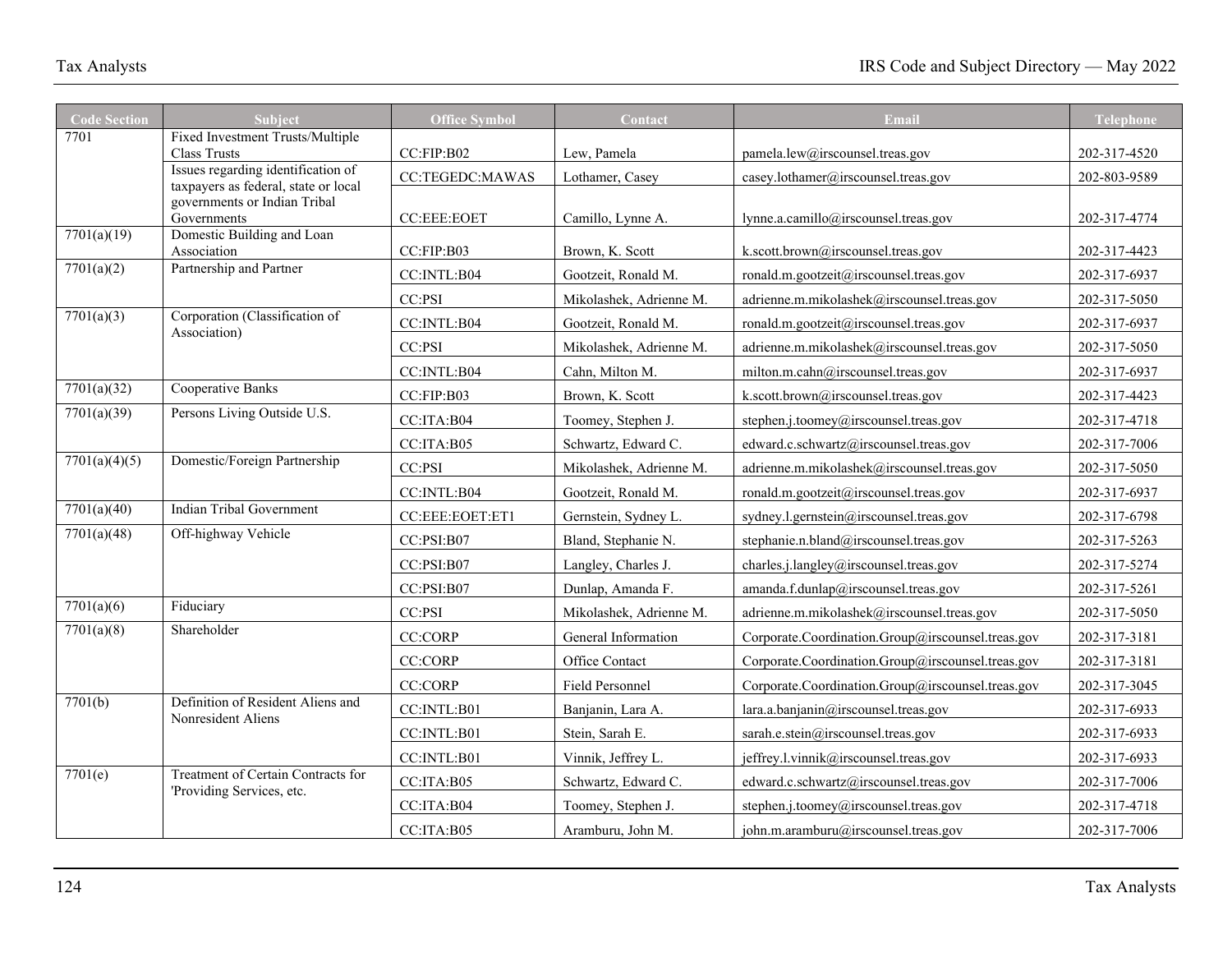| <b>Code Section</b> | <b>Subject</b>                                                  | <b>Office Symbol</b>        | Contact                 | Email                                      | Telephone    |
|---------------------|-----------------------------------------------------------------|-----------------------------|-------------------------|--------------------------------------------|--------------|
| 7701(f)             | Use of Related Persons &                                        |                             |                         |                                            |              |
|                     | Passthrough Entities                                            | CC:FIP:B03                  | Kristall, Jason D.      | jason.d.kristall@irscounsel.treas.gov      | 202-317-4874 |
| 7701(g)             | Clarification of FMV in the Case of<br>Nonrecourse Indebtedness | CC:PSI                      | Mikolashek, Adrienne M. | adrienne.m.mikolashek@irscounsel.treas.gov | 202-317-5050 |
| 7701(h)             | Motor Vehicle Operating Leases                                  |                             |                         |                                            |              |
|                     |                                                                 | CC:ITA:B07                  | Harvey, Bernard P.      | bernard.p.harvey@irscounsel.treas.gov      | 202-317-7005 |
|                     |                                                                 | CC:ITA:B07                  | Clinton, Patrick M.     | patrick.m.clinton@irscounsel.treas.gov     | 202-317-7005 |
| 7701(i)             | Taxable Mortgage Pools                                          | CC:FIP                      | Imholtz, Diana A.       | diana.imholtz@irscounsel.treas.gov         | 202-317-4410 |
|                     |                                                                 | CC:FIP:B02                  | Rogers, John W.         | john.w.rogers@irscounsel.treas.gov         | 202-317-4425 |
| 7701(j)             | Tax Treatment of Federal Thrift                                 |                             |                         |                                            |              |
|                     | Savings Fund                                                    | $\mathsf{CC:} \mathsf{EEE}$ | Kinard, Pamela R.       | pamela.r.kinard@irscounsel.treas.gov       | 202-317-6000 |
| 7701(o)             | Clarification of Economic Substance<br>Doctrine                 | CC:PA:06                    | Cummiskey, Kevin E.     | kevin.e.cummiskey@irscounsel.treas.gov     | 202-317-6833 |
| 7702                | Life Insurance Contract Defined                                 | CC:FIP:B04                  | Glover, John E.         | john.e.glover@irscounsel.treas.gov         | 202-317-4450 |
| 7702A               | Modified Endowment Contract                                     |                             |                         |                                            |              |
|                     | Defined                                                         | CC:FIP:B04                  | Glover, John E.         | john.e.glover@irscounsel.treas.gov         | 202-317-4450 |
| 7702B               | Treatment of Qualified Longterm<br>Care Insurance               | CC:FIP:B04                  | Baxter, Rebecca L.      | rebecca.l.baxter@irscounsel.treas.gov      | 202-317-4435 |
| 7703                | Determination of Marital Status                                 | CC:ITA:B05                  | Schwartz, Edward C.     | edward.c.schwartz@irscounsel.treas.gov     | 202-317-7006 |
|                     |                                                                 | CC:PA:01                    | Shurtliff, Mark A.      | mark.a.shurtliff@irscounsel.treas.gov      | 202-317-6845 |
|                     |                                                                 | CC:PA:02                    | Brooks, Isaac N.        | isaac.n.brooks@irscounsel.treas.gov        | 202-317-6844 |
| 7704                | Certain Publicly Traded Partnerships<br>Treated as Corporations | CC:PSI                      | Mikolashek, Adrienne M. | adrienne.m.mikolashek@irscounsel.treas.gov | 202-317-5050 |
| 7705                | Issues regarding CPEO certification,                            | $\mathbf{CC:} \mathbf{EEE}$ | Duce, Melissa L.        | melissa.l.duce@irscounsel.treas.gov        | 202-317-4774 |
|                     | suspension or revocation                                        | CC:EEE:EOET:ET2             | Holubeck, Andrew K.     | andrew.k.holubeck@irscounsel.treas.gov     | 202-317-4774 |
|                     |                                                                 | CC:EEE:EOET:ET2             | Shepherd, Neil D.       | neil.d.shepherd@irscounsel.treas.gov       | 202-317-4774 |
| 7803(a)(3)          | Taxpayer Bill of Rights                                         | <b>CC:NTA</b>               | Hartford, Susan L.      | susan.l.hartford@irscounsel.treas.gov      | 202-317-4124 |
| 7803(c)             | Office of the Taxpayer Advocate                                 | <b>CC:NTA</b>               | Hartford, Susan L.      | susan.l.hartford@irscounsel.treas.gov      | 202-317-4124 |
| 7806                | Construction of Title                                           | CC:PA:06                    | Edwards, Steven M.      | steven.m.edwards@irscounsel.treas.gov      | 202-317-6833 |
| 7807                | Rules in Effect on Enactment of This<br>Title                   | CC:PA:06                    | Edwards, Steven M.      | steven.m.edwards@irscounsel.treas.gov      | 202-317-6833 |
| 7808                | Depositaries for Collection                                     | CC:PA:06                    | Edwards, Steven M.      | steven.m.edwards@irscounsel.treas.gov      | 202-317-6833 |
| 7809                | Deposit of Collections                                          | CC:PA:03                    | Kohn, Debra A.          | debra.a.kohn@irscounsel.treas.gov          | 202-317-3600 |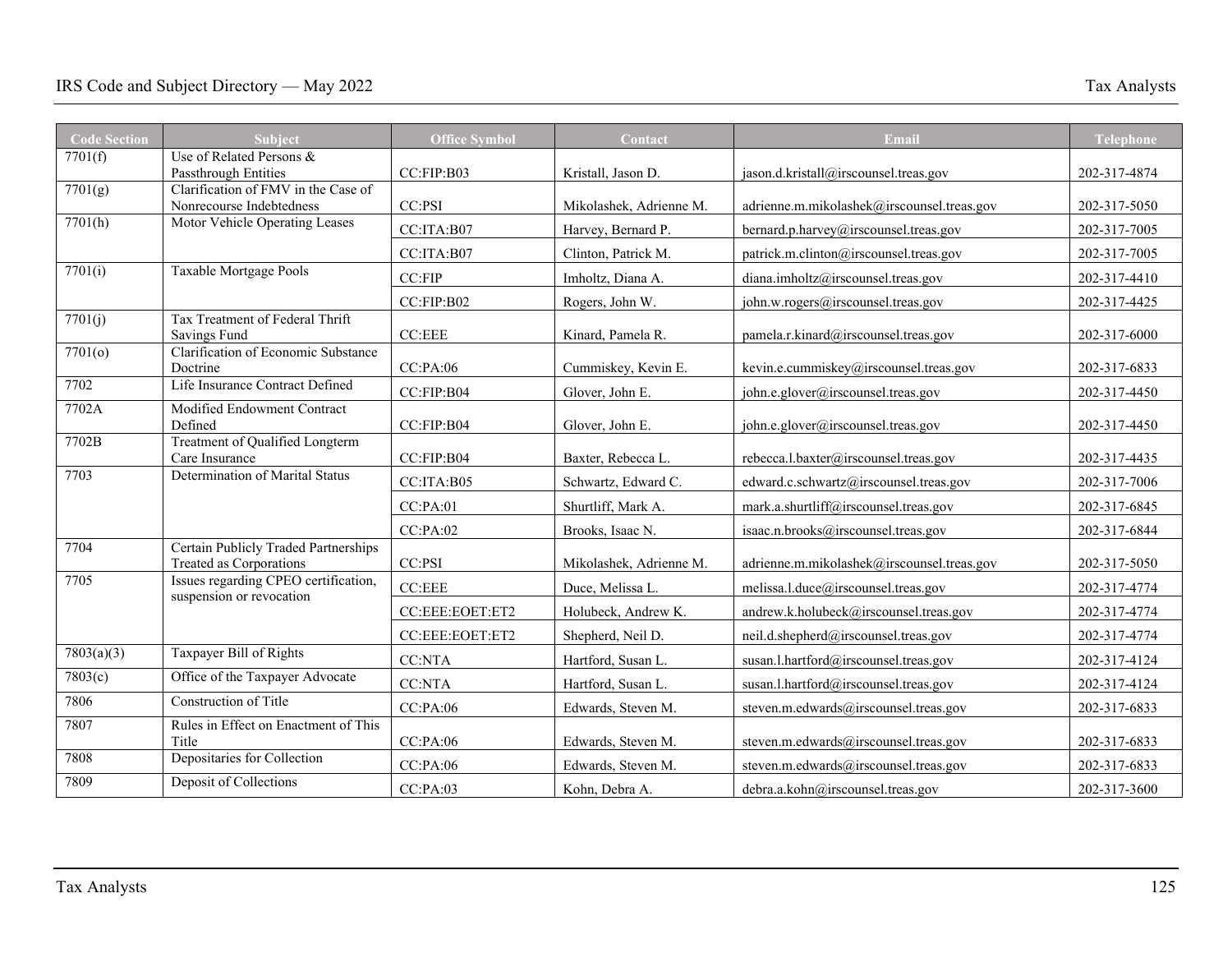| <b>Code Section</b>                                  | <b>Subject</b>                                                          | <b>Office Symbol</b> | Contact                   | Email                                             | <b>Telephone</b> |
|------------------------------------------------------|-------------------------------------------------------------------------|----------------------|---------------------------|---------------------------------------------------|------------------|
| 7810                                                 | Revolving Fund for Redemption of                                        | CC:PA:03             | Sheppard, Timothy S.      | timothy.s.sheppard@irscounsel.treas.gov           | 202-317-3600     |
|                                                      | <b>Real Property</b>                                                    | CC:PA:04             | Ferguson, Robin M.        | robin.m.ferguson@irscounsel.treas.gov             | 202-317-6832     |
|                                                      |                                                                         | CC:PA:03             | Grogan, Deborah           | deborah.grogan@irscounsel.treas.gov               | 202-317-3600     |
| 7811                                                 | Taxpayer Assistance Orders                                              | <b>CC:NTA</b>        | Hartford, Susan L.        | susan.l.hartford@irscounsel.treas.gov             | 202-317-4124     |
|                                                      |                                                                         | <b>CC:NTA</b>        | Kenney, Megan B.          | megan.b.kenney@irscounsel.treas.gov               | 202-317-3060     |
| 7852(d)                                              | <b>Treaty Obligations</b>                                               | CC:INTL:B01          | <b>Branch Contact</b>     |                                                   | 202-317-6933     |
| 7852(e)                                              | Other Applicable Rules - Privacy Act                                    | CC:PA:07             | Tate, Sarah E.            | sarah.e.tate@irscounsel.treas.gov                 | 202-317-6834     |
| 7871                                                 | Indian Tribal Governments treated as<br>States for Certain Purposes Tax | CC:FIP:B05           | Stojanovic, Zoran         | zoran.stojanovic@irscounsel.treas.gov             | 202-317-4564     |
|                                                      | Exempt Bonds of Indian Tribal                                           | CC:FIP:B05           | White, David E.           | david.white@irscounsel.treas.gov                  | 202-317-4562     |
|                                                      | Governments                                                             | CC:EEE:EOET:EO1      | <b>Branch Contact</b>     |                                                   | 202-317-5800     |
|                                                      |                                                                         | CC:EEE:EOET:EO3      | <b>Branch Contact</b>     |                                                   | 202-317-4086     |
|                                                      |                                                                         | CC:EEE:EOET:EO2      | <b>Branch Contact</b>     |                                                   | 202-317-4541     |
| 7872<br>Market 'Rate Interest (Except Gift<br>Loans) | Treatment of Loans with Below                                           | CC:FIP:B01           | Harrison, Steven M.       | steven.harrison@irscounsel.treas.gov              | 202-317-4412     |
|                                                      |                                                                         | CC:FIP:B02           | Lew, Pamela               | pamela.lew@irscounsel.treas.gov                   | 202-317-4520     |
|                                                      |                                                                         | CC:FIP:B02           | Hoffenson, Andrea M.      | andrea.m.hoffenson@irscounsel.treas.gov           | 202-317-4419     |
| 7872(c)(1)(C)                                        | Corporate-Shareholder Loans                                             | <b>CC:CORP</b>       | Office Contact            | Corporate.Coordination.Group@irscounsel.treas.gov | 202-317-3181     |
|                                                      |                                                                         | <b>CC:CORP</b>       | Field Personnel           | Corporate.Coordination.Group@irscounsel.treas.gov | 202-317-3045     |
|                                                      |                                                                         | <b>CC:CORP</b>       | General Information       | Corporate.Coordination.Group@irscounsel.treas.gov | 202-317-3181     |
| 7873                                                 | Federal Tax Treatment of Income<br>Derived 'by Indians from Exercise of |                      |                           |                                                   |                  |
|                                                      | Fishing Rights Secured by Treaty                                        | CC:EEE:EOET:ET1      | Gernstein, Sydney L.      | sydney.l.gernstein@irscounsel.treas.gov           | 202-317-6798     |
| 7874                                                 | <b>Expatriated Entities</b>                                             | CC:INTL:B04          | Cahn, Milton M.           | milton.m.cahn@irscounsel.treas.gov                | 202-317-6937     |
|                                                      |                                                                         | CC: INTL: B04        | Williams, Laura E.        | laura.williams@irscounsel.treas.gov               | 202-317-6937     |
| 8001-8023                                            | Joint Committee                                                         | CC:PA:03             | King, Mary C.             | mary.c.king@irscounsel.treas.gov                  | 202-317-3600     |
|                                                      |                                                                         | CC:PA:03             | Mezheritsky, Elizabeth K. | elizabeth.k.mezheritske@irscounsel.treas.gov      | 202-317-3600     |